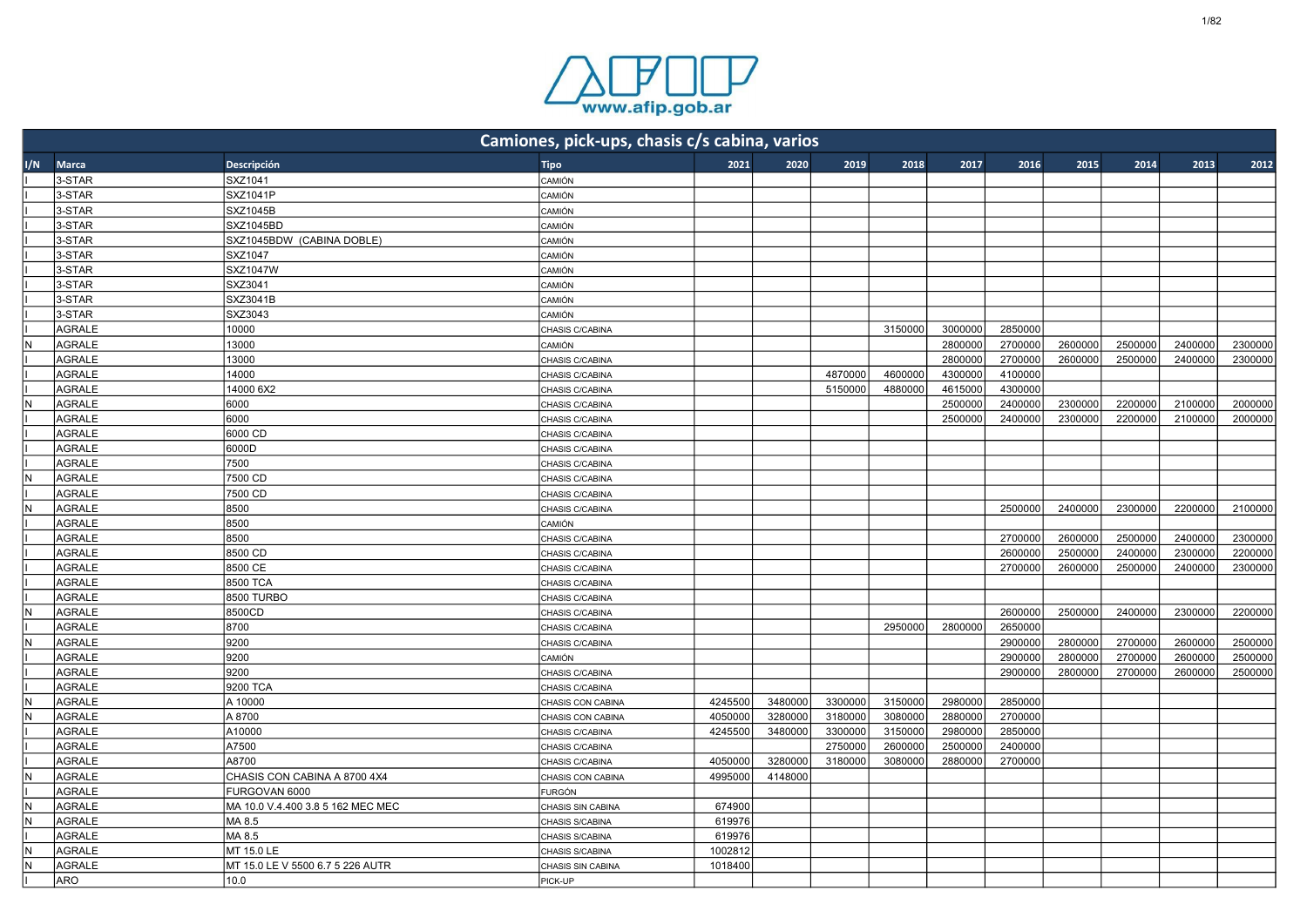| <b>ARO</b>        | 10.6                     | PICK-UP               |         |         |         |         |         |         |         |        |         |         |
|-------------------|--------------------------|-----------------------|---------|---------|---------|---------|---------|---------|---------|--------|---------|---------|
| <b>ARO</b>        | 10.8                     | PICK-UP               |         |         |         |         |         |         |         |        |         |         |
| ARO               | 10.9                     | PICK-UP               |         |         |         |         |         |         |         |        |         |         |
| ARO               | 242                      | PICK-UP               |         |         |         |         |         |         |         |        |         |         |
| <b>ARO</b>        | 323                      | FURGÓN                |         |         |         |         |         |         |         |        |         |         |
| ARO               | 324 (CABINA DOBLE)       | PICK-UP               |         |         |         |         |         |         |         |        |         |         |
| ARO               | 335                      | PICK-UP               |         |         |         |         |         |         |         |        |         |         |
| ASIA              | TOPIC 3V                 | FURGÓN                |         |         |         |         |         |         |         |        |         |         |
| <b>ASIA</b>       | <b>TOWNER</b>            | PICK-UP               |         |         |         |         |         |         |         |        |         |         |
| <b>ASIA</b>       | <b>TOWNER</b>            | FURGÓN                |         |         |         |         |         |         |         |        |         |         |
| ASIA              | TOWNER A111 DLX          | <b>FURGÓN</b>         |         |         |         |         |         |         |         |        |         |         |
| <b>ASIA</b>       | TOWNER DLX MPI           | FURGÓN                |         |         |         |         |         |         |         |        |         |         |
| ASIA              | <b>TOWNER MPI</b>        | PICK-UP               |         |         |         |         |         |         |         |        |         |         |
| <b>ASIA</b>       | TOWNER P/VAN MPI         | FURGÓN                |         |         |         |         |         |         |         |        |         |         |
| <b>ASIA</b>       | <b>TOWNER PICK UP</b>    | PICK-UP               |         |         |         |         |         |         |         |        |         |         |
| ASIA              | TOWNER PICK UP MPI       | PICK-UP               |         |         |         |         |         |         |         |        |         |         |
| <b>BELAVTOMAZ</b> | <b>BTM 5336</b>          | CAMIÓN                |         |         |         |         |         |         |         |        |         |         |
| <b>BELAVTOMAZ</b> | <b>BTM 5336</b>          | CHASIS C/CABINA       |         |         |         |         |         |         |         |        |         |         |
| <b>BELAVTOMAZ</b> | <b>BTM 53362</b>         | CHASIS C/CABINA       |         |         |         |         |         |         |         |        |         |         |
| <b>BELAVTOMAZ</b> | <b>BTM 53371</b>         | CAMIÓN                |         |         |         |         |         |         |         |        |         |         |
| <b>BELAVTOMAZ</b> | <b>BTM 54323</b>         | TRACTOR DE CARRETERA  |         |         |         |         |         |         |         |        |         |         |
| <b>BELAVTOMAZ</b> | <b>BTM 54328</b>         | TRACTOR DE CARRETERA  |         |         |         |         |         |         |         |        |         |         |
| <b>BELAVTOMAZ</b> | <b>BTM 5551</b>          | CAMIÓN                |         |         |         |         |         |         |         |        |         |         |
| <b>BELAVTOMAZ</b> | <b>BTM 64229</b>         | TRACTOR DE CARRETERA  |         |         |         |         |         |         |         |        |         |         |
| <b>BLAC</b>       | <b>BJ1041</b>            | CAMIÓN                |         |         |         |         |         |         |         |        |         |         |
| <b>BLAC</b>       | <b>BJ1041C4DG</b>        | CAMIÓN                |         |         |         |         |         |         |         |        |         |         |
| <b>BLAC</b>       | <b>BJ1041C4SG</b>        | CAMIÓN                |         |         |         |         |         |         |         |        |         |         |
| <b>BLAC</b>       | <b>BJ1050</b>            | <b>CAMIÓN</b>         |         |         |         |         |         |         |         |        |         |         |
| <b>BLAC</b>       | <b>BJ1061</b>            | <b>CAMIÓN</b>         |         |         |         |         |         |         |         |        |         |         |
| CAN-AM            | COMMANDER 1000 X         | <b>UTILITARIO</b>     |         |         |         |         |         |         |         |        |         | 1106000 |
| CAN-AM            | COMMANDER 1000 XT        | <b>UTILITARIO</b>     |         |         |         |         |         |         |         |        |         | 1106000 |
| CAN-AM            | COMMANDER 800 R          | UTILITARIO            |         |         |         |         |         |         |         |        | 1027000 | 948000  |
| CAN-AM            | <b>DEFENDER BASE HD8</b> | <b>UTILITARIO</b>     | 1746000 | 1455000 | 1358000 | 1261000 | 948000  | 869000  |         |        |         |         |
| CAN-AM            | <b>DEFENDER DPS HD8</b>  | <b>UTILITARIO</b>     | 1422000 | 1185000 | 1106000 | 1027000 | 948000  | 869000  |         |        |         |         |
| CAN-AM            | <b>DEFENDER HD8</b>      | <b>UTILITARIO</b>     |         |         |         |         |         |         | 1018200 | 916400 | 824800  | 742300  |
| CAN-AM            | DEFENDER XT HD10         | <b>UTILITARIO</b>     | 2472700 | 2314700 | 2101800 | 1891700 | 1759200 | 1636100 | 1521500 |        |         |         |
| CHANGAN           | M201 CARGO VAN           | FURGÓN                | 1098100 | 900400  | 855400  |         |         |         |         |        |         |         |
| <b>CHANGAN</b>    | MD201                    | PICK-UP CABINA SIMPLE | 1019100 | 835700  | 793900  |         |         |         |         |        |         |         |
| CHANGAN           | MD201 BOX                | PICK-UP CARROZADA     | 1145500 | 939300  | 892400  |         |         |         |         |        |         |         |
| <b>CHEVROLET</b>  | 14000 TURBO DIESEL       | <b>CAMIÓN</b>         |         |         |         |         |         |         |         |        |         |         |
| CHEVROLET         | 14000 TURBO DIESEL       | CHASIS C/CABINA       |         |         |         |         |         |         |         |        |         |         |
| <b>CHEVROLET</b>  | 1500 SILVERADO 4X2       | PICK-UP               |         |         |         |         |         |         |         |        |         |         |
| <b>CHEVROLET</b>  | 1500 SPORTSIDE           | PICK-UP               |         |         |         |         |         |         |         |        |         |         |
| <b>CHEVROLET</b>  | 15-190                   | CHASIS C/CABINA       |         |         |         |         |         |         |         |        |         |         |
| <b>CHEVROLET</b>  | 16-220                   | CHASIS C/CABINA       |         |         |         |         |         |         |         |        |         |         |
| <b>CHEVROLET</b>  | 2500 SILVERADO HD        | PICK-UP               |         |         |         |         |         |         |         |        |         |         |
| <b>CHEVROLET</b>  | 6000                     | CAMION                |         |         |         |         |         |         |         |        |         |         |
| <b>CHEVROLET</b>  | 6000 TURBO DIESEL        | CAMIÓN                |         |         |         |         |         |         |         |        |         |         |
| <b>CHEVROLET</b>  | 6000 TURBO DIESEL        | CHASIS C/CABINA       |         |         |         |         |         |         |         |        |         |         |
| <b>CHEVROLET</b>  | 6-150 TURBO DIESEL       | CHASIS C/CABINA       |         |         |         |         |         |         |         |        |         |         |
| <b>CHEVROLET</b>  | <b>ASTRO</b>             | <b>FURGÓN</b>         |         |         |         |         |         |         |         |        |         |         |
| <b>CHEVROLET</b>  | AVALANCHE 5.3 GAS V8 4X4 | PICK-UP               |         |         |         |         |         |         |         |        |         |         |
| <b>CHEVROLET</b>  | AVALANCHE 5.3L           | PICK-UP               |         |         |         |         |         |         |         |        |         |         |
| <b>CHEVROLET</b>  | AVALANCHE 5.3L           | PICK-UP CABINA DOBLE  |         |         |         |         |         |         |         |        |         |         |
| <b>CHEVROLET</b>  | BLAZER DLX 2.4 NAFTA 4X2 | PICK-UP               |         |         |         |         |         |         |         |        |         |         |
| <b>CHEVROLET</b>  | <b>BLAZER DLX MPFI</b>   | PICK-UP               |         |         |         |         |         |         |         |        |         |         |
| <b>CHEVROLET</b>  | BLAZER K5                | PICK-UP               |         |         |         |         |         |         |         |        |         |         |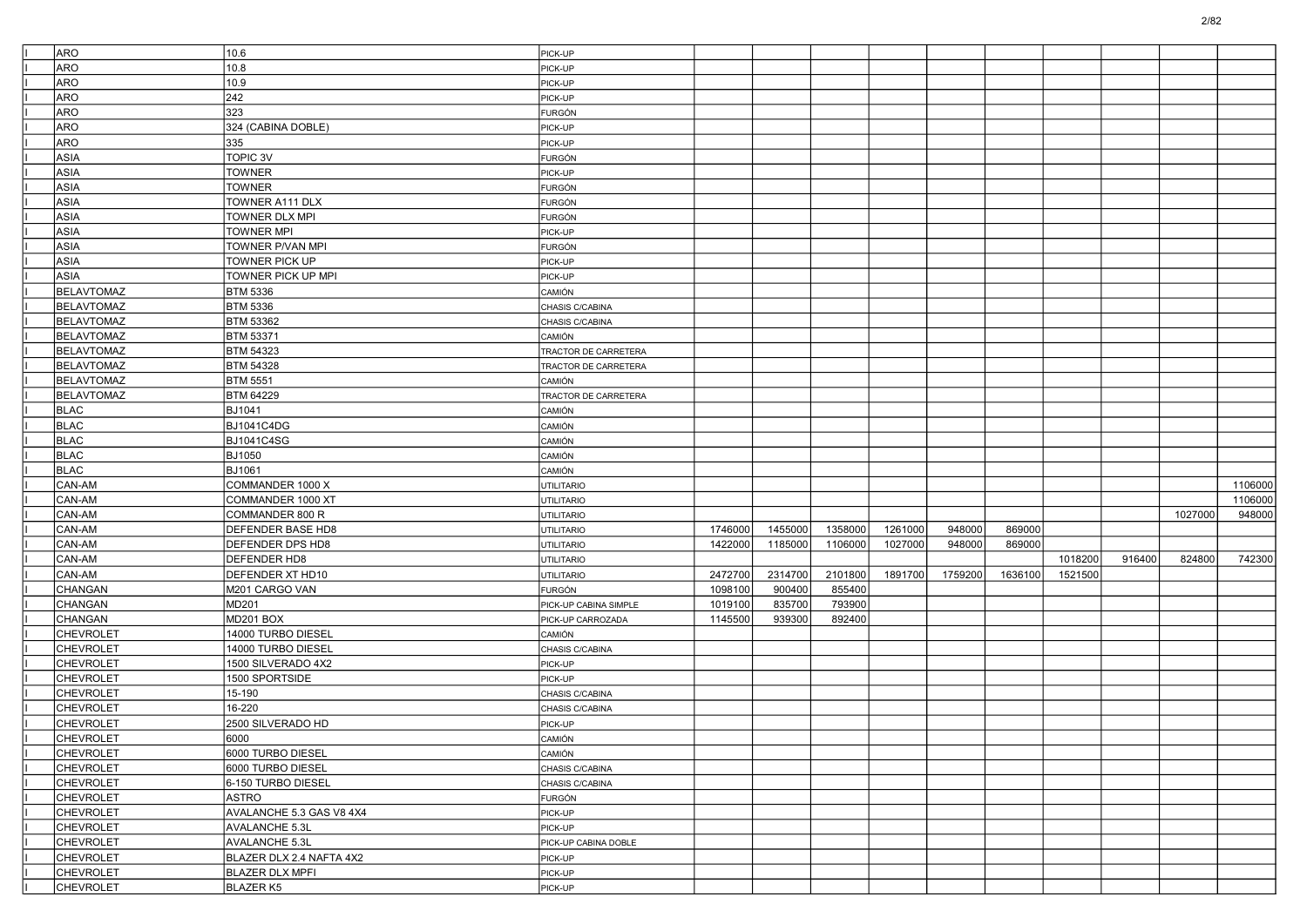|     | <b>CHEVROLET</b> | C 1500                               | PICK-UP                |  |  |  |  |        |
|-----|------------------|--------------------------------------|------------------------|--|--|--|--|--------|
|     | <b>CHEVROLET</b> | C 1500 SILVERADO                     | PICK-UP                |  |  |  |  |        |
|     | <b>CHEVROLET</b> | C 1500 SILVERADO (CAB.Y MEDIA)       | PICK-UP                |  |  |  |  |        |
| IN. | CHEVROLET        | C.60                                 | CAMIÓN                 |  |  |  |  |        |
|     | CHEVROLET        | C-20 CUSTOM                          | PICK-UP                |  |  |  |  |        |
|     | <b>CHEVROLET</b> | C-70                                 | CAMIÓN                 |  |  |  |  |        |
|     | <b>CHEVROLET</b> | C7D KODIAK                           | CAMIÓN                 |  |  |  |  |        |
| IN. | <b>CHEVROLET</b> | CHEVROLET C-20 CUSTOM                | PICK-UP                |  |  |  |  |        |
| IN. | <b>CHEVROLET</b> | CHEVROLET C-20 CUSTOM                | PICK-UP                |  |  |  |  |        |
| lN. | <b>CHEVROLET</b> | CHEVROLET C-20 CUSTOM CABINA D       | PICK-UP                |  |  |  |  |        |
| IN. | <b>CHEVROLET</b> | CHEVROLET C-20 CUSTOM CABINA DOBLE   | PICK-UP                |  |  |  |  |        |
| IN. | <b>CHEVROLET</b> | CHEVROLET C-20 CUSTOM DE LUXE        | PICK-UP                |  |  |  |  |        |
| IN. | <b>CHEVROLET</b> | CHEVROLET C-20 CUSTOM DE LUXE        | PICK-UP                |  |  |  |  |        |
| IN. | <b>CHEVROLET</b> | CHEVROLET C-20 DE LUXE CABINA        | PICK-UP                |  |  |  |  |        |
| lN. | CHEVROLET        | CHEVROLET C-20 DE LUXE CABINA DOBLE  | PICK-UP                |  |  |  |  |        |
| IN. | <b>CHEVROLET</b> | CHEVROLET CAMION 6000                | CAMIÓN                 |  |  |  |  |        |
| IN. | <b>CHEVROLET</b> | CHEVROLET CAMION 6000                | CAMIÓN                 |  |  |  |  |        |
| IN. | <b>CHEVROLET</b> | CHEVROLET CONQUEST TURBO PLUS        | CAMIÓN                 |  |  |  |  |        |
| IN. | <b>CHEVROLET</b> | CHEVROLET CONQUEST TURBO PLUS        | PICK-UP                |  |  |  |  |        |
| lN. | CHEVROLET        | CHEVROLET D-20 CUSTOM                | PICK-UP                |  |  |  |  |        |
| IN. | <b>CHEVROLET</b> | CHEVROLET D-20 CUSTOM                | PICK-UP                |  |  |  |  |        |
| IN. | <b>CHEVROLET</b> | CHEVROLET D-20 CUSTOM CABINA D       | CAMIÓN                 |  |  |  |  |        |
| IN. | <b>CHEVROLET</b> | CHEVROLET D-20 CUSTOM CABINA DOBLE   | PICK-UP                |  |  |  |  |        |
| IN. | <b>CHEVROLET</b> | CHEVROLET D-20 CUSTOM DE LUXE        | PICK-UP                |  |  |  |  |        |
| lN. | <b>CHEVROLET</b> | CHEVROLET D-20 CUSTOM DE LUXE        |                        |  |  |  |  |        |
| IN. | <b>CHEVROLET</b> | CHEVROLET D-20 DE LUXE CABINA        | PICK-UP                |  |  |  |  |        |
|     |                  |                                      | CAMIÓN                 |  |  |  |  |        |
| IN. | <b>CHEVROLET</b> | CHEVROLET D-20 DE LUXE CABINA DOBLE  | PICK-UP                |  |  |  |  |        |
| IN. | <b>CHEVROLET</b> | CHEVROLET D-20 DIESEL TURBO PL       | PICK-UP                |  |  |  |  |        |
| IN. | <b>CHEVROLET</b> | CHEVROLET D-20 DIESEL TURBO PLUS     | PICK-UP                |  |  |  |  |        |
|     |                  |                                      |                        |  |  |  |  |        |
| lN. | <b>CHEVROLET</b> | CHEVROLET D-20 LUXE TURBO PLUS       | PICK-UP                |  |  |  |  |        |
| IN. | <b>CHEVROLET</b> | CHEVROLET D-20 LUXE TURBO PLUS       | PICK-UP                |  |  |  |  |        |
| IN. | <b>CHEVROLET</b> | CLASSIC 3 PTAS CARGO 1.4N            | FURGÓN O UTILITARIO    |  |  |  |  | 425500 |
|     | <b>CHEVROLET</b> | CORSA                                | PICK-UP                |  |  |  |  |        |
|     | <b>CHEVROLET</b> | CORSA 1.7 DIESEL                     | <b>FURGONETA</b>       |  |  |  |  |        |
| N   | <b>CHEVROLET</b> | CORSA CLASSIC 3 PTAS CARGO 1.4 N     | FURGONETA O UTILITARIO |  |  |  |  |        |
|     | <b>CHEVROLET</b> | CORSA COMBO 1.7                      | <b>FURGONETA</b>       |  |  |  |  |        |
|     | <b>CHEVROLET</b> | CORSA COMBO 1.7 DIESEL               | <b>FURGONETA</b>       |  |  |  |  |        |
|     | <b>CHEVROLET</b> | CORSA GL 1.6 E.F.I.                  | PICK-UP                |  |  |  |  |        |
|     | CHEVROLET        | CORSA GL 1.6D                        | PICK-UP                |  |  |  |  |        |
|     | <b>CHEVROLET</b> | CORSA GL 1.7 DIESEL                  | PICK-UP                |  |  |  |  |        |
| IN. | <b>CHEVROLET</b> | CS 10 703 P.U                        | PICK-UP                |  |  |  |  |        |
|     | <b>CHEVROLET</b> | D-14000                              | CAMIÓN                 |  |  |  |  |        |
| IN. | <b>CHEVROLET</b> | GMT SILVERADO D.ASPIRADA STD         | PICK-UP                |  |  |  |  |        |
| IN. | <b>CHEVROLET</b> | GMT SILVERADO D.ASPIRADA STD         | PICK-UP                |  |  |  |  |        |
| N   | <b>CHEVROLET</b> | <b>GMT SILVERADO D.TUR LUX ABSX4</b> | PICK-UP                |  |  |  |  |        |
| N.  | <b>CHEVROLET</b> | <b>GMT SILVERADO D.TUR LUX ABSX4</b> | PICK-UP                |  |  |  |  |        |
| N.  | <b>CHEVROLET</b> | GMT SILVERADO D.TURBO LUXE           | PICK-UP                |  |  |  |  |        |
| IN. | <b>CHEVROLET</b> | GMT SILVERADO D.TURBO LUXE           | PICK-UP                |  |  |  |  |        |
| IN. | <b>CHEVROLET</b> | GMT SILVERADO D.TURBO STD            | PICK-UP                |  |  |  |  |        |
| lN. | <b>CHEVROLET</b> | GMT SILVERADO D.TURBO STD            | PICK-UP                |  |  |  |  |        |
| N   | <b>CHEVROLET</b> | GMT SILVERADO D.TURBO STD C/AA       | PICK-UP                |  |  |  |  |        |
| N.  | <b>CHEVROLET</b> | GMT SILVERADO D.TURBO STD C/AA       | PICK-UP                |  |  |  |  |        |
| lN. | <b>CHEVROLET</b> | GMT SILVERADO DLX 4.1                | PICK-UP                |  |  |  |  |        |
| IN. | <b>CHEVROLET</b> | GMT SILVERADO DLX 4.1                | PICK-UP                |  |  |  |  |        |
| IN. | <b>CHEVROLET</b> | GMT SILVERADO G.4.1 MPFI STD         | PICK-UP                |  |  |  |  |        |
| IN. | <b>CHEVROLET</b> | GMT SILVERADO G.4.1 MPFI STD         | PICK-UP                |  |  |  |  |        |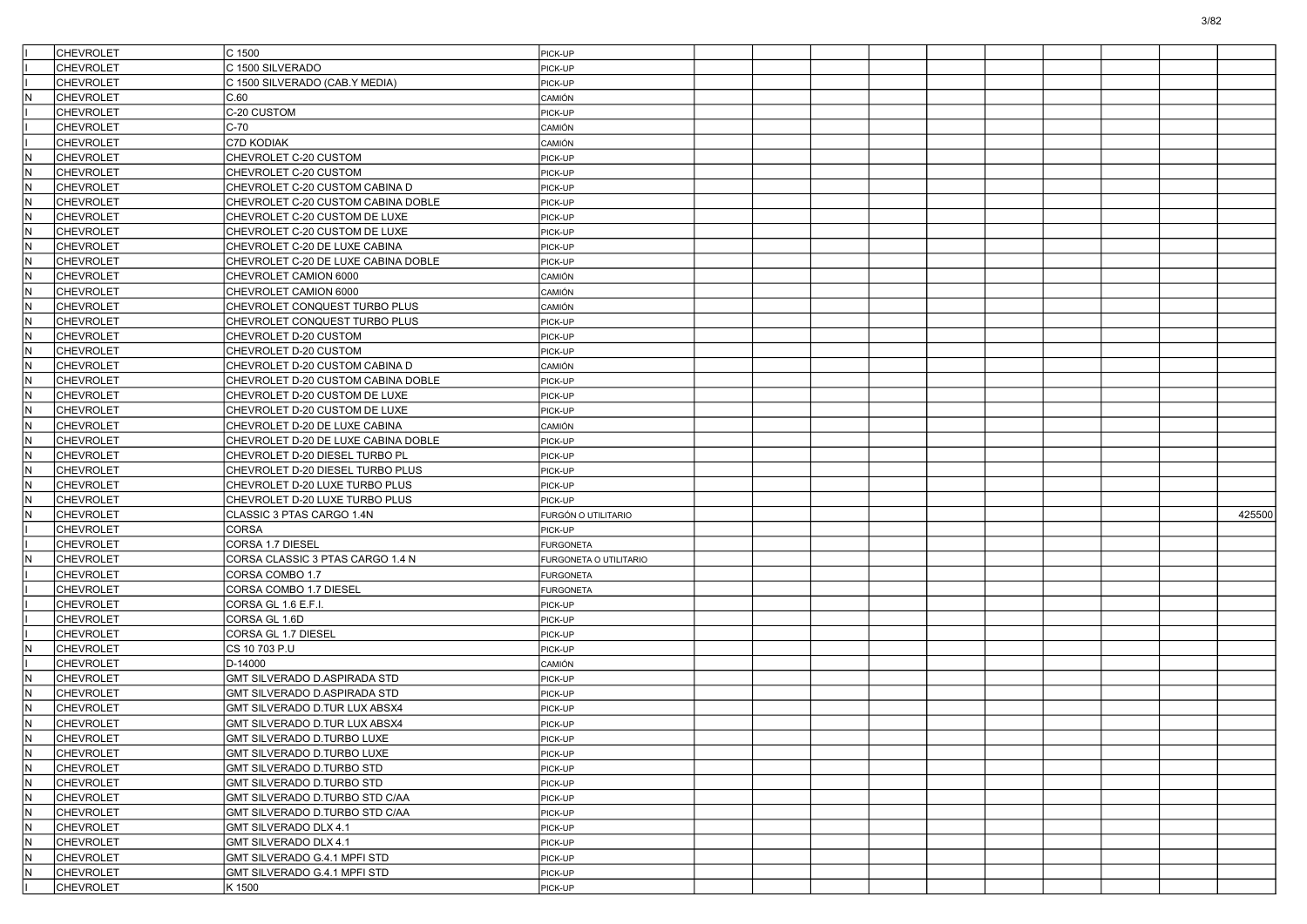|     | <b>CHEVROLET</b>                     | K 1500 SPORTSIDE                 | PICK-UP               |         |         |         |         |         |         |         |         |         |         |
|-----|--------------------------------------|----------------------------------|-----------------------|---------|---------|---------|---------|---------|---------|---------|---------|---------|---------|
|     | <b>CHEVROLET</b>                     | K1500 SILVERADO                  | PICK-UP               |         |         |         |         |         |         |         |         |         |         |
|     | <b>CHEVROLET</b>                     | <b>KODIAC</b>                    | CAMIÓN                |         |         |         |         |         |         |         |         |         |         |
|     | <b>CHEVROLET</b>                     | <b>KODIAK 14-190</b>             | CHASIS C/CABINA       |         |         |         |         |         |         |         |         |         |         |
|     | <b>CHEVROLET</b>                     | <b>LUV</b>                       | PICK-UP               |         |         |         |         |         |         |         |         |         |         |
|     | <b>CHEVROLET</b>                     | LUV 2.2 (CABINA DOBLE)           | PICK-UP               |         |         |         |         |         |         |         |         |         |         |
|     | <b>CHEVROLET</b>                     | LUV 2.3 DLX (DOBLE CABINA)       | PICK-UP               |         |         |         |         |         |         |         |         |         |         |
|     | <b>CHEVROLET</b>                     | LUV 2.5 DIESEL CABINA DOBLE      | PICK-UP               |         |         |         |         |         |         |         |         |         |         |
|     | <b>CHEVROLET</b>                     | LUV 2.5 DIESEL CABINA SIMPLE     | PICK-UP               |         |         |         |         |         |         |         |         |         |         |
|     | <b>CHEVROLET</b>                     | LUV 2.5 TD CABINA DOBLE          | PICK-UP               |         |         |         |         |         |         |         |         |         |         |
|     | <b>CHEVROLET</b>                     | LUV 2.5 TD CABINA SIMPLE         | PICK-UP               |         |         |         |         |         |         |         |         |         |         |
|     | <b>CHEVROLET</b>                     | LUV 2.8 TD CABINA DOBLE 4X4      | PICK-UP               |         |         |         |         |         |         |         |         |         |         |
|     | <b>CHEVROLET</b>                     | LUV DLX (CABINA DOBLE) 4X4       | PICK-UP               |         |         |         |         |         |         |         |         |         |         |
|     | <b>CHEVROLET</b>                     | LUV SPACECAB DLX                 | PICK-UP               |         |         |         |         |         |         |         |         |         |         |
|     | <b>CHEVROLET</b>                     | LUV TFR16HDL 2.3 CABINA DOBLE    | PICK-UP               |         |         |         |         |         |         |         |         |         |         |
|     | <b>CHEVROLET</b>                     | LUV TFR16HSL 2.3 CABINA SIMPLE   | PICK-UP               |         |         |         |         |         |         |         |         |         |         |
|     | <b>CHEVROLET</b>                     | LUV TFR54HDL 2.5 DIESEL C. DOBLE | PICK-UP               |         |         |         |         |         |         |         |         |         |         |
|     | <b>CHEVROLET</b>                     | LUV TFR54HSL 2.5 DIESEL C.SIMPLE | PICK-UP               |         |         |         |         |         |         |         |         |         |         |
|     | <b>CHEVROLET</b>                     | LUV TFR55HDL-TD (CABINA DOBLE)   | PICK-UP               |         |         |         |         |         |         |         |         |         |         |
|     | <b>CHEVROLET</b>                     | LUV TFR68HSAO                    | PICK-UP               |         |         |         |         |         |         |         |         |         |         |
|     | <b>CHEVROLET</b>                     | LUV TFS16HDL                     | PICK-UP               |         |         |         |         |         |         |         |         |         |         |
|     | <b>CHEVROLET</b>                     | LUV TFS16HDL 2.3 4X4 CAB. DOBLE  | PICK-UP               |         |         |         |         |         |         |         |         |         |         |
|     | <b>CHEVROLET</b>                     | LUV TFS55HDL-TD (CABINA DOBLE)   | PICK-UP               |         |         |         |         |         |         |         |         |         |         |
|     | <b>CHEVROLET</b>                     | MONTANA LS                       | PICK-UP CABINA SIMPLE |         |         |         |         |         |         |         |         | 533600  | 485100  |
|     | <b>CHEVROLET</b>                     | <b>MONTANA SPORT</b>             | PICK-UP CABINA SIMPLE |         |         |         |         |         |         |         | 722600  | 672700  | 634800  |
|     | <b>CHEVROLET</b>                     | <b>NKR</b>                       | CHASIS C/CABINA       |         |         |         |         |         |         |         |         |         |         |
|     | <b>CHEVROLET</b>                     | <b>NPR</b>                       | CHASIS C/CABINA       |         |         |         |         |         |         |         |         |         |         |
|     | <b>CHEVROLET</b>                     | NPR66PL-5LXY                     | CHASIS C/CABINA       |         |         |         |         |         |         |         |         |         |         |
| lN. | <b>CHEVROLET</b>                     | PICK-UP C10                      | PICK-UP               |         |         |         |         |         |         |         |         |         |         |
| N   | <b>CHEVROLET</b>                     | PICK-UP C10 SIL/CUS              | PICK-UP               |         |         |         |         |         |         |         |         |         |         |
|     | <b>CHEVROLET</b>                     | S 10 CD 2.8 TD 4X4 HC AT         | PICK-UP CABINA DOBLE  |         |         |         |         |         | 2444300 | 2199900 |         |         |         |
|     | <b>CHEVROLET</b>                     | S 10 TURBO DIESEL (CABINA DOBLE) | PICK-UP               |         |         |         |         |         |         |         |         |         |         |
|     | <b>CHEVROLET</b>                     | $S-10$                           | PICK-UP               |         |         |         |         |         |         |         |         |         |         |
|     | <b>CHEVROLET</b>                     | S10 2.4 4X2 GAS STD (CAB.SIMPLE) | PICK-UP               |         |         |         |         |         |         |         |         |         |         |
|     | <b>CHEVROLET</b>                     | S10 2.5TD CABINA DOBLE DLX 4X4   | PICK-UP               |         |         |         |         |         |         |         |         |         |         |
|     | <b>CHEVROLET</b>                     | S10 2.5TD CABINA SIMPLE DLX 4X4  | PICK-UP               |         |         |         |         |         |         |         |         |         |         |
|     | <b>CHEVROLET</b>                     | S10 2.8 4X2 LS                   |                       | 2530900 | 2007500 | 1886900 | 1640800 | 1476700 | 1402900 | 1196100 | 1076500 | 968900  |         |
|     | <b>CHEVROLET</b>                     | S10 2.8 4X4 LS                   | PICK-UP CABINA SIMPLE | 2998900 | 2404100 | 2103600 | 1829300 | 1646300 | 1564000 | 1333500 | 1200200 | 1080200 |         |
|     |                                      |                                  | PICK-UP CABINA SIMPLE |         |         |         |         |         |         |         |         |         |         |
|     | <b>CHEVROLET</b>                     | S10 2.8 DLX 4X4 T.I. (CAB.DOBLE) | PICK-UP               |         |         |         |         |         |         |         |         |         |         |
|     | <b>CHEVROLET</b><br><b>CHEVROLET</b> | S10 2.8 DLX T.I. (CABINA DOBLE)  | PICK-UP               |         |         |         |         |         |         |         |         |         |         |
|     |                                      | S10 2.8 LIMITED 4X4 T.I.CAB.DOB. | PICK-UP               |         |         |         |         |         |         |         |         |         | 1303400 |
|     | <b>CHEVROLET</b><br><b>CHEVROLET</b> | S10 2.8 STD TI (CABINA SIMPLE)   | PICK-UP<br>PICK-UP    |         |         |         |         |         |         |         |         |         |         |
|     |                                      | S10 2.8 T.I. (CABINA DOBLE)      |                       |         |         |         |         |         |         |         |         |         |         |
|     | <b>CHEVROLET</b>                     | S10 2.8 T.I. (CABINA SIMPLE)     | PICK-UP               |         |         |         |         |         |         |         |         |         |         |
|     | <b>CHEVROLET</b>                     | S10 2.8 TD 4X4 LTZ M/T           | PICK-UP CABINA DOBLE  |         |         |         | 2439000 | 2195100 | 2085300 | 1778000 | 1600200 |         |         |
|     | <b>CHEVROLET</b>                     | S10 2.8STD T.INTERC.4X4(CAB.DOB) | PICK-UP               |         |         |         |         |         |         |         |         |         |         |
|     | <b>CHEVROLET</b>                     | S10 2.8TD 4X2 LS                 | IPICK-UP CABINA DOBLE | 2816900 | 2324800 | 2169900 | 1886900 | 1698200 | 1613300 | 1375500 | 1238000 | 1114200 | 1002800 |
|     | <b>CHEVROLET</b>                     | S10 2.8TD 4X2 LT                 | PICK-UP CABINA DOBLE  | 3103900 | 2557700 | 2371400 | 2062100 | 1855900 | 1763100 | 1503200 | 1352900 | 1217600 | 1095900 |
|     | <b>CHEVROLET</b>                     | S10 2.8TD 4X2 LTZ                | PICK-UP CABINA DOBLE  | 3622900 | 2865800 | 2677400 | 2328100 | 2095300 | 1990600 | 1697200 | 1527500 | 1374700 | 1237300 |
|     | <b>CHEVROLET</b>                     | S10 2.8TD 4X2 MIDNIGHT MT        | PICK-UP CABINA DOBLE  |         | 2489900 | 2371400 | 2062100 |         |         |         |         |         |         |
|     | <b>CHEVROLET</b>                     | S10 2.8TD 4X4 LS                 | PICK-UP CABINA DOBLE  |         | 2489900 | 2371400 | 2062100 | 1855900 | 1763100 | 1503200 | 1352900 | 1217600 | 1095900 |
|     | <b>CHEVROLET</b>                     | S10 2.8TD 4X4 LT                 | PICK-UP CABINA DOBLE  | 3690900 | 2997000 | 2537100 | 2206200 | 1985600 | 1886300 | 1608300 | 1447500 | 1302700 | 1172500 |
|     | <b>CHEVROLET</b>                     | S10 2.8TD 4X4 LTZ A/T            | PICK-UP CABINA DOBLE  | 4311900 | 3420100 | 2906800 | 2527700 | 2274900 | 2161200 | 1842700 | 1658400 | 1492600 | 1343300 |
|     | <b>CHEVROLET</b>                     | S10 2.8TD 4X4 MIDNIGHT MT        | PICK-UP CABINA DOBLE  |         | 2811200 | 2677400 | 2328100 |         |         |         |         |         |         |
|     | <b>CHEVROLET</b>                     | S10 2.8TDI DLX 4X2 CAB.DOBLE     | PICK-UP               |         |         |         |         |         |         |         |         |         |         |
|     | <b>CHEVROLET</b>                     | S10 2.8TDI DLX 4X2 ELECTRONIC CD | PICK-UP               |         |         |         |         |         |         |         |         | 1062400 | 1049500 |
|     | <b>CHEVROLET</b>                     | S10 2.8TDI DLX 4X2 ELECTRONIC CD | PICK-UP CABINA DOBLE  |         |         |         |         |         |         |         |         | 1062400 | 1049500 |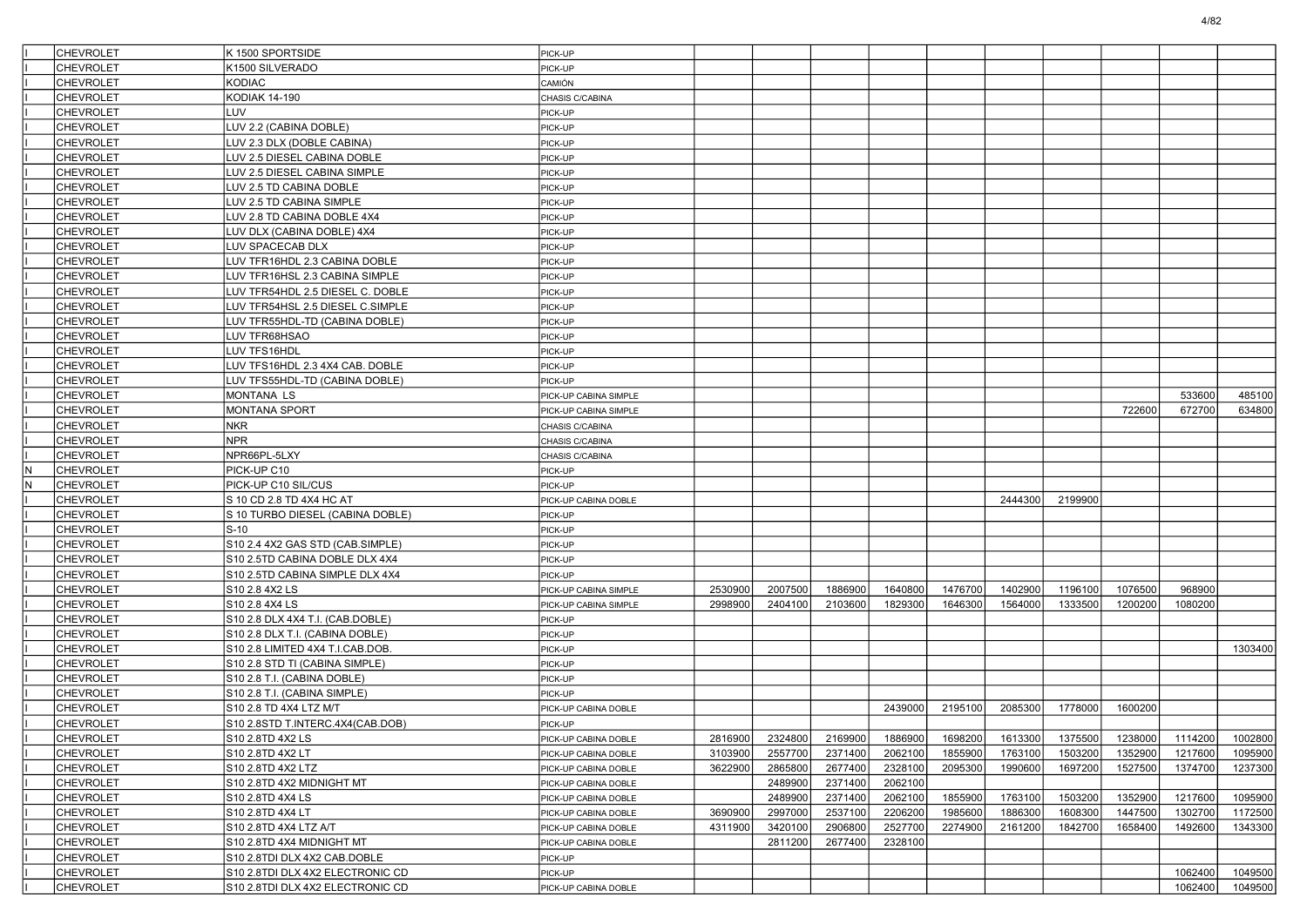|          | <b>CHEVROLET</b> | S10 2.8TDI DLX 4X4 CAB.DOBLE     | PICK-UP                         |         |         |         |         |         |         |         |         |         |         |
|----------|------------------|----------------------------------|---------------------------------|---------|---------|---------|---------|---------|---------|---------|---------|---------|---------|
|          | <b>CHEVROLET</b> | S10 2.8TDI DLX 4X4 ELECTRONIC CD | PICK-UP                         |         |         |         |         |         |         |         |         |         | 1114300 |
|          | <b>CHEVROLET</b> | S10 2.8TDI DLX 4X4 ELECTRONIC CD | PICK-UP CABINA DOBLE            |         |         |         |         |         |         |         |         |         | 1114300 |
|          | <b>CHEVROLET</b> | S10 2.8TDI EXECUTIVE 4X4 C.DOBLE | PICK-UP                         |         |         |         |         |         |         |         |         |         |         |
|          | <b>CHEVROLET</b> | S10 2.8TDI LIMITED 4X4 CAB.DOBLE | PICK-UP                         |         |         |         |         |         |         |         |         |         | 1303400 |
|          | <b>CHEVROLET</b> | S10 2.8TDI LIMITED 4X4 ELECTR.CD | PICK-UP                         |         |         |         |         |         |         |         |         |         | 1303400 |
|          | <b>CHEVROLET</b> | S10 2.8TDI LIMITED 4X4 ELECTR.CD | PICK-UP CABINA DOBLE            |         |         |         |         |         |         |         |         |         | 1303400 |
|          | <b>CHEVROLET</b> | S10 2.8TDI STD 4X2 CAB.DOBLE     | PICK-UP                         |         |         |         |         |         |         |         |         |         |         |
|          | <b>CHEVROLET</b> | S10 2.8TDI STD 4X2 CAB.SIMPLE    | PICK-UP                         |         |         |         |         |         |         |         |         |         |         |
|          | <b>CHEVROLET</b> | S10 2.8TDI STD 4X2 ELECTRONIC    | PICK-UP CABINA SIMPLE           |         |         |         |         |         |         |         |         |         | 888800  |
|          | <b>CHEVROLET</b> | S10 2.8TDI STD 4X2 ELECTRONIC    | PICK-UP CABINA DOBLE            |         |         |         |         |         |         |         |         |         | 976900  |
|          | <b>CHEVROLET</b> | S10 2.8TDI STD 4X2 ELECTRONIC CD | PICK-UP                         |         |         |         |         |         |         |         |         |         | 976900  |
|          | <b>CHEVROLET</b> | S10 2.8TDI STD 4X2 ELECTRONIC CS | PICK-UP                         |         |         |         |         |         |         |         |         |         |         |
|          | <b>CHEVROLET</b> | S10 2.8TDI STD 4X4 CAB.DOBLE     | PICK-UP                         |         |         |         |         |         |         |         |         |         |         |
|          | <b>CHEVROLET</b> | S10 2.8TDI STD 4X4 ELECTRONIC CD | PICK-UP                         |         |         |         |         |         |         |         |         |         | 1124600 |
|          | <b>CHEVROLET</b> | S10 2.8TDI STD 4X4 ELECTRONIC CD | PICK-UP CABINA DOBLE            |         |         |         |         |         |         |         |         |         | 1124600 |
|          | <b>CHEVROLET</b> | S10 2.8TI CARDON 4X4 CAB.DOBLE   | PICK-UP                         |         |         |         |         |         |         |         |         |         |         |
|          | <b>CHEVROLET</b> | S10 2.8TI CARDON 4X4 CAB.SIMPLE  | PICK-UP                         |         |         |         |         |         |         |         |         |         |         |
|          | <b>CHEVROLET</b> | S10 CD 2.8 TD 4X2 HC             | PICK-UP CABINA DOBLE            | 3764900 | 3159300 | 3008800 | 2616400 | 2354700 | 2237000 | 2067900 |         |         |         |
|          | <b>CHEVROLET</b> | S10 CD 2.8 TD 4X4 HC AT          | PICK-UP CABINA DOBLE            | 4814900 | 3838100 | 3360700 | 2922400 | 2630100 | 2498600 | 2130400 |         |         |         |
|          | <b>CHEVROLET</b> | S10 CD 2.8 TD 4X4 HC MT          | PICK-UP CABINA DOBLE            |         | 3419000 | 3256200 | 2831500 | 2548300 | 2420900 | 2064100 |         |         |         |
|          | <b>CHEVROLET</b> | S10 CD 2.8 TD 4X4 LT AT          | PICK-UP CABINA DOBLE            | 3886900 | 3158700 |         |         |         |         |         |         |         |         |
|          | <b>CHEVROLET</b> | S10 DE LUXE                      | PICK-UP                         |         |         |         |         |         |         |         |         |         |         |
|          | <b>CHEVROLET</b> | S10 DE LUXE EFI                  | PICK-UP                         |         |         |         |         |         |         |         |         |         |         |
|          | <b>CHEVROLET</b> | S10 DE LUXE MPFI (DOBLE CABINA)  | PICK-UP                         |         |         |         |         |         |         |         |         |         |         |
|          | <b>CHEVROLET</b> | S10 DLX 2.5 TD (CABINA DOBLE)    | PICK-UP                         |         |         |         |         |         |         |         |         |         |         |
|          | <b>CHEVROLET</b> | S10 DLX 2.5 TD (CABINA SIMPLE)   | PICK-UP                         |         |         |         |         |         |         |         |         |         |         |
|          | <b>CHEVROLET</b> | <b>S10 EFI</b>                   | PICK-UP                         |         |         |         |         |         |         |         |         |         |         |
|          | <b>CHEVROLET</b> | S10 STD 2.5 TD (CABINA DOBLE)    | PICK-UP                         |         |         |         |         |         |         |         |         |         |         |
|          | <b>CHEVROLET</b> | S10 STD 2.5 TD (CABINA SIMPLE)   | PICK-UP                         |         |         |         |         |         |         |         |         |         |         |
|          | <b>CHEVROLET</b> | S10 TURBO DIESEL                 | PICK-UP                         |         |         |         |         |         |         |         |         |         |         |
|          | <b>CHEVROLET</b> | S10 TURBO DIESEL DE LUXE         | PICK-UP                         |         |         |         |         |         |         |         |         |         |         |
|          | <b>CHEVROLET</b> | S10 TURBO DIESEL DE LUXE (C.DOB) | PICK-UP                         |         |         |         |         |         |         |         |         |         |         |
|          | <b>CHEVROLET</b> | SILVERADO                        | PICK-UP                         |         |         |         |         |         |         |         |         |         |         |
|          | <b>CHEVROLET</b> | SILVERADO 1500 4X4               | PICK-UP CABINA SIMPLE           |         |         |         |         |         |         |         |         |         |         |
|          | <b>CHEVROLET</b> | SILVERADO 1500 4X4               | PICK-UP CABINA Y MEDIA          |         |         |         |         |         |         |         |         |         |         |
|          | <b>CHEVROLET</b> | SILVERADO 1500 LS                |                                 |         |         |         |         |         |         |         |         |         |         |
|          | <b>CHEVROLET</b> | SILVERADO 2500 HD                | PICK-UP CABINA DOBLE<br>PICK-UP |         |         |         |         |         |         |         |         |         |         |
|          |                  |                                  | PICK-UP                         |         |         |         |         |         | 2114200 | 1902800 | 1712500 | 1541200 | 1387100 |
|          | <b>CHEVROLET</b> | SILVERADO 3500 (CABINA DOBLE)    |                                 |         |         |         |         |         |         |         |         |         |         |
| N<br>IN. | <b>CHEVROLET</b> | SILVERADO CONQUEST DIESEL        | PICK-UP                         |         |         |         |         |         |         |         |         |         |         |
|          | <b>CHEVROLET</b> | SILVERADO CONQUEST DIESEL        | PICK-UP                         |         |         |         |         |         |         |         |         |         |         |
| IN.      | <b>CHEVROLET</b> | SILVERADO CONQUEST TURBO DIESE   | PICK-UP                         |         |         |         |         |         |         |         |         |         |         |
|          | <b>CHEVROLET</b> | SILVERADO CONQUEST TURBO DIESEL  | PICK-UP                         |         |         |         |         |         |         |         |         |         |         |
| IN.      | <b>CHEVROLET</b> | SILVERADO CONQUEST TURBO DIESEL  | PICK-UP                         |         |         |         |         |         |         |         |         |         |         |
|          | <b>CHEVROLET</b> | SILVERADO TURBO DIESEL           | PICK-UP                         |         |         |         |         |         |         |         |         |         |         |
|          | <b>CHEVROLET</b> | TFS16HDL                         | PICK-UP                         |         |         |         |         |         |         |         |         |         |         |
|          | <b>CHEVROLET</b> | <b>TRACKER</b>                   | PICK-UP CABINA SIMPLE           |         |         |         |         |         |         |         |         |         |         |
|          | <b>CHEVROLET</b> | MONTANA 1.8 LS AA+DIR            | PICK-UP CABINA SIMPLE           | 1244900 | 1017900 | 934400  | 872100  | 809800  | 747500  | 697700  | 647800  | 598000  | 548200  |
|          | <b>CHEVROLET</b> | MONTANA 1.8 LS PACK              | PICK-UP CABINA SIMPLE           | 1308900 | 1069800 | 996700  | 934400  | 872100  | 809800  | 747500  | 697700  | 647800  | 598000  |
|          | <b>CHRYSLER</b>  | DAKOTA SPORT CLUB CAB            | PICK-UP                         |         |         |         |         |         |         |         |         |         |         |
|          | <b>CHRYSLER</b>  | RAM 150 WS REG. CAB.             | PICK-UP                         |         |         |         |         |         |         |         |         |         |         |
|          | <b>CHRYSLER</b>  | RAM 250 LT REG. CAB. BR2500      | PICK-UP                         |         |         |         |         |         |         |         |         |         |         |
| İN.      | <b>CITROEN</b>   | BERFUD6                          | FURGÓN                          |         |         |         |         |         |         |         |         |         |         |
| IN.      | <b>CITROEN</b>   | BERFUD6PL                        | FURGÓN                          |         |         |         |         |         |         |         |         |         |         |
| İN.      | <b>CITROEN</b>   | BERFUD6PLDA                      | <b>FURGÓN</b>                   |         |         |         |         |         |         |         |         |         |         |
| IN.      | <b>CITROEN</b>   | BERFUD6PLDAA                     | <b>FURGÓN</b>                   |         |         |         |         |         |         |         |         |         |         |
| IN.      | <b>CITROEN</b>   | BERFUD8PLDA                      | <b>FURGÓN</b>                   |         |         |         |         |         |         |         |         |         |         |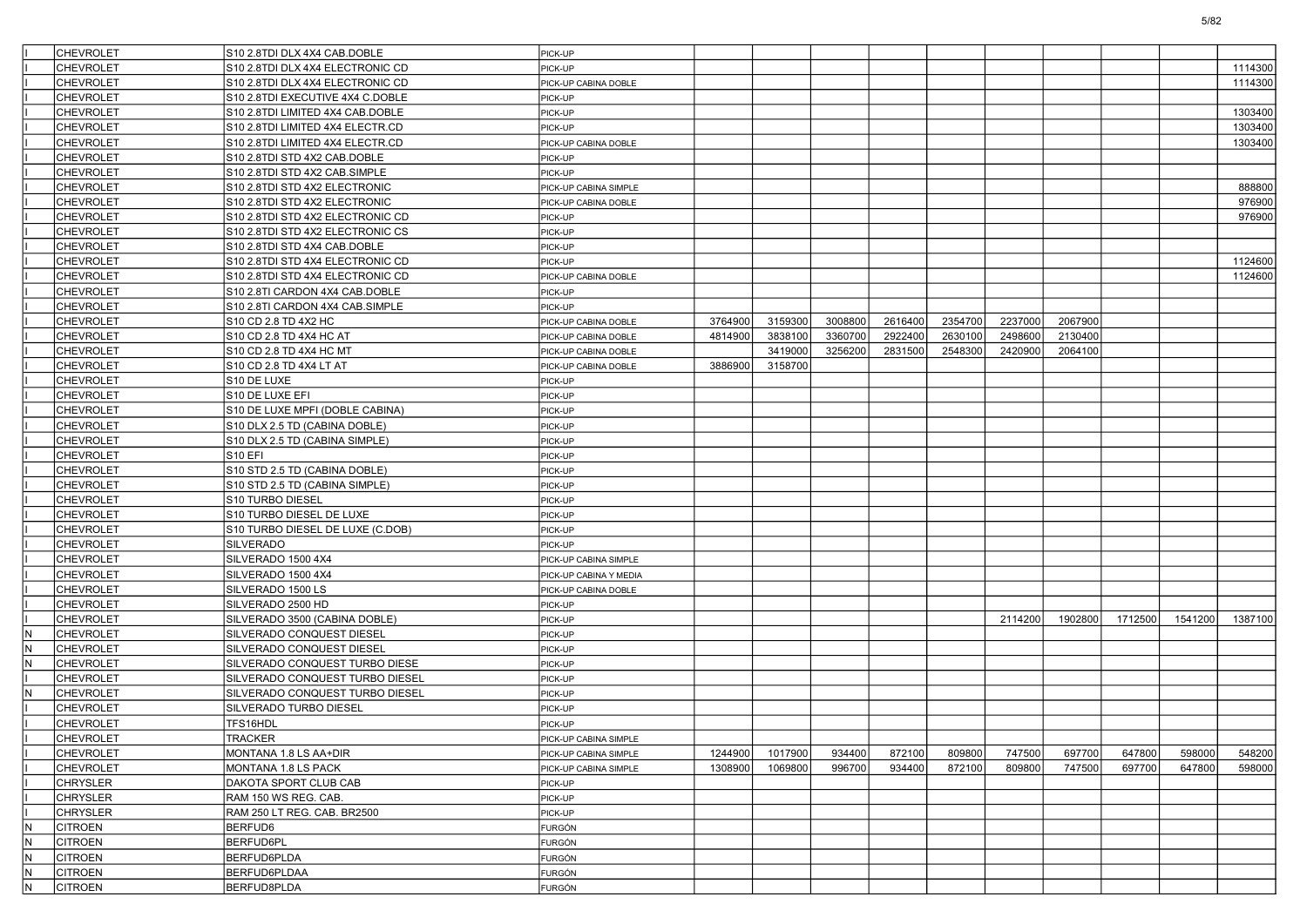| IN. | <b>CITROEN</b> | BERFUD8PLDAA                                | <b>FURGÓN</b>     |         |         |         |         |         |         |         |        |        |        |
|-----|----------------|---------------------------------------------|-------------------|---------|---------|---------|---------|---------|---------|---------|--------|--------|--------|
|     |                |                                             |                   |         |         |         |         |         |         |         |        |        |        |
| N   | <b>CITROEN</b> | BERLINGO 1.4I SPACEVAN SX                   | <b>FURGÓN</b>     |         |         |         |         |         |         |         |        |        |        |
|     | <b>CITROEN</b> | BERLINGO 1.8 I                              | <b>UTILITARIO</b> |         |         |         |         |         |         |         |        |        |        |
| IN. | <b>CITROEN</b> | BERLINGO 1.9 D                              | <b>FURGONETA</b>  |         |         |         |         |         |         |         |        |        |        |
|     | <b>CITROEN</b> | BERLINGO 1.9D                               | FURGÓN            |         |         |         |         |         |         |         |        |        |        |
| N.  | <b>CITROEN</b> | BERLINGO 1.9D PACK PLC                      | <b>FURGÓN</b>     |         |         |         |         |         |         |         |        |        |        |
|     | <b>CITROEN</b> | BERLINGO 1.9D PACK PLC                      | <b>FURGÓN</b>     |         |         |         |         |         |         |         |        |        |        |
| N   | <b>CITROEN</b> | BERLINGO DPL                                | <b>FURGÓN</b>     |         |         |         |         |         |         |         |        |        |        |
| IN. | <b>CITROEN</b> | <b>BERLINGO FUAA</b>                        | <b>FURGÓN</b>     |         |         |         |         |         |         |         |        |        |        |
| IN. | <b>CITROEN</b> | BERLINGO FUD                                | FURGÓN            |         |         |         |         |         |         |         |        |        |        |
| IN. | <b>CITROEN</b> | BERLINGO FUDA                               | <b>FURGÓN</b>     |         |         |         |         |         |         |         |        |        |        |
| IN. | <b>CITROEN</b> | BERLINGO FURG?N HDI 92 BUSINESS             | <b>FURGÓN</b>     | 1621000 | 1400100 | 1272800 | 1157100 | 1076400 |         |         |        |        |        |
| N   | <b>CITROEN</b> | BERLINGO FURG?N VTI 115 BUSINESS            | <b>FURGÓN</b>     | 1497000 | 1266600 | 1151500 | 1046800 | 955300  |         |         |        |        |        |
| IN. | <b>CITROEN</b> | BERLINGO FURG?N VTI 115 BUSINESS MIXTO      | <b>FURGÓN</b>     | 1694000 | 1521800 | 1396000 | 1281700 | 1187500 |         |         |        |        |        |
| IN. | <b>CITROEN</b> | BERLINGO FURGON 1.4 I                       | FURGÓN            |         |         |         |         |         |         |         |        |        |        |
| IN. | <b>CITROEN</b> | BERLINGO FURGON 1.4 I FULL                  | <b>FURGÓN</b>     |         |         |         |         |         |         |         |        |        |        |
| IN. | <b>CITROEN</b> | BERLINGO FURGON 1.4 I PACK                  | <b>FURGÓN</b>     |         |         |         |         |         |         |         |        |        |        |
| N   | <b>CITROEN</b> | BERLINGO FURGON 1.41                        | <b>FURGÓN</b>     |         |         |         |         |         |         |         | 645800 | 618900 | 592000 |
| IN. | <b>CITROEN</b> | BERLINGO FURGON 1.4I AM52                   | <b>FURGÓN</b>     |         |         |         |         |         |         |         | 645800 | 618900 | 592000 |
| N   | <b>CITROEN</b> | BERLINGO FURGON 1.4I AM53                   | <b>FURGÓN</b>     |         |         |         |         |         |         |         | 645800 | 618900 | 592000 |
| IN. | <b>CITROEN</b> | BERLINGO FURGON 1.4I BUSINESS AM54          | <b>FURGÓN</b>     |         |         |         |         | 888000  | 861100  | 780400  | 726600 |        |        |
| IN. | <b>CITROEN</b> | BERLINGO FURGON 1.4I BUSINESS MIXTO         | <b>FURGÓN</b>     |         |         |         |         | 1133700 | 1052900 | 971500  | 918400 |        |        |
| N   | <b>CITROEN</b> | BERLINGO FURGON 1.4I CLUB AM54              | FURGÓN            |         |         |         |         |         |         |         | 672800 |        |        |
| IN. | <b>CITROEN</b> | BERLINGO FURGON 1.4I CLUB PACK AM54         | <b>FURGÓN</b>     |         |         |         |         |         |         |         | 672800 |        |        |
| IN. | <b>CITROEN</b> | BERLINGO FURGON 1.4I FULL AM52              | <b>FURGÓN</b>     |         |         |         |         |         |         |         | 672800 | 645800 | 605500 |
| IN. | <b>CITROEN</b> | BERLINGO FURGON 1.4I FULL AM53              | <b>FURGÓN</b>     |         |         |         |         |         |         |         | 672800 | 645800 | 605500 |
| IN. | <b>CITROEN</b> | BERLINGO FURGON 1.4I PACK FULL              | <b>FURGÓN</b>     |         |         |         |         |         |         |         | 672800 | 645800 | 605500 |
| N   | <b>CITROEN</b> | BERLINGO FURGON 1.4I PACK SEGURIDAD         | FURGÓN            |         |         |         |         |         |         |         | 699700 | 659300 | 618900 |
| IN. | <b>CITROEN</b> | BERLINGO FURGON 1.4I PACK SEGURIDAD AM52    | <b>FURGÓN</b>     |         |         |         |         |         |         |         | 699700 | 659300 | 618900 |
| IN. | <b>CITROEN</b> | BERLINGO FURGON 1.4I PACK SEGURIDAD AM53    | <b>FURGÓN</b>     |         |         |         |         |         |         |         | 699700 | 659300 | 618900 |
| IN. | <b>CITROEN</b> | BERLINGO FURGON 1.4I PACK SEGURIDAD CCP     | <b>FURGÓN</b>     |         |         |         |         |         |         |         | 699700 | 659300 | 618900 |
| IN. | <b>CITROEN</b> | BERLINGO FURGON 1.4I PLC                    | <b>FURGÓN</b>     |         |         |         |         |         |         |         |        |        |        |
| N   | <b>CITROEN</b> | BERLINGO FURGON 1.6 HDI                     | FURGÓN            |         |         |         |         |         |         |         |        | 699700 | 659300 |
| IN. | <b>CITROEN</b> | BERLINGO FURGON 1.6 HDI AM52                | <b>FURGÓN</b>     |         |         |         |         |         |         |         |        | 699700 | 659300 |
| IN. | <b>CITROEN</b> | BERLINGO FURGON 1.6 HDI AM53                | FURGÓN            |         |         |         |         |         |         |         |        | 699700 | 659300 |
| IN. | <b>CITROEN</b> | BERLINGO FURGON 1.6 HDI BUSINESS AM54       | <b>FURGÓN</b>     |         |         |         |         | 1049500 | 995700  | 888000  | 834200 |        |        |
| IN. | <b>CITROEN</b> | BERLINGO FURGON 1.6 HDI BUSINESS MIXTO      | <b>FURGÓN</b>     |         |         |         |         | 1241300 | 1146100 | 1037800 | 966000 |        |        |
| N   | <b>CITROEN</b> | BERLINGO FURGON 1.6 HDI CLUB PACK AM54      | <b>FURGÓN</b>     |         |         |         |         | 1049500 | 995700  | 888000  | 834200 |        |        |
| İN. | <b>CITROEN</b> | BERLINGO FURGON 1.6 HDI FULL                | <b>FURGÓN</b>     |         |         |         |         |         |         |         | 740000 | 713100 | 672800 |
| IN. | <b>CITROEN</b> | BERLINGO FURGON 1.6 HDI FULL AM52           | FURGÓN            |         |         |         |         |         |         |         | 740000 | 713100 | 672800 |
| İN. | <b>CITROEN</b> | BERLINGO FURGON 1.6 HDI FULL AM53           | <b>FURGÓN</b>     |         |         |         |         |         |         |         | 740000 | 713100 | 672800 |
| IN. | <b>CITROEN</b> | BERLINGO FURGON 1.6 HDI PACK SEGURIDAD      | <b>FURGÓN</b>     |         |         |         |         |         |         |         | 766900 | 740000 | 686200 |
| N   | <b>CITROEN</b> | BERLINGO FURGON 1.6 HDI PACK SEGURIDAD AM52 | <b>FURGÓN</b>     |         |         |         |         |         |         |         | 766900 | 740000 | 686200 |
| IN. | <b>CITROEN</b> | BERLINGO FURGON 1.6 HDI PACK SEGURIDAD AM53 | <b>FURGÓN</b>     |         |         |         |         |         |         |         | 766900 | 740000 | 686200 |
|     | <b>CITROEN</b> | BERLINGO FURGON 1.6 HDI PACK SEGURIDAD CCP  | FURGÓN            |         |         |         |         |         |         |         | 766900 | 740000 | 686200 |
| N   | <b>CITROEN</b> | BERLINGO FURGON 1.6 HDI PLC                 | FURGÓN            |         |         |         |         |         |         |         |        | 713100 | 672800 |
| IN  | <b>CITROEN</b> | BERLINGO FURGON 1.6 HDI PLC AM52            | <b>FURGÓN</b>     |         |         |         |         |         |         |         |        | 713100 | 672800 |
| İN. | <b>CITROEN</b> | BERLINGO FURGON 1.6 HDI PLC AM53            | <b>FURGÓN</b>     |         |         |         |         |         |         |         |        | 713100 | 672800 |
| IN. | <b>CITROEN</b> | BERLINGO FURGON 1.9 D 600 KG                | FURGÓN            |         |         |         |         |         |         |         |        |        |        |
| IN. | <b>CITROEN</b> | BERLINGO FURGON 1.9D                        | <b>FURGÓN</b>     |         |         |         |         |         |         |         |        |        | 694300 |
| IN. | <b>CITROEN</b> | BERLINGO FURGON 2.0 HDI 600 KG              | <b>FURGÓN</b>     |         |         |         |         |         |         |         |        |        |        |
| IN. | <b>CITROEN</b> | BERLINGO FURGON 600 KG                      | FURGÓN            |         |         |         |         |         |         |         |        |        |        |
| İN. | <b>CITROEN</b> | BERLINGO FURGON 600 KG PLC                  | FURGÓN            |         |         |         |         |         |         |         |        |        |        |
| IN. | <b>CITROEN</b> | BERLINGO FURGON 800 KG AA                   | FURGÓN            |         |         |         |         |         |         |         |        |        | 694300 |
| IN. | <b>CITROEN</b> | BERLINGO FURGON 800KG                       | <b>FURGÓN</b>     |         |         |         |         |         |         |         |        |        | 694300 |
| İN. | <b>CITROEN</b> | BERLINGO FURGON HDI 92 BUSINESS AM20        | <b>FURGÓN</b>     | 1621000 | 1400100 | 1272800 | 1157100 | 1076400 |         |         |        |        |        |
| IN. | <b>CITROEN</b> | BERLINGO FURGON HDI 92 BUSINESS MIXTO       | <b>FURGÓN</b>     | 1843000 | 1635800 | 1499600 | 1375900 | 1268200 |         |         |        |        |        |
|     |                |                                             |                   |         |         |         |         |         |         |         |        |        |        |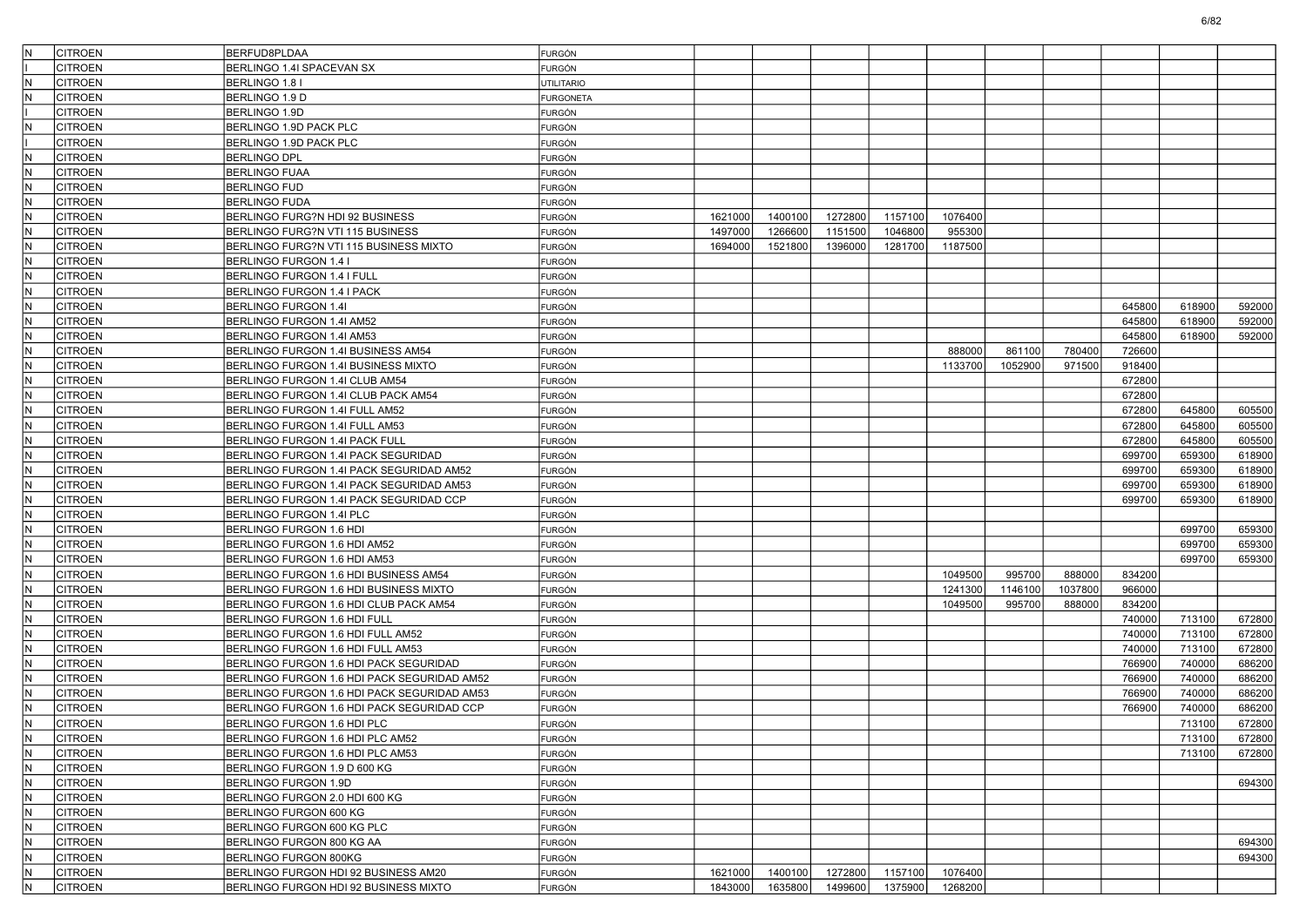| IN. | <b>CITROEN</b> | BERLINGO FURGON HDI 92 BUSINESS MIXTO       | FURGÓN           | 1843000 | 1635800 | 1499600 | 1375900 | 1268200 |         |         |         |         |         |
|-----|----------------|---------------------------------------------|------------------|---------|---------|---------|---------|---------|---------|---------|---------|---------|---------|
|     | CITROEN        | BERLINGO FURGON HDI 92 BUSINESS MIXTO AM20  |                  | 1843000 | 1635800 | 1499600 | 1375900 | 1268200 |         |         |         |         |         |
| lN. | <b>CITROEN</b> | BERLINGO FURGON VTI 115 BUSINESS AM20       | FURGÓN<br>FURGÓN | 1497000 | 1266600 | 1151500 | 1046800 | 955300  |         |         |         |         |         |
|     |                |                                             |                  |         | 1521800 |         |         |         |         |         |         |         |         |
| lN  | CITROEN        | BERLINGO FURGON VTI 115 BUSINESS MIXTO AM20 | FURGÓN           | 1694000 |         | 1396000 | 1281700 | 1187500 |         |         |         |         |         |
|     | CITROEN        | BERLINGO MULTISPACE 1.8I                    | FURGÓN           |         |         |         |         |         |         |         |         |         |         |
| IN. | <b>CITROEN</b> | <b>BERLINGO NPL</b>                         | FURGÓN           |         |         |         |         |         |         |         |         |         |         |
|     | CITROEN        | C 15 RD                                     | FURGÓN           |         |         |         |         |         |         |         |         |         |         |
|     | CITROEN        | C.15E                                       | <b>FURGONETA</b> |         |         |         |         |         |         |         |         |         |         |
|     | CITROEN        | C15 D                                       | FURGÓN           |         |         |         |         |         |         |         |         |         |         |
|     | <b>CITROEN</b> | C15 D                                       | <b>FURGONETA</b> |         |         |         |         |         |         |         |         |         |         |
|     | <b>CITROEN</b> | C15 FIRST 1.9 D                             | <b>FURGONETA</b> |         |         |         |         |         |         |         |         |         |         |
|     | CITROEN        | JUMPER 2.3 HDI 33 M                         | FURGÓN           |         |         |         |         | 2150200 | 1994600 | 1892800 | 1697600 |         |         |
|     | <b>CITROEN</b> | JUMPER 2.3 HDI 33 M AM16                    | FURGÓN           |         |         |         |         | 2150200 | 1994600 | 1892800 | 1697600 |         |         |
|     | <b>CITROEN</b> | JUMPER 2.3 HDI 35 LH                        | FURGÓN           |         |         |         |         | 2382200 | 2277600 | 2164400 |         |         |         |
|     | <b>CITROEN</b> | JUMPER 2.3 HDI 35 LH AM16                   | FURGÓN           |         |         |         |         | 2382200 | 2277600 | 2164400 |         |         |         |
|     | <b>CITROEN</b> | JUMPER 2.3 HDI 35 MH                        | FURGÓN           |         |         |         |         | 2263400 | 2178500 | 2008800 | 1867300 |         |         |
|     | CITROEN        | JUMPER 2.3 HDI 35 MH AM16                   | FURGÓN           |         |         |         |         | 2263400 | 2178500 | 2008800 | 1867300 |         |         |
|     | <b>CITROEN</b> | JUMPER 2.3 HDI ALTO                         | FURGÓN           |         |         |         |         |         |         |         | 1655100 | 1598500 | 1541900 |
|     | <b>CITROEN</b> | JUMPER 2.3 HDI ALTO 2010                    | FURGÓN           |         |         |         |         |         |         |         | 1655100 | 1598500 | 1541900 |
|     | <b>CITROEN</b> | JUMPER 2.3 HDI PACK                         | FURGÓN           |         |         |         |         |         |         |         | 1584400 | 1499500 | 1442900 |
|     | <b>CITROEN</b> | JUMPER 2.3 HDI PACK 2010                    | FURGÓN           |         |         |         |         |         |         |         | 1584400 | 1499500 | 1442900 |
|     | CITROEN        | JUMPER 2.5D                                 | FURGÓN           |         |         |         |         |         |         |         |         |         |         |
|     | CITROEN        | JUMPER 2.8HDI                               | <b>FURGÓN</b>    |         |         |         |         |         |         |         |         |         |         |
|     | <b>CITROEN</b> | JUMPER 2.8HDI                               | CAMIÓN           |         |         |         |         |         |         |         |         |         |         |
|     | <b>CITROEN</b> | JUMPER 2.8HDI ALTO                          | FURGÓN           |         |         |         |         |         |         |         |         |         |         |
|     | <b>CITROEN</b> | JUMPER 2.8TD                                | FURGÓN           |         |         |         |         |         |         |         |         |         |         |
|     | CITROEN        | <b>JUMPER 27C</b>                           | FURGÓN           |         |         |         |         |         |         |         |         |         |         |
|     | CITROEN        | JUMPER 31M                                  | FURGÓN           |         |         |         |         |         |         |         |         |         |         |
|     | <b>CITROEN</b> | JUMPER 31M                                  | <b>FURGONETA</b> |         |         |         |         |         |         |         |         |         |         |
|     | <b>CITROEN</b> | JUMPER 31M 2.8TD                            | FURGÓN           |         |         |         |         |         |         |         |         |         |         |
|     | <b>CITROEN</b> | JUMPER 33 M HDI 127 AM16                    | FURGÓN           |         |         |         |         | 2150200 | 1994600 | 1892800 | 1697600 |         |         |
|     | CITROEN        | JUMPER 330C 2.8D                            | FURGÓN           |         |         |         |         |         |         |         |         |         |         |
|     | <b>CITROEN</b> | JUMPER 330M 2.8D                            | <b>FURGÓN</b>    |         |         |         |         |         |         |         |         |         |         |
|     | <b>CITROEN</b> | JUMPER 35 LH HDI 127 AM16                   | <b>FURGÓN</b>    |         |         |         |         | 2382200 | 2277600 | 2164400 |         |         |         |
|     | <b>CITROEN</b> | JUMPER 35 MH HDI 127 AM16                   | FURGÓN           |         |         |         |         | 2263400 | 2178500 | 2008800 | 1867300 |         |         |
|     | <b>CITROEN</b> | JUMPER 435 L1H1 HDI 130 MT6                 | FURGÓN           | 3285000 | 2946600 | 2740300 | 2548500 | 2370100 |         |         |         |         |         |
|     | CITROEN        | JUMPER 435 L1H1 HDI 130 MT6 AM19            | FURGÓN           | 3285000 | 2946600 | 2740300 | 2548500 | 2370100 |         |         |         |         |         |
|     | <b>CITROEN</b> | JUMPER 435 L2H1 HDI 130 MT6                 | FURGÓN           | 3285000 | 2946600 | 2740300 | 2548500 | 2370100 |         |         |         |         |         |
|     | <b>CITROEN</b> | JUMPER 435 L2H1 HDI 130 MT6 AM19            | <b>FURGÓN</b>    | 3285000 | 2946600 | 2740300 | 2548500 | 2370100 |         |         |         |         |         |
|     | <b>CITROEN</b> | JUMPER 435 L2H1 HDI 130 MT6 AM20            | FURGÓN           | 3285000 | 2946600 | 2740300 | 2548500 | 2370100 |         |         |         |         |         |
|     | <b>CITROEN</b> | JUMPER 435 L2H2 HDI 130 MT6                 |                  | 3674000 | 3111800 | 2894000 | 2691400 | 2503000 |         |         |         |         |         |
|     |                |                                             | FURGÓN           |         | 3111800 | 2894000 | 2691400 | 2503000 |         |         |         |         |         |
|     | CITROEN        | JUMPER 435 L2H2 HDI 130 MT6 AM19            | FURGÓN           | 3674000 |         |         |         |         |         |         |         |         |         |
|     | <b>CITROEN</b> | JUMPER 435 L2H2 HDI 130 MT6 AM20            | FURGÓN           | 3674000 | 3111800 | 2894000 | 2691400 | 2503000 |         |         |         |         |         |
|     | <b>CITROEN</b> | JUMPER 435 L3H2 HDI 130 MT6                 | <b>FURGÓN</b>    | 3737000 | 3270600 | 3041600 | 2828700 | 2630700 |         |         |         |         |         |
|     | <b>CITROEN</b> | JUMPER 435 L3H2 HDI 130 MT6 AM19            | FURGÓN           | 3737000 | 3270600 | 3041600 | 2828700 | 2630700 |         |         |         |         |         |
|     | <b>CITROEN</b> | JUMPER 435 L3H2 HDI 130 MT6 AM20            | FURGÓN           | 3737000 | 3270600 | 3041600 | 2828700 | 2630700 |         |         |         |         |         |
|     | <b>CITROEN</b> | JUMPER 440 L3H2 HDI 130 MT6 AM19            | <b>FURGÓN</b>    | 3737000 | 3270600 | 3041600 | 2828700 | 2630700 |         |         |         |         |         |
|     | <b>CITROEN</b> | JUMPER CH 435 L3 HDI 130 MT 6               | <b>FURGÓN</b>    |         | 2724100 | 2533400 | 2356100 | 2191100 |         |         |         |         |         |
|     | <b>CITROEN</b> | JUMPER CH 435 L3 HDI 130 MT 6               | CHASIS C/CABINA  |         | 2724100 | 2533400 | 2356100 | 2191100 |         |         |         |         |         |
|     | <b>CITROEN</b> | JUMPER CH 435 L3 HDI 130 MT6 AM19           | CHASIS C/CABINA  |         | 2724100 | 2533400 | 2356100 | 2191100 |         |         |         |         |         |
|     | <b>CITROEN</b> | JUMPER CH 435 L3 HDI MT6                    | FURGÓN           |         | 2724100 | 2533400 | 2356100 | 2191100 |         |         |         |         |         |
|     | <b>CITROEN</b> | JUMPER CH 440 L3 HDI 130 MT6 AM19           | CHASIS C/CABINA  | 3285000 | 2760000 | 2566800 |         |         |         |         |         |         |         |
|     | <b>CITROEN</b> | JUMPER CH 440 L3 HDI 130 MT6 AM20           | CHASIS C/CABINA  | 3285000 | 2760000 | 2566800 |         |         |         |         |         |         |         |
|     | <b>CITROEN</b> | JUMPER CHASIS L3 HDI 130 MT6 AM 19          | CHASIS C/CABINA  |         | 2724100 | 2533400 | 2356100 | 2191100 |         |         |         |         |         |
|     | <b>CITROEN</b> | JUMPER L2H1 HDI 130 MT6 AM 19               | <b>FURGÓN</b>    | 3285000 | 2946600 | 2740300 | 2548500 | 2370100 |         |         |         |         |         |
|     | <b>CITROEN</b> | JUMPER L2H2 HDI 130 MT6 AM 19               | FURGÓN           | 3674000 | 3111800 | 2894000 | 2691400 | 2503000 |         |         |         |         |         |
|     | <b>CITROEN</b> | JUMPER L3H2 HDI 130 MT6 AM 19               | <b>FURGÓN</b>    | 3737000 | 3270600 | 3041600 | 2828700 | 2630700 |         |         |         |         |         |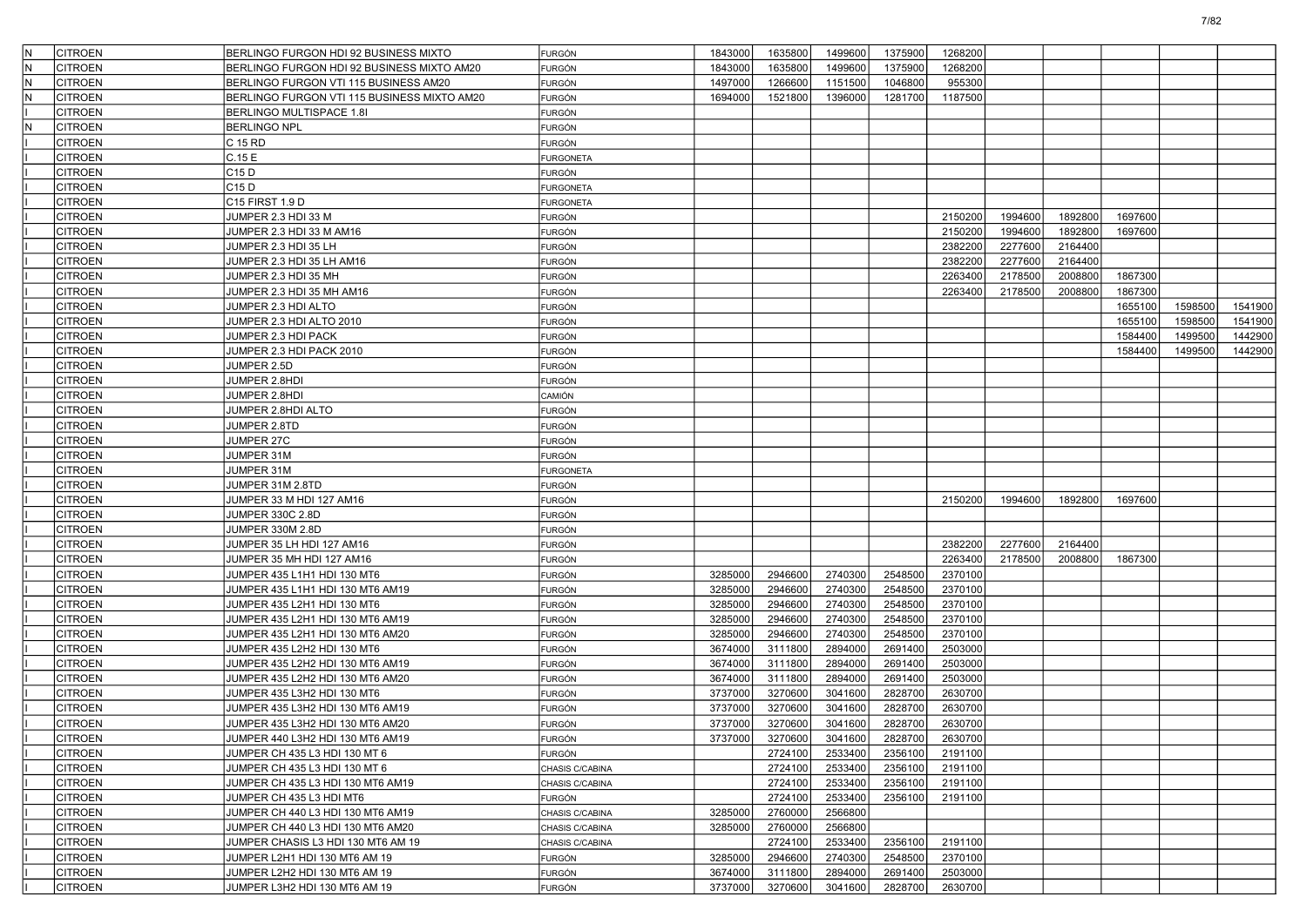| <b>CITROEN</b>                                 | JUMPY 1.9 TD                             | <b>FURGONETA</b>                   |         |         |         |         |         |         |         |         |         |         |
|------------------------------------------------|------------------------------------------|------------------------------------|---------|---------|---------|---------|---------|---------|---------|---------|---------|---------|
| CITROEN                                        | JUMPY L3 HDI 115                         | FURGÓN                             | 2793000 | 2517000 | 2340800 | 2177000 | 2024600 |         |         |         |         |         |
| <b>CITROEN</b>                                 | JUMPY L3 HDI 115 MT6 BUSINESS            | FURGÓN                             | 2793000 | 2517000 | 2340800 | 2177000 | 2024600 |         |         |         |         |         |
| <b>CITROEN</b>                                 | JUMPY L3 HDI 115 MT6 BUSINESS AM19       | <b>FURGÓN</b>                      | 2793000 | 2517000 | 2340800 | 2177000 | 2024600 |         |         |         |         |         |
| <b>CITROEN</b>                                 | JUMPY L3 HDI 115 MT6 BUSINESS AM21       | <b>FURGÓN</b>                      | 2793000 | 2517000 | 2340800 | 2177000 | 2024600 |         |         |         |         |         |
| <b>CITROEN</b>                                 | JUMPY L3 HDI 115 MT6 BUSINESS MIXTO      | FURGÓN                             | 2999000 | 2691000 | 2502600 | 2327400 |         |         |         |         |         |         |
| <b>CITROEN</b>                                 | JUMPY L3 HDI 115 MT6 BUSINESS MIXTO AM19 | FURGÓN                             | 2999000 | 2691000 | 2502600 | 2327400 |         |         |         |         |         |         |
| <b>CITROEN</b>                                 | JUMPY L3 HDI 115 MT6 BUSINESS MIXTO AM21 | FURGÓN                             | 2999000 | 2691000 | 2502600 | 2327400 |         |         |         |         |         |         |
| <b>DACIA</b>                                   | R1.6 4X4 (CABINA DOBLE)                  | PICK-UP                            |         |         |         |         |         |         |         |         |         |         |
| <b>DACIA</b>                                   | R1.6 4X4 (CABINA SIMPLE)                 | PICK-UP                            |         |         |         |         |         |         |         |         |         |         |
| <b>DACIA</b>                                   | <b>TLX</b>                               | PICK-UP                            |         |         |         |         |         |         |         |         |         |         |
| <b>DACIA</b>                                   | TLX (CABINA DOBLE)                       | PICK-UP                            |         |         |         |         |         |         |         |         |         |         |
| DAEWOO                                         | <b>DAMAS</b>                             | FURGÓN                             |         |         |         |         |         |         |         |         |         |         |
| DAEWOO                                         | <b>DAMAS VAN</b>                         | FURGÓN                             |         |         |         |         |         |         |         |         |         |         |
| <b>DAEWOO</b>                                  | DAMAS VAN STD                            | FURGÓN                             |         |         |         |         |         |         |         |         |         |         |
| <b>DAEWOO</b>                                  | LABO DLX                                 | PICK-UP                            |         |         |         |         |         |         |         |         |         |         |
| DAEWOO                                         | LABO STD                                 | PICK-UP                            |         |         |         |         |         |         |         |         |         |         |
| DAIHATSU                                       | <b>DELTA</b>                             | FURGÓN                             |         |         |         |         |         |         |         |         |         |         |
| DAIHATSU                                       | <b>DELTA DIESEL</b>                      | CAMIÓN                             |         |         |         |         |         |         |         |         |         |         |
| <b>DAIHATSU</b>                                | DELTA V-116                              | CAMIÓN                             |         |         |         |         |         |         |         |         |         |         |
| <b>DAIHATSU</b>                                | DELTA V-116                              | CHASIS C/CABINA                    |         |         |         |         |         |         |         |         |         |         |
| DAIHATSU                                       | DELTA V-118D                             | CAMIÓN                             |         |         |         |         |         |         |         |         |         |         |
| DAIHATSU                                       | DELTA V-118D                             | CHASIS C/CABINA                    |         |         |         |         |         |         |         |         |         |         |
| DAIHATSU                                       | DELTA V118D-JU                           | CAMIÓN                             |         |         |         |         |         |         |         |         |         |         |
| <b>DAIHATSU</b>                                | DELTA V118D-JU                           | CHASIS C/CABINA                    |         |         |         |         |         |         |         |         |         |         |
| DAIHATSU                                       | DELTA V119 LHY                           | CAMIÓN                             |         |         |         |         |         |         |         |         |         |         |
| DAIHATSU                                       |                                          |                                    |         |         |         |         |         |         |         |         |         |         |
| DAIHATSU                                       | DELTA V119 LHY<br>ECODELTA V119L         | CHASIS C/CABINA<br>CHASIS C/CABINA |         |         |         |         |         |         |         |         |         |         |
|                                                |                                          |                                    |         |         |         |         |         |         |         |         |         |         |
|                                                |                                          |                                    |         |         |         |         |         |         |         |         |         |         |
| DAIMLER BENZ                                   | LP 813                                   | CAMIÓN                             |         |         |         |         |         | 1824900 | 1722700 | 1646900 | 1564600 | 1486400 |
| <b>DEUTZ</b><br>N                              | STALLION - 2 15.160 CH/LA                | CHASIS S/CABINA                    |         |         |         |         |         |         |         |         |         |         |
| $\sf N$<br><b>DEUTZ</b>                        | STALLION 1 15.160 CH/CO                  | CHASIS S/CABINA                    |         |         |         |         |         |         |         |         |         |         |
| N.<br><b>DEUTZ</b>                             | STALLION-3 12.130 CH/CO                  | CAMIÓN                             |         |         |         |         |         |         |         |         |         |         |
| N<br>DEUTZ                                     | STALLION-4 12.130 CH/LA                  | CAMIÓN                             |         |         |         |         |         |         |         |         |         |         |
| N.<br><b>DEUTZ AGRALE</b>                      | DINAMIC-13                               | CAMIÓN                             |         |         |         |         |         |         |         |         |         |         |
| N.<br><b>DEUTZ AGRALE</b>                      | DYNAMIC-01                               | CAMIÓN                             |         |         |         |         |         |         |         |         |         |         |
| $\hbox{N}$<br><b>DEUTZ AGRALE</b>              | DYNAMIC-01 CH/CORTO                      | CAMIÓN                             |         |         |         |         |         |         |         |         |         |         |
| IN.<br><b>DEUTZ AGRALE</b>                     | DYNAMIC-02                               | CAMIÓN                             |         |         |         |         |         |         |         |         |         |         |
| N<br><b>DEUTZ AGRALE</b>                       | DYNAMIC-02 DOBLE CABINA                  | CAMIÓN                             |         |         |         |         |         |         |         |         |         |         |
| IN.<br><b>DEUTZ AGRALE</b>                     | DYNAMIC-03                               | CHASIS C/CABINA                    |         |         |         |         |         |         |         |         |         |         |
| N.<br><b>DEUTZ AGRALE</b>                      | DYNAMIC-03 VAN                           | PICK-UP                            |         |         |         |         |         |         |         |         |         |         |
| N<br><b>DEUTZ AGRALE</b>                       | DYNAMIC-04                               | CAMIÓN                             |         |         |         |         |         |         |         |         |         |         |
| IN.<br><b>DEUTZ AGRALE</b>                     | DYNAMIC-04 CH/CORTO TURBO                | CAMIÓN                             |         |         |         |         |         |         |         |         |         |         |
| N<br><b>DEUTZ AGRALE</b>                       | DYNAMIC-06                               | CAMIÓN                             |         |         |         |         |         |         |         |         |         |         |
| IN.<br><b>DEUTZ AGRALE</b>                     | DYNAMIC-06 CH/LARGO                      | CAMIÓN                             |         |         |         |         |         |         |         |         |         |         |
| $\sf N$<br><b>DEUTZ AGRALE</b>                 | DYNAMIC-10                               | CAMIÓN                             |         |         |         |         |         |         |         |         |         |         |
| N<br><b>DEUTZ AGRALE</b>                       | DYNAMIC-10 CH/CORTO                      | CAMIÓN                             |         |         |         |         |         |         |         |         |         |         |
| IN.<br><b>DEUTZ AGRALE</b>                     | DYNAMIC-11                               | CAMIÓN                             |         |         |         |         |         |         |         |         |         |         |
| N.<br><b>DEUTZ AGRALE</b>                      | DYNAMIC-11 CH/LARGO                      | CAMIÓN                             |         |         |         |         |         |         |         |         |         |         |
| $\overline{N}$<br><b>DEUTZ AGRALE</b>          | DYNAMIC-12                               | CAMIÓN                             |         |         |         |         |         |         |         |         |         |         |
| N.<br><b>DEUTZ AGRALE</b>                      | DYNAMIC-12 DOBLE CABINA                  | CAMIÓN                             |         |         |         |         |         |         |         |         |         |         |
| <b>DEUTZ AGRALE</b>                            | DYNAMIC-13 CH/CORTO TURBO                | CAMIÓN                             |         |         |         |         |         |         |         |         |         |         |
| $\overline{N}$<br>N<br><b>DEUTZ AGRALE</b>     | DYNAMIC-14                               | CAMIÓN                             |         |         |         |         |         |         |         |         |         |         |
| <b>DEUTZ AGRALE</b>                            | DYNAMIC-14 CH/LARGO TURBO                | CAMIÓN                             |         |         |         |         |         |         |         |         |         |         |
| $\overline{\mathsf{N}}$<br><b>DEUTZ AGRALE</b> | STARK-19 CH/CORTO TURBO                  | PICK-UP                            |         |         |         |         |         |         |         |         |         |         |
| N.<br>N.<br><b>DEUTZ AGRALE</b>                | STARK-15                                 | CAMIÓN                             |         |         |         |         |         |         |         |         |         |         |
| $\overline{\mathsf{N}}$<br><b>DEUTZ AGRALE</b> | STARK-15 CH/CORTO                        | CAMIÓN                             |         |         |         |         |         |         |         |         |         |         |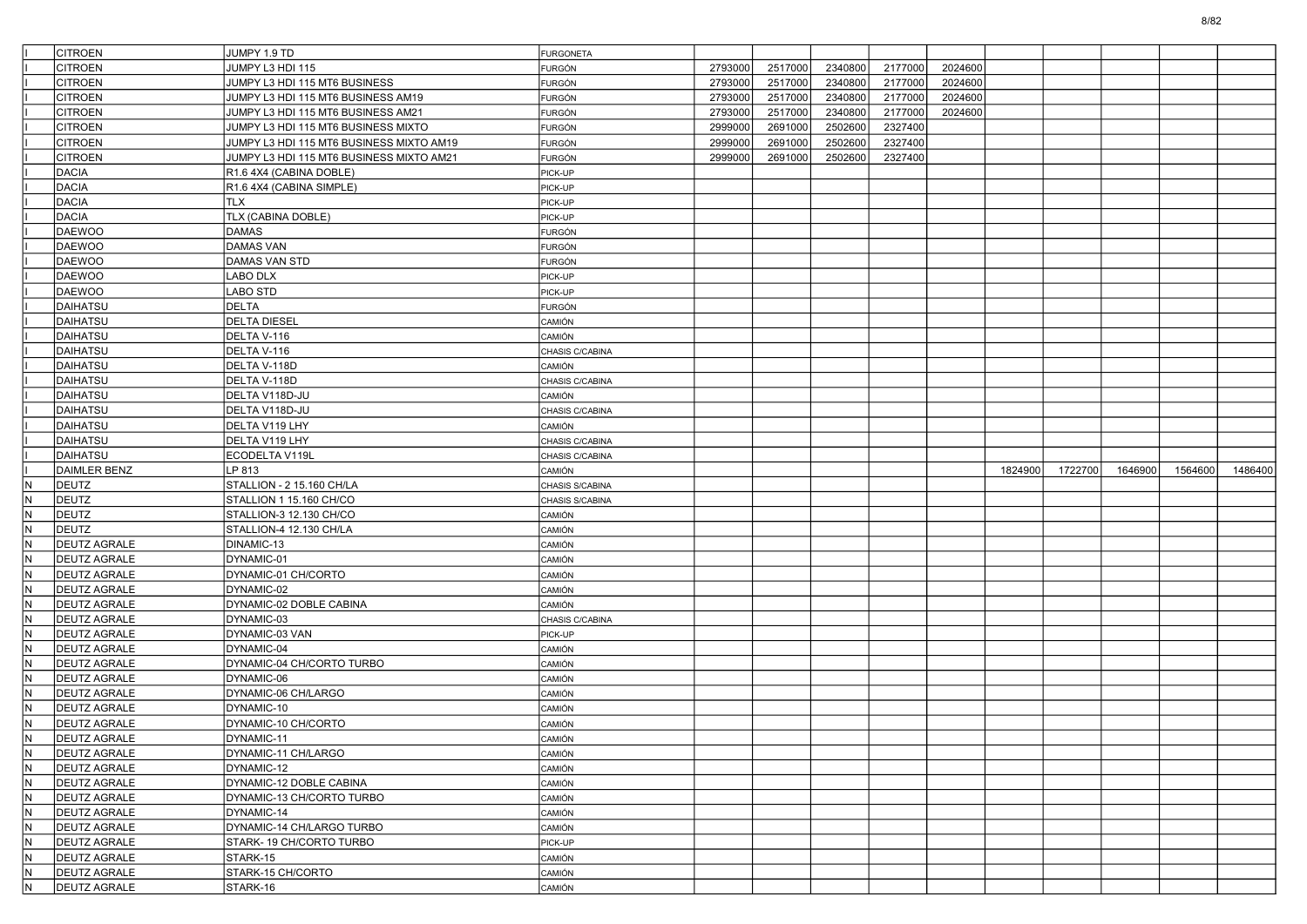| İN  | <b>DEUTZ AGRALE</b> | STARK-16 CH/CORTO TURBO    | CAMIÓN                 |         |         |         |         |         |         |         |         |         |         |
|-----|---------------------|----------------------------|------------------------|---------|---------|---------|---------|---------|---------|---------|---------|---------|---------|
| N   | <b>DEUTZ AGRALE</b> | STARK-17                   |                        |         |         |         |         |         |         |         |         |         |         |
| IN. | <b>DEUTZ AGRALE</b> | STARK-17 CH/LARGO          | ) amión<br>CAMIÓN      |         |         |         |         |         |         |         |         |         |         |
| İΝ  | <b>DEUTZ AGRALE</b> | STARK-18 CH/LARGO TURBO    | CAMIÓN                 |         |         |         |         |         |         |         |         |         |         |
|     | DEUTZ-AGRALE        | <b>STARK</b>               |                        |         |         |         |         |         |         |         |         |         |         |
|     |                     | <b>STARK TURBO</b>         | CHASIS C/CABINA        |         |         |         |         |         |         |         |         |         |         |
|     | DEUTZ-AGRALE        |                            | CHASIS C/CABINA        |         |         |         |         |         |         |         |         |         |         |
|     | <b>DFM</b>          | 1064                       | CAMIÓN                 | 4092500 | 2550000 | 2400000 | 2250000 | 2100000 | 1950000 | 1800000 | 1650000 |         |         |
|     | <b>DFM</b>          | 1216                       | CAMIÓN                 | 4758000 | 2800000 | 2700000 | 2600000 |         |         |         |         |         |         |
|     | <b>DFM</b>          | 1216-E5                    | CAMIÓN                 | 4758000 | 2800000 | 2700000 | 2600000 |         |         |         |         |         |         |
|     | <b>DFM</b>          | DUOLICA 1063CJ10           | CHASIS C/CABINA        |         |         |         | 2200000 | 2100000 | 2000000 | 1900000 | 1800000 | 1700000 | 1600000 |
|     | <b>DFM</b>          | DUOLICA 1064 CJ 10         | CAMIÓN                 | 4092500 | 2550000 | 2400000 | 2250000 | 2100000 | 1950000 | 1800000 | 1650000 |         |         |
|     | <b>DFM</b>          | DUOLICA 1064 CJ 10         | CHASIS C/CABINA        | 4092500 | 2550000 | 2400000 | 2250000 | 2100000 | 1950000 | 1800000 | 1650000 |         |         |
|     | <b>DFM</b>          | DUOLICA 1064 DF 1216       | CAMIÓN                 | 4092500 | 2550000 | 2400000 | 2250000 | 2100000 | 1950000 | 1800000 | 1650000 |         |         |
|     | <b>DFM</b>          | T01                        | CAMIÓN                 | 3656000 | 2100000 | 1950000 | 1800000 | 1650000 | 1500000 | 1350000 | 1200000 |         |         |
|     | <b>DFSK</b>         | C31                        | PICK-UP CABINA SIMPLE  | 1208700 | 948000  | 869000  | 790000  |         |         |         |         |         |         |
|     | <b>DFSK</b>         | C32                        | PICK-UP CABINA DOBLE   | 1264000 | 987500  | 908500  | 829500  |         |         |         |         |         |         |
|     | <b>DFSK</b>         | C35                        | FURGÓN                 | 1358800 | 1042800 | 948000  | 869000  |         |         |         |         |         |         |
|     | <b>DFSK</b>         | K01H                       | PICK-UP CABINA SIMPLE  | 1098100 | 829500  | 758400  | 695200  |         |         |         |         |         |         |
|     | <b>DIMEX</b>        | 2625 TURBO AFTERCOOLER     | CAMIÓN                 |         |         |         |         |         |         |         |         |         |         |
|     | <b>DIMEX</b>        | 433-160                    | CHASIS S/CABINA        |         |         |         |         |         |         |         |         |         |         |
|     | <b>DIMEX</b>        | 451-160                    | CHASIS C/CABINA        |         |         |         |         |         |         |         |         |         |         |
|     | <b>DIMEX</b>        | 551-175                    | CHASIS C/CABINA        |         |         |         |         |         |         |         |         |         |         |
|     | <b>DIMEX</b>        | 551-175                    | TRACTOR DE CARRETERA   |         |         |         |         |         |         |         |         |         |         |
|     | <b>DIMEX</b>        | 551-190                    | CHASIS C/CABINA        |         |         |         |         |         |         |         |         |         |         |
|     | <b>DIMEX</b>        | 551-190                    | TRACTOR DE CARRETERA   |         |         |         |         |         |         |         |         |         |         |
|     | <b>DIMEX</b>        | 551-250                    | CHASIS C/CABINA        |         |         |         |         |         |         |         |         |         |         |
|     | <b>DIMEX</b>        | 551-250                    | TRACTOR DE CARRETERA   |         |         |         |         |         |         |         |         |         |         |
|     | <b>DIMEX</b>        | 55125002                   | CHASIS C/CABINA        |         |         |         |         |         |         |         |         |         |         |
|     | <b>DIMEX</b>        | 7400-370                   | TRACTOR DE CARRETERA   |         |         |         |         |         |         |         |         |         |         |
|     | <b>DIMEX</b>        | 74-310                     | CHASIS C/CABINA        |         |         |         |         |         |         |         |         |         |         |
|     | <b>DIMEX</b>        | 91-370                     | TRACTOR DE CARRETERA   |         |         |         |         |         |         |         |         |         |         |
| N   | <b>DIMEX</b>        | D 1416                     | CHASIS C/CABINA        |         |         |         |         |         |         |         |         |         |         |
| IN. | <b>DIMEX</b>        | D 1422 T                   | CHASIS S/CABINA        |         |         |         |         |         |         |         |         |         |         |
| IN. | <b>DIMEX</b>        | D 1621 T                   | CHASIS S/CABINA        |         |         |         |         |         |         |         |         |         |         |
| N   | <b>DIMEX</b>        | D 1721 N                   | CHASIS C/CABINA        |         |         |         |         |         |         |         |         |         |         |
| IN. | <b>DIMEX</b>        | D 1721 N-01                | CHASIS C/CABINA        |         |         |         |         |         |         |         |         |         |         |
| N   | <b>DIMEX</b>        | D 1721 T                   | CHASIS C/CABINA        |         |         |         |         |         |         |         |         |         |         |
| IN. | <b>DIMEX</b>        | D 1721 T-01                | CHASIS C/CABINA        |         |         |         |         |         |         |         |         |         |         |
| IN. | <b>DIMEX</b>        | D 1725 N                   | CHASIS C/CABINA        |         |         |         |         |         |         |         |         |         |         |
| N   | <b>DIMEX</b>        | D 1725 T                   | CHASIS C/CABINA        |         |         |         |         |         |         |         |         |         |         |
| İΝ  | <b>DIMEX</b>        | D 1730 T                   | CAMIÓN                 |         |         |         |         |         |         |         |         |         |         |
| N   | <b>DIMEX</b>        | D 2730 N                   | CHASIS C/CABINA        |         |         |         |         |         |         |         |         |         |         |
|     | <b>DINA</b>         | 433-160                    | CHASIS S/CABINA        |         |         |         |         |         |         |         |         |         |         |
|     | <b>DODGE</b>        | B2500 4X4                  | PICK-UP                |         |         |         |         |         |         |         |         |         |         |
|     | DODGE               | CARAVAN SE                 | PICK-UP                |         |         |         |         |         |         |         |         |         |         |
|     | <b>DODGE</b>        | <b>DAKOTA</b>              | PICK-UP                |         |         |         |         |         |         |         |         |         |         |
|     | <b>DODGE</b>        | DAKOTA                     | PICK-UP CABINA Y MEDIA |         |         |         |         |         |         |         |         |         |         |
|     | <b>DODGE</b>        | DAKOTA CLUB CAB 2.5        | PICK-UP                |         |         |         |         |         |         |         |         |         |         |
|     | DODGE               | DAKOTA CLUB CAB 3.9        | PICK-UP CABINA Y MEDIA |         |         |         |         |         |         |         |         |         |         |
|     | DODGE               | DAKOTA CLUB CAB SPORT      | PICK-UP                |         |         |         |         |         |         |         |         |         |         |
|     | DODGE               | DAKOTA CLUB CAB SPORT 4X4  | PICK-UP                |         |         |         |         |         |         |         |         |         |         |
|     | DODGE               | DAKOTA CLUB CAB SPORT TD   | PICK-UP                |         |         |         |         |         |         |         |         |         |         |
|     | <b>DODGE</b>        | DAKOTA LE (CABINA Y MEDIA) | PICK-UP                |         |         |         |         |         |         |         |         |         |         |
|     | DODGE               | <b>DAKOTA SPORT</b>        | PICK-UP                |         |         |         |         |         |         |         |         |         |         |
|     | DODGE               | DAKOTA SPORT 4X2 TD        | PICK-UP                |         |         |         |         |         |         |         |         |         |         |
|     | DODGE               | DAKOTA SPORT 4X4           | PICK-UP                |         |         |         |         |         |         |         |         |         |         |
|     | <b>DODGE</b>        | DAKOTA SPORT 4X4           | PICK-UP CABINA Y MEDIA |         |         |         |         |         |         |         |         |         |         |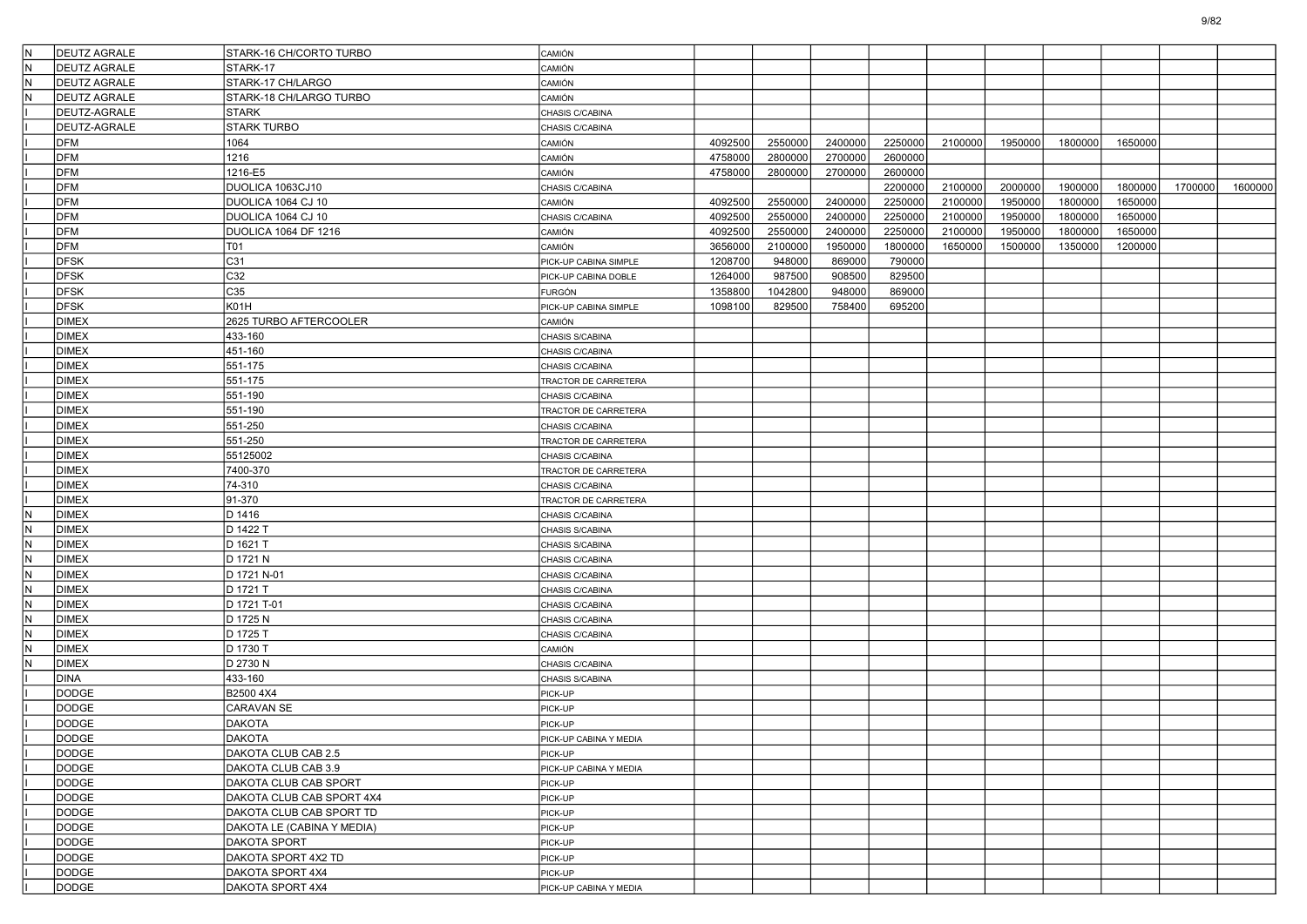|                         | <b>DODGE</b> | DAKOTA SPORT 4X4 V8 MAGNUM              | PICK-UP CABINA Y MEDIA          |         |         |         |         |         |         |         |         |         |         |
|-------------------------|--------------|-----------------------------------------|---------------------------------|---------|---------|---------|---------|---------|---------|---------|---------|---------|---------|
|                         | <b>DODGE</b> | DAKOTA SPORT CABINA DOBLE               | PICK-UP                         |         |         |         |         |         |         |         |         |         |         |
|                         | <b>DODGE</b> | DAKOTA SPORT TD CABINA DOBLE            | PICK-UP                         |         |         |         |         |         |         |         |         |         |         |
|                         | <b>DODGE</b> | DAKOTA SPORT V6 MAGNUM                  | PICK-UP CABINA Y MEDIA          |         |         |         |         |         |         |         |         |         |         |
|                         | DODGE        | <b>DAKOTA TD</b>                        | PICK-UP                         |         |         |         |         |         |         |         |         |         |         |
|                         | DODGE        | RAM                                     | PICK-UP                         |         |         |         |         |         |         |         |         |         |         |
|                         | <b>DODGE</b> | RAM                                     | <b>FURGÓN</b>                   |         |         |         |         |         |         |         |         |         |         |
|                         | DODGE        | RAM                                     | PICK-UP CABINA DOBLE            |         |         |         |         |         |         |         |         |         | 1398300 |
|                         | DODGE        | <b>RAM 150</b>                          | FURGÓN                          |         |         |         |         |         |         |         |         |         |         |
|                         | DODGE        | <b>RAM 1500</b>                         | PICK-UP                         |         |         |         |         |         |         |         |         |         |         |
|                         | DODGE        | <b>RAM 1500</b>                         | PICK-UP CABINA Y MEDIA          |         |         |         |         |         |         |         |         |         |         |
|                         | <b>DODGE</b> | <b>RAM 1500</b>                         | PICK-UP CABINA DOBLE            |         |         |         |         |         |         |         |         |         |         |
|                         | DODGE        | <b>RAM 1500 4X4</b>                     | PICK-UP                         |         |         |         |         |         |         |         |         |         |         |
|                         | DODGE        | RAM 1500 4X4 CABINA Y MEDIA             | PICK-UP                         |         |         |         |         |         |         |         |         |         |         |
|                         | <b>DODGE</b> | RAM 1500 5.7 V8 LARAMIE 4X4             | PICK-UP CABINA DOBLE            | 4408200 | 3879200 | 3526600 | 3002000 | 2686000 | 2212000 | 1896000 | 1659000 | 1422000 |         |
|                         | DODGE        | RAM 1500 CABINA Y MEDIA                 | PICK-UP                         |         |         |         |         |         |         |         |         |         |         |
|                         | <b>DODGE</b> | RAM 1500 LARAMIE SLT                    | PICK-UP CABINA SIMPLE           |         |         |         |         |         |         |         |         |         |         |
|                         | DODGE        | RAM 1500 LARAMIE SLT                    | PICK-UP CABINA Y MEDIA          |         |         |         |         |         |         |         |         |         |         |
|                         | DODGE        | RAM 1500 SPORT                          | PICK-UP CABINA DOBLE            |         |         |         |         |         |         |         |         |         |         |
|                         | <b>DODGE</b> | RAM 1500 V8 MAGNUM                      | PICK-UP CABINA Y MEDIA          |         |         |         |         |         |         |         |         |         |         |
|                         | <b>DODGE</b> | <b>RAM 250</b>                          | <b>FURGÓN</b>                   |         |         |         |         |         |         |         |         |         |         |
|                         | <b>DODGE</b> | <b>RAM 2500</b>                         | PICK-UP                         |         |         |         |         |         |         |         |         |         |         |
|                         | DODGE        | <b>RAM 2500</b>                         | <b>FURGÓN</b>                   |         |         |         |         |         |         |         |         |         | 1398300 |
|                         | <b>DODGE</b> | <b>RAM 2500</b>                         | PICK-UP CABINA DOBLE            |         |         |         |         |         |         |         |         |         | 1398300 |
|                         | <b>DODGE</b> | <b>RAM 2500 4X4</b>                     | PICK-UP                         |         |         |         |         |         |         |         |         |         |         |
|                         | <b>DODGE</b> | RAM 2500 4X4 CABINA Y MEDIA             | PICK-UP                         |         |         |         |         |         |         |         |         |         |         |
|                         | <b>DODGE</b> | RAM 2500 4X4 HEAVY DUTY SLT             | PICK-UP                         |         |         |         |         |         |         |         |         |         |         |
|                         | <b>DODGE</b> | RAM 2500 CABINA Y MEDIA                 | PICK-UP                         |         |         |         |         |         |         |         |         |         |         |
|                         | <b>DODGE</b> | RAM 2500 LARAMIE QUAD CAB 4X4 TD        | PICK-UP                         |         |         |         |         |         |         |         |         |         | 1398300 |
|                         | <b>DODGE</b> | RAM 2500 LARAMIE QUAD CAB 4X4 TD        | PICK-UP CABINA DOBLE            |         |         |         |         |         |         |         |         |         |         |
|                         | <b>DODGE</b> | RAM 2500 LARAMIE SLT 4X4 TD             | PICK-UP CABINA Y MEDIA          |         |         |         |         |         |         |         |         |         |         |
|                         | <b>DODGE</b> | RAM 2500 LARAMIE SLT CAB. MEDIA         | PICK-UP                         |         |         |         |         |         |         |         |         |         |         |
|                         | <b>DODGE</b> | RAM 2500 SLT 4X4 TD HEAVY DUTY BIG HORN | PICK-UP CABINA DOBLE            |         |         |         |         |         |         |         |         |         | 1398300 |
|                         | <b>DODGE</b> | RAM 2500 SLT LARAMIE                    | PICK-UP CABINA Y MEDIA          |         |         |         |         |         |         |         |         |         |         |
|                         | <b>DODGE</b> | RAM 2500 SLT LARAMIE                    | PICK-UP CABINA DOBLE            |         |         |         |         |         |         |         |         |         |         |
|                         | <b>DODGE</b> | RAM 2500 SLT QC 4X4 TD LARAMIE          | PICK-UP                         |         |         |         |         |         |         |         |         |         | 1398300 |
|                         | <b>DODGE</b> | RAM 2500 SLT QUAD CAB 4X4 TD            | PICK-UP                         |         |         |         |         |         |         |         |         |         | 1398300 |
|                         | <b>DODGE</b> | RAM 2500 V8 MAGNUM                      | PICK-UP CABINA Y MEDIA          |         |         |         |         |         |         |         |         |         | 1398300 |
|                         | <b>DODGE</b> | <b>RAM 350</b>                          | <b>FURGÓN</b>                   |         |         |         |         |         |         |         |         |         |         |
|                         | <b>DODGE</b> | <b>RAM 3500</b>                         | PICK-UP                         |         |         |         |         |         |         |         |         |         |         |
|                         | <b>DODGE</b> | <b>RAM 3500</b>                         | CHASIS C/CABINA                 |         |         |         |         |         |         |         |         |         |         |
|                         | <b>DODGE</b> | <b>RAM MRM</b>                          | <b>FURGÓN</b>                   |         |         |         |         |         |         |         |         |         | 1398300 |
|                         | <b>DODGE</b> | RAM SLT 1500                            | PICK-UP                         |         |         |         |         |         |         |         |         |         |         |
|                         | <b>DODGE</b> | RAM SLT 1500                            |                                 |         |         |         |         |         |         |         |         |         |         |
|                         | <b>DODGE</b> | RAM SLT 2500 (CABINA Y MEDIA)           | PICK-UP CABINA DOBLE<br>PICK-UP |         |         |         |         |         |         |         |         |         |         |
|                         | <b>DODGE</b> | RAM2500 LARAMIE 4X4TD HEAVY DUTY        |                                 |         |         |         |         |         |         |         |         |         |         |
|                         | FERESA       |                                         | PICK-UP CABINA DOBLE            |         |         |         |         |         |         |         |         |         |         |
| IN.                     |              | AV-120                                  | CAMIÓN                          |         |         |         |         |         |         |         |         |         |         |
| N                       | FIAT         | 150 N/150 T                             | CAMIÓN                          |         |         |         |         |         |         |         |         |         |         |
| N                       | FIAT         | <b>150 NC</b>                           | CAMIÓN                          |         |         |         |         |         |         |         |         |         |         |
|                         | FIAT         | 160 RA D                                | CAMIÓN                          |         |         |         |         |         |         |         |         |         |         |
| $\overline{\mathsf{N}}$ | FIAT         | 190 29                                  | CAMIÓN                          |         |         |         |         |         |         |         |         |         |         |
| IN.                     | FIAT         | 190 33                                  | CAMIÓN                          |         |         |         |         |         |         |         |         |         |         |
|                         | FIAT         | 190 42T                                 | CHASIS C/CABINA                 |         |         |         |         |         |         |         |         |         |         |
| N.                      | FIAT         | 190.29 N/190.29 T                       | CAMIÓN                          |         |         |         |         |         |         |         |         |         |         |
| IN.                     | FIAT         | 190.33 N/190.33 T                       | CAMIÓN                          |         |         |         |         |         |         |         |         |         |         |
|                         | FIAT         | 190-35                                  | CAMIÓN                          |         |         |         |         |         |         |         |         |         |         |
|                         | FIAT         | 190F 35                                 | CAMIÓN                          |         |         |         |         |         |         |         |         |         |         |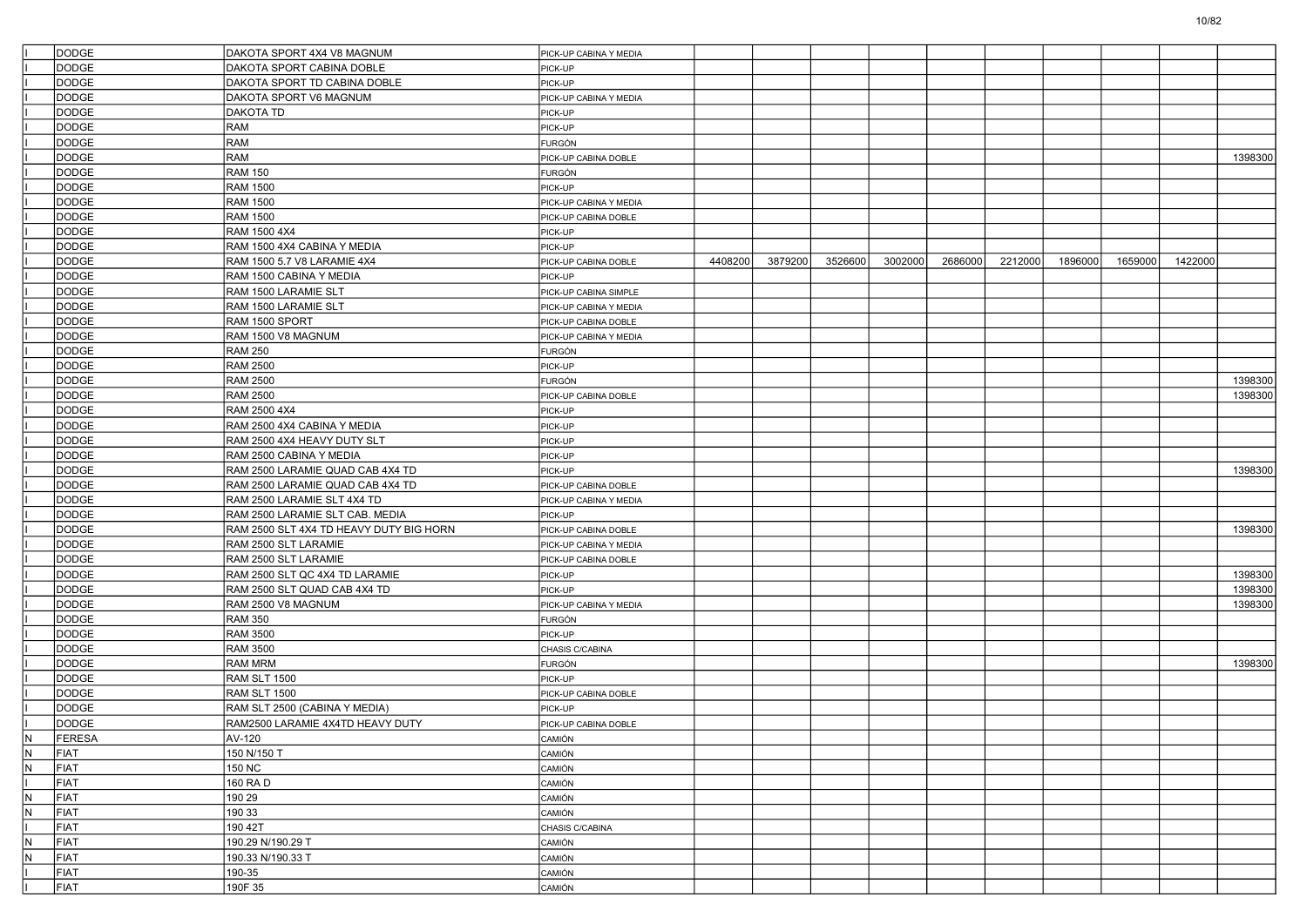|     | <b>FIAT</b> | 330                                  |                 |         |         |         |         |         |         |         |         |         |         |
|-----|-------------|--------------------------------------|-----------------|---------|---------|---------|---------|---------|---------|---------|---------|---------|---------|
|     |             |                                      | CAMIÓN          |         |         |         |         |         |         |         |         |         |         |
|     | FIAT        | 330.26                               | CAMIÓN          |         |         |         |         |         |         |         |         |         |         |
|     | FIAT        | 330.26 P/HY                          | CAMIÓN          |         |         |         |         |         |         |         |         |         |         |
|     | FIAT        | 70                                   | CAMIÓN          |         |         |         |         |         |         |         |         |         |         |
| N   | FIAT        | CAMION 150 N/150T                    | CAMIÓN          |         |         |         |         |         |         |         |         |         |         |
| N   | FIAT        | CAMION 150 NC                        | CAMIÓN          |         |         |         |         |         |         |         |         |         |         |
| IN. | FIAT        | DOBLO CARGO 1.4 16V                  | FURGÓN          |         |         |         |         |         |         | 830000  | 780000  | 730000  | 690000  |
| N   | FIAT        | DOBLO CARGO 1.4 16V                  | FURGÓN          |         | 1200000 | 1100000 | 1020000 | 950000  | 890000  | 840000  | 790000  | 740000  | 700000  |
|     | FIAT        | <b>DUCATO</b>                        | PICK-UP         |         |         |         |         |         |         |         |         |         |         |
|     | FIAT        | <b>DUCATO</b>                        | <b>FURGÓN</b>   |         |         |         |         |         |         |         |         |         |         |
|     | <b>FIAT</b> | DUCATO 1.9D P.C. 10                  | <b>FURGÓN</b>   |         |         |         |         |         |         |         |         |         |         |
|     | FIAT        | DUCATO 10                            | <b>FURGÓN</b>   |         |         |         |         |         |         |         |         |         |         |
|     | FIAT        | DUCATO 10 1.9D                       | <b>FURGÓN</b>   |         |         |         |         |         |         |         |         |         |         |
|     | FIAT        | DUCATO 13                            | FURGÓN          |         |         |         |         |         |         |         |         |         |         |
|     | FIAT        | <b>DUCATO 14</b>                     | <b>FURGÓN</b>   |         |         |         |         |         |         |         |         |         |         |
|     | <b>FIAT</b> | DUCATO 14 2.5D                       | <b>FURGÓN</b>   |         |         |         |         |         |         |         |         |         |         |
|     | FIAT        | DUCATO 15 1.9D                       | <b>FURGÓN</b>   |         |         |         |         |         |         |         |         |         |         |
|     | FIAT        | DUCATO 15 2.8D                       | FURGÓN          |         |         |         |         |         |         |         |         |         |         |
|     | FIAT        | DUCATO 15 2.8 D                      | FURGÓN          |         |         |         |         |         |         |         |         |         |         |
|     | FIAT        | DUCATO 15 2.8D (CORTO)               | <b>FURGÓN</b>   |         |         |         |         |         |         |         |         |         |         |
|     | <b>FIAT</b> | DUCATO 2.0D P.C.10                   | <b>FURGÓN</b>   |         |         |         |         |         |         |         |         |         |         |
|     | FIAT        | DUCATO 2.5 D MAXI                    | <b>FURGÓN</b>   |         |         |         |         |         |         |         |         |         |         |
|     | FIAT        | <b>DUCATO 2.5 TURBO DIESEL</b>       | FURGÓN          |         |         |         |         |         |         |         |         |         |         |
|     | FIAT        | DUCATO 2.5D 14 MAXI                  | FURGÓN          |         |         |         |         |         |         |         |         |         |         |
|     | <b>FIAT</b> | DUCATO 2.5D MAXI GRAN VOLUME         | <b>FURGÓN</b>   |         |         |         |         |         |         |         |         |         |         |
|     | <b>FIAT</b> | DUCATO 2.5D P.M. 14                  | FURGÓN          |         |         |         |         |         |         |         |         |         |         |
|     | FIAT        | DUCATO 2.5D P.M. 14                  | CHASIS C/CABINA |         |         |         |         |         |         |         |         |         |         |
|     | FIAT        | DUCATO 2.5D P.M. 14 MAXI             | FURGÓN          |         |         |         |         |         |         |         |         |         |         |
|     | FIAT        | DUCATO 2.5D P.M. PLS                 | FURGÓN          |         |         |         |         |         |         |         |         |         |         |
|     | <b>FIAT</b> | DUCATO 2.5D P.M.14                   | PICK-UP         |         |         |         |         |         |         |         |         |         |         |
|     | <b>FIAT</b> | DUCATO 2.5D P.M.14 G.V.VETRATO       | <b>FURGÓN</b>   |         |         |         |         |         |         |         |         |         |         |
|     | FIAT        | DUCATO 2.5D PM 14 GRAN VOLUME        | <b>FURGÓN</b>   |         |         |         |         |         |         |         |         |         |         |
|     | <b>FIAT</b> | DUCATO 2.5D PM MAXI GRAN VOLUME      | FURGÓN          |         |         |         |         |         |         |         |         |         |         |
|     | FIAT        | DUCATO 2.8 JTD                       | FURGÓN          |         |         |         |         |         |         |         |         |         |         |
|     | <b>FIAT</b> | DUCATO 2.8D                          | <b>FURGÓN</b>   |         |         |         |         |         |         |         |         |         |         |
|     | <b>FIAT</b> | DUCATO 2.8D MAXI GRAN VOLUMEN        | <b>FURGÓN</b>   |         |         |         |         |         |         |         |         |         |         |
|     | FIAT        | DUCATO 2.8D PM G.V.VETRATO MAXI      | <b>FURGÓN</b>   |         |         |         |         |         |         |         |         |         |         |
|     | FIAT        | DUCATO 2.8D PM GRAN VOL.VETRATO      | FURGÓN          |         |         |         |         |         |         |         |         |         |         |
|     | FIAT        | DUCATO 2.8D PM14                     | FURGÓN          |         |         |         |         |         |         |         |         |         |         |
|     | <b>FIAT</b> | DUCATO 2.8D PM14 G.V.VETRATO         | <b>FURGÓN</b>   |         |         |         |         |         |         |         |         |         |         |
|     | FIAT        | DUCATO 2.8D PM14 GRAN VOLUME         | <b>FURGÓN</b>   |         |         |         |         |         |         |         |         |         |         |
|     | <b>FIAT</b> | DUCATO 2.8D PM15                     | <b>FURGÓN</b>   |         |         |         |         |         |         |         |         |         |         |
|     | <b>FIAT</b> | DUCATO 2.8D PM15 GRAN VOLUMEN        | <b>FURGÓN</b>   |         |         |         |         |         |         |         |         |         |         |
|     | FIAT        | DUCATO CARGO 2.3 JTD                 | FURGÓN          |         |         |         | 1950000 | 1850000 | 1750000 | 1650000 | 1575000 | 1500000 | 1425000 |
|     | <b>FIAT</b> | <b>DUCATO CARGO 2.8 IDTD</b>         | <b>FURGÓN</b>   |         |         |         |         |         |         |         |         |         |         |
|     | <b>FIAT</b> | DUCATO CARGO 2.8JTD                  | <b>FURGÓN</b>   |         |         |         |         |         |         |         |         |         |         |
|     | FIAT        | DUCATO CARGO 2.8JTD INTERCOOLER      | FURGÓN          |         |         |         |         |         |         |         |         |         |         |
|     | FIAT        | DUCATO CARGO MEDIO L2H1 2.3 MULTIJET | <b>FURGÓN</b>   | 3468200 | 2415000 | 2170000 |         |         |         |         |         |         |         |
|     | FIAT        | DUCATO CARGO PASO CORTO L1H1 2.3     | FURGÓN          | 3309500 | 2300000 | 2070000 |         |         |         |         |         |         |         |
|     | FIAT        | DUCATO CHASIS CABINA 2.3             | CHASIS C/CABINA | 3052400 | 2130000 | 1910000 |         |         |         |         |         |         |         |
|     | FIAT        | DUCATO CHASIS CABINA L3H1 2.3        | CHASIS C/CABINA | 3052400 | 2130000 | 1910000 |         |         |         |         |         |         |         |
|     | FIAT        | DUCATO COMBINATO 2.8 IDTD            | <b>FURGÓN</b>   |         |         |         |         |         |         |         |         |         |         |
|     | FIAT        | DUCATO COMBINATO 2.8 JTD INTERCOOLER | FURGÓN          |         |         |         |         |         |         |         |         |         |         |
|     | FIAT        | <b>DUCATO FURGON</b>                 | <b>FURGÓN</b>   |         |         |         |         |         |         |         |         |         |         |
|     | FIAT        | <b>DUCATO MAXI</b>                   | FURGÓN          |         |         |         |         |         |         |         |         |         |         |
|     | FIAT        | DUCATO MAXI 2.8D                     | <b>FURGÓN</b>   |         |         |         |         |         |         |         |         |         |         |
|     | FIAT        | DUCATO MAXI CARGO L4H2               | FURGÓN          | 3638000 | 2530000 | 2275000 |         |         |         |         |         |         |         |
|     |             |                                      |                 |         |         |         |         |         |         |         |         |         |         |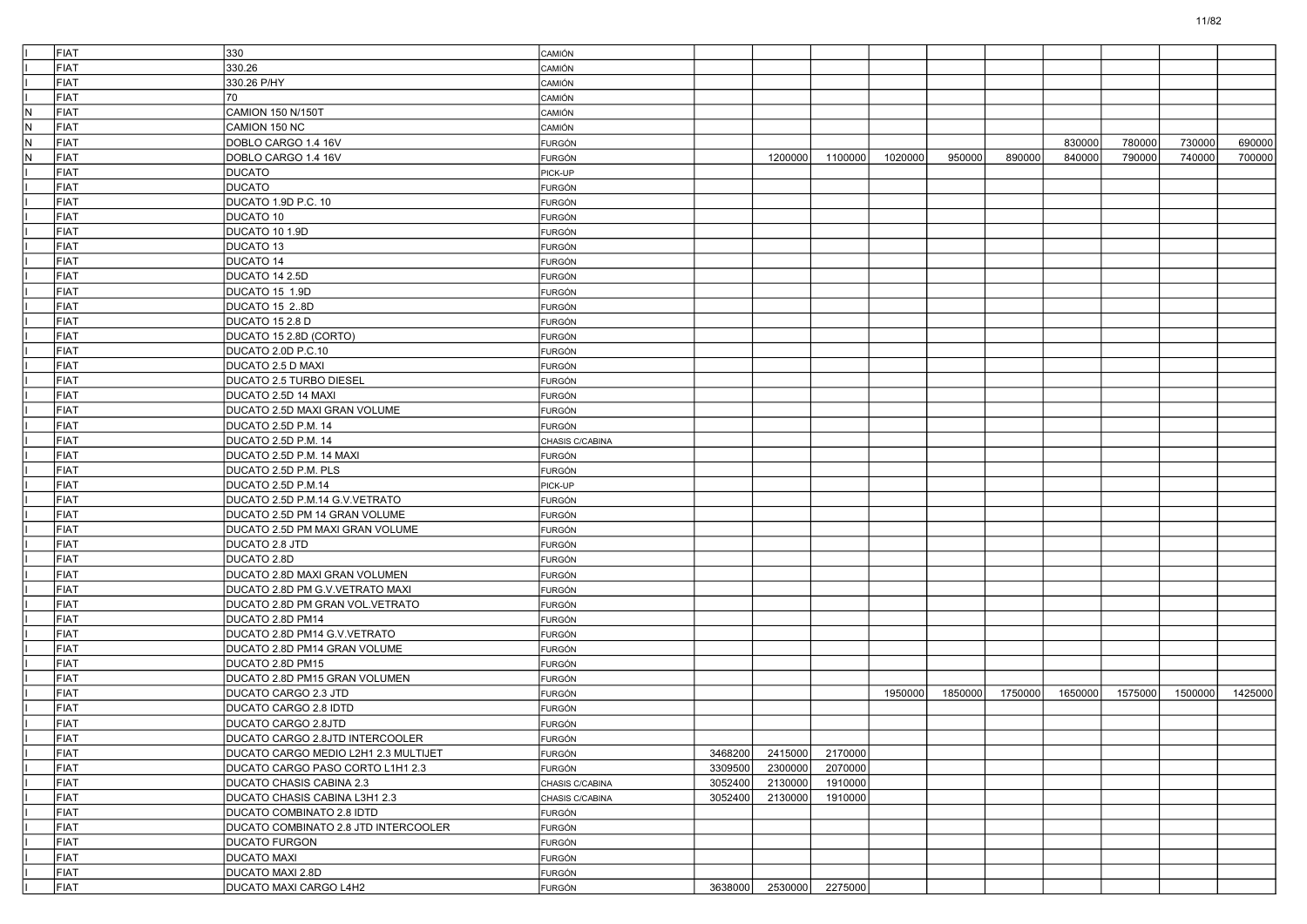| FIAT                            | DUCATO MAXI CARGO VIDRIADA L4H2            | <b>FURGÓN</b>                        | 3692000 | 2570000 | 2310000 |         |                                         |         |         |         |         |         |
|---------------------------------|--------------------------------------------|--------------------------------------|---------|---------|---------|---------|-----------------------------------------|---------|---------|---------|---------|---------|
| <b>FIAT</b>                     | <b>DUCATO MAXI TURBO</b>                   | <b>FURGÓN</b>                        |         |         |         |         |                                         |         |         |         |         |         |
| FIAT                            | DUCATO MAXICARGO 2.3 JTD                   | FURGÓN                               |         |         | 2200000 | 2080000 | 1980000                                 | 1880000 | 1780000 | 1680000 | 1580000 | 1500000 |
| <b>FIAT</b>                     | DUCATO MAXICARGO 2.8 ID TD                 | <b>FURGÓN</b>                        |         |         |         |         |                                         |         |         |         |         |         |
| FIAT                            | DUCATO MAXICARGO 2.8JTD                    | <b>FURGÓN</b>                        |         |         |         |         |                                         |         |         |         |         |         |
| FIAT                            | DUCATO MAXICARGO 2.8JTD INTERCO            | <b>FURGÓN</b>                        |         |         |         |         |                                         |         |         |         |         |         |
| <b>FIAT</b>                     | <b>DUCATO MAXICARGO JTD</b>                | <b>FURGÓN</b>                        |         |         |         |         |                                         |         |         |         |         |         |
| <b>FIAT</b>                     | DUCATO Q 14 DIESEL                         | FURGÓN                               |         |         |         |         |                                         |         |         |         |         |         |
| <b>FIAT</b>                     | DUCATO VETRATO 15 2.8D                     | <b>FURGÓN</b>                        |         |         |         |         |                                         |         |         |         |         |         |
| $\mathsf N$<br>FIAT             | EUROCARGO 150 E 20                         | CAMIÓN                               |         |         |         |         |                                         |         |         |         |         |         |
| $\sf N$<br><b>FIAT</b>          | EUROCARGO 150 E 23                         | <b>CAMIÓN</b>                        |         |         |         |         |                                         |         |         |         |         |         |
| <b>FIAT</b><br>$\sf N$          | EUROCARGO 160 E 23                         | CAMIÓN                               |         |         |         |         |                                         |         |         |         |         |         |
| FIAT                            | <b>FIORINO</b>                             | PICK-UP                              |         |         |         |         |                                         |         |         |         |         |         |
| <b>FIAT</b>                     | <b>FIORINO</b><br><b>FIORINO</b>           | <b>FURGÓN</b>                        |         |         |         |         |                                         |         |         |         |         |         |
| <b>FIAT</b>                     | FIORINO 1.3 MPI                            | <b>FURGONETA</b>                     |         |         |         |         |                                         |         |         |         |         |         |
| N<br>FIAT<br><b>FIAT</b>        |                                            | <b>FURGONETA</b>                     |         |         |         |         |                                         |         |         |         |         |         |
| <b>FIAT</b>                     | FIORINO 1.3 MPI<br>FIORINO 1.3 MPI 8V FIRE | <b>FURGONETA</b>                     |         |         |         |         |                                         |         |         | 660000  | 620000  | 580000  |
| <b>FIAT</b>                     |                                            | <b>FURGONETA</b>                     |         |         |         |         |                                         |         |         |         |         |         |
| FIAT                            | FIORINO 1.7 DIESEL<br>FIORINO 1.7 TD       | <b>FURGONETA</b>                     |         |         |         |         |                                         |         |         |         |         |         |
| FIAT                            | FIORINO 147                                | <b>FURGONETA</b><br>PICK-UP          |         |         |         |         |                                         |         |         |         |         |         |
| <b>FIAT</b>                     | FIORINO 147                                |                                      |         |         |         |         |                                         |         |         |         |         |         |
| FIAT                            | FIORINO FIRE 1242 MPI 8V                   | <b>FURGONETA</b><br><b>FURGONETA</b> |         |         |         |         |                                         |         |         | 660000  | 620000  | 580000  |
| N<br>FIAT                       | FIORINO FURGON NAFTA / FU N                | <b>FURGÓN</b>                        |         |         |         |         |                                         |         |         |         |         |         |
| $\mathsf N$<br>FIAT             | <b>FIORINO N/D</b>                         | <b>FURGÓN</b>                        |         |         |         |         |                                         |         |         |         |         |         |
| <b>FIAT</b>                     | FIORINO PANORAMA                           | <b>FURGONETA</b>                     |         |         |         |         |                                         |         |         |         |         |         |
| <b>FIAT</b>                     | FIORINO PANORAMA KAT 1.4                   | <b>FURGONETA</b>                     |         |         |         |         |                                         |         |         |         |         |         |
| $\sf N$<br>FIAT                 | FIORINO PU NAFTA/PU NAFTA C/AA             | PICK-UP                              |         |         |         |         |                                         |         |         |         |         |         |
| N.<br>FIAT                      | FIORINO P-UP                               | PICK-UP                              |         |         |         |         |                                         |         |         |         |         |         |
| FIAT                            | FIORINO QUBO 1.4 8V ACTIVE                 | <b>FURGONETA</b>                     |         |         |         |         |                                         |         | 775000  | 735000  | 700000  | 670000  |
| <b>FIAT</b>                     | FIORINO QUBO 1.4 8V DYNAMIC                | <b>FURGONETA</b>                     |         |         |         |         |                                         |         | 790000  | 750000  | 715000  | 685000  |
| <b>FIAT</b>                     | FIORINO TREKKING 1.5 I.E.                  | PICK-UP                              |         |         |         |         |                                         |         |         |         |         |         |
| FIAT                            | FIORINO WORKING 1.5 I.E.                   | PICK-UP                              |         |         |         |         |                                         |         |         |         |         |         |
| <b>FIAT</b>                     | FIORINO WORKING 1.7D                       | PICK-UP                              |         |         |         |         |                                         |         |         |         |         |         |
| FIAT                            | FIORINO WORKING 1.7D                       | <b>FURGONETA</b>                     |         |         |         |         |                                         |         |         |         |         |         |
| $\overline{\mathsf{N}}$<br>FIAT | IVECO DAILY 49.10 Chasis Con C             | CHASIS C/CABINA                      |         |         |         |         |                                         |         |         |         |         |         |
| <b>FIAT</b>                     | NUEVO FIORINO 1.4 8V                       | <b>FURGONETA</b>                     | 1549800 | 1150000 | 1100000 | 1050000 | 1000000                                 | 960000  | 920000  | 880000  |         |         |
| FIAT                            | NUEVO UNO CARGO 1.4 8V                     | <b>UTILITARIO</b>                    |         |         |         |         | 650000                                  | 630000  | 610000  | 520000  |         |         |
| FIAT                            | SCUDO 2.0 JTD                              | <b>FURGÓN</b>                        |         |         |         |         |                                         |         |         |         |         |         |
| FIAT                            | SCUDO EL 2.0 JTD                           | <b>FURGÓN</b>                        |         |         |         |         |                                         |         |         |         |         |         |
| FIAT                            | STRADA 1.3                                 | PICK-UP                              |         |         |         |         |                                         |         |         |         |         |         |
| <b>FIAT</b><br>N.               | STRADA ADVENTURE (F4) 1.6 16V CD           | PICK-UP                              |         |         |         |         |                                         |         |         | 870000  | 830000  | 790000  |
| FIAT<br>N                       | STRADA ADVENTURE (F4) 1.6 16V CD           | PICK-UP                              |         |         |         |         |                                         |         |         | 870000  | 830000  | 790000  |
| N<br>FIAT                       | STRADA ADVENTURE (F4) 1.6 16V CE           | PICK-UP                              |         |         |         |         | 1060000                                 | 990000  | 920000  | 865000  | 830000  | 790000  |
| $\mathsf N$<br>FIAT             | STRADA ADVENTURE (F4) 1.6 16V CE           | PICK-UP                              |         |         |         |         | 1060000                                 | 990000  | 920000  | 865000  | 830000  | 790000  |
| <b>FIAT</b>                     | STRADA ADVENTURE 1.6                       | PICK-UP CABINA Y MEDIA               |         |         |         |         | 1060000                                 | 990000  | 920000  | 865000  | 830000  | 790000  |
| FIAT                            | STRADA ADVENTURE 1.6                       | PICK-UP CABINA DOBLE                 |         |         |         |         | 1310000 1240000 1170000 1100000 1030000 |         | 970000  | 920000  | 489400  | 453100  |
| FIAT                            | STRADA ADVENTURE 1.7TD                     | PICK-UP CABINA Y MEDIA               |         |         |         |         |                                         |         |         |         |         |         |
| FIAT                            | STRADA ADVENTURE 1.8MPI 8V                 | PICK-UP CABINA Y MEDIA               |         |         |         |         |                                         |         |         |         |         |         |
| FIAT                            | STRADA ADVENTURE 1.8MPI 8V C Y M           | PICK-UP                              |         |         |         |         |                                         |         |         |         |         |         |
| FIAT                            | STRADA ADVENTURE 1.8MPI 8V C.AL.           | PICK-UP                              |         |         |         |         |                                         |         |         |         |         |         |
| FIAT                            | STRADA ENDURANCE 1.4 CD                    | PICK-UP CABINA DOBLE                 | 1591900 | 1145000 |         |         |                                         |         |         |         |         |         |
| FIAT                            | STRADA ENDURANCE 1.4 CS                    | PICK-UP CABINA SIMPLE                | 1464700 | 1050000 |         |         |                                         |         |         |         |         |         |
| FIAT                            | STRADA EX 1.7TD                            | PICK-UP                              |         |         |         |         |                                         |         |         |         |         |         |
| FIAT                            | STRADA FIRE MPI 8V                         | PICK-UP                              |         |         |         |         |                                         |         |         |         |         |         |
| FIAT                            | STRADA FREEDOM 1.4 CD                      | PICK-UP CABINA DOBLE                 | 1764500 | 1265000 |         |         |                                         |         |         |         |         |         |
| FIAT                            | STRADA LX 1.6MPI 16V                       | PICK-UP                              |         |         |         |         |                                         |         |         |         |         |         |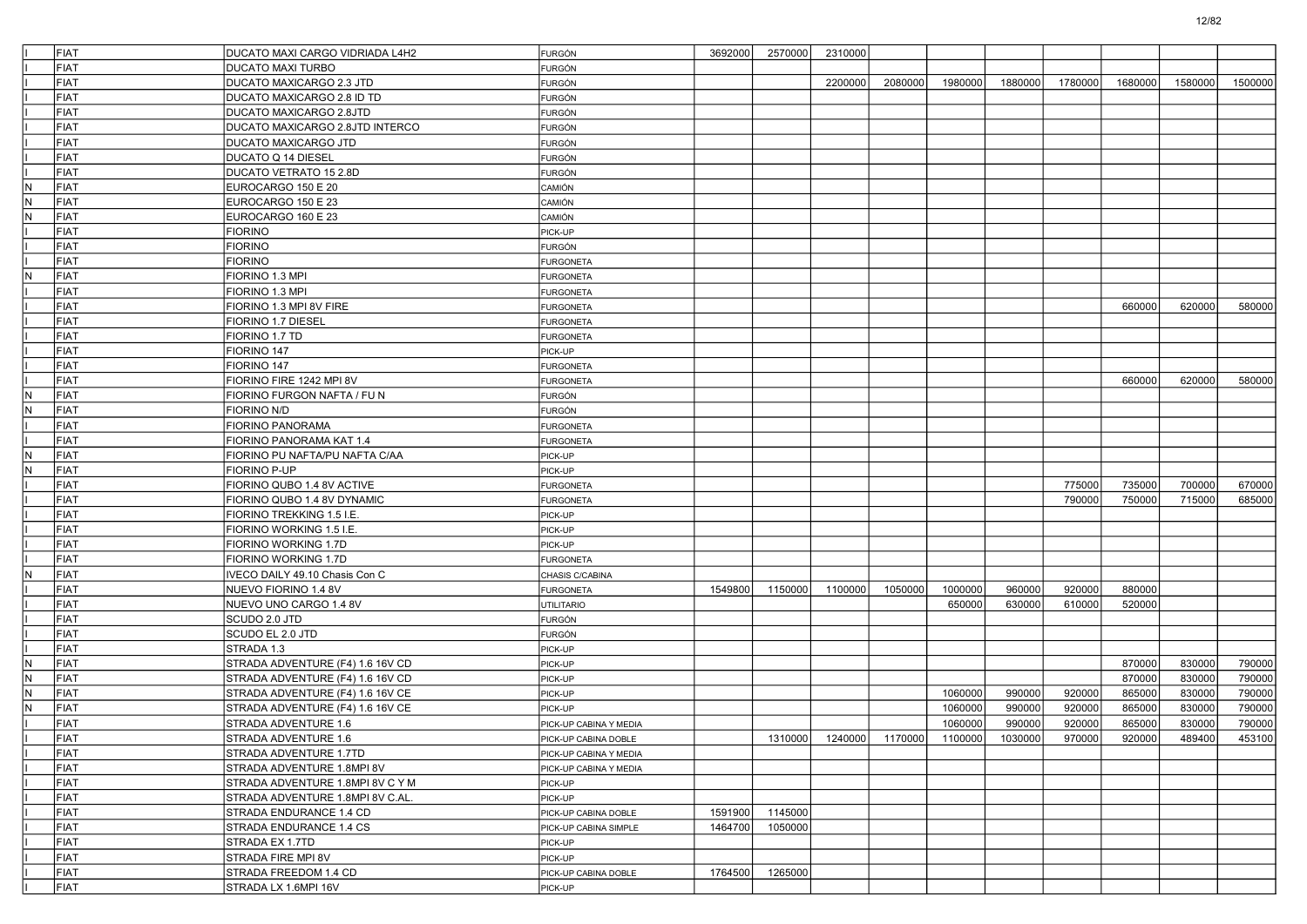|     | <b>FIAT</b>       | STRADA LX 1.7TD                  | PICK-UP                |         |         |         |         |         |         |        |        |        |         |
|-----|-------------------|----------------------------------|------------------------|---------|---------|---------|---------|---------|---------|--------|--------|--------|---------|
| IN. | <b>FIAT</b>       | STRADA TREKKING (F4) 1.3 JTD CC  | PICK-UP                |         |         |         |         |         |         |        |        |        | 690000  |
| lN. | <b>FIAT</b>       | STRADA TREKKING (F4) 1.3 JTD CC  | PICK-UP                |         |         |         |         |         |         |        |        |        | 690000  |
| lN. | FIAT              | STRADA TREKKING (F4) 1.3 JTD CE  | PICK-UP                |         |         |         |         |         |         |        | 740000 | 710000 | 680000  |
| N   | <b>FIAT</b>       | STRADA TREKKING (F4) 1.3 JTD CE  | PICK-UP                |         |         |         |         |         |         |        | 740000 | 710000 | 680000  |
| IN. | <b>FIAT</b>       | STRADA TREKKING (F4) 1.4 CC      | PICK-UP                |         |         |         |         |         |         |        | 750000 | 710000 | 685000  |
| IN. | <b>FIAT</b>       | STRADA TREKKING (F4) 1.4 CC      | PICK-UP                |         |         |         |         |         |         |        | 750000 | 710000 | 685000  |
|     | <b>FIAT</b>       | STRADA TREKKING 1.3 16V JTD      | PICK-UP CABINA DOBLE   |         |         |         | 1130000 | 1080000 | 1030000 | 990000 | 950000 |        |         |
|     | <b>FIAT</b>       | STRADA TREKKING 1.3 JTD          | PICK-UP CABINA SIMPLE  |         |         |         |         |         |         |        | 770000 | 730000 | 705000  |
|     | <b>FIAT</b>       | STRADA TREKKING 1.3 JTD          | PICK-UP CABINA Y MEDIA |         |         |         |         |         |         |        | 780000 | 740000 | 715000  |
|     | <b>FIAT</b>       | STRADA TREKKING 1.4              | PICK-UP CABINA SIMPLE  |         |         |         |         |         |         |        | 740000 | 710000 | 680000  |
|     | <b>FIAT</b>       | STRADA TREKKING 1.6              | PICK-UP CABINA SIMPLE  |         |         |         |         |         |         |        | 750000 | 720000 | 690000  |
|     | <b>FIAT</b>       | STRADA TREKKING 1.7TD            | PICK-UP                |         |         |         |         |         |         |        |        |        |         |
|     | FIAT              | STRADA TREKKING 1.7TD            | PICK-UP CABINA SIMPLE  |         |         |         |         |         |         |        |        |        |         |
|     | FIAT              | STRADA TREKKING 1.7TD            | PICK-UP CABINA Y MEDIA |         |         |         |         |         |         |        |        |        |         |
|     | <b>FIAT</b>       | STRADA TREKKING 1.7TD CAB.SIMPLE | PICK-UP                |         |         |         |         |         |         |        |        |        |         |
|     | <b>FIAT</b>       | STRADA TREKKING 1.8 MPI 8V       | PICK-UP CABINA SIMPLE  |         |         |         |         |         |         |        |        |        |         |
|     | <b>FIAT</b>       | STRADA TREKKING 1.8 MPI 8V       | PICK-UP CABINA Y MEDIA |         |         |         |         |         |         |        |        |        |         |
|     | FIAT              | STRADA TREKKING 1.8MPI 8V C S    | PICK-UP                |         |         |         |         |         |         |        |        |        |         |
|     | FIAT              | STRADA TREKKING 1.8MPI 8V C Y M  | PICK-UP                |         |         |         |         |         |         |        |        |        |         |
|     | <b>FIAT</b>       | STRADA TREKKING 1.8MPI8V C.ALARG | PICK-UP                |         |         |         |         |         |         |        |        |        |         |
|     | <b>FIAT</b>       | STRADA TREKKING 1.8MPI8V C.CORTA | PICK-UP                |         |         |         |         |         |         |        |        |        |         |
|     | <b>FIAT</b>       | STRADA VOLCANO 1.3 CD            | PICK-UP CABINA DOBLE   | 1972900 | 1500000 |         |         |         |         |        |        |        |         |
| lN. | FIAT              | STRADA WORKING (F4) 1.4 CC       | PICK-UP                |         |         |         |         |         |         |        | 750000 | 710000 | 685000  |
| N   | <b>FIAT</b>       | STRADA WORKING (F4) 1.4 CC       | PICK-UP                |         |         |         |         |         |         |        | 750000 | 710000 | 685000  |
| IN. | <b>FIAT</b>       | STRADA WORKING (F4) 1.4 CD       | PICK-UP                |         | 1180000 | 1120000 | 1070000 | 1020000 | 980000  | 940000 | 890000 | 840000 | 800000  |
| N   | <b>FIAT</b>       | STRADA WORKING (F4) 1.4 CD       | PICK-UP                |         | 1180000 | 1120000 | 1070000 | 1020000 | 980000  | 940000 | 890000 | 840000 | 800000  |
|     | <b>FIAT</b>       | STRADA WORKING 1.4               | PICK-UP CABINA SIMPLE  |         | 1100000 | 1050000 | 1000000 | 950000  | 910000  | 870000 | 820000 | 288800 | 280000  |
|     | FIAT              | STRADA WORKING 1.7 TD            | PICK-UP                |         |         |         |         |         |         |        |        |        |         |
|     | <b>FIAT</b>       | TORO FREEDOM 1.8 16V 4X2 AT6     | PICK-UP CABINA DOBLE   | 2332200 | 1680000 | 1450000 | 1350000 |         |         |        |        |        |         |
|     | <b>FIAT</b>       | TORO FREEDOM 2.0 16V 4X2         | PICK-UP CABINA DOBLE   |         |         | 1940000 | 1830000 | 1730000 | 1620000 |        |        |        |         |
|     | <b>FIAT</b>       | TORO FREEDOM 2.0 16V 4X4         | PICK-UP CABINA DOBLE   |         |         | 2100000 | 2000000 | 1900000 | 1800000 |        |        |        |         |
|     | <b>FIAT</b>       | TORO FREEDOM 2.0 16V 4X4 AT9     | PICK-UP CABINA DOBLE   | 3003400 | 2250000 | 2150000 | 2050000 |         |         |        |        |        |         |
|     | <b>FIAT</b>       | TORO RANCH 2.0 AT9 4WD           | PICK-UP CABINA DOBLE   | 3492600 | 2700000 |         |         |         |         |        |        |        |         |
|     | <b>FIAT</b>       | TORO VOLCANO 2.0 16V 4X4         | PICK-UP CABINA DOBLE   | 3328000 | 2500000 | 2250000 | 2150000 | 1679000 | 1575500 |        |        |        |         |
|     | <b>FIAT</b>       | UNO FIRE 1242 MPI 8V             | <b>FURGONETA</b>       |         |         |         |         |         |         | 480000 | 460000 | 440000 | 420000  |
|     | <b>FIAT</b>       | UNO S CARGO                      | UTILITARIO             |         |         |         |         |         |         | 480000 | 460000 | 440000 | 420000  |
|     | <b>FIAT</b>       | UNO VAN FIRE 1242 MPI 8V         | <b>FURGONETA</b>       |         |         |         |         |         |         | 480000 | 460000 | 440000 | 420000  |
|     | <b>FIAT</b>       | UNO VAN FIRE 1242 MPI 8V         | UTILITARIO             |         |         |         |         |         |         | 480000 | 460000 | 440000 | 420000  |
|     | <b>FIAT</b>       | UNO VAN FIRE MPI 8V              | <b>FURGONETA</b>       |         |         |         |         |         |         | 480000 | 460000 | 440000 | 420000  |
|     | <b>FIAT</b>       | UNO VAN FIRE MPI 8V              | <b>UTILITARIO</b>      |         |         |         |         |         |         | 480000 | 460000 | 440000 | 420000  |
|     | <b>FIAT</b>       | VETRATO GV 2800 DSPM             | FURGÓN                 |         |         |         |         |         |         |        |        |        |         |
|     | <b>FIAT</b>       | WORKING 1.7D                     | PICK-UP                |         |         |         |         |         |         |        |        |        |         |
|     | FIAT              | DOBLO CARGO 1.4 16V ACTIVE       | <b>FURGONETA</b>       |         | 1200000 | 1100000 | 1020000 | 950000  | 890000  | 840000 | 790000 | 740000 | 700000  |
|     | <b>FIAT</b>       | STRADA WORKING 1.4 8V            | PICK-UP CABINA SIMPLE  |         | 1100000 | 1050000 | 1000000 | 950000  | 910000  | 870000 | 820000 | 288800 | 280000  |
|     | <b>FIAT</b>       | STRADA WORKING 1.4 8V            | PICK-UP CABINA DOBLE   |         | 1180000 | 1120000 | 1070000 | 1020000 | 980000  | 940000 | 890000 | 840000 | 800000  |
|     | <b>FIAT IVECO</b> | 145-17                           | <b>CAMION</b>          |         |         |         |         |         |         |        |        |        |         |
|     | <b>FIAT IVECO</b> | 160.26 PB                        | CAMIÓN                 |         |         |         |         |         |         |        |        |        |         |
|     | <b>FIAT IVECO</b> | 165.24                           | CAMIÓN                 |         |         |         |         |         |         |        |        |        |         |
|     | <b>FIAT IVECO</b> | 170 NC 26                        | CAMIÓN                 |         |         |         |         |         |         |        |        |        | 3312000 |
|     | <b>FIAT IVECO</b> | 190 PC26                         | CAMIÓN                 |         |         |         |         |         |         |        |        |        |         |
|     | <b>FIAT IVECO</b> | 190.30 T                         | CAMIÓN                 |         |         |         |         |         |         |        |        |        |         |
|     | <b>FIAT IVECO</b> | 190.36 TS                        | CAMIÓN                 |         |         |         |         |         |         |        |        |        |         |
|     | <b>FIAT IVECO</b> | 190-33                           | CAMIÓN                 |         |         |         |         |         |         |        |        |        |         |
|     | <b>FIAT IVECO</b> | 190-36                           | TRACTOR DE CARRETERA   |         |         |         |         |         |         |        |        |        |         |
|     | <b>FIAT IVECO</b> | 190-38                           | CAMIÓN                 |         |         |         |         |         |         |        |        |        |         |
|     | <b>FIAT IVECO</b> | 190-38                           | TRACTOR DE CARRETERA   |         |         |         |         |         |         |        |        |        |         |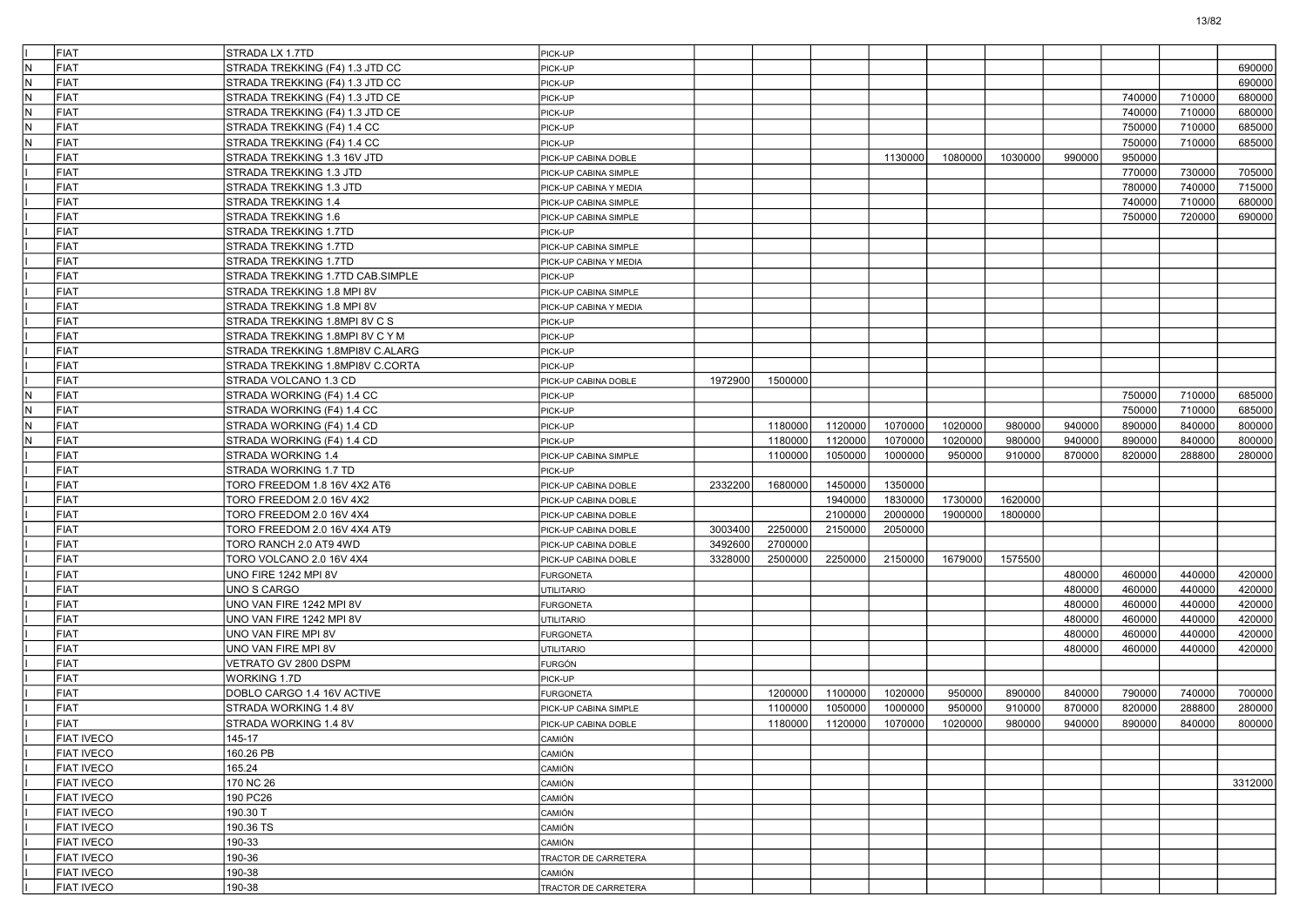|    | <b>FIAT IVECO</b>   | 190-42 TURBOSTAR                                        | CAMIÓN                             |                    |                    |                    |                    |                    |         |         |         |         |
|----|---------------------|---------------------------------------------------------|------------------------------------|--------------------|--------------------|--------------------|--------------------|--------------------|---------|---------|---------|---------|
|    | <b>FIAT IVECO</b>   | 330-26                                                  | CAMIÓN                             |                    |                    |                    |                    |                    |         |         |         |         |
|    | <b>FIAT IVECO</b>   | 330-30                                                  | <b>CAMIÓN</b>                      |                    |                    |                    |                    |                    |         |         |         |         |
|    | FIAT IVECO          | 330-35                                                  | CAMIÓN                             |                    |                    |                    |                    |                    |         |         |         |         |
|    | <b>FORD</b>         | 150 CUSTOM                                              | PICK-UP                            |                    |                    |                    |                    |                    |         |         |         |         |
|    | <b>FORD</b>         | 8000                                                    | CAMIÓN                             |                    |                    |                    |                    |                    |         |         |         |         |
|    | FORD                | 8000                                                    | TRACTOR DE CARRETERA               |                    |                    |                    |                    |                    |         |         |         |         |
|    | FORD                | C-1517                                                  | <b>CAMIÓN</b>                      |                    |                    |                    |                    | 2998400            | 2860800 | 2723300 | 2585800 | 2448200 |
|    | <b>FORD</b>         | CARGO 1119-39                                           | CHASIS C/CABINA                    | 3783700            | 3603500            | 3397200            | 3190900            | 2750800            |         |         |         |         |
|    | <b>FORD</b>         | CARGO 1119-42                                           | CHASIS C/CABINA                    | 3928100            | 3741100            | 3534800            | 3328500            | 2888300            |         |         |         |         |
|    | <b>FORD</b>         | CARGO 1317                                              | CHASIS C/CABINA                    |                    |                    |                    |                    |                    |         |         |         | 2310700 |
|    | FORD                | CARGO 1317E                                             | CHASIS C/CABINA                    |                    |                    |                    |                    |                    |         |         |         | 2310700 |
|    | FORD                | CARGO 1415                                              | CAMIÓN                             |                    |                    |                    |                    | 2998400            | 2860800 | 2723300 | 2585800 | 2448200 |
|    | <b>FORD</b>         | CARGO 1415                                              | CHASIS C/CABINA                    |                    |                    |                    |                    | 2998400            | 2860800 | 2723300 | 2585800 | 2448200 |
|    | <b>FORD</b>         | CARGO 1416                                              | <b>CAMIÓN</b>                      |                    |                    |                    |                    |                    |         |         |         |         |
|    | <b>FORD</b>         | CARGO 1416                                              | CHASIS C/CABINA                    |                    |                    |                    |                    |                    |         |         |         |         |
|    | FORD                | CARGO 1517                                              | CAMIÓN                             |                    |                    |                    |                    | 2998400            | 2860800 | 2723300 | 2585800 | 2448200 |
|    | FORD                | CARGO 1517                                              | CHASIS C/CABINA                    |                    |                    |                    |                    | 2998400            | 2860800 | 2723300 | 2585800 | 2448200 |
|    | <b>FORD</b>         | CARGO 1517E                                             | CHASIS C/CABINA                    |                    |                    |                    |                    | 2998400            | 2860800 | 2723300 | 2585800 | 2448200 |
|    | <b>FORD</b>         | CARGO 1519 35 AMT                                       | CHASIS C/CABINA                    | 4303600            | 4098700            |                    |                    |                    |         |         |         |         |
|    | <b>FORD</b>         | CARGO 1519 48 AMT                                       | CHASIS C/CABINA                    | 4419200            | 4208700            |                    |                    |                    |         |         |         |         |
|    | FORD                | CARGO 1519-35                                           | CHASIS C/CABINA                    | 4043700            | 3851100            | 3644800            | 3438500            | 3273500            |         |         |         |         |
|    | FORD                | CARGO 1519-48                                           | CHASIS C/CABINA                    | 4159200            | 3961200            | 3754800            | 3548500            | 3383500            |         |         |         |         |
|    | <b>FORD</b>         | CARGO 1617                                              | CAMIÓN                             |                    |                    |                    |                    | 3782400            | 3507300 | 3301000 | 3163400 | 3025900 |
|    | <b>FORD</b>         | CARGO 1617                                              | CHASIS C/CABINA                    |                    |                    |                    |                    |                    |         |         |         |         |
|    | <b>FORD</b>         | CARGO 1622                                              | CAMIÓN                             |                    |                    |                    |                    |                    |         |         |         |         |
|    | FORD                | CARGO 1716                                              | CAMIÓN                             |                    |                    |                    |                    |                    |         |         |         |         |
|    | FORD                | CARGO 1716                                              | CHASIS C/CABINA                    |                    |                    |                    |                    |                    |         |         |         |         |
|    | <b>FORD</b>         | CARGO 1721                                              | CAMIÓN                             |                    |                    |                    |                    |                    |         |         |         |         |
|    | <b>FORD</b>         | <b>CARGO 1721</b>                                       | CHASIS C/CABINA                    |                    |                    |                    |                    |                    |         |         |         |         |
|    | <b>FORD</b>         | CARGO 1722                                              | CAMIÓN                             |                    |                    |                    |                    | 3782400            | 3507300 | 3301000 | 3163400 | 3025900 |
|    | <b>FORD</b>         | CARGO 1722                                              | CHASIS C/CABINA                    |                    |                    |                    |                    | 3782400            | 3507300 | 3301000 | 3163400 | 3025900 |
|    | <b>FORD</b>         | CARGO 1722                                              | TRACTOR DE CARRETERA               |                    |                    |                    |                    | 3782400            | 3507300 | 3301000 | 3163400 | 3025900 |
|    | <b>FORD</b>         | CARGO 1722                                              | CHASIS C/CABINA DORMITORIO         |                    |                    |                    |                    | 4029900            | 3782400 | 3576000 | 3438500 | 3301000 |
|    | <b>FORD</b>         | CARGO 1722                                              | TRACTOR C/CABINA DORMITORIO        |                    |                    |                    |                    | 4029900            | 3782400 | 3576000 | 3438500 | 3301000 |
| lΝ | <b>FORD</b>         | CARGO 1722/35                                           | TRACTOR DE CARRETERA               |                    |                    |                    |                    | 3782400            | 3507300 | 3301000 | 3163400 | 3025900 |
| N  | FORD                | CARGO 1722/43                                           | CHASIS C/CABINA                    |                    |                    |                    |                    | 3782400            | 3507300 | 3301000 | 3163400 | 3025900 |
| N  | FORD                | CARGO 1722/48                                           | CHASIS C/CABINA                    |                    |                    |                    |                    | 3782400            | 3507300 | 3301000 | 3163400 | 3025900 |
|    | FORD                | CARGO 1722E                                             | CHASIS C/CABINA                    |                    |                    |                    |                    | 3851100            | 3576000 | 3369700 | 3232200 | 3094700 |
|    | FORD                | CARGO 1722E                                             | TRACTOR DE CARRETERA               |                    |                    |                    |                    | 3851100            | 3576000 | 3369700 | 3232200 | 3094700 |
|    | <b>FORD</b>         | CARGO 1722E MAX TRUCK                                   | CHASIS C/CABINA                    |                    |                    |                    |                    | 3851100            | 3576000 | 3369700 | 3232200 | 3094700 |
|    | FORD                | CARGO 1722E/43 REPTO                                    | CHASIS C/CABINA                    |                    |                    |                    |                    | 3782400            | 3507300 | 3301000 | 3163400 | 3025900 |
|    | FORD                | CARGO 1722E/43 REPTO                                    | CHASIS C/CABINA                    |                    |                    |                    |                    | 3782400            | 3507300 | 3301000 | 3163400 | 3025900 |
|    | <b>FORD</b>         | CARGO 1723 4X2 - CD AMT 37                              | TRACTOR DE CARRETERA               | 5848900            | 5570400            | 5157800            | 4745100            | 4332500            |         |         |         |         |
|    | <b>FORD</b>         | CARGO 1723 4X2 - CD AMT 37                              | CHASIS C/CABINA DORMITORIO         | 5848900            | 5570400            | 5157800            | 4745100            | 4332500            |         |         |         |         |
|    | <b>FORD</b>         | CARGO 1723 4X2 - CD AMT 37                              | TRACTOR C/CABINA DORMITORIO        | 5848900            | 5570400            | 5157800            | 4745100            | 4332500            |         |         |         |         |
|    | FORD                | CARGO 1723 4X2 - CD AMT 48                              | CHASIS C/CABINA DORMITORIO         | 5704500            | 5432800            | 5020200            | 4607600            | 4195000            |         |         |         |         |
|    | FORD                | CARGO 1723 4X2 - CD MT 37                               | CHASIS C/CABINA DORMITORIO         | 5848900            | 5570400            | 5157800            | 4745100            | 4332500            |         |         |         |         |
|    | <b>FORD</b>         | CARGO 1723 4X2 - CD MT 37                               | TRACTOR C/CABINA DORMITORIO        | 5848900            | 5570400            | 5157800            | 4745100            | 4332500            |         |         |         |         |
|    | FORD                | CARGO 1723 4X2 - CD MT 43                               | CHASIS C/CABINA                    | 5704500            | 5432800            | 5020200            | 4607600            | 4195000            |         |         |         |         |
|    | FORD                | CARGO 1723 4X2 - CD MT 43                               | CHASIS C/CABINA DORMITORIO         | 5704500            | 5432800            | 5020200            | 4607600            | 4195000            |         |         |         |         |
|    | <b>FORD</b>         | CARGO 1723 4X2 - CD MT 48                               | CHASIS C/CABINA DORMITORIO         | 5704500            | 5432800            | 5020200            | 4607600            | 4195000            |         |         |         |         |
|    | <b>FORD</b><br>FORD | CARGO 1723 4X2 - CN AMT 37                              | TRACTOR DE CARRETERA               | 5776700            | 5501600            | 5089000            | 4676400            | 4263700<br>4126200 |         |         |         |         |
|    | <b>FORD</b>         | CARGO 1723 4X2 - CN AMT 43<br>CARGO 1723 4X2 - CN MT 43 | CHASIS C/CABINA<br>CHASIS C/CABINA | 5632300<br>5632300 | 5364100<br>5364100 | 4951400<br>4951400 | 4538800<br>4538800 | 4126200            |         |         |         |         |
|    | FORD                | CARGO 1723 4X2 - CN MT 48                               | CHASIS C/CABINA                    | 5487800            | 5226500            | 4813900            | 4401300            | 3988700            |         |         |         |         |
|    | FORD                | CARGO 1723 4X2 CN MT 37                                 | TRACTOR DE CARRETERA               | 5632300            | 5364100            | 4951400            | 4538800            | 4126200            |         |         |         |         |
|    |                     |                                                         |                                    |                    |                    |                    |                    |                    |         |         |         |         |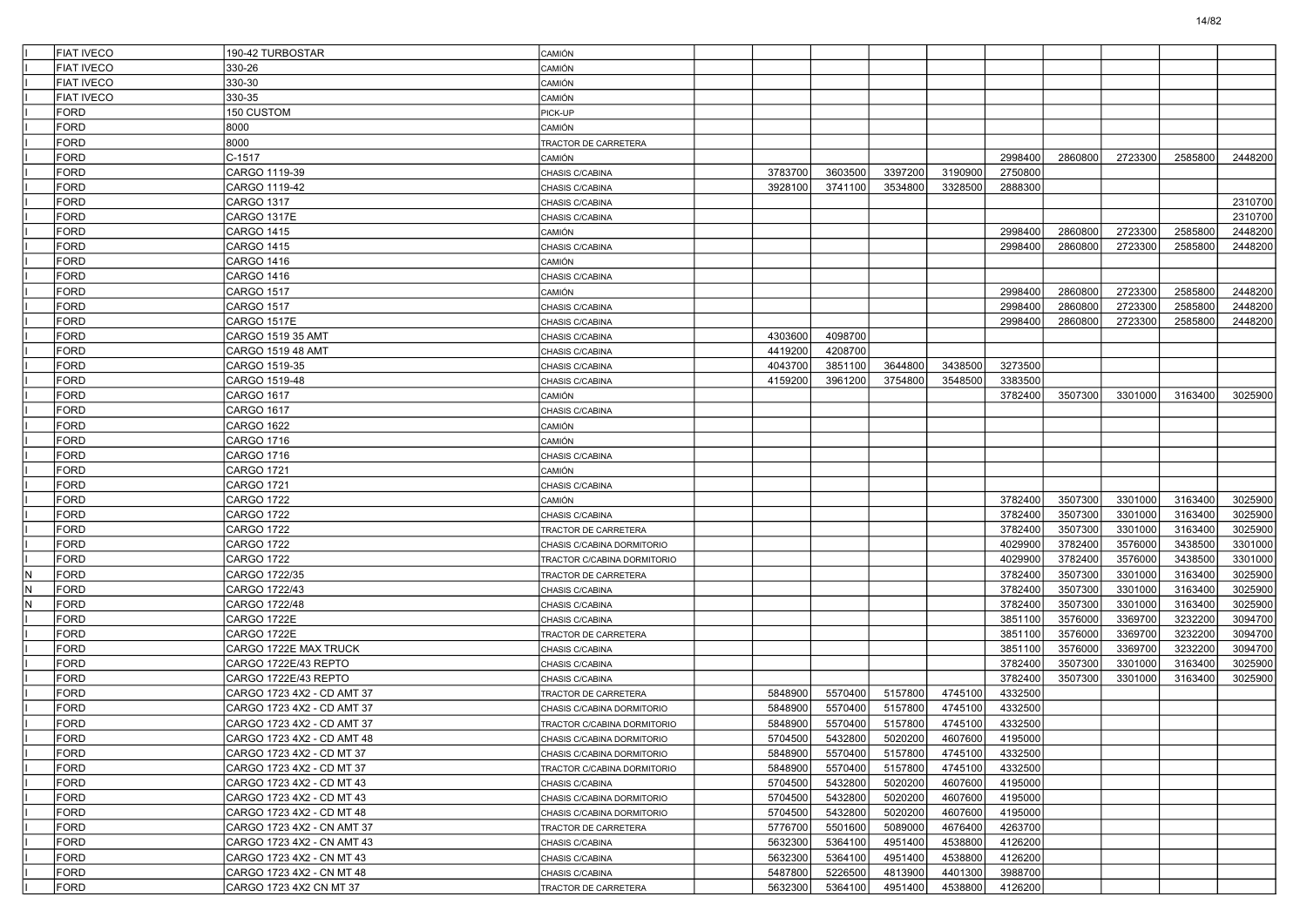| FORD        | CARGO 1723 6X2 - 48 CD AMT                  | CHASIS C/CABINA DORMITORIO  | 6282100 | 5983000 | 5570400 | 5157800 |         |         |         |         |         |
|-------------|---------------------------------------------|-----------------------------|---------|---------|---------|---------|---------|---------|---------|---------|---------|
| FORD        | CARGO 1723 6X2 - 48 CD MT                   | CHASIS C/CABINA DORMITORIO  | 6137700 | 5845500 | 5432800 | 5020200 |         |         |         |         |         |
| FORD        | CARGO 1723 6X2 - 53 CD AMT                  | CHASIS C/CABINA DORMITORIO  | 6426600 | 6120500 | 5707900 | 5295300 |         |         |         |         |         |
| FORD        | CARGO 1723 6X2 - 53 CD MT                   | CHASIS C/CABINA DORMITORIO  | 6282100 | 5983000 | 5570400 | 5157800 |         |         |         |         |         |
| FORD        | CARGO 1723-43 4X2 CD AMT                    | CHASIS C/CABINA DORMITORIO  | 5848900 | 5570400 | 5157800 | 4745100 | 4332500 |         |         |         |         |
| FORD        | CARGO 1723-48 4X2 CN AMT                    | CHASIS C/CABINA             | 5632300 | 5364100 | 4951400 | 4538800 | 4126200 |         |         |         |         |
| FORD        | CARGO 1723-48 CN AMT 6X2                    | CHASIS C/CABINA             | 6065500 | 5776700 | 5364100 | 4951400 | 4538800 |         |         |         |         |
| FORD        | CARGO 1723-48 CN MT 6X2                     | CHASIS C/CABINA             | 5921100 | 5639100 | 5226500 | 4813900 | 4401300 |         |         |         |         |
| FORD        | CARGO 1723-53 CN AMT 6X2                    | CHASIS C/CABINA             | 6209900 | 5914200 | 5501600 | 5089000 | 4676400 |         |         |         |         |
| FORD        | CARGO 1723-53 CN MT 6X2                     | CHASIS C/CABINA             | 6065500 | 5776700 | 5364100 | 4951400 | 4538800 |         |         |         |         |
| FORD        | CARGO 1729 - 37 CN MT                       | TRACTOR DE CARRETERA        | 5848900 | 5570400 | 5157800 | 4745100 | 4332500 |         |         |         |         |
| FORD        | CARGO 1729 - 43 CN AMT                      | CHASIS C/CABINA             | 5848900 | 5570400 | 5157800 | 4745100 |         |         |         |         |         |
| FORD        | CARGO 1729 - 43 CN MT                       | CHASIS C/CABINA             | 5704500 | 5432800 | 5020200 | 4607600 |         |         |         |         |         |
| FORD        | CARGO 1729 - 48 CN AMT                      | TRACTOR DE CARRETERA        | 5848900 | 5570400 | 5157800 | 4745100 | 4332500 |         |         |         |         |
| FORD        | CARGO 1729 - 48 CN MT                       | TRACTOR DE CARRETERA        | 5704500 | 5432800 | 5020200 | 4607600 | 4195000 |         |         |         |         |
| FORD        | CARGO 1729 6X2 - 48 CD AMT                  | CHASIS C/CABINA DORMITORIO  | 6571000 | 6258100 | 5845500 | 5432800 |         |         |         |         |         |
| FORD        | CARGO 1729 6X2 - 48 CN AMT                  | CHASIS C/CABINA             | 5848900 | 5570400 | 5157800 | 4745100 | 4332500 |         |         |         |         |
| FORD        | CARGO 1729 6X2 - 48 CN MT                   | CHASIS C/CABINA             | 6137700 | 5845500 | 5432800 | 5020200 |         |         |         |         |         |
| FORD        | CARGO 1729 6X2 -48 CD MT                    | CHASIS C/CABINA             | 6354300 | 6051800 | 5639100 | 5226500 |         |         |         |         |         |
| FORD        | CARGO 1729 6X2 -48 CD MT                    | CHASIS C/CABINA DORMITORIO  | 6354300 | 6051800 | 5639100 | 5226500 |         |         |         |         |         |
| FORD        | CARGO 1729 6X2 53 CD MT                     | CHASIS C/CABINA DORMITORIO  | 6498800 | 6189300 | 5776700 |         |         |         |         |         |         |
| FORD        | CARGO 1729-37 CD AMT                        | TRACTOR C/CABINA DORMITORIO | 6209900 | 5914200 | 5501600 | 5089000 | 4676400 |         |         |         |         |
| FORD        | CARGO 1729-37 CD MT                         | TRACTOR C/CABINA DORMITORIO | 6065500 | 5776700 | 5364100 | 4951400 | 4538800 |         |         |         |         |
| FORD        | CARGO 1729-37 CN AMT                        | TRACTOR DE CARRETERA        | 5993300 | 5707900 | 5295300 | 4882700 | 4470100 |         |         |         |         |
| <b>FORD</b> | CARGO 1729-48 CD AMT                        |                             | 6065500 | 5776700 | 5364100 | 4951400 | 4538800 |         |         |         |         |
| FORD        | CARGO 1729-48 CD MT                         | CHASIS C/CABINA DORMITORIO  | 5921100 | 5639100 | 5226500 | 4813900 | 4401300 |         |         |         |         |
| FORD        |                                             | CHASIS C/CABINA DORMITORIO  | 5848900 |         | 5157800 |         |         |         |         |         |         |
| FORD        | CARGO 1729-48 CN AMT<br>CARGO 1729-48 CN MT | CHASIS C/CABINA             |         | 5570400 | 5020200 | 4745100 | 4332500 |         |         |         |         |
|             |                                             | CHASIS C/CABINA             | 5704500 | 5432800 |         | 4607600 | 4195000 |         |         |         |         |
| FORD        | <b>CARGO 1730</b>                           | CAMIÓN                      |         |         |         |         |         |         |         |         |         |
| <b>FORD</b> | <b>CARGO 1730</b>                           | CHASIS C/CABINA             |         |         |         |         |         |         |         |         |         |
| FORD        | <b>CARGO 1730</b>                           | TRACTOR DE CARRETERA        |         |         |         |         |         |         |         |         |         |
| FORD        | CARGO 1731 6X2 53 CD AMT                    | CHASIS C/CABINA DORMITORIO  | 6859800 | 6533200 | 6120500 |         |         |         |         |         |         |
| FORD        | CARGO 1731 6X2 53 CN AMT                    | CHASIS C/CABINA             | 6643200 | 6326800 | 5914200 |         |         |         |         |         |         |
| FORD        | CARGO 1731 6X2-48 CD AMT                    | CHASIS C/CABINA DORMITORIO  | 6715400 | 6395600 | 5983000 |         |         |         |         |         |         |
| <b>FORD</b> | CARGO 1731 6X2-48 CN AMT                    | CHASIS C/CABINA             | 6498800 | 6189300 | 5776700 |         |         |         |         |         |         |
| FORD        | CARGO 1731 6X2-48 CN AMT                    | CHASIS C/CABINA DORMITORIO  | 6715400 | 6395600 | 5983000 |         |         |         |         |         |         |
| FORD        | <b>CARGO 1831</b>                           | TRACTOR DE CARRETERA        |         |         |         |         |         |         |         |         |         |
| FORD        | CARGO 1832E                                 | CHASIS C/CABINA             |         |         |         |         |         |         |         |         | 3507300 |
| FORD        | CARGO 1832E                                 | TRACTOR DE CARRETERA        |         |         |         |         |         |         |         |         | 3507300 |
| <b>FORD</b> | <b>CARGO 1932</b>                           | CHASIS C/CABINA             |         |         |         |         | 4401300 | 4126200 | 3919900 | 3713600 | 3507300 |
| FORD        | <b>CARGO 1932</b>                           | TRACTOR DE CARRETERA        |         |         |         |         | 4401300 | 4126200 | 3919900 | 3713600 | 3507300 |
| FORD        | CARGO 1932                                  | CAMIÓN C/CABINA DORMITORIO  |         |         |         |         | 4538800 | 4263700 | 4057400 | 3851100 | 3644800 |
| FORD        | <b>CARGO 1932</b>                           | CHASIS C/CABINA DORMITORIO  |         |         |         |         | 4538800 | 4263700 | 4057400 | 3851100 | 3644800 |
| FORD        | <b>CARGO 1932</b>                           | TRACTOR C/CABINA DORMITORIO |         |         |         |         | 4538800 | 4263700 | 4057400 | 3851100 | 3644800 |
| FORD        | CARGO 1933 - 48 CN MT                       | CHASIS C/CABINA             | 7004200 | 6670700 | 6258100 | 5845500 | 5432800 |         |         |         |         |
| FORD        | CARGO 1933 48 CD AL AMT                     | CHASIS C/CABINA DORMITORIO  | 6903100 | 6574400 | 6161800 | 5749200 | 5336600 |         |         |         |         |
| FORD        | CARGO 1933 48 CD ST AMT                     | CHASIS C/CABINA DORMITORIO  | 6830900 | 6505600 | 6093000 | 5680400 | 5267800 |         |         |         |         |
| FORD        | CARGO 1933-36 CD AMT                        | TRACTOR C/CABINA DORMITORIO | 7004200 | 6670700 | 6258100 | 5845500 | 5432800 |         |         |         |         |
| <b>FORD</b> | CARGO 1933-37 CD MT                         | CHASIS C/CABINA DORMITORIO  | 6859800 | 6533200 | 6120500 | 5707900 | 5295300 |         |         |         |         |
| <b>FORD</b> | CARGO 1933-37 CD MT                         | TRACTOR C/CABINA DORMITORIO | 6859800 | 6533200 | 6120500 | 5707900 | 5295300 |         |         |         |         |
| FORD        | CARGO 1933-48 CD MT                         | CHASIS C/CABINA DORMITORIO  | 6758700 | 6436900 | 6024300 | 5611600 | 5199000 |         |         |         |         |
| <b>FORD</b> | <b>CARGO 2042</b>                           | TRACTOR C/CABINA DORMITORIO | 7581900 | 7220900 | 6715400 | 6245300 | 5808100 |         |         |         |         |
| FORD        | CARGO 2042 6X2 - 33 CD AMT                  | TRACTOR C/CABINA DORMITORIO | 8520600 | 8114900 | 7546800 | 7018500 | 6527200 |         |         |         |         |
| FORD        | <b>CARGO 2625</b>                           | CHASIS C/CABINA             |         |         |         |         |         |         |         |         |         |
| <b>FORD</b> | CARGO 2631                                  | CHASIS C/CABINA             |         |         |         |         |         |         |         |         |         |
| FORD        | <b>CARGO 2632</b>                           | CHASIS C/CABINA             |         |         |         |         | 5501600 | 5226500 | 4951400 | 4745100 | 4538800 |
| FORD        | CARGO 2632E                                 | CHASIS C/CABINA             |         |         |         |         |         |         |         |         | 4538800 |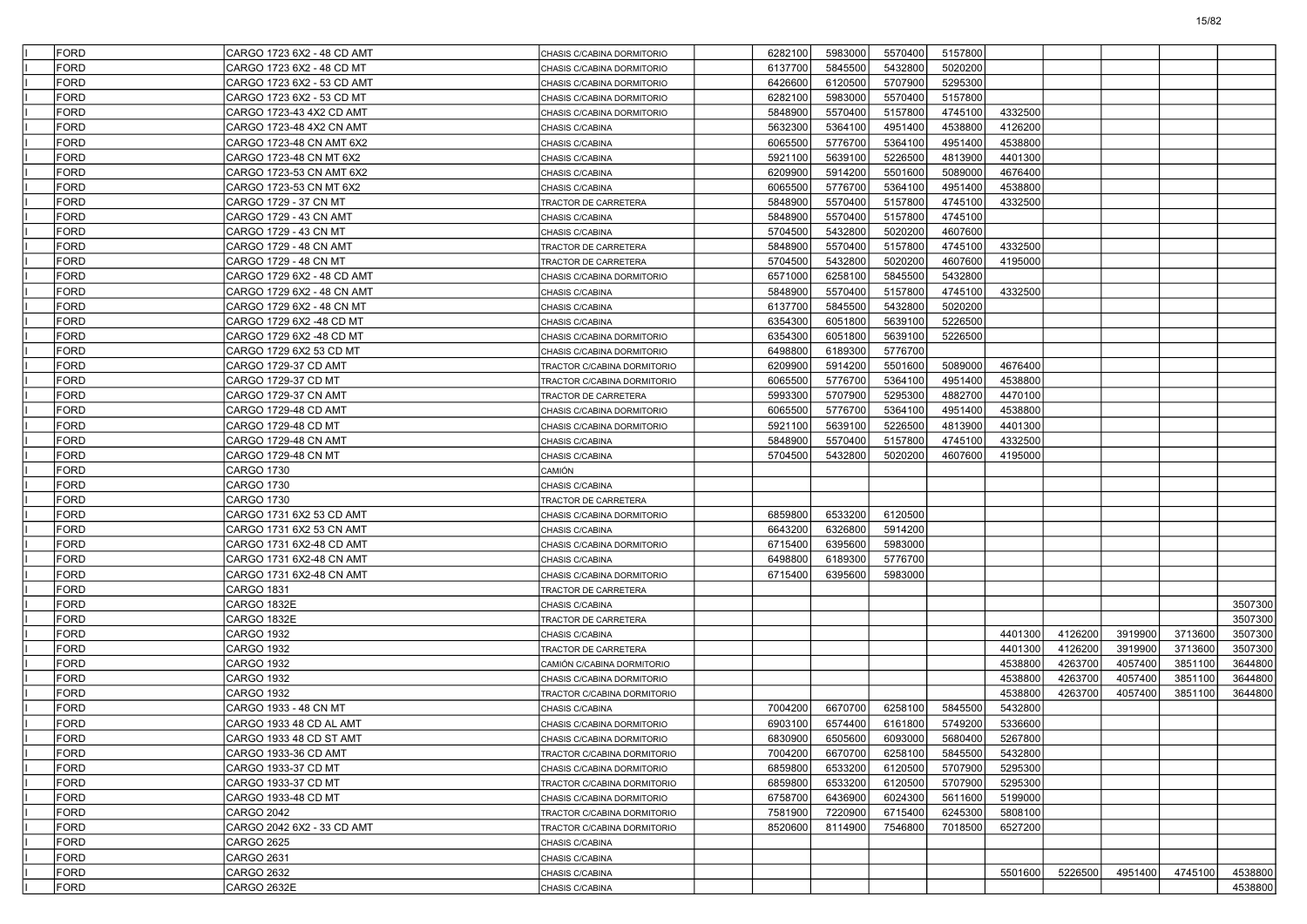|   | FORD | CARGO 2842 6X2 - 33 CD AMT       | TRACTOR C/CABINA DORMITORIO | 8520600 | 8114900 | 7546800 | 7018500 | 6527200 |         |         |         |         |
|---|------|----------------------------------|-----------------------------|---------|---------|---------|---------|---------|---------|---------|---------|---------|
|   | FORD | CARGO 3129-34                    | CHASIS C/CABINA             | 7076400 | 6739500 | 6326800 | 6051800 | 5776700 |         |         |         |         |
|   | FORD | CARGO 3129-45                    | CHASIS C/CABINA             | 7220900 | 6877000 | 6464400 | 6189300 | 5914200 |         |         |         |         |
|   | FORD | CARGO 3131 6X4 45 AMT V          | CHASIS C/CABINA             | 7437500 | 7083300 | 6670700 |         |         |         |         |         |         |
|   | FORD | CARGO 3131 6X4-34-H              | CHASIS C/CABINA             | 7220900 | 6877000 | 6464400 |         |         |         |         |         |         |
|   | FORD | CARGO 3131 6X4-34-V              | CHASIS C/CABINA             | 7293100 | 6945800 | 6533200 |         |         |         |         |         |         |
|   | FORD | CARGO 3131 6X4-45-H              | CHASIS C/CABINA             | 7365300 | 7014500 | 6601900 |         |         |         |         |         |         |
|   | FORD | CARGO 3131 6X4-45-V              | CHASIS C/CABINA             | 7437500 | 7083300 | 6670700 |         |         |         |         |         |         |
|   | FORD | CARGO 712                        | CHASIS C/CABINA             |         |         |         |         |         |         |         |         | 1719300 |
|   | FORD | <b>CARGO 8000</b>                | <b>CAMIÓN</b>               |         |         |         |         |         |         |         |         |         |
|   | FORD | <b>CARGO 8000</b>                | TRACTOR DE CARRETERA        |         |         |         |         |         |         |         |         |         |
|   | FORD | CARGO 914                        | <b>CAMIÓN</b>               |         |         |         |         |         |         |         |         |         |
|   | FORD | CARGO 914                        | CHASIS C/CABINA             |         |         |         |         |         |         |         |         |         |
|   | FORD | CARGO 915                        | CHASIS S/CABINA             |         |         |         |         | 2682000 | 2544500 | 2407000 | 2269400 | 2131900 |
|   | FORD | <b>CARGO 915</b>                 | CHASIS C/CABINA             |         |         |         |         | 2682000 | 2544500 | 2407000 | 2269400 | 2131900 |
|   | FORD | CARGO 915E                       | CHASIS C/CABINA             |         |         |         |         | 2682000 | 2544500 | 2407000 | 2269400 | 2131900 |
|   | FORD | CARGO 916                        | CHASIS C/CABINA             | 3610400 | 3438500 | 3232200 | 3025900 | 2723300 |         |         |         |         |
|   | FORD | CF8000                           | TRACTOR DE CARRETERA        |         |         |         |         |         |         |         |         |         |
|   | FORD | <b>COURIER</b>                   | PICK-UP                     |         |         |         |         |         |         |         |         |         |
|   | FORD | <b>COURIER</b>                   | PICK-UP                     |         |         |         |         |         |         |         |         |         |
|   | FORD | <b>COURIER</b>                   | <b>FURGONETA</b>            |         |         |         |         |         |         |         |         |         |
|   | FORD | COURIER SI                       | PICK-UP                     |         |         |         |         |         |         |         |         |         |
|   | FORD | <b>COURIER XL</b>                | PICK-UP                     |         |         |         |         |         |         |         |         |         |
|   | FORD | <b>COURIER XL PLUS</b>           | PICK-UP                     |         |         |         |         |         |         |         |         |         |
|   |      |                                  |                             |         |         |         |         |         |         |         |         |         |
|   | FORD | D 900-88                         | CAMIÓN                      |         |         |         |         | 3782400 | 3507300 | 3301000 | 3163400 | 3025900 |
|   | FORD | D-1614                           | <b>CAMIÓN</b>               |         |         |         |         |         |         |         |         |         |
|   | FORD | ESCORT 1.6 DIESEL                | <b>FURGÓN</b>               |         |         |         |         |         |         |         |         |         |
|   | FORD | <b>EXPLORER</b>                  | PICK-UP CABINA DOBLE        |         |         |         |         |         |         |         |         |         |
|   | FORD | EXPLORER SPORT TRAC XLT          | PICK-UP CABINA DOBLE        |         |         |         |         |         |         |         |         |         |
|   | FORD | F 150                            | PICK-UP                     |         |         |         |         |         |         |         | 1219200 | 1170900 |
|   | FORD | F 150                            | PICK-UP CABINA SIMPLE       |         |         |         |         |         |         |         | 1219200 | 1170900 |
|   | FORD | F 150                            | PICK-UP CABINA Y MEDIA      |         |         |         |         |         |         |         |         |         |
|   | FORD | F 150                            | PICK-UP CABINA DOBLE        |         |         |         |         |         |         |         | 1275400 | 1227200 |
|   | FORD | F 150 XL                         | PICK-UP                     |         |         |         |         |         |         |         | 1219200 | 1170900 |
|   | FORD | F 150 XL                         | PICK-UP CABINA Y MEDIA      |         |         |         |         |         |         |         | 1275400 | 1227200 |
|   | FORD | F 250 SUPER DUTY                 | PICK-UP                     |         |         |         |         |         |         |         |         |         |
|   | FORD | F 250 SUPER DUTY                 | PICK-UP CABINA DOBLE        |         |         |         |         |         |         |         | 1275400 | 1227200 |
|   | FORD | F 250 SUPER DUTY XLT             | PICK-UP                     |         |         |         |         |         |         |         | 1219200 | 1170900 |
|   | FORD | F 250 XL                         | PICK-UP                     |         |         |         |         |         |         |         |         |         |
|   | FORD | F 250 XLT                        | PICK-UP                     |         |         |         |         |         |         |         |         |         |
|   | FORD | F 350 XL SUPER DUTY              | PICK-UP CABINA SIMPLE       |         |         |         |         |         |         |         | 1294200 | 1246000 |
| N | FORD | $F-100$                          | PICK-UP                     |         |         |         |         |         |         |         | 1219200 | 1170900 |
|   | FORD | $F-100$                          | PICK-UP                     |         |         |         |         |         |         |         |         |         |
|   | FORD | F-100 (DOBLE CABINA)             | PICK-UP                     |         |         |         |         |         |         |         |         |         |
|   | FORD | F-100 4.9                        | PICK-UP                     |         |         |         |         |         |         |         |         |         |
|   | FORD | F-100 4.9I                       | PICK-UP                     |         |         |         |         |         |         |         |         |         |
|   | FORD | F-100 4X2                        | PICK-UP                     |         |         |         |         |         |         |         |         |         |
|   | FORD | F-100 4X2 XL 3.9D CAB.SIMP.      | PICK-UP                     |         |         |         |         |         |         |         |         |         |
|   | FORD | F-100 4X2 XL PLUS 3.9D CAB.DOB.  | PICK-UP                     |         |         |         |         |         |         |         | 1294200 | 1246000 |
|   | FORD | F-100 4X2 XL PLUS 3.9D CAB.SIMP. | PICK-UP                     |         |         |         |         |         |         |         | 1219200 | 1170900 |
|   | FORD | F-100 4X2 XLT 3.9D CAB.DOB.      | PICK-UP                     |         |         |         |         |         |         |         | 1275400 | 1227200 |
|   | FORD | F-100 4X2 XLT 3.9D CAB.SIMP.     | PICK-UP                     |         |         |         |         |         |         |         | 1240600 | 1189700 |
|   | FORD | F100 4X4                         | PICK-UP                     |         |         |         |         |         |         |         |         |         |
|   | FORD |                                  |                             |         |         |         |         |         |         |         |         |         |
|   |      | F100 4X4<br>F-100 4X4 D          | PICK-UP                     |         |         |         |         |         |         |         |         |         |
|   | FORD |                                  | PICK-UP                     |         |         |         |         |         |         |         |         |         |
|   | FORD | F-100 4X4 XL 3.9D CAB.SIMP.      | PICK-UP                     |         |         |         |         |         |         |         | 1240600 | 1189700 |
|   | FORD | F-100 4X4 XL PLUS 3.9D CAB.DOB.  | PICK-UP                     |         |         |         |         |         |         |         | 1294200 | 1246000 |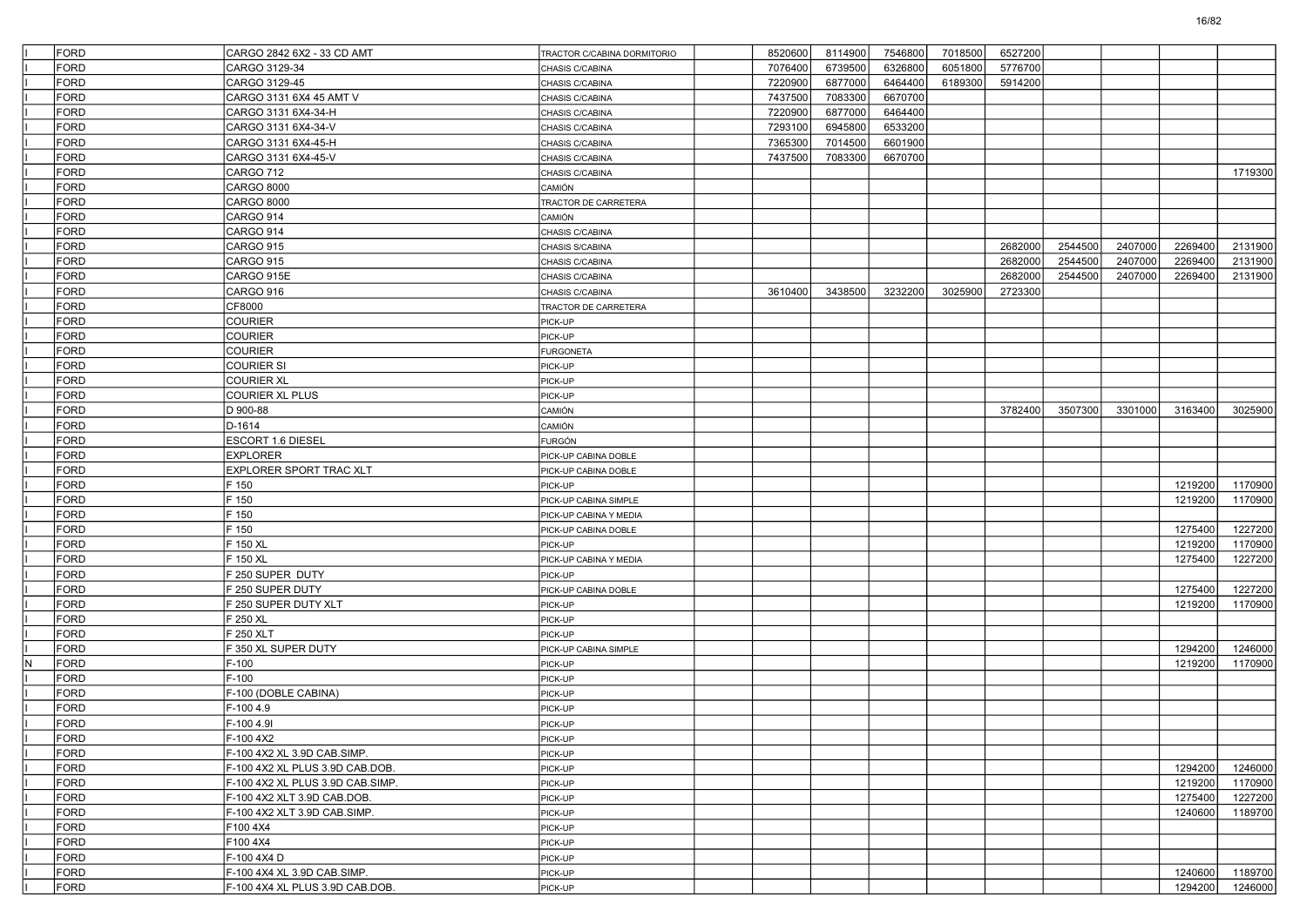|                         | FORD        | F-100 4X4 XL PLUS 3.9D CAB.SIMP. | PICK-UP              |  |  |  |  | 1275400 | 1227200 |
|-------------------------|-------------|----------------------------------|----------------------|--|--|--|--|---------|---------|
|                         | FORD        | F-100 4X4 XLT 3.9D CAB.DOB.      | PICK-UP              |  |  |  |  | 1315600 | 1262000 |
|                         | <b>FORD</b> | F-100 4X4 XLT 3.9D CAB.SIMP.     | PICK-UP              |  |  |  |  | 1315600 | 1262000 |
|                         | <b>FORD</b> | F-100 CD 4X2 XL PLUS 3.9D CAB.D  | PICK-UP              |  |  |  |  | 1219200 | 1170900 |
|                         | <b>FORD</b> | F-100 CD 4X2 XLT 3.9D CAB.DOBLE  | PICK-UP              |  |  |  |  | 1275400 | 1227200 |
|                         | <b>FORD</b> | F-100 CD 4X4 XL PLUS 3.9D CAB.D  | PICK-UP              |  |  |  |  |         |         |
|                         | <b>FORD</b> | F-100 CD 4X4 XLT 3.9D CAB.DOBLE  | PICK-UP              |  |  |  |  | 1315600 | 1262000 |
|                         | <b>FORD</b> | F-100 CS 4X2 XL 3.9D CAB.DOB.    | PICK-UP              |  |  |  |  | 1219200 | 1170900 |
|                         | <b>FORD</b> | F-100 CS 4X2 XL PLUS 3.9D CAB.D  | PICK-UP              |  |  |  |  | 1219200 | 1170900 |
|                         | <b>FORD</b> | F-100 CS 4X2 XLT PLUS 3.9D CAB.D | PICK-UP              |  |  |  |  | 1275400 | 1227200 |
|                         | <b>FORD</b> | F-100 CS 4X4 XL 3.9D CAB.DOB.    | PICK-UP              |  |  |  |  |         |         |
|                         | <b>FORD</b> | F-100 CS 4X4 XL PLUS 3.9D CAB.D  | PICK-UP              |  |  |  |  | 1275400 | 1227200 |
|                         | <b>FORD</b> | F-100 CS 4X4 XLT 3.9D CAB.DOB.   | PICK-UP              |  |  |  |  | 1315600 | 1262000 |
|                         | <b>FORD</b> | F-100 CUSTOM                     | PICK-UP              |  |  |  |  |         |         |
|                         | <b>FORD</b> | F100 D 4X2 (DOBLE CABINA)        | PICK-UP              |  |  |  |  |         |         |
|                         | FORD        | F-100 DIESEL                     | PICK-UP              |  |  |  |  |         |         |
|                         | <b>FORD</b> | F-100 DIESEL                     | PICK-UP CABINA DOBLE |  |  |  |  | 1275400 | 1227200 |
| N.                      | <b>FORD</b> | F-100 DIESEL (117                | PICK-UP              |  |  |  |  | 1219200 | 1170900 |
|                         | <b>FORD</b> | F-100 DIESEL 4X4                 | PICK-UP              |  |  |  |  |         |         |
|                         | <b>FORD</b> | F-100 DIESEL SUPER CABINA        | PICK-UP              |  |  |  |  |         |         |
|                         | FORD        | F-100 DIESEL TURBO               | PICK-UP              |  |  |  |  |         |         |
| IN.                     | <b>FORD</b> | F-100 D-SC (138,8')-3,9L XLT     | PICK-UP              |  |  |  |  |         |         |
| N.                      | <b>FORD</b> | F-100 D-SC (138.8                | PICK-UP              |  |  |  |  |         |         |
| IN.                     | <b>FORD</b> | F-100 DSL                        | PICK-UP              |  |  |  |  |         |         |
| lΝ                      | <b>FORD</b> | F-100 NAFTA                      | PICK-UP              |  |  |  |  |         |         |
| N                       | <b>FORD</b> | F-100 NAFTA SUPERCAB             | PICK-UP              |  |  |  |  |         |         |
| IN.                     | <b>FORD</b> | F100 PICK-UP                     | PICK-UP              |  |  |  |  |         |         |
| N.                      | <b>FORD</b> | F-100 SC (138.8                  | PICK-UP              |  |  |  |  |         |         |
|                         | <b>FORD</b> | F-100 STD TURBO DIESEL           | PICK-UP              |  |  |  |  |         |         |
|                         | <b>FORD</b> | F-100 SUPER CABINA               | PICK-UP              |  |  |  |  |         |         |
|                         | FORD        | F-100 SUPER CABINA DIESEL        | PICK-UP              |  |  |  |  |         |         |
|                         | <b>FORD</b> | F100 SUPER DUTY (NAFTA)          | PICK-UP              |  |  |  |  |         |         |
|                         | <b>FORD</b> | F100 SUPER DUTY DSL              | PICK-UP              |  |  |  |  |         |         |
|                         | <b>FORD</b> | F-100 XL                         | PICK-UP              |  |  |  |  |         |         |
|                         | <b>FORD</b> | F-100 XL DIESEL                  | PICK-UP              |  |  |  |  |         |         |
|                         | FORD        | F-100 XL DIESEL SUPER DUTY       | PICK-UP              |  |  |  |  |         |         |
|                         | <b>FORD</b> | <b>F100 XLT</b>                  | PICK-UP              |  |  |  |  |         |         |
|                         | <b>FORD</b> | F-100 XLT (DOBLE CABINA)         | PICK-UP              |  |  |  |  |         |         |
|                         | <b>FORD</b> | F-100 XLT DIESEL                 | PICK-UP              |  |  |  |  |         |         |
|                         | <b>FORD</b> | F-100 XLT DIESEL SUPER CABINA    | PICK-UP              |  |  |  |  |         |         |
|                         | FORD        | F-100 XLT TURBO DIESEL (FULL)    | PICK-UP              |  |  |  |  |         |         |
|                         | <b>FORD</b> | F-100/88 STD 4X2                 | PICK-UP              |  |  |  |  |         |         |
|                         | <b>FORD</b> | F-100/88 STD 4X2 DIESEL          | PICK-UP              |  |  |  |  |         |         |
|                         | <b>FORD</b> | F-100/88 XLT 4X2                 | PICK-UP              |  |  |  |  |         |         |
|                         | <b>FORD</b> | F-100/88 XLT 4X2 DIESEL          | PICK-UP              |  |  |  |  |         |         |
|                         | <b>FORD</b> | F-1000 D 4X2                     | PICK-UP              |  |  |  |  |         |         |
|                         | FORD        | F-1000 D 4X4                     | PICK-UP              |  |  |  |  |         |         |
|                         | FORD        | F-14.000                         | CHASIS C/CABINA      |  |  |  |  |         |         |
|                         | FORD        | F-14.000 H.D.                    | CAMIÓN               |  |  |  |  |         |         |
|                         | FORD        | F-14.000 H.D.                    | CHASIS C/CABINA      |  |  |  |  |         |         |
| $\overline{\mathsf{N}}$ | FORD        | F150                             | PICK-UP              |  |  |  |  |         |         |
| N                       | FORD        | $F-150$                          | PICK-UP              |  |  |  |  |         |         |
|                         | FORD        | F-150 (PATRULLERA)               | PICK-UP              |  |  |  |  |         |         |
|                         | FORD        | F-150 4X2                        | PICK-UP              |  |  |  |  |         |         |
|                         | FORD        | F-150 4X2 DIESEL                 | PICK-UP              |  |  |  |  |         |         |
|                         | FORD        | F-150 4X2 XLT TRIM               | PICK-UP              |  |  |  |  |         |         |
|                         | FORD        | F-150 4X4                        | PICK-UP              |  |  |  |  |         |         |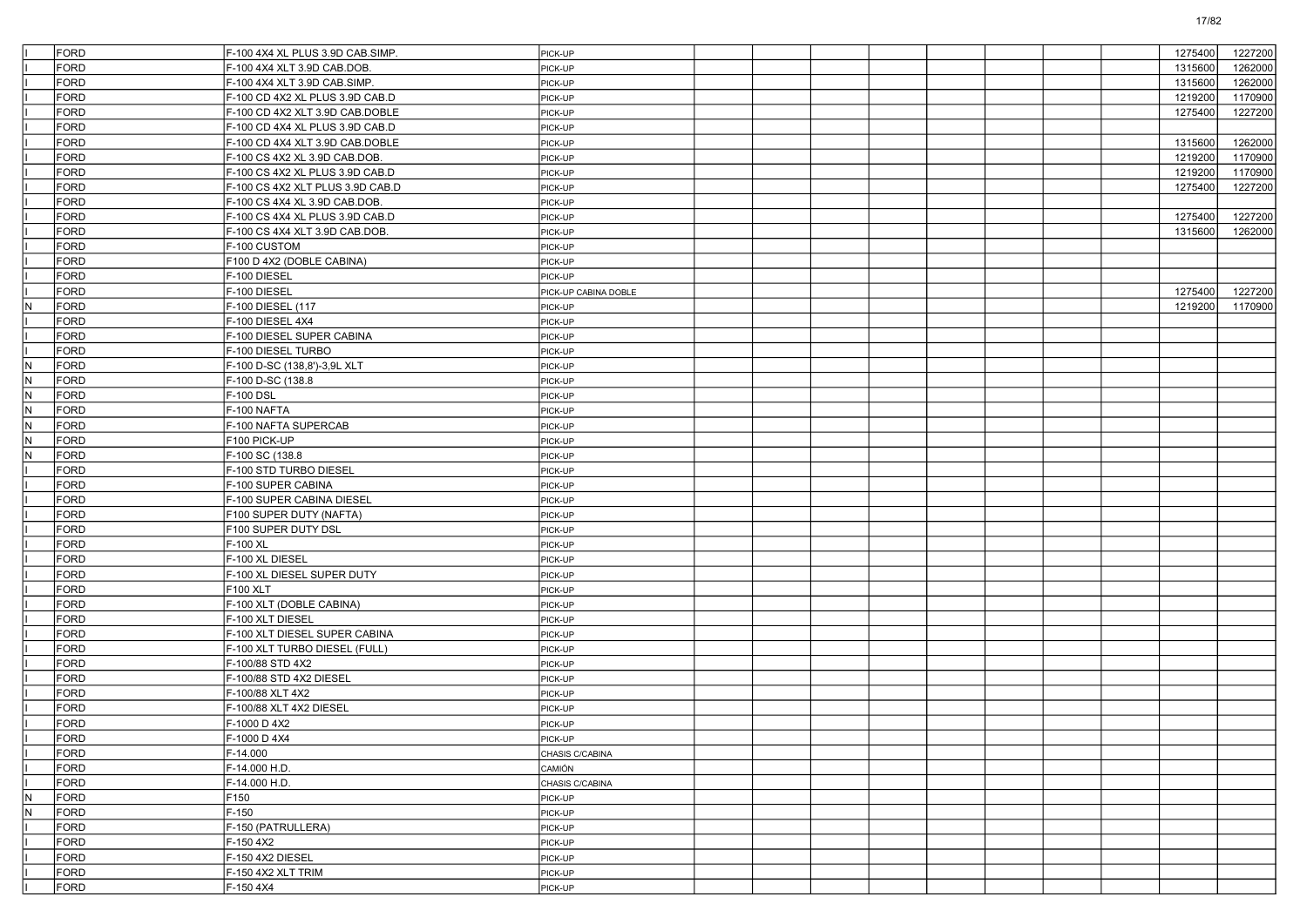|           | FORD |                                      |                        |         |         |  |         |         |         |         |         |
|-----------|------|--------------------------------------|------------------------|---------|---------|--|---------|---------|---------|---------|---------|
|           |      | F-150 5.4 TRITON                     | PICK-UP CABINA Y MEDIA |         |         |  |         |         |         |         |         |
|           | FORD | -150 5.4 TRITON                      | PICK-UP CABINA DOBLE   |         |         |  |         |         |         | 1315600 | 1262000 |
|           | FORD | F150 CUSTOM                          | PICK-UP                |         |         |  |         |         |         |         |         |
|           | FORD | F-150 CUSTOM 4X4                     | PICK-UP                |         |         |  |         |         |         |         |         |
| N         | FORD | F-150 DIESEL (133                    | PICK-UP                |         |         |  |         |         |         |         |         |
|           | FORD | F-150 FLARESIDE                      | PICK-UP                |         |         |  |         |         |         |         |         |
|           | FORD | -150 FLARESIDE CABINA Y MEDIA        | PICK-UP                |         |         |  |         |         |         |         |         |
|           | FORD | F150 HARLEY DAVIDSON                 | PICK-UP CABINA DOBLE   |         |         |  |         |         |         | 1315600 | 1262000 |
|           | FORD | F-150 KING RANCH                     | PICK-UP CABINA DOBLE   |         |         |  |         |         |         |         |         |
|           | FORD | F-150 LARIAT                         | PICK-UP                |         |         |  |         |         |         |         |         |
|           | FORD | F-150 LARIAT                         | PICK-UP CABINA Y MEDIA |         |         |  |         |         |         |         |         |
|           | FORD | F150 LARIAT 5.4 TRITON 4X4           | PICK-UP CABINA DOBLE   |         |         |  |         |         |         |         | 1939800 |
|           | FORD | F-150 LARIAT LUXURY 5.0L V8 4X4 AT   | PICK-UP CABINA DOBLE   | 5237700 | 4630100 |  |         |         |         |         |         |
|           | FORD | F-150 RAPTOR 3.5L V6 ECOBOOST 4X4 AT | PICK-UP CABINA DOBLE   | 6715000 | 5936100 |  |         |         |         |         |         |
|           | FORD | F-150 STYLESIDE                      | PICK-UP                |         |         |  |         |         |         |         |         |
|           | FORD | F-150 SUPERCAB                       | PICK-UP                |         |         |  |         |         |         |         |         |
|           | FORD | F150 SUPERCREW                       | PICK-UP CABINA DOBLE   |         |         |  | 2089400 | 2041600 | 1969800 | 1901100 | 1826400 |
|           | FORD | F-150 SVT RAPTOR                     | PICK-UP CABINA DOBLE   |         |         |  | 2788200 | 2740400 | 2644800 | 2549100 | 2453400 |
|           | FORD | F-150 TRITON V8                      | PICK-UP CABINA Y MEDIA |         |         |  |         |         |         |         |         |
|           | FORD | F-150 TRITON V8                      | PICK-UP CABINA DOBLE   |         |         |  |         |         |         |         |         |
|           | FORD | F-150 TRITON V8 FX4 OFF ROAD         | PICK-UP CABINA Y MEDIA |         |         |  |         |         |         |         |         |
|           | FORD | F150 TRITON V8 LARIAT SUPER CREW     | PICK-UP CABINA DOBLE   |         |         |  |         |         |         | 1315600 | 1262000 |
|           | FORD | F-150 XL 4X2 STYLESIDE               | PICK-UP                |         |         |  |         |         |         |         |         |
|           | FORD | F150 XL 4X4                          | PICK-UP CABINA SIMPLE  |         |         |  |         |         |         |         |         |
|           | FORD | F-150 XL 4X4 STYLESIDE               | PICK-UP                |         |         |  |         |         |         |         |         |
|           | FORD | F-150 XL I                           | PICK-UP                |         |         |  |         |         |         |         |         |
|           | FORD | F-150 XL TRITON V8                   | PICK-UP CABINA SIMPLE  |         |         |  |         |         |         |         |         |
|           | FORD | F-150 XL TRITON V8                   | PICK-UP CABINA Y MEDIA |         |         |  |         |         |         | 1294200 | 1246000 |
|           | FORD | F-150 XL TRITON V8 4X4               | PICK-UP CABINA DOBLE   |         |         |  |         |         |         |         |         |
|           | FORD | F-150 XLT                            | PICK-UP                |         |         |  |         |         |         |         |         |
|           | FORD | F-150 XLT                            | PICK-UP                |         |         |  |         |         |         |         |         |
|           | FORD | F-150 XLT                            | PICK-UP CABINA Y MEDIA |         |         |  |         |         |         |         |         |
|           | FORD | F-150 XLT                            | PICK-UP CABINA DOBLE   |         |         |  |         |         |         |         |         |
|           | FORD | F-150 XLT 4X2                        | PICK-UP                |         |         |  |         |         |         |         |         |
|           | FORD | F-150 XLT 4X4                        | PICK-UP                |         |         |  |         |         |         |         |         |
|           | FORD | F150 XLT 4X4 (CABINA Y MEDIA)        | PICK-UP                |         |         |  |         |         |         |         |         |
|           | FORD | F-150 XLT FLAIR                      | PICK-UP                |         |         |  |         |         |         |         |         |
|           | FORD | F-150 XLT FLAIR S-CAB                | PICK-UP                |         |         |  |         |         |         |         |         |
|           | FORD | F-150 XLT FLARESIDE                  | PICK-UP                |         |         |  |         |         |         |         |         |
|           | FORD | F150 XLT LARIAT LIMITED EDITION      | PICK-UP CABINA SIMPLE  |         |         |  |         |         |         | 1315600 | 1262000 |
|           | FORD | F-150 XLT S-CAB                      | PICK-UP                |         |         |  |         |         |         |         |         |
|           | FORD | F-150 XLT STYLESIDE                  | PICK-UP                |         |         |  |         |         |         |         |         |
|           | FORD | F-150 XLT TRITON V8                  | PICK-UP CABINA SIMPLE  |         |         |  |         |         |         |         |         |
|           | FORD | F-150 XLT TRITON V8                  | PICK-UP CABINA Y MEDIA |         |         |  |         |         |         |         |         |
|           | FORD | F-150 XLT TRITON V8 FX4 OFF ROAD     | PICK-UP CABINA DOBLE   |         |         |  |         |         |         | 1315600 | 1262000 |
|           | FORD | $F-250$                              | PICK-UP CABINA Y MEDIA |         |         |  |         |         |         |         |         |
| N         | FORD | F250 CAMION F150 DIES 133 "-3.9L     | CAMION                 |         |         |  |         |         |         |         |         |
|           | FORD | F250 LARIAT SUPER DUTY               | PICK-UP CABINA DOBLE   |         |         |  |         |         |         |         |         |
|           | FORD | F250 TURBO DIESEL                    | PICK-UP CABINA DOBLE   |         |         |  |         |         |         | 1275400 | 1227200 |
|           | FORD | F-250 XL SUPER DUTY 4X4 REG CAB      | PICK-UP                |         |         |  |         |         |         |         |         |
|           | FORD | F250 XLT SUPER DUTY                  | PICK-UP                |         |         |  |         |         |         | 1315600 | 1262000 |
|           | FORD | F250 XLT SUPER DUTY                  | PICK-UP CABINA Y MEDIA |         |         |  |         |         |         |         |         |
|           | FORD | F250 XLT SUPER DUTY                  | PICK-UP CABINA DOBLE   |         |         |  |         |         |         |         |         |
| ${\sf N}$ | FORD | F350 CAMION                          | CAMIÓN                 |         |         |  |         |         |         |         |         |
|           | FORD | F350 LARIAT SUPER DUTY               | PICK-UP                |         |         |  |         |         |         |         |         |
|           | FORD | F350 LARIAT SUPER DUTY               | PICK-UP CABINA SIMPLE  |         |         |  |         |         |         |         |         |
|           | FORD | F350 SUPER DUTY POWER STROKE V8      | PICK-UP CABINA DOBLE   |         |         |  |         |         |         | 1315600 | 1262000 |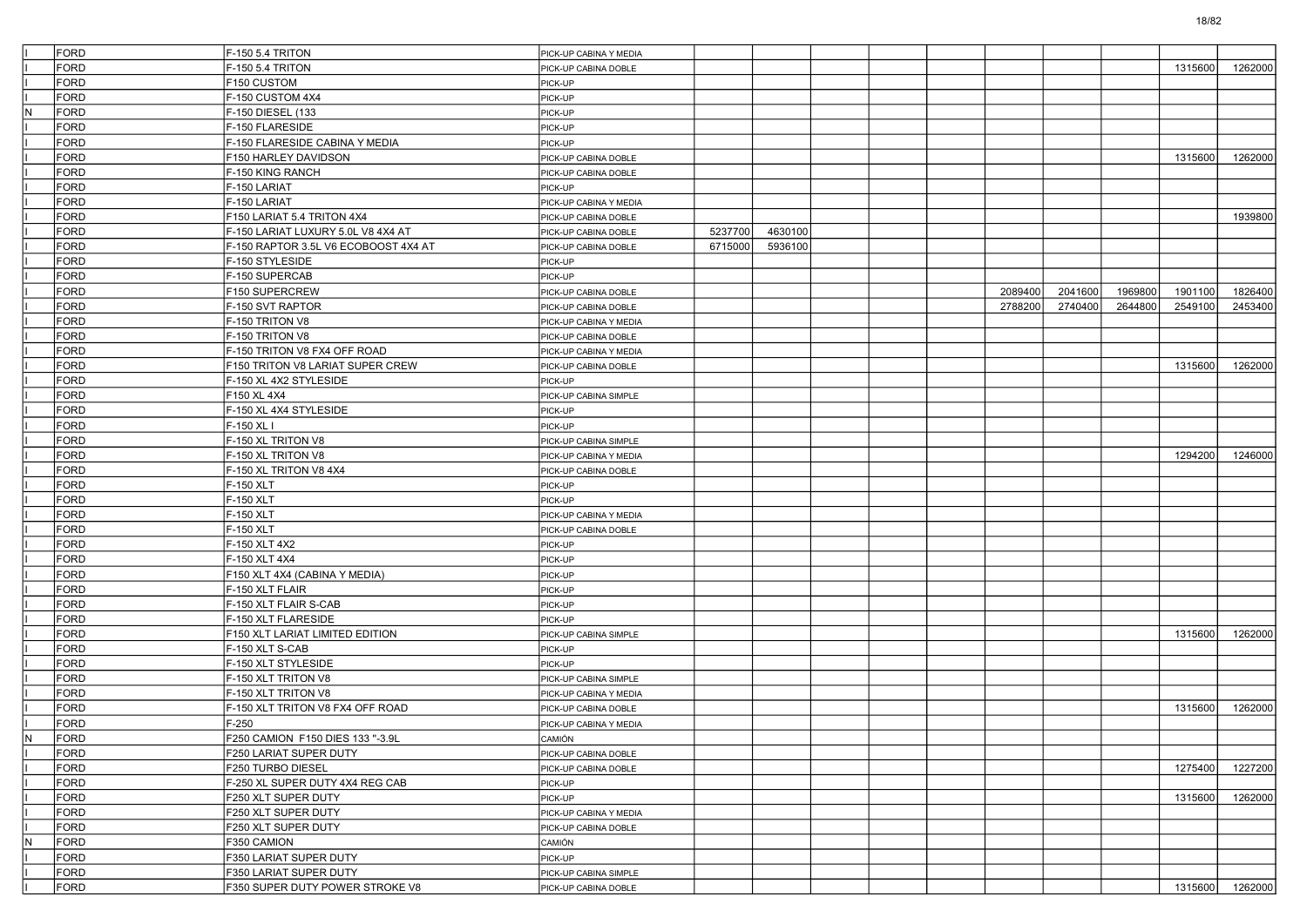|                         | FORD                | F-350 XL DIESEL (DOBLE CABINA)           | PICK-UP               |         |         |         |         |         |         |         |         |         |         |
|-------------------------|---------------------|------------------------------------------|-----------------------|---------|---------|---------|---------|---------|---------|---------|---------|---------|---------|
|                         | <b>FORD</b>         | F-350 XL SUPER DUTY                      | CAMIÓN                |         |         |         |         |         |         |         |         |         |         |
|                         | FORD                | F-350 XL TURBO DIESEL                    | CAMIÓN                |         |         |         |         |         |         |         |         |         |         |
|                         | FORD                | F350LARIAT SUPER DUTY KING RANCH         | PICK-UP CABINA DOBLE  |         |         |         |         |         |         |         |         |         |         |
| N                       | <b>FORD</b>         | F400 D C/CABINA / F4000 DIESEL -         | CHASIS C/CABINA       |         |         |         |         |         |         |         |         |         |         |
|                         | <b>FORD</b>         | F-4000                                   | CAMIÓN                |         |         |         |         |         |         |         |         |         |         |
|                         | <b>FORD</b>         | F-4000 D                                 | CAMIÓN                |         | 3177200 | 3025900 | 2750800 | 2613300 | 2475700 | 2407000 | 2338200 | 2267200 | 2131900 |
|                         | FORD                | F-4000D                                  | CHASIS C/CABINA       |         | 3177200 | 3025900 | 2750800 | 2613300 | 2475700 | 2407000 | 2338200 | 2267200 | 2131900 |
|                         | FORD                | F-4000 D 4X4                             | CHASIS C/CABINA       |         | 3321600 | 3163400 | 2888300 | 2750800 | 2613300 | 2544500 | 2475700 | 2288000 | 2200600 |
| N                       | <b>FORD</b>         | F-4000 DIESEL - 3,9L                     | CAMIÓN                |         |         |         |         |         |         |         |         |         |         |
|                         | <b>FORD</b>         | F-450                                    | CAMIÓN                |         |         |         |         |         |         |         |         |         |         |
| N                       | <b>FORD</b>         | F600 CAMION / F100 PICK-UP 90            | CAMIÓN                |         |         |         |         |         |         |         |         |         |         |
|                         | FORD                | F-800                                    | CAMIÓN                |         |         |         |         |         |         |         |         |         |         |
|                         | FORD                | F-800                                    | CHASIS C/CABINA       |         |         |         |         |         |         |         |         |         |         |
|                         | <b>FORD</b>         | <b>FIESTA CURRIER</b>                    | <b>FURGONETA</b>      |         |         |         |         |         |         |         |         |         |         |
|                         | <b>FORD</b>         | <b>F-SUPER DUTY</b>                      | CAMIÓN                |         |         |         |         |         |         |         |         |         |         |
|                         | <b>FORD</b>         | F-SUPER DUTY 4X4                         | CAMIÓN                |         |         |         |         |         |         |         |         |         |         |
|                         | FORD                | .8000                                    | CAMIÓN                |         |         |         |         |         |         |         |         |         |         |
|                         | FORD                | .8000                                    | TRACTOR DE CARRETERA  |         |         |         |         |         |         |         |         |         |         |
|                         | <b>FORD</b>         | L8501                                    | <b>CAMIÓN</b>         |         |         |         |         |         |         |         |         |         |         |
|                         | <b>FORD</b>         | L8513                                    | <b>CAMIÓN</b>         |         |         |         |         |         |         |         |         |         |         |
|                         | <b>FORD</b>         | LN 8000                                  | CAMIÓN                |         |         |         |         |         |         |         |         |         |         |
|                         | FORD                | <b>LNT 8000</b>                          | CAMIÓN                |         |         |         |         |         |         |         |         |         |         |
|                         | FORD                | LT 8501                                  | CAMIÓN                |         |         |         |         |         |         |         |         |         |         |
|                         | FORD                | LTS 8000                                 | <b>CAMIÓN</b>         |         |         |         |         |         |         |         |         |         |         |
|                         | <b>FORD</b>         | LTS 9513                                 | <b>CAMIÓN</b>         |         |         |         |         |         |         |         |         |         |         |
| N                       | <b>FORD</b>         | NUEVA RANGER CS 4X2 XL 2.2L D            | PICK-UP               | 2660000 | 2301600 | 2071400 | 1864300 | 1771100 | 1682500 |         |         |         |         |
| N.                      | <b>FORD</b>         | NUEVA RANGER CS 4X2 XL 2.5L N            | PICK-UP               | 2390000 | 2169400 | 1952500 | 1757200 | 1669400 | 1585900 |         |         |         |         |
| N                       | <b>FORD</b>         | NUEVA RANGER CS 4X4 XL 2.2L D            | PICK-UP               | 2886000 | 2498800 | 2248900 | 2024000 | 1922800 | 1826700 |         |         |         |         |
| N                       | FORD                | NUEVA RANGER DC 4X2 XL 2.2L D            | PICK-UP               | 2807000 | 2427600 | 2184900 | 1966400 | 1868100 | 1774700 |         |         |         |         |
| N                       | <b>FORD</b>         | NUEVA RANGER DC 4X2 XL 2.5L N            | PICK-UP               | 2574000 | 2224300 | 2001900 | 1801700 | 1711600 | 1626000 |         |         |         |         |
| N                       | <b>FORD</b>         | NUEVA RANGER DC 4X2 XLS 3.2L D           | PICK-UP               | 3123000 | 2705200 | 2434700 | 2191200 | 2081600 | 1977500 |         |         |         |         |
| N.                      | <b>FORD</b>         | NUEVA RANGER DC 4X2 XLS AT 3.2L D        | PICK-UP               | 3200000 | 2990000 | 2691000 | 2421900 | 2300800 | 2185800 |         |         |         |         |
| N                       | FORD                | NUEVA RANGER DC 4X2 XLT AT 3.2L D        |                       | 3879000 | 3322200 | 2990000 | 2691000 | 2556500 | 2428600 | 2307200 |         |         |         |
| N                       |                     |                                          | PICK-UP               |         |         | 2806100 |         | 2399200 | 2279300 |         |         |         |         |
|                         | FORD<br><b>FORD</b> | NUEVA RANGER DC 4X2 XLT MT 3.2L D        | PICK-UP               | 3636000 | 3117900 |         | 2525500 |         | 3064000 |         |         |         |         |
| N                       |                     | NUEVA RANGER DC 4X4 LTD AT 3.2L D        | PICK-UP               | 4925000 | 4191400 | 3772300 | 3395100 | 3225300 |         |         |         |         |         |
| N                       | <b>FORD</b>         | NUEVA RANGER DC 4X4 LTD MT 3.2L D        | PICK-UP               |         | 3588000 | 3229200 | 2906300 | 2761000 | 2622900 |         |         |         |         |
| N.                      | <b>FORD</b>         | NUEVA RANGER DC 4X4 XL 2.2L D            | PICK-UP               | 3227000 | 2795700 | 2516100 | 2264500 | 2151300 | 2043700 |         |         |         |         |
| N                       | <b>FORD</b>         | NUEVA RANGER DC 4X4 XLT AT 3.2L D        | PICK-UP               | 4310000 | 3685200 | 3316700 | 2985000 | 2835700 | 2694000 |         |         |         |         |
| N                       | <b>FORD</b>         | NUEVA RANGER DC 4X4 XLT MT 3.2L D        | PICK-UP               | 4083000 | 3491000 | 3141900 | 2827700 | 2686300 | 2552000 |         |         |         |         |
|                         | <b>FORD</b>         | RANGER                                   | PICK-UP               |         |         |         |         |         |         |         |         |         |         |
|                         | <b>FORD</b>         | <b>RANGER</b>                            | PICK-UP CABINA SIMPLE |         |         |         |         |         |         |         |         |         |         |
|                         | <b>FORD</b>         | <b>RANGER</b>                            | PICK-UP CABINA DOBLE  |         |         |         |         |         | 1566300 | 1518500 | 1449700 | 1375000 | 1306300 |
| IN.                     | <b>FORD</b>         | RANGER BR.XLT C/C 4X2 N 557              | PICK-UP               |         |         |         |         |         |         |         |         |         |         |
| N                       | <b>FORD</b>         | RANGER 4X2 2.3L N                        | PICK-UP               |         |         |         |         |         |         |         |         |         |         |
| N                       | <b>FORD</b>         | RANGER 4X2 XLT 2.8L D                    | PICK-UP               |         |         |         |         |         |         |         |         |         |         |
| $\overline{\mathsf{N}}$ | FORD                | RANGER BAH.XL C/C 4X2 N 554              | PICK-UP               |         |         |         |         |         |         |         |         |         |         |
| N.                      | FORD                | RANGER BAH.XLT C/C 4X2 N 551             | PICK-UP               |         |         |         |         |         |         |         |         |         |         |
| N                       | FORD                | RANGER BAH.XLT C/C 4X2 N 55V             | PICK-UP               |         |         |         |         |         |         |         |         |         |         |
| $\overline{\mathsf{N}}$ | FORD                | RANGER BEL. XL C/C 4X2 N 553             | PICK-UP               |         |         |         |         |         |         |         |         |         |         |
| ${\sf N}$               | FORD                | RANGER BEL. XL C/C 4X2 N 55V             | PICK-UP               |         |         |         |         |         |         |         |         |         |         |
| $\overline{\mathsf{N}}$ | FORD                | RANGER BLACK EDITION CC 3.2L 4X4 6AT DSL | PICK-UP               | 4925000 | 4245800 | 3821200 | 3439100 |         |         |         |         |         |         |
| N.                      | FORD                | RANGER BR. XL C/C 4X2 D 55V              | PICK-UP               |         |         |         |         |         |         |         |         |         |         |
| N                       | FORD                | RANGER CC XL 4X2 2.5L N MT               | PICK-UP               | 2390000 | 2169400 | 1952500 | 1757200 | 1669400 | 1585900 |         |         |         |         |
| $\overline{N}$          | FORD                | RANGER CS 4X2 2.3L N                     | PICK-UP               |         |         |         |         |         |         |         |         |         | 1128300 |
| N                       | FORD                | RANGER CS 4x2 F TRUCK 2.3L N             | PICK-UP               |         |         |         |         |         |         |         |         |         | 1128300 |
| $\overline{\mathsf{N}}$ | FORD                | RANGER CS 4X2 F TRUCK 2.8L D             | PICK-UP               |         |         |         |         |         |         |         |         |         |         |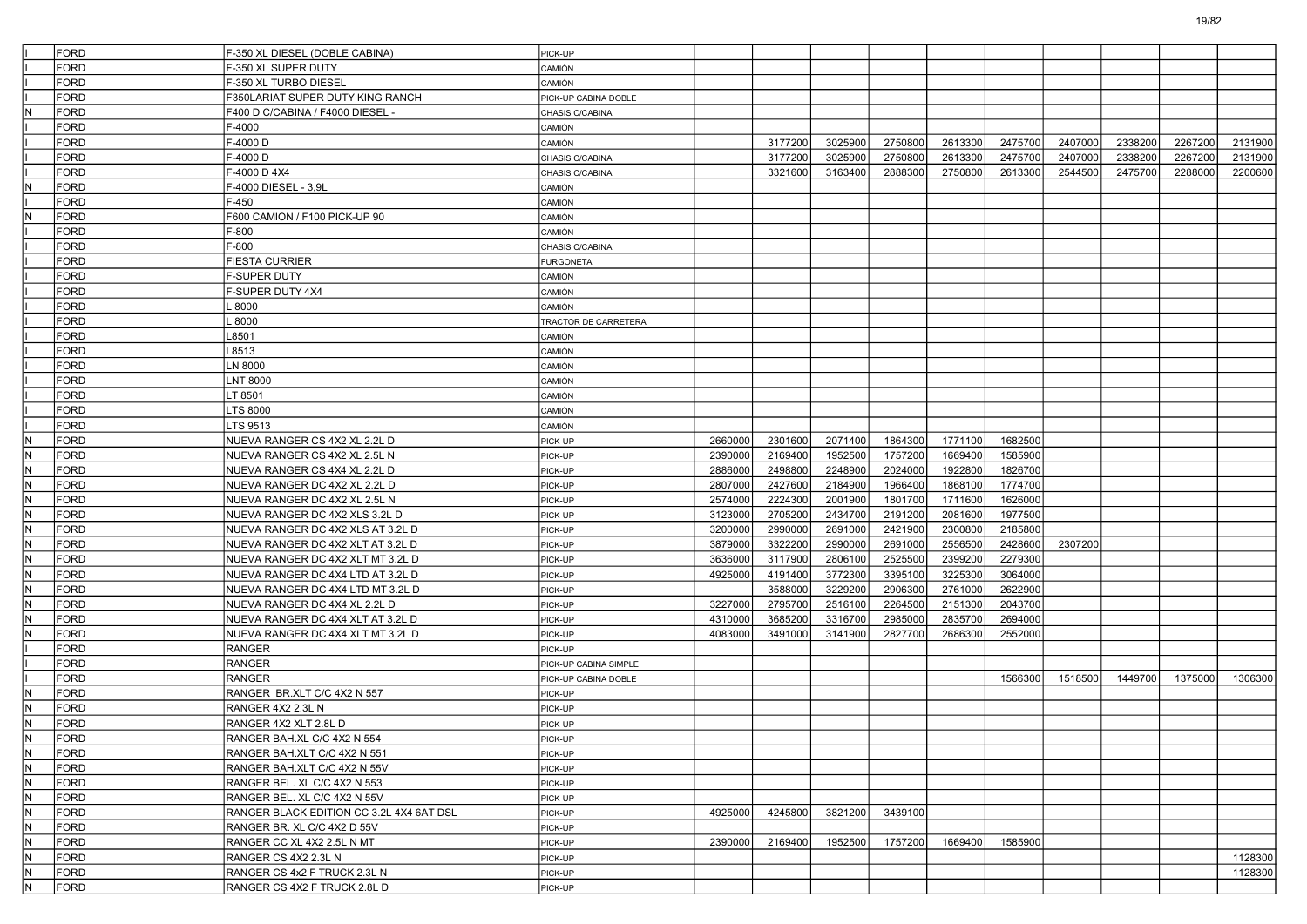| N                       | <b>FORD</b> | RANGER CS 4x2 F-TRUCK 3.0 LD                         | PICK-UP              |         |         |         |         |         |         |         |  | 1204900 |
|-------------------------|-------------|------------------------------------------------------|----------------------|---------|---------|---------|---------|---------|---------|---------|--|---------|
| IN.                     | <b>FORD</b> | RANGER CS 4X2 PLUS 2.8L D                            | PICK-UP              |         |         |         |         |         |         |         |  |         |
| N.                      | FORD        | RANGER CS 4X2 XL 2.2L D                              | PICK-UP              | 2660000 | 2301600 | 2071400 | 1864300 | 1771100 | 1682500 |         |  |         |
| IN.                     | FORD        | RANGER CS 4X2 XL 2.5L N                              | PICK-UP              | 2390000 | 2169400 | 1952500 | 1757200 | 1669400 | 1585900 |         |  |         |
| IN.                     | FORD        | RANGER CS 4X2 XL 2.8L D                              | PICK-UP              |         |         |         |         |         |         |         |  |         |
| IN.                     | <b>FORD</b> | RANGER CS 4X2 XL 3.0L D                              | PICK-UP              |         |         |         |         |         |         |         |  |         |
| N.                      | <b>FORD</b> | RANGER CS 4X2 XL PLUS 2.3L N                         | PICK-UP              |         |         |         |         |         |         |         |  | 1128300 |
| IN.                     | FORD        | RANGER CS 4X2 XL PLUS 3.0LD                          | PICK-UP              |         |         |         |         |         |         |         |  | 1274600 |
| IN.                     | FORD        | RANGER CS 4x2 XLS 2.3L N                             | PICK-UP              |         |         |         |         |         |         |         |  | 1128300 |
| IN.                     | FORD        | RANGER CS 4X2 XLS 2.8L D                             | PICK-UP              |         |         |         |         |         |         |         |  |         |
| IN.                     | <b>FORD</b> | RANGER CS 4X2 XLS 3.0L D                             | PICK-UP              |         |         |         |         |         |         |         |  | 1563600 |
| N.                      | <b>FORD</b> | RANGER CS 4X4 PLUS 2.8L D                            | PICK-UP              |         |         |         |         |         |         |         |  |         |
| IN.                     | FORD        | RANGER CS 4X4 XL 2.2L D                              | PICK-UP              | 2886000 | 2498800 | 2248900 | 2024000 | 1922800 | 1826700 |         |  |         |
| IN.                     | FORD        | RANGER CS 4X4 XL 2.8L D                              | PICK-UP              |         |         |         |         |         |         |         |  |         |
| IN.                     | FORD        | RANGER CS 4X4 XL 3.0L D                              | PICK-UP              |         |         |         |         |         |         |         |  | 1417400 |
| IN.                     | <b>FORD</b> | RANGER CS 4X4 XL PLUS 3.0L D                         | PICK-UP              |         |         |         |         |         |         |         |  | 1417400 |
|                         | <b>FORD</b> | RANGER CUSTOM                                        | PICK-UP              |         |         |         |         |         |         |         |  |         |
| IN.                     | FORD        | RANGER DC 4X2 LTD 2.3L N                             | PICK-UP              |         |         |         |         |         |         |         |  | 1128300 |
| IN.                     | FORD        | RANGER DC 4X2 XL 2.2L D                              | PICK-UP              | 2807000 | 2427600 | 2184900 | 1966400 | 1868100 | 1774700 |         |  |         |
| IN.                     | FORD        | RANGER DC 4X2 XL 2.3L N                              | PICK-UP              |         |         |         |         |         |         |         |  | 1243300 |
| IN.                     | <b>FORD</b> | RANGER DC 4X2 XL 2.5L N                              | PICK-UP              | 2574000 | 2224300 | 2001900 | 1801700 | 1711600 | 1626000 |         |  |         |
| N.                      | <b>FORD</b> | RANGER DC 4X2 XL 2.8 L D                             | PICK-UP              |         |         |         |         |         |         |         |  |         |
| IN.                     | FORD        | RANGER DC 4x2 XL 3.0 L D                             | PICK-UP              |         |         |         |         |         |         |         |  | 1389500 |
| IN.                     | FORD        | RANGER DC 4X2 XL 3.0L D POLI                         | PICK-UP              |         |         |         |         |         |         |         |  | 1389500 |
| IN.                     | FORD        | RANGER DC 4x2 XL PLUS 2.3 L N                        | PICK-UP              |         |         |         |         |         |         |         |  | 1243300 |
| IN.                     | <b>FORD</b> | RANGER DC 4X2 XL PLUS 2.8L D                         | PICK-UP              |         |         |         |         |         |         |         |  |         |
| N.                      | <b>FORD</b> | RANGER DC 4X2 XL PLUS 3.0L D                         | PICK-UP              |         |         |         |         |         |         |         |  | 1504400 |
| N.                      | FORD        | RANGER DC 4X2 XLS 2.3L N                             | PICK-UP              |         |         |         |         |         |         |         |  | 1243300 |
| N.                      | FORD        | RANGER DC 4x2 XLS 2.8L D                             | PICK-UP              |         |         |         |         |         |         |         |  |         |
| IN.                     | <b>FORD</b> | RANGER DC 4X2 XLS 3.0L D                             | PICK-UP              |         |         |         |         |         |         |         |  | 1563600 |
| IN.                     | <b>FORD</b> | RANGER DC 4X2 XLS 3.2L D                             | PICK-UP              | 3123000 | 2705200 | 2434700 | 2191200 | 2081600 | 1977500 |         |  |         |
| N.                      | <b>FORD</b> | RANGER DC 4X2 XLS AT 3.2L D                          | PICK-UP              | 3200000 | 2990000 | 2691000 | 2421900 | 2300800 | 2185800 |         |  |         |
| N.                      | FORD        | RANGER DC 4X2 XLT 2.3L N                             | PICK-UP              |         |         |         |         |         |         |         |  | 1243300 |
| İN.                     | <b>FORD</b> | RANGER DC 4X2 XLT 2.5L N                             | PICK-UP              | 2890000 | 2494700 | 2245300 | 2020700 | 1919700 | 1823700 |         |  |         |
| IN.                     | <b>FORD</b> | RANGER DC 4X2 XLT 3.0L D                             | PICK-UP              |         |         |         |         |         |         |         |  | 1619400 |
| IN.                     | <b>FORD</b> | RANGER DC 4X2 XLT 3.0LD                              | PICK-UP              |         |         |         |         |         |         |         |  | 1619400 |
| N.                      | FORD        | RANGER DC 4X2 XLT AT 2.2L D                          | PICK-UP              | 2807000 | 2427600 | 2184900 | 1966400 | 1868100 | 1774700 |         |  |         |
| N.                      | FORD        | RANGER DC 4X2 XLT AT 3.2L D                          | PICK-UP              | 3879000 | 3322200 | 2990000 | 2691000 | 2556500 | 2428600 | 2307200 |  |         |
| IN.                     | FORD        | RANGER DC 4X2 XLT MT 3.2L D                          | PICK-UP              | 3636000 | 3117900 | 2806100 | 2525500 | 2399200 | 2279300 |         |  |         |
| IN.                     | <b>FORD</b> | RANGER DC 4X4 L TD 3.0L D                            | PICK-UP              |         |         |         |         |         |         |         |  | 1939800 |
| IN.                     | <b>FORD</b> | RANGER DC 4X4 LTD 2.8L D                             | PICK-UP              |         |         |         |         |         |         |         |  |         |
| IN.                     | FORD        | RANGER DC 4X4 LTD AT 3.2L D                          | PICK-UP              | 4925000 | 4191400 | 3772300 | 3395100 | 3225300 | 3064000 |         |  |         |
| N.                      | FORD        | RANGER DC 4X4 LTD MT 3.2L D                          | PICK-UP              |         | 3588000 | 3229200 | 2906300 | 2761000 | 2622900 |         |  |         |
| N.                      | FORD        | RANGER DC 4X4 SUPERDUTY 3.0L D                       | PICK-UP              |         |         |         |         |         |         |         |  | 1734300 |
| IN.                     | <b>FORD</b> | RANGER DC 4X4 XL 2.2L D                              | PICK-UP              | 3227000 | 2795700 | 2516100 | 2264500 | 2151300 | 2043700 |         |  |         |
| N.                      | <b>FORD</b> | RANGER DC 4X4 XL 2.8L D                              | PICK-UP              |         |         |         |         |         |         |         |  |         |
| IN.                     | FORD        | RANGER DC 4X4 XL 3.0L D                              | PICK-UP              |         |         |         |         |         |         |         |  | 1650700 |
| N                       | FORD        | RANGER DC 4X4 XL 3.0L D POLI                         | PICK-UP              |         |         |         |         |         |         |         |  | 1650700 |
| N.                      | FORD        | RANGER DC 4X4 XL PLUS 2.8L D                         | PICK-UP              |         |         |         |         |         |         |         |  |         |
| $\overline{\mathsf{N}}$ | FORD        | RANGER DC 4X4 XL PLUS 3.0L D                         | PICK-UP              |         |         |         |         |         |         |         |  | 1650700 |
| N                       | FORD        | RANGER DC 4X4 XLS 2.8L                               | PICK-UP              |         |         |         |         |         |         |         |  |         |
| N                       | FORD        | RANGER DC 4X4 XLS 3.0L D                             | PICK-UP              |         |         |         |         |         |         |         |  | 1650700 |
| $\overline{\mathsf{N}}$ | FORD        |                                                      | PICK-UP              | 3649000 | 3060000 | 2754000 | 2478600 | 2354600 |         |         |  |         |
| $\overline{N}$          | FORD        | RANGER DC 4X4 XLS MT 3.2L D                          | PICK-UP              |         |         |         |         |         |         |         |  |         |
|                         | FORD        | RANGER DC 4X4 XLT 2.8L D<br>RANGER DC 4X4 XLT 2.8L D |                      |         |         |         |         |         |         |         |  |         |
|                         | FORD        |                                                      | PICK-UP              |         |         |         |         |         |         |         |  |         |
| IN.                     | FORD        | RANGER DC 4X4 XLT 2.8L D<br>RANGER DC 4X4 XLT 3.0L D | PICK-UP CABINA DOBLE |         |         |         |         |         |         |         |  |         |
|                         |             |                                                      | PICK-UP              |         |         |         |         |         |         |         |  | 1765600 |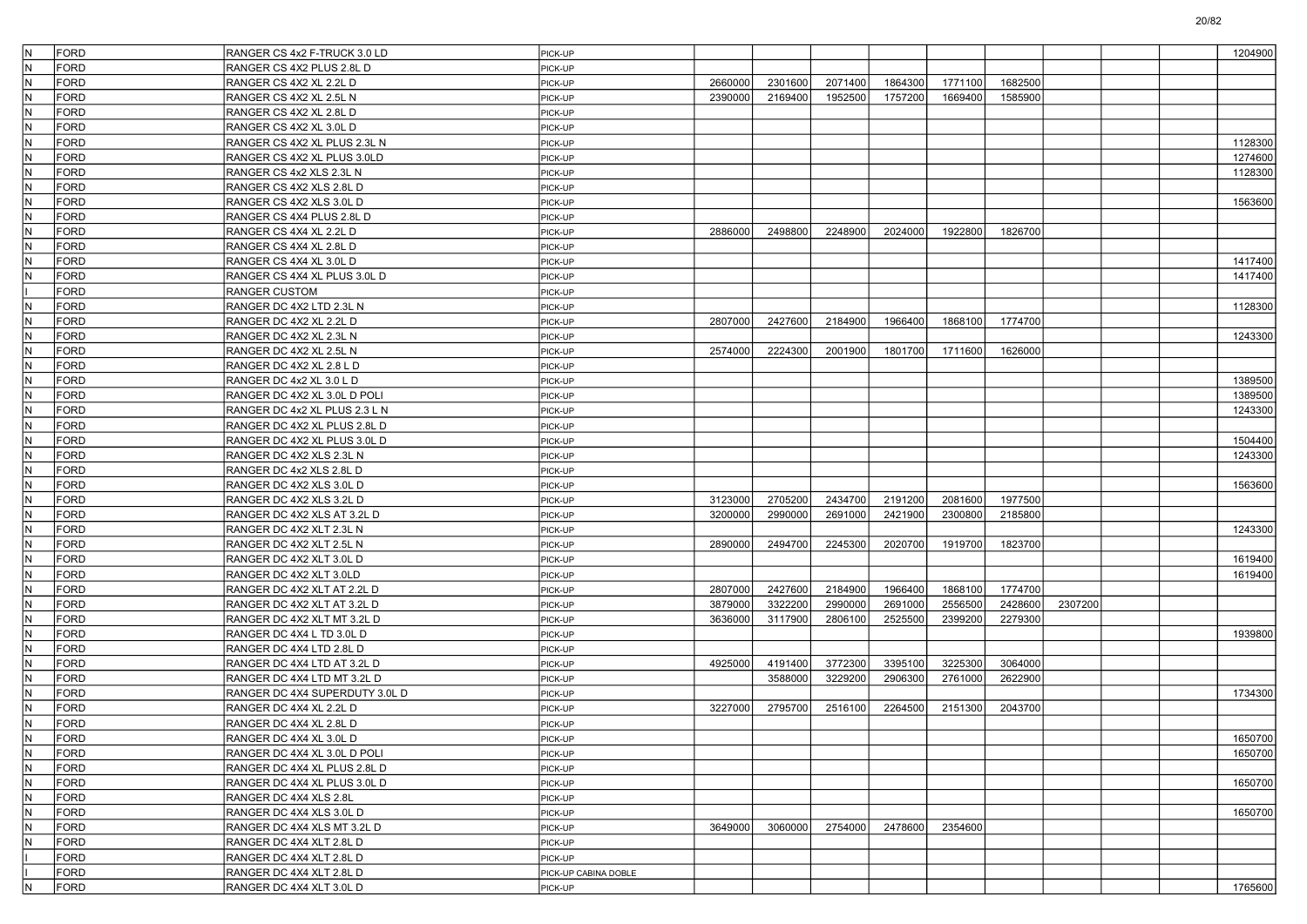| IN.                     | FORD        | RANGER DC 4X4 XLT 3.0L D         | PICK-UP              |         |         |         |         |         |         |  | 1765600 |
|-------------------------|-------------|----------------------------------|----------------------|---------|---------|---------|---------|---------|---------|--|---------|
| İN.                     | <b>FORD</b> | RANGER DC 4X4 XLT AT 3.2L D      | PICK-UP              | 4310000 | 3685200 | 3316700 | 2985000 | 2835700 | 2694000 |  |         |
| IN.                     | FORD        | RANGER DC 4X4 XLT HARDR 3.0L D   | PICK-UP              |         |         |         |         |         |         |  |         |
| IN.                     | <b>FORD</b> | RANGER DC 4X4 XLT MT 3.2L D      | PICK-UP              | 4083000 | 3491000 | 3141900 | 2827700 | 2686300 | 2552000 |  |         |
| IN.                     | <b>FORD</b> | RANGER DC 4X4 XLT PLUS 2.8L D    | PICK-UP              |         |         |         |         |         |         |  |         |
| IN.                     | <b>FORD</b> | RANGER DC 4X4 XLT PLUS 3.0L D    | PICK-UP              |         |         |         |         |         |         |  | 1765600 |
|                         | <b>FORD</b> | <b>RANGER HERITAGE XLT</b>       | PICK-UP CABINA DOBLE |         |         |         |         |         |         |  |         |
|                         | FORD        | RANGER LIMITED 4X4 2.8D CAB.DOB. | PICK-UP              |         |         |         |         |         |         |  |         |
| IN.                     | <b>FORD</b> | RANGER LTD C/C 4X4 2.8L D        | PICK-UP              |         |         |         |         |         |         |  |         |
| IN.                     | <b>FORD</b> | RANGER LTD C/C 4X4 2.8L D        | PICK-UP              |         |         |         |         |         |         |  |         |
| IN.                     | <b>FORD</b> | RANGER LTD C/C 4X4 D             | PICK-UP              |         |         |         |         |         |         |  |         |
| IN.                     | <b>FORD</b> | RANGER LTD C/C 4X4 D             | PICK-UP              |         |         |         |         |         |         |  |         |
| IN.                     | FORD        | RANGER PA.XL C/C 4X2 D 551       | PICK-UP              |         |         |         |         |         |         |  |         |
|                         | <b>FORD</b> | RANGER RAPTOR 2.0L BIT 4X4 10AT  | PICK-UP CABINA DOBLE | 5431000 | 4947000 | 4559000 |         |         |         |  |         |
| IN.                     | <b>FORD</b> | RANGER RC 4X2 2.3L N             | PICK-UP              |         |         |         |         |         |         |  |         |
| IN.                     | <b>FORD</b> | RANGER S/R/C XL 4X2 N 555        | PICK-UP              |         |         |         |         |         |         |  |         |
| IN.                     | <b>FORD</b> | RANGER S/R/C XLT 4X2 N 553       | PICK-UP              |         |         |         |         |         |         |  |         |
| IN.                     | FORD        | RANGER S/R/C XLT 4X2 N 555       | PICK-UP              |         |         |         |         |         |         |  |         |
|                         | <b>FORD</b> | <b>RANGER XL</b>                 | PICK-UP              |         |         |         |         |         |         |  |         |
|                         | <b>FORD</b> | RANGER XL 2.3 4X2                | PICK-UP              |         |         |         |         |         |         |  |         |
| IN.                     | <b>FORD</b> | RANGER XL 2.3 I RC               | PICK-UP              |         |         |         |         |         |         |  |         |
| IN.                     | <b>FORD</b> | RANGER XL 4X2                    | PICK-UP              |         |         |         |         |         |         |  |         |
| IN.                     | FORD        | RANGER XL 4X2 2.8L D             | PICK-UP              |         |         |         |         |         |         |  |         |
| IN.                     | <b>FORD</b> | RANGER XL 4X2 2.8L D             | PICK-UP              |         |         |         |         |         |         |  |         |
| IN.                     | <b>FORD</b> | RANGER XL 4X2 2.8L D F-TRUCK     | PICK-UP              |         |         |         |         |         |         |  |         |
| IN.                     | <b>FORD</b> | RANGER XL 4X2 D                  | PICK-UP              |         |         |         |         |         |         |  |         |
| IN.                     | <b>FORD</b> | RANGER XL 4X2 D                  | PICK-UP              |         |         |         |         |         |         |  |         |
| IN.                     | FORD        | RANGER XL 4X2 D 551              | PICK-UP              |         |         |         |         |         |         |  |         |
| IN.                     | <b>FORD</b> | RANGER XL 4X2 D 55P              | PICK-UP              |         |         |         |         |         |         |  |         |
| IN.                     | <b>FORD</b> | RANGER XL 4X2 D 55V              | PICK-UP              |         |         |         |         |         |         |  |         |
| IN.                     | <b>FORD</b> | RANGER XL 4X2 D F-TRUCK          | PICK-UP              |         |         |         |         |         |         |  |         |
| IN.                     | <b>FORD</b> | RANGER XL 4X2 D F-TRUCK          | PICK-UP              |         |         |         |         |         |         |  |         |
| IN.                     | FORD        | <b>RANGER XL 4X2 DSL</b>         | PICK-UP              |         |         |         |         |         |         |  |         |
| IN.                     | <b>FORD</b> | RANGER XL 4X2 N                  | PICK-UP              |         |         |         |         |         |         |  |         |
| IN.                     | <b>FORD</b> | RANGER XL 4X2 N 551              | PICK-UP              |         |         |         |         |         |         |  |         |
| IN.                     | <b>FORD</b> | RANGER XL 4X2 N 552              | PICK-UP              |         |         |         |         |         |         |  |         |
| IN.                     | <b>FORD</b> | RANGER XL 4X2 N 554              | PICK-UP              |         |         |         |         |         |         |  |         |
| IN.                     | FORD        | RANGER XL 4X2 N 555              | PICK-UP              |         |         |         |         |         |         |  |         |
| IN.                     | <b>FORD</b> | RANGER XL 4X2 N 55P              | PICK-UP              |         |         |         |         |         |         |  |         |
| IN.                     | <b>FORD</b> | RANGER XL 4X2 N 55V              | PICK-UP              |         |         |         |         |         |         |  |         |
| IN.                     | <b>FORD</b> | RANGER XL 4X2 R/C 2.3L N         | PICK-UP              |         |         |         |         |         |         |  |         |
| IN.                     | <b>FORD</b> | RANGER XL 4X2 R/C 2.3L N         | PICK-UP              |         |         |         |         |         |         |  |         |
| IN.                     | <b>FORD</b> | RANGER XL 4X2 S/C 2.3L N         | PICK-UP              |         |         |         |         |         |         |  | 1128300 |
| IN.                     | <b>FORD</b> | RANGER XL 4X2 S/C 2.3L N         | PICK-UP              |         |         |         |         |         |         |  |         |
|                         | <b>FORD</b> | RANGER XL 4X4                    | PICK-UP              |         |         |         |         |         |         |  |         |
|                         | <b>FORD</b> | RANGER XL 4X4 (PATRULLERA)       | PICK-UP              |         |         |         |         |         |         |  |         |
| IN.                     | FORD        | RANGER XL 4X4 D                  | PICK-UP              |         |         |         |         |         |         |  |         |
| N.                      | FORD        | RANGER XL 4X4 D                  | PICK-UP              |         |         |         |         |         |         |  |         |
| $\overline{N}$          | FORD        | RANGER XL 4X4 D 551              | PICK-UP              |         |         |         |         |         |         |  |         |
| $\overline{\mathsf{N}}$ | FORD        | RANGER XL 4X4 D 552              | PICK-UP              |         |         |         |         |         |         |  |         |
| IN.                     | FORD        | RANGER XL 4X4 D 555              | PICK-UP              |         |         |         |         |         |         |  |         |
| $\overline{\mathsf{N}}$ | FORD        | RANGER XL 4X4 D 55V              | PICK-UP              |         |         |         |         |         |         |  |         |
| $\overline{N}$          | FORD        | RANGER XL 4X4 DSL                | PICK-UP              |         |         |         |         |         |         |  |         |
| $\overline{N}$          | FORD        | RANGER XL 4X4 N                  | PICK-UP              |         |         |         |         |         |         |  |         |
| $\overline{\mathsf{N}}$ | FORD        | RANGER XL 4X4 N 55V              | PICK-UP              |         |         |         |         |         |         |  |         |
| IN.                     | FORD        | RANGER XL C/C 4X2 2.3L N         | PICK-UP              |         |         |         |         |         |         |  |         |
| $\overline{N}$          | FORD        | RANGER XL C/C 4X2 2.3L N         | PICK-UP              |         |         |         |         |         |         |  |         |
|                         |             |                                  |                      |         |         |         |         |         |         |  |         |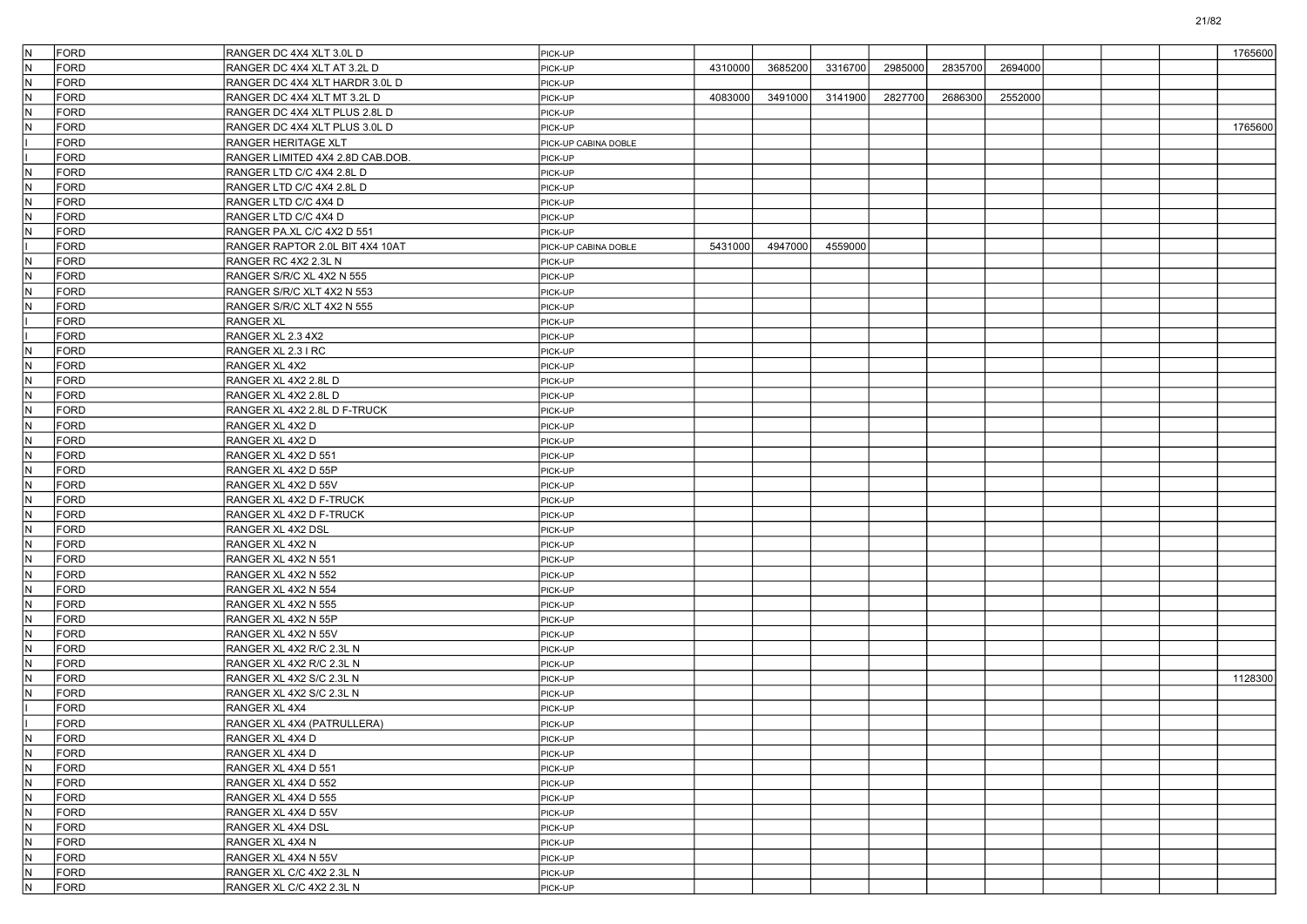| N.<br><b>FORD</b>  | RANGER XL C/C 4X2 2.8L D        | PICK-UP              |  |  |  |  |  |
|--------------------|---------------------------------|----------------------|--|--|--|--|--|
| IN.<br><b>FORD</b> | RANGER XL C/C 4X2 2.8L D        | PICK-UP              |  |  |  |  |  |
| IN.<br><b>FORD</b> | RANGER XL C/C 4X2 D             | PICK-UP              |  |  |  |  |  |
| IN.<br><b>FORD</b> | RANGER XL C/C 4X2 D             | PICK-UP              |  |  |  |  |  |
| N<br><b>FORD</b>   | RANGER XL C/C 4X2 D 551         | PICK-UP              |  |  |  |  |  |
| N<br><b>FORD</b>   | RANGER XL C/C 4X2 D 552         | PICK-UP              |  |  |  |  |  |
| IN.<br><b>FORD</b> | RANGER XL C/C 4X2 D 553         | PICK-UP              |  |  |  |  |  |
| IN.<br><b>FORD</b> | RANGER XL C/C 4X2 D 55V         | PICK-UP              |  |  |  |  |  |
| IN.<br><b>FORD</b> | RANGER XL C/C 4X2 N             | PICK-UP              |  |  |  |  |  |
| N<br><b>FORD</b>   | RANGER XL C/C 4X2 N 551         | PICK-UP              |  |  |  |  |  |
| N.<br><b>FORD</b>  | RANGER XL C/C 4X2 N 553         | PICK-UP              |  |  |  |  |  |
| IN.<br><b>FORD</b> | RANGER XL C/C 4X2 N 554         | PICK-UP              |  |  |  |  |  |
| IN.<br><b>FORD</b> | RANGER XL C/C 4X2 N 55V         | PICK-UP              |  |  |  |  |  |
| IN.<br><b>FORD</b> | RANGER XL C/C 4X4 2.8L D        | PICK-UP              |  |  |  |  |  |
| N<br><b>FORD</b>   | RANGER XL C/C 4X4 D             | PICK-UP              |  |  |  |  |  |
| N.<br><b>FORD</b>  | RANGER XL C/C 4X4 D 551         | PICK-UP              |  |  |  |  |  |
| IN.<br><b>FORD</b> | RANGER XL C/C 4X4 D 552         | PICK-UP              |  |  |  |  |  |
| IN.<br><b>FORD</b> | RANGER XL C/C 4X4 D 553         | PICK-UP              |  |  |  |  |  |
| IN.<br><b>FORD</b> | RANGER XL C/C 4X4 D 555         | PICK-UP              |  |  |  |  |  |
| N<br><b>FORD</b>   | RANGER XL C/C 4X4 D 55V         | PICK-UP              |  |  |  |  |  |
| N.<br><b>FORD</b>  | RANGER XL C/C 4X4 N             | PICK-UP              |  |  |  |  |  |
| IN.<br><b>FORD</b> | RANGER XL C/C/ 4X2 N 552        | PICK-UP              |  |  |  |  |  |
| IN.<br><b>FORD</b> | RANGER XL C/CABINA 4X4 2.8 LD   | PICK-UP              |  |  |  |  |  |
| IN.<br><b>FORD</b> | RANGER XL R/C 4X4 2.8L D        | PICK-UP              |  |  |  |  |  |
| N<br><b>FORD</b>   | RANGER XL S/C 4X2 2.8L D        | PICK-UP              |  |  |  |  |  |
| N.<br><b>FORD</b>  | RANGER XL S/C 4X2 2.8L D        | PICK-UP              |  |  |  |  |  |
| IN.<br><b>FORD</b> | RANGER XL S/C 4X2 D             | PICK-UP              |  |  |  |  |  |
| IN.<br><b>FORD</b> | RANGER XL S/C 4X2 N             | PICK-UP              |  |  |  |  |  |
| IN.<br><b>FORD</b> | RANGER XL S/C 4X4 2.8L D        | PICK-UP              |  |  |  |  |  |
| N<br><b>FORD</b>   | RANGER XL S/C 4X4 D             | PICK-UP              |  |  |  |  |  |
| N<br><b>FORD</b>   | RANGER XL S/C 4X4 D 551         | PICK-UP              |  |  |  |  |  |
| IN.<br>FORD        | RANGER XL S/C 4X4 N             | PICK-UP              |  |  |  |  |  |
| <b>FORD</b>        | <b>RANGER XLT</b>               | PICK-UP              |  |  |  |  |  |
| IN.<br>FORD        | RANGER XLT 2.3 I RC             | PICK-UP              |  |  |  |  |  |
| <b>FORD</b><br>N   | RANGER XLT 4X2                  | PICK-UP              |  |  |  |  |  |
| N.<br><b>FORD</b>  | RANGER XLT 4X2 D                | PICK-UP              |  |  |  |  |  |
| IN.<br>FORD        | RANGER XLT 4X2 D 551            | PICK-UP              |  |  |  |  |  |
| IN.<br><b>FORD</b> | RANGER XLT 4X2 D 558            | PICK-UP              |  |  |  |  |  |
| IN.<br>FORD        | RANGER XLT 4X2 D 55V            | PICK-UP              |  |  |  |  |  |
| N<br><b>FORD</b>   | RANGER XLT 4X2 DSL              | PICK-UP              |  |  |  |  |  |
| N<br><b>FORD</b>   | RANGER XLT 4X2 N                | PICK-UP              |  |  |  |  |  |
| <b>FORD</b><br>IN. | RANGER XLT 4X2 N 552            | PICK-UP              |  |  |  |  |  |
| N<br><b>FORD</b>   | RANGER XLT 4X2 N 557            | PICK-UP              |  |  |  |  |  |
| IN.<br><b>FORD</b> | RANGER XLT 4X2 N 55P            | PICK-UP              |  |  |  |  |  |
| <b>FORD</b><br>N   | RANGER XLT 4X2 N 55V            | PICK-UP              |  |  |  |  |  |
| <b>FORD</b>        | RANGER XLT 4X4                  | PICK-UP              |  |  |  |  |  |
| FORD               | RANGER XLT 4X4                  | PICK-UP CABINA DOBLE |  |  |  |  |  |
| FORD               | RANGER XLT 4X4 (CABINA Y MEDIA) | PICK-UP              |  |  |  |  |  |
| N<br>FORD          | RANGER XLT 4X4 D                | PICK-UP              |  |  |  |  |  |
| N<br>FORD          | RANGER XLT 4X4 D 556            | PICK-UP              |  |  |  |  |  |
| N<br>FORD          | RANGER XLT 4X4 D 558            | PICK-UP              |  |  |  |  |  |
| N.<br>FORD         | RANGER XLT 4X4 D 559            | PICK-UP              |  |  |  |  |  |
| N<br>FORD          | RANGER XLT 4X4 D 55V            | PICK-UP              |  |  |  |  |  |
| N<br>FORD          | RANGER XLT 4X4 DSL              | PICK-UP              |  |  |  |  |  |
| N<br>FORD          | RANGER XLT 4X4 N                | PICK-UP              |  |  |  |  |  |
| N<br>FORD          | RANGER XLT 4X4 N 551            | PICK-UP              |  |  |  |  |  |
| N.<br>FORD         | RANGER XLT 4X4 N 55V            | PICK-UP              |  |  |  |  |  |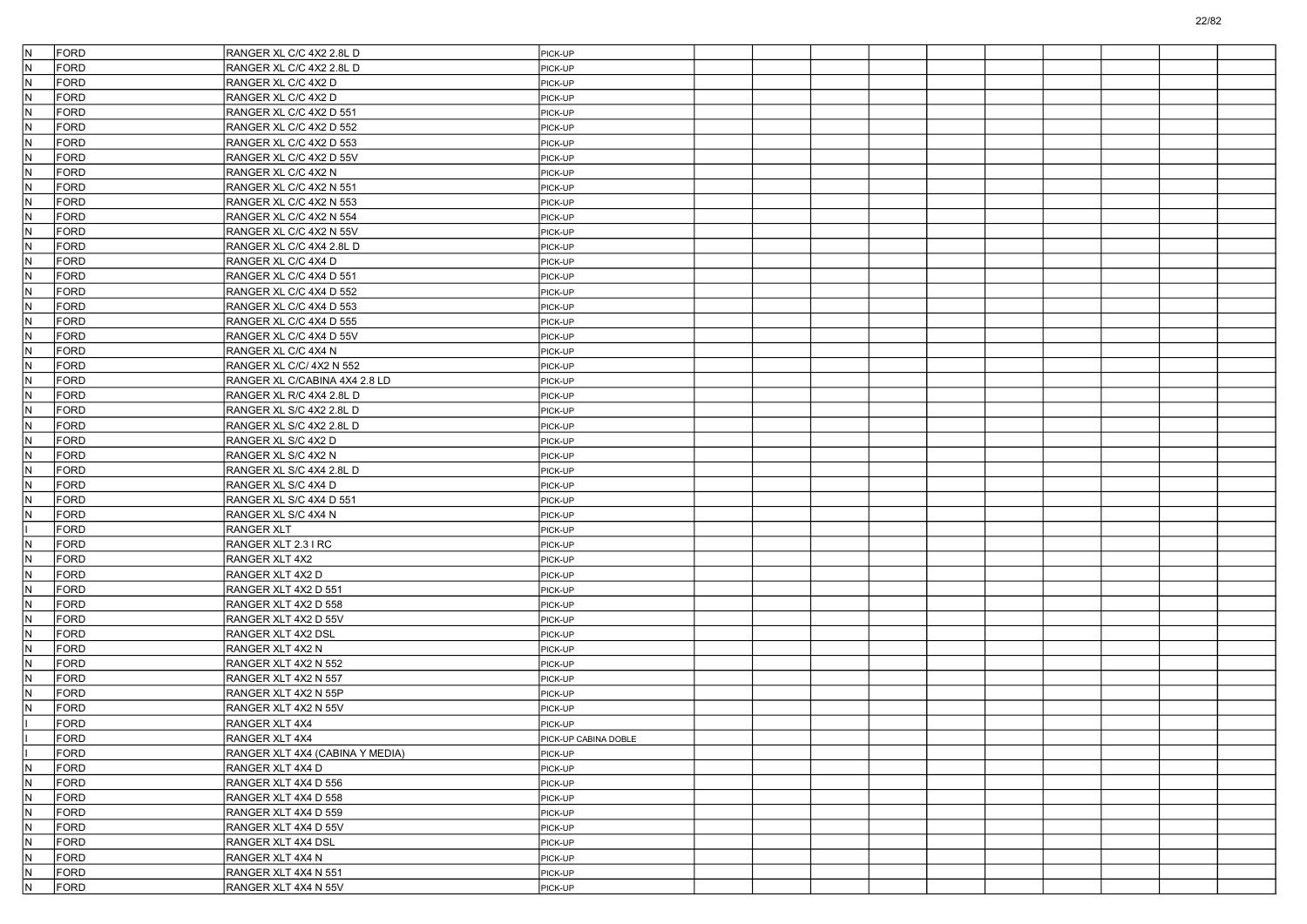| lN. | <b>FORD</b> | RANGER XLT C/C 4X2 2.3L N         | PICK-UP |  |  |         |         |         |         |         |
|-----|-------------|-----------------------------------|---------|--|--|---------|---------|---------|---------|---------|
| IN. | <b>FORD</b> | RANGER XLT C/C 4X2 2.8L D         | PICK-UP |  |  |         |         |         |         |         |
| IN. | <b>FORD</b> | RANGER XLT C/C 4X2 2.8L D         | PICK-UP |  |  |         |         |         |         |         |
| IN. | <b>FORD</b> | RANGER XLT C/C 4X2 D              | PICK-UP |  |  |         |         |         |         |         |
| N   | <b>FORD</b> | RANGER XLT C/C 4X2 D 552          | PICK-UP |  |  |         |         |         |         |         |
| IN. | <b>FORD</b> | RANGER XLT C/C 4X2 D 553          | PICK-UP |  |  |         |         |         |         |         |
| IN. | <b>FORD</b> | RANGER XLT C/C 4X2 D 55A          | PICK-UP |  |  |         |         |         |         |         |
| N   | <b>FORD</b> | RANGER XLT C/C 4X2 D 55L          | PICK-UP |  |  |         |         |         |         |         |
| IN. | <b>FORD</b> | RANGER XLT C/C 4X2 D 55V          | PICK-UP |  |  |         |         |         |         |         |
| N   | <b>FORD</b> | RANGER XLT C/C 4X2 N              | PICK-UP |  |  |         |         |         |         |         |
| IN. | <b>FORD</b> | RANGER XLT C/C 4X2 N 557          | PICK-UP |  |  |         |         |         |         |         |
| IN. | <b>FORD</b> | RANGER XLT C/C 4X2 N 55L          | PICK-UP |  |  |         |         |         |         |         |
| N   | <b>FORD</b> | RANGER XLT C/C 4X2 N 55V          | PICK-UP |  |  |         |         |         |         |         |
| IN. | <b>FORD</b> | RANGER XLT C/C 4X4 2.8L D         | PICK-UP |  |  |         |         |         |         |         |
| N   | <b>FORD</b> | RANGER XLT C/C 4X4 2.8L D         | PICK-UP |  |  |         |         |         |         |         |
| IN. | <b>FORD</b> | RANGER XLT C/C 4X4 D              | PICK-UP |  |  |         |         |         |         |         |
| IN. | <b>FORD</b> | RANGER XLT C/C 4X4 D 551          | PICK-UP |  |  |         |         |         |         |         |
| N   | <b>FORD</b> | RANGER XLT C/C 4X4 D 553          | PICK-UP |  |  |         |         |         |         |         |
| IN. | <b>FORD</b> | RANGER XLT C/C 4X4 D 554          | PICK-UP |  |  |         |         |         |         |         |
| N   | <b>FORD</b> | RANGER XLT C/C 4X4 D 55V          | PICK-UP |  |  |         |         |         |         |         |
| IN. | <b>FORD</b> | RANGER XLT C/C 4X4 N              | PICK-UP |  |  |         |         |         |         |         |
| IN. | <b>FORD</b> |                                   |         |  |  |         |         |         |         |         |
| N   | <b>FORD</b> | RANGER XLT C/C 4X4 N 551          | PICK-UP |  |  |         |         |         |         |         |
|     |             | RANGER XLT C/C 4X4 N 55L          | PICK-UP |  |  |         |         |         |         |         |
| IN. | <b>FORD</b> | RANGER XLT C/C 4X4 N 55V          | PICK-UP |  |  |         |         |         |         |         |
| lΝ  | <b>FORD</b> | RANGER XLT LTD C/C 4X4 2.8L D     | PICK-UP |  |  |         |         |         |         |         |
| IN. | <b>FORD</b> | RANGER XLT LTD C/C 4X4 2.8L D     | PICK-UP |  |  |         |         |         |         |         |
| IN. | <b>FORD</b> | RANGER XLT LTD C/C 4X4 2.8L D     | PICK-UP |  |  |         |         |         |         |         |
| N   | <b>FORD</b> | RANGER XLT S/C 4X2 D              | PICK-UP |  |  |         |         |         |         |         |
| IN. | <b>FORD</b> | RANGER XLT S/C 4X2 N              | PICK-UP |  |  |         |         |         |         |         |
| lΝ  | <b>FORD</b> | RANGER XLT S/C 4X2 N 552          | PICK-UP |  |  |         |         |         |         |         |
| IN. | FORD        | RANGER XLT S/C 4X4 D              | PICK-UP |  |  |         |         |         |         |         |
| IN. | <b>FORD</b> | RANGER XLT S/C 4X4 D 551          | PICK-UP |  |  |         |         |         |         |         |
| N   | <b>FORD</b> | RANGER XLT S/C 4X4 D 55V          | PICK-UP |  |  |         |         |         |         |         |
| IN. | <b>FORD</b> | RANGER XLT S/C 4X4 N              | PICK-UP |  |  |         |         |         |         |         |
| lΝ  | <b>FORD</b> | RANGER XLTC/C 4X4 D 55L           | PICK-UP |  |  |         |         |         |         |         |
| IN. | FORD        | RANGER2 CS 4X2 XL 2.2L D          | PICK-UP |  |  | 1449700 | 1401900 | 1330200 | 1258400 | 1210600 |
| IN. | <b>FORD</b> | RANGER2 CS 4X2 XL 2.5L N          | PICK-UP |  |  | 1449700 | 1401900 | 1354100 | 1306300 | 1258400 |
| N   | <b>FORD</b> | RANGER2 CS 4X2 XL SAFETY 2.2L D   | PICK-UP |  |  | 1641000 | 1593200 | 1518500 | 1449700 | 1375000 |
| IN. | <b>FORD</b> | RANGER2 CS 4X2 XL SAFETY 2.2L DSL | PICK-UP |  |  | 1449700 | 1401900 | 1330200 | 1258400 | 1210600 |
| N   | <b>FORD</b> | RANGER2 CS 4X2 XL SAFETY 2.5L N   | PICK-UP |  |  | 1449700 | 1401900 | 1330200 | 1258400 | 1210600 |
| IN. | FORD        | RANGER2 CS 4X2 XL SAFETY 2.5L NAF | PICK-UP |  |  | 1449700 | 1401900 | 1330200 | 1258400 | 1210600 |
| IN. | <b>FORD</b> | RANGER2 CS 4X4 XL SAFETY 2.2L DSL | PICK-UP |  |  | 1641000 | 1593200 | 1518500 | 1449700 | 1375000 |
| N   | <b>FORD</b> | RANGER2 CS 4X4 XL SAFRTY 2.2L D   | PICK-UP |  |  | 1641000 | 1593200 | 1518500 | 1449700 | 1375000 |
| IN. | <b>FORD</b> | RANGER2 DC 4X2 LTD MT 2.5L N      | PICK-UP |  |  | 1685900 | 1641000 | 1566300 | 1497600 | 1449700 |
| N   | <b>FORD</b> | RANGER2 DC 4X2 XL 2.2L D          | PICK-UP |  |  |         |         | 1518500 | 1449700 | 1375000 |
| IN. | FORD        | RANGER2 DC 4X2 XL 2.5L N          | PICK-UP |  |  | 1566300 | 1518500 | 1449700 | 1375000 | 1306300 |
| IN. | FORD        | RANGER2 DC 4X2 XL SAFETY 2.2L D   | PICK-UP |  |  | 1685900 | 1641000 | 1566300 | 1497600 | 1449700 |
| N.  | <b>FORD</b> | RANGER2 DC 4X2 XL SAFETY 2.2L DSL | PICK-UP |  |  | 1685900 | 1641000 | 1566300 | 1497600 | 1449700 |
| IN. | FORD        | RANGER2 DC 4X2 XL SAFETY 2.5L N   | PICK-UP |  |  | 1641000 | 1593200 | 1518500 | 1449700 | 1375000 |
| N   | FORD        | RANGER2 DC 4X2 XL SAFETY 2.5L NAF | PICK-UP |  |  | 1641000 | 1593200 | 1518500 | 1449700 | 1375000 |
| IN. | FORD        | RANGER2 DC 4X2 XL SAFETY 3.2L D   | PICK-UP |  |  | 1922000 | 1874200 | 1805400 | 1733700 | 1662000 |
| IN. | FORD        | RANGER2 DC 4X2 XLS 3.2L D         | PICK-UP |  |  | 1922000 | 1874200 | 1805400 | 1733700 | 1662000 |
| lN. | FORD        | RANGER2 DC 4X2 XLS 3.2L DSL       | PICK-UP |  |  | 1922000 | 1874200 | 1805400 | 1733700 | 1662000 |
| N.  | FORD        | RANGER2 DC 4X2 XLS AT 3.2L DSL    | PICK-UP |  |  | 1969800 | 1922000 |         |         |         |
| N   | FORD        | RANGER2 DC 4X2 XLT 2.5L N         | PICK-UP |  |  | 1948900 | 1901100 | 1826400 | 1757600 | 1685900 |
| N.  | FORD        | RANGER2 DC 4X2 XLT 3.2L D         | PICK-UP |  |  | 2089400 | 2041600 | 1969800 | 1901100 | 1826400 |
| N   | FORD        | RANGER2 DC 4X2 XLT 3.2L DSL       | PICK-UP |  |  | 2089400 | 2041600 | 1969800 | 1901100 | 1826400 |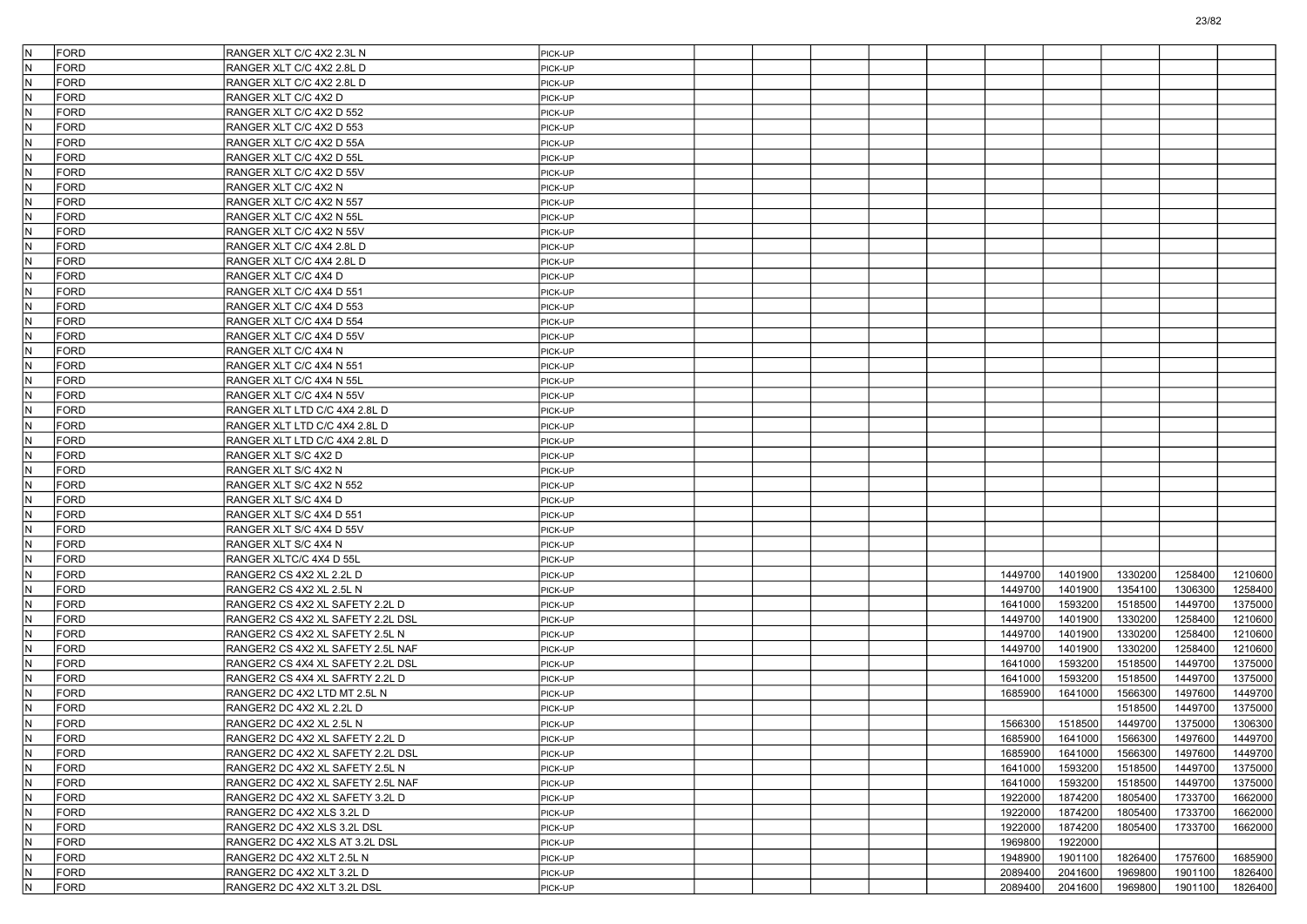| İN. | FORD         | RANGER2 DC 4X2 XLT AT 3.2L DSL    | PICK-UP                |         |         |         |         |         | 2161100 | 2113300 |         |         |         |
|-----|--------------|-----------------------------------|------------------------|---------|---------|---------|---------|---------|---------|---------|---------|---------|---------|
| IN. | <b>FORD</b>  | RANGER2 DC 4X4 LTD AT 3.2L D      | PICK-UP                |         |         |         |         |         | 2788200 | 2740400 | 2644800 | 2549100 | 2453400 |
| IN. | <b>FORD</b>  | RANGER2 DC 4X4 LTD AT 3.2L DSL    | PICK-UP                |         |         |         |         |         | 2788200 | 2740400 | 2644800 | 2549100 | 2453400 |
| IN. | <b>FORD</b>  | RANGER2 DC 4X4 LTD MT 3.2L D      | PICK-UP                |         |         |         |         |         | 2612500 | 2564700 | 2469000 | 2373400 | 2277700 |
| IN. | <b>FORD</b>  | RANGER2 DC 4X4 LTD MT 3.2L DSL    | PICK-UP                |         |         |         |         |         | 2612500 | 2564700 | 2469000 | 2373400 | 2277700 |
| IN. | <b>FORD</b>  | RANGER2 DC 4X4 XL 3.2L D          | PICK-UP                |         |         |         |         |         | 2089400 | 2041600 | 1969800 | 1901100 | 1826400 |
| M,  | <b>FORD</b>  | RANGER2 DC 4X4 XL SAFETY 2.2L D   | PICK-UP                |         |         |         |         |         | 1948900 | 1901100 | 1826400 | 1757600 | 1685900 |
| IN. | <b>FORD</b>  | RANGER2 DC 4X4 XL SAFETY 2.2L DSL | PICK-UP                |         |         |         |         |         | 1948900 | 1901100 | 1826400 | 1757600 | 1685900 |
| IN. | <b>FORD</b>  | RANGER2 DC 4X4 XLS 3.2L D         | PICK-UP                |         |         |         |         |         | 2161100 | 2113300 | 2041600 | 1969800 | 1901100 |
| N   | <b>FORD</b>  | RANGER2 DC 4X4 XLS 3.2L DSL       | PICK-UP                |         |         |         |         |         | 2161100 | 2113300 | 2041600 | 1969800 | 1901100 |
| IN. | <b>FORD</b>  | RANGER2 DC 4X4 XLT 3.2L D         | PICK-UP                |         |         |         |         |         | 2256800 | 2209000 | 2137200 | 2065500 | 1996700 |
| IN. | <b>FORD</b>  | RANGER2 DC 4X4 XLT 3.2L DSL       | PICK-UP                |         |         |         |         |         | 2256800 | 2209000 | 2137200 | 2065500 | 1996700 |
| IN. | <b>FORD</b>  | RANGER2 DC 4X4 XLT AT 3.2L D      | PICK-UP                |         |         |         |         |         | 2421200 | 2373400 | 2277700 |         |         |
| IN. | <b>FORD</b>  | RANGER2 DC XLT 4X2 2.5L N         | PICK-UP                |         |         |         |         |         | 1566300 | 1518500 | 1449700 | 1375000 | 1306300 |
| N   | <b>FORD</b>  | RANGER2 DC XLT AT 3.2L DSL        | PICK-UP                |         |         |         |         |         | 2421200 | 2373400 | 2277700 |         |         |
|     | <b>FORD</b>  | TRANSIT                           | FURGÓN                 |         |         |         |         |         |         |         |         |         |         |
|     | <b>FORD</b>  | TRANSIT                           | FURGÓN                 |         |         |         |         |         |         |         |         |         |         |
|     | <b>FORD</b>  | TRANSIT                           | PICK-UP CABINA DOBLE   | 3236000 | 2926800 | 2545100 | 2313700 | 2075000 | 1970300 | 1865600 | 1760900 |         |         |
|     | <b>FORD</b>  | TRANSIT 100T 300                  | <b>FURGÓN</b>          |         |         |         |         |         |         |         |         |         |         |
|     | <b>FORD</b>  | TRANSIT 120-S                     | <b>FURGÓN</b>          |         |         |         |         |         |         |         |         |         |         |
|     | <b>FORD</b>  | <b>TRANSIT 125 T 460 C/AC</b>     | CHASIS C/CABINA        |         |         |         |         |         |         |         | 1940600 | 1858800 | 1771100 |
|     | <b>FORD</b>  | TRANSIT 125 T330                  | FURGÓN                 |         |         |         |         |         |         |         |         |         |         |
|     | <b>FORD</b>  | TRANSIT 125 T350                  | <b>FURGÓN</b>          |         |         |         |         |         |         |         |         |         |         |
|     | <b>FORD</b>  | TRANSIT 190                       | CAMIÓN                 |         |         |         |         |         |         |         |         |         |         |
|     | <b>FORD</b>  | TRANSIT 190-L                     | <b>FURGÓN</b>          |         |         |         |         |         |         |         |         |         |         |
|     | <b>FORD</b>  | TRANSIT 2.2L 125 T330 TM          |                        |         |         |         |         |         |         |         | 1814900 | 1733100 | 1645400 |
|     | <b>FORD</b>  |                                   | FURGÓN                 |         |         |         |         |         |         |         |         |         |         |
|     |              | TRANSIT 2.2L 125 T330 TM C/AA     | FURGÓN                 |         |         |         |         |         |         |         | 1899700 | 1814900 | 1733100 |
|     | <b>FORD</b>  | TRANSIT 2.2L 125 T350 TA          | <b>FURGÓN</b>          |         |         |         |         |         |         |         | 2025300 | 1940600 | 1858800 |
|     | <b>FORD</b>  | TRANSIT 2.2L 125 T350 TA C/AA     | <b>FURGÓN</b>          |         |         |         |         |         |         |         | 2089600 | 2004900 | 1923100 |
|     | <b>FORD</b>  | TRANSIT 2.2L 350L                 | <b>FURGÓN</b>          | 3725000 | 3453100 | 3002700 | 2729700 | 2530500 | 2425700 | 2321000 | 2216300 |         |         |
|     | <b>FORD</b>  | TRANSIT 2.2L 350M                 | FURGÓN                 | 3361000 | 3180200 | 2765400 | 2514000 | 2350200 | 2216300 | 2109100 | 2004400 |         |         |
|     | <b>FORD</b>  | TRANSIT 2.4L 115 T330 TM          | FURGÓN                 |         |         |         |         |         |         |         | 1814900 | 1733100 | 1645400 |
|     | <b>FORD</b>  | TRANSIT 2.4L 115 T330 TM C/AA     | <b>FURGÓN</b>          |         |         |         |         |         |         |         | 1899700 | 1814900 | 1733100 |
|     | <b>FORD</b>  | TRANSIT 2.4L 115 T350 TA          | <b>FURGÓN</b>          |         |         |         |         |         |         |         | 2025300 | 1940600 | 1858800 |
|     | <b>FORD</b>  | TRANSIT 2.4L 115 T350 TA C/AA     | <b>FURGÓN</b>          |         |         |         |         |         |         |         | 2089600 | 2004900 | 1923100 |
|     | <b>FORD</b>  | TRANSIT 330                       | FURGÓN                 |         |         |         |         |         |         |         |         |         |         |
|     | <b>FORD</b>  | TRANSIT 330S VAN 2.4L TCD         | FURGÓN                 |         |         |         |         |         |         |         |         |         |         |
|     | <b>FORD</b>  | TRANSIT 350L                      | <b>FURGÓN</b>          |         |         |         |         |         |         |         |         |         |         |
|     | <b>FORD</b>  | TRANSIT C409                      | CAMIÓN                 |         |         |         |         |         |         |         |         |         |         |
|     | <b>FORD</b>  | TRANSIT CH 2.2L 470E              | CHASIS C/CABINA        | 3236000 | 2926800 | 2545100 | 2313700 | 2075000 | 1970300 | 1865600 | 1760900 |         |         |
|     | <b>FORD</b>  | TRANSIT CH 460 C/AC               | CHASIS C/CABINA        |         |         |         |         |         |         |         | 1940600 | 1858800 | 1771100 |
|     | <b>FORD</b>  | TRANSIT CH 460 S/AC               | CHASIS C/CABINA        |         |         |         |         |         |         |         | 1899700 | 1814900 | 1733100 |
|     | <b>FORD</b>  | TRANSIT CONNECT T220 TDCI         | FURGÓN                 |         |         |         |         |         |         |         |         |         |         |
|     | <b>FORD</b>  | TRANSIT CONNECT T220 TDCI         | <b>FURGONETA</b>       |         |         |         |         |         |         |         |         |         |         |
|     | <b>FORD</b>  | TRANSIT T330                      | <b>FURGÓN</b>          |         |         |         |         |         |         |         |         |         |         |
|     | <b>FORD</b>  | TRANSIT T350                      | FURGÓN                 |         |         |         |         |         |         |         |         |         |         |
|     | FORD         | <b>TRANSIT TOURNEO</b>            | <b>FURGÓN</b>          |         |         |         |         |         |         |         |         |         |         |
|     | <b>FORD</b>  | TRANSIT2.2L 350L TE               | <b>FURGÓN</b>          | 3919000 | 3453100 | 3002700 | 2729700 | 2530500 | 2425700 | 2321000 | 2216300 |         |         |
|     | FORD         | TRANSIT2.2L 350M TE               | <b>FURGÓN</b>          | 3919000 | 3453100 | 3002700 | 2729700 | 2530500 | 2425700 | 2321000 | 2216300 |         |         |
|     | FORD         | F250 XL SUPER DUTY                | PICK-UP CABINA Y MEDIA |         |         |         |         |         |         |         |         |         |         |
|     | <b>FOTON</b> | AUMARK S1 614                     | CAMIÓN                 | 3366000 | 2651000 | 2524000 | 1976000 |         |         |         |         |         |         |
|     | <b>FOTON</b> | AUMARK S1 614                     | CHASIS C/CABINA        | 3128000 | 2464000 | 2346000 |         |         |         |         |         |         |         |
|     | <b>FOTON</b> | AUMARK S3 1016                    | CHASIS C/CABINA        | 2923000 | 2301900 | 2192300 |         |         |         |         |         |         |         |
|     | <b>FOTON</b> | AUMARK S3 815                     | CAMIÓN                 | 3832000 | 3017000 | 2874000 | 2215000 |         |         |         |         |         |         |
|     | <b>FOTON</b> | AUMARK S3 815                     | CHASIS C/CABINA        | 2923000 | 2301900 | 2192300 |         |         |         |         |         |         |         |
|     | <b>FOTON</b> | AUMARK S3 916                     | CAMIÓN                 | 3120500 | 2457400 | 2340400 | 1803600 |         |         |         |         |         |         |
|     | <b>FOTON</b> | AUMARK S3 916                     | CHASIS C/CABINA        | 2923000 | 2301900 | 2192300 |         |         |         |         |         |         |         |
|     |              |                                   |                        |         |         |         |         |         |         |         |         |         |         |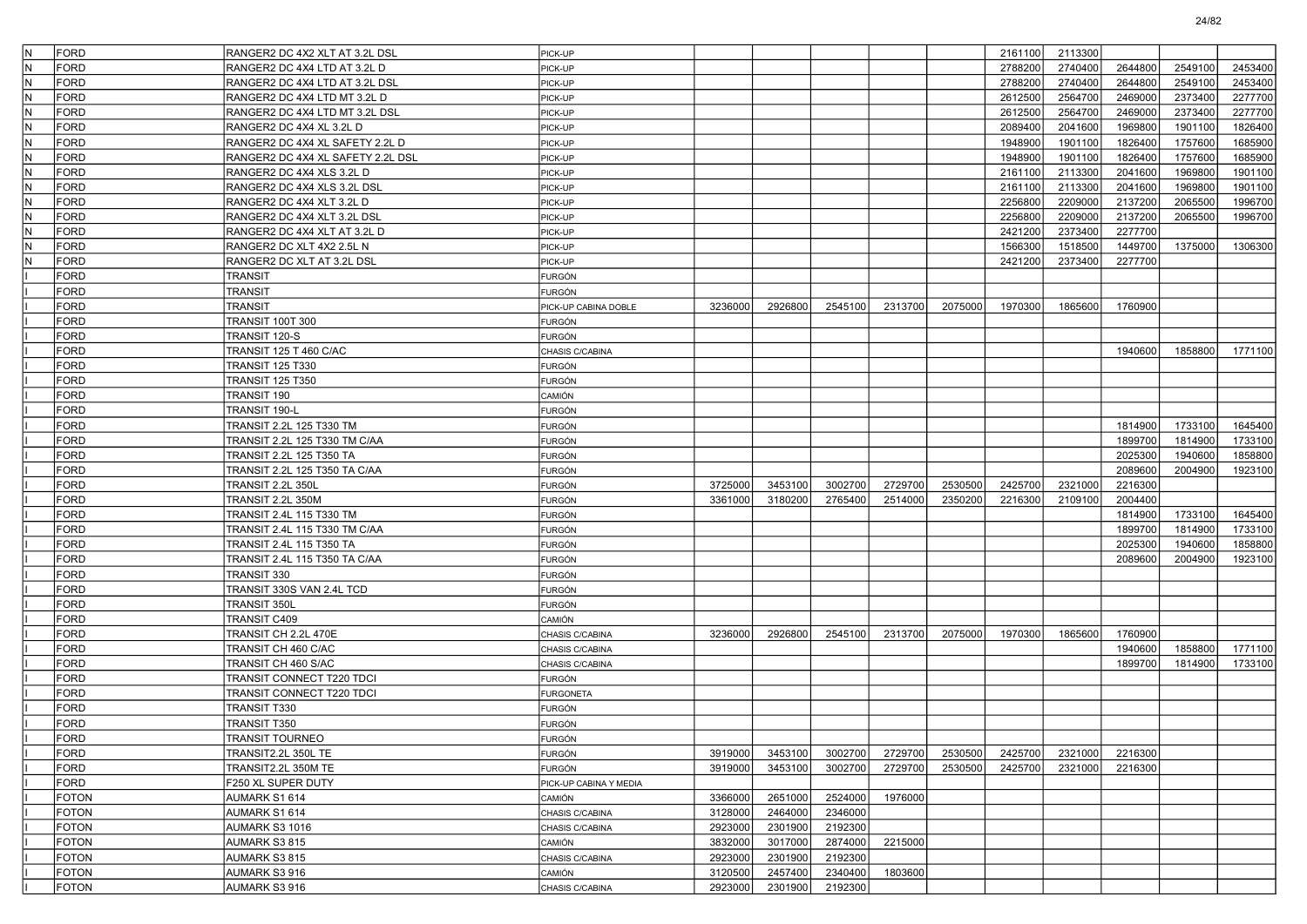| <b>FOTON</b>      | <b>GRATOUR T3</b>        | PICK-UP CABINA SIMPLE            | 1251000 | 1101000 | 969000  | 853000  |         |         |        |                 |         |        |
|-------------------|--------------------------|----------------------------------|---------|---------|---------|---------|---------|---------|--------|-----------------|---------|--------|
| <b>FOTON</b>      | <b>GRATOUR T3</b>        | PICK-UP CABINA DOBLE             | 1290000 | 1135000 | 999000  | 879000  |         |         |        |                 |         |        |
| <b>FOTON</b>      | <b>TUNLAND</b>           | PICK-UP CABINA DOBLE             |         |         | 1843000 | 1746000 | 1343000 |         |        |                 |         |        |
| <b>FOTON</b>      | TUNLAND LUXURY           | PICK-UP CABINA DOBLE             | 2988000 | 2629000 | 2314000 | 2036000 | 1459200 |         |        |                 |         |        |
| <b>GAMMA</b>      | UFORCE 800               | <b>UTILITARIO</b>                | 1082300 | 955900  | 865800  | 779300  | 724700  | 673900  | 626800 |                 |         |        |
| GAZ               | 2705-24                  | <b>FURGÓN</b>                    |         |         |         |         |         |         |        |                 |         |        |
| GAZ               | 2705-44                  | FURGÓN                           |         |         |         |         |         |         |        |                 |         |        |
| GAZ               | 2752                     | <b>FURGÓN</b>                    |         |         |         |         |         |         |        |                 |         |        |
| GAZ               | 3302                     | PICK-UP                          |         |         |         |         |         |         |        |                 |         |        |
| GAZ               | 3302                     | CAMIÓN                           |         |         |         |         |         |         |        |                 |         |        |
| GAZ               | 3302 D                   | PICK-UP                          |         |         |         |         |         |         |        |                 |         |        |
| GAZ               | 33023                    | PICK-UP                          |         |         |         |         |         |         |        |                 |         |        |
| GAZ               | 33023                    | CAMIÓN                           |         |         |         |         |         |         |        |                 |         |        |
| GAZ               | 33027                    | CAMIÓN                           |         |         |         |         |         |         |        |                 |         |        |
| GAZ               | 3307                     | <b>CAMIÓN</b>                    |         |         |         |         |         |         |        |                 |         |        |
| GAZ               | 3307 (NAFTERO)           | TRACTOR DE CARRETERA             |         |         |         |         |         |         |        |                 |         |        |
| GAZ               | 3309                     | <b>CAMIÓN</b>                    |         |         |         |         |         |         |        |                 |         |        |
| GAZ               | 3309                     | CHASIS C/CABINA                  |         |         |         |         |         |         |        |                 |         |        |
| GAZ               | 33097                    | CAMIÓN                           |         |         |         |         |         |         |        |                 |         |        |
| GAZ               | 66-40                    | CAMIÓN                           |         |         |         |         |         |         |        |                 |         |        |
| GMC               | KODIAK C7H042            | <b>CAMIÓN</b>                    |         |         |         |         |         |         |        |                 |         |        |
| <b>GREAT WALL</b> | WINGLE 5 LUXURY          | PICK-UP CABINA DOBLE             | 2207000 | 1832000 | 1648000 | 1484000 |         |         |        |                 |         |        |
| <b>GREAT WALL</b> | WINGLE 5 STANDARD        | PICK-UP CABINA SIMPLE            | 1906000 | 1582000 | 1424000 | 1282000 |         |         |        |                 |         |        |
| <b>GREAT WALL</b> | WINGLE 5 STANDARD        | PICK-UP CABINA DOBLE             | 2149000 | 1783000 | 1605000 | 1444000 |         |         |        |                 |         |        |
| <b>GREAT WALL</b> | WINGLE 5 STANDARD 4WD    | PICK-UP CABINA DOBLE             | 2328000 | 1932000 | 1739000 | 1565000 |         |         |        |                 |         |        |
| <b>GREAT WALL</b> | WINGLE 6 DIGNITY 4WD ESP | PICK-UP CABINA DOBLE             | 2483000 | 2061000 | 1855000 | 1670000 |         |         |        |                 |         |        |
| <b>HEI BAO</b>    | HB1605                   | PICK-UP                          |         |         |         |         |         |         |        |                 | 552000  | 535400 |
| <b>HEI BAO</b>    | HB1605-6                 | PICK-UP                          |         |         |         |         |         |         |        |                 | 552000  | 535400 |
| <b>HINO</b>       | 300 / 514                | CHASIS C/CABINA                  | 2923000 | 2455300 | 2338400 | 2219900 | 2109300 | 1998700 |        |                 |         |        |
| <b>HINO</b>       | 300/716                  | CHASIS C/CABINA                  | 3081000 | 2588000 | 2464800 | 2338400 | 2219900 | 2109300 |        |                 |         |        |
| <b>HINO</b>       | 300 / 816                | CHASIS C/CABINA                  | 3160000 | 2654400 | 2528000 | 2401600 | 2283100 | 2164600 |        |                 |         |        |
| <b>HINO</b>       | 300 / 816                | CHASIS CON CABINA DOBLE          | 3713000 | 3118900 | 2970400 | 2820300 |         |         |        |                 |         |        |
| <b>HINO</b>       | 300 816                  | CHASIS CON CABINA DOBLE          | 3713000 | 3118900 | 2970400 | 2820300 |         |         |        |                 |         |        |
| <b>HINO</b>       | 300/616                  | CHASIS C/CABINA                  | 3002000 | 2521700 | 2401600 | 2283100 | 2164600 | 2054000 |        |                 |         |        |
| <b>HINO</b>       | XZU720L HKFRP3 - 300 816 | CHASIS C/CABINA                  | 3160000 | 2654400 | 2528000 | 2401600 | 2283100 | 2164600 |        |                 |         |        |
| <b>HYUNDAI</b>    | GRACE H 100              | <b>FURGÓN</b>                    |         |         | 2101400 | 1951300 | 1801200 |         |        |                 |         |        |
| <b>HYUNDAI</b>    | <b>GRACE LH</b>          | <b>FURGÓN</b>                    |         |         | 2101400 | 1951300 | 1801200 |         |        |                 |         |        |
| <b>HYUNDAI</b>    | H 100                    | PICK-UP                          |         |         | 2101400 | 1951300 | 1801200 |         |        |                 |         |        |
| <b>HYUNDAI</b>    | H 100                    | <b>FURGÓN</b>                    |         |         |         |         |         |         |        |                 |         |        |
| <b>HYUNDAI</b>    | H 100                    | <b>CAMIÓN</b>                    |         |         | 2101400 | 1951300 | 1801200 |         |        |                 |         |        |
| <b>HYUNDAI</b>    | H 100                    | CHASIS C/CABINA                  |         |         | 1714300 | 1508900 | 1327200 |         |        |                 |         |        |
| <b>HYUNDAI</b>    | H 100                    | PICK-UP CABINA SIMPLE            | 2599100 | 1949300 | 1715400 | 1509500 | 1328400 |         |        |                 |         |        |
| <b>HYUNDAI</b>    | H 100 (AMBULANCIA)       | <b>FURGÓN</b>                    |         |         |         |         |         |         |        |                 |         |        |
| <b>HYUNDAI</b>    | H 100 SUPER              | FURGÓN                           |         |         |         |         |         |         |        |                 |         |        |
| <b>HYUNDAI</b>    | H 100 SUPER              | CAMIÓN                           |         |         |         |         |         |         |        |                 |         |        |
| <b>HYUNDAI</b>    | H 250                    | CAMIÓN                           |         |         |         |         |         |         |        |                 |         |        |
| HYUNDAI           | H <sub>1</sub>           |                                  | 4365000 | 3684000 | 3561000 | 3512000 | 2574000 | 2316600 |        | 1270000 1143000 | 1028700 | 925800 |
| <b>HYUNDAI</b>    | H-1                      | FURGON<br><b>FURGÓN</b>          | 4365000 | 3684000 | 3561000 | 3512000 | 2574000 | 2316600 |        | 1270000 1143000 | 1028700 | 925800 |
| HYUNDAI           | H350                     | FURGÓN                           | 3942100 | 2956600 | 2572200 | 2237800 |         | 2054000 |        |                 |         |        |
| HYUNDAI           | H350                     | CAMIÓN                           |         |         |         |         |         |         |        |                 |         |        |
| HYUNDAI           | H350                     | CHASIS C/CABINA                  |         |         |         |         |         |         |        |                 |         |        |
| HYUNDAI           | HD 65 (CABINA DOBLE)     | CAMIÓN                           |         |         |         |         |         |         |        |                 |         |        |
| <b>HYUNDAI</b>    | HD 65 (CABINA DOBLE)     |                                  | 3863100 | 2571500 | 2449000 | 2234400 | 2010900 |         |        |                 |         |        |
| HYUNDAI           | HD35 L                   | CHASIS C/CABINA<br><b>CAMIÓN</b> | 4656000 | 3492000 | 3073000 | 2704000 |         |         |        |                 |         |        |
| HYUNDAI           | <b>HD35L</b>             | CHASIS C/CABINA                  | 4365000 | 3274000 | 2881000 | 2535000 |         |         |        |                 |         |        |
| HYUNDAI           | HD65                     | CAMIÓN                           |         |         |         |         |         |         |        |                 |         |        |
| HYUNDAI           | HD65                     |                                  |         |         |         |         |         |         |        |                 |         |        |
|                   |                          | CHASIS C/CABINA                  |         |         |         |         |         |         |        |                 |         |        |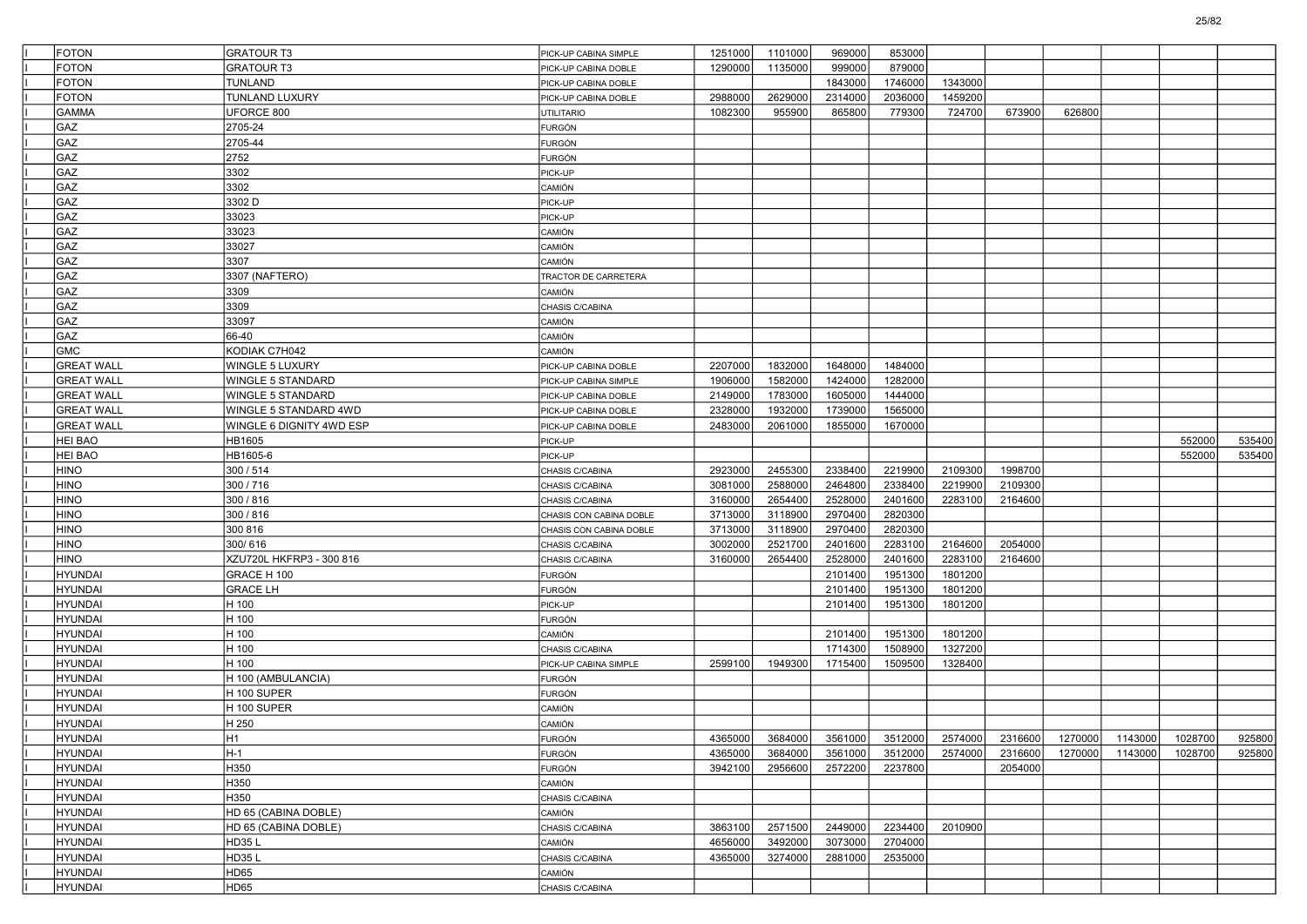|     | <b>HYUNDAI</b>       | HD65 DLX       | CAMIÓN                      |         |         |         |         |         |         |         |         |         |         |
|-----|----------------------|----------------|-----------------------------|---------|---------|---------|---------|---------|---------|---------|---------|---------|---------|
|     | <b>HYUNDAI</b>       | HD72           | CAMIÓN                      |         |         |         |         |         |         |         |         |         |         |
|     | <b>HYUNDAI</b>       | HD72           | CHASIS C/CABINA             |         |         |         |         |         |         |         |         |         |         |
|     | <b>HYUNDAI</b>       | HD72 DLX       | CHASIS C/CABINA             |         |         |         |         |         |         |         |         |         |         |
|     | HYUNDAI              | HD72 DLX LARGO | CAMIÓN                      |         |         |         |         |         |         |         |         |         |         |
|     | <b>HYUNDAI</b>       | HD78           | CAMIÓN                      | 3752500 | 3665600 | 3065200 | 2217800 | 1951600 | 1717500 | 1580000 | 1422000 | 1303500 | 1185000 |
|     | <b>HYUNDAI</b>       | HD78           | CHASIS C/CABINA             | 3594500 | 3562900 | 2978300 | 2152800 | 1894400 | 1667100 | 1580000 | 1461500 | 1343000 | 1236500 |
|     | <b>HYUNDAI</b>       | <b>MIGHTY</b>  | CAMIÓN                      |         |         |         |         |         |         |         |         |         |         |
|     | <b>HYUNDAI</b>       | <b>MIGHTY</b>  | CAMIÓN                      |         |         |         |         |         |         |         |         |         |         |
|     | HYUNDAI              | <b>MIGHTY</b>  | CHASIS C/CABINA             |         |         |         |         |         |         |         |         |         |         |
| IN. | <b>INTEGRAL</b>      | Z TRUCK        | PICK-UP                     |         | 1650000 | 1415000 | 1274000 |         |         |         |         |         |         |
|     | <b>INTERNACIONAL</b> | 4700           | CAMIÓN                      |         |         |         |         |         |         |         |         |         |         |
|     | <b>INTERNACIONAL</b> | 4700 4X2       | CHASIS S/CABINA             |         |         |         |         |         |         |         |         |         |         |
|     | <b>INTERNACIONAL</b> | 9670           | CAMIÓN                      |         |         |         |         |         |         |         |         |         |         |
|     | INTERNACIONAL        | 9670           | TRACTOR DE CARRETERA        |         |         |         |         |         |         |         |         |         |         |
|     | <b>INTERNATIONAL</b> | 2500 S         | CAMIÓN                      |         |         |         |         |         |         |         |         |         |         |
|     | <b>INTERNATIONAL</b> | 2554 6X4       | CAMIÓN                      |         |         |         |         |         |         |         |         |         |         |
|     | <b>INTERNATIONAL</b> | 2654 6X4       | CAMIÓN                      |         |         |         |         |         |         |         |         |         |         |
|     | <b>INTERNATIONAL</b> | 2654 6X4       | CHASIS C/CABINA             |         |         |         |         |         |         |         |         |         |         |
|     | INTERNATIONAL        | 2654 8X4       | CHASIS C/CABINA             |         |         |         |         |         |         |         |         |         |         |
|     | <b>INTERNATIONAL</b> | 2674 6X4       | CAMIÓN                      |         |         |         |         |         |         |         |         |         |         |
|     | <b>INTERNATIONAL</b> | 2674 6X4       | CHASIS C/CABINA             |         |         |         |         |         |         |         |         |         |         |
|     | INTERNATIONAL        | 2674 6X4       | TRACTOR DE CARRETERA        |         |         |         |         |         |         |         |         |         |         |
|     | <b>INTERNATIONAL</b> | 4300           | CAMIÓN                      |         |         |         |         |         |         |         |         |         |         |
|     | INTERNATIONAL        | 4300 SBA 4X2   | CAMIÓN                      |         |         |         |         |         |         |         |         |         |         |
|     | <b>INTERNATIONAL</b> | 4700 4X2       | CAMIÓN                      |         |         |         |         |         |         |         |         |         |         |
|     | <b>INTERNATIONAL</b> | 4700 4X2       | CHASIS S/CABINA             |         |         |         |         |         |         |         |         |         |         |
|     | INTERNATIONAL        | 4700 4X2       | CHASIS C/CABINA             |         |         |         |         |         |         |         |         |         |         |
|     | <b>INTERNATIONAL</b> | 4800 4X4       | CAMIÓN                      |         |         |         |         |         |         |         |         |         |         |
|     | <b>INTERNATIONAL</b> | 4800 DT466E    | CAMIÓN                      |         |         |         |         |         |         |         |         |         |         |
|     | <b>INTERNATIONAL</b> | 4900           | CAMIÓN                      |         |         |         |         |         |         |         |         |         |         |
|     | <b>INTERNATIONAL</b> | 4900 250 HP    | CAMIÓN                      |         |         |         |         |         |         |         |         |         |         |
|     | <b>INTERNATIONAL</b> | 4900 4X2       | CAMIÓN                      |         |         |         |         |         |         |         |         |         |         |
|     | <b>INTERNATIONAL</b> | 4900 4X2       | CHASIS C/CABINA             |         |         |         |         |         |         |         |         |         |         |
|     | <b>INTERNATIONAL</b> | 4900 6X4       | CAMIÓN                      |         |         |         |         |         |         |         |         |         |         |
|     | <b>INTERNATIONAL</b> | 4900 6X4       | CHASIS C/CABINA             |         |         |         |         |         |         |         |         |         |         |
|     | <b>INTERNATIONAL</b> | 4900 DT 466    | CAMIÓN                      |         |         |         |         |         |         |         |         |         |         |
|     | INTERNATIONAL        | 4900 DT 466    | CHASIS C/CABINA             |         |         |         |         |         |         |         |         |         |         |
|     | <b>INTERNATIONAL</b> | 4900 DT466E    | CAMIÓN                      |         |         |         |         |         |         |         |         |         |         |
|     | <b>INTERNATIONAL</b> | 4954           | CHASIS C/CABINA             |         |         |         |         |         |         |         |         |         |         |
|     | <b>INTERNATIONAL</b> | 8100 6X4       | CAMIÓN                      |         |         |         |         |         |         |         |         |         |         |
|     | <b>INTERNATIONAL</b> | 8100 6X4       | CHASIS C/CABINA             |         |         |         |         |         |         |         |         |         |         |
|     | INTERNATIONAL        | 8100 6X4       | TRACTOR DE CARRETERA        |         |         |         |         |         |         |         |         |         |         |
|     | <b>INTERNATIONAL</b> | 8200 4X2       | CHASIS C/CABINA             |         |         |         |         |         |         |         |         |         |         |
|     | <b>INTERNATIONAL</b> | 8200 4X2       | TRACTOR DE CARRETERA        |         |         |         |         |         |         |         |         |         |         |
|     | <b>INTERNATIONAL</b> | 8300 6X4       | CAMIÓN                      |         |         |         |         |         |         |         |         |         |         |
|     | INTERNATIONAL        | 9200           | CAMION                      |         |         |         |         |         |         |         |         |         |         |
|     | <b>INTERNATIONAL</b> | 9200           | CHASIS C/CABINA             |         |         |         |         |         |         |         |         |         |         |
|     | INTERNATIONAL        | 9200           | TRACTOR DE CARRETERA        |         |         |         |         |         |         |         |         |         |         |
|     | INTERNATIONAL        | 9200           | TRACTOR C/CABINA DORMITORIO |         |         |         |         |         |         |         |         |         |         |
|     | INTERNATIONAL        | 9300           | CHASIS C/CABINA             |         |         |         |         |         |         |         |         |         |         |
|     | INTERNATIONAL        | 9300           | TRACTOR DE CARRETERA        |         |         |         |         |         |         |         |         |         |         |
|     | INTERNATIONAL        | 9300           | TRACTOR C/CABINA DORMITORIO |         |         |         |         |         |         |         |         |         |         |
|     | INTERNATIONAL        | 9600           | CAMIÓN                      |         |         |         |         |         |         |         |         |         |         |
|     | INTERNATIONAL        | 9670           | CAMIÓN                      |         |         |         |         |         |         |         |         |         |         |
|     | INTERNATIONAL        | 9670           | TRACTOR DE CARRETERA        |         |         |         |         |         |         |         |         |         |         |
|     | INTERNATIONAL        | 9700           | CAMIÓN                      |         |         |         |         |         |         |         |         |         |         |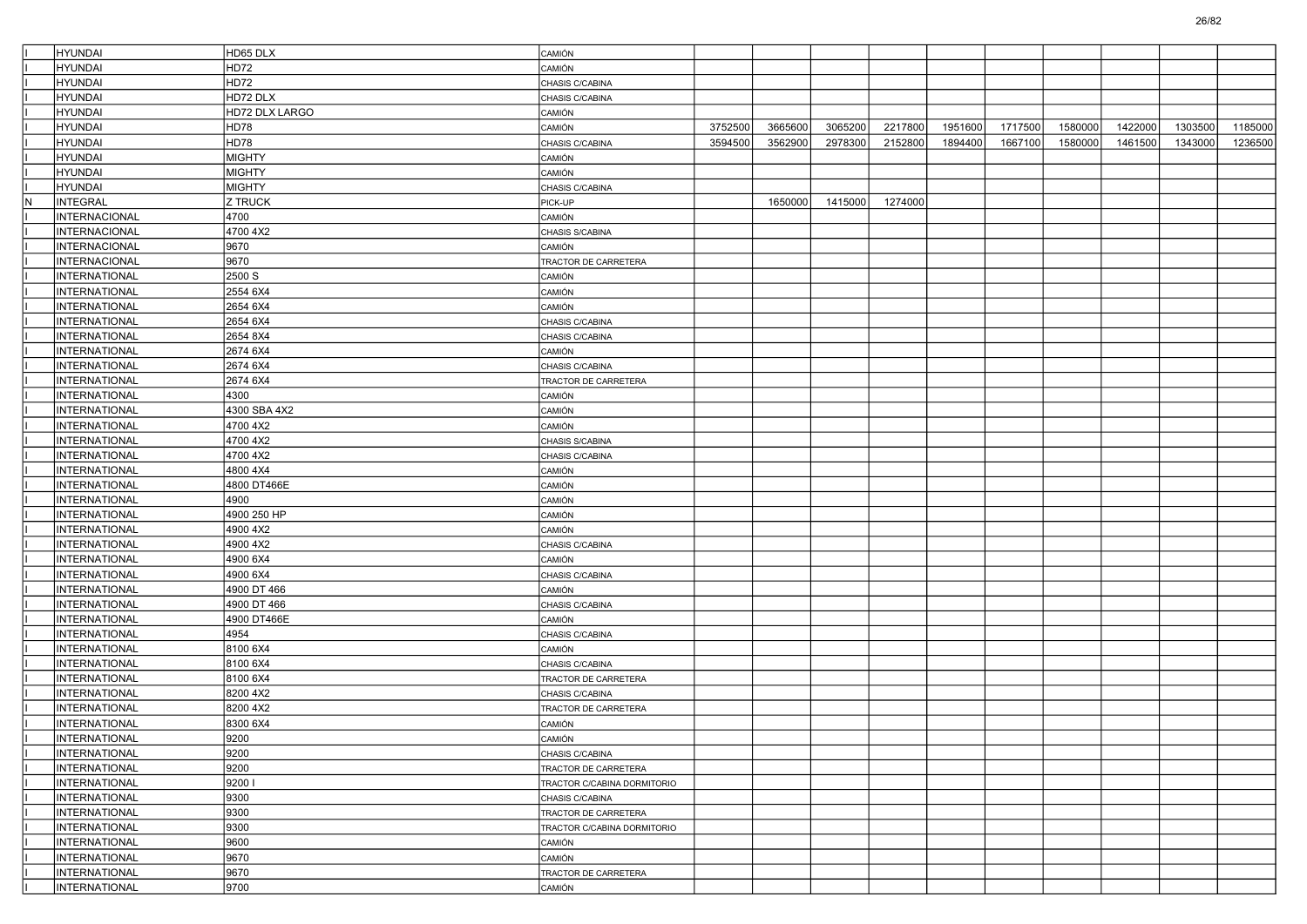| INTERNATIONAL        | 9700                            | CHASIS C/CABINA      |         |         |         |         |         |  |  |  |
|----------------------|---------------------------------|----------------------|---------|---------|---------|---------|---------|--|--|--|
| <b>INTERNATIONAL</b> | 9700                            | TRACTOR DE CARRETERA |         |         |         |         |         |  |  |  |
| INTERNATIONAL        | 9700 6X4                        | CAMIÓN               |         |         |         |         |         |  |  |  |
| <b>INTERNATIONAL</b> | 9800 4X2                        | TRACTOR DE CARRETERA |         |         |         |         |         |  |  |  |
| INTERNATIONAL        | 9800 6X4                        | CAMIÓN               |         |         |         |         |         |  |  |  |
| INTERNATIONAL        | 9800 6X4                        | CHASIS C/CABINA      |         |         |         |         |         |  |  |  |
| <b>INTERNATIONAL</b> | 9800 6X4                        | TRACTOR DE CARRETERA |         |         |         |         |         |  |  |  |
| INTERNATIONAL        | 9900                            | TRACTOR DE CARRETERA |         |         |         |         |         |  |  |  |
| <b>INTERNATIONAL</b> | CO9600                          | CHASIS C/CABINA      |         |         |         |         |         |  |  |  |
| INTERNATIONAL        | COF 9600 6X4                    | CAMIÓN               |         |         |         |         |         |  |  |  |
| INTERNATIONAL        | COF 9670                        | CAMIÓN               |         |         |         |         |         |  |  |  |
| <b>INTERNATIONAL</b> | COF 9670                        | TRACTOR DE CARRETERA |         |         |         |         |         |  |  |  |
| <b>INTERNATIONAL</b> | <b>MSC 1510</b>                 | CAMIÓN               |         |         |         |         |         |  |  |  |
| INTERNATIONAL        | S1800                           | CAMIÓN               |         |         |         |         |         |  |  |  |
| INTERNATIONAL        | S1900                           | CAMIÓN               |         |         |         |         |         |  |  |  |
| INTERNATIONAL        | S1900                           | TRACTOR DE CARRETERA |         |         |         |         |         |  |  |  |
| <b>INTERNATIONAL</b> | S2500                           | CAMIÓN               |         |         |         |         |         |  |  |  |
| INTERNATIONAL        | TRANSTAR II COF 5470            | CAMIÓN               |         |         |         |         |         |  |  |  |
| INTERNATIONAL        | TRANSTAR II COF 5470            | CHASIS C/CABINA      |         |         |         |         |         |  |  |  |
| <b>ISUZU</b>         | 2.5 DIESEL CABINA DOBLE         | PICK-UP              |         |         |         |         |         |  |  |  |
| <b>ISUZU</b>         | 2.5 DIESEL CABINA SIMPLE        | PICK-UP              |         |         |         |         |         |  |  |  |
| <b>ISUZU</b>         | 2.5 TURBO DIESEL CAB DOBLE      | PICK-UP              |         |         |         |         |         |  |  |  |
| <b>ISUZU</b>         | 2.5 TURBO DIESEL CAB SIMPLE     | PICK-UP              |         |         |         |         |         |  |  |  |
| ISUZU                | 2.8 TD 4X2 CABINA DOBLE         | PICK-UP              |         |         |         |         |         |  |  |  |
| ISUZU                | 2.8 TD 4X4 CABINA DOBLE         | PICK-UP              |         |         |         |         |         |  |  |  |
| <b>ISUZU</b>         | 4X2 (CABINA SIMPLE)             | PICK-UP              |         |         |         |         |         |  |  |  |
| <b>ISUZU</b>         | <b>B241</b>                     | CAMIÓN               |         |         |         |         |         |  |  |  |
| <b>ISUZU</b>         | D-MAX RBD 4X4 AT                | PICK-UP CABINA DOBLE | 5616000 | 4774000 | 3589000 |         |         |  |  |  |
| ISUZU                | D-MAX RBD 4X4 MT                | PICK-UP CABINA DOBLE | 5325000 | 4526000 | 3395000 |         |         |  |  |  |
| ISUZU                | DOBLE CABINA 4X2                | PICK-UP              |         |         |         |         |         |  |  |  |
| <b>ISUZU</b>         | DOBLE CABINA 4X4 TD             | PICK-UP              |         |         |         |         |         |  |  |  |
| <b>ISUZU</b>         | DOBLE CABINA 4X4 TFS16H-20      | PICK-UP              |         |         |         |         |         |  |  |  |
| <b>ISUZU</b>         | DOBLE CABINA TURBO DIESEL       | PICK-UP              |         |         |         |         |         |  |  |  |
| ISUZU                | NHR 2.8 DIESEL DIRECT INYECTION | PICK-UP              |         |         |         |         |         |  |  |  |
| ISUZU                | NKR 3.6 DIESEL DIRECT INJECTION | CAMIÓN               |         |         |         |         |         |  |  |  |
| <b>ISUZU</b>         | <b>NPR</b>                      | <b>FURGÓN</b>        |         |         |         |         |         |  |  |  |
| <b>ISUZU</b>         | <b>NPR</b>                      | CAMIÓN               |         |         |         |         |         |  |  |  |
| <b>ISUZU</b>         | <b>NPR</b>                      | CHASIS C/CABINA      |         |         |         |         |         |  |  |  |
| <b>ISUZU</b>         | NPR 4.3 DIESEL DIRECT INYECTION | CHASIS C/CABINA      |         |         |         |         |         |  |  |  |
| ISUZU                | NPR 66P                         | CAMIÓN               |         |         |         |         |         |  |  |  |
| ISUZU                | NPR 70 4.8TD INTERCOOLER        | CHASIS C/CABINA      |         |         |         |         |         |  |  |  |
| <b>ISUZU</b>         | NPR65LL3.9D INT                 | CAMIÓN               |         |         |         |         |         |  |  |  |
| <b>ISUZU</b>         | NPR65LL3.9D INT                 | CHASIS C/CABINA      |         |         |         |         |         |  |  |  |
| ISUZU                | NPR65PL3.9D INT                 | CAMIÓN               |         |         |         |         |         |  |  |  |
| SUZU                 | NPR65PL3.9D INT                 | CHASIS C/CABINA      |         |         |         |         |         |  |  |  |
| <b>ISUZU</b>         | NPR70 LL 4.8D INTERCOOLER       | CHASIS C/CABINA      |         |         |         |         |         |  |  |  |
| <b>ISUZU</b>         | NPR70 PL 4.8D INTERCOOLER       | CHASIS C/CABINA      |         |         |         |         |         |  |  |  |
| <b>ISUZU</b>         | NPR75K                          | CHASIS C/CABINA      | 6033000 | 3968000 | 3779000 | 3401000 | 2493200 |  |  |  |
| <b>ISUZU</b>         | NPR75L                          | CHASIS C/CABINA      | 6169000 | 4087000 | 3892000 | 3503000 | 2567600 |  |  |  |
| <b>ISUZU</b>         | NQR90L                          | CHASIS C/CABINA      | 6635000 | 4559000 |         |         |         |  |  |  |
| <b>ISUZU</b>         | SPACE CAB 4X4 DIESEL            | PICK-UP              |         |         |         |         |         |  |  |  |
| <b>ISUZU</b>         | SPACE CAB LS                    | PICK-UP              |         |         |         |         |         |  |  |  |
| <b>ISUZU</b>         | <b>TFR16H-00</b>                | PICK-UP              |         |         |         |         |         |  |  |  |
| <b>ISUZU</b>         | TFR54H DIESEL (DOBLE CABINA)    | PICK-UP              |         |         |         |         |         |  |  |  |
| <b>ISUZU</b>         | TFR54H DIESEL (DOBLE CABINA)    | PICK-UP              |         |         |         |         |         |  |  |  |
| <b>ISUZU</b>         | TFR54H LPD D (CABINA Y MEDIA)   | PICK-UP              |         |         |         |         |         |  |  |  |
| <b>ISUZU</b>         | TFR54H-00                       | PICK-UP              |         |         |         |         |         |  |  |  |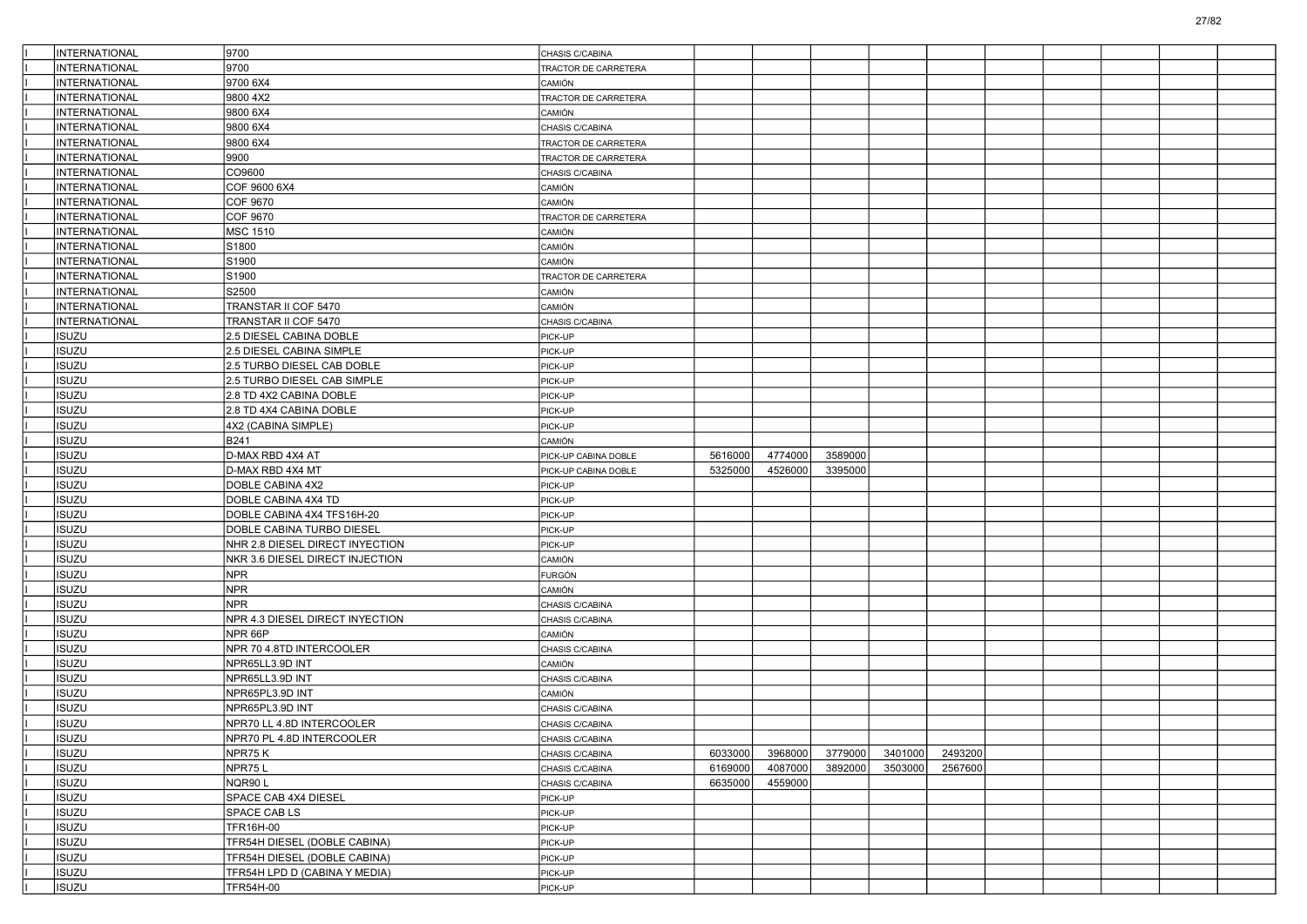| <b>ISUZU</b>                                 | TFR54H-00 BASE (RBA)             | PICK-UP                      |         |         |         |         |         |         |         |         |         |
|----------------------------------------------|----------------------------------|------------------------------|---------|---------|---------|---------|---------|---------|---------|---------|---------|
| <b>ISUZU</b>                                 | TFR54H-00 C/A (RBD)              | PICK-UP                      |         |         |         |         |         |         |         |         |         |
| <b>ISUZU</b>                                 | <b>TFR54H-00 RBB</b>             | PICK-UP                      |         |         |         |         |         |         |         |         |         |
| <b>ISUZU</b>                                 | TFR54H-10                        | PICK-UP                      |         |         |         |         |         |         |         |         |         |
| <b>ISUZU</b>                                 | TFR54H-20                        | PICK-UP                      |         |         |         |         |         |         |         |         |         |
| <b>ISUZU</b>                                 | <b>TFR54H-20 (RBA)</b>           | PICK-UP                      |         |         |         |         |         |         |         |         |         |
| <b>ISUZU</b>                                 | TFR54H-20 (RBD)                  | PICK-UP                      |         |         |         |         |         |         |         |         |         |
| <b>ISUZU</b>                                 | <b>TFR54H-20 RBB</b>             | PICK-UP                      |         |         |         |         |         |         |         |         |         |
| <b>ISUZU</b>                                 | TFR54HDAL                        | PICK-UP                      |         |         |         |         |         |         |         |         |         |
| <b>ISUZU</b>                                 | TFR54HPAL                        | PICK-UP                      |         |         |         |         |         |         |         |         |         |
| <b>ISUZU</b>                                 | TFR54HSAL                        | PICK-UP                      |         |         |         |         |         |         |         |         |         |
| <b>ISUZU</b>                                 | TFR55H-00 TURBO                  | PICK-UP                      |         |         |         |         |         |         |         |         |         |
| <b>ISUZU</b>                                 | TFR55H-10 TURBO (CABINA Y MEDIA) | PICK-UP                      |         |         |         |         |         |         |         |         |         |
| <b>ISUZU</b>                                 | TFR55H-20 TURBO (CABINA DOBLE)   | PICK-UP                      |         |         |         |         |         |         |         |         |         |
| <b>ISUZU</b>                                 | TFR55HDAL                        | PICK-UP                      |         |         |         |         |         |         |         |         |         |
| <b>ISUZU</b>                                 | TFR55HPAL                        | PICK-UP                      |         |         |         |         |         |         |         |         |         |
| <b>ISUZU</b>                                 | TFR55HSAL                        | PICK-UP                      |         |         |         |         |         |         |         |         |         |
| <b>ISUZU</b>                                 | TFR69HDEI                        | PICK-UP                      |         |         |         |         |         |         |         |         |         |
| <b>ISUZU</b>                                 | TFR69HDI                         | PICK-UP                      |         |         |         |         |         |         |         |         |         |
| <b>ISUZU</b>                                 | TFR69HPEI                        | PICK-UP                      |         |         |         |         |         |         |         |         |         |
| <b>ISUZU</b>                                 | TFR69HSEI                        | PICK-UP                      |         |         |         |         |         |         |         |         |         |
| <b>ISUZU</b>                                 | TFR69HSI                         | PICK-UP                      |         |         |         |         |         |         |         |         |         |
| <b>ISUZU</b>                                 | <b>TFS54F-00</b>                 | PICK-UP                      |         |         |         |         |         |         |         |         |         |
| <b>ISUZU</b>                                 | <b>TFS54H-10</b>                 | PICK-UP                      |         |         |         |         |         |         |         |         |         |
| <b>ISUZU</b>                                 | <b>TFS54H-20</b>                 | PICK-UP                      |         |         |         |         |         |         |         |         |         |
| <b>ISUZU</b>                                 | <b>TFS54H-20 (RBA)</b>           | PICK-UP                      |         |         |         |         |         |         |         |         |         |
| <b>ISUZU</b>                                 | TFS54H-20 (RBD)                  | PICK-UP                      |         |         |         |         |         |         |         |         |         |
| <b>ISUZU</b>                                 | TFS55H-00 TURBO                  | PICK-UP                      |         |         |         |         |         |         |         |         |         |
| <b>ISUZU</b>                                 | <b>TFS55H-10</b>                 | PICK-UP                      |         |         |         |         |         |         |         |         |         |
| <b>ISUZU</b>                                 | TFS55H10 TURBO                   | PICK-UP                      |         |         |         |         |         |         |         |         |         |
| <b>ISUZU</b>                                 | <b>TFS55H-20</b>                 | PICK-UP                      |         |         |         |         |         |         |         |         |         |
| <b>ISUZU</b>                                 | TFS55H20 TURBO                   | PICK-UP                      |         |         |         |         |         |         |         |         |         |
| <b>ISUZU</b>                                 | TFS55HDAL                        | PICK-UP                      |         |         |         |         |         |         |         |         |         |
| <b>ISUZU</b>                                 | TFS55HSAL                        | PICK-UP                      |         |         |         |         |         |         |         |         |         |
| <b>ISUZU</b>                                 | TFS69-HD                         | PICK-UP                      |         |         |         |         |         |         |         |         |         |
| <b>ISUZU</b>                                 | TFS69HDE (CABINA DOBLE)          |                              |         |         |         |         |         |         |         |         |         |
| <b>ISUZU</b>                                 |                                  | PICK-UP                      |         |         |         |         |         |         |         |         |         |
| <b>ISUZU</b>                                 | TFS69HDEI                        | PICK-UP                      |         |         |         |         |         |         |         |         |         |
|                                              | TFS69HPEI                        | PICK-UP                      |         |         |         |         |         |         |         |         |         |
| <b>ISUZU</b>                                 | TFS69HSEI                        | PICK-UP                      |         |         |         |         |         |         |         |         |         |
| <b>ISUZU</b>                                 | TURBO DIESEL CABINA SIMPLE       | PICK-UP                      |         |         |         |         |         |         |         |         |         |
| <b>IVECO</b>                                 | 120 E15H                         | CHASIS C/CABINA              |         |         |         |         |         |         |         |         |         |
| N<br><b>IVECO</b>                            | 120E15                           | CAMIÓN                       |         |         |         |         |         |         |         |         |         |
| N<br><b>IVECO</b>                            | 120E15                           | CAMIÓN                       |         |         |         |         |         |         |         |         |         |
| N<br><b>IVECO</b>                            | 140E18                           | CAMIÓN                       |         |         |         |         |         |         |         |         |         |
| Z<br><b>IVECO</b>                            | 150E20N/150E20T                  | CAMIÓN                       |         |         |         |         |         |         |         |         |         |
| $\overline{\mathsf{N}}$<br><b>IVECO</b><br>ī | 160E23N/160E23T                  | CAMIÓN                       |         |         |         |         |         |         |         |         |         |
| <b>IVECO</b>                                 | 165-24 RB                        | CAMIÓN                       |         |         |         |         |         |         |         |         |         |
| $\frac{1}{N}$<br><b>IVECO</b>                | 170E21                           | CHASIS C/CABINA              |         |         |         |         |         |         |         |         |         |
| $\frac{N}{N}$<br><b>IVECO</b>                | 170E21                           | CHASIS C/CABINA              |         |         |         |         |         |         |         |         |         |
| <b>IVECO</b>                                 | 170E22                           | CHASIS C/CABINA              | 4427500 | 4048000 | 3668500 | 3478800 | 3289000 | 3162500 | 3036000 | 2909500 | 2783000 |
| $\frac{N}{N}$<br><b>IVECO</b>                | 170E22                           | CHASIS CON CABINA            |         | 4189500 | 3980000 | 3701400 | 3442300 |         |         |         |         |
| <b>IVECO</b>                                 | 170E22 MLL                       | CHASIS CON CABINA DORMITORIO |         | 4358800 | 4140800 | 3851000 | 3581400 |         |         |         |         |
| $\overline{N}$<br><b>IVECO</b>               | 170E22 MLL                       | CHASIS CON CABINA DORMITORIO |         | 4358800 | 4140800 | 3851000 | 3581400 |         |         |         |         |
| $\frac{1}{2}$<br><b>IVECO</b>                | 170E22 RSU                       | CHASIS C/CABINA              | 4667900 | 4516100 | 4364300 | 3921500 | 2340300 | 2246600 | 2156800 | 2070500 | 1987700 |
| <b>IVECO</b>                                 | 170E22 RSU                       | CHASIS CON CABINA            | 4667900 | 4516100 | 4364300 | 3921500 | 2340300 | 2246600 | 2156800 | 2070500 | 1987700 |
| $\frac{1}{2}$<br><b>IVECO</b>                | 170E22NCM21                      | CHASIS CON CABINA            |         | 4189500 | 3980000 | 3701400 | 3442300 |         |         |         |         |
| <b>IVECO</b>                                 | 170E22NCM21                      | CHASIS CON CABINA            |         | 4189500 | 3980000 | 3701400 | 3442300 |         |         |         |         |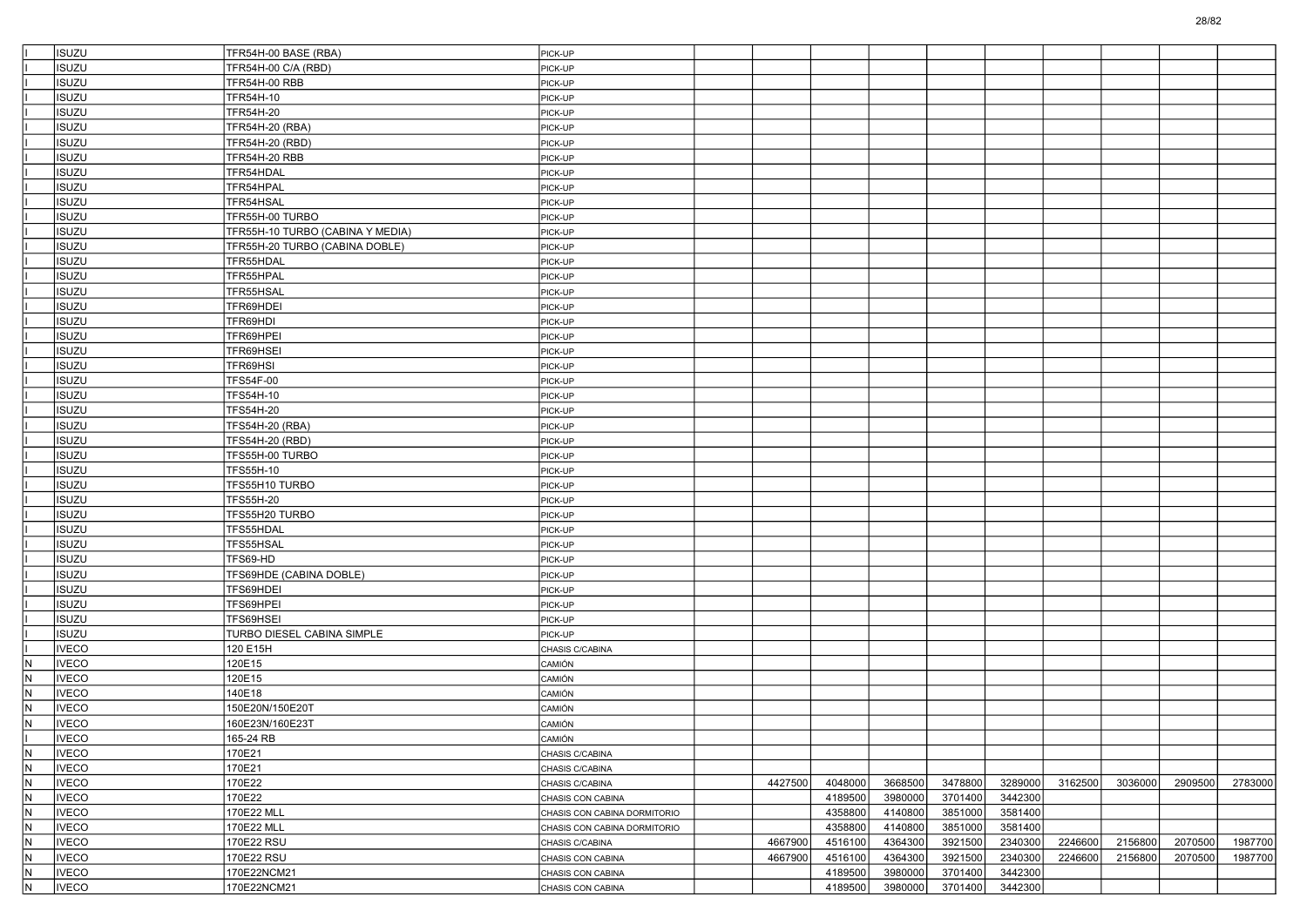|     | <b>VECO</b>  | 170E22NCM31 | CHASIS CON CABINA             |         |         | 4189500 | 3980000 | 3701400 | 3442300 |         |         |         |         |
|-----|--------------|-------------|-------------------------------|---------|---------|---------|---------|---------|---------|---------|---------|---------|---------|
| N   | <b>VECO</b>  | 170E22NCM31 | CHASIS CON CABINA             |         |         | 4189500 | 3980000 | 3701400 | 3442300 |         |         |         |         |
| N   | <b>IVECO</b> | 170E22NCM51 | CHASIS CON CABINA             |         |         | 4445900 | 4223600 | 3928000 | 3653000 |         |         |         |         |
| İΝ  | <b>IVECO</b> | 170E22NCM51 | CHASIS CON CABINA             |         |         | 4445900 | 4223600 | 3928000 | 3653000 |         |         |         |         |
| N   | IVECO        | 170E22NLM31 | CHASIS CON CABINA DORMITORIO  |         |         | 4189500 | 3980000 | 3701400 | 3442300 |         |         |         |         |
| N   | <b>VECO</b>  | 170E22NLM31 | CHASIS CON CABINA DORMITORIO  |         |         | 4189500 | 3980000 | 3701400 | 3442300 |         |         |         |         |
| N   | <b>IVECO</b> | 170E22NLM51 | CHASIS CON CABINA DORMITORIO  |         |         | 4445900 | 4223600 | 3928000 | 3653000 |         |         |         |         |
| N   | <b>VECO</b>  | 170E22NLM51 | CHASIS CON CABINA DORMITORIO  |         |         | 4445900 | 4223600 | 3928000 | 3653000 |         |         |         |         |
| İΝ  | <b>IVECO</b> | 170E22RCM31 | CHASIS CON CABINA             |         |         | 4189500 | 3980000 | 3701400 | 3442300 |         |         |         |         |
| N   | <b>IVECO</b> | 170E22RCM31 | CHASIS CON CABINA             |         |         | 4189500 | 3980000 | 3701400 | 3442300 |         |         |         |         |
| N   | <b>VECO</b>  | 170E22T     | TRACTOR DE CARRETERA          |         |         |         |         |         | 3588000 | 3450000 | 3312000 | 3174000 | 3036000 |
| N   | <b>IVECO</b> | 170E22T     | TRACTOR DE CARRETERA          |         |         |         |         |         | 3588000 | 3450000 | 3312000 | 3174000 | 3036000 |
| N   | <b>VECO</b>  | 170E22T MLL | TRACTOR CON CABINA DORMITORIO |         |         | 4189500 | 3980000 | 3701400 | 3442300 |         |         |         |         |
| N   | <b>IVECO</b> | 170E22T MLL | TRACTOR CON CABINA DORMITORIO |         |         | 4189500 | 3980000 | 3701400 | 3442300 |         |         |         |         |
| N   | <b>IVECO</b> | 170E22TLM22 | TRACTOR CON CABINA DORMITORIO |         |         | 4625500 | 4394300 | 4086700 | 3800600 |         |         |         |         |
| N   | <b>VECO</b>  | 170E22TLM22 | TRACTOR CON CABINA DORMITORIO |         |         | 4189500 | 3980000 | 3701400 | 3442300 |         |         |         |         |
| N   | <b>IVECO</b> | 170E22TLM2B | TRACTOR CON CABINA DORMITORIO |         |         | 4625500 | 4394300 | 4086700 | 3800600 |         |         |         |         |
| N   | <b>IVECO</b> | 170E22TLM2B | TRACTOR CON CABINA DORMITORIO |         |         | 4625500 | 4394300 | 4086700 | 3800600 |         |         |         |         |
| İΝ  | <b>IVECO</b> | 170E25      | CHASIS C/CABINA               |         |         |         |         |         | 3588000 | 3450000 | 3312000 | 3174000 | 3036000 |
| N   | IVECO        | 170E25 MLL  | CHASIS CON CABINA DORMITORIO  |         |         |         |         |         | 3588000 | 3450000 | 3312000 | 3174000 | 3036000 |
| N   | <b>VECO</b>  | 170E25T     | TRACTOR DE CARRETERA          |         |         |         |         |         | 3864000 | 3726000 | 3588000 | 3450000 | 3312000 |
| N   | <b>IVECO</b> | 170E25T MLL | TRACTOR CON CABINA DORMITORIO |         |         |         |         |         | 3864000 | 3726000 | 3588000 | 3450000 | 3312000 |
| N   | <b>IVECO</b> | 170E28 MLC  | CHASIS CON CABINA             | 7118493 | 4804700 | 4589100 | 4370600 | 4152000 | 3944400 |         |         |         |         |
| İΝ  | IVECO        | 170E28 MLC  | CHASIS CON CABINA             | 7118493 | 4804700 | 4589100 | 4370600 | 4152000 | 3944400 |         |         |         |         |
| N   | <b>IVECO</b> | 170E28 MLL  | CHASIS CON CABINA DORMITORIO  | 7118493 | 4804700 | 4589100 | 4370600 | 4152000 | 3944400 |         |         |         |         |
| N   | <b>VECO</b>  | 170E28 MLL  | CHASIS CON CABINA DORMITORIO  | 7118493 | 4804700 | 4589100 | 4370600 | 4152000 | 3944400 |         |         |         |         |
| N   | <b>IVECO</b> | 170E28 RSU  | CHASIS CON CABINA             |         | 4667900 | 4516100 | 4364300 | 3921500 | 2340300 | 2246600 | 2156800 | 2070500 | 1987700 |
| N   | <b>VECO</b>  | 170E28 RSU  | CHASIS CON CABINA             |         | 4667900 | 4516100 | 4364300 | 3921500 | 2340300 | 2246600 | 2156800 | 2070500 | 1987700 |
| İΝ  | <b>IVECO</b> | 170E28NCM22 | CHASIS CON CABINA             |         |         | 4189500 | 3980000 | 3701400 | 3442300 |         |         |         |         |
| N   | <b>IVECO</b> | 170E28NCM22 | CHASIS CON CABINA             |         |         | 4189500 | 3980000 | 3701400 | 3442300 |         |         |         |         |
| N   | <b>VECO</b>  | 170E28NCM32 | CHASIS CON CABINA             | 7357000 | 4980700 | 4741900 | 4516100 | 4290200 | 4075700 |         |         |         |         |
| N   | <b>IVECO</b> | 170E28NCM32 | CHASIS CON CABINA             | 7357000 | 4980700 | 4741900 | 4516100 | 4290200 | 4075700 |         |         |         |         |
| N   | <b>VECO</b>  | 170E28NCM51 | CHASIS CON CABINA             | 7118493 | 4804700 | 4589100 | 4370600 | 4152000 | 3944400 |         |         |         |         |
| N   | <b>IVECO</b> | 170E28NCM51 | CHASIS CON CABINA             | 7118493 | 4804700 | 4589100 | 4370600 | 4152000 | 3944400 |         |         |         |         |
| N   | <b>VECO</b>  | 170E28T MLC | TRACTOR DE CARRETERA          | 7488848 | 5054700 | 4933500 | 4680500 | 4427500 | 4301000 |         |         |         |         |
| N   | <b>VECO</b>  | 170E28T MLL | TRACTOR CON CABINA DORMITORIO | 7488848 | 5054700 | 4933500 | 4680500 | 4427500 | 4301000 |         |         |         |         |
| N   | <b>IVECO</b> | 170E28TLM21 | TRACTOR CON CABINA DORMITORIO | 5635747 | 4790400 |         |         |         |         |         |         |         |         |
| N   | <b>IVECO</b> | 170E30NLA31 | CHASIS CON CABINA DORMITORIO  | 7818456 | 5445800 | 5186500 | 5060000 | 4807000 |         |         |         |         |         |
| N   | <b>IVECO</b> | 170E30NLA31 | CHASIS CON CABINA DORMITORIO  | 8451000 | 5704300 |         |         |         |         |         |         |         |         |
| N   | <b>VECO</b>  | 170E30NLA52 | CHASIS CON CABINA DORMITORIO  | 7818456 | 5445800 | 5186500 | 5060000 | 4807000 |         |         |         |         |         |
| N   | <b>VECO</b>  | 170E30TLA21 | TRACTOR CON CABINA DORMITORIO | 7818456 | 5445800 | 5186500 | 5060000 | 4807000 |         |         |         |         |         |
| N   | <b>IVECO</b> | 170E30TLA21 | TRACTOR CON CABINA DORMITORIO | 7818456 | 5445800 | 5186500 | 5060000 | 4807000 |         |         |         |         |         |
| N   | <b>IVECO</b> | 170E30TLA22 | TRACTOR CON CABINA DORMITORIO | 6319206 | 5371300 |         |         |         |         |         |         |         |         |
|     | <b>IVECO</b> | 170S28      | CHASIS S/CABINA               | 6660000 |         |         |         |         |         |         |         |         |         |
|     | <b>IVECO</b> | 180 E 27    | CAMIÓN                        |         |         |         |         |         |         |         |         |         |         |
|     | <b>IVECO</b> | 180C33 MLL  | CHASIS CON CABINA DORMITORIO  | 9390000 | 6562200 | 6234100 | 5922400 | 5626300 | 5345000 |         |         |         |         |
| ΙN  | <b>IVECO</b> | 180C33 MLL  | CHASIS CON CABINA DORMITORIO  | 9390000 | 6562200 | 6234100 | 5922400 | 5626300 | 5345000 |         |         |         |         |
| IN. | <b>IVECO</b> | 180E32      | CHASIS C/CABINA               |         |         |         |         |         |         |         |         |         | 3881300 |
| IN. | <b>IVECO</b> | 180E33      | CHASIS C/CABINA               |         |         |         |         | 5830500 | 5681000 | 5531500 | 5232500 | 4933500 | 4784000 |
| IN. | <b>IVECO</b> | 180E33      | CHASIS C/CABINA               |         |         |         |         | 5830500 | 5681000 | 5531500 | 5232500 | 4933500 | 4784000 |
|     | <b>IVECO</b> | 190.36      | CAMIÓN                        |         |         |         |         |         |         |         |         |         |         |
|     | <b>IVECO</b> | 190.38      | CAMIÓN                        |         |         |         |         |         |         |         |         |         |         |
| İΝ  | <b>IVECO</b> | 200 E 41 H  | CAMIÓN                        |         |         |         |         |         |         |         |         |         |         |
| İN. | <b>IVECO</b> | 200E37      | CAMIÓN                        |         |         |         |         |         |         |         |         |         |         |
| IN. | <b>IVECO</b> | 200S36 C9   | CHASIS CON CABINA DORMITORIO  | 8901358 | 8411800 | 8011200 | 7210100 | 6489100 | 5840200 |         |         |         |         |
| İΝ  | <b>IVECO</b> | 200S36 C9   |                               | 8901358 | 8411800 | 8011200 | 7210100 | 6489100 | 5840200 |         |         |         |         |
| IN. |              | 200S36NCA43 | CHASIS CON CABINA DORMITORIO  |         |         |         |         |         |         |         |         |         |         |
|     | <b>IVECO</b> |             | CHASIS CON CABINA             | 8901358 | 8411800 | 8011200 | 7210100 | 6489100 | 5840200 |         |         |         |         |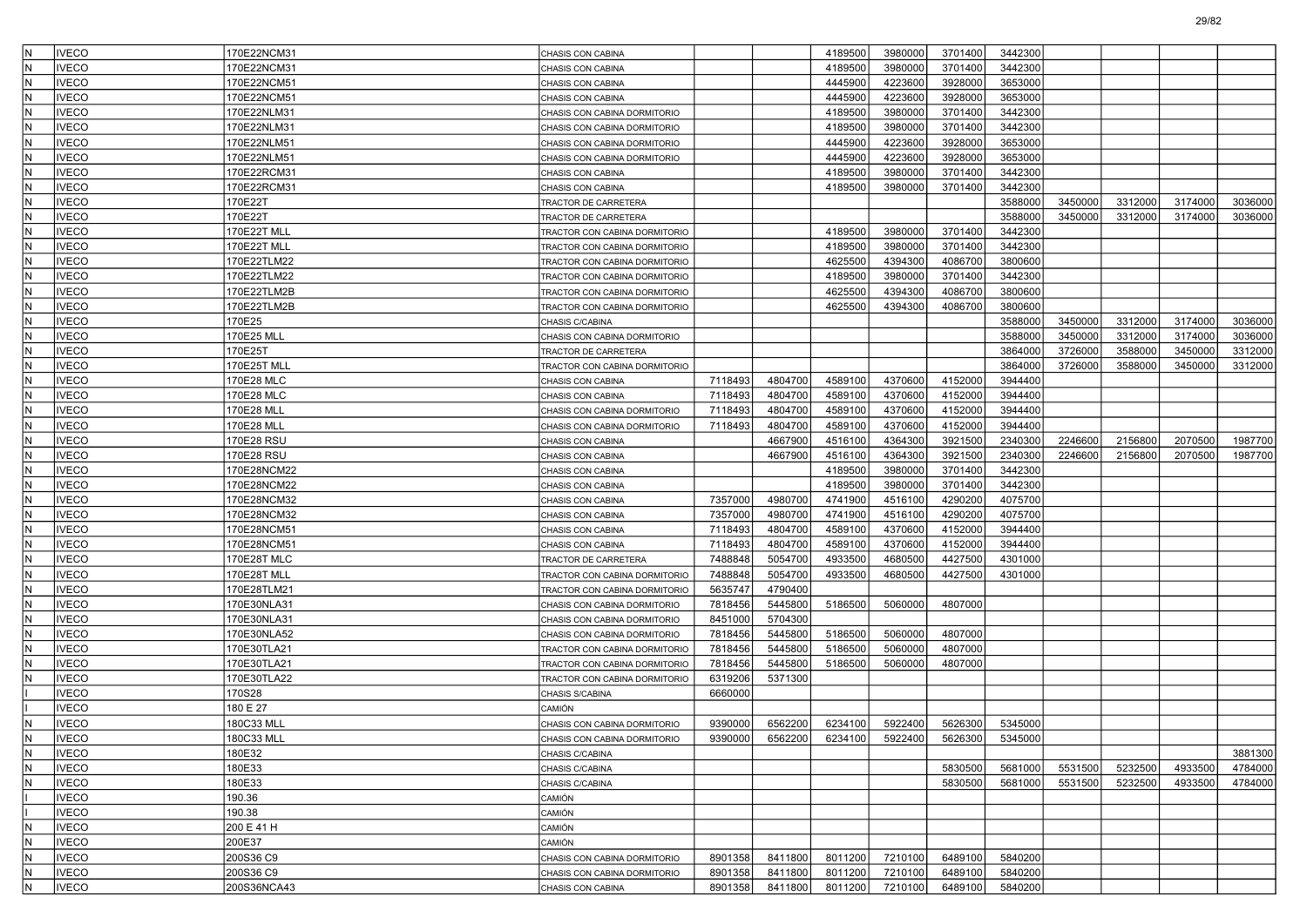| IN.        | <b>VECO</b>                  | 200S36NCA43               | CHASIS CON CABINA                      | 8901358            | 8411800            | 8011200            | 7210100            | 6489100            | 5840200            |         |         |                    |                    |
|------------|------------------------------|---------------------------|----------------------------------------|--------------------|--------------------|--------------------|--------------------|--------------------|--------------------|---------|---------|--------------------|--------------------|
| lΝ         | <b>VECO</b>                  | 200S36NLA43               | CHASIS CON CABINA DORMITORIO           | 8901358            | 8411800            | 8011200            | 7210100            | 6489100            | 5840200            |         |         |                    |                    |
| IN.        | <b>VECO</b>                  | 200S38                    | CHASIS C/CABINA                        |                    |                    |                    |                    |                    |                    |         |         |                    | 3289200            |
| lN         | <b>VECO</b>                  | 200S38                    | CHASIS CON CABINA                      |                    |                    |                    |                    |                    |                    |         |         |                    | 3289200            |
| lN         | VECO                         | 200S41                    | CHASIS C/CABINA                        |                    |                    |                    |                    |                    | 6348000            | 5934000 | 5658000 | 5382000            | 5106000            |
| IN.        | VECO                         | 200S41                    | CHASIS CON CABINA                      |                    |                    |                    |                    |                    | 6348000            | 5934000 | 5658000 | 5382000            | 5106000            |
| N          | <b>VECO</b>                  | 200S42                    | CHASIS C/CABINA                        |                    |                    |                    |                    |                    |                    |         |         |                    | 3732900            |
| lN.        | <b>VECO</b>                  | 200S42                    | CHASIS CON CABINA                      |                    |                    |                    |                    |                    |                    |         |         |                    | 3732900            |
| lN         | <b>VECO</b>                  | 200S44                    | CHASIS CON CABINA                      |                    | 7930000            | 7400000            | 6882000            | 6400300            | 5952200            |         |         |                    |                    |
| lN         | VECO                         | 200S44                    | CHASIS CON CABINA                      |                    | 7930000            | 7400000            | 6882000            | 6400300            | 5952200            |         |         |                    |                    |
| IN.        | VECO                         | 200S44 AT                 | TRACTOR CON CABINA DORMITORIO          |                    | 7930000            | 7400000            | 6882000            | 6400300            | 5952200            |         |         |                    |                    |
| N          | <b>VECO</b>                  | 200S44N AT                | CHASIS CON CABINA DORMITORIO           |                    | 7930000            | 7400000            | 6882000            | 6400300            | 5952200            |         |         |                    |                    |
| IN.        | <b>VECO</b>                  | 200S44N AT                | CHASIS CON CABINA DORMITORIO           | 11399000           | 8005700            | 7445300            | 6924200            | 6439500            | 5988700            |         |         |                    |                    |
| lN         | <b>VECO</b>                  | 230E22                    | CHASIS C/CABINA                        |                    | 4667900            | 4516100            | 4364300            | 3921500            | 2340300            | 2246600 | 2156800 | 2070500            | 1987700            |
| lN         | VECO                         | 230E22                    | CHASIS C/CABINA                        |                    | 4667900            | 4516100            | 4364300            | 3921500            | 2340300            | 2246600 | 2156800 | 2070500            | 1987700            |
| IN.        | VECO                         | 230E24                    | CHASIS C/CABINA                        |                    | 4667900            | 4516100            | 4364300            | 3921500            | 2340300            | 2246600 | 2156800 | 2070500            | 1987700            |
| N          | <b>VECO</b>                  | 240E25                    | CHASIS C/CABINA                        |                    |                    |                    |                    |                    | 5382000            | 5106000 | 4830000 | 4554000            | 4416000            |
| IN.        | <b>VECO</b>                  | 240E25 RSU                | CHASIS CON CABINA                      |                    | 4667900            | 4516100            | 4364300            | 3921500            | 2340300            | 2246600 | 2156800 | 2070500            | 1987700            |
|            | <b>VECO</b>                  | 240E25 TECTOR             | CHASIS C/CABINA DORMITORIO             |                    | 4667900            | 4516100            | 4364300            | 3921500            | 2340300            | 2246600 | 2156800 | 2070500            | 1987700            |
| lN         | VECO                         | 240E28 MLC                | CHASIS CON CABINA                      | 8223369            | 5564700            | 5299700            | 5047400            | 4795000            | 4555200            |         |         |                    |                    |
| IN.        | VECO                         | 240E28 MLL                | CHASIS CON CABINA DORMITORIO           | 8489000            | 5746000            | 5472400            | 5211800            | 4951200            | 4703700            |         |         |                    |                    |
| N          | VECO                         | 240E28N2M53               | CHASIS CON CABINA                      | 8248062            | 5578700            | 5313000            | 5060000            | 4807000            | 4566700            |         |         |                    |                    |
| IN.        | <b>VECO</b>                  | 240E28N2M53               | CHASIS CON CABINA                      | 8248062            | 5578700            | 5313000            | 5060000            | 4807000            | 4566700            |         |         |                    |                    |
| lN         | VECO                         | 240E28NCA63               | CHASIS CON CABINA                      | 8223369            | 5564700            | 5299700            | 5047400            | 4795000            | 4555200            |         |         |                    |                    |
| IN.        | <b>VECO</b>                  | 240E28NCM53               | CHASIS CON CABINA DORMITORIO           | 8223369            | 5564700            | 5299700            | 5047400            | 4795000            | 4555200            |         |         |                    |                    |
| IN.        | VECO                         | 240E28NCM63               | CHASIS CON CABINA DORMITORIO           | 8223369            | 5564700            | 5299700            | 5047400            | 4795000            | 4555200            |         |         |                    |                    |
| N          | VECO                         | 240E28NLM54               | CHASIS CON CABINA DORMITORIO           | 8223369            | 5564700            | 5299700            | 5047400            | 4795000            | 4555200            |         |         |                    |                    |
| IN.        | <b>VECO</b>                  | 240E28NLM54               | CHASIS CON CABINA DORMITORIO           | 6529982            | 5550000            | 5299000            |                    |                    |                    |         |         |                    |                    |
| lN         | VECO                         | 240E28NLM63               | CHASIS CON CABINA DORMITORIO           | 8223369            | 5564700            | 5299700            | 5047400            | 4795000            | 4555200            |         |         |                    |                    |
| IN.        | <b>VECO</b>                  | 240E28NLM73               | CHASIS CON CABINA DORMITORIO           | 8514000            | 5760000            | 5485700            | 5224500            | 4963200            | 4715100            |         |         |                    |                    |
| IN.        | VECO                         | 240E28RCA33               | CHASIS CON CABINA                      | 8223369            | 5564700            | 5299700            | 5047400            | 4795000            | 4555200            |         |         |                    |                    |
| N          | VECO                         | 240E28RCA63               | CHASIS CON CABINA                      | 8223369            | 5564700            | 5299700            | 5047400            | 4795000            | 4555200            |         |         |                    |                    |
| IN.        | <b>VECO</b>                  | 240E30NLA63               | CHASIS CON CABINA DORMITORIO           | 8223369            | 5564700            | 5299700            | 5047400            | 4795000            | 4555200            |         |         |                    |                    |
| N          | VECO                         | 240E30NLA73               | CHASIS CON CABINA DORMITORIO           | 8223369            | 5564700            | 5299700            | 5047400            | 4795000            | 4555200            |         |         |                    |                    |
|            | <b>VECO</b>                  | 256 M26 6X6               | CAMIÓN                                 |                    |                    |                    |                    |                    |                    |         |         |                    |                    |
|            | VECO                         | 256 M26 6X6               | CHASIS C/CABINA                        |                    |                    |                    |                    |                    |                    |         |         |                    |                    |
|            | <b>VECO</b>                  | 260 PC26 6X6 D            | CAMIÓN                                 |                    |                    |                    |                    |                    |                    |         |         |                    |                    |
|            | <b>IVECO</b>                 | 260 U 26                  | CAMIÓN                                 |                    |                    |                    |                    |                    |                    |         |         |                    |                    |
|            | <b>VECO</b>                  | 260-23 AHB                | CAMIÓN                                 |                    |                    |                    |                    |                    |                    |         |         |                    |                    |
|            | <b>VECO</b>                  | 260-25                    | CAMIÓN                                 |                    |                    |                    |                    |                    |                    |         |         |                    |                    |
|            | <b>VECO</b>                  | 260-25                    | CHASIS C/CABINA                        |                    |                    |                    |                    |                    |                    |         |         |                    |                    |
|            | <b>VECO</b>                  | 260-25 AHB                | CAMIÓN                                 |                    |                    |                    |                    |                    |                    |         |         |                    |                    |
|            | <b>IVECO</b>                 | 260-30                    | CHASIS C/CABINA                        |                    |                    |                    |                    |                    |                    |         |         |                    |                    |
| lΝ         | VECO                         | 260E25                    | CHASIS C/CABINA                        |                    |                    |                    |                    |                    | 5520000            | 5244000 | 4968000 | 4830000            | 4554000            |
| IN.        | <b>VECO</b>                  | 260E25                    | CHASIS CON CABINA                      |                    |                    |                    |                    |                    | 5520000            | 5244000 | 4968000 | 4830000            | 4554000            |
| IN.<br>IN. | VECO<br><b>IVECO</b>         | 260E28                    | CHASIS CON CABINA                      |                    |                    |                    |                    |                    | 5520000            | 5244000 | 4968000 | 4830000<br>4830000 | 4554000<br>4554000 |
|            |                              | 260E28                    | CHASIS CON CABINA                      |                    |                    |                    |                    |                    | 5520000            | 5244000 | 4968000 |                    |                    |
| IN.        | <b>IVECO</b>                 | 260E28 MLC                | CHASIS CON CABINA                      | 8489000            | 5746000            | 5472400            | 5211800            | 4951200            | 4703700            |         |         |                    |                    |
| IN.<br>IN. | <b>IVECO</b><br><b>IVECO</b> | 260E28 MLC<br>260E28NCM53 | CHASIS CON CABINA<br>CHASIS CON CABINA | 8489000<br>7229819 | 5746000<br>6534000 | 5472400<br>6222900 | 5211800<br>5926500 | 4951200<br>5630200 | 4703700<br>5348700 |         |         |                    |                    |
| N.         | <b>IVECO</b>                 | 260E28NCM53               | CHASIS CON CABINA                      | 7229819            | 6534000            | 6222900            | 5926500            | 5630200            | 5348700            |         |         |                    |                    |
| lN.        | <b>IVECO</b>                 | 260E30NCM24               | CHASIS CON CABINA                      | 9708426            | 7028100            | 6707700            | 6388300            | 6068800            | 5765400            |         |         |                    |                    |
| IN.        | <b>IVECO</b>                 | 260E30NCM24               | CHASIS CON CABINA                      | 7229819            | 6534000            | 6222900            | 5926500            | 5630200            | 5348700            |         |         |                    |                    |
| IN.        | <b>IVECO</b>                 | 260E30NCM54               | CHASIS CON CABINA                      | 9708426            | 7028100            | 6707700            | 6388300            | 6068800            | 5765400            |         |         |                    |                    |
| IN.        | <b>IVECO</b>                 | 260E30NCM54               | CHASIS CON CABINA                      | 9708426            | 7028100            | 6707700            | 6388300            | 6068800            | 5765400            |         |         |                    |                    |
|            | <b>IVECO</b>                 | 320-30                    | CAMIÓN                                 |                    |                    |                    |                    |                    |                    |         |         |                    |                    |
|            | <b>IVECO</b>                 | 320-32                    | CAMIÓN                                 |                    |                    |                    |                    |                    |                    |         |         |                    |                    |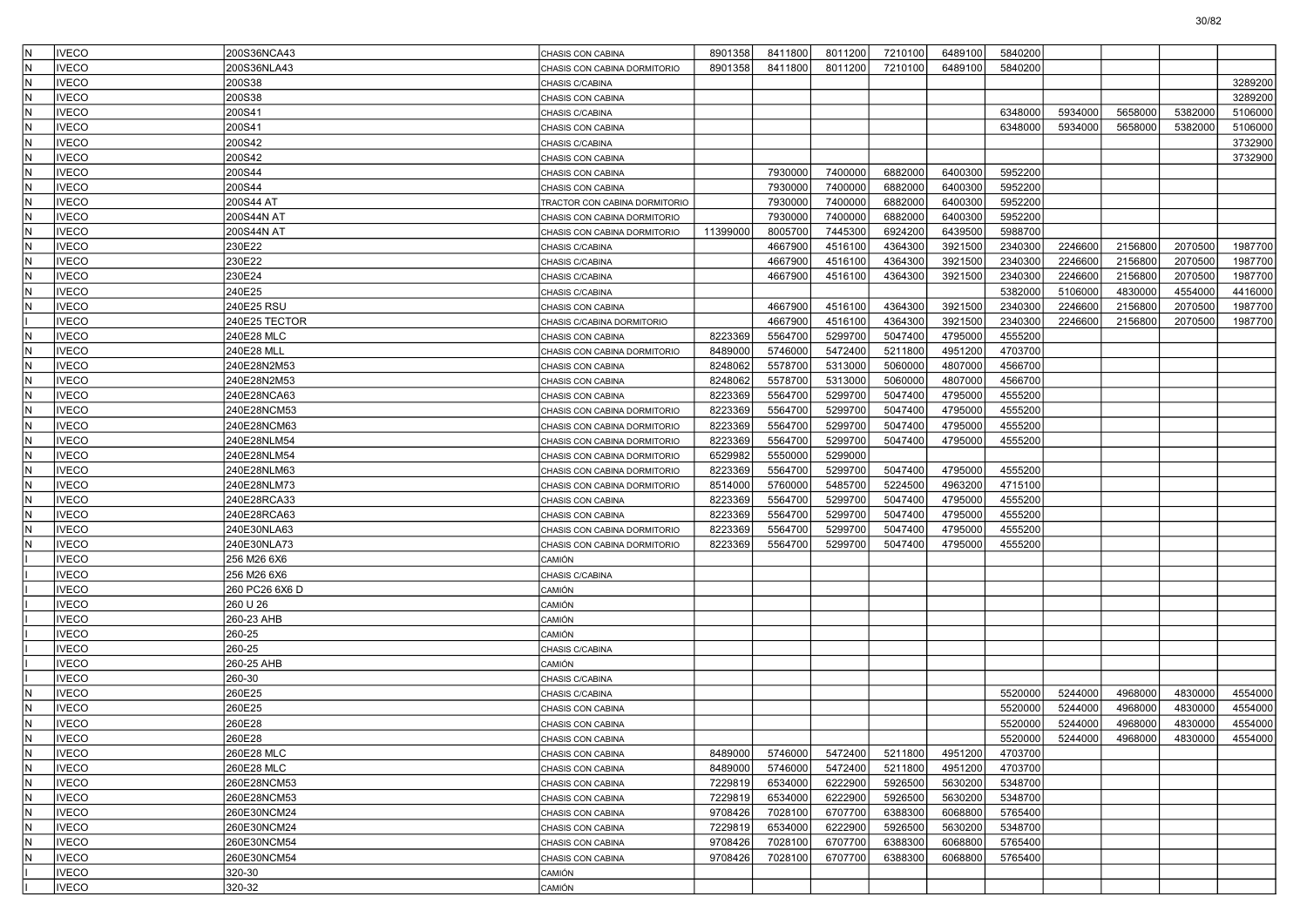| IN.                           | <b>IVECO</b> | 320E18T                  | CAMIÓN                                       |          |         |         |         |         |         |         |         |         |         |
|-------------------------------|--------------|--------------------------|----------------------------------------------|----------|---------|---------|---------|---------|---------|---------|---------|---------|---------|
|                               | <b>IVECO</b> | $35-8$                   | FURGÓN                                       |          |         |         |         |         |         |         |         |         |         |
|                               | <b>IVECO</b> | $35 - 8$                 | CAMIÓN                                       |          |         |         |         |         |         |         |         |         |         |
|                               | <b>IVECO</b> | 380 TRAKKER              | CAMIÓN                                       |          |         |         |         |         | 8280000 | 7866000 | 7452000 | 6900000 | 6762000 |
|                               | <b>IVECO</b> | 380E31                   | CAMIÓN                                       |          |         |         |         |         | 8280000 | 7866000 | 7452000 | 6900000 | 6762000 |
| IN.                           | <b>IVECO</b> | 380E37H                  | CHASIS C/CABINA                              |          |         |         |         |         | 8280000 | 7866000 | 7452000 | 6900000 | 6762000 |
| IN.                           | <b>IVECO</b> | 380T38                   | CHASIS C/CABINA                              |          |         |         |         |         | 8280000 | 7866000 | 7452000 | 6900000 | 6762000 |
| lN.                           | <b>IVECO</b> | 380T42                   | CHASIS C/CABINA                              |          |         |         |         |         | 8280000 | 7866000 | 7452000 | 6900000 | 6762000 |
|                               | <b>IVECO</b> | 40.10 WM (4X4)           | CAMIÓN                                       |          |         |         |         |         |         |         |         |         |         |
|                               | <b>IVECO</b> | 400E37                   | TRACTOR DE CARRETERA                         |          |         |         |         |         |         |         |         |         |         |
| IN.                           | <b>IVECO</b> | 410T44N2M46              | CHASIS CON CABINA DORMITORIO                 |          |         | 7647500 | 7265100 | 6901900 | 6556800 |         |         |         |         |
| IN.                           | <b>IVECO</b> | 410T44NCA16              | CHASIS CON CABINA                            |          |         | 7647500 | 7265100 | 6901900 | 6556800 |         |         |         |         |
| IN.                           | <b>IVECO</b> | 410T44NCA16              | CHASIS CON CABINA                            | 14445000 | 9954200 |         |         |         |         |         |         |         |         |
| IN.                           | <b>IVECO</b> | 410T44NCM16              | CHASIS CON CABINA                            |          |         | 7647500 | 7265100 | 6901900 | 6556800 |         |         |         |         |
| N.                            | <b>IVECO</b> | 410T44NCM16              | CHASIS CON CABINA                            | 14445000 | 9954200 |         |         |         |         |         |         |         |         |
| IN.                           | <b>IVECO</b> | 410T44NLA46              | CHASIS CON CABINA DORMITORIO                 |          |         | 7647500 | 7265100 | 6901900 | 6556800 |         |         |         |         |
| IN.                           | <b>IVECO</b> | 430E31T                  | TRACTOR DE CARRETERA                         |          |         |         |         |         |         |         |         |         |         |
| IN.                           | <b>IVECO</b> | 450 E 41 HT              | CAMIÓN                                       |          |         |         |         |         |         |         |         |         |         |
| IN.                           | <b>IVECO</b> | 450C33T MLL              | TRACTOR CON CABINA DORMITORIO                | 9524000  | 6653600 | 6320900 | 6004900 | 5704700 | 5419400 |         |         |         |         |
| N.                            | <b>IVECO</b> | 450C33T MLL              | TRACTOR CON CABINA DORMITORIO                | 9524000  | 6653600 | 6320900 | 6004900 | 5704700 | 5419400 |         |         |         |         |
| IN.                           | <b>IVECO</b> | 450E32T                  | TRACTOR DE CARRETERA                         |          |         |         |         |         |         |         |         |         | 4036500 |
| IN.                           | <b>IVECO</b> | 450E32TY                 | TRACTOR DE CARRETERA                         |          |         |         |         |         |         |         |         |         | 4036500 |
| IN.                           | <b>IVECO</b> | 450E33T                  | TRACTOR DE CARRETERA                         |          |         |         |         |         | 5830500 | 5681000 | 5382000 | 5232500 | 5083000 |
| IN.                           | <b>IVECO</b> | 450E33T                  | TRACTOR DE CARRETERA                         |          |         |         |         |         | 5830500 | 5681000 | 5382000 | 5232500 | 5083000 |
|                               | <b>IVECO</b> | 450E33T CURSOR           | TRACTOR C/CABINA DORMITORIO                  |          |         |         |         |         | 5830500 | 5681000 | 5382000 | 5232500 | 5083000 |
| IN.                           | <b>IVECO</b> | 450E33T MLL              | TRACTOR CON CABINA DORMITORIO                |          |         |         |         |         | 5830500 | 5681000 | 5382000 | 5232500 | 5083000 |
| IN.                           | <b>IVECO</b> | 450E33TY                 | TRACTOR DE CARRETERA                         |          |         |         |         | 6428500 | 6279000 | 6129500 | 5980000 | 5830500 | 5681000 |
| IN.                           | <b>IVECO</b> | 450E37T                  | CAMIÓN                                       |          |         |         |         |         |         |         |         |         |         |
| IN.                           | <b>IVECO</b> | 450E37T/HR               | TRACTOR DE CARRETERA                         |          |         |         |         |         |         |         |         |         |         |
| lN.                           | <b>IVECO</b> | 450E37T/P                | CHASIS C/CABINA                              |          |         |         |         |         |         |         |         |         |         |
| N)                            | <b>IVECO</b> | 450E42TZ                 | TRACTOR DE CARRETERA                         |          |         |         |         |         |         |         |         |         |         |
| N.                            | <b>IVECO</b> | 450S38D                  | TRACTOR DE CARRETERA                         |          |         |         |         |         |         |         |         |         | 5244000 |
| IN.                           | <b>IVECO</b> | 450S38T/HR               | TRACTOR DE CARRETERA                         |          |         |         |         |         |         |         |         |         | 5244000 |
| IN.                           | <b>IVECO</b> | 450S38T/P                | TRACTOR DE CARRETERA                         |          |         |         |         |         |         |         |         |         | 5244000 |
| lN.                           | <b>IVECO</b> | 450S42T                  | TRACTOR DE CARRETERA                         |          |         |         |         |         |         |         |         |         | 5244000 |
| N)                            | <b>IVECO</b> | 450S42T/HR               | TRACTOR DE CARRETERA                         |          |         |         |         |         |         |         |         |         | 5244000 |
| N.                            | <b>IVECO</b> | 450S42T/P                | TRACTOR DE CARRETERA                         |          |         |         |         |         |         |         |         |         | 5244000 |
| IN.                           | <b>IVECO</b> | 460S36 AT-               | TRACTOR CON CABINA DORMITORIO                |          | 7915300 | 7361200 | 6845900 | 6366700 | 5921000 |         |         |         |         |
| IN.                           | <b>IVECO</b> | 460S36 AT-               | TRACTOR CON CABINA DORMITORIO                |          | 7915300 | 7361200 | 6845900 | 6366700 | 5921000 |         |         |         |         |
| lN.                           | <b>IVECO</b> | 460S36T                  | TRACTOR DE CARRETERA                         | 10626000 |         |         |         |         |         |         |         |         |         |
| IN.                           | <b>IVECO</b> | 460S36T                  | TRACTOR DE CARRETERA                         | 10626000 |         |         |         |         |         |         |         |         |         |
| IN.                           | <b>IVECO</b> | 460S36T AT               | TRACTOR CON CABINA DORMITORIO                | 10626000 |         |         |         |         |         |         |         |         |         |
| İN.                           | <b>IVECO</b> | 460S36T AT               | TRACTOR CON CABINA DORMITORIO                | 10626000 |         |         |         |         |         |         |         |         |         |
| IN.                           | <b>IVECO</b> | 460S36TLA14              | TRACTOR CON CABINA DORMITORIO                | 11383000 | 7954900 |         |         |         |         |         |         |         |         |
|                               | <b>IVECO</b> | 49.10                    | FURGÓN                                       |          |         |         |         |         |         |         |         |         |         |
| IN.                           | <b>IVECO</b> | 490S38T                  | TRACTOR DE CARRETERA                         |          |         |         |         |         |         |         |         |         | 5244000 |
| N                             | <b>IVECO</b> | 490S38T/P                | TRACTOR DE CARRETERA                         |          |         |         |         |         |         |         |         |         | 5244000 |
| N.                            | <b>IVECO</b> | 490S39T                  |                                              |          |         |         |         | 6762000 | 6486000 | 6072000 | 5796000 | 5520000 | 5244000 |
| IN.                           | <b>IVECO</b> | 490S41T                  | TRACTOR DE CARRETERA<br>TRACTOR DE CARRETERA |          |         |         |         | 6762000 | 6486000 | 6072000 | 5796000 | 5520000 | 5244000 |
|                               | <b>IVECO</b> | 490S41T STRALIS          |                                              |          |         |         |         | 6762000 | 6486000 | 6072000 | 5796000 | 5520000 | 5244000 |
| N                             | <b>IVECO</b> | 490S42T                  | TRACTOR C/CABINA DORMITORIO                  |          |         |         |         |         |         |         |         |         | 5244000 |
| N                             | <b>IVECO</b> |                          | TRACTOR DE CARRETERA                         |          |         |         |         |         |         |         |         |         | 5244000 |
| N.                            |              | 490S42T HR<br>490S42T/P  | TRACTOR DE CARRETERA                         |          |         |         |         |         |         |         |         |         |         |
|                               | <b>IVECO</b> |                          | TRACTOR DE CARRETERA                         |          |         |         |         |         |         |         |         |         | 5244000 |
| N,<br>$\overline{\mathsf{N}}$ | <b>IVECO</b> | 490S44T                  | TRACTOR DE CARRETERA                         | 11573000 | 8087200 | 7521100 | 6994600 | 6505000 | 6049600 |         |         |         |         |
| $\overline{\mathsf{N}}$       | <b>IVECO</b> | 490S44T AT<br>490S44T AT | TRACTOR CON CABINA DORMITORIO                | 11631000 | 8127600 | 7558700 | 7029600 | 6537500 | 6079900 |         |         |         |         |
| $\overline{N}$                | <b>IVECO</b> |                          | TRACTOR CON CABINA DORMITORIO                | 11573000 | 8615000 | 8011900 | 7451100 | 6929500 | 6444400 |         |         |         |         |
|                               | <b>IVECO</b> | 490S46T                  | TRACTOR DE CARRETERA                         |          |         |         |         |         | 6624000 | 6348000 | 6210000 | 6072000 | 5934000 |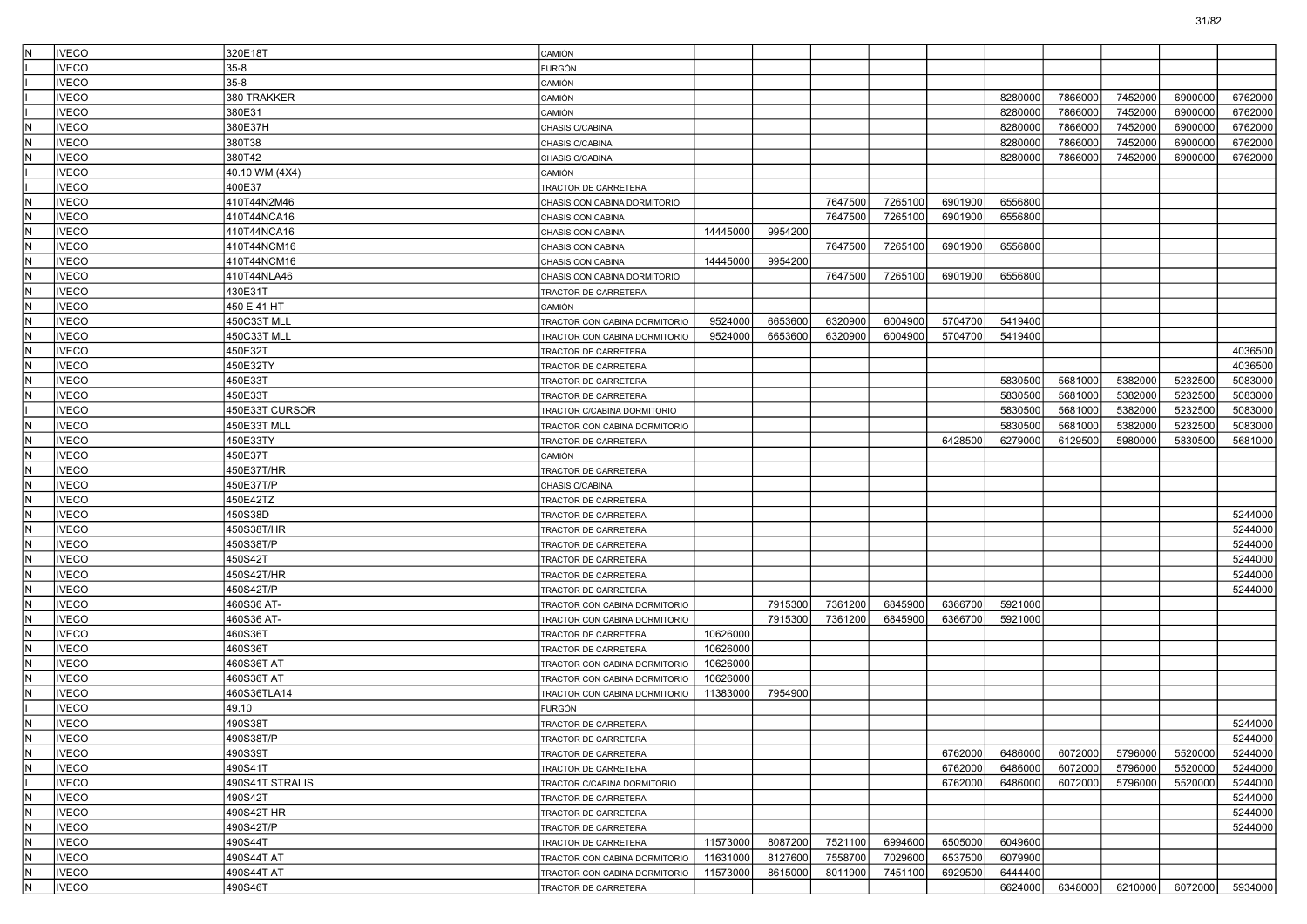| IN. | <b>IVECO</b>               | 490S46T MLL                      | TRACTOR CON CABINA DORMITORIO      |          |         |         |         |         | 6624000 | 6348000 | 6210000 |                 |         |
|-----|----------------------------|----------------------------------|------------------------------------|----------|---------|---------|---------|---------|---------|---------|---------|-----------------|---------|
| lΝ  | <b>VECO</b>                | 530S36T                          | TRACTOR DE CARRETERA               | 12397000 | 8620300 | 8016800 | 7455700 |         |         |         |         |                 |         |
| IN. | <b>IVECO</b>               | 530S36T AT                       | TRACTOR CON CABINA DORMITORIO      | 12397000 | 8620300 | 8016800 | 7455700 | 6933800 | 6448400 |         |         |                 |         |
| lN  | <b>VECO</b>                | 530S36T AT                       | TRACTOR CON CABINA DORMITORIO      | 12397000 | 8620300 | 8016800 | 7455700 | 6933800 | 6448400 |         |         |                 |         |
| lN  | <b>VECO</b>                | 530S36TLA85A                     | TRACTOR CON CABINA DORMITORIO      | 12397000 | 8620300 | 8016800 | 7455700 |         |         |         |         |                 |         |
| IN. | <b>VECO</b>                | 570S38T                          | TRACTOR DE CARRETERA               |          |         |         |         |         |         |         |         |                 | 4036500 |
| N   | <b>VECO</b>                | 570S41T                          | TRACTOR DE CARRETERA               |          |         |         |         |         | 7314000 | 7176000 | 7038000 | 6900000         | 6762000 |
| IN. | <b>IVECO</b>               | 570S42T                          | TRACTOR DE CARRETERA               |          |         |         |         |         |         |         |         |                 | 4036500 |
| lN  | <b>VECO</b>                | 570S46T                          | TRACTOR DE CARRETERA               |          |         |         |         |         | 8004000 | 7728000 | 7452000 | 7176000         | 6900000 |
| IN. | <b>VECO</b>                | 600S44TLA05                      | TRACTOR CON CABINA DORMITORIO      | 12598000 | 8803900 | 8187600 | 7614500 | 7081500 | 6585800 |         |         |                 |         |
| IN. | <b>VECO</b>                | 600S44TLA05                      | TRACTOR CON CABINA DORMITORIO      | 12598000 | 8803900 | 8187600 | 7614500 | 7081500 | 6585800 |         |         |                 |         |
| N   | <b>VECO</b>                | 600S44TLA15                      | TRACTOR CON CABINA DORMITORIO      | 12598000 | 8803900 | 8187600 | 7614500 | 7081500 | 6585800 |         |         |                 |         |
| IN. | <b>IVECO</b>               | 600S44TLA15                      | TRACTOR CON CABINA DORMITORIO      | 12598000 | 8803900 | 8187600 | 7614500 | 7081500 | 6585800 |         |         |                 |         |
| lN  | <b>VECO</b>                | 720E42HT                         | CHASIS C/CABINA                    |          |         |         |         |         |         |         |         |                 |         |
| IN. | <b>VECO</b>                | 720T42T                          | TRACTOR DE CARRETERA               |          |         |         |         |         | 7463500 | 7084000 | 6704500 | 6325000         | 6198500 |
| IN. | VECO                       | 740S41T                          | TRACTOR DE CARRETERA               |          |         |         |         |         | 7728000 | 7590000 | 7314000 | 7038000         | 6900000 |
| N   | <b>VECO</b>                | 740S41TZ                         | TRACTOR DE CARRETERA               |          |         |         |         |         | 7728000 | 7590000 | 7314000 | 7038000         | 6900000 |
| IN. | <b>IVECO</b>               | 740S42TZ                         | TRACTOR DE CARRETERA               |          |         |         |         |         |         |         |         |                 | 6900000 |
| lN  | <b>VECO</b>                | 740S42TZ                         | TRACTOR DE CARRETERA               |          |         |         |         |         |         |         |         |                 | 6900000 |
| IN. | <b>VECO</b>                | 740T48TLA17                      | TRACTOR CON CABINA DORMITORIO      | 14253000 | 8174500 | 7765700 | 7377400 | 7008600 | 6658100 |         |         |                 |         |
| IN. | <b>VECO</b>                | 740T48TLA17                      | TRACTOR CON CABINA DORMITORIO      | 12115050 | 8174500 | 7765700 | 7377400 | 7008600 | 6658100 |         |         |                 |         |
| N   | <b>VECO</b>                | 740T48TLM47                      | TRACTOR CON CABINA DORMITORIO      | 12115050 | 8174500 | 7765700 | 7377400 | 7008600 | 6658100 |         |         |                 |         |
|     | <b>VECO</b>                | 80 E                             | CAMIÓN                             |          |         |         |         |         |         |         |         |                 |         |
| lN  | <b>VECO</b>                | 800S48TZ                         | TRACTOR CON CABINA DORMITORIO      | 13112000 | 9117300 | 8479100 | 7885500 | 7333500 | 6820200 |         |         |                 |         |
| N   | <b>VECO</b>                | 90E14                            | CHASIS C/CABINA                    |          |         |         |         |         |         |         |         |                 |         |
|     | <b>VECO</b>                | AD410T45                         | CAMIÓN                             |          |         |         |         |         | 8280000 | 7866000 | 7452000 | 6900000         | 6762000 |
|     | <b>VECO</b>                | AS440S48T/P                      | TRACTOR DE CARRETERA               |          |         |         |         |         |         |         |         |                 |         |
| lN. | <b>VECO</b>                | CC170E22                         | CHASIS C/CABINA                    |          |         |         |         |         |         |         |         |                 | 3312000 |
| lN  | <b>VECO</b>                | CC170E22                         | CHASIS C/CABINA                    |          |         |         |         |         |         |         |         |                 | 3036000 |
| IN. | <b>VECO</b>                | CC170E22                         | CHASIS SIN CABINA                  |          |         |         |         |         |         |         |         |                 | 3036000 |
|     | <b>VECO</b>                | CC170E22 PASO 5950               | CHASIS S/CABINA                    |          |         |         |         |         |         |         |         |                 | 3036000 |
| N   | <b>VECO</b>                | CC90E14                          | CHASIS C/CABINA                    |          |         |         |         |         |         |         |         |                 |         |
| IN. | <b>VECO</b>                | <b>CURSOR 190 E 31</b>           | CAMIÓN                             |          |         |         |         |         |         |         |         |                 |         |
| lN  | <b>VECO</b>                | CURSOR 190 E 31                  | CAMIÓN                             |          |         |         |         |         |         |         |         |                 |         |
| IN. | <b>VECO</b>                | <b>CURSOR 450 E 31 T</b>         | CAMIÓN                             |          |         |         |         |         |         |         |         |                 |         |
| IN. | VECO                       | CURSOR 450 E 31 T                | CAMIÓN                             |          |         |         |         |         |         |         |         |                 |         |
| N   | <b>VECO</b>                | CURSOR 450E33T                   | TRACTOR CON CABINA DORMITORIO      |          |         |         |         |         | 5830500 | 5681000 | 5382000 | 5232500         | 5083000 |
| IN. | <b>VECO</b>                | D1T1A4C8-STRALIS                 | TRACTOR CON CABINA DORMITORIO      |          | 7915300 | 7361200 | 6845900 | 6366700 | 5921000 |         |         |                 |         |
|     | <b>VECO</b>                | <b>DAILY</b>                     | FURGÓN                             |          |         |         |         |         |         |         |         |                 |         |
|     | <b>VECO</b>                | DAILY 30-130                     | FURGÓN                             | 3751211  | 2624000 |         |         |         |         |         |         |                 |         |
|     | <b>VECO</b>                | DAILY 30S13 PASO 3000            | FURGÓN                             | 2941489  | 2412000 | 2200000 |         |         |         |         |         |                 |         |
|     | <b>VECO</b>                | DAILY 35 S 14 2.3 AGILE          | <b>FURGÓN</b>                      |          |         |         |         |         |         |         |         |                 |         |
|     | <b>IVECO</b>               | DAILY 35.10                      | FURGÓN                             |          |         |         |         |         |         |         |         |                 |         |
|     | <b>VECO</b><br><b>VECO</b> | DAILY 35.10                      | CAMIÓN                             |          |         |         |         |         |         |         |         |                 |         |
|     | <b>VECO</b>                | DAILY 35.10<br>DAILY 35-150      | CHASIS C/CABINA<br>CHASIS C/CABINA | 3307852  | 2313900 |         |         |         |         |         |         |                 |         |
|     | <b>IVECO</b>               | DAILY 35C14 PASO 3750            | CHASIS C/CABINA                    |          |         |         |         |         | 2047000 | 1955000 |         | 1840000 1725000 | 1667500 |
|     | <b>IVECO</b>               | DAILY 35C15 PASO 3750            | CHASIS C/CABINA                    | 3538900  | 2777300 | 2645000 | 2472500 | 2300000 | 2242500 |         |         |                 |         |
|     | <b>IVECO</b>               | DAILY 35S13 PASO 3520            | FURGÓN                             |          | 3501800 | 3335000 | 2875000 | 2731300 |         |         |         |                 |         |
|     | <b>IVECO</b>               | DAILY 35S15 PASO 3000            | <b>FURGÓN</b>                      |          | 3079100 | 2932500 | 2760000 | 2645000 | 2530000 |         |         |                 |         |
|     | <b>IVECO</b>               | DAILY 40.10 WM                   | CHASIS C/CABINA                    |          |         |         |         |         |         |         |         |                 |         |
|     | <b>IVECO</b>               | DAILY 40.12 VIDRIADO             | <b>FURGÓN</b>                      |          |         |         |         |         |         |         |         |                 |         |
|     | <b>IVECO</b>               | DAILY 40.13 PASO 2800 4X4        | CHASIS C/CABINA                    |          |         |         |         |         |         |         |         |                 |         |
|     | <b>IVECO</b>               | DAILY 40.13 PASO 3300            | FURGÓN                             |          |         |         |         |         |         |         |         |                 |         |
|     | <b>IVECO</b>               | DAILY 40.13 PASO 3600            | CHASIS C/CABINA                    |          |         |         |         |         |         |         |         |                 |         |
|     | <b>IVECO</b>               | DAILY 40.13 PASO 3600 DOB.CABINA | CHASIS C/CABINA                    |          |         |         |         |         |         |         |         |                 |         |
|     | <b>IVECO</b>               | DAILY 40.13 VIDRIADO PASO 3300   | <b>FURGÓN</b>                      |          |         |         |         |         |         |         |         |                 |         |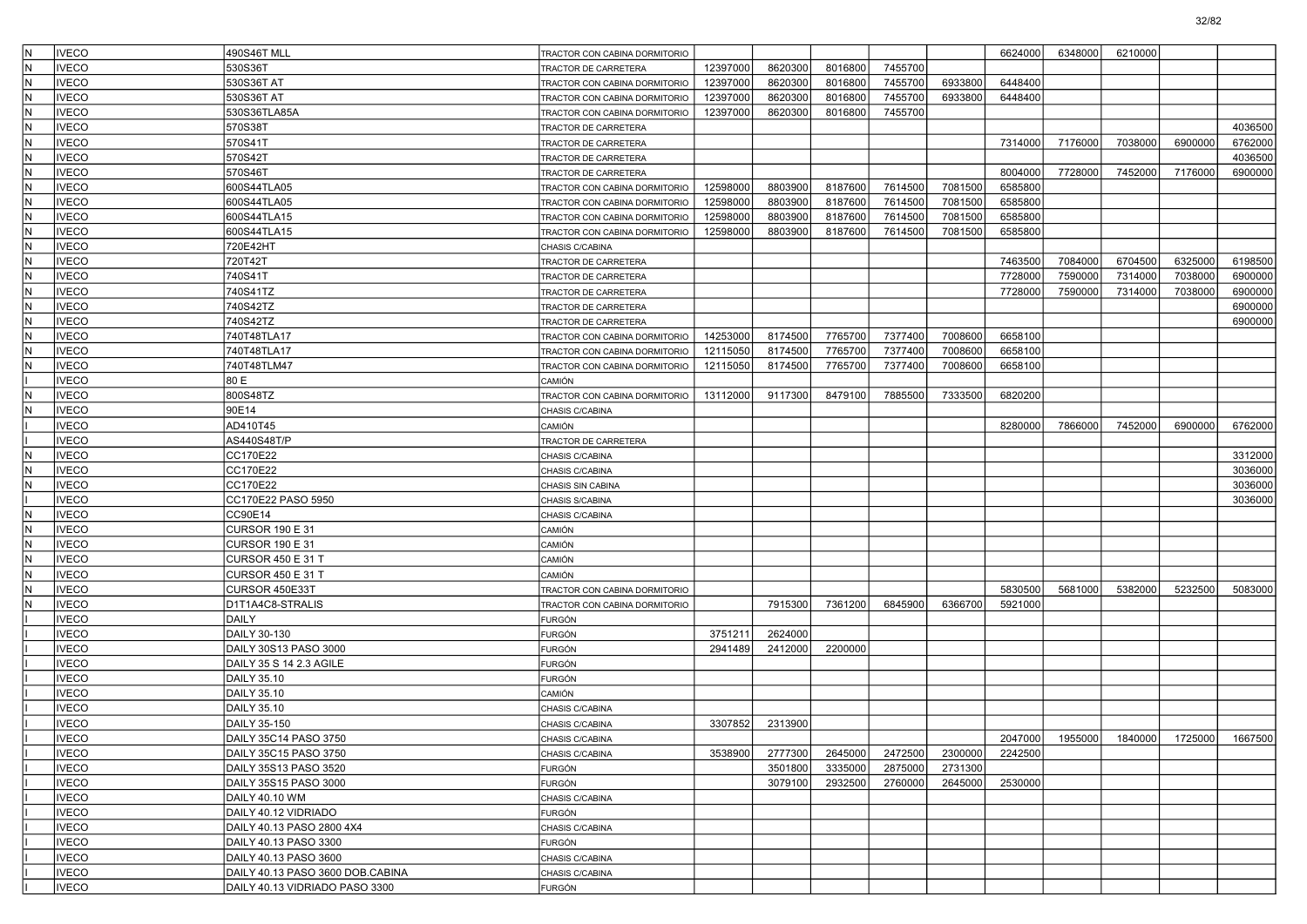| <b>IVECO</b> | DAILY 40.13W                     | CHASIS C/CABINA         |         |         |         |         |         |         |         |                         |         |         |
|--------------|----------------------------------|-------------------------|---------|---------|---------|---------|---------|---------|---------|-------------------------|---------|---------|
| <b>IVECO</b> | DAILY 40S14 PASO 3000            | FURGÓN                  |         |         |         |         |         | 1495000 | 1437500 | 1380000                 | 1322500 | 1265000 |
| <b>IVECO</b> | DAILY 40S14 PASO 3300            | FURGÓN                  |         |         |         |         |         | 1495000 | 1437500 | 1380000                 | 1322500 | 1265000 |
| <b>IVECO</b> | DAILY 40S14 PASO 3450            | CHASIS C/CABINA         |         |         |         |         |         |         |         |                         |         | 1380000 |
| <b>IVECO</b> | DAILY 45S16 VIDRIADO PASO 3300   | <b>FURGÓN</b>           |         |         |         |         |         |         |         |                         |         | 1495000 |
| <b>IVECO</b> | DAILY 49.10                      | <b>FURGÓN</b>           |         |         |         |         |         |         |         |                         |         |         |
| <b>IVECO</b> | DAILY 49.10                      | CHASIS C/CABINA         |         |         |         |         |         |         |         |                         |         |         |
| <b>IVECO</b> | DAILY 49.10 W.B. 3310            | <b>FURGÓN</b>           |         |         |         |         |         |         |         |                         |         |         |
| <b>IVECO</b> | DAILY 49.10 W.B. 3950            | FURGÓN                  |         |         |         |         |         |         |         |                         |         |         |
| <b>IVECO</b> | <b>DAILY 49.12</b>               | <b>FURGÓN</b>           |         |         |         |         |         |         |         |                         |         |         |
| <b>IVECO</b> | <b>DAILY 49.12</b>               | CHASIS C/CABINA         |         |         |         |         |         |         |         |                         |         |         |
| <b>IVECO</b> | DAILY 49.12 VIDRIADO             | <b>FURGÓN</b>           |         |         |         |         |         |         |         |                         |         |         |
| <b>IVECO</b> | DAILY 50.13 FURGON 3950          | <b>FURGÓN</b>           |         |         |         |         |         |         |         |                         |         |         |
| <b>IVECO</b> | DAILY 50.13 FURGON VIDRIADO 3950 | FURGÓN                  |         |         |         |         |         |         |         |                         |         |         |
| <b>IVECO</b> | DAILY 50.13 PASO 3600            | CHASIS C/CABINA         |         |         |         |         |         |         |         |                         |         |         |
| <b>IVECO</b> | DAILY 50.13 PASO 3600 DOB.CABINA | CHASIS C/CABINA         |         |         |         |         |         |         |         |                         |         |         |
| <b>IVECO</b> | DAILY 50.13 PASO 3950            | <b>FURGÓN</b>           |         |         |         |         |         |         |         |                         |         |         |
| <b>IVECO</b> | DAILY 50.13 VIDRIADO PASO 3950   | FURGÓN                  |         |         |         |         |         |         |         |                         |         |         |
| <b>IVECO</b> | DAILY 50C16 PASO 3950            | FURGÓN                  |         |         |         |         |         | 2875000 | 2702500 | 2587500                 | 2472500 | 2300000 |
| <b>IVECO</b> | DAILY 50C16 PASO 3950 VIDRIADO   | <b>FURGÓN</b>           |         |         |         |         | 3795000 | 3565000 | 3335000 | 3162500                 | 2990000 | 2863500 |
| <b>IVECO</b> | DAILY 50C17 VETRATO              | <b>FURGÓN</b>           | 5829596 | 3650000 | 3500000 |         |         |         |         |                         |         |         |
| <b>IVECO</b> | DAILY 50C17 VIDRIADO PASO 3950   | <b>FURGÓN</b>           | 5829596 | 3913900 | 3727600 | 3550100 | 3381000 | 3220000 |         |                         |         |         |
| <b>IVECO</b> | DAILY 55-170                     | FURGÓN                  | 3928521 | 2747800 |         |         |         |         |         |                         |         |         |
| <b>IVECO</b> | DAILY 55-170                     | CHASIS C/CABINA         | 3800695 | 2632300 |         |         |         |         |         |                         |         |         |
| <b>IVECO</b> | DAILY 55C16 PASO 3300            | <b>FURGÓN</b>           |         |         |         |         |         | 2875000 | 2702500 | 2587500                 | 2472500 | 2300000 |
| <b>IVECO</b> | DAILY 55C16 PASO 3750            | CHASIS C/CABINA         |         |         |         |         |         | 2300000 | 2242500 | 2127500                 | 2012500 | 1897500 |
| <b>IVECO</b> | DAILY 55C16 PASO 3750 CD         | CHASIS C/CABINA         |         |         |         |         |         | 2357500 | 2300000 | 2185000                 | 2070000 | 1955000 |
| <b>IVECO</b> | DAILY 55C16 PASO 3750 CD         | CHASIS CON CABINA DOBLE |         |         |         |         |         | 2357500 | 2300000 | 2185000                 | 2070000 | 1955000 |
| <b>IVECO</b> | DAILY 55C16 PASO 3950            | FURGÓN                  |         |         |         |         |         | 3105000 | 2932500 | 2817500                 | 2702500 | 2530000 |
| <b>IVECO</b> | DAILY 55C17 PASO 3300            | <b>FURGÓN</b>           | 5829596 | 3913900 | 3727600 | 3550100 | 3381000 | 3220000 |         |                         |         |         |
| <b>IVECO</b> | DAILY 55C17 PASO 3750            |                         |         | 3215000 | 3061900 | 2916100 | 2777300 | 2645000 | 2335500 |                         |         |         |
| <b>IVECO</b> | DAILY 55C17 PASO 3750            | CHASIS C/CABINA         |         | 3354800 | 3195000 | 3042900 | 2898000 | 2760000 |         |                         |         |         |
| <b>IVECO</b> | DAILY 55C17 PASO 3950            | CHASIS CON CABINA       |         | 3913900 | 3727600 | 3550100 | 3381000 | 3220000 |         |                         |         |         |
|              |                                  | <b>FURGÓN</b>           |         |         |         |         |         |         |         |                         |         |         |
| <b>IVECO</b> | <b>DAILY 59.12</b>               | CHASIS S/CABINA         |         |         |         |         |         |         |         |                         |         |         |
| <b>IVECO</b> | DAILY 60.12                      | CHASIS C/CABINA         |         |         |         |         |         |         |         |                         |         |         |
| <b>IVECO</b> | DAILY 65C15                      | <b>FURGÓN</b>           |         |         |         |         |         |         |         |                         | 2702500 | 2530000 |
| <b>IVECO</b> | DAILY 70.12                      | CHASIS C/CABINA         |         |         |         |         |         |         |         |                         |         |         |
| <b>IVECO</b> | DAILY 70.13 PASO 3600            | CHASIS C/CABINA         |         |         |         |         |         |         |         |                         |         |         |
| <b>IVECO</b> | DAILY 70.13 PASO 3600 DOB.CABINA | CHASIS C/CABINA         |         |         |         |         |         |         |         |                         |         |         |
| <b>IVECO</b> | DAILY 70.13 PASO 4180            | CHASIS C/CABINA         |         |         |         |         |         |         |         |                         |         |         |
| <b>IVECO</b> | DAILY 70.13 PASO 4180 CAB.DOBLE  | CHASIS C/CABINA         |         |         |         |         |         |         |         |                         |         |         |
| <b>IVECO</b> | DAILY 70-170                     | CHASIS C/CABINA         | 4100796 | 2868500 |         |         |         |         |         |                         |         |         |
| <b>IVECO</b> | DAILY 70-170                     | CHASIS CON CABINA DOBLE | 4096199 | 3488600 | 3322500 | 3192500 | 3020000 | 2947500 |         |                         |         |         |
| <b>IVECO</b> | DAILY 70-170 SCUDATO             | CHASIS S/CABINA         | 3780000 |         |         |         |         |         |         |                         |         |         |
| <b>IVECO</b> | DAILY 70C14G                     | CHASIS C/CABINA         | 6585579 | 3524100 | 3356200 |         |         |         |         |                         |         |         |
| <b>IVECO</b> | DAILY 70C16 PASO 3750            | CHASIS C/CABINA         |         |         |         |         |         |         |         |                         | 2242500 | 2127500 |
| <b>IVECO</b> | DAILY 70C16 PASO 4350            | CHASIS C/CABINA         |         |         |         |         |         | 2645000 |         | 2530000 2415000 2300000 |         | 2242500 |
| <b>IVECO</b> | DAILY 70C16 PASO 4350 DOBLE CAB  | CHASIS C/CABINA         |         |         |         |         |         | 2990000 | 2875000 | 2760000                 | 2645000 | 2530000 |
| <b>IVECO</b> | DAILY 70C17 PASO 3990 SCUDATTO   | CHASIS S/CABINA         | 3780000 |         |         |         |         |         |         |                         |         |         |
| <b>IVECO</b> | DAILY 70C17 PASO 4350            | CHASIS S/CABINA         | 3780000 |         |         |         |         |         |         |                         |         |         |
| <b>IVECO</b> | DAILY 70C17 PASO 4350            | CHASIS C/CABINA         |         | 3260300 | 3105000 | 2932500 | 2817500 | 2702500 | 2600000 |                         |         |         |
| <b>IVECO</b> | DAILY 70C17 PASO 4350            | CHASIS CON CABINA DOBLE | 4096199 | 3488600 | 3322500 | 3192500 | 3020000 | 2947500 |         |                         |         |         |
| <b>IVECO</b> | DAILY 70C17 PASO 4350 SCUDATO    | CHASIS S/CABINA         | 3780000 |         |         |         |         |         |         |                         |         |         |
| <b>IVECO</b> | DAILY CC170E22 PASO 5950         | CHASIS S/CABINA         |         |         |         |         |         |         |         |                         |         | 3036000 |
| <b>IVECO</b> | DAILY CITY 35.10                 | <b>FURGÓN</b>           |         |         |         |         |         |         |         |                         |         |         |
| <b>IVECO</b> | DAILY CITY 35.10 PASO 2800       | <b>FURGÓN</b>           |         |         |         |         |         |         |         |                         |         |         |
| <b>IVECO</b> | DAILY CITY 35.10 PASO 3300       | FURGÓN                  |         |         |         |         |         |         |         |                         |         |         |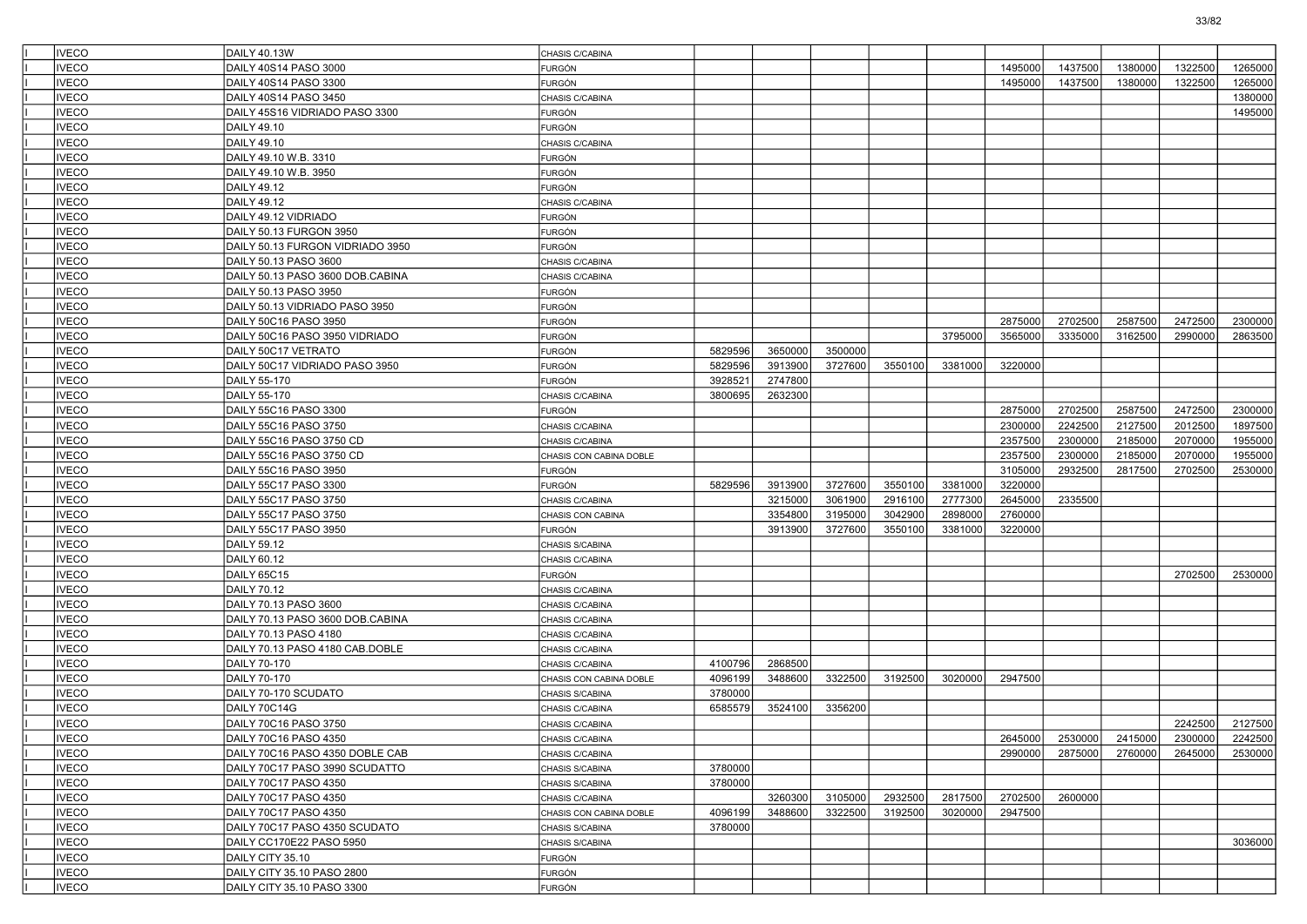|                         | <b>IVECO</b> | DAILY50C17FURGONVIDRIADOPASO3950 |                               |          | 3704300           | 3527900  | 3359900 | 3199900 | 3047500 |         |         |         |         |
|-------------------------|--------------|----------------------------------|-------------------------------|----------|-------------------|----------|---------|---------|---------|---------|---------|---------|---------|
|                         |              |                                  | FURGÓN                        |          |                   |          |         |         |         |         |         |         |         |
| İΝ                      | <b>IVECO</b> | DC4910                           | CHASIS C/CABINA               |          |                   |          |         |         |         |         |         |         |         |
| IN.                     | <b>IVECO</b> | DC4910S                          | CAMIÓN                        |          |                   |          |         |         |         |         |         |         |         |
|                         | <b>IVECO</b> | DUCATO MAXICARGO 2.8 JTD         | FURGÓN                        |          |                   |          |         |         |         |         |         |         |         |
|                         | <b>IVECO</b> | EURO                             | CAMIÓN                        |          |                   |          |         |         |         |         |         |         |         |
|                         | <b>IVECO</b> | <b>EURO 12-14</b>                | CAMIÓN                        |          |                   |          |         |         |         |         |         |         |         |
|                         | <b>IVECO</b> | EUROCARGO 140E24                 | CAMIÓN                        |          |                   |          |         |         |         |         |         |         |         |
|                         | <b>IVECO</b> | EUROCARGO 150 E21H               | CAMIÓN                        |          |                   |          |         |         |         |         |         |         |         |
|                         | <b>IVECO</b> | EUROCARGO 150E21                 | CAMIÓN                        |          |                   |          |         |         |         |         |         |         |         |
|                         | <b>IVECO</b> | EUROCARGO 160 E23N               | CAMIÓN                        |          |                   |          |         |         |         |         |         |         |         |
|                         | <b>IVECO</b> | EUROCARGO 170E23                 | CAMIÓN                        |          |                   |          |         |         |         |         |         |         | 3036000 |
|                         | <b>IVECO</b> | EUROCARGO ML 120 E18             | CAMIÓN                        |          |                   |          |         |         |         |         |         |         |         |
|                         | <b>IVECO</b> | EUROCARGO ML 120 E18             | CHASIS C/CABINA               |          |                   |          |         |         |         |         |         |         |         |
|                         | <b>IVECO</b> | EUROCARGO ML150E18K              | CHASIS C/CABINA               |          |                   |          |         |         |         |         |         |         |         |
|                         | <b>IVECO</b> | EUROTECH 180 E27                 | CAMIÓN                        |          |                   |          |         |         |         |         |         |         |         |
|                         | <b>IVECO</b> | EUROTECH 190 E24                 | CAMIÓN                        |          |                   |          |         |         |         |         |         |         |         |
|                         | <b>IVECO</b> | EUROTECH 190 E27                 | CAMIÓN                        |          |                   |          |         |         |         |         |         |         |         |
|                         | <b>IVECO</b> | EUROTECH 190 E31 P               | CAMIÓN                        |          |                   |          |         |         |         |         |         |         |         |
|                         | <b>IVECO</b> | EUROTECH 330 E34                 | CAMIÓN                        |          |                   |          |         |         |         |         |         |         |         |
|                         | <b>IVECO</b> | EUROTECH MP440E42TZ/P            | TRACTOR DE CARRETERA          |          |                   |          |         |         |         |         |         |         |         |
|                         | <b>IVECO</b> | EUROTRAKKER 260 E30              | CAMIÓN                        |          |                   |          |         |         |         |         |         |         |         |
|                         | <b>IVECO</b> | EUROTRAKKER MP190E37H            | CAMIÓN                        |          |                   |          |         |         | 8280000 | 7866000 | 7452000 | 6900000 | 6762000 |
|                         | <b>IVECO</b> | EUROTRAKKER MP190E37H            | CHASIS C/CABINA               |          |                   |          |         |         |         |         |         |         |         |
|                         | <b>IVECO</b> | EUROTRAKKER MP190E37H            | TRACTOR DE CARRETERA          |          |                   |          |         |         | 8280000 | 7866000 | 7452000 | 6900000 | 6762000 |
|                         | <b>IVECO</b> | EUROTRAKKER MP380E37H            | CAMIÓN                        |          |                   |          |         |         |         |         |         |         |         |
|                         | <b>IVECO</b> | EUROTRAKKER MP380E37H            | CHASIS C/CABINA               |          |                   |          |         |         |         |         |         |         |         |
|                         | <b>IVECO</b> | EUROTRAKKER MP380E37H            | TRACTOR DE CARRETERA          |          |                   |          |         |         |         |         |         |         |         |
|                         | <b>IVECO</b> | EUROTRAKKER MP720E37HT           |                               |          |                   |          |         |         |         |         |         |         |         |
|                         |              |                                  | TRACTOR DE CARRETERA          |          |                   |          |         |         | 8280000 | 7866000 |         |         |         |
|                         | <b>IVECO</b> | EUROTRAKKER MPC 340 E 34 H       | CHASIS C/CABINA               |          |                   |          |         |         |         |         | 7452000 | 6900000 | 6762000 |
|                         | <b>IVECO</b> | EUROTRAKKER MPC 340E 34          | CAMIÓN                        |          |                   |          |         |         | 8280000 | 7866000 | 7452000 | 6900000 | 6762000 |
| IN.                     | <b>IVECO</b> | HD 200S38                        | CHASIS C/CABINA               |          |                   |          |         |         |         |         |         |         | 3289200 |
| IN.                     | <b>IVECO</b> | HD 200S38                        | CHASIS CON CABINA             |          |                   |          |         |         |         |         |         |         | 3289200 |
| IN.                     | <b>IVECO</b> | <b>HD 450S38T</b>                | CHASIS C/CABINA               |          |                   |          |         |         |         |         |         |         | 5244000 |
| N,                      | <b>IVECO</b> | HD 450S38T/HR                    | CHASIS C/CABINA               |          |                   |          |         |         |         |         |         |         | 5244000 |
| N                       | <b>IVECO</b> | HD 450S38T/P                     | CHASIS C/CABINA               |          |                   |          |         |         |         |         |         |         | 5244000 |
|                         | <b>IVECO</b> | M 40.10 WM 4X4                   | PICK-UP                       |          |                   |          |         |         |         |         |         |         |         |
|                         | <b>IVECO</b> | MH 190 E31                       | CHASIS C/CABINA               |          |                   |          |         |         |         |         |         |         |         |
|                         | <b>IVECO</b> | ML 140E24W PASO 3915 4X4         | CHASIS C/CABINA               |          |                   |          |         |         |         |         |         |         |         |
|                         | <b>IVECO</b> | ML 150 E24 WS                    | CAMIÓN                        | 11850000 | 8943900           | 8518000  |         |         |         |         |         |         |         |
|                         | <b>IVECO</b> | ML 180 E27H                      | CHASIS C/CABINA               |          |                   |          |         |         |         |         |         |         |         |
|                         | <b>IVECO</b> | MLC (CABINA CORTA) 150 E 18      | CHASIS C/CABINA               |          |                   |          |         |         |         |         |         |         |         |
|                         | <b>IVECO</b> | MLL (CABINA LARGA) 150 E 18      | CHASIS C/CABINA               |          |                   |          |         |         |         |         |         |         |         |
|                         | <b>IVECO</b> | <b>MLL 320E</b>                  | TRACTOR DE CARRETERA          |          |                   |          |         |         |         |         |         |         |         |
|                         | <b>IVECO</b> | MP190E37W EUROTRAKKER            | CHASIS C/CABINA               |          |                   |          |         |         |         |         |         |         |         |
|                         | <b>IVECO</b> | MP190E37W EUROTRAKKER            | TRACTOR DE CARRETERA          |          |                   |          |         |         |         |         |         |         |         |
|                         | <b>IVECO</b> | MP380E37H                        | CHASIS C/CABINA               |          |                   |          |         |         |         |         |         |         |         |
|                         | <b>IVECO</b> | MP410E44H/80                     | CAMIÓN                        |          |                   |          |         |         |         |         |         |         | 3312000 |
| N                       | <b>IVECO</b> | MP440E42T                        | TRACTOR DE CARRETERA          |          |                   |          |         |         |         |         |         |         |         |
| N.                      | <b>IVECO</b> | MP440E42T                        | CHASIS C/CABINA               |          |                   |          |         |         |         |         |         |         |         |
|                         | <b>IVECO</b> | MP720E37HT                       | TRACTOR DE CARRETERA          |          |                   |          |         |         |         |         |         |         |         |
| $\overline{\mathsf{N}}$ | <b>IVECO</b> | R7T4B3B8-STRALIS                 | TRACTOR CON CABINA DORMITORIO | 12598000 | 9317600           | 8665400  | 8058800 |         |         |         |         |         |         |
|                         | <b>IVECO</b> | STRALIS 430                      | TRACTOR DE CARRETERA          |          |                   |          |         |         |         |         |         |         |         |
|                         | <b>IVECO</b> | STRALIS 460S36T                  | TRACTOR DE CARRETERA          | 10626000 |                   |          |         |         |         |         |         |         |         |
|                         | <b>IVECO</b> | STRALIS 480                      | TRACTOR DE CARRETERA          |          |                   |          |         |         |         |         |         |         | 5244000 |
|                         | <b>IVECO</b> | STRALIS 490S44T                  | TRACTOR C/CABINA DORMITORIO   | 11573000 | 8087200           | 7521100  | 6994600 | 6505000 | 6049600 |         |         |         |         |
|                         | <b>IVECO</b> | STRALIS 800S56TZ PASO 3500       | TRACTOR C/CABINA DORMITORIO   | 13563000 | 9426400           | 8766600  | 8152900 | 7582200 | 7051500 |         |         |         |         |
|                         | <b>IVECO</b> | STRALIS AD260S30Y                | CHASIS C/CABINA               |          | 25297000 16955400 | 16148000 |         |         |         |         |         |         |         |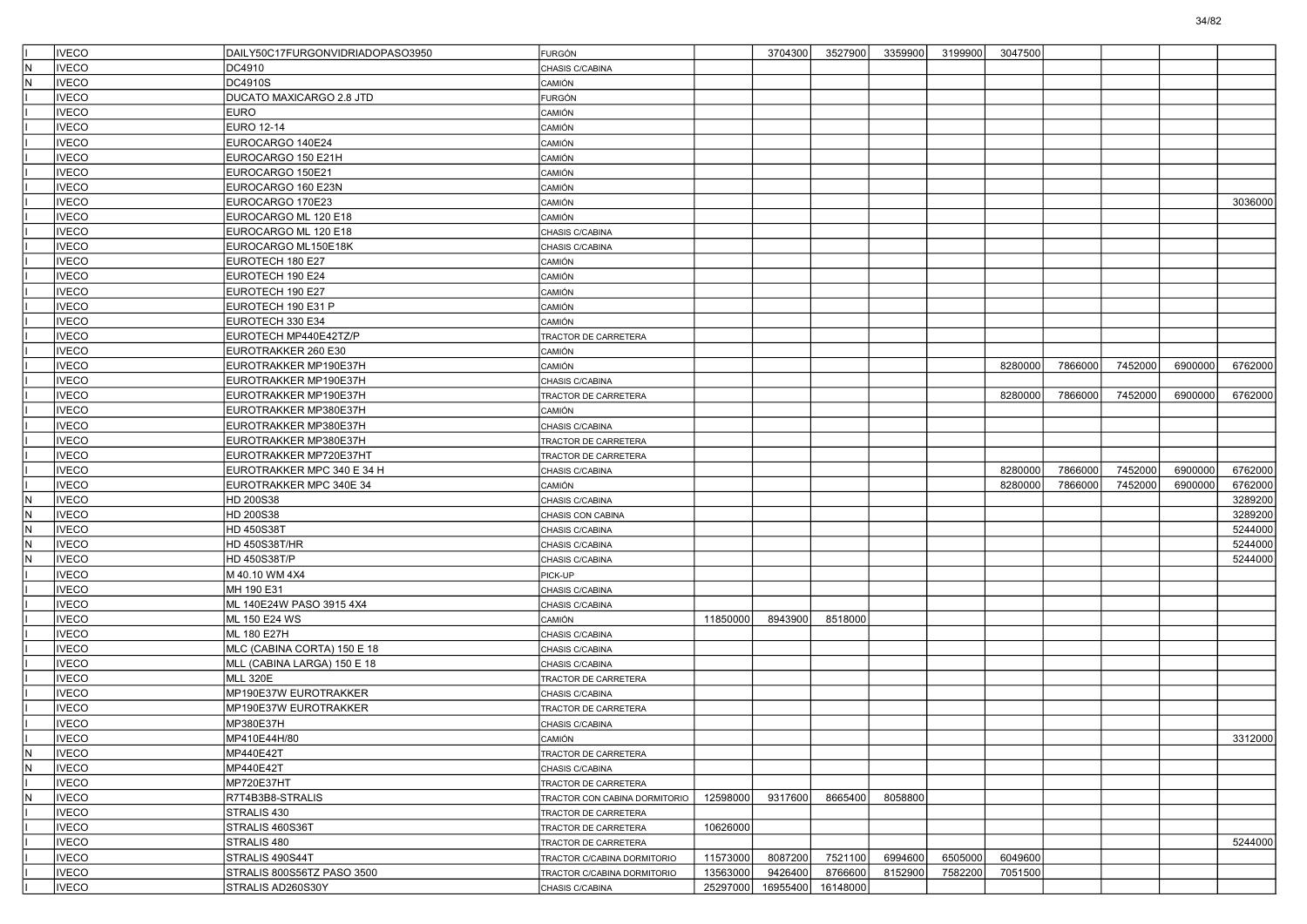|   | <b>IVECO</b>      | STRALIS AS440S50TY                         | TRACTOR C/CABINA DORMITORIO        | 15631000 | 10923300 | 10158700 |          |          |          |         |         |         |         |
|---|-------------------|--------------------------------------------|------------------------------------|----------|----------|----------|----------|----------|----------|---------|---------|---------|---------|
|   | <b>VECO</b>       | STRALIS AT440S33T                          | TRACTOR C/CABINA DORMITORIO        | 21047000 | 14106400 | 13434700 |          |          |          |         |         |         |         |
|   | <b>IVECO</b>      | TECTOR 110-190                             | CHASIS C/CABINA                    | 4782071  | 3306800  | 3141500  |          |          |          |         |         |         |         |
|   | <b>VECO</b>       | <b>TECTOR 150E21</b>                       | CHASIS C/CABINA                    | 5545955  | 3835100  | 3643300  | 3461200  | 3288100  |          |         |         |         |         |
| N | <b>VECO</b>       | TECTOR 170E25T                             | TRACTOR CON CABINA DORMITORIO      |          |          |          |          |          | 3864000  | 3726000 | 3588000 | 3450000 | 3312000 |
|   | <b>VECO</b>       | <b>TECTOR 240E28</b>                       | CHASIS C/CABINA                    | 8223369  | 5564700  | 5299700  | 5047400  | 4795000  | 4555200  |         |         |         |         |
|   | <b>VECO</b>       | TECTOR 240E28 PASO 4815                    | CHASIS C/CABINA DORMITORIO         | 8489000  | 5746000  | 5472400  | 5211800  | 4951200  | 4703700  |         |         |         |         |
|   | <b>IVECO</b>      | <b>TECTOR 90-190</b>                       | CHASIS C/CABINA                    | 4392895  | 3037700  | 2885800  |          |          |          |         |         |         |         |
|   | <b>VECO</b>       | TECTOR ATTACK 150E21 PASO 3610             | CHASIS C/CABINA                    | 5525191  | 3820700  | 3629700  | 3448200  |          |          |         |         |         |         |
|   | <b>VECO</b>       | TECTOR ATTACK 150E21 PASO 4100             | CHASIS C/CABINA                    | 5543986  | 3833700  | 3642000  | 3459900  |          |          |         |         |         |         |
|   | <b>VECO</b>       | TECTOR ATTACK 150E21 PASO 4734             | CHASIS C/CABINA                    | 5545955  | 3835100  | 3643300  | 3461200  | 3288100  |          |         |         |         |         |
|   | <b>VECO</b>       | TECTOR ATTACK 170E22                       | CHASIS C/CABINA DORMITORIO         |          |          | 4534800  | 4308100  | 4006500  | 3726100  |         |         |         |         |
|   | <b>IVECO</b>      | TECTOR ATTACK 170E22T                      | TRACTOR C/CABINA DORMITORIO        |          |          | 4625500  | 4394300  | 4086700  | 3800600  |         |         |         |         |
|   | <b>VECO</b>       | TRAKKER 350                                | CAMIÓN                             |          |          |          |          |          | 8280000  | 7866000 | 7452000 | 6900000 | 6762000 |
|   | <b>VECO</b>       | TRAKKER 380                                | CAMIÓN                             |          |          |          |          |          | 8280000  | 7866000 | 7452000 | 6900000 | 6762000 |
|   | <b>VECO</b>       | TRAKKER 450                                | CAMIÓN                             |          |          |          |          |          | 8280000  | 7866000 | 7452000 | 6900000 | 6762000 |
|   | <b>VECO</b>       | TRAKKER AD410T50                           | CHASIS C/CABINA                    | 17726000 | 12379100 | 11760100 | 11172100 | 10613500 | 10082900 |         |         |         |         |
|   | <b>IVECO</b>      | TRAKKER AT 410T50                          | CAMIÓN                             |          |          |          |          |          | 8280000  | 7866000 | 7452000 | 6900000 | 6762000 |
|   | <b>VECO</b>       | TUBO DAILY 40.12 VIDRIADO                  | FURGÓN                             |          |          |          |          |          |          |         |         |         |         |
|   | <b>IVECO</b>      | TUBO DAILY 49.12 VIDRIADO                  | FURGÓN                             |          |          |          |          |          |          |         |         |         |         |
|   | <b>VECO</b>       | TURBO DAILY 35.10                          | PICK-UP                            |          |          |          |          |          |          |         |         |         |         |
|   | <b>VECO</b>       | TURBO DAILY 35.10                          | FURGÓN                             |          |          |          |          |          |          |         |         |         |         |
|   | <b>IVECO</b>      | TURBO DAILY 35.10                          | CHASIS C/CABINA                    |          |          |          |          |          |          |         |         |         |         |
|   | <b>IVECO</b>      | TURBO DAILY 35.10 D (DOBLE CAB.)           | CHASIS C/CABINA                    |          |          |          |          |          |          |         |         |         |         |
|   | <b>IVECO</b>      | TURBO DAILY 35.8                           | PICK-UP                            |          |          |          |          |          |          |         |         |         |         |
|   | <b>VECO</b>       | TURBO DAILY 40.10                          | FURGÓN                             |          |          |          |          |          |          |         |         |         |         |
|   | <b>VECO</b>       | TURBO DAILY 40.12 VIDRIADO                 | FURGÓN                             |          |          |          |          |          |          |         |         |         |         |
|   | <b>IVECO</b>      | TURBO DAILY 49.12                          | FURGÓN                             |          |          |          |          |          |          |         |         |         |         |
|   | <b>IVECO</b>      | TURBO DAILY 49.12                          | CHASIS C/CABINA                    |          |          |          |          |          |          |         |         |         |         |
|   | <b>IVECO</b>      | TURBO DAILY 49.12 VIDRIADO                 | FURGÓN                             |          |          |          |          |          |          |         |         |         |         |
|   | <b>VECO</b>       | TURBO DAILY 49-10                          | FURGÓN                             |          |          |          |          |          |          |         |         |         |         |
|   | <b>IVECO</b>      | TURBO DAILY 49-10                          | CHASIS S/CABINA                    |          |          |          |          |          |          |         |         |         |         |
|   | <b>IVECO</b>      | TURBO DAILY 49-10                          | CHASIS C/CABINA                    |          |          |          |          |          |          |         |         |         |         |
|   | <b>IVECO</b>      | TURBO DAILY 59.12                          | FURGÓN                             |          |          |          |          |          |          |         |         |         |         |
|   | <b>IVECO</b>      | TURBO DAILY 59.12                          | CAMIÓN                             |          |          |          |          |          |          |         |         |         |         |
|   | <b>VECO</b>       | TURBO DAILY 59.12                          | CHASIS S/CABINA                    |          |          |          |          |          |          |         |         |         |         |
|   | <b>IVECO</b>      | TURBO DAILY 59.12                          |                                    |          |          |          |          |          |          |         |         |         |         |
|   | <b>IVECO</b>      | VERTIS 130V18 PASO 4750                    | CHASIS C/CABINA<br>CHASIS C/CABINA |          |          |          |          |          | 3036000  | 2898000 | 2760000 | 2622000 | 2484000 |
|   | <b>IVECO</b>      |                                            |                                    |          |          | 3588000  | 3450000  | 3312000  | 3174000  |         |         |         |         |
|   | <b>JAC</b>        | VERTIS 130V19 PASO 4815<br><b>HFC1035K</b> | CHASIS C/CABINA                    |          |          |          |          |          |          |         |         |         |         |
|   | <b>JAC</b>        | <b>HFC1041K</b>                            | CAMIÓN<br>CAMIÓN                   |          |          |          |          |          |          |         |         |         |         |
|   |                   |                                            |                                    |          |          |          |          |          |          |         |         |         |         |
|   | <b>JAC</b><br>JAC | <b>HFC1041K</b><br><b>HFC1061K</b>         | CHASIS C/CABINA                    |          |          |          |          |          |          |         |         |         |         |
|   |                   |                                            | CAMIÓN                             |          |          |          |          |          |          |         |         |         |         |
|   | <b>JAC</b>        | HFC1061K                                   | CHASIS C/CABINA                    |          |          |          |          |          |          |         |         |         |         |
|   | <b>JAC</b>        | T6 2.0 4X2 DC 6MT LUXURY                   | PICK-UP CABINA DOBLE               | 2327000  | 1978000  | 1780000  | 1602000  |          |          |         |         |         |         |
|   | <b>JAC</b>        | T6 2.0 4X4 DC 6MT LUXURY                   | PICK-UP CABINA DOBLE               | 2667000  | 2267000  | 2040000  | 1836000  |          |          |         |         |         |         |
|   | <b>JAC</b>        | X200 2.0 CS 6MT LUXURY                     | PICK-UP CABINA SIMPLE              | 2317000  | 1970000  | 1773000  | 1595000  |          |          |         |         |         |         |
|   | JMC               | CONQUER N800                               | CAMIÓN                             | 3591000  | 2614000  | 2495000  | 1984000  | 1639000  | 1466000  | 1173000 | 1052000 |         |         |
|   | <b>JMC</b>        | N 900                                      | CAMIÓN                             | 3590470  | 2422000  | 2243000  | 1984000  | 1639000  | 1466000  | 1173000 | 1052000 |         |         |
|   | <b>JMC</b>        | N 900                                      | CHASIS C/CABINA                    | 3590470  | 2422000  | 2243000  | 1984000  | 1639000  | 1466000  | 1173000 | 1052000 |         |         |
|   | JMC               | N-601                                      | CAMIÓN                             | 2176200  | 2049000  | 1898000  | 1725000  | 1553000  | 1208000  | 932000  | 828000  |         |         |
|   | <b>KAWASAKI</b>   | TERYX 4X4                                  | UTILITARIO                         |          |          |          |          |          |          |         |         |         |         |
|   | <b>KAWASAKI</b>   | TERYX 4X4 NRA OUTDOORS                     | UTILITARIO                         |          |          |          |          |          |          |         |         | 1185200 | 1102200 |
|   | KAWASAKI          | TERYX 750 FI 4X4                           | <b>UTILITARIO</b>                  |          |          |          |          |          |          |         |         | 1185000 | 1102100 |
|   | İKAWASAKI         | TERYX 750 FI 4X4 LE                        | <b>UTILITARIO</b>                  |          |          |          |          |          |          |         |         | 1185100 | 1102100 |
|   | KAWASAKI          | TERYX 750 FI 4X4 NRA OUTDOORS              | <b>UTILITARIO</b>                  |          |          |          |          |          |          |         |         | 1185200 | 1102200 |
|   | KAWASAKI          | TERYX 750 FI SPORT 4X4                     | <b>UTILITARIO</b>                  |          |          |          |          |          |          |         |         |         |         |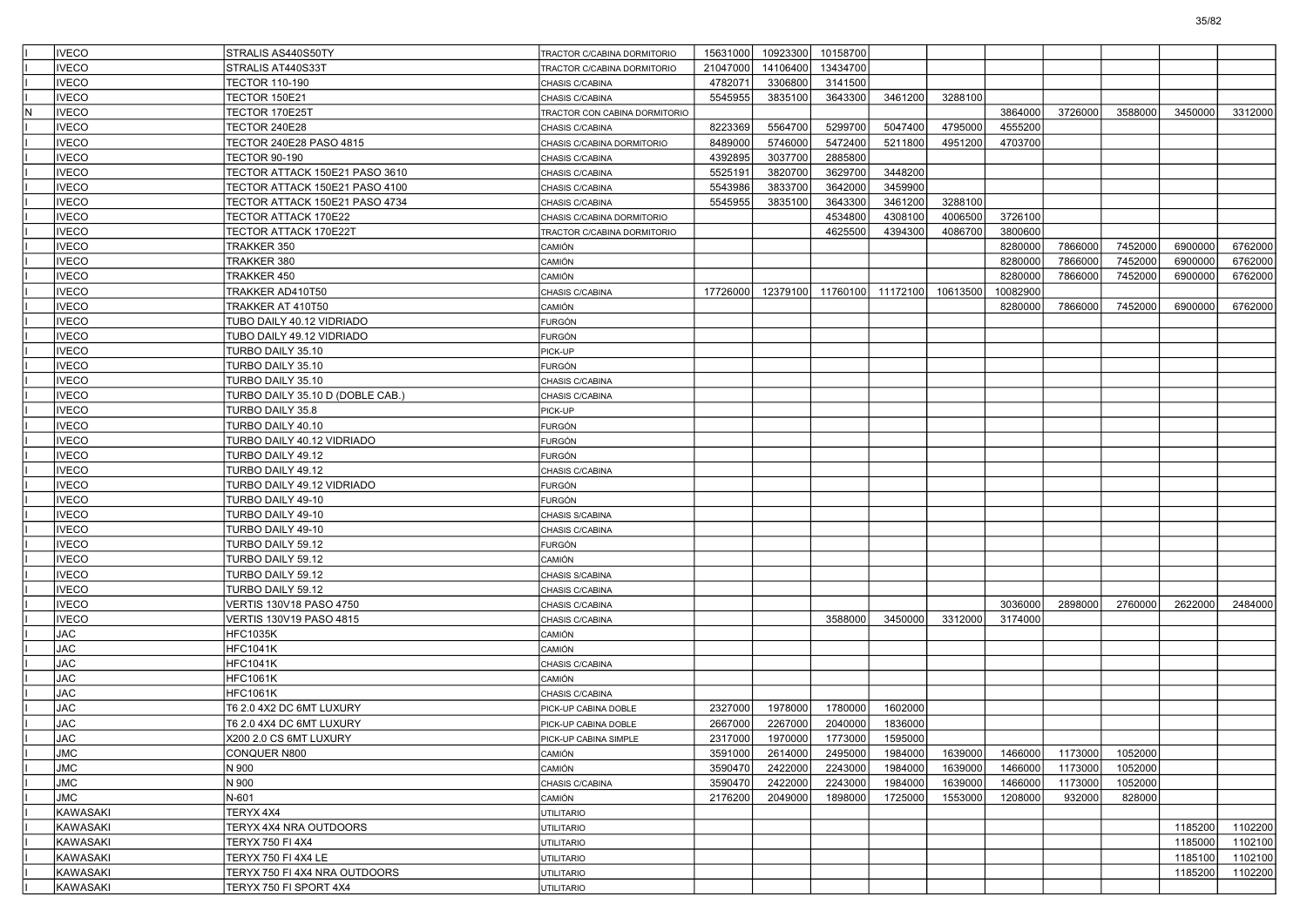| KAWASAKI        | TERYX4 750 4X4 EPS                 | UTILITARIO            |         |         |         |         |         |         |         |         | 1185000 | 1102100 |
|-----------------|------------------------------------|-----------------------|---------|---------|---------|---------|---------|---------|---------|---------|---------|---------|
| <b>KAWASAKI</b> | TERYX4 750 4X4 EPS LE              | UTILITARIO            |         |         |         |         |         |         |         |         | 1185000 | 1102100 |
| <b>KAWASAKI</b> | TERYX4 750 4X4 EPS REALTREE APG HD | UTILITARIO            |         |         |         |         |         |         |         |         | 1185000 | 1102100 |
| KIA             | <b>BESTA</b>                       | <b>FURGÓN</b>         |         |         |         |         |         |         |         |         |         |         |
| KIA             | <b>BESTA 3V</b>                    | <b>FURGÓN</b>         |         |         |         |         |         |         |         |         |         |         |
| KIA             | <b>BESTA 3V ST</b>                 | <b>FURGÓN</b>         |         |         |         |         |         |         |         |         |         |         |
| KIA             | <b>BESTA 3VAN</b>                  | FURGÓN                |         |         |         |         |         |         |         |         |         |         |
| KIA             | <b>CERES</b>                       | PICK-UP               |         |         |         |         |         |         |         |         |         |         |
| KIA             | CERES 4X4 CARGO                    | PICK-UP               |         |         |         |         |         |         |         |         |         |         |
| <b>KIA</b>      | CERES 4X4 DUMP                     | PICK-UP               |         |         |         |         |         |         |         |         |         |         |
| KIA             | FRONTIER 3000                      | PICK-UP               |         |         |         |         |         |         |         |         |         |         |
| KIA             | K 2900                             | PICK-UP               |         |         |         |         |         |         |         |         | 1498100 | 1353000 |
| KIA             | K 3600S                            | CAMIÓN                |         |         |         |         |         |         |         |         |         |         |
| KIA             | K 3600S                            | CHASIS C/CABINA       |         |         |         |         |         |         |         |         |         |         |
| <b>KIA</b>      | K-2400                             | PICK-UP               |         |         |         |         |         |         |         |         |         |         |
| KIA             | K2400 (CABINA DOBLE)               | PICK-UP               |         |         |         |         |         |         |         |         |         |         |
| KIA             | K2400 10S                          | PICK-UP               |         |         |         |         |         |         |         |         |         |         |
| KIA             | K2500                              | CHASIS C/CABINA       | 2013868 | 1684600 | 1604400 | 1533100 | 1485000 | 1369100 | 1256800 | 1148000 | 1098200 | 1043300 |
| KIA             | K2500                              | PICK-UP CABINA SIMPLE | 2124389 | 1780800 | 1696100 | 1620800 | 1569800 | 1447300 | 1328600 | 1213700 | 1160900 | 1108100 |
| <b>KIA</b>      | K2500                              | PICK-UP CABINA DOBLE  | 1967100 | 1712200 | 1630600 | 1558100 |         |         |         |         |         |         |
| KIA             | K-2700                             | PICK-UP               |         |         |         |         |         |         |         |         |         |         |
| KIA             | K-2700                             | CAMIÓN                |         |         |         |         |         |         |         |         |         |         |
| KIA             | K-2700                             | CHASIS C/CABINA       |         |         |         |         |         |         |         |         |         |         |
| KIA             | K2700 4X4                          | PICK-UP               |         |         |         |         |         |         |         |         |         |         |
| <b>KIA</b>      | K2700 II                           | PICK-UP               |         |         |         |         |         |         |         |         |         |         |
| KIA             | K-2700 II 4X4                      | PICK-UP               |         |         |         |         |         |         |         |         |         |         |
| KIA             | K2700 II 4X4 CABINA DOBLE          | PICK-UP               |         |         |         |         |         |         |         |         |         |         |
| KIA             | K2700 L/B S/C                      | PICK-UP               |         |         |         |         |         |         |         |         |         |         |
| KIA             | K2700 STD (CABINA SIMPLE)          | PICK-UP               |         |         |         |         |         |         |         |         |         |         |
| <b>KIA</b>      | K3500 S                            | CHASIS C/CABINA       |         |         |         |         |         |         |         |         |         |         |
| KIA             | K3600 25S                          | CHASIS C/CABINA       |         |         |         |         |         |         |         |         |         |         |
| KIA             | K3600 33S                          | CHASIS C/CABINA       |         |         |         |         |         |         |         |         |         |         |
| KIA             | K3600S 25S                         | CAMIÓN                |         |         |         |         |         |         |         |         |         |         |
| KIA             | K3600S 33S                         | CAMIÓN                |         |         |         |         |         |         |         |         |         |         |
| <b>KIA</b>      | K3600S 33S                         |                       |         |         |         |         |         |         |         |         |         |         |
| KIA             |                                    | CHASIS C/CABINA       |         |         |         |         |         |         |         |         |         |         |
| KIA             | K3600S 33S STD<br>PREGIO           | CHASIS C/CABINA       |         |         |         |         |         |         |         |         |         |         |
| KIA             |                                    | <b>FURGÓN</b>         |         |         |         |         |         |         |         |         |         |         |
|                 | PREGIO 3.0                         | <b>FURGÓN</b>         |         |         |         |         |         |         |         |         |         |         |
| KIA             | PREGIO GS                          | <b>FURGÓN</b>         |         |         |         |         |         |         |         |         |         |         |
| <b>KIA</b>      | <b>PREGIO RS</b>                   | <b>FURGÓN</b>         |         |         |         |         |         |         |         |         |         |         |
| KIA             | <b>RHINO</b>                       | CAMIÓN                |         |         |         |         |         |         |         |         |         |         |
| KIA             | <b>TRADE</b>                       | CAMIÓN                |         |         |         |         |         |         |         |         |         |         |
| KIA             | TRADE 2.5T                         | CAMIÓN                |         |         |         |         |         |         |         |         |         |         |
| KYC             | <b>MAMUT</b>                       | PICK-UP CABINA SIMPLE | 1432000 | 1145600 |         |         |         |         |         |         |         |         |
| <b>KYC</b>      | <b>MAMUT</b>                       | PICK-UP CABINA DOBLE  | 1518000 | 1214400 |         |         |         |         |         |         |         |         |
| KYC             | <b>MAMUT BOX</b>                   | PICK-UP CARROZADA     | 1684000 | 1347200 |         |         |         |         |         |         |         |         |
| KYC             | MAMUT BOX REFRIGERADO              | PICK-UP CARROZADA     | 2271000 | 1816800 |         |         |         |         |         |         |         |         |
| KYC             | X <sub>3</sub>                     | PICK-UP CABINA SIMPLE | 1432000 | 1145600 |         |         |         |         |         |         |         |         |
| KYC             | X <sub>3</sub>                     | PICK-UP CABINA DOBLE  | 1518000 | 1214400 |         |         |         |         |         |         |         |         |
| KYC             | X3 CARGO BOX (CARROZADA)           | PICK-UP CABINA SIMPLE | 1684000 | 1347200 |         |         |         |         |         |         |         |         |
| KYC             | X3 REFRIGERATOR (CARROZADA)        | PICK-UP CABINA SIMPLE | 2271000 | 1816800 |         |         |         |         |         |         |         |         |
| KYMCO           | <b>UXV 500</b>                     | <b>UTILITARIO</b>     |         |         |         |         |         |         |         |         | 589400  | 530500  |
| KYMCO           | UXV 700                            | <b>UTILITARIO</b>     |         |         |         | 1185000 |         |         |         |         |         |         |
| KYMCO           | <b>UXV 700I</b>                    | <b>UTILITARIO</b>     |         |         |         | 1185000 |         |         |         |         |         |         |
| KYMCO           | <b>UXV500</b>                      | <b>UTILITARIO</b>     |         |         |         |         |         |         |         |         | 552000  | 498000  |
| LAND ROVER      | DEFENDER 110 TD5 CREW CAB          | PICK-UP               |         |         |         |         |         |         |         |         |         |         |
| LAND ROVER      | DEFENDER 110 TDI                   | PICK-UP               |         |         |         |         |         |         |         |         |         |         |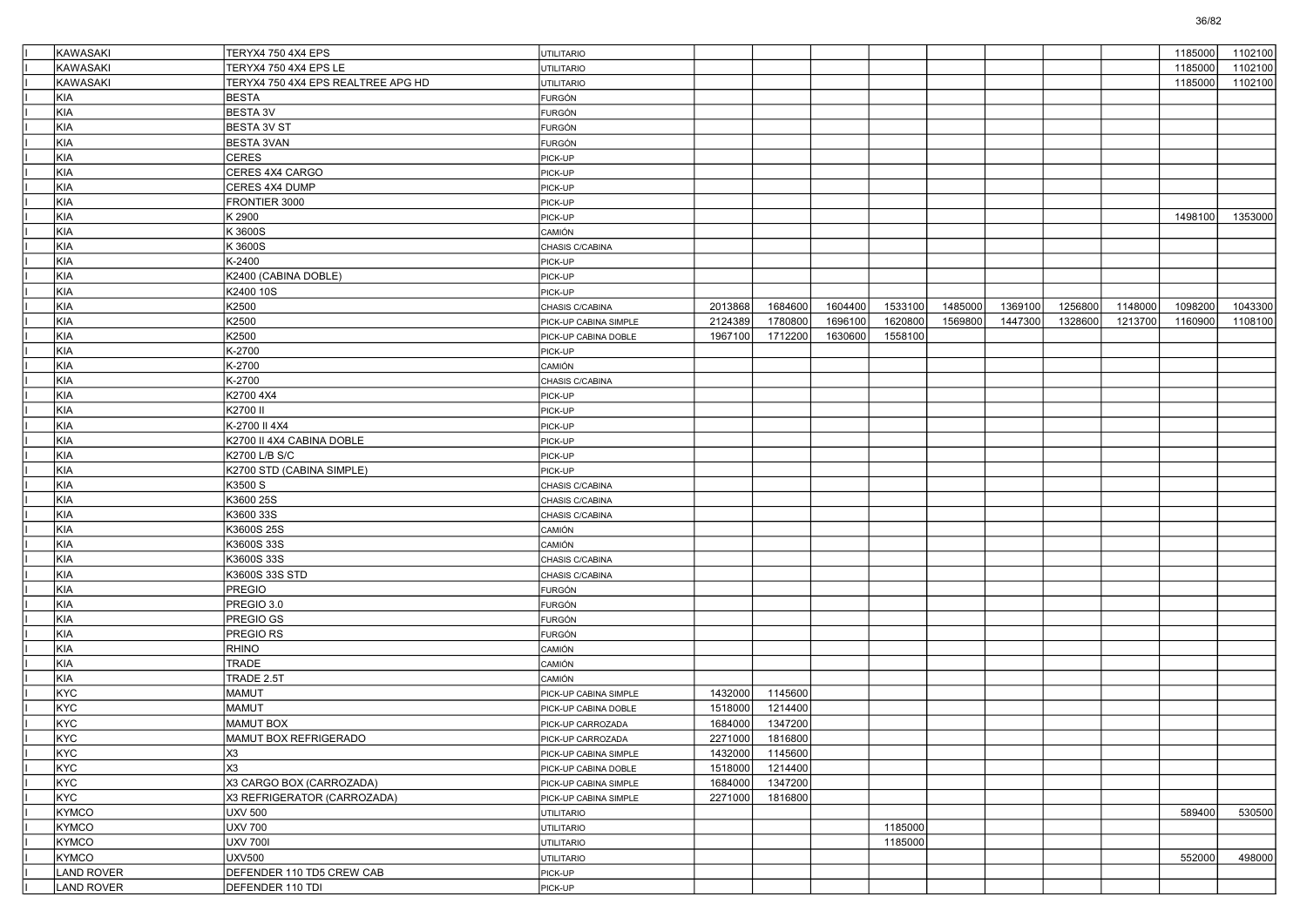| <b>LAND ROVER</b> | DEFENDER 110 TOMB RAIDER     | PICK-UP               |         |         |         |          |          |          |         |         |         |         |
|-------------------|------------------------------|-----------------------|---------|---------|---------|----------|----------|----------|---------|---------|---------|---------|
| <b>LAND ROVER</b> | DEFENDER 130                 | PICK-UP CABINA DOBLE  |         |         |         |          |          |          | 3950000 | 3555000 |         |         |
| <b>LAND ROVER</b> | DEFENDER 90                  | PICK-UP               |         |         |         |          |          |          |         |         |         |         |
| <b>LAND ROVER</b> | DEFENDER 90 TD5 HARD TOP     | <b>FURGONETA</b>      |         |         |         |          |          |          |         |         |         |         |
| <b>LAND ROVER</b> | DEFENDER 90 TDI              | PICK-UP               |         |         |         |          |          |          |         |         |         |         |
| <b>LAND ROVER</b> | DEFENDER 90 TDI SOFT TOP     | <b>FURGONETA</b>      |         |         |         |          |          |          |         |         |         |         |
| <b>LAND ROVER</b> | DEFENDER HARD TOP 90 TDI     | <b>FURGONETA</b>      |         |         |         |          |          |          |         |         |         |         |
| <b>LIFAN</b>      | 1022 1.3                     | PICK-UP CABINA SIMPLE | 1050000 | 892500  | 803300  | 722900   | 650600   | 585600   | 517500  |         |         |         |
| LIFAN             | <b>FOISON</b>                | PICK-UP CABINA SIMPLE | 1050000 | 892500  | 803300  | 722900   | 650600   | 585600   | 517500  |         |         |         |
| LIFAN             | <b>FOISON BOX</b>            | CAMIÓN                | 1355000 | 1151800 | 1036600 | 932900   | 839600   |          |         |         |         |         |
| LIFAN             | <b>FOISON BOX</b>            | PICK-UP CABINA SIMPLE | 1355000 | 1151800 | 1036600 | 932900   | 839600   |          |         |         |         |         |
| LIFAN             | FOISON BOX (CARROZADA)       | PICK-UP CABINA SIMPLE | 1355000 | 1151800 | 1036600 | 932900   | 839600   |          |         |         |         |         |
| LIFAN             | <b>FOISON CARGO</b>          | FURGÓN                | 1231000 | 1046400 | 941700  | 847500   | 762800   | 686500   |         |         |         |         |
| LIFAN             | LF5021XXY                    | PICK-UP CABINA SIMPLE | 1355000 | 1151800 | 1036600 | 932900   | 839600   |          |         |         |         |         |
| <b>MACK</b>       | CT 713                       | CAMIÓN                |         |         |         |          |          |          |         |         |         |         |
| <b>MACK</b>       | CV713                        | CAMIÓN                |         |         |         |          |          |          |         |         |         |         |
| <b>MACK</b>       | CV713 GRANITE                | CAMIÓN                |         |         |         |          |          |          |         |         |         |         |
| <b>MACK</b>       | DM6                          | CAMIÓN                |         |         |         |          |          |          |         |         |         |         |
| <b>MACK</b>       | <b>DM686S</b>                | CAMIÓN                |         |         |         |          |          |          |         |         |         |         |
| <b>MACK</b>       | <b>DM690S</b>                | CAMIÓN                |         |         |         |          |          |          |         |         |         |         |
| <b>MACK</b>       | <b>DMM6906S</b>              | CHASIS C/CABINA       |         |         |         |          |          |          |         |         |         |         |
| <b>MACK</b>       | <b>GRANITE GU813E</b>        | CAMIÓN                |         |         |         | 12798000 | 11634600 | 10576800 | 9615300 | 8741200 | 7946500 | 7224200 |
| <b>MACK</b>       | <b>GRANITE GU813E</b>        | CHASIS C/CABINA       |         |         |         | 12798000 | 11634600 | 10576800 | 9615300 | 8741200 | 7946500 | 7224200 |
| <b>MACK</b>       | <b>GRANITE GU813E</b>        | TRACTOR DE CARRETERA  |         |         |         | 12798000 | 11634600 | 10576800 | 9615300 | 8741200 | 7946500 | 7224200 |
| <b>MACK</b>       | GU813 E                      | CAMIÓN                |         |         |         | 12798000 | 11634600 | 10576800 | 9615300 | 8741200 | 7946500 | 7224200 |
| <b>MACK</b>       | GU813 E                      | CHASIS C/CABINA       |         |         |         | 12798000 | 11634600 | 10576800 | 9615300 | 8741200 | 7946500 | 7224200 |
| <b>MACK</b>       | RD 690S                      | CHASIS C/CABINA       |         |         |         |          |          |          |         |         |         |         |
| <b>MACK</b>       | <b>RD688S</b>                | CAMIÓN                |         |         |         |          |          |          |         |         |         |         |
| <b>MACK</b>       | <b>RD688S</b>                | CHASIS C/CABINA       |         |         |         |          |          |          |         |         |         |         |
| <b>MACK</b>       | <b>RD688S</b>                | TRACTOR DE CARRETERA  |         |         |         |          |          |          |         |         |         |         |
| <b>MACK</b>       | <b>RD688SX</b>               | CAMIÓN                |         |         |         |          |          |          |         |         |         |         |
| <b>MACK</b>       | RD688SX                      | CHASIS C/CABINA       |         |         |         |          |          |          |         |         |         |         |
| <b>MACK</b>       | <b>RD-690S</b>               | CAMIÓN                |         |         |         |          |          |          |         |         |         |         |
| <b>MACK</b>       | <b>RD-690S</b>               | TRACTOR DE CARRETERA  |         |         |         |          |          |          |         |         |         |         |
| <b>MAXUS</b>      | DUNESTAR 400                 | UTILITARIO            | 1906900 | 1785500 | 1700500 | 1615500  | 1534700  | 1458000  | 1385100 | 1315800 | 1250000 | 1187500 |
| MAZDA             | <b>B</b> 2200                | PICK-UP               |         |         |         |          |          |          |         |         |         |         |
| MAZDA             | <b>B2600</b>                 | PICK-UP               |         |         |         |          |          |          |         |         |         |         |
| MAZDA             | <b>B 2600 SE5</b>            | PICK-UP               |         |         |         |          |          |          |         |         |         |         |
| MAZDA             | B 4000 (CABINA Y MEDIA)      | PICK-UP               |         |         |         |          |          |          |         |         |         |         |
| MAZDA             | B2200 DX (CABINA DOBLE)      | PICK-UP               |         |         |         |          |          |          |         |         |         |         |
| MAZDA             | B2200 I                      | PICK-UP               |         |         |         |          |          |          |         |         |         |         |
| MAZDA             | B2200 SDX (CABINA Y MEDIA)   | PICK-UP               |         |         |         |          |          |          |         |         |         |         |
| MAZDA             | B2200 UF27                   | PICK-UP               |         |         |         |          |          |          |         |         |         |         |
| MAZDA             | B2200 UF32                   | PICK-UP               |         |         |         |          |          |          |         |         |         |         |
| MAZDA             | B2200 UG83 SDX               | PICK-UP               |         |         |         |          |          |          |         |         |         |         |
| MAZDA             | B2500                        | PICK-UP               |         |         |         |          |          |          |         |         |         |         |
| MAZDA             | B2500 4X4 (DOBLE CABINA)     | PICK-UP               |         |         |         |          |          |          |         |         |         |         |
| <b>MAZDA</b>      | B2500 DX (UG84)              | PICK-UP               |         |         |         |          |          |          |         |         |         |         |
| MAZDA             | B2500 DX 4X2 (CABINA DOBLE)  | PICK-UP               |         |         |         |          |          |          |         |         |         |         |
| MAZDA             | B2500 DX 4X2 (CABINA SIMPLE) | PICK-UP               |         |         |         |          |          |          |         |         |         |         |
| MAZDA             | B2500 DX 4X4 (CABINA DOBLE)  | PICK-UP               |         |         |         |          |          |          |         |         |         |         |
| MAZDA             | B2500 DX 4X4 (CABINA SIMPLE) | PICK-UP               |         |         |         |          |          |          |         |         |         |         |
| MAZDA             | B2500 SDX (UG93)             | PICK-UP               |         |         |         |          |          |          |         |         |         |         |
| MAZDA             | B2500 SDX 4X2 (CABINA DOBLE) | PICK-UP               |         |         |         |          |          |          |         |         |         |         |
| MAZDA             | B2500 SDX 4X4 (CABINA DOBLE) | PICK-UP               |         |         |         |          |          |          |         |         |         |         |
| MAZDA             | B2500 STD (UG91)             | PICK-UP               |         |         |         |          |          |          |         |         |         |         |
| MAZDA             |                              |                       |         |         |         |          |          |          |         |         |         |         |
|                   | <b>B2500 STD (UG92)</b>      | PICK-UP               |         |         |         |          |          |          |         |         |         |         |

37/82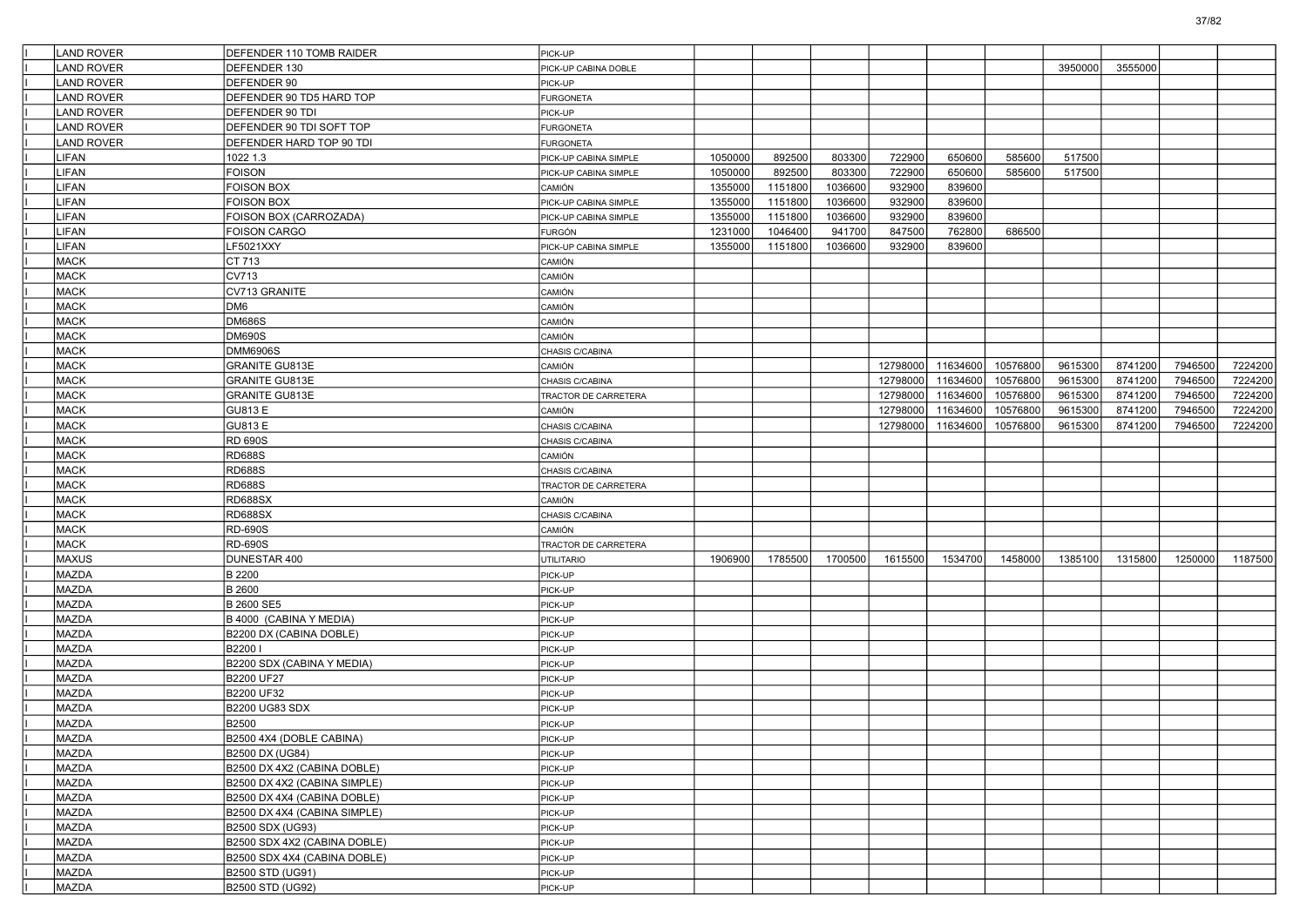|     | MAZDA                          | B2500 UG81                       | PICK-UP          |  |  |  |  |         |
|-----|--------------------------------|----------------------------------|------------------|--|--|--|--|---------|
|     | <b>MAZDA</b>                   | B2500 UG81 DX                    | PICK-UP          |  |  |  |  |         |
|     | <b>MAZDA</b>                   | <b>B2500 UG81 DX STD</b>         | PICK-UP          |  |  |  |  |         |
|     | MAZDA                          | B2500 UG82 DX                    | PICK-UP          |  |  |  |  |         |
|     | <b>MAZDA</b>                   | <b>B2500 UG82 DX STD</b>         | PICK-UP          |  |  |  |  |         |
|     | MAZDA                          | B2500 UG91 DX (CABINA DOBLE)     | PICK-UP          |  |  |  |  |         |
|     | MAZDA                          | B2500 UG91 DX STD (CABINA DOBLE) | PICK-UP          |  |  |  |  |         |
|     | <b>MAZDA</b>                   | B2500 UG92 DX (CABINA DOBLE)     | PICK-UP          |  |  |  |  |         |
|     | MAZDA                          | B2500 UG92 DX STD (CABINA DOBLE) | PICK-UP          |  |  |  |  |         |
|     | <b>MAZDA</b>                   | B2500 UG93 SDX (CABINA DOBLE)    | PICK-UP          |  |  |  |  |         |
|     | MAZDA                          | <b>B2500 UK77 SDX</b>            | PICK-UP          |  |  |  |  |         |
|     | MAZDA                          | <b>B2500 UK77 STD</b>            | PICK-UP          |  |  |  |  |         |
|     | <b>MAZDA</b>                   | <b>B2500D SDX</b>                | PICK-UP          |  |  |  |  |         |
|     | MAZDA                          | B2500DUG92 (CABINA DOBLE)        | PICK-UP          |  |  |  |  |         |
|     | <b>MAZDA</b>                   | B2600 (UF29)                     | PICK-UP          |  |  |  |  |         |
|     | MAZDA                          | B2600DXUG89                      | PICK-UP          |  |  |  |  |         |
|     | MAZDA                          | B2900 CABINA DOBLE               | PICK-UP          |  |  |  |  |         |
|     | MAZDA                          | B2900 DX 4X2 (CABINA DOBLE)      | PICK-UP          |  |  |  |  |         |
|     | MAZDA                          | B2900 DX 4X4 (CABINA DOBLE)      | PICK-UP          |  |  |  |  |         |
|     | MAZDA                          | B2900 DX 4X4 (CABINA SIMPLE)     | PICK-UP          |  |  |  |  |         |
|     | MAZDA                          | B2900 SDX 4X4 (CABINA DOBLE)     | PICK-UP          |  |  |  |  |         |
|     | MAZDA                          | MPV                              | <b>FURGÓN</b>    |  |  |  |  |         |
|     | MAZDA                          | <b>MVP</b>                       | FURGÓN           |  |  |  |  |         |
| IN. | MERCEDES BENZ                  | 05 1114/45                       | <b>CAMIÓN</b>    |  |  |  |  |         |
|     | MERCEDES BENZ                  | 1019 AF                          | CAMIÓN           |  |  |  |  |         |
|     | <b>MERCEDES BENZ</b>           | 1117 D                           | CAMIÓN           |  |  |  |  |         |
|     | <b>MERCEDES BENZ</b>           | 1117 D                           | CHASIS C/CABINA  |  |  |  |  |         |
|     | MERCEDES BENZ                  | 1214                             | CHASIS C/CABINA  |  |  |  |  |         |
| IN. | MERCEDES BENZ                  | 1214/45                          | CAMIÓN           |  |  |  |  |         |
| IN. | MERCEDES BENZ                  | 1214/48                          | CAMIÓN           |  |  |  |  |         |
|     | MERCEDES BENZ                  | 1214C                            | CHASIS C/CABINA  |  |  |  |  |         |
|     | <b>MERCEDES BENZ</b>           | 1215C                            | CHASIS C/CABINA  |  |  |  |  |         |
|     | MERCEDES BENZ                  | 1222                             | CHASIS C/CABINA  |  |  |  |  |         |
|     | MERCEDES BENZ                  | 1315 C/48                        | <b>CAMIÓN</b>    |  |  |  |  |         |
|     | MERCEDES BENZ                  | 1315 C/48                        | CHASIS C/CABINA  |  |  |  |  |         |
|     | MERCEDES BENZ                  | 1317                             | CAMIÓN           |  |  |  |  |         |
|     | <b>MERCEDES BENZ</b>           | 1317/37                          | CAMIÓN           |  |  |  |  | 2310700 |
|     | MERCEDES BENZ                  | 1414                             | CHASIS C/CABINA  |  |  |  |  |         |
|     | MERCEDES BENZ                  | 1417                             | <b>CAMIÓN</b>    |  |  |  |  |         |
|     | MERCEDES BENZ                  | 1417C II                         | CAMIÓN           |  |  |  |  |         |
|     | MERCEDES BENZ                  | 1418                             | CHASIS C/CABINA  |  |  |  |  |         |
|     | <b>MERCEDES BENZ</b>           | 1418 R                           | CAMIÓN           |  |  |  |  |         |
|     | MERCEDES BENZ                  | 1418 R                           |                  |  |  |  |  |         |
|     | MERCEDES BENZ                  | 1419                             | CHASIS C/CABINA  |  |  |  |  |         |
|     | MERCEDES BENZ                  | 1422                             | CAMIÓN<br>CAMIÓN |  |  |  |  |         |
|     | <b>MERCEDES BENZ</b>           | 1422 LS                          | CAMIÓN           |  |  |  |  |         |
|     | MERCEDES BENZ                  | 1425 S                           |                  |  |  |  |  |         |
|     |                                | 1518                             | CAMION           |  |  |  |  |         |
|     | MERCEDES BENZ<br>MERCEDES BENZ |                                  | <b>CAMIÓN</b>    |  |  |  |  |         |
|     | MERCEDES BENZ                  | 1614<br>1617                     | CHASIS C/CABINA  |  |  |  |  |         |
|     | MERCEDES BENZ                  | 1617L                            | CAMIÓN           |  |  |  |  |         |
|     |                                |                                  | CAMIÓN           |  |  |  |  |         |
|     | MERCEDES BENZ                  | 1618                             | CAMIÓN           |  |  |  |  |         |
|     | MERCEDES BENZ                  | 1618                             | CHASIS C/CABINA  |  |  |  |  |         |
|     | MERCEDES BENZ                  | 1619                             | CAMIÓN           |  |  |  |  |         |
|     | MERCEDES BENZ                  | 1619L                            | CAMIÓN           |  |  |  |  |         |
|     | MERCEDES BENZ                  | 1620                             | CHASIS C/CABINA  |  |  |  |  |         |
|     | MERCEDES BENZ                  | 1622                             | CAMIÓN           |  |  |  |  |         |

38/82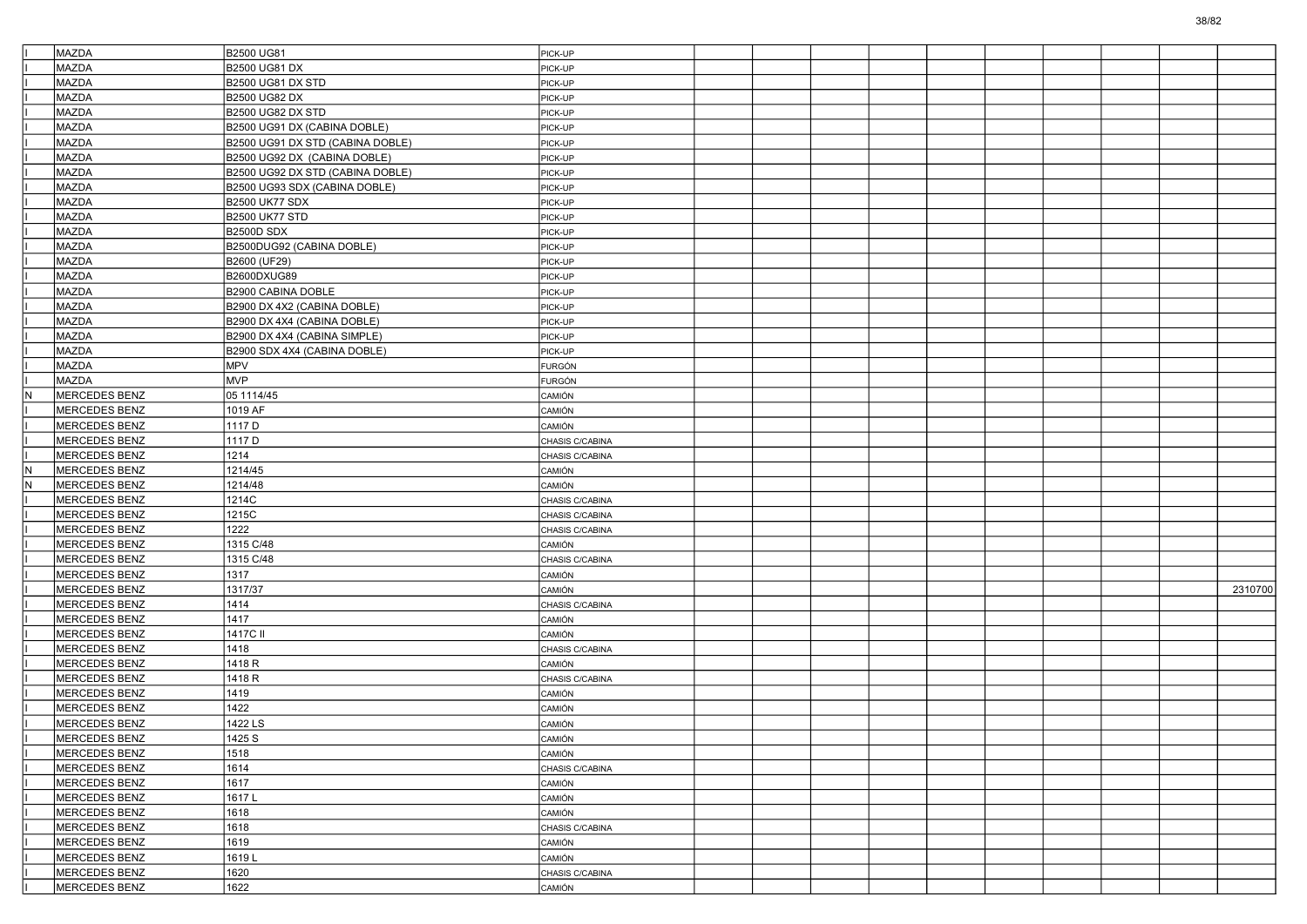| MERCEDES BENZ        | 1622        | CHASIS C/CABINA      |  |  |  |  |         |
|----------------------|-------------|----------------------|--|--|--|--|---------|
| <b>MERCEDES BENZ</b> | 1623        | CAMIÓN               |  |  |  |  |         |
| MERCEDES BENZ        | 1624        | CAMIÓN               |  |  |  |  | 2845700 |
| MERCEDES BENZ        | 1625        | CAMIÓN               |  |  |  |  |         |
| MERCEDES BENZ        | 1625 S      | CAMIÓN               |  |  |  |  |         |
| MERCEDES BENZ        | 1625L II    | CAMIÓN               |  |  |  |  |         |
| MERCEDES BENZ        | 1628        | CAMIÓN               |  |  |  |  |         |
| MERCEDES BENZ        | 1628 LS V   | CAMIÓN               |  |  |  |  |         |
| MERCEDES BENZ        | 1635        | CAMIÓN               |  |  |  |  |         |
| MERCEDES BENZ        | 1718        | CHASIS C/CABINA      |  |  |  |  |         |
| MERCEDES BENZ        | 1718K       | CHASIS C/CABINA      |  |  |  |  |         |
| MERCEDES BENZ        | 1718A       | CHASIS C/CABINA      |  |  |  |  |         |
| MERCEDES BENZ        | 1718M       | CHASIS C/CABINA      |  |  |  |  |         |
| MERCEDES BENZ        | 1719        | CAMIÓN               |  |  |  |  |         |
| MERCEDES BENZ        | 1720        | CHASIS C/CABINA      |  |  |  |  |         |
| MERCEDES BENZ        | 1720A       | CAMIÓN               |  |  |  |  |         |
| MERCEDES BENZ        | 1720A       | CHASIS C/CABINA      |  |  |  |  |         |
| MERCEDES BENZ        | 1720A 4X4   | CHASIS C/CABINA      |  |  |  |  |         |
| MERCEDES BENZ        | 1720K       | CHASIS C/CABINA      |  |  |  |  |         |
| MERCEDES BENZ        | 1721S/32    | TRACTOR DE CARRETERA |  |  |  |  |         |
| MERCEDES BENZ        | 1722        | CAMIÓN               |  |  |  |  |         |
| <b>MERCEDES BENZ</b> | 1722        | TRACTOR DE CARRETERA |  |  |  |  |         |
| <b>MERCEDES BENZ</b> | 1723 S/32   | TRACTOR DE CARRETERA |  |  |  |  |         |
| MERCEDES BENZ        | 1728        | CHASIS C/CABINA      |  |  |  |  |         |
| MERCEDES BENZ        | 1824        | CAMIÓN               |  |  |  |  |         |
| MERCEDES BENZ        | 1834        | CAMIÓN               |  |  |  |  |         |
| MERCEDES BENZ        | 1840 S      | TRACTOR DE CARRETERA |  |  |  |  |         |
| MERCEDES BENZ        | 1919 45C    | CAMIÓN               |  |  |  |  |         |
| MERCEDES BENZ        | 1919 45L    | CAMIÓN               |  |  |  |  |         |
| MERCEDES BENZ        | 1919K       |                      |  |  |  |  |         |
| MERCEDES BENZ        | 1923        | CAMIÓN<br>CAMIÓN     |  |  |  |  |         |
| MERCEDES BENZ        | 1928        |                      |  |  |  |  |         |
| <b>MERCEDES BENZ</b> | 1928 AS 4X4 | CHASIS C/CABINA      |  |  |  |  |         |
|                      |             | CHASIS C/CABINA      |  |  |  |  |         |
| MERCEDES BENZ        | 1929        | CHASIS C/CABINA      |  |  |  |  |         |
| MERCEDES BENZ        | 1933 LS     | CAMIÓN               |  |  |  |  |         |
| MERCEDES BENZ        | 1935        | CAMIÓN               |  |  |  |  |         |
| MERCEDES BENZ        | 1935        | CHASIS C/CABINA      |  |  |  |  |         |
| MERCEDES BENZ        | 1935AS      | TRACTOR DE CARRETERA |  |  |  |  |         |
| MERCEDES BENZ        | 1936 AK     | CAMIÓN               |  |  |  |  |         |
| MERCEDES BENZ        | 1938        | CHASIS C/CABINA      |  |  |  |  |         |
| MERCEDES BENZ        | 1938 S      | TRACTOR DE CARRETERA |  |  |  |  |         |
| MERCEDES BENZ        | 1941        | CHASIS C/CABINA      |  |  |  |  |         |
| MERCEDES BENZ        | 1944S       | TRACTOR DE CARRETERA |  |  |  |  |         |
| MERCEDES BENZ        | 2038        | CAMIÓN               |  |  |  |  |         |
| <b>MERCEDES BENZ</b> | 2222B       | CAMIÓN               |  |  |  |  |         |
| MERCEDES BENZ        | 2224        | CAMIÓN               |  |  |  |  |         |
| MERCEDES BENZ        | 2224B       | CAMION               |  |  |  |  |         |
| MERCEDES BENZ        | 2225 B      | CAMIÓN               |  |  |  |  |         |
| MERCEDES BENZ        | 2225 B 6X4  | CAMIÓN               |  |  |  |  |         |
| MERCEDES BENZ        | 2235        | CAMIÓN               |  |  |  |  |         |
| <b>MERCEDES BENZ</b> | 2320 L6X2/4 | CAMIÓN               |  |  |  |  |         |
| MERCEDES BENZ        | 2324        | CAMIÓN               |  |  |  |  |         |
| MERCEDES BENZ        | 2423 B      | CHASIS C/CABINA      |  |  |  |  |         |
| MERCEDES BENZ        | 2423 K      | CAMIÓN               |  |  |  |  |         |
| MERCEDES BENZ        | 2423 K      | CHASIS C/CABINA      |  |  |  |  |         |
| MERCEDES BENZ        | 2426        | CAMIÓN               |  |  |  |  |         |
| MERCEDES BENZ        | 2428        | CHASIS C/CABINA      |  |  |  |  |         |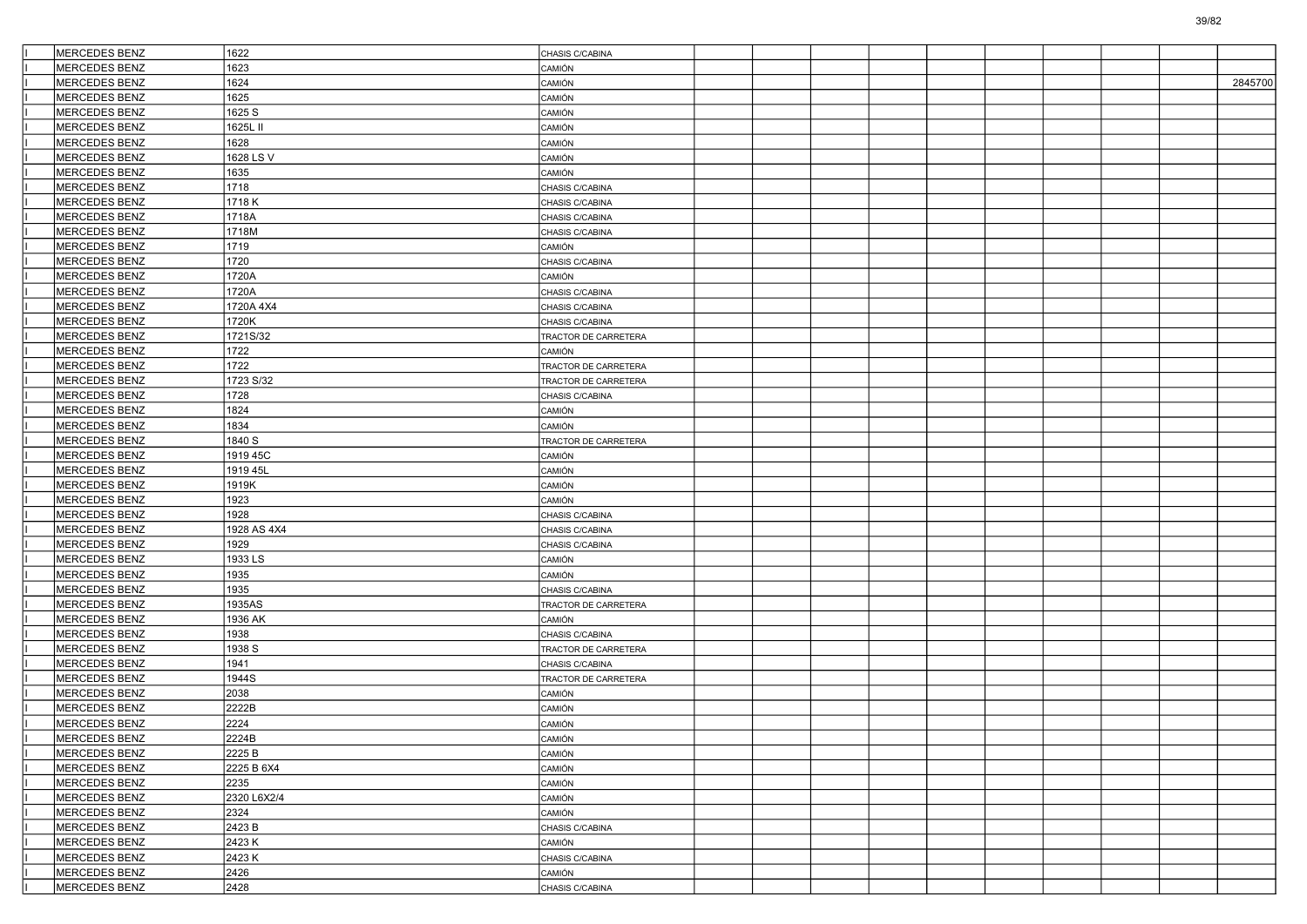|     | MERCEDES BENZ         | 2528 6X4            | <b>CAMIÓN</b>                 |          |                            |          |         |         |         |         |         |         |         |
|-----|-----------------------|---------------------|-------------------------------|----------|----------------------------|----------|---------|---------|---------|---------|---------|---------|---------|
|     | <b>MERCEDES BENZ</b>  | 2528 6X4/4          | CAMIÓN                        |          |                            |          |         |         |         |         |         |         |         |
|     | <b>MERCEDES BENZ</b>  | 2540                | CAMIÓN                        |          |                            |          |         |         |         |         |         |         |         |
|     | <b>IMERCEDES BENZ</b> | 2626                | CAMIÓN                        |          |                            |          |         |         |         |         |         |         |         |
|     | MERCEDES BENZ         | 2628                | CHASIS C/CABINA               |          |                            |          |         |         |         |         |         |         |         |
|     | MERCEDES BENZ         | 2631                | CAMIÓN                        |          |                            |          |         |         |         |         |         |         |         |
|     | MERCEDES BENZ         | 2631 B 6X4          | CAMIÓN                        |          |                            |          |         |         |         |         |         |         |         |
|     | MERCEDES BENZ         | 2632K               | CAMIÓN                        |          |                            |          |         |         |         |         |         |         |         |
|     | <b>MERCEDES BENZ</b>  | 2636                | CAMIÓN                        |          |                            |          |         |         |         |         |         |         |         |
|     | MERCEDES BENZ         | 2636                | TRACTOR DE CARRETERA          |          |                            |          |         |         |         |         |         |         |         |
|     | MERCEDES BENZ         | 2638 AK             | CHASIS C/CABINA               |          |                            |          |         |         |         |         |         |         |         |
|     | <b>MERCEDES BENZ</b>  | 2640S 6X4           | <b>FRACTOR DE CARRETERA</b>   |          |                            |          |         |         |         |         |         |         |         |
|     | MERCEDES BENZ         | 2726 B              | CHASIS C/CABINA               |          |                            |          |         |         |         |         |         |         | 4972100 |
|     | <b>MERCEDES BENZ</b>  | 2726 K              | CHASIS C/CABINA               |          |                            |          |         |         |         |         |         | 5411100 | 4940300 |
|     | MERCEDES BENZ         | 313 CDI/F 4025      | <b>FURGÓN</b>                 |          |                            |          |         |         |         |         |         |         | 1635100 |
|     | MERCEDES BENZ         | 3228                | CAMIÓN                        |          |                            |          |         |         |         |         |         |         |         |
|     | MERCEDES BENZ         | 3229                | CAMIÓN                        |          |                            |          |         |         |         |         |         |         |         |
|     | MERCEDES BENZ         | 3233 B              | CAMIÓN                        |          |                            |          |         |         |         |         |         |         |         |
|     | <b>MERCEDES BENZ</b>  | 3234 B              | CAMIÓN                        |          |                            |          |         |         |         |         |         |         |         |
|     | MERCEDES BENZ         | 33281               | CAMIÓN                        |          |                            |          |         |         |         |         |         |         |         |
|     | MERCEDES BENZ         | 3535 8X4            | CAMIÓN                        |          |                            |          |         |         |         |         |         |         |         |
|     | <b>MERCEDES BENZ</b>  | 412D                | FURGÓN                        |          |                            |          |         |         |         |         |         |         |         |
|     | MERCEDES BENZ         | 413 CDI/F 3550      | FURGÓN                        |          |                            |          |         |         |         |         |         |         | 1788400 |
| ١N  | MERCEDES BENZ         | 693 VERSION 1720 36 | CHASIS CON CABINA             | 5135000  | 3918400                    | 3792000  | 3665600 | 3491100 | 3332400 |         |         |         |         |
|     | MERCEDES BENZ         | 693 VERSION 1720 48 | CHASIS CON CABINA             | 5135000  | 3918400                    | 3792000  | 3665600 | 3491100 | 3332400 |         |         |         |         |
| IN. | MERCEDES BENZ         | 693 VERSION 1720/36 | CHASIS C/CABINA               |          |                            |          |         |         | 3332400 | 3141900 | 2983300 | 2834400 | 2692300 |
| lΝ  | MERCEDES BENZ         | 693 VERSION 1720/48 | CHASIS C/CABINA               |          |                            |          |         |         | 3332400 | 3168400 | 2999200 | 2859600 | 2718800 |
|     | MERCEDES BENZ         | 695 VERSION 1735 45 | TRACTOR CON CABINA DORMITORIO | 773955   | 6191600                    | 6090500  | 5800500 | 5524300 | 5212800 |         |         |         |         |
|     | <b>MERCEDES BENZ</b>  | 695 VERSION 1735 51 | CHASIS CON CABINA DORMITORIO  | 7631400  | 6105100                    | 6090500  | 5800500 | 5524300 | 5212800 |         |         |         |         |
|     | MERCEDES BENZ         | 709                 | CHASIS C/CABINA               |          |                            |          |         |         | 1824900 | 1722700 | 1646900 | 1564600 | 1486400 |
|     | MERCEDES BENZ         | 710                 | CHASIS C/CABINA               |          |                            |          |         |         | 1824900 | 1722700 | 1646900 | 1564600 | 1486400 |
|     | MERCEDES BENZ         | 711D                | CAMIÓN                        |          |                            |          |         |         |         |         |         |         |         |
|     | MERCEDES BENZ         | 712C                | CHASIS C/CABINA               |          |                            |          |         |         |         |         |         |         |         |
|     | MERCEDES BENZ         | 813                 | CAMIÓN                        |          |                            |          |         |         | 1824900 | 1722700 | 1646900 | 1564600 | 1486400 |
|     | MERCEDES BENZ         | 912                 | CAMIÓN                        |          |                            |          |         |         | 1824900 | 1722700 | 1646900 | 1564600 | 1486400 |
|     | MERCEDES BENZ         | 912                 | CHASIS C/CABINA               |          |                            |          |         |         | 1824900 | 1722700 | 1646900 | 1564600 | 1486400 |
|     | MERCEDES BENZ         | 914                 | CHASIS C/CABINA               |          |                            |          |         |         |         |         |         |         |         |
|     | MERCEDES BENZ         | 914/42,5            | CAMIÓN                        |          |                            |          |         |         |         |         |         |         |         |
|     | <b>MERCEDES BENZ</b>  | 914/42,5            | CHASIS C/CABINA               |          |                            |          |         |         |         |         |         |         |         |
|     | MERCEDES BENZ         | 914C                | CHASIS C/CABINA               |          |                            |          |         |         |         |         |         |         |         |
| İΝ  | MERCEDES BENZ         | 958 ATEGO 1720 36   | CHASIS CON CABINA             |          |                            | 3835300  | 3643600 | 3543900 | 3385300 |         |         |         |         |
|     | MERCEDES BENZ         | 958 ATEGO 1720 42   | CHASIS CON CABINA DORMITORIO  |          |                            | 4014100  | 3813300 | 3702700 |         |         |         |         |         |
|     | MERCEDES BENZ         | 958 ATEGO 1720 48   | CHASIS CON CABINA             |          |                            | 3870700  | 3677100 | 3543900 | 3385300 |         |         |         |         |
| N   | MERCEDES BENZ         | 958 ATEGO 1726 36   | TRACTOR CON CABINA DORMITORIO | 6010241  | 4808200                    | 4507700  | 4304300 | 4099300 | 3945900 |         |         |         |         |
|     | <b>MERCEDES BENZ</b>  | 958 ATEGO 1726 42   | CHASIS CON CABINA DORMITORIO  | 5915994  | 4732800                    | 4437000  | 4221000 | 4020000 | 3861300 |         |         |         |         |
|     | <b>MERCEDES BENZ</b>  | ACCELO 1016         | CHASIS C/CABINA               | 4823000  | 3859000                    | 3589000  | 3464000 | 2687200 | 2602300 |         |         |         |         |
|     | MERCEDES BENZ         | ACCELO 1016 / 39    | CHASIS CON CABINA             | 3928275  | 3142600                    | 2923000  | 2821200 | 2687200 | 2602300 |         |         |         |         |
|     | MERCEDES BENZ         | ACCELO 1016 / 39    | CHASIS CON CABINA             | 3928275  | 3142600                    | 2923000  | 2821200 | 2687200 | 2602300 |         |         |         |         |
| ١N  | MERCEDES BENZ         | ACCELO 815          | CHASIS CON CABINA             | 3608799  | 2887100                    | 2600600  | 2364200 | 2251600 | 2139000 |         |         |         |         |
| İΝ  | MERCEDES BENZ         | ACCELO 815          | CHASIS CON CABINA             | 3608799  | 2887100                    | 2600600  | 2364200 | 2251600 | 2139000 |         |         |         |         |
|     | MERCEDES BENZ         | ACCELO 815          | CHASIS C/CABINA               | 4431000  | 3545000                    | 3193000  | 2903000 | 2251600 | 2139000 |         |         |         |         |
|     | MERCEDES BENZ         | ACCELO 915C         | CHASIS C/CABINA               |          |                            |          |         |         | 2534400 | 2407700 | 2287400 | 2173000 | 2064300 |
|     | MERCEDES BENZ         | ACTROS 1841 LS      | TRACTOR C/CABINA DORMITORIO   | 13711000 | 10969000                   | 10283000 | 9835000 | 7628800 | 7432700 | 7207900 | 7102700 |         |         |
|     | MERCEDES BENZ         | ACTROS 1846 LS      | TRACTOR C/CABINA DORMITORIO   | 14843000 | 11874000                   | 11132000 | 9937000 | 7707600 |         |         |         |         |         |
|     | MERCEDES BENZ         | ACTROS 2041         | CHASIS C/CABINA DORMITORIO    |          |                            |          |         |         | 6550100 | 6466000 | 6313400 | 6160800 | 6076700 |
|     | MERCEDES BENZ         | ACTROS 2041 S       | TRACTOR C/CABINA DORMITORIO   |          |                            |          |         |         | 6611700 | 6500000 | 6459600 | 6418700 | 6387200 |
|     | MERCEDES BENZ         | ACTROS 2042 L       | CHASIS C/CABINA DORMITORIO    |          | 14579000 11663000 10185000 |          | 9648000 |         |         |         |         |         |         |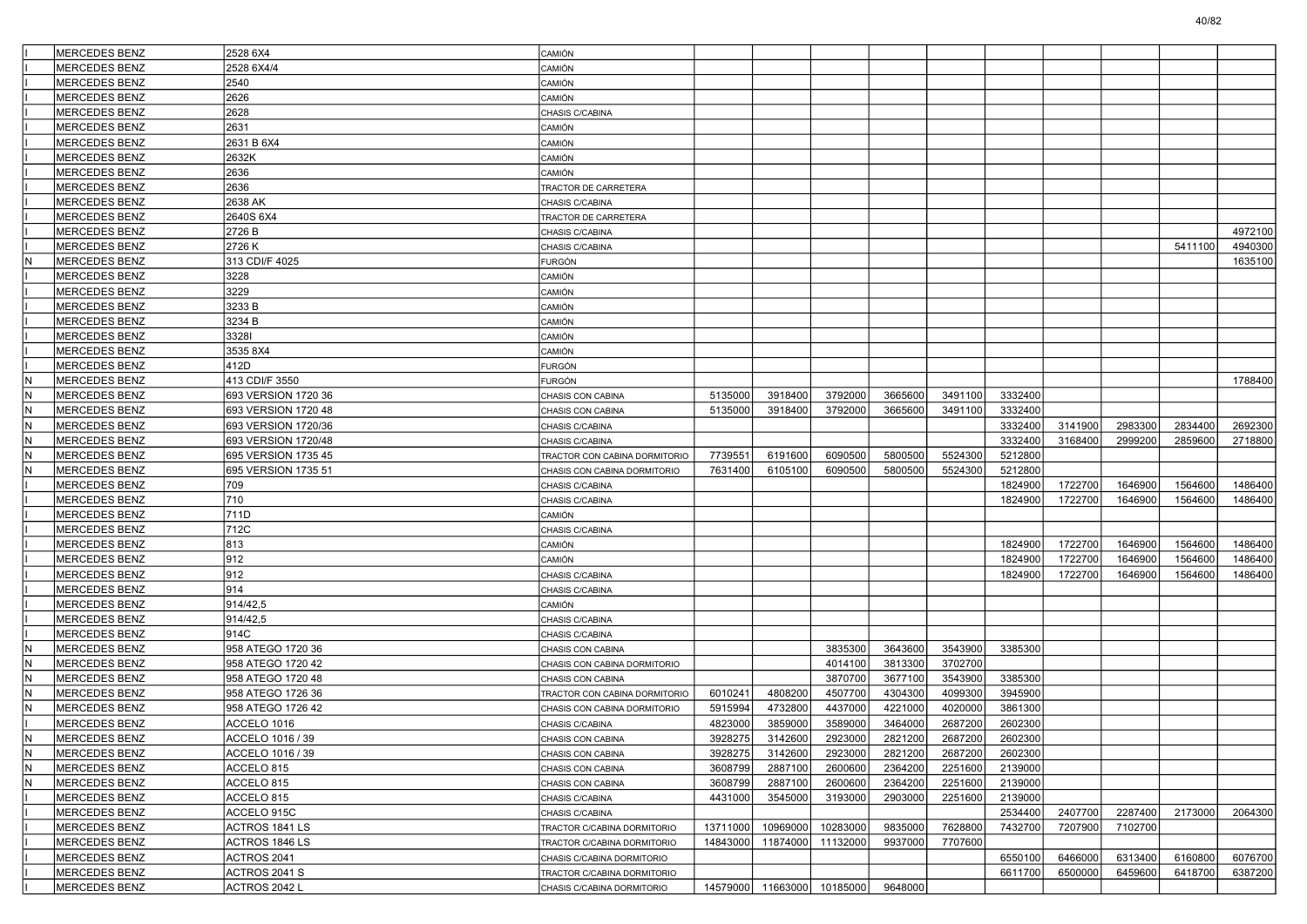|     | <b>MERCEDES BENZ</b> | ACTROS 2042 LS  | TRACTOR C/CABINA DORMITORIO | 14260000 | 11408000 | 9700000  | 9396000  |         |         |         |         |         |         |
|-----|----------------------|-----------------|-----------------------------|----------|----------|----------|----------|---------|---------|---------|---------|---------|---------|
|     | <b>MERCEDES BENZ</b> | ACTROS 2044 AK  | CHASIS C/CABINA             |          |          |          |          |         |         |         |         | 8423200 | 8018100 |
|     | <b>MERCEDES BENZ</b> | ACTROS 2044 S   | TRACTOR C/CABINA DORMITORIO |          |          |          |          |         | 6623800 | 6534400 | 6492300 | 6460700 | 6392400 |
|     | <b>MERCEDES BENZ</b> | ACTROS 2046 S   | TRACTOR C/CABINA DORMITORIO |          |          |          |          |         | 6913200 | 6886800 | 6781700 | 6702800 | 6576500 |
|     | <b>MERCEDES BENZ</b> | ACTROS 2048 LS  | TRACTOR C/CABINA DORMITORIO | 15783000 | 12626000 | 11155000 | 10151000 |         |         |         |         |         |         |
|     | MERCEDES BENZ        | ACTROS 2636     | CHASIS C/CABINA             | 14972000 | 12106000 | 10961000 | 9816000  | 7095500 | 6839500 | 6623800 | 6518600 | 6439700 | 6313400 |
|     | <b>MERCEDES BENZ</b> | ACTROS 2636 LS  | TRACTOR C/CABINA DORMITORIO | 14972000 | 12106000 | 10961000 | 9816000  | 7095500 | 6839500 | 6623800 | 6518600 | 6439700 | 6313400 |
|     | <b>MERCEDES BENZ</b> | ACTROS 2645 LS  | TRACTOR C/CABINA DORMITORIO | 15620000 | 12496000 | 11155000 | 9984000  |         |         |         |         |         |         |
|     | <b>MERCEDES BENZ</b> | ACTROS 2646 LS  | TRACTOR DE CARRETERA        |          |          |          |          |         | 7750500 | 7604400 | 7444900 | 7189600 | 6998100 |
|     | <b>MERCEDES BENZ</b> | ACTROS 2646 LS  | TRACTOR C/CABINA DORMITORIO |          |          |          |          |         | 8512500 | 8260100 | 8154900 | 8091700 | 7102700 |
|     | <b>MERCEDES BENZ</b> | ACTROS 2646 S   | TRACTOR C/CABINA DORMITORIO |          |          |          |          |         | 8509100 | 7923500 | 7710700 | 7444900 | 6923700 |
|     | <b>MERCEDES BENZ</b> | ACTROS 2651 LS  | TRACTOR C/CABINA DORMITORIO | 17521000 | 14017000 | 11155000 | 10600000 |         |         |         |         |         |         |
|     | <b>MERCEDES BENZ</b> | ACTROS 2655 LS  | TRACTOR C/CABINA DORMITORIO |          |          | 11543000 | 10969000 | 8508400 | 7999500 |         |         |         |         |
|     | <b>MERCEDES BENZ</b> | ACTROS 3336     | CHASIS C/CABINA DORMITORIO  |          |          |          |          |         | 7364900 | 7072600 | 6859900 | 6540800 |         |
|     | <b>MERCEDES BENZ</b> | ACTROS 3336K    | CHASIS C/CABINA             |          |          |          |          |         | 7723300 | 7604400 | 7391600 | 7056700 | 6982300 |
|     | <b>MERCEDES BENZ</b> | ACTROS 3341     | CAMIÓN                      |          |          |          |          |         | 7764000 | 7657500 | 7444900 | 7179000 |         |
|     | <b>MERCEDES BENZ</b> | ACTROS 3341 S   | TRACTOR C/CABINA DORMITORIO |          |          | 11252000 | 10710000 | 8307500 | 8147900 |         |         |         |         |
|     | <b>MERCEDES BENZ</b> | ACTROS 3341K    | CHASIS C/CABINA             |          |          | 11155000 | 10583000 | 8208700 | 8049200 |         |         |         |         |
|     | <b>MERCEDES BENZ</b> | ACTROS 3342 S   | TRACTOR DE CARRETERA        | 15933000 | 12746000 | 11058000 | 10430000 |         |         |         |         |         |         |
|     | <b>MERCEDES BENZ</b> | ACTROS 3344 AK  | CHASIS C/CABINA             |          |          |          |          |         | 7819000 | 7764000 | 7604400 | 7444900 | 7338500 |
|     | MERCEDES BENZ        | ACTROS 3344 B   | CHASIS C/CABINA             |          |          |          |          |         | 9040200 | 8880700 | 8721100 | 8508400 | 8455200 |
|     | <b>MERCEDES BENZ</b> | ACTROS 3344 K   | CHASIS C/CABINA             |          |          |          |          |         | 7819000 | 7764000 | 7604400 | 7444900 | 7338500 |
|     | <b>MERCEDES BENZ</b> | ACTROS 3344 S   | TRACTOR DE CARRETERA        |          |          |          |          |         | 7832000 | 7764000 | 7604400 | 7444900 | 7391600 |
|     | <b>MERCEDES BENZ</b> | ACTROS 3344 S   | TRACTOR C/CABINA DORMITORIO |          |          |          |          |         | 7832000 | 7764000 | 7604400 | 7444900 | 7391600 |
|     | <b>MERCEDES BENZ</b> | ACTROS 3353     | CHASIS C/CABINA             |          |          |          |          |         |         |         |         |         |         |
|     | <b>MERCEDES BENZ</b> | ACTROS 4141     | CAMIÓN                      | 16974000 | 12484000 | 11941000 | 11397000 | 8840200 |         |         |         |         |         |
|     | <b>MERCEDES BENZ</b> | ACTROS 4141B    | CHASIS C/CABINA             |          |          | 12125000 | 11397000 | 8840200 | 8508400 |         |         |         |         |
|     | <b>MERCEDES BENZ</b> | ACTROS 4144 K   | CHASIS C/CABINA             |          |          |          |          |         | 9200700 | 9146500 | 9093400 | 8923200 | 8769000 |
|     | <b>MERCEDES BENZ</b> | ACTROS 4844K    | <b>CAMIÓN</b>               |          |          | 12513000 | 11949000 | 9466600 | 9164000 |         |         |         |         |
|     | <b>MERCEDES BENZ</b> | ACTROS 4844K    | CHASIS C/CABINA             |          |          | 12513000 | 11949000 | 9466600 | 9164000 |         |         |         |         |
|     | <b>MERCEDES BENZ</b> | ACTROS2042      | CHASIS C/CABINA DORMITORIO  | 14260000 | 11408000 | 9700000  | 9396000  |         |         |         |         |         |         |
|     | <b>MERCEDES BENZ</b> | AROCS 3342K     | CHASIS C/CABINA             | 15903000 | 12722000 | 10961000 | 10430000 |         |         |         |         |         |         |
|     | <b>MERCEDES BENZ</b> | AROCS 4136B     | CHASIS C/CABINA             | 16967000 | 13574000 | 12222000 | 11702000 |         |         |         |         |         |         |
|     | <b>MERCEDES BENZ</b> | AROCS 4845K     | CHASIS C/CABINA             | 18348000 | 14678000 | 12707000 | 11737000 |         |         |         |         |         |         |
|     | <b>MERCEDES BENZ</b> | AROCS 4845K     | CHASIS C/CABINA DORMITORIO  | 18348000 | 14678000 | 12707000 | 11737000 |         |         |         |         |         |         |
|     | <b>MERCEDES BENZ</b> | ATEGO 1315      | CHASIS C/CABINA             |          |          |          |          |         |         |         | 2200600 | 2156500 | 2144100 |
|     | <b>MERCEDES BENZ</b> | ATEGO 1418      | CHASIS C/CABINA             |          |          |          |          |         | 2866900 | 2723500 | 2587400 | 2364400 | 2335100 |
|     | <b>MERCEDES BENZ</b> | ATEGO 1419      | CHASIS C/CABINA             | 5962000  | 4769000  | 4268000  | 3892000  | 3018800 | 2867900 |         |         |         |         |
|     | <b>MERCEDES BENZ</b> | ATEGO 1517A 4X4 | CHASIS C/CABINA             |          |          |          |          |         |         |         |         |         |         |
|     | <b>MERCEDES BENZ</b> | ATEGO 1523      | CAMIÓN                      |          |          |          |          |         |         |         |         |         |         |
|     | <b>MERCEDES BENZ</b> | ATEGO 1523      | CHASIS C/CABINA             |          |          |          |          |         |         |         |         |         |         |
|     | <b>MERCEDES BENZ</b> | ATEGO 1720      | CHASIS C/CABINA DORMITORIO  |          |          | 4929000  | 4682000  | 3702700 |         |         |         |         |         |
|     | <b>MERCEDES BENZ</b> | ATEGO 1721      | CHASIS C/CABINA             | 6307000  | 5045000  | 4559000  | 4365000  |         |         |         |         |         |         |
|     | <b>MERCEDES BENZ</b> | ATEGO 1721      | CHASIS C/CABINA DORMITORIO  | 6307000  | 5045000  | 4559000  | 4365000  |         |         |         |         |         |         |
| N   | <b>MERCEDES BENZ</b> | ATEGO 1721 36   | CHASIS CON CABINA           | 5136422  | 4109100  | 3713000  | 3555000  |         |         |         |         |         |         |
| N   | <b>MERCEDES BENZ</b> | ATEGO 1721 36   | CHASIS CON CABINA           | 5136422  | 4109100  | 3713000  | 3555000  |         |         |         |         |         |         |
| IN. | <b>MERCEDES BENZ</b> | ATEGO 1721 48   | CHASIS CON CABINA           | 5182716  | 4146200  | 3752500  | 3594500  |         |         |         |         |         |         |
| IN. | MERCEDES BENZ        | ATEGO 1721 48   | CHASIS CON CABINA           | 5182716  | 4146200  | 3752500  | 3594500  |         |         |         |         |         |         |
|     | <b>MERCEDES BENZ</b> | ATEGO 1725      | CHASIS C/CABINA             |          |          |          |          |         | 3556100 | 3507000 | 3438200 | 3356200 | 3210700 |
|     | MERCEDES BENZ        | ATEGO 1725      | CHASIS C/CABINA DORMITORIO  |          |          |          |          |         | 3618000 | 3509400 | 3404200 | 3302100 | 3203000 |
|     | MERCEDES BENZ        | ATEGO 1725 A    | CHASIS C/CABINA             |          |          |          |          |         | 5293000 | 5183700 | 5093800 | 4709300 | 4299800 |
|     | MERCEDES BENZ        | ATEGO 1725 S    | TRACTOR DE CARRETERA        |          |          |          |          |         | 3556100 | 3507000 | 3438200 | 3356200 | 3210700 |
|     | MERCEDES BENZ        | ATEGO 1725 S    | TRACTOR C/CABINA DORMITORIO |          |          |          |          |         | 3556100 | 3507000 | 3438200 | 3356200 | 3210700 |
|     | <b>MERCEDES BENZ</b> | ATEGO 1725/48   | CAMIÓN                      |          |          |          |          |         | 3528100 | 3480500 | 3395900 | 3353600 | 3245100 |
|     | MERCEDES BENZ        | ATEGO 1726      | CHASIS C/CABINA             | 7081000  | 5665000  | 5310000  | 5233000  | 4134400 | 3721000 |         |         |         |         |
|     | MERCEDES BENZ        | ATEGO 1726      | CHASIS C/CABINA DORMITORIO  | 7264000  | 5811000  | 5448000  | 5183000  | 4020000 | 3861300 |         |         |         |         |
|     | MERCEDES BENZ        | ATEGO 1726 S    | TRACTOR DE CARRETERA        | 7081000  | 5665000  | 5310000  | 5233000  | 4134400 | 3721000 |         |         |         |         |

41/82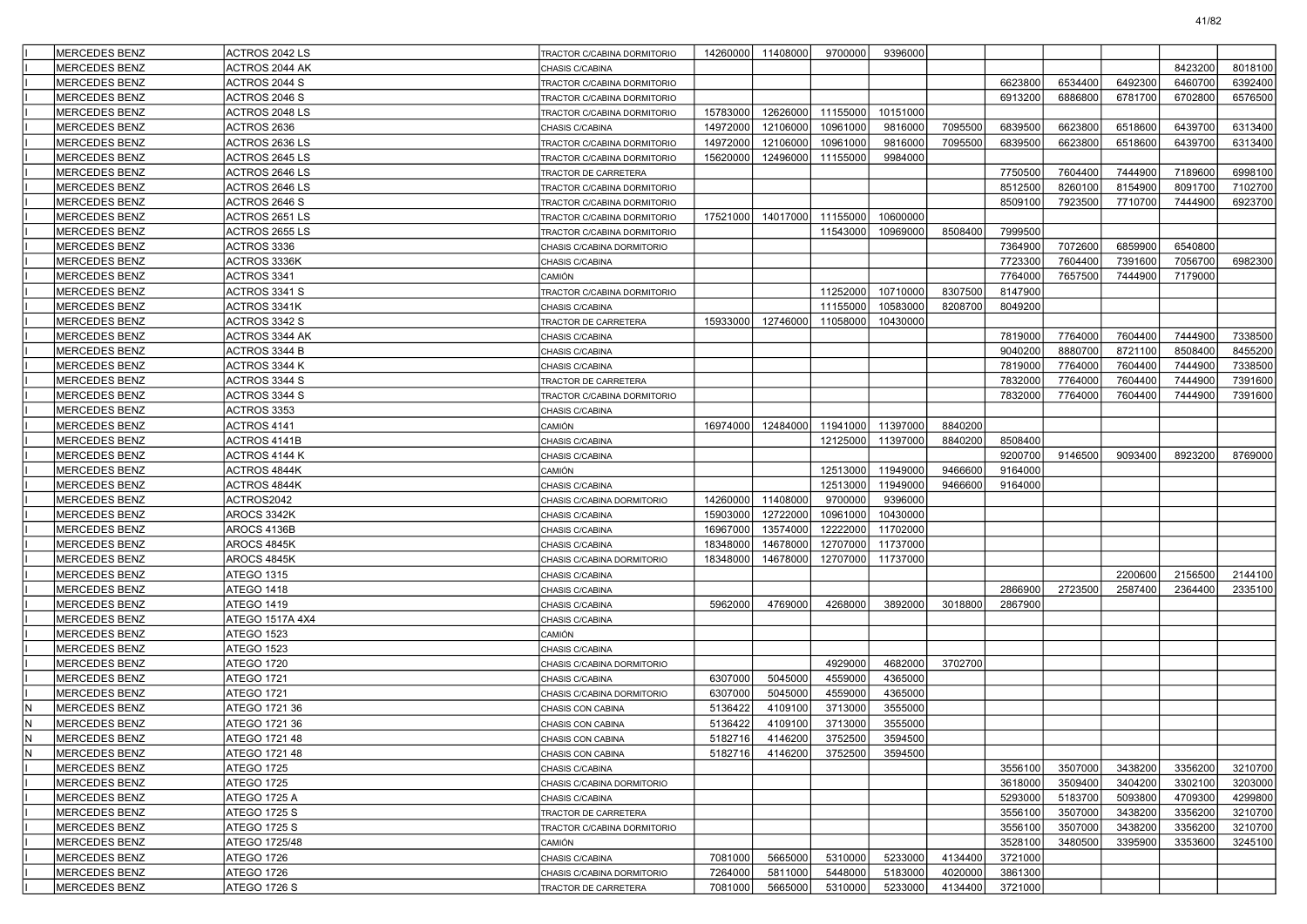|     | MERCEDES BENZ         | ATEGO 1726 S               | TRACTOR C/CABINA DORMITORIO | 7081000  | 5665000  | 5310000                        | 5233000 | 4134400 | 3721000 |         |         |         |         |
|-----|-----------------------|----------------------------|-----------------------------|----------|----------|--------------------------------|---------|---------|---------|---------|---------|---------|---------|
|     | <b>IMERCEDES BENZ</b> | ATEGO 1729                 | CHASIS C/CABINA             | 7852000  | 6282000  | 5889000                        | 5595000 | 4328700 | 4112300 |         |         |         |         |
|     | MERCEDES BENZ         | ATEGO 1729 RECOLECTOR      | CHASIS C/CABINA DORMITORIO  | 7852000  | 6282000  | 5889000                        | 5595000 | 4328700 | 4112300 |         |         |         |         |
|     | MERCEDES BENZ         | <b>ATEGO 2425</b>          | CHASIS C/CABINA             |          |          |                                |         |         | 3950000 | 3752500 | 3564900 | 3386700 | 3217300 |
|     | MERCEDES BENZ         | <b>ATEGO 2425</b>          | CHASIS C/CABINA DORMITORIO  |          |          |                                |         |         | 3950000 | 3752500 | 3564900 | 3386700 | 3217300 |
|     | MERCEDES BENZ         | ATEGO 2426                 | CHASIS C/CABINA             | 7827000  | 6261000  | 5870000                        | 5576000 | 4314600 | 4098800 |         |         |         |         |
|     | MERCEDES BENZ         | ATEGO 2426                 | CHASIS C/CABINA DORMITORIO  | 8131000  | 6505000  | 6098000                        | 5793000 | 4482400 | 4258300 |         |         |         |         |
|     | MERCEDES BENZ         | ATEGO 2730B                | CHASIS C/CABINA             | 9893000  | 7915000  | 7420000                        | 7049000 | 5453800 |         |         |         |         |         |
|     | MERCEDES BENZ         | ATEGO 2730K                | CHASIS C/CABINA             | 9746000  | 7797000  | 7310000                        | 6944000 | 5372900 |         |         |         |         |         |
|     | MERCEDES BENZ         | ATRON 1635 S               | TRACTOR C/CABINA DORMITORIO | 8205000  | 6564000  | 6154000                        | 5846000 |         |         |         |         |         |         |
|     | MERCEDES BENZ         | ATRON 1720                 | CHASIS C/CABINA             | 6305000  | 4811000  | 4656000                        | 4501000 | 3491100 | 3332400 |         |         |         |         |
|     | MERCEDES BENZ         | <b>AXOR 1933</b>           | CHASIS C/CABINA             | 9476000  | 7581000  | 7107000                        | 6752000 | 5224000 | 4962800 | 4829700 | 4735100 | 4598300 | 4408800 |
|     | MERCEDES BENZ         | <b>AXOR 1933</b>           | CHASIS C/CABINA DORMITORIO  | 9476000  | 7581000  | 7107000                        | 6752000 | 5224000 | 4962800 | 4829700 | 4735100 | 4598300 | 4408800 |
|     | MERCEDES BENZ         | <b>AXOR 1933</b>           | TRACTOR C/CABINA DORMITORIO |          |          |                                |         |         | 4898200 | 4829700 | 4735100 | 4598300 | 4408800 |
|     | MERCEDES BENZ         | AXOR 1933 S                | TRACTOR DE CARRETERA        | 9607000  | 7686000  | 7205000                        | 6845000 | 5245400 | 5087600 | 4956100 | 4856100 | 4682500 | 4577300 |
|     | MERCEDES BENZ         | AXOR 1933 S                | TRACTOR C/CABINA DORMITORIO | 9607000  | 7686000  | 7205000                        | 6845000 | 5245400 | 5087600 | 4956100 | 4856100 | 4682500 | 4577300 |
|     | MERCEDES BENZ         | AXOR 1933LS                | CHASIS C/CABINA DORMITORIO  | 9724000  | 7779000  | 7293000                        | 6762000 | 5245400 | 5087600 |         |         |         |         |
|     | MERCEDES BENZ         | AXOR 1933LS                | TRACTOR C/CABINA DORMITORIO | 9724000  | 7779000  | 7293000                        | 6762000 | 5245400 | 5087600 |         |         |         |         |
|     | MERCEDES BENZ         | AXOR 2035 S                | TRACTOR DE CARRETERA        |          |          |                                |         |         | 5187500 | 4971800 | 4745600 | 4561500 | 4429900 |
|     | MERCEDES BENZ         | AXOR 2035 S                | TRACTOR C/CABINA DORMITORIO |          |          |                                |         |         | 5113900 | 4928200 | 4677200 | 4498300 | 4224800 |
|     | MERCEDES BENZ         | <b>AXOR 2036</b>           | CHASIS C/CABINA DORMITORIO  | 9933000  | 8536000  | 7868000                        |         |         |         |         |         |         |         |
|     | MERCEDES BENZ         | AXOR 2036 ROBUST           | CHASIS C/CABINA DORMITORIO  | 9933000  | 8536000  | 7868000                        |         |         |         |         |         |         |         |
|     | MERCEDES BENZ         | <b>AXOR 2036S</b>          | TRACTOR C/CABINA DORMITORIO | 10073000 | 8059000  | 7968000                        | 6878000 | 5334900 | 5177000 |         |         |         |         |
|     | MERCEDES BENZ         | AXOR 2036S ROBUST          | TRACTOR C/CABINA DORMITORIO | 10073000 | 8059000  | 7968000                        | 6878000 | 5334900 | 5177000 |         |         |         |         |
|     | MERCEDES BENZ         | <b>AXOR 2040 S</b>         | TRACTOR DE CARRETERA        |          |          |                                |         |         | 5846000 | 5553700 | 5276000 | 5012200 | 4761600 |
|     | MERCEDES BENZ         | <b>AXOR 2040 S</b>         | TRACTOR C/CABINA DORMITORIO |          |          |                                |         |         | 5530000 | 5253500 | 4990800 | 4741300 | 4504200 |
|     | MERCEDES BENZ         | <b>AXOR 2041</b>           | CHASIS C/CABINA DORMITORIO  | 11229000 | 8983000  | 8422000                        | 8000000 | 6190000 | 5880500 |         |         |         |         |
|     | MERCEDES BENZ         | <b>AXOR 2041S</b>          | TRACTOR C/CABINA DORMITORIO | 10935000 | 8748000  | 8201000                        | 7791000 | 6028100 | 5726700 |         |         |         |         |
|     | MERCEDES BENZ         | <b>AXOR 2044 S</b>         | TRACTOR DE CARRETERA        |          |          |                                |         |         |         |         |         |         | 5824100 |
|     | MERCEDES BENZ         | <b>AXOR 2044 S</b>         | TRACTOR C/CABINA DORMITORIO |          |          |                                |         |         |         |         |         |         | 5876100 |
|     | MERCEDES BENZ         | <b>AXOR 2533 LS</b>        | TRACTOR C/CABINA DORMITORIO | 10696000 | 8557000  | 7487000                        |         |         |         |         |         |         |         |
|     | MERCEDES BENZ         | <b>AXOR 2535S</b>          | TRACTOR C/CABINA DORMITORIO |          |          |                                |         |         | 7733900 | 7628800 | 7418300 | 7239400 | 7065800 |
|     | MERCEDES BENZ         | <b>AXOR 2540 S</b>         | TRACTOR C/CABINA DORMITORIO |          |          |                                |         |         | 7891800 | 7786600 |         |         | 7470900 |
|     | MERCEDES BENZ         | <b>AXOR 2541 LS</b>        | TRACTOR C/CABINA DORMITORIO | 11787000 | 10373000 | 9430000                        | 9229000 |         |         |         |         |         |         |
|     | MERCEDES BENZ         | <b>AXOR 2544 LS</b>        | TRACTOR C/CABINA DORMITORIO | 11787000 | 10373000 | 9430000                        |         |         |         |         |         |         |         |
|     | MERCEDES BENZ         | <b>AXOR 2640S</b>          | TRACTOR DE CARRETERA        |          |          |                                |         |         |         |         |         |         |         |
|     | MERCEDES BENZ         | AXOR 2831                  | CHASIS C/CABINA             |          |          |                                |         |         |         |         |         | 5147600 | 4956100 |
|     | MERCEDES BENZ         | <b>AXOR 2831 B</b>         | CHASIS C/CABINA             |          |          |                                |         |         | 6177300 | 5834200 | 5542400 | 5265400 | 5002000 |
|     | MERCEDES BENZ         | AXOR 2831 K                | CHASIS C/CABINA             |          |          |                                |         |         | 5921800 | 5625400 | 4781900 | 4209000 | 3945900 |
|     | MERCEDES BENZ         | <b>AXOR 3131</b>           | CHASIS C/CABINA             | 11547000 | 10161000 | 9238000                        | 8444000 | 6549800 | 6222300 |         |         |         |         |
|     | MERCEDES BENZ         | <b>AXOR 3131B</b>          | CHASIS C/CABINA             | 11722000 | 10315000 | 9377000                        | 8571000 | 6648100 | 6315700 |         |         |         |         |
|     | MERCEDES BENZ         | <b>AXOR 3131K</b>          | CHASIS C/CABINA             | 11547000 | 10161000 | 9238000                        | 8444000 | 6549800 | 6222300 |         |         |         |         |
|     | MERCEDES BENZ         | <b>AXOR 3340</b>           | CHASIS C/CABINA             |          |          |                                |         |         |         |         |         |         |         |
|     | MERCEDES BENZ         | AXOR 3340                  | TRACTOR DE CARRETERA        |          |          |                                |         |         |         |         |         |         |         |
|     | MERCEDES BENZ         | <b>AXOR 3340</b>           | CHASIS C/CABINA DORMITORIO  |          |          |                                |         |         |         |         |         |         | 8742400 |
|     | MERCEDES BENZ         | <b>AXOR 3340K</b>          | CHASIS C/CABINA             |          |          |                                |         |         |         |         |         |         |         |
|     | MERCEDES BENZ         | <b>AXOR 3340S</b>          | TRACTOR DE CARRETERA        |          |          |                                |         |         |         |         |         |         |         |
|     | MERCEDES BENZ         | <b>AXOR 3344S</b>          | TRACTOR C/CABINA DORMITORIO |          |          | 13934000   11147000   10451000 |         |         |         |         |         |         |         |
| IN. | MERCEDES BENZ         | BMO 368 VERSION 1621L55 CA | CHASIS SIN CABINA           | 8816795  |          |                                |         |         |         |         |         |         |         |
| IN. | MERCEDES BENZ         | BMO 368 VERSION 1621L55 CA | CHASIS SIN CABINA           | 8816795  |          |                                |         |         |         |         |         |         |         |
| N.  | MERCEDES BENZ         | BMO 368 VERSION 1721L62 CA | CHASIS SIN CABINA           | 8991385  |          |                                |         |         |         |         |         |         |         |
| N.  | MERCEDES BENZ         | BMO 384 VERSION 1418 52 CM | CHASIS S/CABINA             | 7507370  |          |                                |         |         |         |         |         |         |         |
| N   | MERCEDES BENZ         | BMO 384 VERSION 1519 52 CM | CHASIS SIN CABINA           | 7507370  |          |                                |         |         |         |         |         |         |         |
| N.  | <b>MERCEDES BENZ</b>  | BMO 384 VERSION 1621 CA    | CHASIS SIN CABINA           | 7856550  |          |                                |         |         |         |         |         |         |         |
| N   | MERCEDES BENZ         | BMO 384 VERSION 1621 CA    | CHASIS SIN CABINA           | 7856550  |          |                                |         |         |         |         |         |         |         |
| N   | MERCEDES BENZ         | BMO 384 VERSION 1621 CM    | CHASIS SIN CABINA           | 7507370  |          |                                |         |         |         |         |         |         |         |
| N.  | MERCEDES BENZ         | BMO 384 VERSION 1621 CM    | CHASIS SIN CABINA           | 7507370  |          |                                |         |         |         |         |         |         |         |
|     |                       |                            |                             |          |          |                                |         |         |         |         |         |         |         |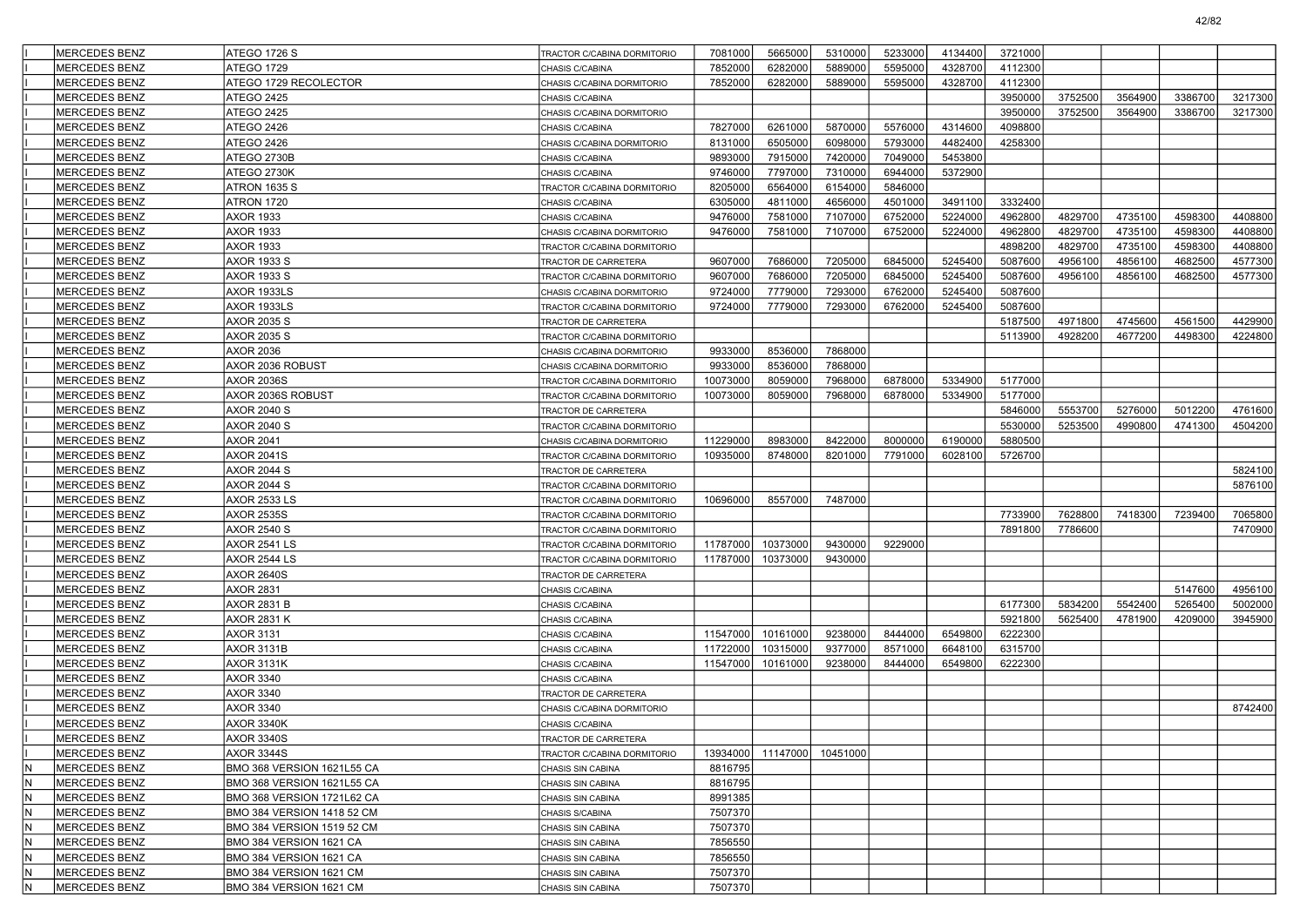| İΝ  | <b>MERCEDES BENZ</b>           | BMO 384 VERSION 1722 59 CM    | CHASIS S/CABINA                       | 8031140 |  |  |         |         |         |         |         |
|-----|--------------------------------|-------------------------------|---------------------------------------|---------|--|--|---------|---------|---------|---------|---------|
|     | <b>MERCEDES BENZ</b>           | BMO 693 VERSION ATRON 1720 36 | CHASIS C/CABINA                       |         |  |  | 3332400 | 3141900 | 2983300 | 2834400 | 2692300 |
| lN  | <b>MERCEDES BENZ</b>           | BMO 693 VERSION ATRON 1720 48 | CHASIS C/CABINA                       |         |  |  | 3332400 | 3168400 | 2999200 | 2859600 | 2718800 |
| IN. | <b>MERCEDES BENZ</b>           | BMO 695 VERSION 1634 S 45     | TRACTOR C/CABINA DORMITORIO           |         |  |  | 5219100 | 4650900 | 4540400 | 4277400 | 4151100 |
| İΝ  | <b>MERCEDES BENZ</b>           | BMO 695 VERSION ATRON 1624 45 | CHASIS C/CABINA DORMITORIO            |         |  |  | 3163100 | 3067900 | 2967400 | 2851000 | 2702900 |
| İN  | <b>MERCEDES BENZ</b>           | BMO 695 VERSION ATRON 1624 51 | CHASIS C/CABINA DORMITORIO            |         |  |  | 3245100 | 3205400 | 3078500 | 2824600 | 2755800 |
| ΙN  | <b>MERCEDES BENZ</b>           | BMO 695 VERSION ATRON 1634 51 | CHASIS C/CABINA DORMITORIO            |         |  |  | 5212800 | 4684000 | 4482500 | 4273700 | 4130000 |
|     | <b>MERCEDES BENZ</b>           | DB 1619                       | CAMIÓN                                |         |  |  |         |         |         |         |         |
| ΙN  | MERCEDES BENZ                  | . 1114                        | CAMIÓN                                |         |  |  |         |         |         |         |         |
|     | <b>MERCEDES BENZ</b>           | 1214                          | CHASIS C/CABINA                       |         |  |  |         |         |         |         |         |
|     | <b>MERCEDES BENZ</b>           | 1215/42                       | CHASIS C/CABINA                       |         |  |  |         |         |         |         |         |
|     | <b>MERCEDES BENZ</b>           | 1215/42 L 1215/48             | CAMIÓN                                |         |  |  |         |         |         |         |         |
|     | <b>MERCEDES BENZ</b>           | 1215/48                       | CAMIÓN                                |         |  |  |         |         |         |         |         |
|     | <b>MERCEDES BENZ</b>           | 1217                          | CAMIÓN                                |         |  |  |         |         |         |         |         |
|     | <b>MERCEDES BENZ</b>           | 1218 R                        | CHASIS C/CABINA                       |         |  |  |         |         |         |         |         |
| İN  | <b>MERCEDES BENZ</b>           | 1218/48                       | CAMIÓN                                |         |  |  |         |         |         |         |         |
| ΙN  | <b>MERCEDES BENZ</b>           | 1517/48                       | CAMIÓN                                |         |  |  |         |         |         |         |         |
| lN  | <b>MERCEDES BENZ</b>           | 1619/45                       | CAMIÓN                                |         |  |  |         |         |         |         |         |
| ΙN  | <b>MERCEDES BENZ</b>           | 1620/45                       | CAMIÓN                                |         |  |  |         |         |         |         |         |
|     | <b>MERCEDES BENZ</b>           | 1620/51                       | CHASIS C/CABINA                       |         |  |  |         |         |         |         |         |
| İΝ  | <b>MERCEDES BENZ</b>           | 1622/51                       | CAMIÓN                                |         |  |  |         |         |         |         |         |
|     | <b>MERCEDES BENZ</b>           | 1623                          | CHASIS C/CABINA                       |         |  |  |         |         |         |         |         |
|     | <b>MERCEDES BENZ</b>           | 1633                          | CHASIS C/CABINA                       |         |  |  |         |         |         |         |         |
|     | <b>MERCEDES BENZ</b>           | 1941                          | CAMIÓN                                |         |  |  |         |         |         |         |         |
|     | <b>MERCEDES BENZ</b>           | 1941                          | CHASIS C/CABINA                       |         |  |  |         |         |         |         |         |
|     | MERCEDES BENZ                  | 2221/54                       | CAMIÓN                                |         |  |  |         |         |         |         |         |
|     | MERCEDES BENZ                  | 2325/51                       | CHASIS C/CABINA                       |         |  |  |         |         |         |         |         |
|     | <b>MERCEDES BENZ</b>           | 2638                          | CHASIS C/CABINA                       |         |  |  |         |         |         |         |         |
|     | <b>MERCEDES BENZ</b>           | .710                          | CHASIS C/CABINA                       |         |  |  | 1824900 | 1722700 | 1646900 | 1564600 | 1486400 |
| İΝ  | MERCEDES BENZ                  | 710/37 E1                     | CAMIÓN                                |         |  |  | 1824900 | 1722700 | 1646900 | 1564600 | 1486400 |
| İN  | MERCEDES BENZ                  | .710/42 E1                    | CAMIÓN                                |         |  |  | 1824900 | 1722700 | 1646900 | 1564600 | 1486400 |
|     | <b>MERCEDES BENZ</b>           | 710D/37 L 710/42 CAM          | CAMIÓN                                |         |  |  | 1824900 | 1722700 | 1646900 | 1564600 | 1486400 |
| ΙN  | MERCEDES BENZ                  | .911                          | CAMIÓN                                |         |  |  | 1824900 | 1722700 | 1646900 | 1564600 | 1486400 |
|     | <b>MERCEDES BENZ</b>           | .912                          | CHASIS C/CABINA                       |         |  |  | 1824900 | 1722700 | 1646900 | 1564600 | 1486400 |
|     | <b>MERCEDES BENZ</b>           | 912                           | TRACTOR DE CARRETERA                  |         |  |  | 1824900 | 1722700 | 1646900 | 1564600 | 1486400 |
|     | MERCEDES BENZ                  | 912-42.5                      | CAMIÓN                                |         |  |  | 1824900 | 1722700 | 1646900 | 1564600 | 1486400 |
|     | <b>MERCEDES BENZ</b>           | 912-42.5                      | CHASIS C/CABINA                       |         |  |  | 1824900 | 1722700 | 1646900 | 1564600 | 1486400 |
|     | <b>MERCEDES BENZ</b>           | 1017A                         | CAMIÓN                                |         |  |  |         |         |         |         |         |
|     | <b>MERCEDES BENZ</b>           | $-1114$                       | CHASIS C/CABINA                       |         |  |  |         |         |         |         |         |
|     | MERCEDES BENZ                  | 1214/48                       | CHASIS C/CABINA                       |         |  |  |         |         |         |         |         |
|     | MERCEDES BENZ                  | $-1218$                       | CHASIS C/CABINA                       |         |  |  |         |         |         |         |         |
|     | MERCEDES BENZ                  | -1218 EL                      | CHASIS C/CABINA                       |         |  |  |         |         |         |         |         |
|     | <b>MERCEDES BENZ</b>           | $-1318$                       | CHASIS C/CABINA                       |         |  |  |         |         | 2200600 | 2156500 | 2144100 |
|     | <b>MERCEDES BENZ</b>           | $-1414$                       | CAMIÓN                                |         |  |  |         |         |         |         |         |
|     | <b>MERCEDES BENZ</b>           | $-1418$                       | CHASIS C/CABINA                       |         |  |  |         |         |         |         |         |
|     | <b>MERCEDES BENZ</b>           | 1418R                         | CHASIS C/CABINA                       |         |  |  |         |         |         |         |         |
|     | MERCEDES BENZ                  | L1514                         | CAMIÓN                                |         |  |  |         |         |         |         |         |
| IN. | MERCEDES BENZ                  | -1518                         | <b>CAMIÓN</b>                         |         |  |  |         |         |         |         |         |
| IN. | MERCEDES BENZ                  | 1526/48                       | <b>CAMIÓN</b>                         |         |  |  |         |         |         |         |         |
| İΝ  | MERCEDES BENZ                  | 1615/51                       | CAMIÓN                                |         |  |  |         |         |         |         |         |
|     | MERCEDES BENZ                  | 1618                          | CHASIS C/CABINA                       |         |  |  |         |         |         |         |         |
|     | MERCEDES BENZ                  | $-1618/51$                    | CAMIÓN                                |         |  |  |         |         |         |         |         |
|     | MERCEDES BENZ                  | $-1618/51$                    | CHASIS C/CABINA                       |         |  |  |         |         |         |         |         |
|     | MERCEDES BENZ<br>MERCEDES BENZ | -1620<br>$-1620$              | CHASIS C/CABINA                       |         |  |  |         |         |         |         |         |
| İN. | MERCEDES BENZ                  | 1620/51                       | TRACTOR DE CARRETERA<br><b>CAMIÓN</b> |         |  |  |         |         |         |         |         |
|     | MERCEDES BENZ                  | 1622                          |                                       |         |  |  |         |         |         |         |         |
|     |                                |                               | CAMIÓN                                |         |  |  |         |         |         |         |         |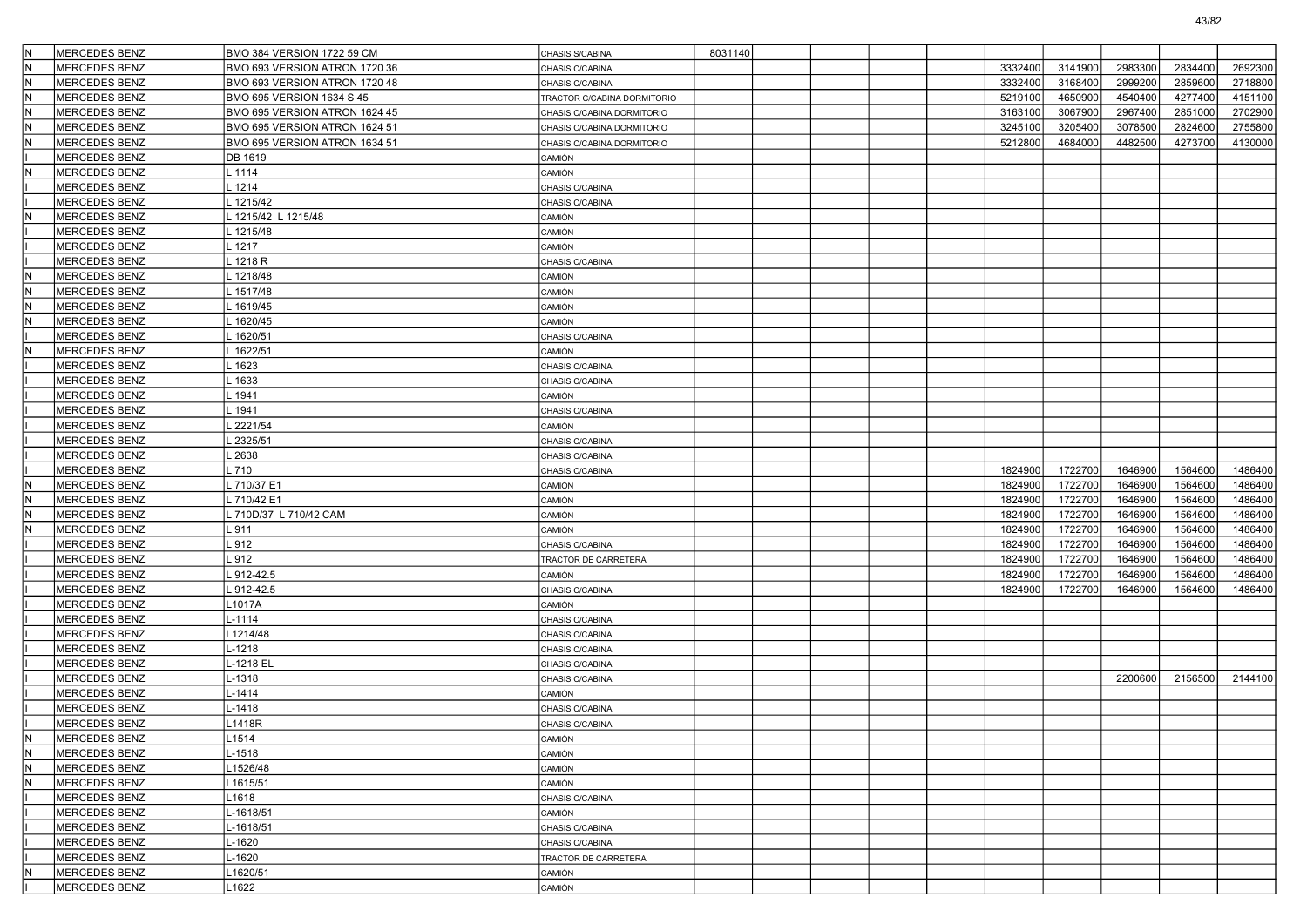|     | MERCEDES BENZ        | L1622           | CHASIS C/CABINA            |         |  |  |         |         |         |         |         |
|-----|----------------------|-----------------|----------------------------|---------|--|--|---------|---------|---------|---------|---------|
|     | <b>MERCEDES BENZ</b> | $-1624$         | CHASIS C/CABINA            |         |  |  |         |         |         |         | 2845700 |
|     | MERCEDES BENZ        | L-1624          | CHASIS C/CABINA DORMITORIO |         |  |  |         |         |         | 2634200 | 2554900 |
|     | <b>MERCEDES BENZ</b> | L1632           | CHASIS C/CABINA            |         |  |  |         |         |         |         |         |
|     | MERCEDES BENZ        | -1633           | CHASIS C/CABINA            |         |  |  |         |         |         |         |         |
|     | MERCEDES BENZ        | 1634            | CHASIS C/CABINA            |         |  |  |         |         |         | 3356600 | 3246100 |
|     | MERCEDES BENZ        | 1634            | CHASIS C/CABINA DORMITORIO |         |  |  |         |         |         | 3356600 | 3246100 |
|     | MERCEDES BENZ        | L-1926          | CAMIÓN                     |         |  |  |         |         |         |         |         |
|     | MERCEDES BENZ        | L1938           | CHASIS C/CABINA            |         |  |  |         |         |         |         |         |
|     | MERCEDES BENZ        | L-1938          | CHASIS C/CABINA            |         |  |  |         |         |         |         |         |
|     | <b>MERCEDES BENZ</b> | 1938/56         | CAMIÓN                     |         |  |  |         |         |         |         |         |
|     | <b>MERCEDES BENZ</b> | 1938/56         | CHASIS C/CABINA            |         |  |  |         |         |         |         |         |
|     | MERCEDES BENZ        | L2624 6X4       | CAMIÓN                     |         |  |  |         |         |         |         |         |
|     | MERCEDES BENZ        | L-2635          | CHASIS C/CABINA            |         |  |  |         |         |         |         |         |
|     | MERCEDES BENZ        | L-712/42.5      | CHASIS C/CABINA            |         |  |  |         |         |         |         |         |
| lΝ  | MERCEDES BENZ        | L-913D/42 CAM   | CAMIÓN                     |         |  |  | 1824900 | 1722700 | 1646900 | 1564600 | 1486400 |
|     | MERCEDES BENZ        | L914/42.5       | CHASIS C/CABINA            |         |  |  |         |         |         |         |         |
|     | MERCEDES BENZ        | LA 1418         | CAMIÓN                     |         |  |  |         |         |         |         |         |
|     | MERCEDES BENZ        | LA-1418/51      | CAMIÓN                     |         |  |  |         |         |         |         |         |
|     | MERCEDES BENZ        | LA-1418/51      | CHASIS C/CABINA            |         |  |  |         |         |         |         |         |
|     | <b>MERCEDES BENZ</b> | <b>LAK 1418</b> | CHASIS C/CABINA            |         |  |  |         |         |         |         |         |
|     | MERCEDES BENZ        | LB 2318         | CHASIS C/CABINA            |         |  |  |         |         |         |         |         |
|     | MERCEDES BENZ        | LB 2318 (6X4)   | CHASIS C/CABINA            |         |  |  |         |         |         |         |         |
|     | MERCEDES BENZ        | LF-1113B        | CAMIÓN                     |         |  |  |         |         |         |         |         |
|     | MERCEDES BENZ        | LK 1215/42      | CHASIS C/CABINA            |         |  |  |         |         |         |         |         |
|     | <b>MERCEDES BENZ</b> | LK 1218 EL      | CHASIS C/CABINA            |         |  |  |         |         |         |         |         |
|     | <b>MERCEDES BENZ</b> | LK 1218 R       | CHASIS C/CABINA            |         |  |  |         |         |         |         |         |
|     | MERCEDES BENZ        | LK 1218/42      | CHASIS C/CABINA            |         |  |  |         |         |         |         |         |
|     | <b>MERCEDES BENZ</b> | LK 1418         | CHASIS C/CABINA            |         |  |  |         |         |         |         |         |
|     | MERCEDES BENZ        | LK 1615/45      | CAMIÓN                     |         |  |  |         |         |         |         |         |
|     | MERCEDES BENZ        | LK 1618         | CHASIS C/CABINA            |         |  |  |         |         |         |         |         |
|     | MERCEDES BENZ        | LK 1618/42      | CAMIÓN                     |         |  |  |         |         |         |         |         |
|     | MERCEDES BENZ        | LK 1618/42      | CHASIS C/CABINA            |         |  |  |         |         |         |         |         |
|     | MERCEDES BENZ        | LK 1620/42      | CAMIÓN                     |         |  |  |         |         |         |         |         |
|     | MERCEDES BENZ        | LK 1620/42      | CHASIS C/CABINA            |         |  |  |         |         |         |         |         |
|     | <b>MERCEDES BENZ</b> | LK 2325         | CHASIS C/CABINA            |         |  |  |         |         |         |         |         |
|     | MERCEDES BENZ        | LK 2635 6X4     | CHASIS C/CABINA            |         |  |  |         |         |         |         |         |
|     | <b>MERCEDES BENZ</b> | LK 2638         | CHASIS C/CABINA            |         |  |  |         |         |         |         |         |
|     | MERCEDES BENZ        | LK-1318         | CHASIS C/CABINA            |         |  |  |         |         | 2200600 | 2156500 | 2144100 |
|     | MERCEDES BENZ        | <b>LK1418R</b>  | CHASIS C/CABINA            |         |  |  |         |         |         |         |         |
|     | MERCEDES BENZ        | LK1617/39       | CAMIÓN                     |         |  |  |         |         |         |         |         |
|     | <b>MERCEDES BENZ</b> | LK1620          | CHASIS C/CABINA            |         |  |  |         |         |         |         |         |
|     | <b>MERCEDES BENZ</b> | LK-2318         | CHASIS C/CABINA            |         |  |  |         |         |         |         |         |
|     | MERCEDES BENZ        | LK-2318 (6X4)   | CHASIS C/CABINA            |         |  |  |         |         |         |         |         |
|     | <b>MERCEDES BENZ</b> | LO 916          | CHASIS S/CABINA            | 5734000 |  |  |         |         |         |         |         |
|     | MERCEDES BENZ        | LO-814          | CHASIS S/CABINA            |         |  |  |         |         |         |         |         |
|     | MERCEDES BENZ        | LO-915          | CHASIS S/CABINA            | 5734000 |  |  |         |         |         |         |         |
|     | <b>MERCEDES BENZ</b> | LP 1113         | CAMIÓN                     |         |  |  |         |         |         |         |         |
| IΝ  | MERCEDES BENZ        | LP 1215/48      | CAMIÓN                     |         |  |  |         |         |         |         |         |
| lΝ  | MERCEDES BENZ        | LP 1420/48      | CAMIÓN                     |         |  |  |         |         |         |         |         |
| lN. | MERCEDES BENZ        | LP 1722/32 S    | CAMIÓN                     |         |  |  |         |         |         |         |         |
|     | MERCEDES BENZ        | LP 913          | CAMIÓN                     |         |  |  | 1824900 | 1722700 | 1646900 | 1564600 | 1486400 |
|     | MERCEDES BENZ        | LPK808          | CAMIÓN                     |         |  |  | 1824900 | 1722700 | 1646900 | 1564600 | 1486400 |
|     | MERCEDES BENZ        | <b>LPS 1525</b> | CAMIÓN                     |         |  |  |         |         |         |         |         |
|     | MERCEDES BENZ        | LS 1622/45      | CAMIÓN                     |         |  |  |         |         |         |         |         |
|     | MERCEDES BENZ        | LS 1623         | TRACTOR DE CARRETERA       |         |  |  |         |         |         |         |         |
|     | MERCEDES BENZ        | LS 1632         | TRACTOR DE CARRETERA       |         |  |  |         |         |         |         |         |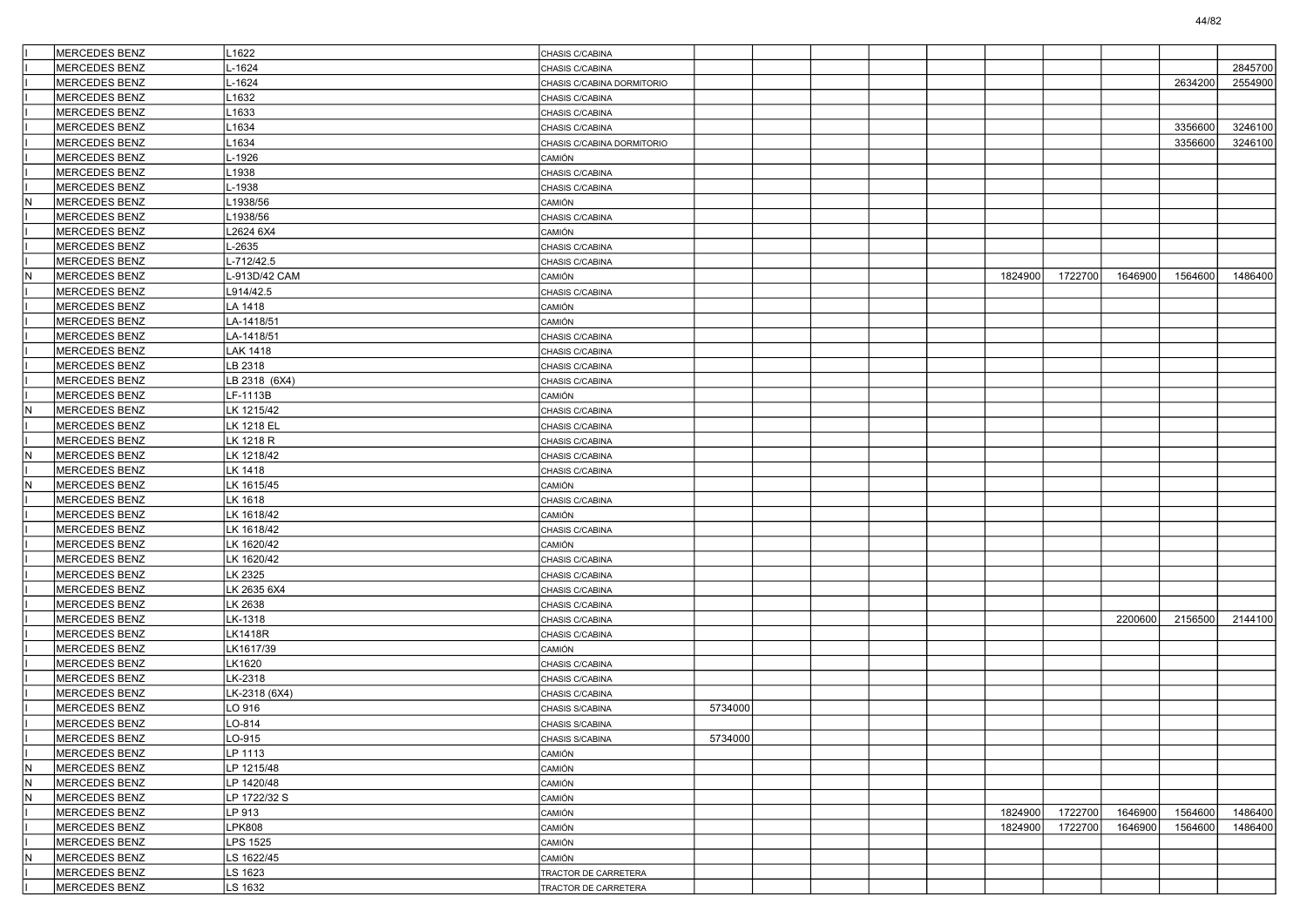|     | <b>MERCEDES BENZ</b> | LS 1632/45                                  | TRACTOR DE CARRETERA        |          |         |  |  |  |         |         |
|-----|----------------------|---------------------------------------------|-----------------------------|----------|---------|--|--|--|---------|---------|
|     | <b>MERCEDES BENZ</b> | LS 1633/45                                  | CAMIÓN                      |          |         |  |  |  |         |         |
|     | <b>MERCEDES BENZ</b> | LS 1935                                     | TRACTOR DE CARRETERA        |          |         |  |  |  |         |         |
|     | MERCEDES BENZ        | LS 1938/46                                  | CAMIÓN                      |          |         |  |  |  |         |         |
|     | MERCEDES BENZ        | LS 2638                                     | TRACTOR DE CARRETERA        |          |         |  |  |  |         |         |
|     | MERCEDES BENZ        | LS.1518                                     | CAMIÓN                      |          |         |  |  |  |         |         |
|     | <b>MERCEDES BENZ</b> | LS1622                                      | CHASIS C/CABINA             |          |         |  |  |  |         |         |
|     | <b>MERCEDES BENZ</b> | LS1622                                      | TRACTOR DE CARRETERA        |          |         |  |  |  |         |         |
|     | MERCEDES BENZ        | LS-1622                                     | TRACTOR DE CARRETERA        |          |         |  |  |  |         |         |
|     | <b>MERCEDES BENZ</b> | LS1633                                      | CHASIS C/CABINA             |          |         |  |  |  |         |         |
|     | MERCEDES BENZ        | LS1633                                      | TRACTOR DE CARRETERA        |          |         |  |  |  |         |         |
|     | <b>MERCEDES BENZ</b> | LS-1633                                     | TRACTOR DE CARRETERA        |          |         |  |  |  |         |         |
|     | MERCEDES BENZ        | LS-1634                                     | TRACTOR DE CARRETERA        |          |         |  |  |  | 3356600 | 3246100 |
|     | MERCEDES BENZ        | LS-1634                                     | TRACTOR C/CABINA DORMITORIO |          |         |  |  |  | 3356600 | 3246100 |
|     | <b>MERCEDES BENZ</b> | LS1938                                      | CHASIS C/CABINA             |          |         |  |  |  |         |         |
|     | <b>MERCEDES BENZ</b> | LS1938                                      | TRACTOR DE CARRETERA        |          |         |  |  |  |         |         |
|     | <b>MERCEDES BENZ</b> | LS-1941                                     | TRACTOR DE CARRETERA        |          |         |  |  |  |         |         |
|     | MERCEDES BENZ        | LS-2635                                     | TRACTOR DE CARRETERA        |          |         |  |  |  |         |         |
|     | MERCEDES BENZ        | MB 180 D                                    | PICK-UP                     |          |         |  |  |  |         |         |
|     | <b>MERCEDES BENZ</b> | MB 180 D                                    | <b>FURGÓN</b>               |          |         |  |  |  |         |         |
|     | <b>MERCEDES BENZ</b> | MB 180 D                                    | CHASIS C/CABINA             |          |         |  |  |  |         |         |
|     | <b>MERCEDES BENZ</b> | MB-160                                      | <b>FURGONETA</b>            |          |         |  |  |  |         |         |
|     | <b>MERCEDES BENZ</b> | O 500 M                                     | CHASIS S/CABINA             | 12005000 |         |  |  |  |         |         |
|     | <b>MERCEDES BENZ</b> | O 500 U                                     | CHASIS S/CABINA             | 12273000 |         |  |  |  |         |         |
|     | <b>MERCEDES BENZ</b> | <b>O-400 RSD</b>                            | CHASIS S/CABINA             | 14824000 |         |  |  |  |         |         |
|     | <b>MERCEDES BENZ</b> | 0-400 RSE                                   | CHASIS S/CABINA             | 14009000 |         |  |  |  |         |         |
|     | <b>MERCEDES BENZ</b> | O-500 RS                                    | CHASIS S/CABINA             | 14009000 |         |  |  |  |         |         |
|     | <b>MERCEDES BENZ</b> | O-500 RSD                                   | CHASIS S/CABINA             | 14824000 |         |  |  |  |         |         |
|     | MERCEDES BENZ        | OC1214                                      | CHASIS S/CABINA             |          |         |  |  |  |         |         |
|     | <b>MERCEDES BENZ</b> | OF 1621                                     | CHASIS S/CABINA             | 9647000  |         |  |  |  |         |         |
|     | <b>MERCEDES BENZ</b> | OF 1721                                     | CHASIS S/CABINA             | 9861000  |         |  |  |  |         |         |
|     | <b>MERCEDES BENZ</b> | OF-1418                                     | CHASIS S/CABINA             | 9218000  |         |  |  |  |         |         |
|     | <b>MERCEDES BENZ</b> | OF-1519                                     | CHASIS S/CABINA             | 9218000  |         |  |  |  |         |         |
|     | <b>MERCEDES BENZ</b> | OF1722                                      | CHASIS S/CABINA             | 9861000  |         |  |  |  |         |         |
|     | <b>MERCEDES BENZ</b> | SPRINTER 212D                               | <b>FURGÓN</b>               |          |         |  |  |  |         |         |
|     | MERCEDES BENZ        | SPRINTER 308 CDI/F 3000                     | <b>FURGÓN</b>               |          |         |  |  |  |         | 1141000 |
|     | <b>MERCEDES BENZ</b> | SPRINTER 308 CDI/F 3000                     | FURGÓN                      |          |         |  |  |  |         | 1141000 |
|     | <b>MERCEDES BENZ</b> | SPRINTER 310 D / CH3550                     | CHASIS C/CABINA             |          |         |  |  |  |         |         |
|     | <b>MERCEDES BENZ</b> | SPRINTER 310 D / F3000                      | FURGÓN                      |          |         |  |  |  |         |         |
|     | <b>MERCEDES BENZ</b> | SPRINTER 310 D / F3550                      | <b>FURGÓN</b>               |          |         |  |  |  |         |         |
|     | <b>MERCEDES BENZ</b> | SPRINTER 310 D / P3550                      | PICK-UP                     |          |         |  |  |  |         |         |
|     | <b>MERCEDES BENZ</b> | SPRINTER 310D                               | FURGÓN                      |          |         |  |  |  |         |         |
|     | MERCEDES BENZ        | SPRINTER 310D                               | CHASIS C/CABINA             |          |         |  |  |  |         |         |
|     | MERCEDES BENZ        | SPRINTER 311 CDI                            | <b>FURGÓN</b>               |          |         |  |  |  |         |         |
|     | <b>MERCEDES BENZ</b> | SPRINTER 311 CDI FURGON MIXTO VIDRIADO 3250 | <b>FURGÓN</b>               | 2966450  |         |  |  |  |         |         |
| İΝ  | <b>MERCEDES BENZ</b> | SPRINTER 311 CDI STREET FURGON 3250         | <b>FURGÓN</b>               | 2654400  | 2389000 |  |  |  |         |         |
|     | MERCEDES BENZ        | SPRINTER 311 CDI/3000-MIXTO 4+1             | FURGÓN                      |          |         |  |  |  |         |         |
| ΙN  | MERCEDES BENZ        | SPRINTER 311 CDI/3000-MIXTO 4+1             | <b>FURGÓN</b>               |          |         |  |  |  |         |         |
| IN. | MERCEDES BENZ        | SPRINTER 311 CDI/3000-MIXTO 5+1             | <b>FURGÓN</b>               |          |         |  |  |  |         |         |
|     | MERCEDES BENZ        | SPRINTER 311 CDI/C 3000                     | <b>FURGÓN</b>               |          |         |  |  |  |         |         |
| IN. | MERCEDES BENZ        | SPRINTER 311 CDI/C 3000                     | <b>FURGÓN</b>               |          |         |  |  |  |         |         |
|     | MERCEDES BENZ        | SPRINTER 311 CDI/C 3550                     | <b>FURGÓN</b>               |          |         |  |  |  |         |         |
|     | MERCEDES BENZ        | SPRINTER 311 CDI/C 3550                     | <b>FURGÓN</b>               |          |         |  |  |  |         |         |
| IN. | MERCEDES BENZ        | SPRINTER 311 CDI/CH 350                     | <b>FURGÓN</b>               |          |         |  |  |  |         |         |
|     | MERCEDES BENZ        | SPRINTER 311 CDI/CH 3550                    | CHASIS C/CABINA             |          |         |  |  |  |         |         |
| IN. | MERCEDES BENZ        | SPRINTER 311 CDI/F 3000                     | <b>FURGÓN</b>               |          |         |  |  |  |         |         |
| IN. | MERCEDES BENZ        | SPRINTER 311 CDI/F 3000                     | <b>FURGÓN</b>               |          |         |  |  |  |         |         |
|     |                      |                                             |                             |          |         |  |  |  |         |         |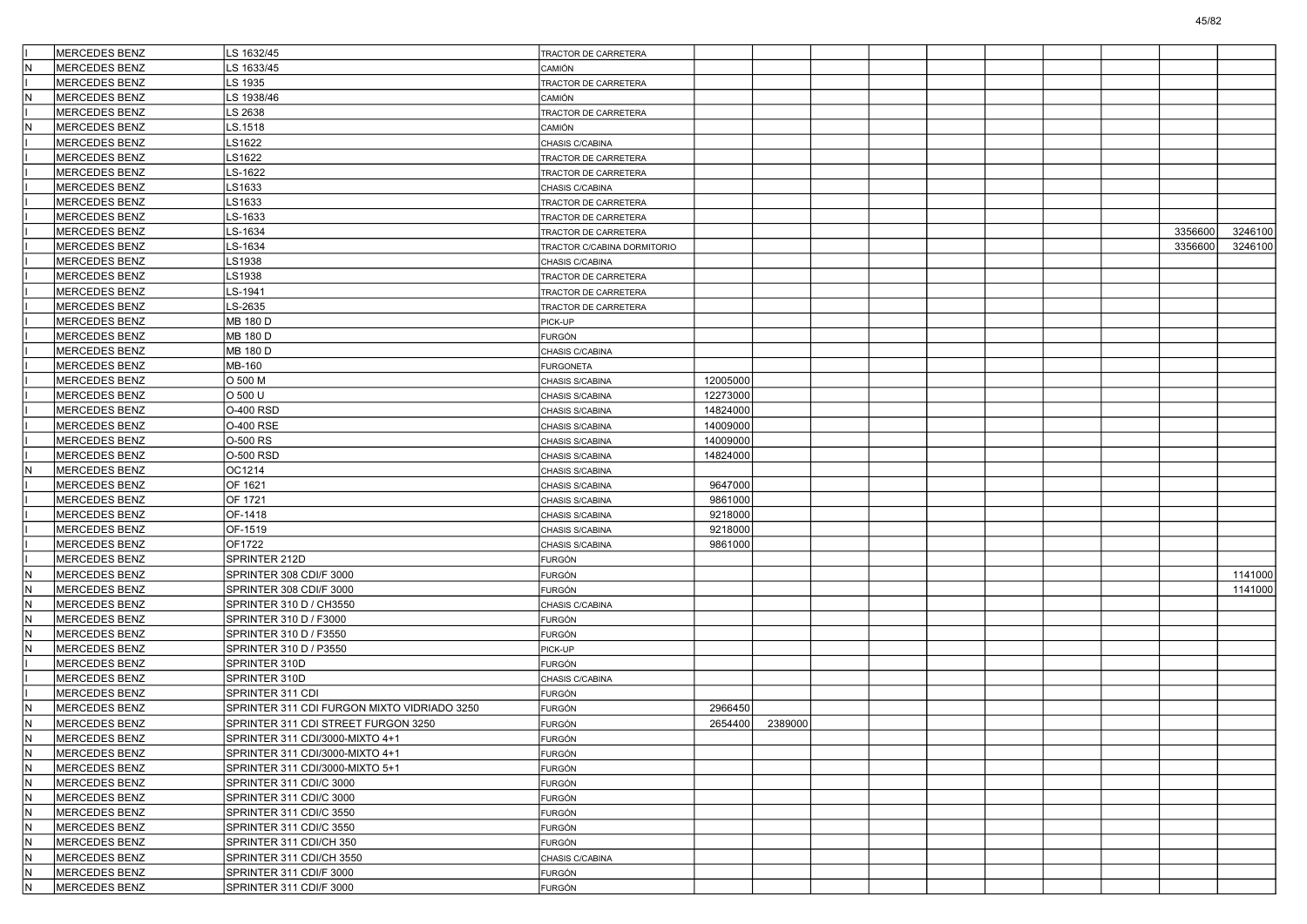| ١N                      | MERCEDES BENZ        | SPRINTER 311 CDI/F 3550                     | <b>FURGÓN</b>     |         |         |         |         |         |         |         |         |         |         |
|-------------------------|----------------------|---------------------------------------------|-------------------|---------|---------|---------|---------|---------|---------|---------|---------|---------|---------|
| lΝ                      | <b>MERCEDES BENZ</b> | SPRINTER 311 CDI/F 3550                     | FURGÓN            |         |         |         |         |         |         |         |         |         |         |
| lΝ                      | <b>MERCEDES BENZ</b> | SPRINTER 311 CDI/P 3550                     | PICK-UP           |         |         |         |         |         |         |         |         |         |         |
| N                       | <b>MERCEDES BENZ</b> | SPRINTER 311CDI/3000-MIXTO 5+1              | FURGÓN            |         |         |         |         |         |         |         |         |         |         |
|                         | <b>MERCEDES BENZ</b> | SPRINTER 311D                               | PICK-UP           |         |         |         |         |         |         |         |         |         |         |
| İΝ                      | <b>MERCEDES BENZ</b> | SPRINTER 312 D / CH3550                     | CHASIS C/CABINA   |         |         |         |         |         |         |         |         |         |         |
| İΝ                      | <b>MERCEDES BENZ</b> | SPRINTER 312 D / CH3550                     | CHASIS C/CABINA   |         |         |         |         |         |         |         |         |         |         |
| İΝ                      | <b>MERCEDES BENZ</b> | SPRINTER 312 D / F3000                      | FURGÓN            |         |         |         |         |         |         |         |         |         |         |
| ١N                      | <b>MERCEDES BENZ</b> | SPRINTER 312 D / F3550                      | FURGÓN            |         |         |         |         |         |         |         |         |         |         |
| lΝ                      | <b>MERCEDES BENZ</b> | SPRINTER 312 D / P3550                      | PICK-UP           |         |         |         |         |         |         |         |         |         |         |
| lΝ                      | <b>MERCEDES BENZ</b> | SPRINTER 312 D / P3550                      | PICK-UP           |         |         |         |         |         |         |         |         |         |         |
|                         | <b>MERCEDES BENZ</b> | SPRINTER 312D                               | FURGÓN            |         |         |         |         |         |         |         |         |         |         |
|                         | <b>MERCEDES BENZ</b> | SPRINTER 313 CDI                            | FURGÓN            |         |         |         |         |         |         |         |         |         | 1299300 |
| N                       | <b>MERCEDES BENZ</b> | SPRINTER 313 CDI/3000-MIXTO 4+1             | FURGÓN            |         |         |         |         |         |         |         |         |         | 1603200 |
| lΝ                      | <b>MERCEDES BENZ</b> | SPRINTER 313 CDI/3550-MIXTO 4+1             | FURGÓN            |         |         |         |         |         |         |         |         |         | 1603200 |
| İΝ                      | <b>MERCEDES BENZ</b> | SPRINTER 313 CDI/3550-MIXTO 4+1             | FURGÓN            |         |         |         |         |         |         |         |         |         | 1603200 |
| İΝ                      | <b>MERCEDES BENZ</b> | SPRINTER 313 CDI/3550-MIXTO 5+1             | FURGÓN            |         |         |         |         |         |         |         |         |         | 1603200 |
| lΝ                      | <b>MERCEDES BENZ</b> | SPRINTER 313 CDI/C 3000                     | FURGÓN            |         |         |         |         |         |         |         |         |         | 1299300 |
| N                       | <b>MERCEDES BENZ</b> | SPRINTER 313 CDI/C 3000                     | FURGÓN            |         |         |         |         |         |         |         |         |         | 1299300 |
| lΝ                      | <b>MERCEDES BENZ</b> | SPRINTER 313 CDI/C 3550                     | FURGÓN            |         |         |         |         |         |         |         |         | 1692400 | 1510200 |
| İΝ                      | <b>MERCEDES BENZ</b> | SPRINTER 313 CDI/C 3550                     | FURGÓN            |         |         |         |         |         |         |         |         | 1692400 | 1510200 |
| İΝ                      | <b>MERCEDES BENZ</b> | SPRINTER 313 CDI/CH 350                     | FURGÓN            |         |         |         |         |         |         |         |         | 1692400 | 1510200 |
| İΝ                      | <b>MERCEDES BENZ</b> | SPRINTER 313 CDI/CH 3550                    | CHASIS C/CABINA   |         |         |         |         |         |         |         |         |         | 1392500 |
| İΝ                      | <b>MERCEDES BENZ</b> | SPRINTER 313 CDI/F 3000                     | FURGÓN            |         |         |         |         |         |         |         |         |         | 1299300 |
| lΝ                      | <b>MERCEDES BENZ</b> | SPRINTER 313 CDI/F 3000                     | FURGÓN            |         |         |         |         |         |         |         |         |         | 1299300 |
| İΝ                      | <b>MERCEDES BENZ</b> | SPRINTER 313 CDI/F 3550                     | <b>FURGÓN</b>     |         |         |         |         |         |         |         |         | 1692400 | 1510200 |
| İΝ                      | <b>MERCEDES BENZ</b> | SPRINTER 313 CDI/F 3550                     | FURGÓN            |         |         |         |         |         |         |         |         | 1692400 | 1510200 |
| l٨                      | <b>MERCEDES BENZ</b> | SPRINTER 313 CDI/F 4025                     | FURGÓN            |         |         |         |         |         |         |         |         |         | 1596900 |
| N                       | <b>MERCEDES BENZ</b> | SPRINTER 313 CDI/P 3550                     | FURGÓN            |         |         |         |         |         |         |         |         | 1692400 | 1510200 |
| lΝ                      | <b>MERCEDES BENZ</b> | SPRINTER 313 CDI/P 3550                     | PICK-UP           |         |         |         |         |         |         |         |         |         |         |
| İΝ                      | <b>MERCEDES BENZ</b> | SPRINTER 313 CDI-F 3000 TN V1               | <b>FURGÓN</b>     |         |         |         |         |         |         |         |         |         | 1299300 |
| İΝ                      | <b>MERCEDES BENZ</b> | SPRINTER 313 CDI-F 3550 TE V1               | FURGÓN            |         |         |         |         |         |         |         |         |         | 1596900 |
| lΝ                      | <b>MERCEDES BENZ</b> | SPRINTER 313 CDI-F 3550 TE V2               | FURGÓN            |         |         |         |         |         |         |         |         |         | 1596900 |
| N                       | <b>MERCEDES BENZ</b> | SPRINTER 313 CDI-F 3550 TN V1               | FURGÓN            |         |         |         |         |         |         |         |         | 1692400 | 1510200 |
| lΝ                      | <b>MERCEDES BENZ</b> | SPRINTER 313 CDI-F 3550 TN V2               | <b>FURGÓN</b>     |         |         |         |         |         |         |         |         | 1692400 | 1510200 |
| İΝ                      | <b>MERCEDES BENZ</b> | SPRINTER 313CDI/3000-MIXTO 4+1              | FURGÓN            |         |         |         |         |         |         |         |         |         | 1461500 |
| İΝ                      | <b>MERCEDES BENZ</b> | SPRINTER 313CDI/3000-MIXTO 5+1              | FURGÓN            |         |         |         |         |         |         |         |         |         | 1461500 |
| lΝ                      | <b>MERCEDES BENZ</b> | SPRINTER 313CDI/3550-MIXTO 5+1              | FURGÓN            |         |         |         |         |         |         |         |         |         | 1603200 |
| İΝ                      | <b>MERCEDES BENZ</b> | SPRINTER 313CDI-3000-MIXTO4+1 TN V1         | FURGÓN            |         |         |         |         |         |         |         |         |         | 1461500 |
| lΝ                      | <b>MERCEDES BENZ</b> | SPRINTER 314 / CH 3550                      | PICK-UP           |         |         |         |         |         |         |         |         |         |         |
| İΝ                      | <b>MERCEDES BENZ</b> | SPRINTER 314 /F 3000                        | FURGÓN            |         |         |         |         |         |         |         |         |         |         |
| İΝ                      | <b>MERCEDES BENZ</b> | SPRINTER 314 /F 3000                        | FURGÓN            |         |         |         |         |         |         |         |         |         |         |
| lΝ                      | <b>MERCEDES BENZ</b> | SPRINTER 314 /F 3550                        | FURGÓN            |         |         |         |         |         |         |         |         |         |         |
| ١N                      | <b>MERCEDES BENZ</b> | SPRINTER 314 /F 4025                        | FURGÓN            |         |         |         |         |         |         |         |         |         |         |
| lΝ                      | <b>MERCEDES BENZ</b> | SPRINTER 314 /P 3550                        | PICK-UP           |         |         |         |         |         |         |         |         |         |         |
| N                       | <b>MERCEDES BENZ</b> | SPRINTER 316 CDI CHASIS 3665                | CHASIS CON CABINA | 2622800 | 2098200 |         |         |         |         |         |         |         |         |
| ١N                      | MERCEDES BENZ        | SPRINTER 316 CDI FURGON 3665                | <b>FURGÓN</b>     | 3033600 | 2730200 |         |         |         |         |         |         |         |         |
| IN.                     | MERCEDES BENZ        | SPRINTER 316 CDI FURGON MIXTO VIDRIADO 3665 | <b>FURGÓN</b>     | 3318000 |         |         |         |         |         |         |         |         |         |
| IN.                     | MERCEDES BENZ        | SPRINTER 411 CDI/CH 3550                    | CHASIS C/CABINA   |         |         |         |         |         |         |         |         |         | 1788400 |
| İN.                     | MERCEDES BENZ        | SPRINTER 411 CDI/CH 4025                    | CHASIS C/CABINA   |         |         |         |         |         |         |         |         |         | 1788400 |
| IN.                     | MERCEDES BENZ        | SPRINTER 411 CDI/F 3250 STREET V1           | <b>FURGÓN</b>     |         | 2054000 | 1853200 | 1774200 | 1689700 | 1605200 | 1524900 | 1448600 | 1376200 |         |
| İΝ                      | <b>MERCEDES BENZ</b> | SPRINTER 411 CDI/F 3250 STREET V2           | FURGÓN            |         | 2077700 | 1886000 | 1807000 | 1720900 | 1634900 | 1553100 | 1475600 | 1401700 |         |
| IN.                     | MERCEDES BENZ        | SPRINTER 412 D / CH3550                     | CHASIS C/CABINA   |         |         |         |         |         |         |         |         |         |         |
| İΝ                      | MERCEDES BENZ        | SPRINTER 412 D / CH4025                     | CHASIS S/CABINA   |         |         |         |         |         |         |         |         |         |         |
| lΝ                      | MERCEDES BENZ        | SPRINTER 412 D / CH4025                     | CHASIS C/CABINA   |         |         |         |         |         |         |         |         |         |         |
| N                       | MERCEDES BENZ        | SPRINTER 412 D / W3550                      | <b>FURGÓN</b>     |         |         |         |         |         |         |         |         |         |         |
| $\overline{\mathsf{N}}$ | MERCEDES BENZ        | SPRINTER 412 D / W3550                      |                   |         |         |         |         |         |         |         |         |         |         |
|                         |                      |                                             | CHASIS S/CABINA   |         |         |         |         |         |         |         |         |         |         |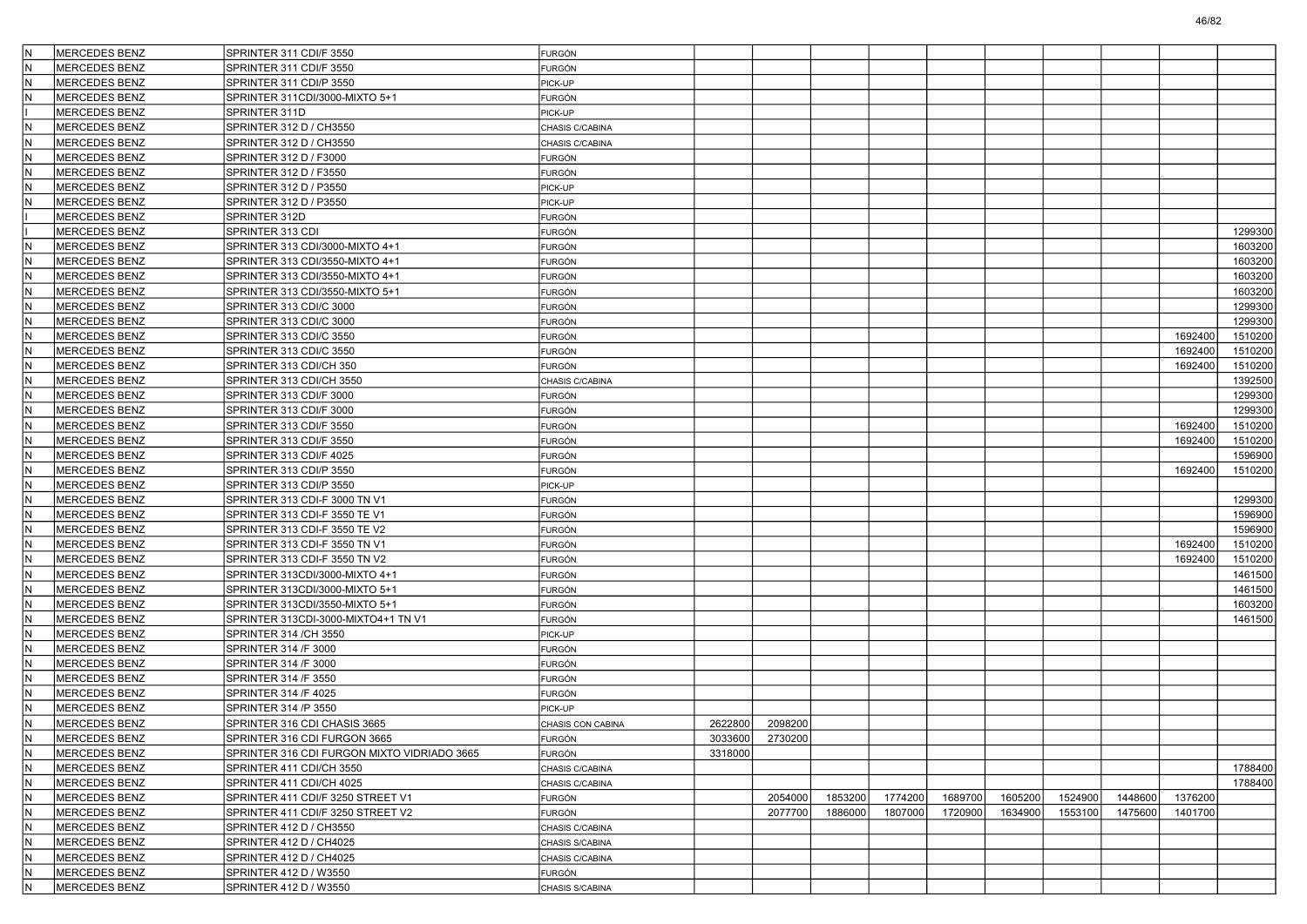| İN        | <b>MERCEDES BENZ</b> | SPRINTER 412 D / W4025                             | CHASIS C/CABINA         |         |         |         |         |         |         |         |         |         |         |
|-----------|----------------------|----------------------------------------------------|-------------------------|---------|---------|---------|---------|---------|---------|---------|---------|---------|---------|
| lΝ        | <b>MERCEDES BENZ</b> | SPRINTER 412 D / W4025                             | CHASIS C/CABINA         |         |         |         |         |         |         |         |         |         |         |
|           | <b>MERCEDES BENZ</b> | SPRINTER 412D                                      | FURGÓN                  |         |         |         |         |         |         |         |         |         |         |
|           | <b>MERCEDES BENZ</b> | SPRINTER 412D                                      | CHASIS S/CABINA         |         |         |         |         |         |         |         |         |         |         |
|           | <b>MERCEDES BENZ</b> | SPRINTER 412D                                      | CHASIS C/CABINA         |         |         |         |         |         |         |         |         |         |         |
| lΝ        | <b>MERCEDES BENZ</b> | SPRINTER 413 CDI/C 4025                            | CHASIS C/CABINA         |         |         |         |         |         |         |         |         |         | 1552100 |
| lΝ        | <b>MERCEDES BENZ</b> | SPRINTER 413 CDI/CH 3550                           | FURGÓN                  |         |         |         |         |         |         |         |         |         | 1788400 |
| lΝ        | <b>MERCEDES BENZ</b> | SPRINTER 413 CDI/CH 3550                           | CHASIS C/CABINA         |         |         |         |         |         |         |         |         |         | 1552100 |
| ١N        | <b>MERCEDES BENZ</b> | SPRINTER 413 CDI/CH 4025                           | FURGÓN                  |         |         |         |         |         |         |         |         |         | 1788400 |
| lΝ        | <b>MERCEDES BENZ</b> | SPRINTER 413 CDI/CH 4025                           | CHASIS C/CABINA         |         |         |         |         |         |         |         |         |         | 1788400 |
| lΝ        | <b>MERCEDES BENZ</b> | SPRINTER 413 CDI/F 4025                            | <b>FURGÓN</b>           |         |         |         |         |         |         |         |         |         | 1788400 |
| İΝ        | <b>MERCEDES BENZ</b> | SPRINTER 413 CDI/F 4025                            | <b>FURGÓN</b>           |         |         |         |         |         |         |         |         |         | 1788400 |
| lΝ        | <b>MERCEDES BENZ</b> | SPRINTER 413 CDI/F 4025                            | FURGÓN                  |         |         |         |         |         |         |         |         |         |         |
| ١N        | <b>MERCEDES BENZ</b> | SPRINTER 413 CDI/W 4025                            | <b>FURGÓN</b>           |         |         |         |         |         |         |         |         |         | 1788400 |
| lΝ        | <b>MERCEDES BENZ</b> | SPRINTER 413 CDI-CH 4025                           | PICK-UP                 |         |         |         |         |         |         |         |         |         | 1552100 |
| lΝ        | <b>MERCEDES BENZ</b> | SPRINTER 414 / CH 3550                             | <b>FURGÓN</b>           |         |         |         |         |         |         |         |         | 1692400 | 1510200 |
| İΝ        | <b>MERCEDES BENZ</b> | SPRINTER 414 /CH 3550                              | <b>FURGÓN</b>           |         |         |         |         |         |         |         |         | 1692400 | 1510200 |
| lΝ        | <b>MERCEDES BENZ</b> | SPRINTER 414 / CH 4025                             | PICK-UP                 |         |         |         |         |         |         |         |         | 1692400 | 1510200 |
| ١N        | <b>MERCEDES BENZ</b> | SPRINTER 414 /F 4025                               | <b>FURGÓN</b>           |         |         |         |         |         |         |         |         | 1692400 | 1510200 |
| lΝ        | <b>MERCEDES BENZ</b> | SPRINTER 415 CDI /CH 3665                          | PICK-UP                 |         |         | 2011300 | 1932300 | 1840400 | 1758500 | 1676500 | 1617800 | 1561300 | 1506600 |
| lΝ        | <b>MERCEDES BENZ</b> | SPRINTER 415 CDI /F 3250                           | <b>FURGÓN</b>           |         | 2609000 | 2371800 | 2292800 | 2183600 | 2115500 | 2088100 | 1983800 | 1884500 | 1790300 |
| İΝ        | <b>MERCEDES BENZ</b> | SPRINTER 415 CDI /F 3665                           | FURGÓN                  |         |         | 2306800 | 2201500 | 2096600 | 2069200 | 1987400 | 1934400 | 1890700 | 1844400 |
| lΝ        | <b>MERCEDES BENZ</b> | SPRINTER 415 CDI /F 4325                           | FURGÓN                  |         | 3076300 | 2796600 |         |         |         |         |         |         |         |
| ١N        | <b>MERCEDES BENZ</b> | SPRINTER 415 CDI/3250-MIXTO4+1                     | FURGÓN                  |         | 2476700 | 2251500 | 2172500 | 2069100 | 2019900 | 1981700 | 1965400 | 1932600 | 1910800 |
| lΝ        | <b>MERCEDES BENZ</b> | SPRINTER 415 CDI/3665-MIXTO4+1                     | <b>FURGÓN</b>           |         | 2539800 | 2308900 | 2229900 | 2123700 | 2074500 | 2036300 | 2019900 | 1987200 | 1965400 |
| lΝ        | <b>MERCEDES BENZ</b> | SPRINTER 415 CDI/3665-MIXTO4+1                     | <b>FURGÓN</b>           |         | 2539800 | 2308900 | 2229900 | 2123700 | 2074500 | 2036300 | 2019900 | 1987200 | 1965400 |
| İΝ        | <b>MERCEDES BENZ</b> | SPRINTER 415 CDI-3250-MIXTO4+1 TN V1               | <b>FURGÓN</b>           |         | 2476700 | 2251500 | 2172500 | 2069100 | 2019900 | 1981700 | 1965400 | 1932600 | 1910800 |
| lΝ        | <b>MERCEDES BENZ</b> | SPRINTER 415 CDI-3250-MIXTO4+1 TN V1 EDIC.ESPECIAL | <b>FURGÓN</b>           |         | 2476700 | 2251500 | 2172500 | 2069100 | 2019900 | 1981700 | 1965400 | 1932600 | 1910800 |
| ١N        | <b>MERCEDES BENZ</b> | SPRINTER 415 CDI-3665-MIXTO4+1 TE V1               | <b>FURGÓN</b>           |         | 2798300 | 2543900 | 2464900 | 2347400 | 2322900 | 2257400 | 2216400 | 2138800 |         |
| lΝ        | <b>MERCEDES BENZ</b> | SPRINTER 415 CDI-3665-MIXTO4+1 TE V1 EDIC.ESPECIAL | <b>FURGÓN</b>           |         | 2861300 | 2601200 | 2522200 | 2402000 | 2347000 | 2287400 | 2227300 |         |         |
| İΝ        | <b>MERCEDES BENZ</b> | SPRINTER 415 CDI-3665-MIXTO4+1 TN V1               | <b>FURGÓN</b>           |         | 2539800 | 2308900 | 2229900 | 2123700 | 2074500 | 2036300 | 2019900 | 1987200 | 1965400 |
| İΝ        | <b>MERCEDES BENZ</b> | SPRINTER 415 CDI-CH 3665                           | CHASIS CON CABINA       |         |         | 2011300 | 1932300 | 1840400 | 1758500 | 1676500 | 1617800 | 1561300 | 1506600 |
| lΝ        | <b>MERCEDES BENZ</b> | SPRINTER 415 CDI-F 3250 TN V1                      | FURGÓN                  |         | 2609000 | 2371800 | 2292800 | 2183600 | 2115500 | 2088100 | 1983800 | 1884500 | 1790300 |
| ١N        | <b>MERCEDES BENZ</b> | SPRINTER 415 CDI-F 3250 TN V2                      | FURGÓN                  |         | 2641600 | 2401400 | 2322400 | 2211800 | 2140800 | 2113600 | 2007900 | 1907500 | 1812400 |
| lΝ        | <b>MERCEDES BENZ</b> | SPRINTER 415 CDI-F 3665 TE V1                      | FURGÓN                  |         | 2665500 | 2423200 | 2344200 | 2232500 | 2150600 | 2123400 | 2085400 | 2064100 | 1960900 |
| lΝ        | <b>MERCEDES BENZ</b> | SPRINTER 415 CDI-F 3665 TE V2                      | <b>FURGÓN</b>           |         | 2687900 | 2443500 | 2364500 | 2251900 | 2197300 | 2175500 | 2136600 | 2092000 | 1977600 |
| İΝ        | <b>MERCEDES BENZ</b> | SPRINTER 415 CDI-F 3665 TN V1                      | FURGÓN                  |         |         | 2306800 | 2201500 | 2096600 | 2069200 | 1987400 | 1934400 | 1890700 | 1844400 |
| lΝ        | <b>MERCEDES BENZ</b> | SPRINTER 415 CDI-F 3665 TN V2                      | FURGÓN                  |         |         | 2369100 | 2290100 | 2181000 | 2153700 | 2044500 | 1972900 | 1903900 | 1837300 |
| ١N        | <b>MERCEDES BENZ</b> | SPRINTER 415 CDI-F 4325 TE V1                      |                         |         | 3076300 | 2796600 |         |         |         |         |         |         |         |
| lΝ        | <b>MERCEDES BENZ</b> | SPRINTER 415 CDI-F 4325 TE V2                      | FURGÓN<br>FURGÓN        |         | 3076300 | 2796600 |         |         |         |         |         |         |         |
| lΝ        | <b>MERCEDES BENZ</b> | SPRINTER 416 CDI CHASIS 3665                       |                         | 2701800 | 2161400 |         |         |         |         |         |         |         |         |
| lΝ        | <b>MERCEDES BENZ</b> | SPRINTER 416 CDI FURGON 3665                       | CHASIS CON CABINA       | 3073100 | 2476700 | 2251500 |         |         |         |         |         |         |         |
| lΝ        | <b>MERCEDES BENZ</b> | SPRINTER 416 CDI FURGON 4325                       | FURGÓN<br>FURGÓN        | 3207400 | 2572200 | 2338400 |         |         |         |         |         |         |         |
| IN.       | <b>MERCEDES BENZ</b> | SPRINTER 416 CDI FURGON MIXTO VIDRIADO 3665        | FURGÓN                  | 3389100 | 2765000 | 2449000 |         |         |         |         |         |         |         |
|           | <b>MERCEDES BENZ</b> | SPRINTER 515 CDI                                   |                         |         |         |         |         |         |         |         |         |         | 1788400 |
|           | <b>MERCEDES BENZ</b> | SPRINTER 515 CDI                                   | <b>FURGÓN</b><br>CAMIÓN |         |         |         |         |         |         |         |         |         | 1788400 |
| İΝ        | MERCEDES BENZ        | SPRINTER 515 CDI / CH 4325                         |                         |         |         | 2248700 | 2169700 | 2066300 | 1984400 | 1902600 | 1836000 | 1771700 | 1709700 |
| İΝ        |                      |                                                    | PICK-UP                 |         |         |         |         | 2322800 |         |         |         |         |         |
|           | MERCEDES BENZ        | SPRINTER 515 CDI /F 4325                           | FURGÓN                  |         |         | 2567500 | 2438900 |         | 2240900 | 2213600 | 2089200 | 2025700 | 1968000 |
| ١N<br>lΝ  | MERCEDES BENZ        | SPRINTER 515 CDI-CH 4325                           | CHASIS CON CABINA       |         |         | 2248700 | 2169700 | 2066300 | 1984400 | 1902600 | 1836000 | 1771700 | 1709700 |
| IN.       | MERCEDES BENZ        | SPRINTER 515 CDI-F 4325 TE V1                      | <b>FURGÓN</b>           |         |         | 2765900 | 2686900 | 2558900 | 2503600 | 2395100 | 2311300 | 2230400 | 2152300 |
|           | MERCEDES BENZ        | SPRINTER 515 CDI-F 4325 TE V2                      | <b>FURGÓN</b>           |         |         | 2765900 | 2686900 | 2558900 | 2503600 | 2395100 | 2311300 | 2230400 | 2152300 |
| İΝ        | <b>MERCEDES BENZ</b> | SPRINTER 515 CDI-F 4325 XL TE V2                   | FURGÓN                  |         |         | 3000400 | 2921400 | 2782200 | 2645800 | 2563900 | 2474200 | 2387500 | 2304000 |
| lΝ        | <b>MERCEDES BENZ</b> | SPRINTER 516 CDI CHASIS 4325                       | CHASIS CON CABINA       | 3009900 | 2407900 | 2054000 |         |         |         |         |         |         |         |
| ١N        | MERCEDES BENZ        | SPRINTER 516 CDI FURGON 4325                       | FURGÓN                  | 3491800 | 2793400 |         |         |         |         |         |         |         |         |
| lΝ<br>IN. | MERCEDES BENZ        | SPRINTER 516 CDI FURGON 4325 XL                    | <b>FURGÓN</b>           | 3628470 | 2902800 | 2607000 |         |         |         |         |         |         |         |
|           | MERCEDES BENZ        | SPRINTER V413 CDI/F 4025                           | FURGÓN                  |         |         |         |         |         |         |         |         |         | 1788400 |
|           | MERCEDES BENZ        | <b>VITO 108 D</b>                                  | <b>FURGÓN</b>           |         |         |         |         |         |         |         |         |         |         |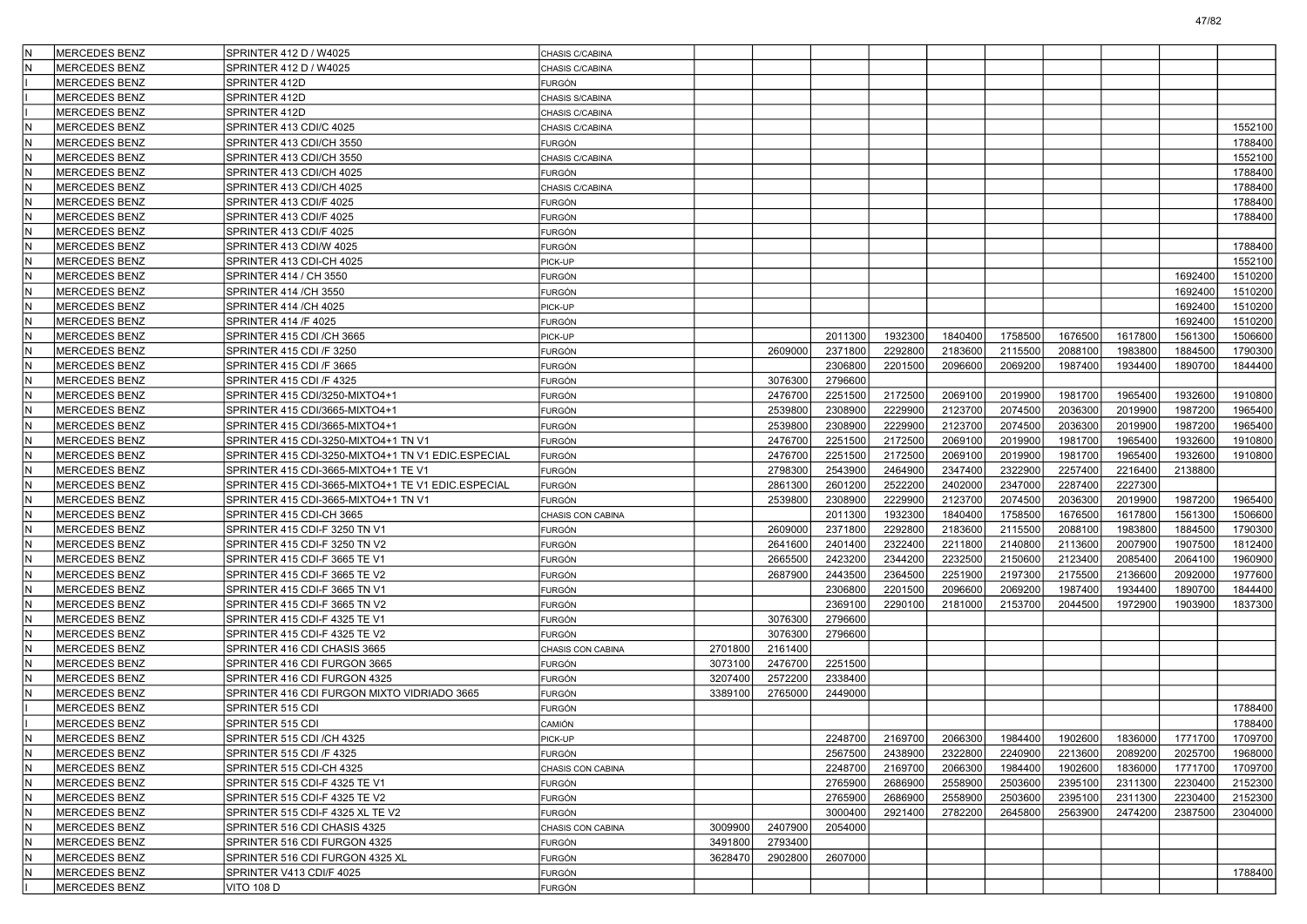|     | <b>MERCEDES BENZ</b> | <b>VITO 108 D</b>                | CHASIS C/CABINA       |          |         |         |         |         |         |         |         |        |         |
|-----|----------------------|----------------------------------|-----------------------|----------|---------|---------|---------|---------|---------|---------|---------|--------|---------|
|     | <b>MERCEDES BENZ</b> | <b>VITO 110 D</b>                | FURGÓN                |          |         |         |         |         |         |         |         |        |         |
|     | <b>MERCEDES BENZ</b> | <b>VITO 110 D</b>                | CHASIS C/CABINA       |          |         |         |         |         |         |         |         |        |         |
| lN  | MERCEDES BENZ        | VITO 111 CDI                     | <b>FURGÓN</b>         | 2678100  | 2208100 | 2007400 | 1824900 | 1738000 | 1564200 | 1477300 |         |        |         |
| lN  | MERCEDES BENZ        | VITO 111 CDI                     | FURGÓN                | 2678100  | 2208100 | 2007400 | 1824900 | 1738000 | 1564200 | 1477300 |         |        |         |
|     | <b>MERCEDES BENZ</b> | VITO 111 CDI                     | <b>FURGÓN</b>         | 3288000  | 2711000 | 2465000 | 2241000 | 1738000 | 1564200 | 1477300 |         |        |         |
| IN. | <b>MERCEDES BENZ</b> | VITO 111 CDI FURGON MIXTO 4 + 1  | FURGÓN                |          | 2365900 | 2150800 | 1955300 | 1868400 | 1694600 | 1564200 |         |        |         |
| N   | MERCEDES BENZ        | VITO 111 CDI FURGON MIXTO 4 + 1  | <b>FURGÓN</b>         |          | 2365900 | 2150800 | 1955300 | 1868400 | 1694600 | 1564200 |         |        |         |
|     | MERCEDES BENZ        | VITO PLUS 111 CDI VIDRIADO       | <b>FURGÓN</b>         | 3560000  | 3026000 |         |         |         |         |         |         |        |         |
|     | <b>MERCEDES BENZ</b> | OF-1724                          | CHASIS S/CABINA       | 10504000 |         |         |         |         |         |         |         |        |         |
|     | <b>MERCEDES BENZ</b> | SPRINTER 308 D                   | FURGÓN                |          |         |         |         |         |         |         |         |        | 1141000 |
|     | <b>MITSUBISHI</b>    | CANTER                           | CAMIÓN                |          |         |         |         |         |         |         |         |        |         |
|     | <b>MITSUBISHI</b>    | CANTER                           | CHASIS C/CABINA       |          |         |         |         |         |         |         |         |        |         |
|     | <b>MITSUBISHI</b>    | .200                             | PICK-UP               |          |         |         |         |         |         |         |         |        |         |
|     | <b>MITSUBISHI</b>    | .300                             | FURGÓN                |          |         |         |         |         |         |         |         |        |         |
|     | <b>MITSUBISHI</b>    | .300                             | PICK-UP CABINA SIMPLE |          |         |         |         |         |         |         |         |        |         |
|     | <b>MITSUBISHI</b>    | L200 (CABINA DOBLE)              | PICK-UP               |          |         |         |         |         |         |         |         |        |         |
|     | <b>MITSUBISHI</b>    | L200 2.5 D 2WD (CABINA SIMPLE)   | PICK-UP               |          |         |         |         |         |         |         |         |        |         |
|     | <b>MITSUBISHI</b>    | <b>L200 2.5 DIESEL</b>           | PICK-UP               |          |         |         |         |         |         |         |         |        |         |
|     | <b>MITSUBISHI</b>    | L200 2.5 DIESEL (CABINA DOBLE)   | PICK-UP               |          |         |         |         |         |         |         |         |        |         |
|     | <b>MITSUBISHI</b>    | L200 2.5 DIESEL (CABINA SIMPLE)  | PICK-UP               |          |         |         |         |         |         |         |         |        |         |
|     | <b>MITSUBISHI</b>    | L200 2WD (CABINA DOBLE)          | PICK-UP               |          |         |         |         |         |         |         |         |        |         |
|     | <b>MITSUBISHI</b>    | L200 4WD 2.5 D T (CABINA DOBLE)  | PICK-UP               |          |         |         |         |         |         |         |         |        |         |
|     | <b>MITSUBISHI</b>    |                                  |                       |          |         |         |         |         |         |         |         |        |         |
|     |                      | L200 4WD 2.5 DIESEL              | PICK-UP               |          |         |         |         |         |         |         |         |        |         |
|     | <b>MITSUBISHI</b>    | L200 4WD 2.5 DIESEL (CAB. DOBLE) | PICK-UP               |          |         |         |         |         |         |         |         |        |         |
|     | <b>MITSUBISHI</b>    | L200 4WD 2.5 DIESEL TURBO        | PICK-UP               |          |         |         |         |         |         |         |         |        |         |
|     | <b>MITSUBISHI</b>    | L200 4X4 (CABINA DOBLE)          | PICK-UP               |          |         |         |         |         |         |         |         |        |         |
|     | <b>MITSUBISHI</b>    | L200 4X4 2.5 GLS (CAB.DOBLE)     | PICK-UP               |          |         |         |         |         |         |         |         |        |         |
|     | <b>MITSUBISHI</b>    | L200 4X4 2.5 TDI                 | PICK-UP CABINA DOBLE  |          |         |         |         |         |         |         |         |        |         |
|     | <b>MITSUBISHI</b>    | L200 DI-D                        | PICK-UP CABINA DOBLE  |          |         |         |         |         |         |         |         |        |         |
|     | <b>MITSUBISHI</b>    | L200 DI-D COMMON RAIL AT         | PICK-UP CABINA DOBLE  | 4452000  | 3918000 | 3562000 |         |         |         |         |         |        |         |
|     | <b>MITSUBISHI</b>    | L200 DI-D COMMON RAIL MT         | PICK-UP CABINA DOBLE  | 4549000  | 4003000 | 3639000 |         |         |         |         |         |        |         |
|     | <b>MITSUBISHI</b>    | L200 DI-D KATANA COMMON RAIL     | PICK-UP CABINA DOBLE  |          |         |         |         |         |         |         |         |        |         |
|     | <b>MITSUBISHI</b>    | L200 GL 2WD (CABINA DOBLE)       | PICK-UP               |          |         |         |         |         |         |         |         |        |         |
|     | <b>MITSUBISHI</b>    | L200 GL 4WD (CABINA DOBLE)       | PICK-UP               |          |         |         |         |         |         |         |         |        |         |
|     | <b>MITSUBISHI</b>    | L200 GL 4WD (CABINA SIMPLE)      | PICK-UP               |          |         |         |         |         |         |         |         |        |         |
|     | <b>MITSUBISHI</b>    | L200 GLS (CABINA DOBLE)          | PICK-UP               |          |         |         |         |         |         |         |         |        |         |
|     | <b>MITSUBISHI</b>    | L200 GLS 4WD TURBO INTERCOOLER   | PICK-UP               |          |         |         |         |         |         |         |         |        |         |
|     | <b>MITSUBISHI</b>    | L200 GLS TDI (CABINA DOBLE)      | PICK-UP               |          |         |         |         |         |         |         |         |        |         |
|     | <b>MITSUBISHI</b>    | L200 GLX (CABINA DOBLE)          | PICK-UP               |          |         |         |         |         |         |         |         |        |         |
|     | <b>MITSUBISHI</b>    | L200 GLX 4WD (CABINA DOBLE)      | PICK-UP               |          |         |         |         |         |         |         |         |        |         |
|     | <b>MITSUBISHI</b>    | L200 OUTDOOR HPE                 | PICK-UP               |          |         |         |         |         |         |         |         |        |         |
|     | <b>MITSUBISHI</b>    | L200 OUTDOOR HPE                 | PICK-UP CABINA DOBLE  |          |         |         |         |         |         |         |         |        |         |
|     | <b>MITSUBISHI</b>    | L200 SPORT 4X4                   | PICK-UP               |          |         |         |         |         |         |         |         |        |         |
|     | <b>MITSUBISHI</b>    | L200 SPORT GLS                   | PICK-UP               |          |         |         |         |         |         |         |         |        |         |
|     | <b>MITSUBISHI</b>    | L200 SPORT GLS                   | PICK-UP CABINA DOBLE  |          |         |         |         |         |         |         |         |        |         |
|     | MITSUBISHI           | L200 SPORT HPE                   | PICK-UP               |          |         |         |         |         |         |         |         |        |         |
|     | MITSUBISHI           | L200 SPORT HPE                   | PICK-UP CABINA DOBLE  |          |         |         |         |         |         |         |         |        |         |
|     | <b>MITSUBISHI</b>    | L200 SPORTERO DI-D COMMON RAIL   | PICK-UP CABINA DOBLE  |          |         |         | 1906000 | 1397300 | 1257500 | 1131800 | 1018600 | 916700 | 825100  |
|     | <b>MITSUBISHI</b>    | L200 TD (CABINA DOBLE)           | PICK-UP               |          |         |         |         |         |         |         |         |        |         |
|     | <b>MITSUBISHI</b>    | <b>L200 TRITON GLS</b>           | PICK-UP CABINA DOBLE  |          |         |         |         |         | 1211000 | 1089900 | 980900  | 882800 |         |
|     | <b>MITSUBISHI</b>    | <b>L200 TRITON GLX</b>           | PICK-UP CABINA DOBLE  |          |         |         | 1836000 | 1345500 |         |         |         |        |         |
|     | <b>MITSUBISHI</b>    | L200 TRITON HPE 3.2 CR           | PICK-UP CABINA DOBLE  |          |         |         | 2047000 | 1500800 | 1350700 | 1215600 | 1094000 | 984600 | 886200  |
|     | <b>MITSUBISHI</b>    | L200 TRITON HPE 3.2 L            | PICK-UP CABINA DOBLE  |          |         |         |         |         |         |         |         |        |         |
|     | <b>MITSUBISHI</b>    | <b>L200 TRITON OUTDOOR</b>       | PICK-UP CABINA DOBLE  |          |         |         | 2047000 | 1500800 | 1350700 | 1215600 | 1094000 | 984600 | 886200  |
|     | <b>MITSUBISHI</b>    | L300 2.5 D                       | FURGÓN                |          |         |         |         |         |         |         |         |        |         |
|     |                      |                                  |                       |          |         |         |         |         |         |         |         |        |         |
|     | MITSUBISHI           | L300 PANEL VAN                   | FURGÓN                |          |         |         |         |         |         |         |         |        |         |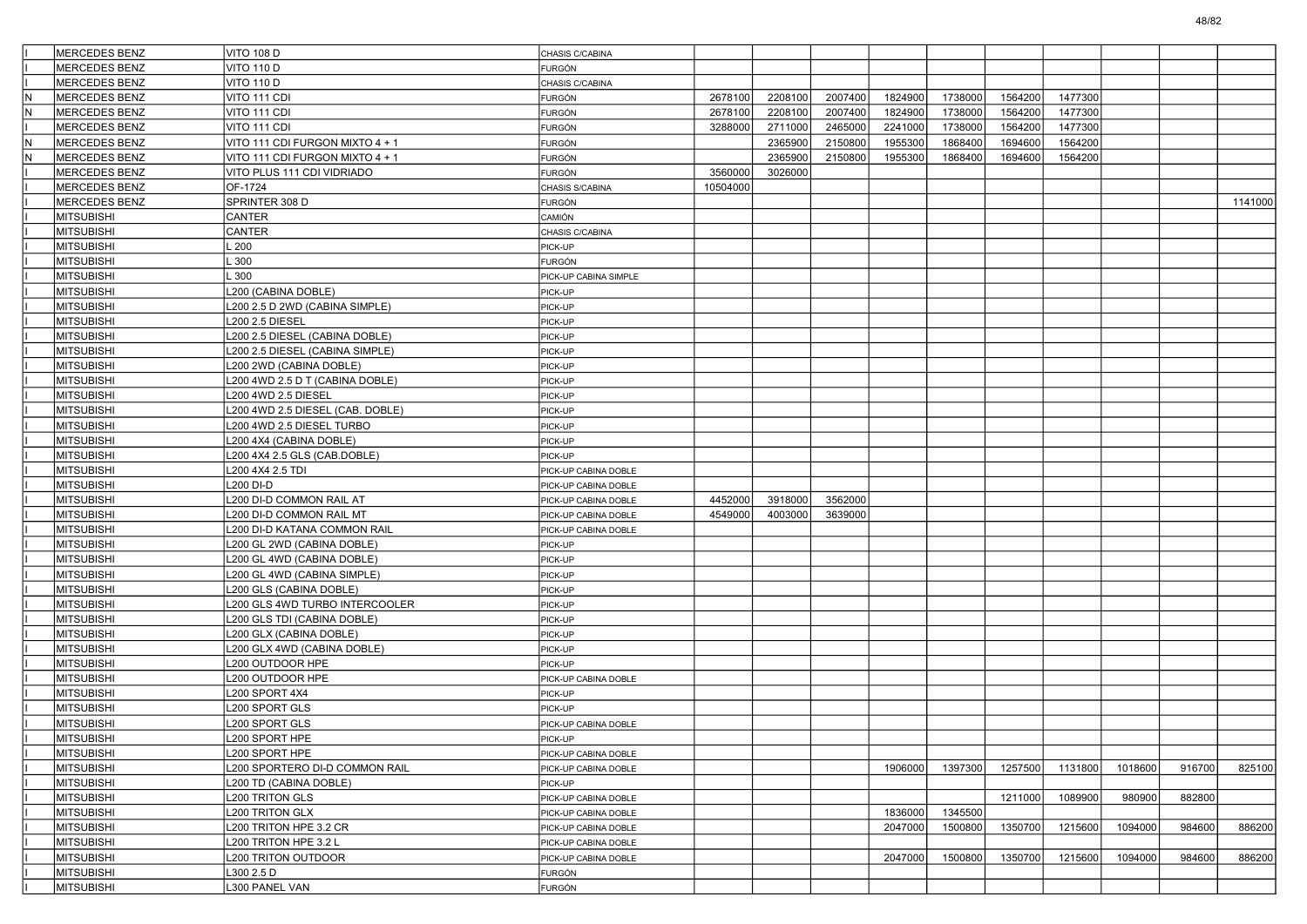|           | <b>MITSUBISHI</b>              | MONTERO 2.8 GLS                  | PICK-UP               |         |         |         |         |  |  |         |         |
|-----------|--------------------------------|----------------------------------|-----------------------|---------|---------|---------|---------|--|--|---------|---------|
|           | MITSUBISHI                     | <b>SPACE WAGON</b>               | PICK-UP               |         |         |         |         |  |  |         |         |
| N         | <b>NAKAI</b>                   | CHANGAN SC 1010                  | CAMIÓN                |         |         |         |         |  |  |         |         |
| İΝ        | <b>NAKAI</b>                   | SC1011                           | CAMIÓN                |         |         |         |         |  |  |         |         |
| N         | <b>NAKAI</b>                   | YANTAI YTQ 1030 CD               | CAMIÓN                |         |         |         |         |  |  |         |         |
| N         | NAKAI                          | YANTAI YTQ 1030 CS               | CAMIÓN                |         |         |         |         |  |  |         |         |
|           | NISSAN                         | 4X2 (DOBLE CABINA DIESEL)        | PICK-UP               |         |         |         |         |  |  |         |         |
|           | NISSAN                         | 4X4 (DOBLE CABINA DIESEL)        | PICK-UP               |         |         |         |         |  |  |         |         |
|           | NISSAN                         | 4X4 DOBLE CABINA (NAFTA)         | PICK-UP               |         |         |         |         |  |  |         |         |
|           | NISSAN                         | CABINA DOBLE 2.4 I               | PICK-UP               |         |         |         |         |  |  |         |         |
|           | NISSAN                         | CABINA DOBLE 2.5 DIESEL          | PICK-UP               |         |         |         |         |  |  |         |         |
|           | NISSAN                         | CABINA DOBLE 4X4 2.5 TDI         | PICK-UP               |         |         |         |         |  |  |         |         |
|           | NISSAN                         | CABINA DOBLE 4X4 DIESEL 2.7      | PICK-UP               |         |         |         |         |  |  |         |         |
|           | <b>NISSAN</b>                  | CABINA DOBLE 4X4 DIESEL 3.2      | PICK-UP               |         |         |         |         |  |  |         |         |
|           | <b>NISSAN</b>                  | CABINA SIMPLE 2.0                | PICK-UP               |         |         |         |         |  |  |         |         |
|           | NISSAN                         | CABINA SIMPLE 2.4 I              | PICK-UP               |         |         |         |         |  |  |         |         |
|           | NISSAN                         | CABINA SIMPLE 2.5 DIESEL         | PICK-UP               |         |         |         |         |  |  |         |         |
|           | NISSAN                         | CABINA SIMPLE 3.2 4X4            | PICK-UP               |         |         |         |         |  |  |         |         |
|           | NISSAN                         | CABINA SIMPLE 4X2 NAFTA          | PICK-UP               |         |         |         |         |  |  |         |         |
|           | NISSAN                         | CABINA SIMPLE 4X4 DIESEL 2.7     | PICK-UP               |         |         |         |         |  |  |         |         |
|           | NISSAN                         | <b>CABINA SIMPLE DIESEL 2.7</b>  | PICK-UP               |         |         |         |         |  |  |         |         |
|           | NISSAN                         | <b>CABINA Y MEDIA DIESEL</b>     | PICK-UP               |         |         |         |         |  |  |         |         |
|           | NISSAN                         | DOBLE CABINA 2.0                 | PICK-UP               |         |         |         |         |  |  |         |         |
|           | NISSAN                         | DOBLE CABINA 4X4 DIESEL 3.2      | PICK-UP               |         |         |         |         |  |  |         |         |
|           | NISSAN                         | DOBLE CABINA 4X4 NAFTA 2.5       | PICK-UP               |         |         |         |         |  |  |         |         |
|           | NISSAN                         | DOBLE CABINA AX 4X4 DIESEL 3.2   | PICK-UP               |         |         |         |         |  |  |         |         |
|           | NISSAN                         | DOBLE CABINA DIESEL 2.7          | PICK-UP               |         |         |         |         |  |  |         |         |
|           | NISSAN                         | DOBLE CABINA TRUCK XE 4X4        | PICK-UP               |         |         |         |         |  |  |         |         |
|           | NISSAN                         | ECO-T.100                        | CHASIS C/CABINA       |         |         |         |         |  |  |         |         |
|           | NISSAN                         | FRONTIER 4X2 SE 2.8TD (CAB.DOB.) | PICK-UP               |         |         |         |         |  |  |         |         |
|           | NISSAN                         | FRONTIER 4X2 XE (CAB.SIMPLE)     | PICK-UP               |         |         |         |         |  |  |         |         |
|           | NISSAN                         | FRONTIER 4X2 XE 2.8TD(CAB.DOBLE) | PICK-UP               |         |         |         |         |  |  |         |         |
|           | NISSAN                         | FRONTIER 4X2 XE2.8TDI ELECTR.CS  | PICK-UP               |         |         |         |         |  |  |         |         |
|           | <b>NISSAN</b>                  | FRONTIER 4X2SE 2.8TDI ELECTRONIC | PICK-UP CABINA DOBLE  |         |         |         |         |  |  |         |         |
|           | NISSAN                         | FRONTIER 4X2XE 2.8TDI ELECTRONIC | PICK-UP CABINA SIMPLE |         |         |         |         |  |  |         |         |
|           | NISSAN                         | FRONTIER 4X2XE 2.8TDI ELECTRONIC | PICK-UP CABINA DOBLE  |         |         |         |         |  |  |         |         |
|           | NISSAN                         | FRONTIER 4X4 XE 2.8TD(CAB.DOB.)  | PICK-UP               |         |         |         |         |  |  |         |         |
|           | NISSAN                         | FRONTIER 4X4 SE 2.8TD(CAB.DOBLE) | PICK-UP               |         |         |         |         |  |  |         |         |
|           | NISSAN                         | FRONTIER 4X4 XE2.8TDI ELECTR.CD  | PICK-UP               |         |         |         |         |  |  |         |         |
|           | NISSAN                         | FRONTIER 4X4SE 2.8TDI ELECTRONIC | PICK-UP CABINA SIMPLE |         |         |         |         |  |  |         |         |
|           | NISSAN                         | FRONTIER 4X4SE 2.8TDI ELECTRONIC | PICK-UP CABINA DOBLE  |         |         |         |         |  |  |         |         |
|           | NISSAN                         | FRONTIER 4X4XE 2.8TDI ELECTRONIC | PICK-UP CABINA DOBLE  |         |         |         |         |  |  |         |         |
| N         | <b>NISSAN</b>                  | FRONTIER CD LE 2.3 D 4X2 MT      | PICK-UP               | 3952200 | 3444300 | 2880700 | 2592600 |  |  |         |         |
| İΝ        | NISSAN                         | FRONTIER CD LE 2.3 D 4X4 AT      | PICK-UP               | 4693500 | 4371500 | 3656200 | 3290600 |  |  |         |         |
| N         | NISSAN                         | FRONTIER CD LE 2.3 D 4X4 MT      | PICK-UP               | 4370000 | 3835300 | 3207700 | 2886900 |  |  |         |         |
| N         | NISSAN                         | FRONTIER CD S 2.3 D 4X2 MT       | PICK-UP               | 2792700 | 2352600 | 1967600 |         |  |  |         |         |
|           | NISSAN                         | FRONTIER CD S 2.3 D 4X4 MT       |                       | 3189900 | 2752700 | 2302300 |         |  |  |         |         |
| ĮΝ<br>IN. | <b>NISSAN</b>                  | FRONTIER CD SE 2.3 D 4X2 MT      | PICK-UP<br>PICK-UP    | 3026200 | 2646300 | 2213300 |         |  |  |         |         |
| İΝ        | <b>NISSAN</b>                  | FRONTIER CD SE 2.3 D 4X4 MT      | PICK-UP               | 3439300 | 3074700 | 2571600 |         |  |  |         |         |
| IN.       | <b>NISSAN</b>                  | FRONTIER CD XE 2.3 D 4X2 MT      | PICK-UP               | 3342300 | 3001500 | 2510400 | 2259300 |  |  |         |         |
| l۸        | <b>NISSAN</b>                  | FRONTIER CD XE 2.3 D 4X4 MT      | PICK-UP               | 3832900 | 3396400 | 2840600 | 2556600 |  |  |         |         |
| IN.       | <b>NISSAN</b>                  |                                  |                       | 3280100 | 3000000 |         |         |  |  |         |         |
| İΝ        |                                | FRONTIER CD X-GEAR 2.3 D 4X2 AT  | PICK-UP               |         |         |         |         |  |  |         |         |
|           | <b>NISSAN</b><br><b>NISSAN</b> | FRONTIER CD X-GEAR 2.3 D 4X4 AT  | PICK-UP               | 3811700 | 3450000 |         |         |  |  |         |         |
|           |                                | <b>FRONTIER KING CAB</b>         | PICK-UP               |         |         |         |         |  |  |         |         |
|           | <b>NISSAN</b><br><b>NISSAN</b> | FRONTIER LE 4WD 5AT LUXE         | PICK-UP CABINA DOBLE  |         |         |         |         |  |  | 1584500 | 1473600 |
|           |                                | FRONTIER LE 4WD 6MT              | PICK-UP CABINA DOBLE  |         |         |         |         |  |  | 1320500 | 1228000 |
|           | <b>NISSAN</b>                  | FRONTIER LE 4WD 6MT LUXE         | PICK-UP CABINA DOBLE  |         |         |         |         |  |  | 1496500 | 1391800 |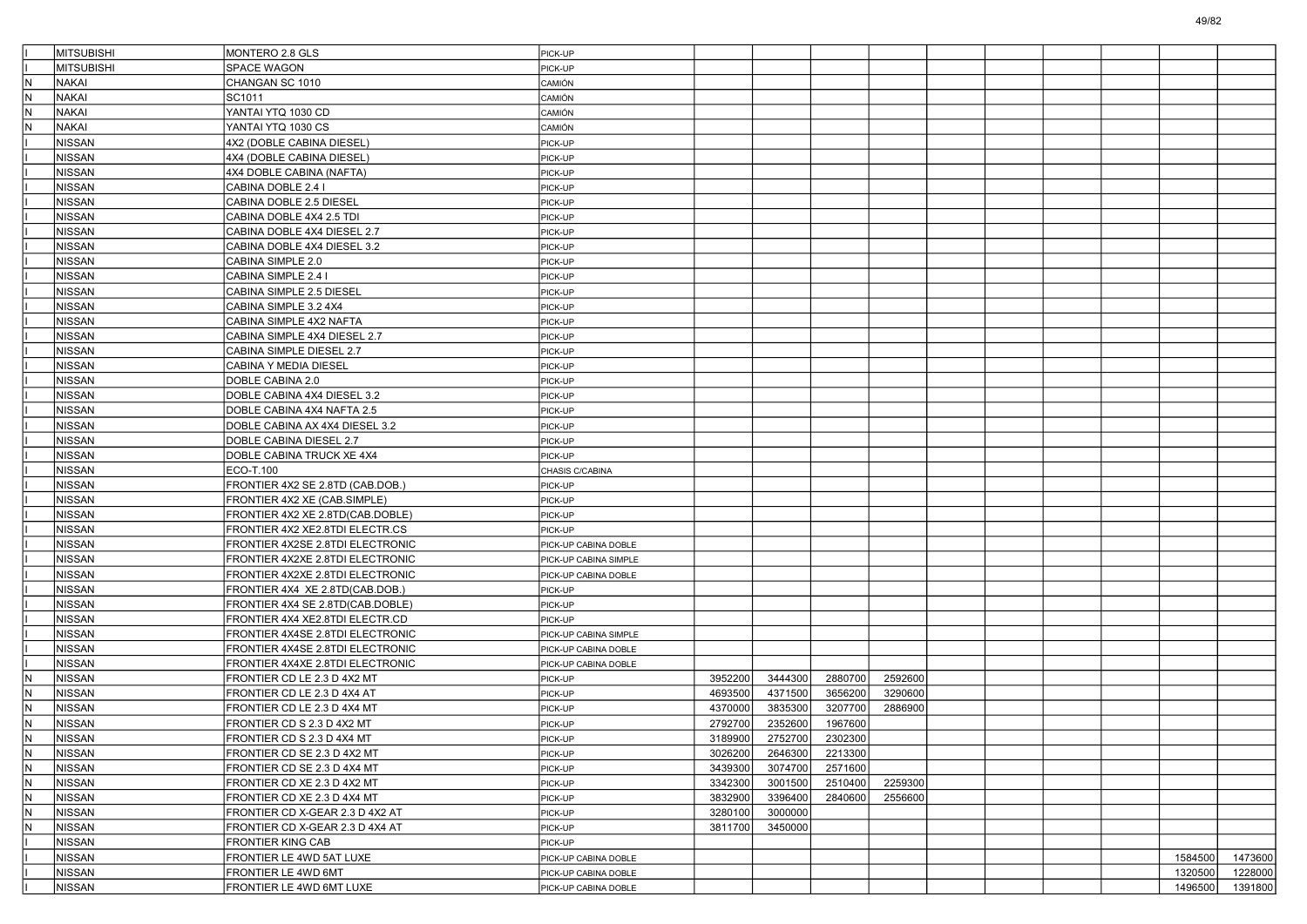|     | NISSAN               | FRONTIER NP300                    | PICK-UP CABINA DOBLE   |  |         |         |         |         |         | 1144400 | 1030000 | 927000  |
|-----|----------------------|-----------------------------------|------------------------|--|---------|---------|---------|---------|---------|---------|---------|---------|
|     | NISSAN               | <b>RONTIER SE PLUS 4X2 DIESEL</b> | PICK-UP CABINA DOBLE   |  | 1514100 | 1355700 | 1220100 |         |         |         |         |         |
|     | NISSAN               | INTERSTAR DCI 120                 | FURGÓN                 |  |         |         |         |         |         |         | 1412300 | 1163500 |
|     | NISSAN               | KING CAB DIESEL                   | PICK-UP                |  |         |         |         |         |         |         |         |         |
|     | NISSAN               | -80.095                           | CAMIÓN                 |  |         |         |         |         |         |         |         |         |
|     | NISSAN               | NAVARA 2.5 TDI 4X4 (CAB DOBLE)    | PICK-UP                |  |         |         |         |         |         |         |         |         |
|     | NISSAN               | NISSAN (DIESEL)                   | PICK-UP                |  |         |         |         |         |         |         |         |         |
|     | NISSAN               | NISSAN (DOBLE CABINA DIESEL)      | PICK-UP                |  |         |         |         |         |         |         |         |         |
|     | NISSAN               | NISSAN (DOBLE CABINA NAFTA)       | PICK-UP                |  |         |         |         |         |         |         |         |         |
|     | NISSAN               | NP300 FRONTIER LE 4X2 DIESEL      | PICK-UP CABINA DOBLE   |  |         | 1955000 | 1759500 | 1583600 | 1425200 |         |         |         |
|     | NISSAN               | NP300 FRONTIER LE 4X4 AT DIESEL   | PICK-UP CABINA DOBLE   |  |         | 2432000 | 2188800 | 1969900 | 1772900 |         |         |         |
|     | NISSAN               | NP300 FRONTIER LE 4X4 DIESEL      | PICK-UP CABINA DOBLE   |  |         | 2232000 | 2008800 | 1808000 | 1627200 |         |         |         |
|     | NISSAN               | NP300 FRONTIER SE 4X2 DIESEL      | PICK-UP CABINA DOBLE   |  |         | 1381900 | 1243700 |         |         |         |         |         |
|     | NISSAN               | NP300 FRONTIER XE 4X4 DIESEL      | PICK-UP CABINA DOBLE   |  |         | 2009500 | 1808600 |         |         |         |         |         |
|     | NISSAN               | <b>PATROL</b>                     | PICK-UP                |  |         |         |         |         |         |         |         |         |
|     | NISSAN               | SE-V6                             | PICK-UP                |  |         |         |         |         |         |         |         |         |
|     | NISSAN               | SE-V6 4X4 (CABINA Y MEDIA)        | PICK-UP                |  |         |         |         |         |         |         |         |         |
|     | <b>NISSAN</b>        | TERRANO II SGX LARGO DISEL        | PICK-UP                |  |         |         |         |         |         |         |         |         |
|     | NISSAN               | TITAN V8 5.6                      | PICK-UP CABINA Y MEDIA |  |         |         |         |         |         |         |         |         |
|     | NISSAN               | TRADE                             | <b>FURGÓN</b>          |  |         |         |         |         |         |         |         |         |
|     | NISSAN               | TRADE 100                         | <b>FURGÓN</b>          |  |         |         |         |         |         |         |         |         |
|     | NISSAN               | TRADE 2.0                         | FURGÓN                 |  |         |         |         |         |         |         |         |         |
|     | <b>NISSAN</b>        | TRADE 2.0                         | CHASIS C/CABINA        |  |         |         |         |         |         |         |         |         |
|     | NISSAN               | TRADE 3.0                         | FURGÓN                 |  |         |         |         |         |         |         |         |         |
|     |                      |                                   |                        |  |         |         |         |         |         |         |         |         |
|     | NISSAN               | TRADE 65ND                        | <b>FURGONETA</b>       |  |         |         |         |         |         |         |         |         |
|     | NISSAN               | TRADE 75                          | <b>FURGÓN</b>          |  |         |         |         |         |         |         |         |         |
|     | <b>NISSAN</b>        | XE KING-CAB 4X4 (CAB. Y MEDIA)    | PICK-UP                |  |         |         |         |         |         |         |         |         |
|     | <b>NISSAN</b>        | FRONTIER LE 4X4 OFF ROAD 6MT      | PICK-UP CABINA DOBLE   |  |         |         |         |         | 1760600 | 1584500 | 1426100 |         |
|     | NISSAN               | FRONTIER LE 4X4 OFF ROAD ATTACK   | PICK-UP CABINA DOBLE   |  |         |         |         |         | 2112700 | 1901500 | 1711300 |         |
|     | NISSAN               | FRONTIER LE 4X4 OFFROAD 6MT LUXE  | PICK-UP CABINA DOBLE   |  |         |         |         |         | 1936700 | 1743000 | 1568700 |         |
|     | <b>NISSAN DIESEL</b> | CPC16                             | CHASIS C/CABINA        |  |         |         |         |         |         |         |         |         |
|     | <b>NISSAN DIESEL</b> | CPC16 MHLA                        | CAMIÓN                 |  |         |         |         |         |         |         |         |         |
|     | NISSAN DIESEL        | CPC16 MHLA                        | CHASIS C/CABINA        |  |         |         |         |         |         |         |         |         |
|     | NISSAN DIESEL        | CPC16 TURBO DIESEL INTERCOOLER    | CHASIS C/CABINA        |  |         |         |         |         |         |         |         |         |
|     | <b>NISSAN DIESEL</b> | CPC16 TURBO DIESEL INTERCOOLER    | TRACTOR DE CARRETERA   |  |         |         |         |         |         |         |         |         |
|     | OPEL                 | COMBO CDTI                        | <b>FURGONETA</b>       |  |         |         |         |         |         |         |         |         |
|     | OPEL                 | CORSA COMBO                       | FURGÓN                 |  |         |         |         |         |         |         |         |         |
|     | OPEL                 | CORSA COMBO TOUR                  | <b>FURGONETA</b>       |  |         |         |         |         |         |         |         |         |
|     | PEUGEOT              | 205 D                             | <b>FURGONETA</b>       |  |         |         |         |         |         |         |         |         |
|     | PEUGEOT              | 504                               | PICK-UP                |  |         |         |         |         |         |         |         |         |
|     | <b>PEUGEOT</b>       | 504 D                             | PICK-UP                |  |         |         |         |         |         |         |         |         |
|     | PEUGEOT              | 504 G                             | PICK-UP                |  |         |         |         |         |         |         |         |         |
|     | <b>PEUGEOT</b>       | 504 GD                            | PICK-UP                |  |         |         |         |         |         |         |         |         |
|     | <b>PEUGEOT</b>       | 504 NAFTERO                       | PICK-UP                |  |         |         |         |         |         |         |         |         |
| N   | PEUGEOT              | 504 P-UP DIE                      | PICK-UP                |  |         |         |         |         |         |         |         |         |
| İN. | <b>PEUGEOT</b>       | 504 P-UP G/GD/GRD                 | PICK-UP                |  |         |         |         |         |         |         |         |         |
|     | PEUGEOT              | <b>BOXER</b>                      | IFURGON                |  |         |         |         |         |         |         |         |         |
|     | PEUGEOT              | BOXER 2.2                         | <b>FURGÓN</b>          |  |         |         |         |         |         |         |         |         |
|     | PEUGEOT              | BOXER 270 CD                      | <b>FURGÓN</b>          |  |         |         |         |         |         |         |         |         |
|     | PEUGEOT              | BOXER 270C                        | FURGÓN                 |  |         |         |         |         |         |         |         |         |
|     | PEUGEOT              | <b>BOXER 310 C DIESEL</b>         | <b>FURGÓN</b>          |  |         |         |         |         |         |         |         |         |
|     | PEUGEOT              | BOXER 320 M 2.5 TD                | <b>FURGÓN</b>          |  |         |         |         |         |         |         |         |         |
|     | PEUGEOT              | BOXER 320 MH                      | FURGÓN                 |  |         |         |         |         |         |         |         |         |
|     | PEUGEOT              | BOXER 320M 2.5D                   | <b>FURGÓN</b>          |  |         |         |         |         |         |         |         |         |
|     | PEUGEOT              | <b>BOXER 320M 2.8D</b>            | FURGÓN                 |  |         |         |         |         |         |         |         |         |
|     | PEUGEOT              | BOXER 320M TURBO DIESEL           | <b>FURGÓN</b>          |  |         |         |         |         |         |         |         |         |
|     | PEUGEOT              | BOXER 330C 2.8D                   | FURGÓN                 |  |         |         |         |         |         |         |         |         |
|     |                      |                                   |                        |  |         |         |         |         |         |         |         |         |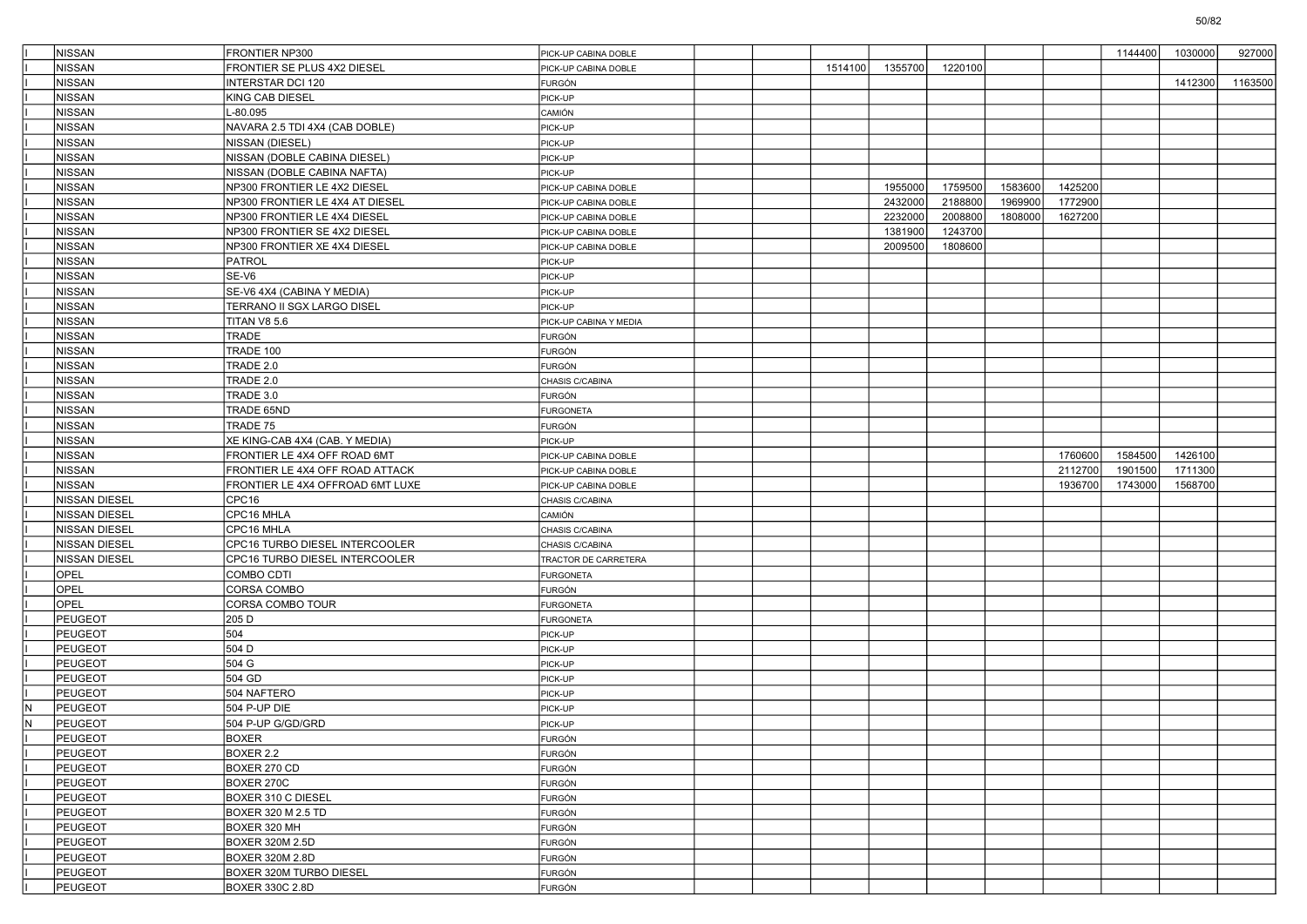| PEUGEOT               | BOXER 330M 2.3 HDI CONFORT        | <b>FURGÓN</b>    |         |         |         |         | 2172400 | 2032100 | 1858300 | 1738000 | 1537400 | 1451900 |
|-----------------------|-----------------------------------|------------------|---------|---------|---------|---------|---------|---------|---------|---------|---------|---------|
| <b>PEUGEOT</b>        | BOXER 330M 2.8HDI                 | FURGÓN           |         |         |         |         |         |         |         |         |         |         |
| <b>PEUGEOT</b>        | BOXER 330M 2.8TD                  | FURGÓN           |         |         |         |         |         |         |         |         |         |         |
| PEUGEOT               | BOXER 330M CONFORT 2.3            | FURGÓN           |         |         |         |         | 2172400 | 2032100 | 1858300 | 1738000 | 1537400 | 1451900 |
| PEUGEOT               | BOXER 350 LH 2.3 HDI CONFORT      | <b>FURGÓN</b>    |         |         |         |         | 2529800 | 1995100 | 1830500 | 1768800 | 1641300 | 1538500 |
| <b>PEUGEOT</b>        | BOXER 350 LH CONFORT2.3           | <b>FURGÓN</b>    |         |         |         |         | 2529800 | 1995100 | 1830500 | 1768800 | 1641300 | 1538500 |
| PEUGEOT               | BOXER 350 LH TD                   | FURGÓN           |         |         |         |         |         |         |         |         |         |         |
| PEUGEOT               | BOXER 350 MH                      | FURGÓN           |         |         |         |         |         |         |         |         |         |         |
| PEUGEOT               | BOXER 350 MH 2.3 HDI CONFORT      | FURGÓN           |         |         |         |         | 2228100 | 2105600 | 1938500 | 1804800 | 1671100 | 1564200 |
| PEUGEOT               | BOXER 350 MH CONFORT 2.3          | <b>FURGÓN</b>    |         |         |         |         | 2228100 | 2105600 | 1938500 | 1804800 | 1671100 | 1564200 |
| <b>PEUGEOT</b>        | BOXER 350LH CONFORT 2.8HDI        | <b>FURGÓN</b>    |         |         |         |         |         |         |         |         |         |         |
| PEUGEOT               | <b>BOXER 350M 2.8D</b>            | FURGÓN           |         |         |         |         |         |         |         |         |         |         |
| <b>PEUGEOT</b>        | BOXER 350MH 2.8HDI                | FURGÓN           |         |         |         |         |         |         |         |         |         |         |
| PEUGEOT               | BOXER 350MH 2.5TD                 | FURGÓN           |         |         |         |         |         |         |         |         |         |         |
| PEUGEOT               | BOXER 350MH 2.8D                  | <b>FURGÓN</b>    |         |         |         |         |         |         |         |         |         |         |
| PEUGEOT               | BOXER 350MH 2.8TD                 | <b>FURGÓN</b>    |         |         |         |         |         |         |         |         |         |         |
| PEUGEOT               | BOXER FT 320M 2.8D                | FURGÓN           |         |         |         |         |         |         |         |         |         |         |
| PEUGEOT               | BOXER FT 330M 2.8D                | FURGÓN           |         |         |         |         |         |         |         |         |         |         |
| PEUGEOT               | BOXER PREMIUM 2.2 HDI 435L CC     | CHASIS C/CABINA  |         |         | 2570900 | 2356700 | 2142500 |         |         |         |         |         |
| PEUGEOT               | BOXER PREMIUM 2.2 HDI 435L CC 130 | CHASIS C/CABINA  |         |         | 2570900 | 2356700 | 2142500 |         |         |         |         |         |
| <b>PEUGEOT</b>        | BOXER PREMIUM 2.2 HDI 435LH       | FURGÓN           | 3737600 | 3060500 | 2907500 | 2762100 | 2756000 |         |         |         |         |         |
| PEUGEOT               | BOXER PREMIUM 2.2 HDI 435LH 130   | FURGÓN           | 3737600 | 3060500 | 2907500 | 2762100 | 2756000 |         |         |         |         |         |
| PEUGEOT               | BOXER PREMIUM 2.2 HDI 435M        | FURGÓN           | 3428400 | 2808000 | 2667600 | 2534200 | 2407500 |         |         |         |         |         |
| PEUGEOT               | BOXER PREMIUM 2.2 HDI 435M 130    | FURGÓN           | 3428400 | 2808000 | 2667600 | 2534200 | 2407500 |         |         |         |         |         |
| PEUGEOT               | BOXER PREMIUM 2.2 HDI 435MH       | FURGÓN           | 3674200 | 3008700 | 2858300 | 2715400 | 2579200 |         |         |         |         |         |
| <b>PEUGEOT</b>        | BOXER PREMIUM 2.2 HDI 435MH 130   | FURGÓN           | 3674200 | 3008700 | 2858300 | 2715400 | 2579200 |         |         |         |         |         |
| PEUGEOT               | <b>BOXER TOLE</b>                 | FURGÓN           |         |         |         |         |         |         |         |         |         |         |
| PEUGEOT               | <b>BOXER TURBO DIESEL</b>         | FURGÓN           |         |         |         |         |         |         |         |         |         |         |
| PEUGEOT               | <b>EXPERT</b>                     | <b>FURGONETA</b> |         |         |         |         |         |         |         |         |         |         |
| PEUGEOT               | EXPERT 1.6 HDI CONFORT            | <b>FURGONETA</b> |         |         |         |         | 1527600 | 1478300 | 1369900 | 1281200 | 1202300 | 1093900 |
| PEUGEOT               | EXPERT 2.0 HDI CONFORT            | <b>FURGONETA</b> |         |         |         |         |         | 1373800 | 1328500 | 1260500 | 1172800 |         |
| PEUGEOT               | EXPERT CONFORT 1.9D               | <b>FURGONETA</b> |         |         |         |         |         |         |         |         |         |         |
| PEUGEOT               | <b>EXPERT CONFORT HDI</b>         |                  |         |         |         |         |         | 1373800 | 1328500 | 1260500 | 1172800 |         |
| PEUGEOT               | EXPERT HDI                        | <b>FURGONETA</b> |         |         |         |         | 1527600 | 1478300 | 1369900 | 1281200 | 1202300 | 1093900 |
|                       |                                   | FURGÓN           |         |         |         |         |         |         |         |         |         |         |
| PEUGEOT               | EXPERT HDI CAJA MANUAL            | FURGÓN           |         |         |         |         | 1527600 | 1478300 | 1369900 | 1281200 | 1202300 | 1093900 |
| PEUGEOT               | EXPERT PREMIUM 1.6 HDI            | FURGÓN           | 2793600 | 2303700 | 2142400 | 1992400 | 1853000 |         |         |         |         |         |
| PEUGEOT               | EXPERT PREMIUM 1.6 HDI 6P         | FURGÓN           | 2999100 | 2473100 | 2300000 | 2139000 |         |         |         |         |         |         |
| <b>PEUGEOT</b>        | EXPERT ST 1.9D                    | <b>FURGONETA</b> |         |         |         |         |         |         |         |         |         |         |
| PEUGEOT               | EXPERT TURBO D                    | <b>FURGONETA</b> |         |         |         |         |         |         |         |         |         |         |
| PEUGEOT               | HOGGAR ESCAPADE 1.6               | PICK-UP          |         |         |         |         |         |         | 668400  | 662900  | 632800  | 614500  |
| <b>PEUGEOT</b>        | OGGAR XR 1.6                      | PICK-UP          |         |         |         |         |         |         |         |         | 597100  | 558700  |
| PEUGEOT               | OGGAR XS 1.6                      | PICK-UP          |         |         |         |         |         |         | 661200  | 640700  | 617600  | 591200  |
| IN.<br>PEUGEOT        | PAR FU D DA 600                   | FURGÓN           |         |         |         |         |         |         |         |         |         |         |
| IN.<br>PEUGEOT        | PAR FU D DA PLC 600               | FURGÓN           |         |         |         |         |         |         |         |         |         |         |
| lN.<br>PEUGEOT        | PAR FU D DA PLC AA 800            | FURGÓN           |         |         |         |         |         |         |         |         |         |         |
| İN.<br>PEUGEOT        | PAR FUNDA 600                     | FURGÓN           |         |         |         |         |         |         |         |         |         |         |
| N<br>PEUGEOT          | PAR FU N DA 600 P/GNC             | FURGÓN           |         |         |         |         |         |         |         |         |         |         |
| İм<br><b>PEUGEOT</b>  | PARFUD6                           | <b>FURGÓN</b>    |         |         |         |         |         |         |         |         |         |         |
| IN.<br><b>PEUGEOT</b> | PARFUD6PL                         | FURGÓN           |         |         |         |         |         |         |         |         |         |         |
| İм<br>PEUGEOT         | PARFUD6PLDA                       | <b>FURGÓN</b>    |         |         |         |         |         |         |         |         |         |         |
| İм<br>PEUGEOT         | PARFUD6PLDAA                      | <b>FURGÓN</b>    |         |         |         |         |         |         |         |         |         |         |
| IN.<br>PEUGEOT        | PARFUD8PLDA                       | FURGÓN           |         |         |         |         |         |         |         |         |         |         |
| İм<br><b>PEUGEOT</b>  | PARFUD8PLDAA                      | <b>FURGÓN</b>    |         |         |         |         |         |         |         |         |         |         |
| IN.<br>PEUGEOT        | PARFUN6                           | <b>FURGÓN</b>    |         |         |         |         |         |         |         |         |         |         |
| l۸<br><b>PEUGEOT</b>  | PART AA-800K                      | <b>FURGÓN</b>    |         |         |         |         |         |         |         |         |         |         |
| PEUGEOT               | <b>PARTNER</b>                    | <b>FURGÓN</b>    |         |         |         |         |         |         |         |         |         |         |
| PEUGEOT               | PARTNER                           | <b>FURGONETA</b> |         |         |         |         |         |         |         |         |         |         |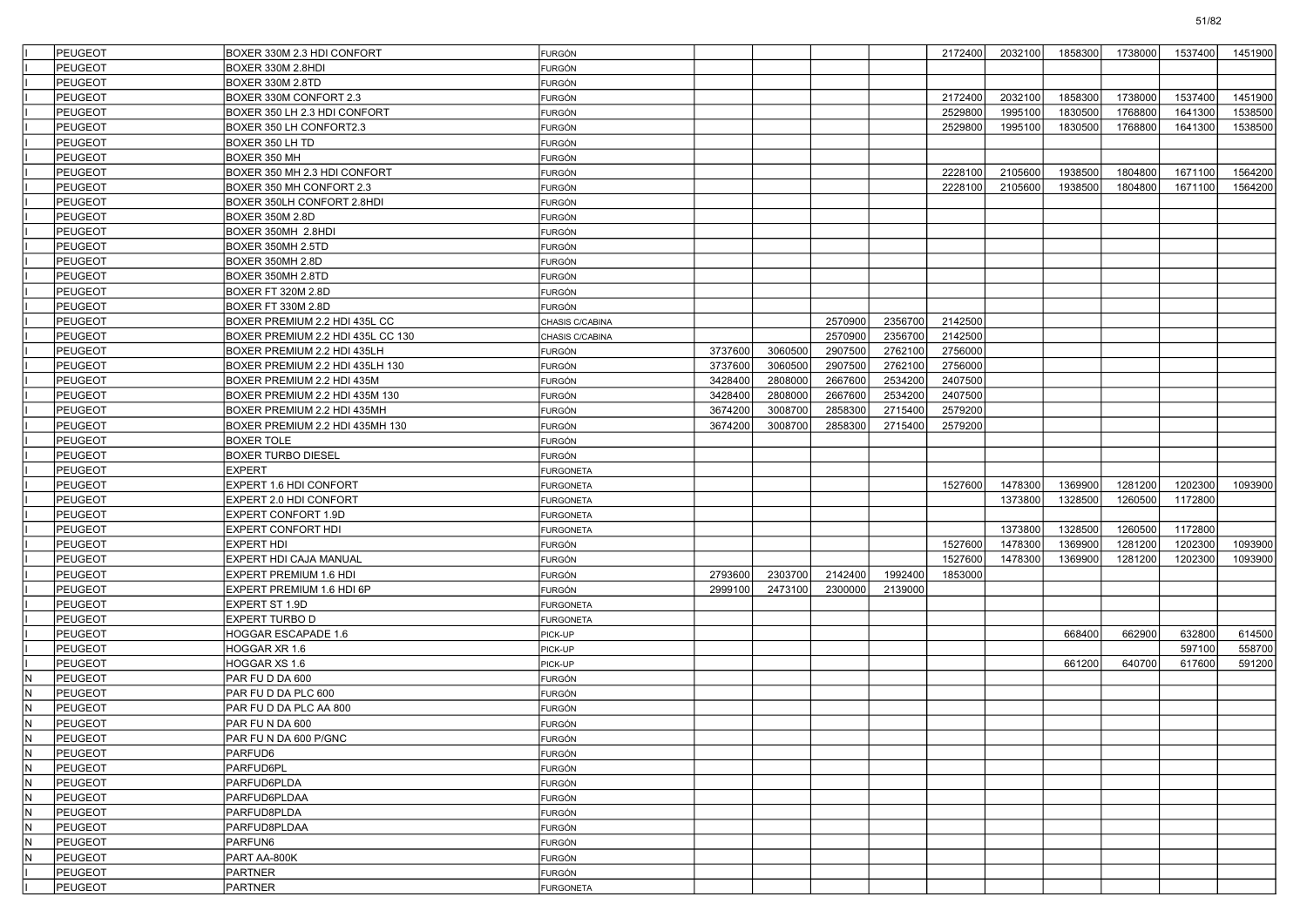| lN.<br>PEUGEOT                   | PARTNER 1.6N AA                        | FURGÓN            |         |         |         |         |         |         |         |         |        |        |
|----------------------------------|----------------------------------------|-------------------|---------|---------|---------|---------|---------|---------|---------|---------|--------|--------|
| N<br><b>PEUGEOT</b>              | PARTNER 1.8I                           | <b>FURGÓN</b>     |         |         |         |         |         |         |         |         |        |        |
| IN.<br><b>PEUGEOT</b>            | PARTNER 1.9 D                          | FURGÓN            |         |         |         |         |         |         |         |         |        |        |
| IN.<br>PEUGEOT                   | PARTNER 1.9 D 2000                     | <b>FURGÓN</b>     |         |         |         |         |         |         |         |         |        |        |
| lN.<br><b>PEUGEOT</b>            | PARTNER 1.9 PLC                        | <b>FURGÓN</b>     |         |         |         |         |         |         |         |         |        |        |
| IN.<br>PEUGEOT                   | PARTNER 1.9AA                          | FURGÓN            |         |         |         |         |         |         |         |         |        |        |
| <b>PEUGEOT</b>                   | PARTNER 1.9D                           | <b>FURGONETA</b>  |         |         |         |         |         |         |         |         |        |        |
| N<br><b>PEUGEOT</b>              | PARTNER 1.9D CONFORT                   | <b>FURGÓN</b>     |         |         |         |         |         |         |         |         |        |        |
| IN.<br>PEUGEOT                   | PARTNER 1.9DA                          | <b>FURGÓN</b>     |         |         |         |         |         |         |         |         |        |        |
| <b>PEUGEOT</b>                   | PARTNER 170C DIESEL                    | <b>FURGONETA</b>  |         |         |         |         |         |         |         |         |        |        |
| IN.<br>PEUGEOT                   | PARTNER 800K                           | FURGÓN            |         |         |         |         |         |         |         |         |        |        |
| N<br><b>PEUGEOT</b>              | <b>PARTNER AAPL</b>                    | <b>FURGÓN</b>     |         |         |         |         |         |         |         |         |        |        |
| IN.<br><b>PEUGEOT</b>            | PARTNER CONFORT 1.4                    | <b>FURGÓN</b>     |         |         |         |         | 956000  | 908200  | 862800  | 819600  | 778600 | 739700 |
| PEUGEOT<br>lN.                   | PARTNER CONFORT 1.4 5 PLAZAS           | <b>FURGÓN</b>     |         |         |         |         | 1064400 | 1011200 | 960600  | 912600  |        |        |
| lN.<br><b>PEUGEOT</b>            | PARTNER CONFORT 1.6                    | FURGÓN            | 1497800 | 1175900 | 1081800 | 995200  | 915600  |         |         |         |        |        |
| IN.<br>PEUGEOT                   | PARTNER CONFORT 1.6 115 5 PLAZAS       | FURGÓN            | 1694500 | 1330300 | 1223900 | 1126000 | 1035900 |         |         |         |        |        |
| N<br>PEUGEOT                     | PARTNER CONFORT 1.6 5 PLAZAS           | <b>FURGÓN</b>     | 1694500 | 1330300 | 1223900 | 1126000 | 1035900 |         |         |         |        |        |
| IN.<br><b>PEUGEOT</b>            | PARTNER CONFORT 1.6 HDI                | <b>FURGÓN</b>     |         |         |         |         | 1103800 | 1048600 | 996200  | 946400  | 899000 | 854100 |
| lN.<br><b>PEUGEOT</b>            | PARTNER CONFORT 1.6 HDI 5 PLAZAS       | <b>FURGÓN</b>     |         |         |         |         | 1172800 | 1114100 | 1058400 | 1005500 |        |        |
| lN.<br><b>PEUGEOT</b>            | PARTNER CONFORT 1.6 HDI 92             | FURGÓN            | 1621400 | 1272900 | 1171100 | 1077400 | 991200  |         |         |         |        |        |
| IN.<br>PEUGEOT                   | PARTNER CONFORT 1.6 HDI 92 5 PLAZAS    | FURGÓN            | 1843200 | 1447000 | 1331200 | 1224700 | 1126800 |         |         |         |        |        |
| N<br>PEUGEOT                     | PARTNER CONFORT HDI 1.6                | <b>FURGÓN</b>     |         |         |         |         | 1103800 | 1048600 | 996200  | 946400  | 899000 | 854100 |
| IN.<br><b>PEUGEOT</b>            | PARTNER DAPL                           | <b>FURGÓN</b>     |         |         |         |         |         |         |         |         |        |        |
| IN.<br><b>PEUGEOT</b>            | <b>PARTNER DPL</b>                     | <b>FURGÓN</b>     |         |         |         |         |         |         |         |         |        |        |
| N<br><b>PEUGEOT</b>              | PARTNER DPLC PRESENCE                  | FURGÓN            |         |         |         |         |         |         |         |         |        |        |
| IN.<br>PEUGEOT                   | <b>PARTNER FURGON 1.4</b>              | FURGÓN            |         |         |         |         |         |         |         |         |        |        |
| N<br>PEUGEOT                     | PARTNER FURGON 1.4 D PRESENCE          | <b>FURGÓN</b>     |         |         |         |         |         |         |         |         |        |        |
| IN.<br><b>PEUGEOT</b>            | PARTNER FURGON 1.4 GNC                 | <b>UTILITARIO</b> |         |         |         |         |         |         |         |         |        |        |
| IN.<br><b>PEUGEOT</b>            | PARTNER FURGON 1.4 N                   |                   |         |         |         |         |         |         |         |         |        |        |
| N                                |                                        | <b>FURGÓN</b>     |         |         |         |         |         |         |         |         |        |        |
| <b>PEUGEOT</b><br>IN.<br>PEUGEOT | PARTNER FURGON 1.4 N CONFORT PARA GNC  | <b>FURGÓN</b>     |         |         |         |         |         |         |         |         |        |        |
|                                  | PARTNER FURGON 1.4 N CONFORT           | <b>FURGÓN</b>     |         |         |         |         |         |         |         |         |        |        |
| N<br><b>PEUGEOT</b>              | PARTNER FURGON 1.4 N PARA GNC          | <b>FURGÓN</b>     |         |         |         |         |         |         |         |         |        |        |
| IN.<br><b>PEUGEOT</b>            | PARTNER FURGON 1.4 N PRESENCE          | <b>FURGÓN</b>     |         |         |         |         |         |         |         |         |        |        |
| IN.<br><b>PEUGEOT</b>            | PARTNER FURGON 1.4 N PRESENCE PARA GNC | <b>FURGÓN</b>     |         |         |         |         |         |         |         |         |        |        |
| N<br><b>PEUGEOT</b>              | PARTNER FURGON 1.4 PLC                 | <b>FURGÓN</b>     |         |         |         |         |         |         |         |         |        |        |
| IN.<br><b>PEUGEOT</b>            | PARTNER FURGON 1.4N PLC CONFORT        | <b>FURGÓN</b>     |         |         |         |         |         |         |         |         |        |        |
| N<br><b>PEUGEOT</b>              | PARTNER FURGON 1.6 N PRESENCE          | <b>FURGÓN</b>     |         |         |         |         |         |         |         |         |        |        |
| IN.<br><b>PEUGEOT</b>            | PARTNER FURGON 1.9 D                   | <b>JTILITARIO</b> |         |         |         |         |         |         |         |         |        |        |
| IN.<br><b>PEUGEOT</b>            | PARTNER FURGON 1.9 D PLC CONFORT       | <b>FURGÓN</b>     |         |         |         |         |         |         |         |         |        |        |
| N<br><b>PEUGEOT</b>              | PARTNER FURGON 1.9 D PLC CONFORT       | <b>FURGÓN</b>     |         |         |         |         |         |         |         |         |        |        |
| IN.<br><b>PEUGEOT</b>            | PARTNER FURGON 1.9 PRESENCE            | <b>FURGÓN</b>     |         |         |         |         |         |         |         |         |        |        |
| N<br><b>PEUGEOT</b>              | PARTNER FURGON D CONFORT PLC ABCP      | <b>FURGÓN</b>     |         |         |         |         |         |         |         |         |        |        |
| IN.<br><b>PEUGEOT</b>            | PARTNER FURGON D PRESENCE PLC ABCP     | <b>FURGÓN</b>     |         |         |         |         |         |         |         |         |        |        |
| <b>PEUGEOT</b><br>IN.            | PARTNER FURGON DIESEL DA 600           | <b>FURGONETA</b>  |         |         |         |         |         |         |         |         |        |        |
| N<br><b>PEUGEOT</b>              | PARTNER FURGON DIESEL DA PLC 6         | <b>FURGONETA</b>  |         |         |         |         |         |         |         |         |        |        |
| IN.<br>PEUGEOT                   | PARTNER FURGON DIESEL DA PLC A         | <b>FURGONETA</b>  |         |         |         |         |         |         |         |         |        |        |
| PEUGEOT<br>N                     | PARTNER FURGON NAFTA DA 600            | <b>FURGONETA</b>  |         |         |         |         |         |         |         |         |        |        |
| IN.<br><b>PEUGEOT</b>            | PARTNER FURGON NAFTA DA 600 P/         | <b>FURGONETA</b>  |         |         |         |         |         |         |         |         |        |        |
| IN.<br>PEUGEOT                   | PARTNER PRESENCE 1.4                   | <b>FURGÓN</b>     |         |         |         |         |         |         |         | 736000  | 699200 | 664200 |
| IN.<br>PEUGEOT                   | PARTNER PRESENCE 1.6                   | FURGÓN            |         |         |         | 1037300 | 954500  |         |         |         |        |        |
| IN.<br>PEUGEOT                   | PARTNER PRESENCE AA 1.4                | <b>FURGÓN</b>     |         |         |         |         | 916500  | 870700  | 827200  | 785800  |        |        |
| N<br>PEUGEOT                     | PARTNER PRESENCE AA 1.6 HDI            | <b>FURGÓN</b>     |         |         |         |         |         | 1012000 | 961400  | 913300  |        |        |
| IN.<br>PEUGEOT                   | PARTNER PRESENCE PLC 1.6 HDI           | <b>FURGÓN</b>     |         |         |         |         |         |         | 966000  | 917700  | 871800 | 828200 |
| IN.<br>PEUGEOT                   | PARTNER PRESENCE PLC HDI 1.6           | <b>FURGÓN</b>     |         |         |         |         |         |         | 966000  | 917700  | 871800 | 828200 |
| IN.<br>PEUGEOT                   | PARTNER URBANA 1.4 GNC                 | <b>FURGÓN</b>     |         |         |         |         |         |         |         |         |        |        |
| IN.<br>PEUGEOT                   | PUP 504 GRD                            | PICK-UP           |         |         |         |         |         |         |         |         |        |        |
| N<br>PEUGEOT                     | P-UP T4B                               | PICK-UP           |         |         |         |         |         |         |         |         |        |        |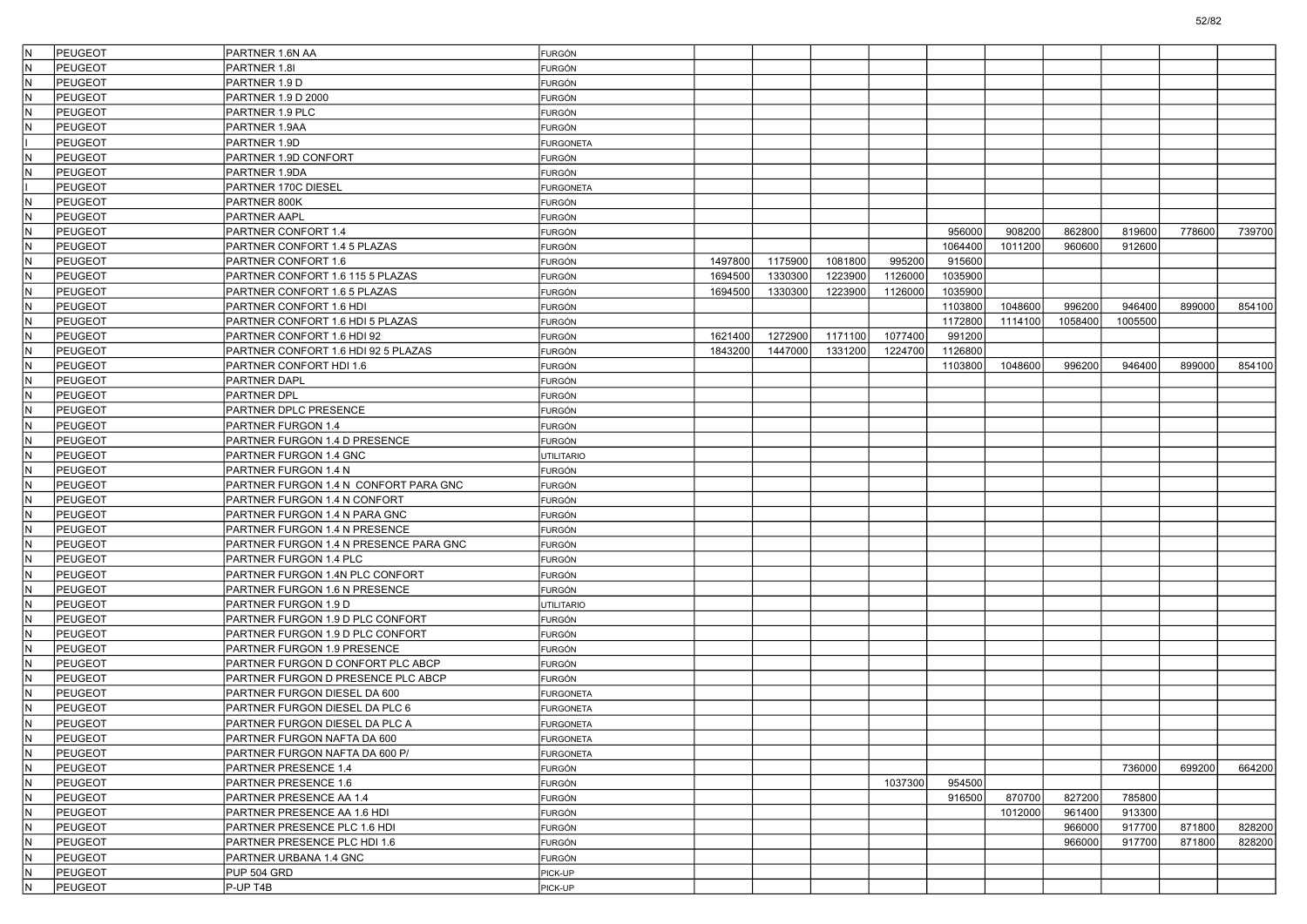|            | <b>PLYMOUTH</b> | VOYAGER                                          | FURGÓN                      |         |         |         |         |         |         |         |         |         |         |
|------------|-----------------|--------------------------------------------------|-----------------------------|---------|---------|---------|---------|---------|---------|---------|---------|---------|---------|
|            | PLYMOUTH        | VOYAGER ASKL52                                   | FURGÓN                      |         |         |         |         |         |         |         |         |         |         |
|            | POLARIS         | RANGER CREW 800 EFI                              | <b>UTILITARIO</b>           |         |         |         |         |         |         | 744000  | 696000  | 648000  | 624000  |
|            | POLARIS         | RANGER CREW 900                                  | <b>UTILITARIO</b>           |         |         |         |         |         |         | 744000  | 696000  | 648000  | 624000  |
|            | <b>POLARIS</b>  | RANGER CREW 900 EFI                              | UTILITARIO                  |         |         |         |         |         |         | 744000  | 696000  | 648000  | 624000  |
|            | <b>POLARIS</b>  | RANGER RZR S 800 EFI                             | <b>UTILITARIO</b>           |         |         |         | 888000  | 840000  | 792000  | 744000  | 696000  | 648000  | 624000  |
|            | <b>POLARIS</b>  | RANGER XP 900 EFI                                | UTILITARIO                  |         |         |         | 888000  | 840000  | 792000  | 744000  | 696000  | 648000  | 624000  |
|            | POLARIS         | RANGER 4X4 800 H.O. EFI                          | <b>UTILITARIO</b>           |         |         |         | 888000  | 840000  | 792000  | 744000  | 696000  | 648000  | 624000  |
|            | <b>RAM</b>      | RAM 1500 5.7 V8 LARAMIE 4X4                      | PICK-UP CABINA DOBLE        | 5413000 | 4763000 | 4330000 | 3686000 | 2686000 | 2212000 | 1896000 | 1659000 | 1422000 |         |
|            | <b>RAM</b>      | RAM 2500 6.7L LARAMIE 4X4                        | PICK-UP CABINA DOBLE        | 7615000 | 5927000 | 5541000 | 5153000 | 3902800 | 3629700 | 3375600 | 3139300 |         |         |
| IN.        | <b>RENAULT</b>  | ALASKAN CONFORT 4X2 MT                           | PICK-UP                     | 2971600 | 2421400 |         |         |         |         |         |         |         |         |
| IN.        | <b>RENAULT</b>  | ALASKAN CONFORT 4X4 MT                           | PICK-UP                     | 3447000 | 2832100 |         |         |         |         |         |         |         |         |
| N          | <b>RENAULT</b>  | ALASKAN EMOTION 4X2 MT                           | PICK-UP                     | 3325000 | 2706200 |         |         |         |         |         |         |         |         |
| IN.        | RENAULT         | ALASKAN EMOTION 4X4 MT                           | PICK-UP                     | 3805000 | 3120400 |         |         |         |         |         |         |         |         |
| IN.        | RENAULT         | ALASKAN ICONIC 4X4 AT                            | PICK-UP                     | 5202000 | 4544300 |         |         |         |         |         |         |         |         |
| IN.        | <b>RENAULT</b>  | ALASKAN ICONIC 4X4 MT                            | PICK-UP                     | 4993000 | 4263600 |         |         |         |         |         |         |         |         |
| IN.        | <b>RENAULT</b>  | ALASKAN INTENS 4X2 MT                            | PICK-UP                     | 3600000 | 2932800 |         |         |         |         |         |         |         |         |
| N          | <b>RENAULT</b>  | ALASKAN INTENS 4X4 MT                            | PICK-UP                     | 4073000 | 3341400 |         |         |         |         |         |         |         |         |
|            | <b>RENAULT</b>  | CBH 385 6X4 T                                    | TRACTOR DE CARRETERA        |         |         |         |         |         |         |         |         |         |         |
| N          | RENAULT         | CLIO WORK                                        | FURGÓN                      |         |         |         |         | 598700  | 568700  | 540300  |         |         |         |
|            | <b>RENAULT</b>  | D 19 WIDE                                        | CHASIS C/CABINA DORMITORIO  |         |         |         |         |         | 2925400 | 2839700 | 2749500 | 2718500 | 2538300 |
|            | <b>RENAULT</b>  | D 19 WIDE                                        | TRACTOR C/CABINA DORMITORIO |         |         |         |         |         | 3113400 | 2989500 | 2899400 | 2809800 | 2659900 |
|            | <b>RENAULT</b>  | D <sub>16</sub>                                  | CHASIS C/CABINA DORMITORIO  |         |         |         |         |         | 2654400 | 2543800 | 2433200 | 2322600 | 2212000 |
|            | RENAULT         | D <sub>16</sub>                                  | TRACTOR C/CABINA DORMITORIO |         |         |         |         |         | 2765000 | 2654400 | 2543800 | 2433200 | 2322600 |
|            | <b>RENAULT</b>  | DG230-20                                         | CAMIÓN                      |         |         |         |         |         |         |         |         |         |         |
|            | <b>RENAULT</b>  | <b>DG290.TL</b>                                  | CAMIÓN                      |         |         |         |         |         |         |         |         |         |         |
|            | <b>RENAULT</b>  | DUSTER OROCH DYNAMIQUE 1.6                       | PICK-UP CABINA DOBLE        | 1982000 | 1763600 | 1547800 | 1407100 | 1280300 | 1166200 |         |         |         |         |
|            | <b>RENAULT</b>  | DUSTER OROCH DYNAMIQUE 2.0                       | PICK-UP CABINA DOBLE        | 2059000 | 1831600 | 1617500 | 1470400 | 1343700 | 1216900 |         |         |         |         |
|            | RENAULT         | DUSTER OROCH DYNAMIQUE 2.0 4X4                   | PICK-UP CABINA DOBLE        | 2267000 | 1982900 | 1756900 | 1597200 |         |         |         |         |         |         |
|            | <b>RENAULT</b>  | DUSTER OROCH OUTSIDER 1.6                        | PICK-UP CABINA DOBLE        | 1920000 | 1748600 | 1589600 | 1445100 | 1318300 | 1204200 |         |         |         |         |
|            | <b>RENAULT</b>  | DUSTER OROCH OUTSIDER PLUS 2.0                   | PICK-UP CABINA DOBLE        | 2229000 | 1926400 | 1729000 | 1571800 | 1419700 | 1293000 |         |         |         |         |
|            | <b>RENAULT</b>  | DUSTER OROCH OUTSIDER PLUS 2.0 4X4               | PICK-UP CABINA DOBLE        | 2432000 | 2163500 | 1840600 | 1673300 |         |         |         |         |         |         |
|            | <b>RENAULT</b>  | DUSTER OROCH PRIVILEGE 2.0                       | PICK-UP CABINA DOBLE        | 2165500 | 2016200 | 1659300 | 1508500 | 1381700 | 1242300 |         |         |         |         |
|            | <b>RENAULT</b>  | DUSTER OROCH PROFESIONAL 1.6                     | PICK-UP CABINA DOBLE        | 1817000 | 1616400 |         |         |         |         |         |         |         |         |
|            | <b>RENAULT</b>  | DUSTER OROCHO PRIVILEGE 2.0                      | PICK-UP CABINA DOBLE        | 2165500 | 2016200 | 1659300 | 1508500 | 1381700 | 1242300 |         |         |         |         |
|            | <b>RENAULT</b>  | EXPRESS                                          | FURGÓN                      |         |         |         |         |         |         |         |         |         |         |
|            | <b>RENAULT</b>  | <b>EXPRESS</b>                                   | <b>FURGONETA</b>            |         |         |         |         |         |         |         |         |         |         |
|            | <b>RENAULT</b>  | <b>EXPRESS D55</b>                               | <b>FURGONETA</b>            |         |         |         |         |         |         |         |         |         |         |
|            | <b>RENAULT</b>  | EXPRESS RL                                       | <b>FURGONETA</b>            |         |         |         |         |         |         |         |         |         |         |
|            | <b>RENAULT</b>  | EXPRESS RL 1.9D                                  | <b>FURGONETA</b>            |         |         |         |         |         |         |         |         |         |         |
|            | <b>RENAULT</b>  | EXPRESS RN                                       | FURGÓN                      |         |         |         |         |         |         |         |         |         |         |
|            | <b>RENAULT</b>  | <b>EXPRESS RN</b>                                | <b>FURGONETA</b>            |         |         |         |         |         |         |         |         |         |         |
|            | <b>RENAULT</b>  | G300                                             | CAMIÓN                      |         |         |         |         |         |         |         |         |         |         |
|            | <b>RENAULT</b>  | G300 MANAGER                                     | CAMIÓN                      |         |         |         |         |         |         |         |         |         |         |
|            | <b>RENAULT</b>  | KANGOO CONFORT 1.5 5A DCI BASE (600KG)           | FURGÓN                      |         |         |         |         |         |         |         | 1075900 | 989400  | 914300  |
| N          | <b>RENAULT</b>  | KANGOO CONFORT 1.5 5A DCI CD DA CA SVT (600KG)   | FURGÓN                      |         |         |         |         |         |         |         | 1075900 | 989400  | 914300  |
| IN         | RENAULT         | KANGOO CONFORT 1.5 5A DCI CD DA CA SVT 2P        | <b>FURGÓN</b>               |         |         |         |         |         |         |         | 1075900 | 989400  | 914300  |
| IN.        | RENAULT         | KANGOO CONFORT 1.5 5A DCI CD VA SVT              | <b>FURGÓN</b>               |         |         |         |         |         |         |         | 1075900 | 989400  | 914300  |
| IN.        | <b>RENAULT</b>  | KANGOO CONFORT 1.5 DCI CD AA DA (600KG)          | <b>FURGÓN</b>               |         |         |         |         |         |         |         | 971700  | 921100  | 846600  |
| İN.        | RENAULT         | KANGOO CONFORT 1.5 DCI CD AA DA ABCO             | FURGÓN                      |         |         |         |         |         |         |         | 1041200 | 972300  | 880400  |
| IN.        | <b>RENAULT</b>  | KANGOO CONFORT 1.5 DCI CD AA DA PKELE 1P         | FURGÓN                      |         |         |         |         |         |         |         |         |         |         |
| IN.        | <b>RENAULT</b>  |                                                  |                             |         |         |         |         |         |         |         |         |         |         |
|            |                 | KANGOO CONFORT 1.5 DCI CD AA DA PKELE 1P (600KG) | FURGÓN                      |         |         |         |         |         |         |         |         |         |         |
| İN.<br>IN. | RENAULT         | KANGOO CONFORT 1.5 dCi CD AA DA SVT 1P           | <b>FURGÓN</b>               |         |         |         |         |         |         |         | 1041200 | 972300  | 880400  |
|            | RENAULT         | KANGOO CONFORT 1.5 DCI CD AA DA SVT 1P (600KG)   | <b>FURGÓN</b>               |         |         |         |         |         |         |         | 1041200 | 972300  | 880400  |
| İN.        | RENAULT         | KANGOO CONFORT 1.5 dCI CD DA SVT 1P              | FURGÓN                      |         |         |         |         |         |         |         | 971700  | 921100  | 846600  |
| İN.        | <b>RENAULT</b>  | KANGOO CONFORT 1.5 DCI CD DA SVT 1P (600KG)      | <b>FURGÓN</b>               |         |         |         |         |         |         |         | 971700  | 921100  | 846600  |
| IN.        | RENAULT         | KANGOO CONFORT 1.5 SVT ABCP CLCVIT (600KG)       | <b>FURGÓN</b>               |         |         |         |         |         |         |         |         |         |         |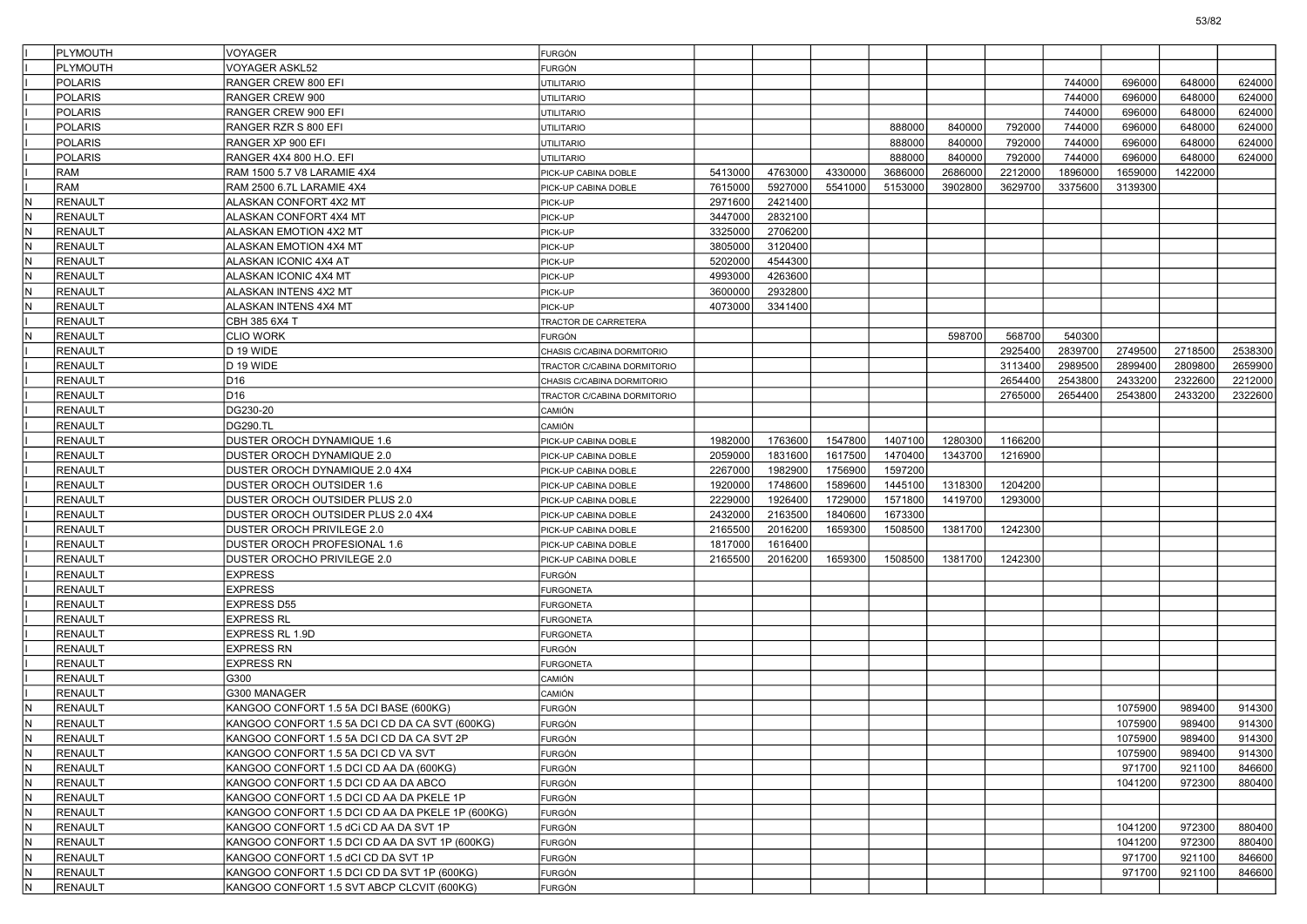|     | <b>RENAULT</b>                   |                                             |                  |         |         |         |         |         |         |                 |                    |                  |        |
|-----|----------------------------------|---------------------------------------------|------------------|---------|---------|---------|---------|---------|---------|-----------------|--------------------|------------------|--------|
|     |                                  | KANGOO CONFORT 1.6 5A BASE (600KG)          | FURGÓN           |         |         |         |         |         |         |                 | 1006500            | 955200           | 880400 |
|     | <b>RENAULT</b>                   | KANGOO CONFORT 1.6 5A CD DA CA SVT          | FURGÓN           |         |         |         |         |         |         |                 | 1006500<br>1006500 | 955200<br>955200 | 880400 |
| ΙN  | <b>RENAULT</b><br><b>RENAULT</b> | KANGOO CONFORT 1.6 5A CD DA CA SVT (600)    | FURGÓN           |         |         |         |         |         |         |                 |                    |                  | 880400 |
| ΙN  |                                  | KANGOO CONFORT 1.6 CD AA DA SVT 1PL         | FURGÓN           |         |         |         |         |         |         |                 | 971700             | 921100           | 846600 |
|     | <b>RENAULT</b>                   | KANGOO CONFORT 1.6 CD AA DA SVT 1PL (600KG) | FURGÓN           |         |         |         |         |         |         |                 | 971700             | 921100           | 846600 |
|     | <b>RENAULT</b>                   | KANGOO CONFORT 1.6 CD SVT 1PL               | FURGÓN           |         |         |         |         |         |         | 978900          | 937000             | 887000           | 812700 |
| ΙN  | <b>RENAULT</b>                   | KANGOO CONFORT 1.6 CD SVT 1PL (600KG)       | FURGÓN           |         |         |         |         |         |         | 978900          | 937000             | 887000           | 812700 |
|     | <b>RENAULT</b>                   | KANGOO CONFORT ABCP 1.6 CD AA DA SVT 1PL    | FURGÓN           |         |         |         |         |         |         |                 | 971700             | 921100           | 846600 |
| ΙN  | <b>RENAULT</b>                   | KANGOO EXP CONFORT 1.6                      | FURGÓN           |         |         |         |         |         |         |                 |                    |                  |        |
|     | <b>RENAULT</b>                   | KANGOO EXP CONFORT 1.6 GNC                  | FURGÓN           |         |         |         |         |         |         |                 |                    |                  |        |
|     | <b>RENAULT</b>                   | KANGOO EXP CONFORT 1.9                      | FURGÓN           |         |         |         |         |         |         |                 |                    |                  |        |
| ΙN  | <b>RENAULT</b>                   | KANGOO EXP CONFORT 1.9 AA                   | FURGÓN           |         |         |         |         |         |         |                 |                    |                  |        |
| ΙN  | <b>RENAULT</b>                   | KANGOO EXP CONFORT 1.9 AA ABCP              | FURGÓN           |         |         |         |         |         |         |                 |                    |                  |        |
| ΙN  | <b>RENAULT</b>                   | KANGOO EXP GENERIQUE 1.9 D                  | FURGÓN           |         |         |         |         |         |         |                 |                    |                  |        |
|     | <b>RENAULT</b>                   | KANGOO EXP GRAND CONFORT 1.9                | FURGÓN           |         |         |         |         |         |         |                 |                    |                  |        |
|     | <b>RENAULT</b>                   | KANGOO EXPRESS CONFORT 1.6                  | FURGÓN           |         |         |         |         |         |         |                 |                    |                  |        |
| ΙN  | <b>RENAULT</b>                   | KANGOO EXPRESS CONFORT 1.6 C/AA DA          | FURGÓN           |         |         |         |         |         |         |                 |                    |                  |        |
|     | <b>RENAULT</b>                   | KANGOO EXPRESS CONFORT 1.9 C/AA+C/DIV.CAB   | FURGÓN           |         |         |         |         |         |         |                 |                    |                  |        |
| ΙN  | <b>RENAULT</b>                   | KANGOO EXPRESS CONFORT 1.9 C/DIV            | FURGÓN           |         |         |         |         |         |         |                 |                    |                  |        |
|     | <b>RENAULT</b>                   | KANGOO EXPRESS DIE VD GENERIQUE             | FURGÓN           |         |         |         |         |         |         |                 |                    |                  |        |
|     | <b>RENAULT</b>                   | KANGOO EXPRESS G. CONFORT 1.9 C/DIV.CAB     | FURGÓN           |         |         |         |         |         |         |                 |                    |                  |        |
| ΙN  | <b>RENAULT</b>                   | KANGOO EXPRESS GENERIQUE 1.9 C/DIV.CAB      | FURGÓN           |         |         |         |         |         |         |                 |                    |                  |        |
|     | <b>RENAULT</b>                   | KANGOO EXPRESS GRAND CONFORT 1.9            | FURGÓN           |         |         |         |         |         |         |                 |                    |                  |        |
|     | <b>RENAULT</b>                   | KANGOO EXPRESS RLC                          | <b>FURGONETA</b> |         |         |         |         |         |         |                 |                    |                  |        |
|     | <b>RENAULT</b>                   | KANGOO EXPRESS RN 1.9D                      | FURGÓN           |         |         |         |         |         |         |                 |                    |                  |        |
|     | <b>RENAULT</b>                   | KANGOO EXPRESS RN 1.9D                      | <b>FURGONETA</b> |         |         |         |         |         |         |                 |                    |                  |        |
|     | <b>RENAULT</b>                   | KANGOO EXPRESS RN DIE 2PLC                  | FURGÓN           |         |         |         |         |         |         |                 |                    |                  |        |
|     | <b>RENAULT</b>                   | KANGOO EXPRESS RNC                          | <b>FURGONETA</b> |         |         |         |         |         |         |                 |                    |                  |        |
|     | <b>RENAULT</b>                   | KANGOO EXPRESS RNC 1.2                      | <b>FURGONETA</b> |         |         |         |         |         |         |                 |                    |                  |        |
|     | <b>RENAULT</b>                   | KANGOO GENERIQUE 1.5 DCI CD DA (600KG)      | FURGÓN           |         |         |         |         |         |         |                 |                    |                  |        |
|     | <b>RENAULT</b>                   | KANGOO GENERIQUE 1.5 dCI CD DA SVT 1P       | FURGÓN           |         |         |         |         |         |         |                 |                    |                  |        |
| ΙN  | <b>RENAULT</b>                   | KANGOO GRAND CONFORT 1.5 DCI 2P             | FURGÓN           |         |         |         |         |         |         |                 | 1041200            | 972300           | 914300 |
|     | <b>RENAULT</b>                   | KANGOO GRAND CONFORT 1.5 DCI 2P CLCVIT      | FURGÓN           |         |         |         |         |         |         |                 | 1041200            | 972300           | 914300 |
| ΙN  | <b>RENAULT</b>                   | KANGOO II EXPRESS CONFORT 1.5 DCI           | FURGÓN           | 1869000 | 1601400 | 1503700 | 1398400 |         |         |                 |                    |                  |        |
|     | <b>RENAULT</b>                   | KANGOO II EXPRESS CONFORT 1.6 SCE           | FURGÓN           | 1738000 | 1489100 | 1398300 | 1300400 |         |         |                 |                    |                  |        |
|     | <b>RENAULT</b>                   | KANGOO II EXPRESS CONFORT 5A 1.5 DCI        | FURGÓN           | 2052500 | 1739800 | 1633400 | 1519100 |         |         |                 |                    |                  |        |
| ΙN  | <b>RENAULT</b>                   | KANGOO II EXPRESS CONFORT 5A 1.6 SCE        | FURGÓN           | 1920500 | 1626600 | 1527400 | 1420500 |         |         |                 |                    |                  |        |
|     | <b>RENAULT</b>                   | KANGOO II EXPRESS EMOTION 1.6 SCE           | FURGÓN           | 1869000 | 1601900 | 1504300 | 1399000 |         |         |                 |                    |                  |        |
| ΙN  | <b>RENAULT</b>                   | KANGOO II EXPRESS EMOTION 5A 1.6 SCE        | FURGÓN           | 2025000 | 1709300 | 1605200 | 1492900 |         |         |                 |                    |                  |        |
|     | <b>RENAULT</b>                   | KANGOO II EXPRESS WORK 1.6 SCE              | FURGÓN           | 1738000 | 1489100 | 1398300 | 1300400 |         |         |                 |                    |                  |        |
|     | <b>RENAULT</b>                   | KANGOO II EXPRESS? PROFESIONAL 1.6 SCE      | FURGÓN           |         | 1415200 | 1286600 | 1196500 |         |         |                 |                    |                  |        |
| ΙN  | <b>RENAULT</b>                   | KANGOO PH3 CONFORT 1.5 1P S/CA              | FURGÓN           |         |         |         | 1446200 | 1367100 | 1247200 | 1147100         | 1066500            | 959500           |        |
| ΙN  | <b>RENAULT</b>                   | KANGOO PH3 CONFORT 1.5 DCI 5ASIENTOS 2P     | FURGÓN           |         |         |         | 1483300 | 1404100 | 1283900 | 1165300         | 1066500            | 977300           |        |
|     | <b>RENAULT</b>                   | KANGOO PH3 CONFORT 1.5 DCI 1P               | FURGÓN           |         |         |         | 1446200 | 1367100 | 1247200 | 1147100         | 1066500            | 959500           |        |
|     | <b>RENAULT</b>                   | KANGOO PH3 CONFORT 1.5 DCI 1P S/CA          | FURGÓN           |         |         |         | 1446200 | 1367100 | 1247200 | 1147100         | 1066500            | 959500           |        |
|     | <b>RENAULT</b>                   | KANGOO PH3 CONFORT 1.6 1P                   | FURGÓN           |         |         |         | 1398000 | 1330200 | 1228900 | 1056100         | 1012200            | 924000           |        |
| ΙN  | RENAULT                          | KANGOO PH3 CONFORT 1.6 5ASIENTOS 2P         | <b>FURGON</b>    |         |         |         | 1472100 | 1385600 |         | 1265600 1128900 | 1048400            | 959500           |        |
| İΝ  | RENAULT                          | KANGOO PH3 CONFORT PACK 1.6 5 ASIENTOS      | <b>FURGÓN</b>    |         |         |         | 1483300 | 1404100 |         |                 |                    |                  |        |
| İN. | RENAULT                          | KANGOO PH3 GENERIQUE 1.6                    | <b>FURGÓN</b>    |         |         |         |         |         |         |                 | 1012200            | 941700           |        |
| IN. | RENAULT                          | KANGOO PH3 GRAN CONFORT 1.6 2P              | FURGÓN           |         |         |         | 1427600 | 1348600 | 1210500 | 1110700         | 1030300            | 941700           |        |
| İN. | <b>RENAULT</b>                   | KANGOO RL 1.0 FURGON                        | FURGÓN           |         |         |         |         |         |         |                 |                    |                  |        |
| IN. | RENAULT                          | KANGOO RL 1.0 FURGON ABCP                   | <b>FURGÓN</b>    |         |         |         |         |         |         |                 |                    |                  |        |
|     | <b>RENAULT</b>                   | KANGOO RL 1.2                               | <b>FURGONETA</b> |         |         |         |         |         |         |                 |                    |                  |        |
| İN. | <b>RENAULT</b>                   | KANGOO RL 1.6 AA DA ABCP                    | <b>FURGÓN</b>    |         |         |         |         |         |         |                 |                    |                  |        |
| lΝ  | RENAULT                          | KANGOO RL 1.6 FURGON                        | FURGÓN           |         |         |         |         |         |         |                 |                    |                  |        |
| ΙN  | <b>RENAULT</b>                   | KANGOO RL DIE EXPR 2PLC                     | FURGÓN           |         |         |         |         |         |         |                 |                    |                  |        |
| N)  | RENAULT                          | KANGOO RL DIESEL AA ABCP 2PL                | FURGÓN           |         |         |         |         |         |         |                 |                    |                  |        |
|     |                                  |                                             |                  |         |         |         |         |         |         |                 |                    |                  |        |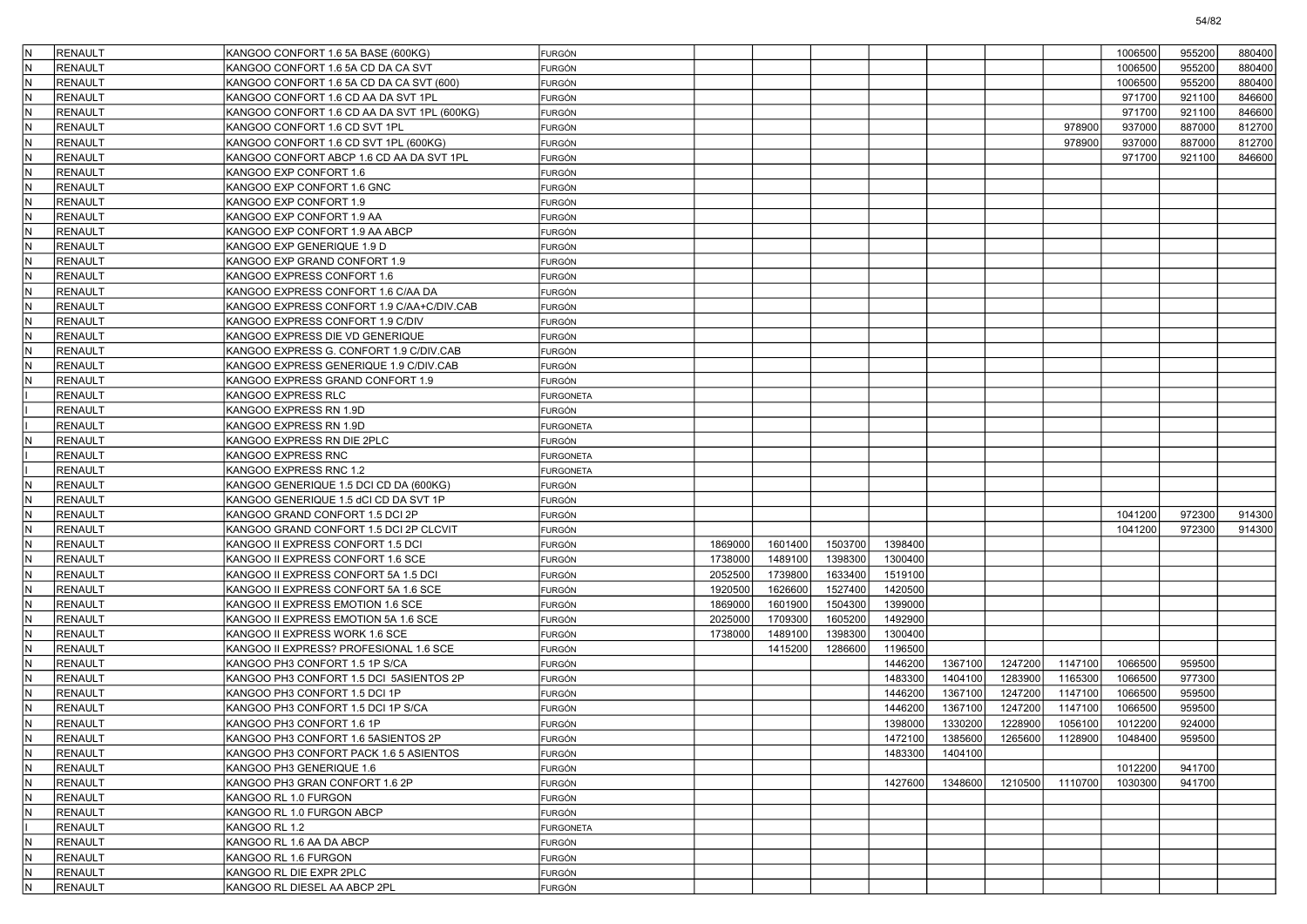| IN. | <b>RENAULT</b> | KANGOO RL EXP 110CV GNC         | FURGÓN                      |         |         |         |         |         |         |         |         |         |
|-----|----------------|---------------------------------|-----------------------------|---------|---------|---------|---------|---------|---------|---------|---------|---------|
| IN. | <b>RENAULT</b> | KANGOO RL EXP DIE DA AA 2PL     | FURGÓN                      |         |         |         |         |         |         |         |         |         |
| lN. | <b>RENAULT</b> | KANGOO RL EXP. 110 CV S/RADIO   | FURGÓN                      |         |         |         |         |         |         |         |         |         |
| IN. | <b>RENAULT</b> | KANGOO RL EXPRESS               | FURGÓN                      |         |         |         |         |         |         |         |         |         |
| N   | <b>RENAULT</b> | KANGOO RL EXPRESS DIE 1PCL      | FURGÓN                      |         |         |         |         |         |         |         |         |         |
| IN. | <b>RENAULT</b> | KANGOO RL EXPRESS DIE 1PLC AA   | FURGÓN                      |         |         |         |         |         |         |         |         |         |
| N.  | <b>RENAULT</b> | KANGOO RL EXPRESS DIE DA        | FURGÓN                      |         |         |         |         |         |         |         |         |         |
| lN. | <b>RENAULT</b> | KANGOO RL EXPRESS DIE DA AA     | FURGÓN                      |         |         |         |         |         |         |         |         |         |
| IN. | <b>RENAULT</b> | KANGOO RL EXPRESS S/RADIO       | FURGÓN                      |         |         |         |         |         |         |         |         |         |
| N   | <b>RENAULT</b> | KANGOO RL NAFTA AA ABCP 2PLC    | <b>FURGÓN</b>               |         |         |         |         |         |         |         |         |         |
|     | <b>RENAULT</b> | KANGOO RN 1.4                   | FURGÓN                      |         |         |         |         |         |         |         |         |         |
| N.  | <b>RENAULT</b> | KANGOO RN EXP DIE DA AA 1PL     | FURGÓN                      |         |         |         |         |         |         |         |         |         |
| lN. | <b>RENAULT</b> | KANGOO RN EXP.DIE DA AA 2PL     | FURGÓN                      |         |         |         |         |         |         |         |         |         |
| IN. | <b>RENAULT</b> | KANGOO RT 110CV ABCP PLC IZQ    | FURGÓN                      |         |         |         |         |         |         |         |         |         |
| N   | <b>RENAULT</b> | KANGOO RT ABCP PLC IZQ          | <b>FURGÓN</b>               |         |         |         |         |         |         |         |         |         |
| IN. | <b>RENAULT</b> | KANGOO VU GENERIQUE 1.9 D ABCP  | FURGÓN                      |         |         |         |         |         |         |         |         |         |
|     | <b>RENAULT</b> | KANGOO Z.E 2A                   | <b>FURGONETA</b>            | 3437000 | 2895900 | 2648600 | 2359600 |         |         |         |         |         |
|     | <b>RENAULT</b> | KANGOO Z.E. MAXI 2A             | <b>FURGONETA</b>            | 3485000 | 2935600 | 2889300 | 2600400 |         |         |         |         |         |
|     | <b>RENAULT</b> | KANGOO Z.E. MAXI 5A             | <b>FURGONETA</b>            | 3485000 | 2935600 | 2889300 | 2600400 |         |         |         |         |         |
|     | <b>RENAULT</b> | KERAX 300.19                    | CAMIÓN                      |         |         |         |         | 4534600 | 4313400 | 4197300 | 4119900 | 3981600 |
|     | <b>RENAULT</b> | KERAX 300.26 6X4                | CHASIS C/CABINA             |         |         |         |         |         |         |         |         |         |
|     | <b>RENAULT</b> | KERAX 420.50 DCI 8X4 XHD        | CAMIÓN                      |         |         |         |         | 4534600 | 4313400 | 4197300 | 4119900 | 3981600 |
|     | <b>RENAULT</b> | KERAX 440 DXI                   | CHASIS C/CABINA             |         |         |         |         | 4534600 | 4313400 | 4197300 | 4119900 | 3981600 |
|     | <b>RENAULT</b> | KERAX 440 DXI                   | TRACTOR DE CARRETERA        |         |         |         |         | 4777900 | 4424000 | 4269200 | 4175200 | 4142000 |
|     | <b>RENAULT</b> | KERAX 440 DXI                   | TRACTOR C/CABINA DORMITORIO |         |         |         |         | 4777900 | 4424000 | 4269200 | 4175200 | 4142000 |
|     | <b>RENAULT</b> | MAGNUM 440 E-TECH 4X2           | TRACTOR DE CARRETERA        |         |         |         |         |         |         |         |         |         |
|     | <b>RENAULT</b> | <b>MAGNUM 470 18T</b>           | TRACTOR C/CABINA DORMITORIO |         |         |         |         |         |         |         |         |         |
|     | <b>RENAULT</b> | MAGNUM 480 E-TECH 4X2           | TRACTOR DE CARRETERA        |         |         |         |         |         |         |         |         |         |
|     | <b>RENAULT</b> | MAGNUM AE 420 TI                |                             |         |         |         |         |         |         |         |         |         |
|     | <b>RENAULT</b> | MAGNUM AE 430                   | TRACTOR DE CARRETERA        |         |         |         |         |         |         |         |         |         |
|     |                |                                 | TRACTOR DE CARRETERA        |         |         |         |         |         |         |         |         |         |
|     | <b>RENAULT</b> | MAGNUM AE 500                   | CAMIÓN                      |         |         |         |         |         |         |         |         |         |
|     | <b>RENAULT</b> | MANAGER G 300.19                | CHASIS C/CABINA             |         |         |         |         |         |         |         |         |         |
|     | <b>RENAULT</b> | MANAGER G 300.19 TI             | CAMIÓN                      |         |         |         |         |         |         |         |         |         |
|     | <b>RENAULT</b> | MANAGER G 300.19T               | CHASIS C/CABINA             |         |         |         |         |         |         |         |         |         |
|     | <b>RENAULT</b> | MASTER                          | FURGÓN                      |         |         |         |         |         |         |         | 1412300 | 1163500 |
|     | <b>RENAULT</b> | MASTER                          | PICK-UP CABINA SIMPLE       |         |         |         |         |         |         |         | 1412300 | 1163500 |
|     | <b>RENAULT</b> | MASTER 1.9 D                    | FURGÓN                      |         |         |         |         |         |         |         | 1412300 | 1163500 |
|     | <b>RENAULT</b> | MASTER 2.5D                     | FURGÓN                      |         |         |         |         |         |         |         | 1412300 | 1163500 |
|     | <b>RENAULT</b> | MASTER 2.5D T35                 | FURGÓN                      |         |         |         |         |         |         |         | 1412300 | 1163500 |
|     | <b>RENAULT</b> | MASTER 2.8 DTI T35              | FURGÓN                      |         |         |         |         |         |         |         | 1412300 | 1163500 |
|     | <b>RENAULT</b> | MASTER 2.8 DTI T35              | CHASIS C/CABINA             |         |         |         |         |         |         |         |         |         |
|     | <b>RENAULT</b> | MASTER 2.8 TD                   | <b>FURGÓN</b>               |         |         |         |         |         |         |         | 1412300 | 1163500 |
|     | <b>RENAULT</b> | MASTER 2.8D T35                 | FURGÓN                      |         |         |         |         |         |         |         | 1412300 | 1163500 |
|     | <b>RENAULT</b> | MASTER 2.8D T35 (TECHO ELEVADO) | <b>FURGÓN</b>               |         |         |         |         |         |         |         |         |         |
|     | <b>RENAULT</b> | MASTER DCI 100                  | PICK-UP CABINA DOBLE        |         |         |         |         |         |         |         | 1412300 | 1163500 |
|     | <b>RENAULT</b> | MASTER DCI 120                  | FURGÓN                      |         |         |         |         |         |         |         | 1412300 | 1163500 |
|     | RENAULT        | MASTER DCI 120                  | CHASIS C/CABINA             |         |         |         |         |         |         |         |         |         |
|     | RENAULT        | MASTER DCI 120 CORTO            | <b>FURGÓN</b>               |         |         |         |         |         |         |         | 1412300 | 1163500 |
|     | RENAULT        | MASTER DCI 120 CORTO TECHO ALTO | <b>FURGÓN</b>               |         |         |         |         |         |         |         |         | 1197100 |
|     | RENAULT        | MASTER DCI 120 LARGO            | FURGÓN                      |         |         |         |         |         |         |         | 1509700 | 1264200 |
|     | RENAULT        | MASTER DCI 120 MEDIO            | <b>FURGÓN</b>               |         |         |         |         |         |         |         |         |         |
|     | RENAULT        | MASTER PH3 DCI 120 L1H1         | <b>FURGÓN</b>               |         |         |         |         |         |         |         | 1412300 | 1163500 |
|     | RENAULT        | MASTER PH3 DCI 120 L1H1 PKCNF   | <b>FURGÓN</b>               |         |         |         |         |         |         |         | 1436600 | 1163500 |
|     | RENAULT        | MASTER PH3 DCI 120 L1H1 PKELE   | <b>FURGÓN</b>               |         |         |         |         |         |         |         | 1412300 | 1163500 |
|     | RENAULT        | MASTER PH3 DCI 120 L1H2 PKCNF   | FURGÓN                      |         |         |         |         |         |         |         | 1436600 | 1174700 |
|     | RENAULT        | MASTER PH3 DCI 120 L1H2 PKELE   | FURGÓN                      |         |         |         |         |         |         |         | 1436600 | 1174700 |
|     | RENAULT        | MASTER PH3 DCI 120 L2H2 PKCNF   | FURGÓN                      |         |         |         |         |         |         |         | 1509700 | 1286600 |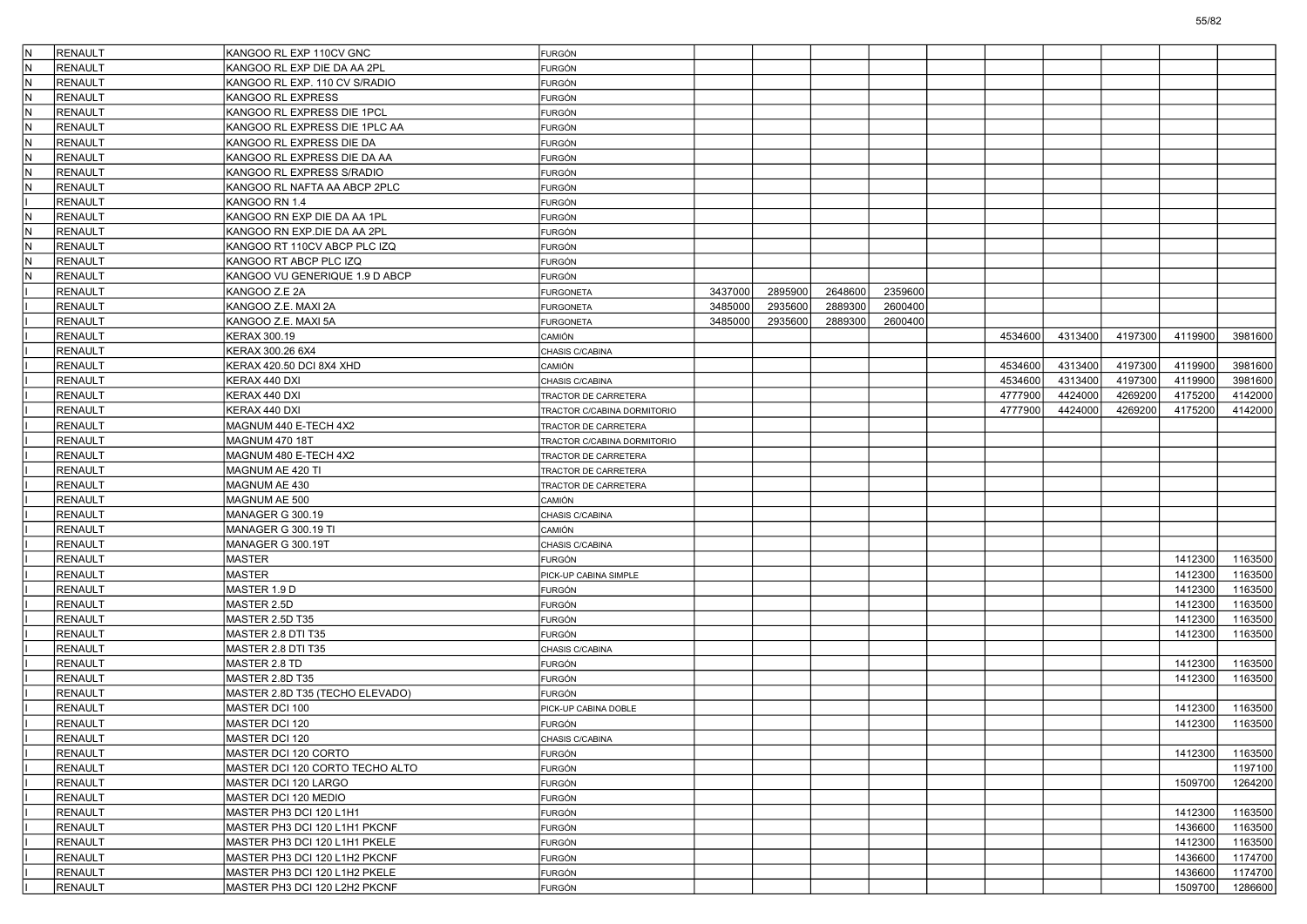| <b>RENAULT</b> | MASTER PH3 DCI 120 L2H2 PKELE | FURGÓN                      |         |         |         |         |         |         |         |         |         | 1197100 |
|----------------|-------------------------------|-----------------------------|---------|---------|---------|---------|---------|---------|---------|---------|---------|---------|
| <b>RENAULT</b> | MASTER PH3 DCI 120 L3H2 PKCNF | FURGÓN                      |         |         |         |         |         |         |         |         | 1509700 | 1264200 |
| <b>RENAULT</b> | MASTER PH3 DCI 120 PKCNF      | CHASIS C/CABINA             |         |         |         |         |         |         |         |         | 1448800 | 1197100 |
| <b>RENAULT</b> | MASTER PH3 DCI 120 PKELE      | CHASIS C/CABINA             |         |         |         |         |         |         |         |         |         |         |
| <b>RENAULT</b> | MIDLUM 150 12B                | CHASIS C/CABINA             |         |         |         |         |         |         |         |         |         |         |
| <b>RENAULT</b> | MIDLUM 220 DXI                | CHASIS C/CABINA             |         |         |         |         |         |         |         |         |         |         |
| <b>RENAULT</b> | MIDLUM 250.16                 | CHASIS C/CABINA             |         |         |         |         |         |         |         |         |         |         |
| <b>RENAULT</b> | MIDLUM 250.16                 | TRACTOR DE CARRETERA        |         |         |         |         |         |         |         |         |         |         |
| <b>RENAULT</b> | MIDLUM 270 DCI                | CHASIS C/CABINA             |         |         |         |         |         |         |         |         |         |         |
| <b>RENAULT</b> | MIDLUM 300 DCI                | CHASIS C/CABINA             |         |         |         |         |         |         |         |         |         |         |
| <b>RENAULT</b> | MIDLUM 300 DXI                | CHASIS C/CABINA             |         |         |         |         |         | 2654400 | 2543800 | 2433200 | 2322600 | 2212000 |
| <b>RENAULT</b> | MIDLUM 300 DXI                | TRACTOR DE CARRETERA        |         |         |         |         |         | 2654400 | 2543800 | 2433200 | 2322600 | 2212000 |
| <b>RENAULT</b> | MIDLUM 300 DXI                | CHASIS C/CABINA DORMITORIO  |         |         |         |         |         | 2654400 | 2543800 | 2433200 | 2322600 | 2212000 |
| <b>RENAULT</b> | MIDLUM 300 DXI                | TRACTOR C/CABINA DORMITORIO |         |         |         |         |         | 2765000 | 2654400 | 2543800 | 2433200 | 2322600 |
| <b>RENAULT</b> | MIDLUM 300 T DCI              | TRACTOR DE CARRETERA        |         |         |         |         |         |         |         |         |         |         |
| <b>RENAULT</b> | MIDLUM DXI                    | TRACTOR DE CARRETERA        |         |         |         |         |         | 2654400 | 2543800 | 2433200 | 2322600 | 2212000 |
| <b>RENAULT</b> | MS 300 P                      | CHASIS C/CABINA             |         |         |         |         |         |         |         |         |         |         |
| <b>RENAULT</b> | MS 300 P                      | TRACTOR DE CARRETERA        |         |         |         |         |         |         |         |         |         |         |
| <b>RENAULT</b> | NUEVA MASTER CC               | CHASIS C/CABINA             | 3384000 | 2859800 | 2649500 | 2407200 | 2259900 | 2052900 | 1864700 | 1693600 | 1538100 |         |
| <b>RENAULT</b> | NUEVA MASTER L1H1             | FURGÓN                      |         |         | 2467500 | 2241900 | 2104600 | 1911900 | 1736600 | 1577300 | 1432500 |         |
| RENAULT        | NUEVA MASTER L1H1 AA          | FURGÓN                      | 3407700 | 2859800 | 2649500 | 2407200 | 2259900 | 2052900 | 1864700 | 1693600 | 1538100 |         |
| <b>RENAULT</b> | NUEVA MASTER L2H2 AA          | <b>FURGÓN</b>               | 3929000 | 2879200 | 2667500 | 2423600 | 2275300 | 2066900 | 1877400 | 1705200 | 1548600 |         |
| <b>RENAULT</b> | NUEVA MASTER L3H2 AA          | <b>FURGÓN</b>               | 4445000 | 3495300 | 3238300 | 2942200 | 2762000 | 2509100 | 2279100 | 2070000 | 1879900 |         |
| <b>RENAULT</b> | NUEVO MASTER CC               | CHASIS C/CABINA             | 3384000 | 2859800 | 2649500 | 2407200 | 2259900 | 2052900 | 1864700 | 1693600 | 1538100 |         |
| <b>RENAULT</b> | NUEVO MASTER L1H1             | <b>FURGÓN</b>               |         |         | 2467500 | 2241900 | 2104600 | 1911900 | 1736600 | 1577300 | 1432500 |         |
| <b>RENAULT</b> | NUEVO MASTER L1H1 AA          | <b>FURGÓN</b>               | 3407700 | 2859800 | 2649500 | 2407200 | 2259900 | 2052900 | 1864700 | 1693600 | 1538100 |         |
| <b>RENAULT</b> | NUEVO MASTER L2H2 AA          | <b>FURGÓN</b>               | 3929000 | 2879200 | 2667500 | 2423600 | 2275300 | 2066900 | 1877400 | 1705200 | 1548600 |         |
| <b>RENAULT</b> | NUEVO MASTER L3H2 AA          | <b>FURGÓN</b>               | 4445000 | 3495300 | 3238300 | 2942200 | 2762000 | 2509100 | 2279100 | 2070000 | 1879900 |         |
| <b>RENAULT</b> | PREMIUM 250                   | CAMIÓN                      |         |         |         |         |         | 2925400 | 2839700 | 2749500 | 2718500 | 2538300 |
| <b>RENAULT</b> | PREMIUM 270 DCI               | CAMIÓN                      |         |         |         |         |         |         |         |         |         |         |
| <b>RENAULT</b> | PREMIUM 300                   | CAMIÓN                      |         |         |         |         |         |         |         |         |         |         |
| <b>RENAULT</b> | PREMIUM 300.19                | CHASIS C/CABINA             |         |         |         |         |         |         |         |         |         |         |
| <b>RENAULT</b> | PREMIUM 300.19                | TRACTOR DE CARRETERA        |         |         |         |         |         |         |         |         |         |         |
| <b>RENAULT</b> | PREMIUM 320 DCI 19T           | TRACTOR DE CARRETERA        |         |         |         |         |         |         |         |         |         |         |
| <b>RENAULT</b> | PREMIUM 320 DXI               | CHASIS C/CABINA             |         |         |         |         |         | 2925400 | 2839700 | 2749500 | 2718500 | 2538300 |
| <b>RENAULT</b> | PREMIUM 320 DXI               | TRACTOR DE CARRETERA        |         |         |         |         |         | 2925400 | 2839700 | 2749500 | 2718500 | 2538300 |
| <b>RENAULT</b> | PREMIUM 320 DXI               | CHASIS C/CABINA DORMITORIO  |         |         |         |         |         | 2925400 | 2839700 | 2749500 | 2718500 | 2538300 |
| <b>RENAULT</b> | PREMIUM 320 DXI               | TRACTOR C/CABINA DORMITORIO |         |         |         |         |         | 3113400 | 2989500 | 2899400 | 2809800 | 2659900 |
| <b>RENAULT</b> | PREMIUM 320DCI                | CAMIÓN                      |         |         |         |         |         |         |         |         |         |         |
| <b>RENAULT</b> | PREMIUM 320DCI                | CHASIS C/CABINA             |         |         |         |         |         |         |         |         |         |         |
| <b>RENAULT</b> | PREMIUM 320DCI                | CHASIS C/CABINA DORMITORIO  |         |         |         |         |         | 3113400 | 2989500 | 2899400 | 2809800 | 2659900 |
| <b>RENAULT</b> | PREMIUM 330 DXI               | CHASIS C/CABINA             |         |         |         |         |         |         |         |         |         |         |
| <b>RENAULT</b> | PREMIUM 330 DXI               | TRACTOR DE CARRETERA        |         |         |         |         |         |         |         |         |         |         |
| <b>RENAULT</b> | PREMIUM 340.19 P              | CHASIS C/CABINA             |         |         |         |         |         |         |         |         |         |         |
| <b>RENAULT</b> | PREMIUM 340.19T               | TRACTOR DE CARRETERA        |         |         |         |         |         |         |         |         |         |         |
| <b>RENAULT</b> | PREMIUM 370 DCI               | TRACTOR DE CARRETERA        |         |         |         |         |         |         |         |         |         |         |
| RENAULT        | PREMIUM 370P DCI              | CHASIS C/CABINA             |         |         |         |         |         |         |         |         |         |         |
| <b>RENAULT</b> | PREMIUM 380 DXI               | CHASIS C/CABINA             |         |         |         |         |         | 3677500 | 3500500 | 3318000 | 3168700 | 2958600 |
| <b>RENAULT</b> | PREMIUM 380 DXI               | TRACTOR DE CARRETERA        |         |         |         |         |         | 3677500 | 3500500 | 3318000 | 3168700 | 2958600 |
| RENAULT        | PREMIUM 380 DXI               | CHASIS C/CABINA DORMITORIO  |         |         |         |         |         | 3677500 | 3500500 | 3318000 | 3168700 | 2958600 |
| <b>RENAULT</b> | PREMIUM 380 DXI               | TRACTOR C/CABINA DORMITORIO |         |         |         |         |         | 3677500 | 3500500 | 3318000 | 3168700 | 2958600 |
| <b>RENAULT</b> | PREMIUM 385 PRIVILEGE         | TRACTOR DE CARRETERA        |         |         |         |         |         |         |         |         |         |         |
| RENAULT        | PREMIUM 385.19                | CHASIS C/CABINA             |         |         |         |         |         |         |         |         |         |         |
| <b>RENAULT</b> | PREMIUM 385.19 P              | CHASIS C/CABINA             |         |         |         |         |         |         |         |         |         |         |
| RENAULT        | PREMIUM 385.19T               | TRACTOR DE CARRETERA        |         |         |         |         |         |         |         |         |         |         |
| <b>RENAULT</b> | PREMIUM 385.24 T              | TRACTOR DE CARRETERA        |         |         |         |         |         |         |         |         |         |         |
| <b>RENAULT</b> | PREMIUM 400                   | TRACTOR DE CARRETERA        |         |         |         |         |         |         |         |         |         |         |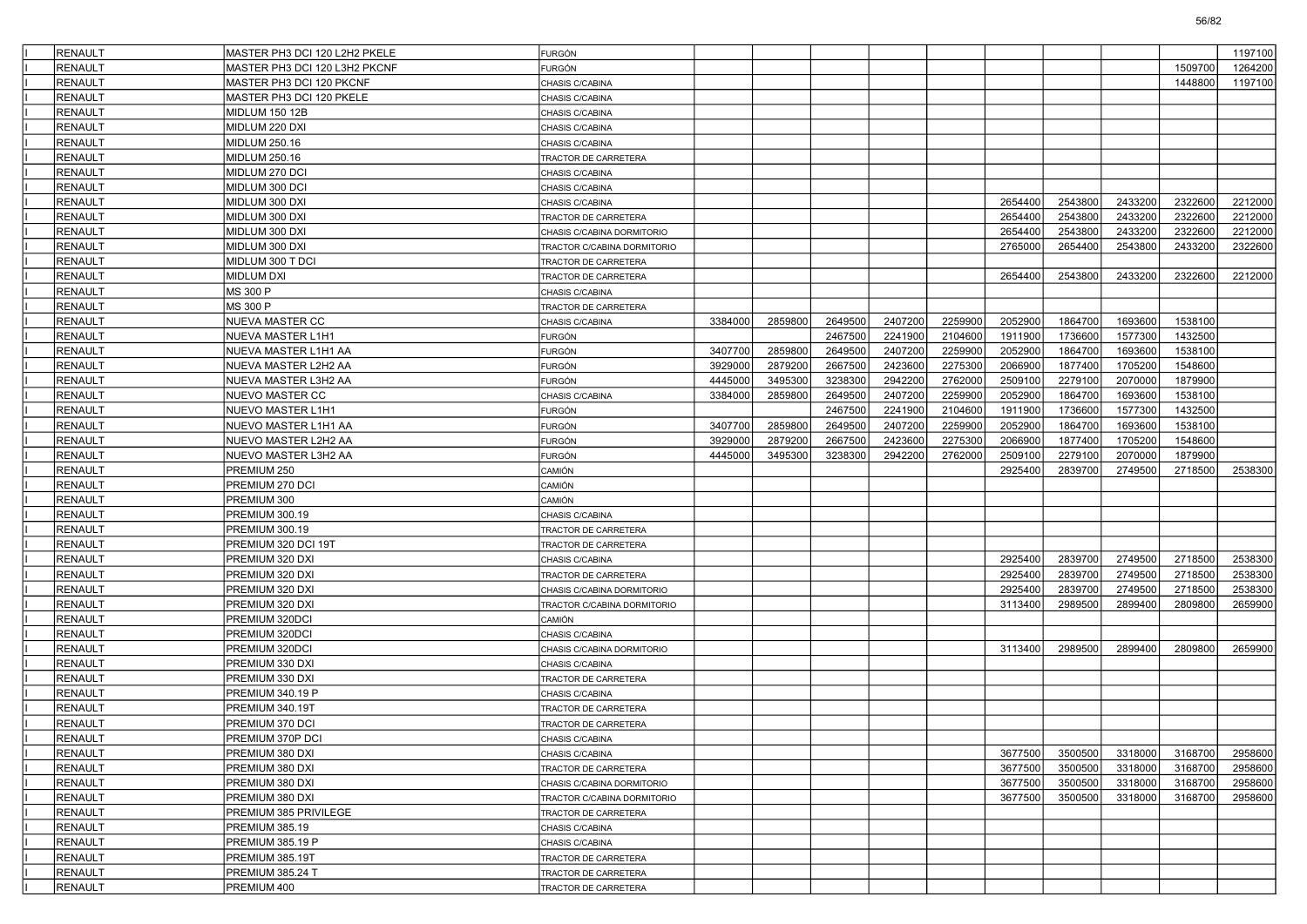|     | <b>RENAULT</b>     | PREMIUM 420 DCI                | CHASIS C/CABINA             |  |  |         |         |         |         |         |
|-----|--------------------|--------------------------------|-----------------------------|--|--|---------|---------|---------|---------|---------|
|     | <b>RENAULT</b>     | PREMIUM 420 DCI                | TRACTOR DE CARRETERA        |  |  |         |         |         |         |         |
|     | <b>RENAULT</b>     | PREMIUM 420P DCI               | CHASIS C/CABINA             |  |  |         |         |         |         |         |
|     | <b>RENAULT</b>     | PREMIUM 440 DXI                | TRACTOR DE CARRETERA        |  |  | 4009300 | 3948400 | 3887600 | 3649800 | 3577900 |
|     | <b>RENAULT</b>     | PREMIUM 440 DXI                | TRACTOR C/CABINA DORMITORIO |  |  | 4009300 | 3948400 | 3887600 | 3649800 | 3577900 |
|     | <b>RENAULT</b>     | PREMIUM HD 300.26 6X2          | CHASIS C/CABINA             |  |  |         |         |         |         |         |
|     | <b>RENAULT</b>     | PREMIUM PRIVILEGE 420DCI       | TRACTOR DE CARRETERA        |  |  |         |         |         |         |         |
| N   | RENAULT            | RODEO C/CAJA C/DA (F8Q)        | PICK-UP                     |  |  |         |         |         |         |         |
| IN. | RENAULT            | RODEO C/CAJA S/DA (F8Q)        | FURGÓN                      |  |  |         |         |         |         |         |
| N   | <b>RENAULT</b>     | RODEO S/CAJA C/DA (F8Q)        | CHASIS S/CABINA             |  |  |         |         |         |         |         |
| N   | RENAULT            | RODEO S/CAJA S/DA (F8Q)        | PICK-UP                     |  |  |         |         |         |         |         |
|     | <b>RENAULT</b>     | <b>TRAFIC</b>                  | PICK-UP                     |  |  |         |         |         |         |         |
|     | <b>RENAULT</b>     | <b>TRAFIC</b>                  | FURGÓN                      |  |  |         |         |         |         |         |
| IN. | RENAULT            | TRAFIC /LARGO NAFTA / DIESEL   | FURGÓN                      |  |  |         |         |         |         |         |
|     | <b>RENAULT</b>     | TRAFIC 2.0 D                   | FURGÓN                      |  |  |         |         |         |         |         |
| IN. | RENAULT            | <b>TRAFIC CORTO DIESEL</b>     | <b>FURGÓN</b>               |  |  |         |         |         |         |         |
| N   | <b>RENAULT</b>     | TRAFIC CORTO DIESEL (F8Q)      | <b>FURGÓN</b>               |  |  |         |         |         |         |         |
| IN. | RENAULT            | TRAFIC CORTO NAF. S/P LAT      | FURGÓN                      |  |  |         |         |         |         |         |
| IN. | RENAULT            | TRAFIC CORTO NAF.2.2 C/DA      | FURGÓN                      |  |  |         |         |         |         |         |
| IN. | <b>RENAULT</b>     | TRAFIC CORTO NAF.S/P.LAT.      | FURGÓN                      |  |  |         |         |         |         |         |
| IN. | RENAULT            | TRAFIC CORTO NAFTA             | <b>FURGÓN</b>               |  |  |         |         |         |         |         |
| N.  | <b>RENAULT</b>     | TRAFIC CORTO NAFTA / DIESEL    | <b>FURGÓN</b>               |  |  |         |         |         |         |         |
| IN. | RENAULT            | TRAFIC CORTO NAFTA 2.0         | FURGÓN                      |  |  |         |         |         |         |         |
| IN. | RENAULT            | TRAFIC LARGO C. TECHO SOB.     | FURGÓN                      |  |  |         |         |         |         |         |
| N   | RENAULT            | TRAFIC LARGO DIE.DA (F8Q)      | FURGÓN                      |  |  |         |         |         |         |         |
| IN. | RENAULT            | <b>TRAFIC LARGO DIESEL</b>     | <b>FURGÓN</b>               |  |  |         |         |         |         |         |
| N.  | <b>RENAULT</b>     | TRAFIC LARGO DIESEL (F8Q)      | <b>FURGÓN</b>               |  |  |         |         |         |         |         |
| IN. | RENAULT            | TRAFIC LARGO DIESEL C/DA       | FURGÓN                      |  |  |         |         |         |         |         |
| IN. | RENAULT            |                                |                             |  |  |         |         |         |         |         |
| N   | RENAULT            | TRAFIC LARGO DIESEL C/DA       | FURGÓN                      |  |  |         |         |         |         |         |
| IN. |                    | <b>TRAFIC LARGO NAFTA</b>      | FURGÓN                      |  |  |         |         |         |         |         |
|     | RENAULT            | TRAFIC LARGO NAFTA CERR.       | <b>FURGÓN</b>               |  |  |         |         |         |         |         |
| N.  | <b>RENAULT</b>     | TRAFIC LARGO NAFTA D. ASISTIDA | <b>FURGÓN</b>               |  |  |         |         |         |         |         |
| IN. | RENAULT            | TRAFIC RODEO C/CAJA C/DA       | FURGÓN                      |  |  |         |         |         |         |         |
| IN. | RENAULT            | TRAFIC RODEO C/CAJA N 2.2      | PICK-UP                     |  |  |         |         |         |         |         |
| N   | RENAULT            | TRAFIC RODEO C/CAJA NAFTA      | PICK-UP                     |  |  |         |         |         |         |         |
| IN. | RENAULT            | TRAFIC RODEO C/CAJA S/DA       | <b>FURGÓN</b>               |  |  |         |         |         |         |         |
| N.  | <b>RENAULT</b>     | TRAFIC RODEO C/CAJA S/DA       | <b>FURGÓN</b>               |  |  |         |         |         |         |         |
| IN. | RENAULT            | TRAFIC RODEO C/CAJA/DA         | FURGÓN                      |  |  |         |         |         |         |         |
| IN. | RENAULT            | TRAFIC RODEO S/CAJA C/DA       | CHASIS S/CABINA             |  |  |         |         |         |         |         |
| N   | RENAULT            | TRAFIC RODEO S/CAJA C/DA       | CHASIS S/CABINA             |  |  |         |         |         |         |         |
| IN. | RENAULT            | TRAFIC RODEO S/CAJA DIESEL     | CHASIS S/CABINA             |  |  |         |         |         |         |         |
| N.  | <b>RENAULT</b>     | TRAFIC RODEO S/CAJA NAFTA      | CHASIS S/CABINA             |  |  |         |         |         |         |         |
| IN. | RENAULT            | TRAFIC RODEO S/CAJA S/DA       | CHASIS S/CABINA             |  |  |         |         |         |         |         |
| IN. | RENAULT            | TRAFIC RODEO S/CAJA S/DA       | FURGÓN                      |  |  |         |         |         |         |         |
|     | <b>RENAULT</b>     | TRAFIC T 1100 D                | FURGÓN                      |  |  |         |         |         |         |         |
|     | <b>RENAULT</b>     | TRAFIC TA 13                   | <b>FURGÓN</b>               |  |  |         |         |         |         |         |
|     | RENAULT            | MASTER PH3 DCI 120 L1H1 PACK 1 | FURGÓN                      |  |  |         |         |         | 1412300 | 1163500 |
|     | RENAULT            | MASTER PH3 DCI 120 L1H1 PACK 2 | FURGÓN                      |  |  |         |         |         | 1436600 | 1163500 |
|     | RENAULT            | MASTER PH3 DCI 120 L1H2 PACK 2 | FURGÓN                      |  |  |         |         |         | 1436600 | 1174700 |
|     | RENAULT            | MASTER PH3 DCI 120 L2H2 PACK 2 | FURGÓN                      |  |  |         |         |         | 1509700 | 1286600 |
|     | RENAULT            | MASTER PH3 DCI 120 L3H2 PACK 2 | FURGÓN                      |  |  |         |         |         | 1509700 | 1264200 |
|     | RENAULT            | MASTER PH3 DCI 120 PACK 2      | CHASIS C/CABINA             |  |  |         |         |         | 1448800 | 1197100 |
| IN. | SAAB SCANIA        | P 114 CA 6x4 NZ 360            | CAMIÓN                      |  |  |         |         |         |         |         |
| IN. | <b>SAAB SCANIA</b> | P 114 CB 6x4 NZ 360            | CAMIÓN                      |  |  |         |         |         |         |         |
| IN. | <b>SAAB SCANIA</b> | P 114 GA 4X2 NZ 320            | CAMIÓN                      |  |  |         |         |         |         |         |
| IN. | SAAB SCANIA        | P 114 GA 4X2 NZ 330            | CAMIÓN                      |  |  |         |         |         |         |         |
| N   | <b>SAAB SCANIA</b> | P 114 GA 6X2 NA 330            | CAMIÓN                      |  |  |         |         |         |         |         |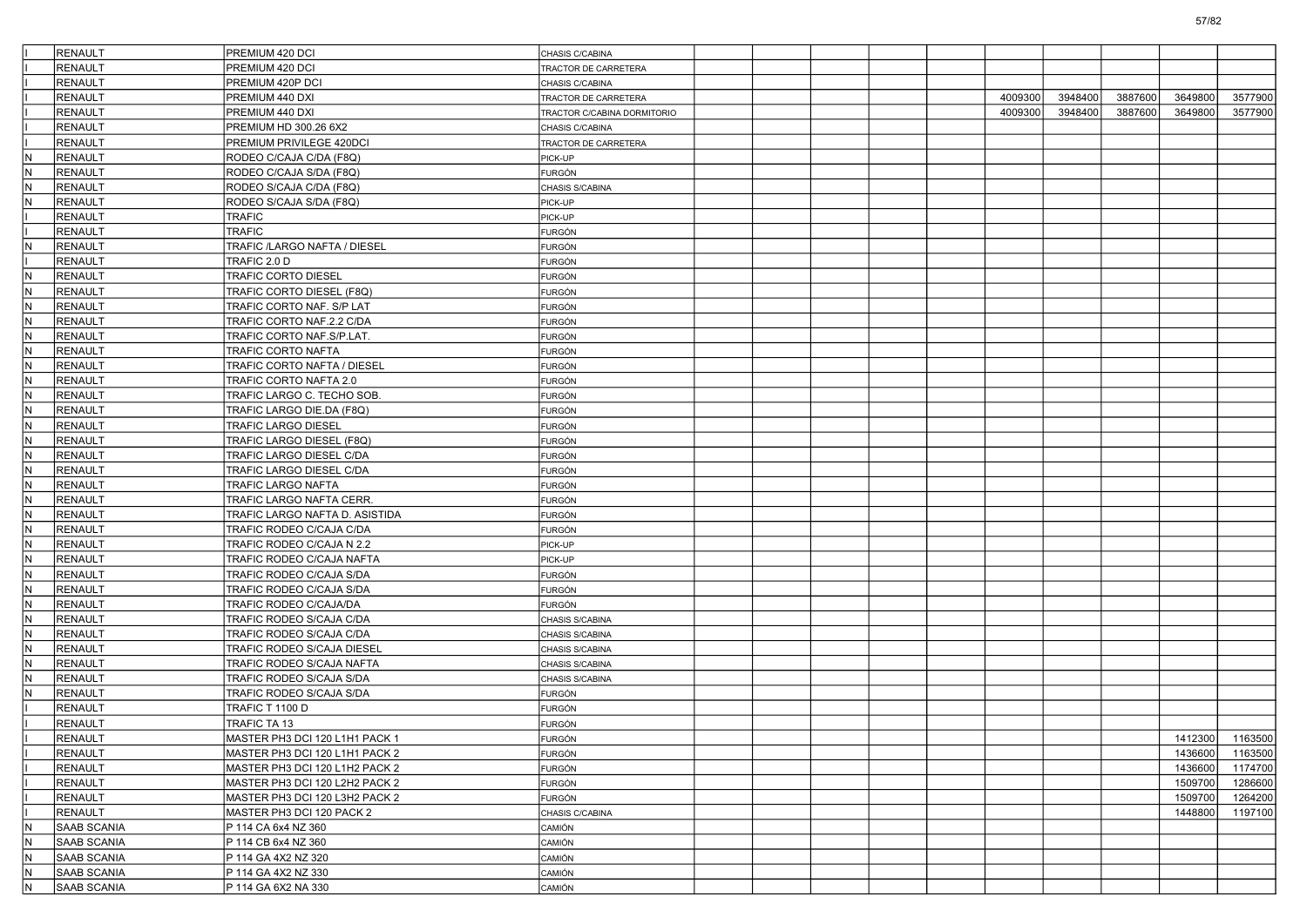| IN.       | <b>SAAB SCANIA</b>                       | P 114 GB 4X2 NZ 320                        | CAMIÓN                  |  |  |  |  |  |
|-----------|------------------------------------------|--------------------------------------------|-------------------------|--|--|--|--|--|
| ١N        | <b>SAAB SCANIA</b>                       | P 114 GB 4X2 NZ 330                        | ) amión                 |  |  |  |  |  |
| İΝ        | SAAB SCANIA                              | P 124 CA 6x4 NZ 360                        | CAMIÓN                  |  |  |  |  |  |
| N         | <b>SAAB SCANIA</b>                       | P 124 CB 6x4 NZ 360                        | CAMIÓN                  |  |  |  |  |  |
| IN.       | <b>SAAB SCANIA</b>                       | P 94 CB 6x4 NZ 260                         | CAMIÓN                  |  |  |  |  |  |
| IN.       | SAAB SCANIA                              | P 94 DB 4X2 NZ 220                         | CAMIÓN                  |  |  |  |  |  |
| İΝ        | <b>SAAB SCANIA</b>                       | P 94 DB 4x2 NZ 260                         | <b>CAMIÓN</b>           |  |  |  |  |  |
| ΙN        | SAAB SCANIA                              | P 94 DB 6X2 NA 220                         | CHASIS C/CABINA         |  |  |  |  |  |
| N         | SAAB SCANIA                              | P 94 DB 6x2 NA 260                         | <b>CAMIÓN</b>           |  |  |  |  |  |
| IN.       | <b>SAAB SCANIA</b>                       | P 94 GA 4X2 NZ 220                         | CAMIÓN                  |  |  |  |  |  |
| IN.       | SAAB SCANIA                              | P 94 GA 4X2 NZ 260                         | CAMIÓN                  |  |  |  |  |  |
| İΝ        | <b>SAAB SCANIA</b>                       | P93H 4X2 38/46/50/54 DSC 250               | CAMIÓN                  |  |  |  |  |  |
| ΙN        | SAAB SCANIA                              | P94 GA 4X2 NA 260                          | CAMIÓN                  |  |  |  |  |  |
| N         | SAAB SCANIA                              | R 114 GA 4x2 NZ 320                        | CAMIÓN                  |  |  |  |  |  |
| IN.       | <b>SAAB SCANIA</b>                       | R 114 GA 4X2 NZ 330                        | CAMIÓN                  |  |  |  |  |  |
| IN.       | SAAB SCANIA                              | R 114 GA 4x2 NZ 360                        | CHASIS C/CABINA         |  |  |  |  |  |
| İΝ        | <b>SAAB SCANIA</b>                       | R 114 GB 4x2 NZ 320                        | CAMIÓN                  |  |  |  |  |  |
| IN.       | SAAB SCANIA                              | R 114 GB 4X2 NZ 330                        | CAMIÓN                  |  |  |  |  |  |
| N         | <b>SAAB SCANIA</b>                       | R 114 GB 4x2 NZ 360                        | CAMIÓN                  |  |  |  |  |  |
| IN.       | <b>SAAB SCANIA</b>                       | R 124 GA 4x2 NZ 360                        | CAMIÓN                  |  |  |  |  |  |
| IN.       | SAAB SCANIA                              | R 124 GA 4x2 NZ 420                        | CAMIÓN                  |  |  |  |  |  |
| İΝ        | <b>SAAB SCANIA</b>                       | R 124 GA 6x4 NZ 360                        | ) amión                 |  |  |  |  |  |
| ΙN        | <b>SAAB SCANIA</b>                       | R 124 GA 6x4 NZ 420                        | CAMIÓN                  |  |  |  |  |  |
| IN.       | SAAB SCANIA                              | R 124 GB 4x2 NZ 360                        | CAMIÓN                  |  |  |  |  |  |
| IN.       | SAAB SCANIA                              | R 124 GB 4x2 NZ 420                        | <b>CAMIÓN</b>           |  |  |  |  |  |
| IN.       | SAAB SCANIA                              | R 124 LA 4x2 NA 360                        | CAMIÓN                  |  |  |  |  |  |
| İΝ        | <b>SAAB SCANIA</b>                       | R 124 LA 4x2 NA 420                        | CAMIÓN                  |  |  |  |  |  |
| ΙN        | <b>SAAB SCANIA</b>                       | R 124 LA 6x2 NA 360                        | CAMIÓN                  |  |  |  |  |  |
| N         | SAAB SCANIA                              | R 124 LA 6x2 NA 420                        | CAMIÓN                  |  |  |  |  |  |
| IN.       | <b>SAAB SCANIA</b>                       | R113 E6X4 SS5                              | CAMIÓN                  |  |  |  |  |  |
| IN.       | SAAB SCANIA                              | R113H 4X2 38/46 DSC 360/320                | CAMIÓN                  |  |  |  |  |  |
| İΝ        | <b>SAAB SCANIA</b>                       | R113H 4X2 38/46 DSC TOPLINE                | CAMIÓN                  |  |  |  |  |  |
| İΝ        | SAAB SCANIA                              | SC. R112 H S46                             | CAMIÓN                  |  |  |  |  |  |
| N         | <b>SAAB SCANIA</b>                       | SC.TH112 E 6X4                             | CAMIÓN                  |  |  |  |  |  |
| IN.       | <b>SAAB SCANIA</b>                       | SC.TH112 H 4X2                             | <b>CAMIÓN</b>           |  |  |  |  |  |
| IN.       | SAAB SCANIA                              | T 114 GA 4x2 NZ 320                        | CAMIÓN                  |  |  |  |  |  |
| İΝ        | <b>SAAB SCANIA</b>                       | T 114 GA 4X2 NZ 330                        | CAMIÓN                  |  |  |  |  |  |
| IN.       | SAAB SCANIA                              | T 114 GA 4x2 NZ 360                        | CAMIÓN                  |  |  |  |  |  |
| IN.       | SAAB SCANIA                              |                                            |                         |  |  |  |  |  |
| IN.       | <b>SAAB SCANIA</b>                       | T 114 GB 4x2 NZ 320                        | CAMIÓN<br><b>CAMIÓN</b> |  |  |  |  |  |
| İN.       | SAAB SCANIA                              | T 114 GB 4X2 NZ 330<br>T 114 GB 4x2 NZ 360 | CAMIÓN                  |  |  |  |  |  |
|           | <b>SAAB SCANIA</b>                       |                                            |                         |  |  |  |  |  |
| ΙN<br>ΙN  | SAAB SCANIA                              | T 124 GA 4x2 NZ 360<br>T 124 GA 4x2 NZ 420 | ) amión<br>CAMIÓN       |  |  |  |  |  |
|           |                                          |                                            |                         |  |  |  |  |  |
| IN.       | SAAB SCANIA                              | T 124 GB 4x2 NZ 360                        | CAMIÓN                  |  |  |  |  |  |
| ΙN<br>İN. | <b>SAAB SCANIA</b><br><b>SAAB SCANIA</b> | T 124 GB 4x2 NZ 420                        | <b>CAMIÓN</b>           |  |  |  |  |  |
|           |                                          | T 124 LA 4x2 NA 360                        | CAMIÓN                  |  |  |  |  |  |
|           | SAAB SCANIA                              | T 124 LA 4x2 NA 420                        | CAMIÓN                  |  |  |  |  |  |
| IN.       | <b>SAAB SCANIA</b>                       | T113H 4X2 42/54 DSC 360/320/DS             | CAMIÓN                  |  |  |  |  |  |
| IN.       | SAAB SCANIA                              | T113H 4X2 42/54 DSC TOPLINE                | CAMIÓN                  |  |  |  |  |  |
|           | SANTANA                                  | SAMURAI                                    | PICK-UP                 |  |  |  |  |  |
|           | SANTANA                                  | SAMURAI 1.9TD                              | PICK-UP                 |  |  |  |  |  |
|           | SANXING                                  | SXZ1045B                                   | CAMIÓN                  |  |  |  |  |  |
|           | SANXING                                  | SXZ1045BP                                  | CAMIÓN                  |  |  |  |  |  |
|           | SANXING                                  | SXZ1047                                    | CAMIÓN                  |  |  |  |  |  |
|           | SANXING                                  | SXZ1047W                                   | CAMIÓN                  |  |  |  |  |  |
|           | SANXING                                  | SXZ3043                                    | CAMIÓN                  |  |  |  |  |  |
|           | SCANIA                                   | 112                                        | CAMIÓN                  |  |  |  |  |  |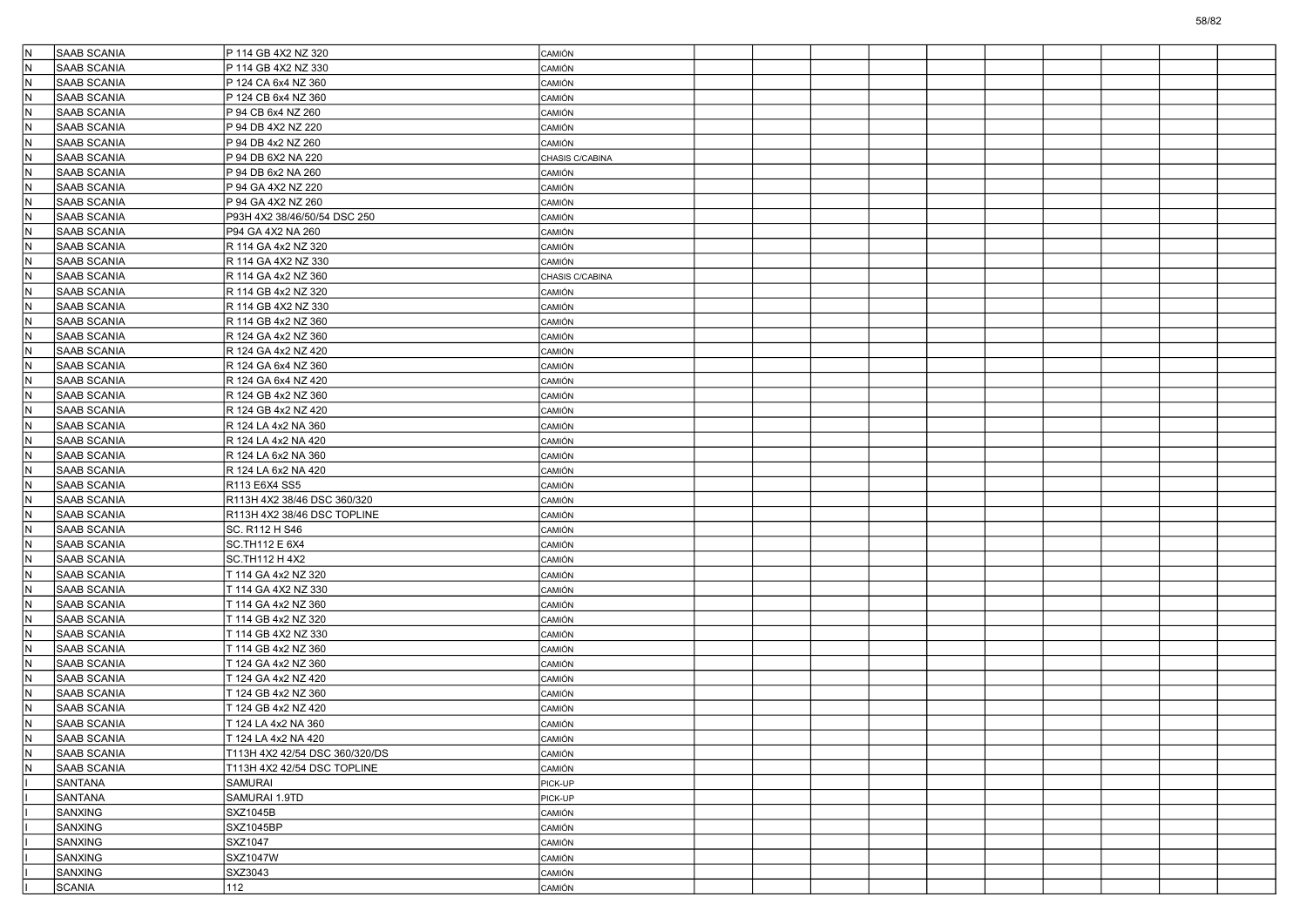| <b>SCANIA</b> | 112            | CHASIS C/CABINA             |          |          |          |         |         |         |         |         |         |         |
|---------------|----------------|-----------------------------|----------|----------|----------|---------|---------|---------|---------|---------|---------|---------|
| <b>SCANIA</b> | 112 RA 4X2     | TRACTOR DE CARRETERA        |          |          |          |         |         |         |         |         |         |         |
| <b>SCANIA</b> | 112E           | CAMIÓN                      |          |          |          |         |         |         |         |         |         |         |
| <b>SCANIA</b> | 112H           | CAMIÓN                      |          |          |          |         |         |         |         |         |         |         |
| <b>SCANIA</b> | 112H           | CHASIS C/CABINA             |          |          |          |         |         |         |         |         |         |         |
| <b>SCANIA</b> | 112M           | CAMIÓN                      |          |          |          |         |         |         |         |         |         |         |
| SCANIA        | 112M           | CHASIS C/CABINA             |          |          |          |         |         |         |         |         |         |         |
| <b>SCANIA</b> | 112M           | TRACTOR DE CARRETERA        |          |          |          |         |         |         |         |         |         |         |
| <b>SCANIA</b> | 113            | CAMIÓN                      |          |          |          |         |         |         |         |         |         |         |
| <b>SCANIA</b> | 113E           | CAMIÓN                      |          |          |          |         |         |         |         |         |         |         |
| <b>SCANIA</b> | 113H           | CAMIÓN                      |          |          |          |         |         |         |         |         |         |         |
| SCANIA        | 113H           | CHASIS C/CABINA             |          |          |          |         |         |         |         |         |         |         |
| <b>SCANIA</b> | 113H           | TRACTOR DE CARRETERA        |          |          |          |         |         |         |         |         |         |         |
| <b>SCANIA</b> | 113H 6X6       | TRACTOR DE CARRETERA        |          |          |          |         |         |         |         |         |         |         |
| <b>SCANIA</b> | 113M           | CAMIÓN                      |          |          |          |         |         |         |         |         |         |         |
| <b>SCANIA</b> | 114C 380       | CAMIÓN                      |          |          |          |         |         |         |         |         |         |         |
| SCANIA        | 114C 380       | TRACTOR DE CARRETERA        |          |          |          |         |         |         |         |         |         |         |
| <b>SCANIA</b> | 114G 340       | CAMIÓN                      |          |          |          |         |         |         |         |         |         |         |
| <b>SCANIA</b> | 114L 340       | TRACTOR DE CARRETERA        |          |          |          |         |         |         |         |         |         |         |
| <b>SCANIA</b> | 114L 400       | TRACTOR DE CARRETERA        |          |          |          |         |         |         |         |         |         |         |
| <b>SCANIA</b> | 124C           | CAMIÓN                      |          |          |          |         |         |         |         |         |         |         |
| SCANIA        | 124C 420       | CAMIÓN                      |          |          |          |         |         |         |         |         |         |         |
| <b>SCANIA</b> | 124G 420       | TRACTOR DE CARRETERA        |          |          |          |         |         |         |         |         |         |         |
| <b>SCANIA</b> | 124G 420       | TRACTOR C/CABINA DORMITORIO |          |          |          |         |         |         |         |         |         |         |
| <b>SCANIA</b> | 124L 400       | TRACTOR DE CARRETERA        |          |          |          |         |         |         |         |         |         |         |
| <b>SCANIA</b> | 124L 420       | TRACTOR DE CARRETERA        |          |          |          |         |         |         |         |         |         |         |
| SCANIA        | 124L 420       | TRACTOR C/CABINA DORMITORIO |          |          |          |         |         |         |         |         |         |         |
| <b>SCANIA</b> | 124L 470 4X2   | TRACTOR DE CARRETERA        |          |          |          |         |         |         |         |         |         |         |
| <b>SCANIA</b> | 144L 460       | TRACTOR DE CARRETERA        |          |          |          |         |         |         |         |         |         |         |
| <b>SCANIA</b> | 164L V8 480    | TRACTOR DE CARRETERA        |          |          |          |         |         |         |         |         |         |         |
| <b>SCANIA</b> | 93 M           | CAMIÓN                      |          |          |          |         |         |         |         |         |         |         |
| SCANIA        | 93 M 4X2 210   | CHASIS C/CABINA             |          |          |          |         |         |         |         |         |         |         |
| <b>SCANIA</b> | 93H            | CAMIÓN                      |          |          |          |         |         |         |         |         |         |         |
| <b>SCANIA</b> | 94D 310        | <b>CAMIÓN</b>               |          |          |          |         |         |         |         |         |         |         |
| <b>SCANIA</b> | 94G 260        | <b>AMIÓN</b>                |          |          |          |         |         |         |         |         |         |         |
| <b>SCANIA</b> | 94G 260        | CHASIS C/CABINA             |          |          |          |         |         |         |         |         |         |         |
| SCANIA        | 94G 300        | CAMIÓN                      |          |          |          |         |         |         |         |         |         |         |
| <b>SCANIA</b> | G310 B6X2      | CHASIS C/CABINA DORMITORIO  |          |          |          | 6485900 | 5956600 | 5585300 | 5293000 |         |         |         |
| <b>SCANIA</b> | G320 A4X2      | TRACTOR C/CABINA DORMITORIO | 10096200 | 8081700  | 7576100  |         |         |         |         |         |         |         |
| <b>SCANIA</b> | G320 A6X2      | TRACTOR C/CABINA DORMITORIO | 11218000 | 8974400  | 8421400  |         |         |         |         |         |         |         |
| <b>SCANIA</b> | G320 B6X2      | CHASIS C/CABINA DORMITORIO  | 11218000 | 8974400  | 8421400  |         |         |         |         |         |         |         |
| SCANIA        | G320 B6X4      | CHASIS C/CABINA             | 13493000 | 10796000 | 10175000 |         |         |         |         |         |         |         |
| <b>SCANIA</b> | G340 A4X2      | TRACTOR DE CARRETERA        |          |          |          |         |         |         |         |         | 4787400 | 4653100 |
| <b>SCANIA</b> | G340 A4X2      | TRACTOR C/CABINA DORMITORIO |          |          |          |         |         |         |         |         | 5056000 | 4905900 |
| <b>SCANIA</b> | G340 A6X2      | TRACTOR C/CABINA DORMITORIO |          |          |          |         |         |         |         |         | 5411500 | 5253500 |
| <b>SCANIA</b> | G340 B4X2      | CHASIS C/CABINA             |          |          |          |         |         |         |         |         | 4747900 | 4605700 |
| SCANIA        | G340 B4X2      | CHASIS C/CABINA DORMITORIO  |          |          |          |         |         |         |         |         | 5016500 | 4858500 |
| <b>SCANIA</b> | G340 LA4X2 HHZ | TRACTOR DE CARRETERA        |          |          |          |         |         |         |         |         | 4787400 | 4653100 |
| SCANIA        | G360 A6X4      | TRACTOR DE CARRETERA        | 12668000 | 10137000 | 9506000  | 8109000 | 6375300 | 6059300 | 5877600 | 5561600 | 5237700 |         |
| SCANIA        | G360 B4X2      | CHASIS C/CABINA             | 10317400 | 8255500  | 7742000  | 6604400 | 6375300 | 6059300 | 5877600 | 5561600 | 5237700 |         |
| SCANIA        | G360 B4X4      | CHASIS C/CABINA DORMITORIO  |          |          |          |         |         | 6596500 | 6304200 | 5964500 | 5601100 |         |
| SCANIA        | G380 A4X2      | TRACTOR DE CARRETERA        |          |          |          |         |         |         |         | 5530000 | 5103400 | 4945400 |
| SCANIA        | G380 A4X2      | TRACTOR C/CABINA DORMITORIO |          |          |          |         |         |         |         | 5530000 | 5103400 | 4945400 |
| SCANIA        | G380 A6X2      | TRACTOR DE CARRETERA        |          |          |          |         |         |         |         |         | 5443100 | 5285100 |
| SCANIA        | G380 A6X2      | TRACTOR C/CABINA DORMITORIO |          |          |          |         |         |         |         |         | 5443100 | 5285100 |
| SCANIA        | G380 A6X4      | TRACTOR DE CARRETERA        |          |          |          |         |         |         |         |         | 6011900 | 5830200 |
| SCANIA        | G380 A6X4      | TRACTOR C/CABINA DORMITORIO |          |          |          |         |         |         |         |         | 6011900 | 5830200 |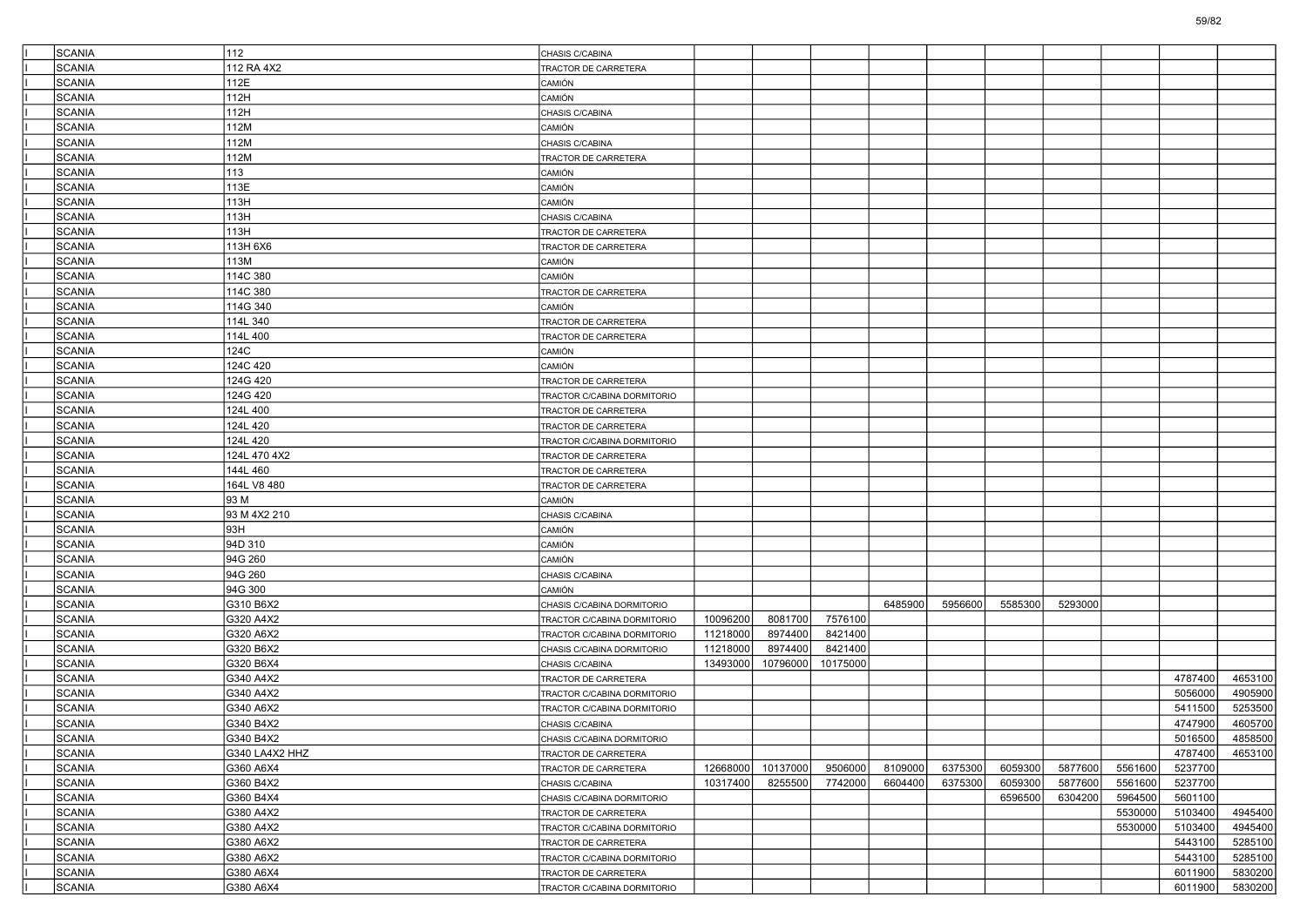| SCANIA        | G380 B4X2      | CHASIS C/CABINA             |          |          |                            |         |         |         |         |         | 5056000 | 4905900 |
|---------------|----------------|-----------------------------|----------|----------|----------------------------|---------|---------|---------|---------|---------|---------|---------|
| SCANIA        | G380 B4X2      | CHASIS C/CABINA DORMITORIO  |          |          |                            |         |         |         |         |         | 5056000 | 4905900 |
| SCANIA        | G380 B6X2      | CHASIS C/CABINA DORMITORIO  |          |          |                            |         |         |         |         |         | 5443100 | 5285100 |
| SCANIA        | G380 LA4X2 HNA | TRACTOR DE CARRETERA        |          |          |                            |         |         |         |         | 5530000 | 5103400 | 4945400 |
| SCANIA        | G400           | CAMIÓN                      |          |          |                            |         |         |         |         |         | 5016500 | 4858500 |
| SCANIA        | G400 A6X2      | TRACTOR C/CABINA DORMITORIO |          |          | 8358200                    | 8034300 | 7591900 | 7386500 |         |         |         |         |
| SCANIA        | G400 A6X4      | TRACTOR DE CARRETERA        |          |          | 8358200                    | 8034300 | 7591900 | 7386500 |         |         |         |         |
| SCANIA        | G400 A6X4      | TRACTOR C/CABINA DORMITORIO |          |          | 8358200                    | 8034300 | 7591900 | 7386500 |         |         |         |         |
| SCANIA        | G400 B6X4      | CHASIS C/CABINA DORMITORIO  |          |          | 8358200                    | 8034300 | 7591900 | 7386500 |         |         |         |         |
| <b>SCANIA</b> | G410 B4X4      | CHASIS C/CABINA DORMITORIO  |          |          |                            |         |         | 6936200 | 6612300 | 6296300 | 5909200 |         |
| SCANIA        | G410 B6X4      | CHASIS C/CABINA             | 12260800 | 9811800  | 9203500                    |         |         | 8176500 | 7805200 | 7370700 | 6928300 |         |
| SCANIA        | G410 B6X4      | CHASIS C/CABINA DORMITORIO  | 12260800 | 9811800  | 9203500                    |         |         | 8176500 | 7805200 | 7370700 | 6928300 |         |
| SCANIA        | G410 B8X4      | CHASIS C/CABINA             |          |          |                            |         |         | 8555700 | 8152800 | 7702500 | 7260100 |         |
| SCANIA        | G410 B8X4      | CHASIS C/CABINA DORMITORIO  |          |          |                            |         |         | 8555700 | 8152800 | 7702500 | 7260100 |         |
| <b>SCANIA</b> | G420 A4X2      | TRACTOR DE CARRETERA        |          |          |                            |         |         |         |         | 5688000 | 5269300 | 5119200 |
| SCANIA        | G420 A4X2      | TRACTOR C/CABINA DORMITORIO |          |          |                            |         |         |         |         | 5688000 | 5269300 | 5119200 |
| SCANIA        | G420 A6X2      | TRACTOR DE CARRETERA        |          |          |                            |         |         |         |         |         | 5624800 | 5458900 |
| <b>SCANIA</b> | G420 A6X2      | TRACTOR C/CABINA DORMITORIO |          |          |                            |         |         |         |         |         | 5624800 | 5458900 |
| SCANIA        | G420 A6X4      | TRACTOR DE CARRETERA        |          |          |                            |         |         |         |         |         | 6106700 | 5932900 |
| <b>SCANIA</b> | G420 A6X4      | TRACTOR C/CABINA DORMITORIO |          |          |                            |         |         |         |         |         | 6106700 | 5932900 |
| SCANIA        | G420 B 8X4     | CHASIS C/CABINA             |          |          |                            |         |         |         |         |         | 7110000 | 6896700 |
| SCANIA        | G420 B4X2      | CHASIS C/CABINA             |          |          |                            |         |         |         |         |         | 5229800 | 5087600 |
| <b>SCANIA</b> | G420 B4X2      | CHASIS C/CABINA DORMITORIO  |          |          |                            |         |         |         |         |         | 5229800 | 5087600 |
| SCANIA        | G420 B6X4      | CHASIS C/CABINA             |          |          |                            |         |         |         |         |         | 6201500 | 6019800 |
| <b>SCANIA</b> | G420 B6X4      | CHASIS C/CABINA DORMITORIO  |          |          |                            |         |         |         |         |         | 6075100 | 5893400 |
| <b>SCANIA</b> | G420 B8X4      | CHASIS C/CABINA DORMITORIO  |          |          |                            |         |         |         |         |         | 7110000 | 6896700 |
| SCANIA        | G440 A6X2      | TRACTOR C/CABINA DORMITORIO |          |          | 8160700                    | 7844700 | 7489200 | 7102100 |         |         |         |         |
| <b>SCANIA</b> | G440 A6X4      | TRACTOR DE CARRETERA        |          |          | 8753200                    | 8413500 | 7955300 | 7560300 |         |         |         |         |
| <b>SCANIA</b> | G440 A6X4      | TRACTOR C/CABINA DORMITORIO |          |          | 8753200                    | 8413500 | 7955300 | 7560300 |         |         |         |         |
| <b>SCANIA</b> | G440 B6X4      | CHASIS C/CABINA DORMITORIO  |          |          | 8611000                    | 8271300 |         |         |         |         |         |         |
| <b>SCANIA</b> | G440 B8X4      |                             | 16605800 | 13287800 | 12458300                   |         |         |         |         |         |         |         |
| SCANIA        | G450 A4X2      | CHASIS C/CABINA             | 13609000 |          |                            |         |         |         |         |         |         |         |
| SCANIA        | G450 A6X2      | TRACTOR C/CABINA DORMITORIO | 12205500 | 9764400  | 9243000                    |         |         |         |         |         |         |         |
| <b>SCANIA</b> |                | TRACTOR C/CABINA DORMITORIO | 14987000 | 11989000 | 11349000                   |         |         |         |         |         |         |         |
|               | G450 A6X4      | TRACTOR DE CARRETERA        |          |          |                            |         |         |         |         |         |         |         |
| <b>SCANIA</b> | G450 B4X2      | CHASIS C/CABINA DORMITORIO  | 13609000 |          |                            |         |         |         |         |         |         |         |
| <b>SCANIA</b> | G450 B6X2      | CHASIS C/CABINA DORMITORIO  | 14987000 | 11989000 | 11349000                   |         |         |         |         |         |         |         |
| SCANIA        | G460 A6X4      | TRACTOR C/CABINA DORMITORIO |          |          |                            |         |         | 8105400 | 7702500 | 7291700 | 6857200 |         |
| SCANIA        | G460 B6X6      | CHASIS C/CABINA             |          |          |                            |         |         | 7773600 | 7386500 | 7031000 |         |         |
| SCANIA        | G460 B6X6      | CHASIS C/CABINA DORMITORIO  |          |          |                            |         |         | 7773600 | 7386500 | 7031000 |         |         |
| <b>SCANIA</b> | G460 B8X4      | CHASIS C/CABINA DORMITORIO  |          |          |                            |         |         | 9029700 | 8587300 | 8105400 | 7591900 |         |
| <b>SCANIA</b> | G470 A4X2      | TRACTOR DE CARRETERA        |          |          |                            |         |         |         |         |         | 5703800 | 5545800 |
| SCANIA        | G470 A4X2      | TRACTOR C/CABINA DORMITORIO |          |          |                            |         |         |         |         |         | 5703800 | 5545800 |
| SCANIA        | G470 B8X4      | CHASIS C/CABINA             |          |          |                            |         |         |         |         |         | 7441800 | 7283800 |
| <b>SCANIA</b> | G480 B8X4      | CHASIS C/CABINA             |          |          | 10356900                   | 9954000 | 9503700 | 9124500 |         |         |         |         |
| <b>SCANIA</b> | G480 B8X4      | CHASIS C/CABINA DORMITORIO  |          |          | 10356900                   | 9954000 | 9503700 | 9124500 |         |         |         |         |
| SCANIA        | G500 A6X4      | TRACTOR C/CABINA DORMITORIO | 13572200 | 10862500 | 10183100                   |         |         |         |         |         |         |         |
| <b>SCANIA</b> | G500 B8X4      | CHASIS C/CABINA             |          |          | 16605800 13287800 12458300 |         |         |         |         |         |         |         |
| <b>SCANIA</b> | K250 B4X2      | CHASIS S/CABINA             | 8479702  |          |                            |         |         |         |         |         |         |         |
| <b>SCANIA</b> | K310 B4X2      | CHASIS S/CABINA             | 8746959  |          |                            |         |         |         |         |         |         |         |
| <b>SCANIA</b> | K400 B6X2      | CHASIS S/CABINA             | 10388105 |          |                            |         |         |         |         |         |         |         |
| <b>SCANIA</b> | K440 B6X2      | CHASIS S/CABINA             | 10562695 |          |                            |         |         |         |         |         |         |         |
| <b>SCANIA</b> | P 380          | CAMIÓN                      |          |          |                            |         |         |         |         |         |         |         |
| <b>SCANIA</b> | P094DB 6X2     | CAMIÓN                      |          |          |                            |         |         |         |         |         |         |         |
| <b>SCANIA</b> | P113H 6X6      | CHASIS C/CABINA             |          |          |                            |         |         |         |         |         |         |         |
| <b>SCANIA</b> | <b>P114 GA</b> | TRACTOR DE CARRETERA        |          |          |                            |         |         |         |         |         |         |         |
| <b>SCANIA</b> | <b>P114CA</b>  | TRACTOR DE CARRETERA        |          |          |                            |         |         |         |         |         |         |         |
| SCANIA        | P114GB         | CHASIS C/CABINA             |          |          |                            |         |         |         |         |         |         |         |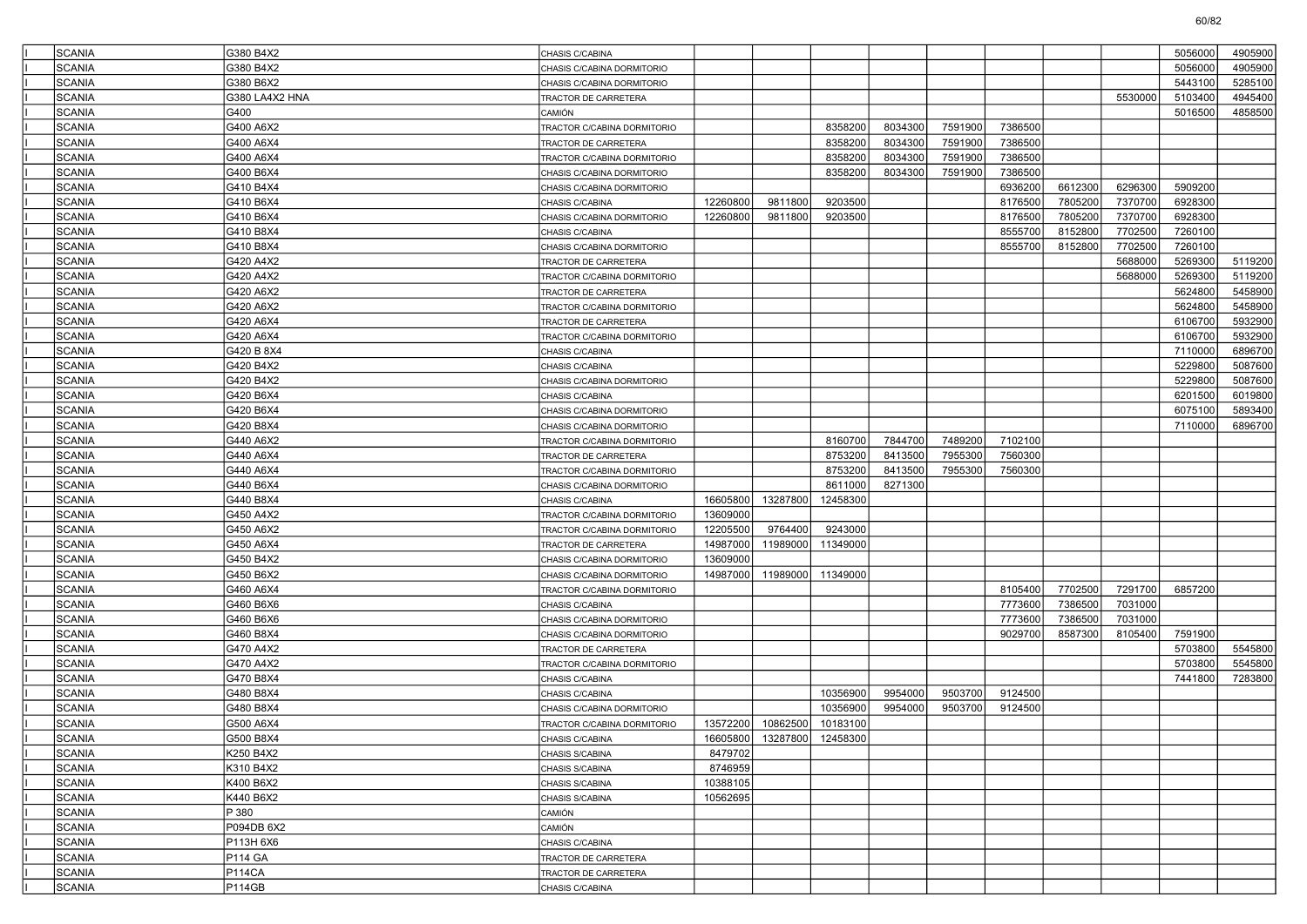| <b>SCANIA</b> | P114LA6X2          | TRACTOR DE CARRETERA               |          |         |         |         |         |         |         |         |         |         |
|---------------|--------------------|------------------------------------|----------|---------|---------|---------|---------|---------|---------|---------|---------|---------|
| <b>SCANIA</b> | P124               | <b>FRACTOR DE CARRETERA</b>        |          |         |         |         |         |         |         |         |         |         |
| <b>SCANIA</b> | P124 GA 4X2 NA420  | <b>FRACTOR DE CARRETERA</b>        |          |         |         |         |         |         |         |         |         |         |
| <b>SCANIA</b> | P124 GA 6X2 NZ 360 | TRACTOR DE CARRETERA               |          |         |         |         |         |         |         |         |         |         |
| <b>SCANIA</b> | P124 GA 8X4        | TRACTOR DE CARRETERA               |          |         |         |         |         |         |         |         |         |         |
| <b>SCANIA</b> | <b>P124 LA</b>     | TRACTOR DE CARRETERA               |          |         |         |         |         |         |         |         |         |         |
| <b>SCANIA</b> | P124 LA4X2NA 420   | <b>FRACTOR DE CARRETERA</b>        |          |         |         |         |         |         |         |         |         |         |
| <b>SCANIA</b> | P124 LA4X2NA 420   | <b>FRACTOR C/CABINA DORMITORIO</b> |          |         |         |         |         |         |         |         |         |         |
| <b>SCANIA</b> | P124CA             | FRACTOR DE CARRETERA               |          |         |         |         |         |         |         |         |         |         |
| <b>SCANIA</b> | <b>P124CB</b>      | CHASIS C/CABINA                    |          |         |         |         |         |         |         |         |         |         |
| <b>SCANIA</b> | <b>P124GA</b>      | TRACTOR DE CARRETERA               |          |         |         |         |         |         |         |         |         |         |
| <b>SCANIA</b> | P124GA 4X2 NZ360   | <b>FRACTOR DE CARRETERA</b>        |          |         |         |         |         |         |         |         |         |         |
| <b>SCANIA</b> | P124GB 4X2 NZ      | CHASIS C/CABINA                    |          |         |         |         |         |         |         |         |         |         |
| <b>SCANIA</b> | P124LB 6X2 4NA 360 | CAMIÓN                             |          |         |         |         |         |         |         |         |         |         |
| <b>SCANIA</b> | P230 B4X2          | CHASIS C/CABINA                    |          |         |         |         |         |         |         |         | 4092200 | 3973700 |
| <b>SCANIA</b> | P250 A4X2          | TRACTOR DE CARRETERA               |          |         | 5253500 | 5056000 | 4724200 | 4487200 | 4424000 | 4187000 |         |         |
| <b>SCANIA</b> | P250 A4X2          | <b>FRACTOR C/CABINA DORMITORIO</b> |          |         | 5253500 | 5056000 | 4724200 | 4487200 | 4424000 | 4187000 |         |         |
| <b>SCANIA</b> | P250 B4X2          | CAMIÓN                             |          |         | 5182400 | 4977000 | 4653100 | 4408200 | 4384500 | 4029000 | 3713000 |         |
| <b>SCANIA</b> | P250 B4X2          | CHASIS C/CABINA                    |          |         | 5182400 | 4977000 | 4653100 | 4408200 | 4384500 | 4029000 | 3713000 |         |
| <b>SCANIA</b> | P250 B6X2          | CHASIS C/CABINA                    |          |         | 6359500 | 6114600 | 5711700 | 5427300 | 5198200 | 4866400 | 4589900 |         |
| <b>SCANIA</b> | P250 B8X2          | CHASIS C/CABINA DORMITORIO         |          |         |         |         |         | 5372000 | 5111300 | 4921700 |         |         |
| <b>SCANIA</b> | P270 6X2           | CHASIS C/CABINA                    |          |         |         |         |         |         |         |         |         |         |
| <b>SCANIA</b> | P270 6X4           | CHASIS C/CABINA                    |          |         |         |         |         |         |         |         |         |         |
| <b>SCANIA</b> | P270 B6X2          | CHASIS C/CABINA                    |          |         |         |         |         |         |         |         | 4131700 | 4005300 |
| <b>SCANIA</b> | P270 B6X4          | CHASIS C/CABINA                    |          |         |         |         |         |         |         |         | 4653100 | 4424000 |
| <b>SCANIA</b> | P280 A4X2          | TRACTOR C/CABINA DORMITORIO        | 9923000  | 7944000 | 7440000 |         |         |         |         |         |         |         |
| <b>SCANIA</b> | P280 B4X2          | CHASIS C/CABINA                    | 8081700  | 6470100 | 6059300 |         |         |         |         |         |         |         |
| <b>SCANIA</b> | P280 B4X2          | CHASIS C/CABINA DORMITORIO         | 8081700  | 6470100 | 6059300 |         |         |         |         |         |         |         |
| <b>SCANIA</b> | P280 B6X2          | CHASIS C/CABINA                    | 9156100  | 7331200 | 6873000 |         |         |         |         |         |         |         |
| <b>SCANIA</b> | P280 B6X2          | CHASIS C/CABINA DORMITORIO         | 9156100  | 7331200 | 6873000 |         |         |         |         |         |         |         |
| <b>SCANIA</b> | P280 B6X4          | CHASIS C/CABINA                    | 10254200 | 8208100 | 7315400 |         |         |         |         |         |         |         |
| <b>SCANIA</b> | P280 B6X4          | CHASIS C/CABINA DORMITORIO         | 10254200 | 8208100 | 7315400 |         |         |         |         |         |         |         |
| <b>SCANIA</b> | P310 4X2           | CAMIÓN                             |          |         | 6090900 | 5853900 | 5458900 | 5008600 | 4819000 | 4503000 | 4266000 | 4108000 |
| <b>SCANIA</b> | P310 4X2           | CHASIS C/CABINA                    |          |         |         |         |         |         |         |         |         |         |
| <b>SCANIA</b> | P310 4X2           | TRACTOR DE CARRETERA               |          |         |         |         |         |         |         |         |         |         |
| <b>SCANIA</b> | P310 6X4           | CHASIS C/CABINA                    |          |         |         |         |         |         |         |         |         |         |
| <b>SCANIA</b> | P310 A4X2          | <b>FRACTOR DE CARRETERA</b>        |          |         | 6090900 | 5853900 | 5458900 | 5008600 | 4819000 | 4503000 | 4266000 | 4108000 |
| <b>SCANIA</b> | P310 A4X2          | TRACTOR C/CABINA DORMITORIO        |          |         | 6090900 | 5853900 | 5458900 | 5008600 | 4819000 | 4503000 | 4266000 | 4108000 |
| <b>SCANIA</b> | P310 A6X4          | <b>FRACTOR DE CARRETERA</b>        |          |         |         |         |         |         |         |         | 4163300 | 4044800 |
| <b>SCANIA</b> | P310 A6X4          | TRACTOR C/CABINA DORMITORIO        |          |         | 7370700 | 7086300 | 6699200 | 6359500 |         |         |         |         |
| <b>SCANIA</b> | P310 B4X2          | CHASIS C/CABINA                    |          |         | 6011900 | 5782800 | 5403600 | 4953300 | 4898000 | 4503000 | 4266000 | 4029000 |
| <b>SCANIA</b> | P310 B4X2          | CHASIS C/CABINA DORMITORIO         |          |         | 6011900 | 5782800 | 5403600 | 4953300 | 4898000 | 4503000 | 4266000 | 4029000 |
| <b>SCANIA</b> | P310 B4X2          | TRACTOR C/CABINA DORMITORIO        |          |         |         |         |         |         |         |         | 4092200 | 3973700 |
| <b>SCANIA</b> | P310 B6X2          | CHASIS C/CABINA                    |          |         | 6754500 | 6485900 | 6035600 | 5530000 | 5372000 | 5056000 | 4819000 | 4503000 |
| <b>SCANIA</b> | P310 B6X2          | CHASIS C/CABINA DORMITORIO         |          |         | 6754500 | 6485900 | 6035600 | 5530000 | 5372000 | 5056000 | 4819000 | 4503000 |
| <b>SCANIA</b> | P310 B6X4          | CHASIS C/CABINA                    |          |         | 7086300 | 6809800 | 6493800 | 5909200 | 5609000 | 5372000 | 5056000 | 4819000 |
| SCANIA        | P310 B6X4          | CHASIS C/CABINA DORMITORIO         |          |         | 7086300 | 6809800 | 6493800 | 5909200 | 5609000 | 5372000 | 5056000 | 4819000 |
| <b>SCANIA</b> | P310 B8X2          | CHASIS C/CABINA                    |          |         | 7086300 | 6809800 | 6359500 | 5853900 |         |         |         |         |
| <b>SCANIA</b> | P310 B8X2          | CHASIS C/CABINA DORMITORIO         |          |         |         |         |         | 5853900 | 5403600 | 5135000 |         |         |
| <b>SCANIA</b> | P310 B8X4          | CHASIS C/CABINA                    |          |         | 7718300 | 7418100 | 6778200 | 6478000 | 6162000 | 5925000 | 5609000 | 5293000 |
| <b>SCANIA</b> | P310 B8X4          | CHASIS C/CABINA DORMITORIO         |          |         | 7718300 | 7418100 | 6778200 | 6478000 | 6162000 | 5925000 | 5609000 | 5293000 |
| <b>SCANIA</b> | P320 A4X2          | TRACTOR C/CABINA DORMITORIO        | 9693300  | 7757800 | 7275900 |         |         |         |         |         |         |         |
| <b>SCANIA</b> | P320 A6X2          | TRACTOR C/CABINA DORMITORIO        | 10830900 | 8666300 | 8121200 |         |         |         |         |         |         |         |
| <b>SCANIA</b> | P320 A6X4          | TRACTOR C/CABINA DORMITORIO        | 10988900 | 8792700 | 8287100 |         |         |         |         |         |         |         |
| <b>SCANIA</b> | P320 B4X2          | CHASIS C/CABINA DORMITORIO         | 9582700  | 7670900 | 7149500 |         |         |         |         |         |         |         |
| SCANIA        | P320 B6X2          | CHASIS C/CABINA DORMITORIO         | 10609700 | 8492500 | 7963200 |         |         |         |         |         |         |         |
| SCANIA        | P320 B6X4          | CHASIS C/CABINA                    | 10988900 | 8792700 | 8287100 |         |         |         |         |         |         |         |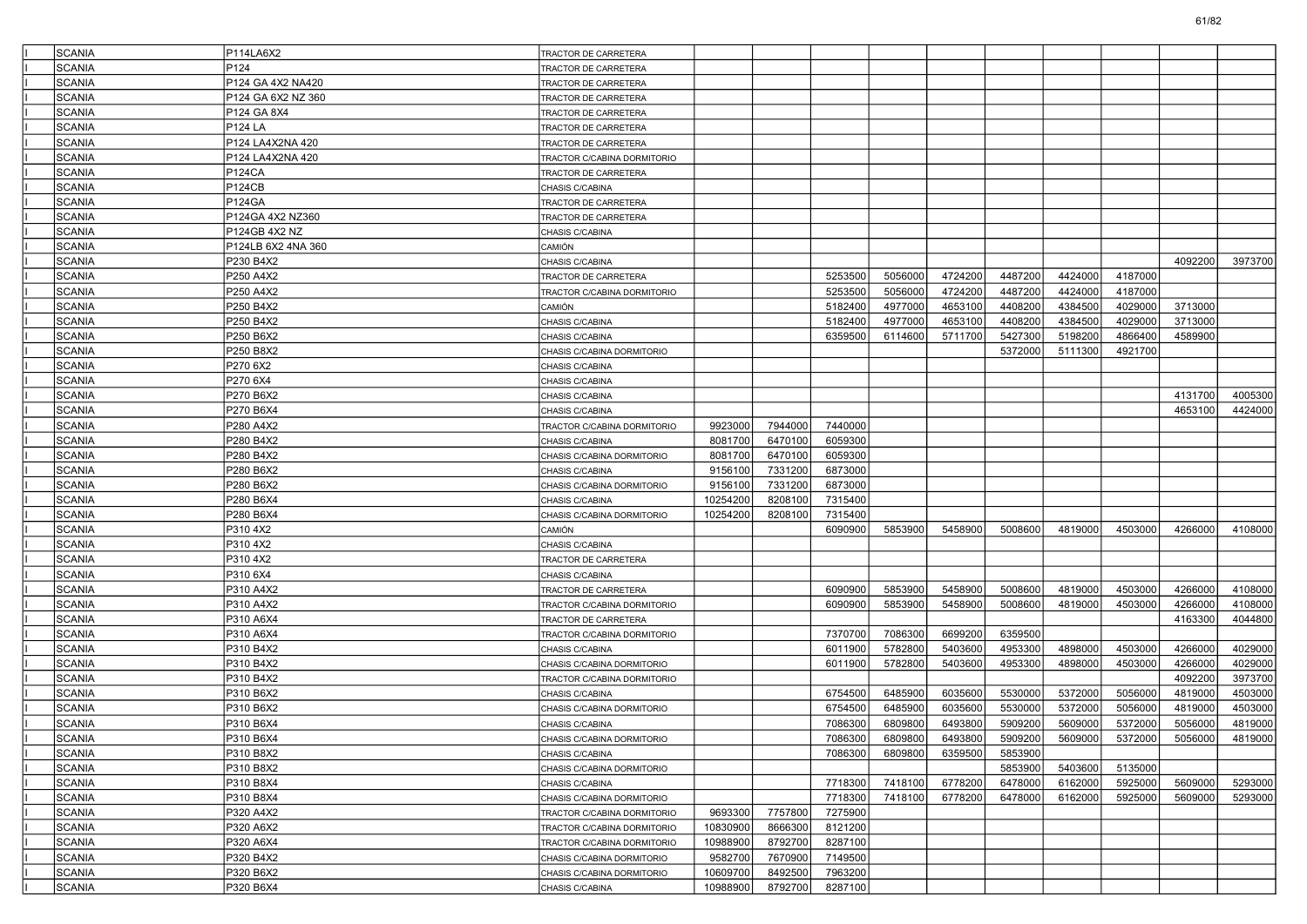| <b>SCANIA</b>                  | P320 B6X4              | CHASIS C/CABINA DORMITORIO  | 10988900 | 8792700  | 8287100            |                    |                    |                    |         |         |         |         |
|--------------------------------|------------------------|-----------------------------|----------|----------|--------------------|--------------------|--------------------|--------------------|---------|---------|---------|---------|
| <b>SCANIA</b>                  | P320 B8X4              | CHASIS C/CABINA             | 12047500 | 9638000  | 8950700            |                    |                    |                    |         |         |         |         |
| <b>SCANIA</b>                  | P320 B8X4              |                             | 12047500 | 9638000  | 8950700            |                    |                    |                    |         |         |         |         |
|                                |                        | CHASIS C/CABINA DORMITORIO  |          |          |                    |                    |                    |                    |         |         |         |         |
| <b>SCANIA</b>                  | P340                   | TRACTOR C/CABINA DORMITORIO |          |          |                    |                    |                    |                    |         |         |         |         |
| <b>SCANIA</b>                  | P340 4X2               | CHASIS C/CABINA             |          |          |                    |                    |                    |                    |         |         |         |         |
| <b>SCANIA</b>                  | P340 4X2               | TRACTOR DE CARRETERA        |          |          |                    |                    |                    |                    |         |         |         |         |
| <b>SCANIA</b>                  | P340 6X2               | CHASIS C/CABINA             |          |          |                    |                    |                    |                    |         |         |         |         |
| <b>SCANIA</b>                  | P340 6X2               | TRACTOR DE CARRETERA        |          |          |                    |                    |                    |                    |         |         |         |         |
| <b>SCANIA</b>                  | P340 A4X2              | TRACTOR DE CARRETERA        |          |          |                    |                    |                    |                    |         |         | 4787400 | 4653100 |
| <b>SCANIA</b>                  | P340 A4X2              | TRACTOR C/CABINA DORMITORIO |          |          |                    |                    |                    |                    |         |         | 4787400 | 4653100 |
| <b>SCANIA</b>                  | P340 A6X2              | TRACTOR DE CARRETERA        |          |          |                    |                    |                    |                    |         |         | 5142900 | 4992800 |
| <b>SCANIA</b>                  | P340 A6X2              | TRACTOR C/CABINA DORMITORIO |          |          |                    |                    |                    |                    |         |         | 5142900 | 4992800 |
| <b>SCANIA</b>                  | P340 B4X2              | CHASIS C/CABINA             |          |          |                    |                    |                    |                    |         |         | 5229800 | 5087600 |
| <b>SCANIA</b>                  | P340 B4X2              | CHASIS C/CABINA DORMITORIO  |          |          |                    |                    |                    |                    |         |         | 5229800 | 5087600 |
| <b>SCANIA</b>                  | P340 B6X4              | CHASIS C/CABINA             |          |          |                    |                    |                    |                    |         |         | 5190300 | 5040200 |
| <b>SCANIA</b>                  | P340 B8X4              | CHASIS C/CABINA             |          |          |                    |                    |                    |                    |         |         | 5719600 | 5553700 |
| <b>SCANIA</b>                  | P340 B8X4              | CHASIS C/CABINA DORMITORIO  |          |          |                    |                    |                    |                    |         |         | 5719600 | 5553700 |
| <b>SCANIA</b>                  | P360 A6X2              | CHASIS C/CABINA             | 11344400 | 9077100  |                    | 6999400            | 6683400            | 6233100            | 5988200 | 5656400 | 5324600 |         |
| <b>SCANIA</b>                  | P360 B4X4              | CHASIS C/CABINA DORMITORIO  |          |          |                    |                    |                    | 6904600            | 6580700 | 6256800 |         |         |
| <b>SCANIA</b>                  | P360 B6X2              | CHASIS C/CABINA             | 13929000 | 11145000 |                    | 8594000            | 6683400            | 6233100            | 5988200 | 5656400 | 5324600 |         |
| <b>SCANIA</b>                  | P360 B6X4              | CHASIS C/CABINA DORMITORIO  |          |          |                    |                    |                    | 7062600            | 6683400 | 6359500 | 6035600 |         |
| <b>SCANIA</b>                  | P360 B8X2              | CHASIS C/CABINA DORMITORIO  | 11344400 | 9077100  |                    | 6999400            | 6683400            | 6233100            | 5988200 | 5656400 | 5324600 |         |
| <b>SCANIA</b>                  | P360 B8X4              | CHASIS C/CABINA             | 14101500 | 11194300 | 10807200           | 10420100           | 10033000           | 7473400            | 7062600 | 6746600 | 6422700 |         |
| <b>SCANIA</b>                  | P360 B8X4              | CHASIS C/CABINA DORMITORIO  | 14101500 | 11194300 | 10807200           | 10420100           | 10033000           | 7473400            | 7062600 | 6746600 | 6422700 |         |
| <b>SCANIA</b>                  | P380 6X4               | CAMIÓN                      |          |          |                    |                    |                    |                    |         |         |         |         |
| <b>SCANIA</b>                  | P380 6X4               | CHASIS C/CABINA             |          |          |                    |                    |                    |                    |         |         |         |         |
| <b>SCANIA</b>                  | P380 6X4               | TRACTOR DE CARRETERA        |          |          |                    |                    |                    |                    |         |         |         |         |
| <b>SCANIA</b>                  | P380 8X4               | CAMIÓN                      |          |          |                    |                    |                    |                    |         |         | 6083000 | 5909200 |
| <b>SCANIA</b>                  | P3808X4                | CHASIS C/CABINA             |          |          |                    |                    |                    |                    |         |         |         |         |
| <b>SCANIA</b>                  | P380 A6X4              | TRACTOR C/CABINA DORMITORIO |          |          |                    |                    |                    |                    |         |         | 5537900 | 5379900 |
| <b>SCANIA</b>                  | P380 A6X4              | TRACTOR DE CARRETERA        |          |          |                    |                    |                    |                    |         |         | 5537900 | 5379900 |
| <b>SCANIA</b>                  | P380 A6X4              | CHASIS C/CABINA DORMITORIO  |          |          |                    |                    |                    |                    |         |         | 5537900 | 5379900 |
| <b>SCANIA</b>                  | P380 A6X4              | TRACTOR C/CABINA DORMITORIO |          |          |                    |                    |                    |                    |         |         | 5537900 | 5379900 |
| <b>SCANIA</b>                  | P380 B6X4              | CHASIS C/CABINA             |          |          |                    |                    |                    |                    |         |         | 5506300 | 5340400 |
| <b>SCANIA</b>                  | P380 B6X4              | CHASIS C/CABINA DORMITORIO  |          |          |                    |                    |                    |                    |         |         | 5506300 | 5340400 |
| <b>SCANIA</b>                  | P380 B8X4              | CHASIS C/CABINA             | 13121900 | 10499100 | 9851300            |                    |                    |                    |         |         | 6399000 | 6217300 |
| <b>SCANIA</b>                  | P380 B8X4              | CHASIS C/CABINA DORMITORIO  | 13121900 | 10499100 | 9851300            |                    |                    |                    |         |         | 6399000 | 6217300 |
| <b>SCANIA</b>                  | P400 A6X4              | CHASIS C/CABINA             |          |          | 8492500            | 8160700            | 7710400            | 7331200            |         |         |         |         |
| <b>SCANIA</b>                  | P400 A6X4              |                             |          |          | 8492500            | 8160700            | 7710400            | 7331200            |         |         |         |         |
|                                |                        | TRACTOR C/CABINA DORMITORIO |          |          | 8429300            | 8105400            | 7655100            | 7268000            |         |         |         |         |
| <b>SCANIA</b><br><b>SCANIA</b> | P400 B6X4              | CHASIS C/CABINA             |          |          | 8429300            | 8105400            | 7655100            | 7268000            |         |         |         |         |
|                                | P400 B6X4              | CHASIS C/CABINA DORMITORIO  |          |          |                    |                    |                    |                    |         |         |         |         |
| <b>SCANIA</b><br><b>SCANIA</b> | P400 B8X4<br>P400 B8X4 | CHASIS C/CABINA             |          |          | 9029700<br>9029700 | 8682100<br>8682100 | 8484600<br>8484600 | 8065900<br>8065900 |         |         |         |         |
|                                |                        | CHASIS C/CABINA DORMITORIO  |          |          |                    |                    |                    |                    |         |         |         |         |
| <b>SCANIA</b>                  | P410 A6X2              | TRACTOR C/CABINA DORMITORIO | 12118600 | 9701200  | 9092900            |                    |                    |                    |         |         |         |         |
| <b>SCANIA</b>                  | P410 A6X4              | TRACTOR DE CARRETERA        | 12260800 | 9811800  | 9203500            |                    |                    | 8176500            | 7805200 | 7370700 | 6928300 |         |
| <b>SCANIA</b>                  | P410 B4X2              | CHASIS C/CABINA DORMITORIO  | 10767700 | 8618900  | 8081700            |                    |                    | 6928300            | 6596500 | 6256800 | 5877600 |         |
| SCANIA                         | P410 B4X4              | CHASIS C/CABINA             |          |          |                    |                    |                    | 7386500            | 7031000 | 6683400 |         |         |
| SCANIA                         | P410 B4X4              | CHASIS C/CABINA DORMITORIO  |          |          |                    |                    |                    | 7386500            | 7031000 | 6683400 |         |         |
| SCANIA                         | P410 B6X2              | CHASIS C/CABINA DORMITORIO  | 12118600 | 9701200  | 9092900            |                    |                    |                    |         |         |         |         |
| SCANIA                         | P410 B6X4              | CHASIS C/CABINA DORMITORIO  |          |          |                    |                    |                    | 7196900            | 6849300 | 6470100 | 6162000 |         |
| SCANIA                         | P410 B8X4              | CHASIS C/CABINA DORMITORIO  |          |          |                    |                    |                    | 7963200            | 7576100 | 7133700 | 6912500 |         |
| <b>SCANIA</b>                  | P420 4X8               | CAMIÓN                      |          |          |                    |                    |                    |                    |         |         |         |         |
| SCANIA                         | P420 6X4               | CHASIS C/CABINA             |          |          |                    |                    |                    |                    |         |         |         |         |
| SCANIA                         | P420 6X4               | TRACTOR DE CARRETERA        |          |          |                    |                    |                    |                    |         |         |         |         |
| SCANIA                         | P420 6X6               | CHASIS C/CABINA             |          |          |                    |                    |                    |                    |         |         | 6533300 | 6335800 |
| SCANIA                         | P420 8X4               | CAMIÓN                      |          |          |                    |                    |                    |                    |         |         | 6801900 | 6604400 |
| SCANIA                         | P420 8X4               | CHASIS C/CABINA             |          |          |                    |                    |                    |                    |         |         |         |         |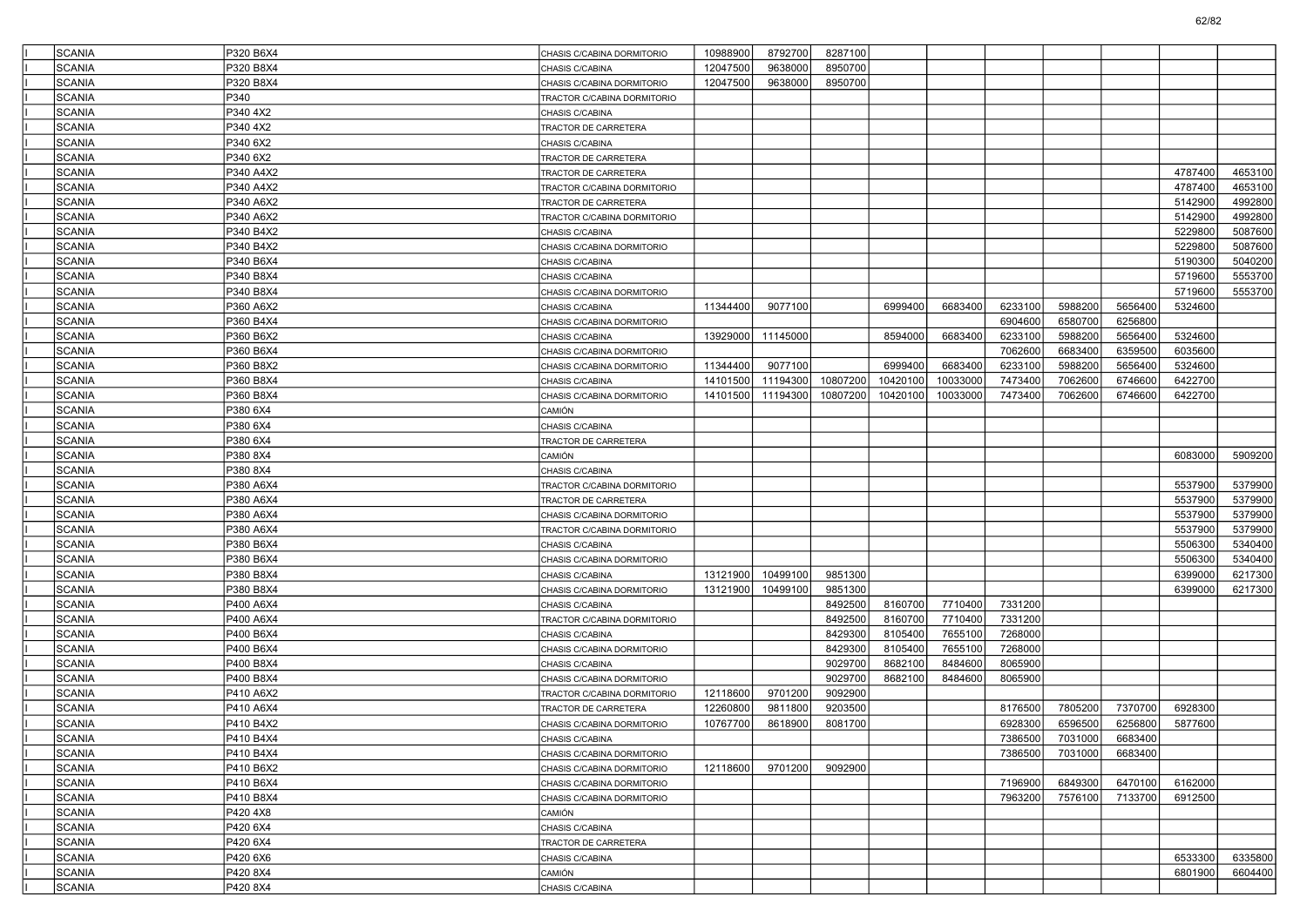| SCANIA                         | P420 A6X4                      | TRACTOR DE CARRETERA                    |          |          |         |         |         |         |  | 5767000 | 5601100 |
|--------------------------------|--------------------------------|-----------------------------------------|----------|----------|---------|---------|---------|---------|--|---------|---------|
| SCANIA                         | P420 A6X4                      | TRACTOR C/CABINA DORMITORIO             |          |          |         |         |         |         |  | 5767000 | 5601100 |
| <b>SCANIA</b>                  | P420 B4X4                      | CHASIS C/CABINA                         |          |          |         |         |         |         |  | 6272600 | 6083000 |
| <b>SCANIA</b>                  | P420 B4X4                      | CHASIS C/CABINA DORMITORIO              |          |          |         |         |         |         |  | 6272600 | 6083000 |
| <b>SCANIA</b>                  | P420 B6X4                      | CHASIS C/CABINA                         |          |          |         |         |         |         |  | 5727500 | 5561600 |
| SCANIA                         | P420 B6X4                      | CHASIS C/CABINA DORMITORIO              |          |          |         |         |         |         |  | 5727500 | 5561600 |
| SCANIA                         | P420 B6X6                      | CHASIS C/CABINA                         |          |          |         |         |         |         |  | 6533300 | 6335800 |
| <b>SCANIA</b>                  | P420 B6X6                      | CHASIS C/CABINA DORMITORIO              |          |          |         |         |         |         |  | 6533300 | 6335800 |
| <b>SCANIA</b>                  | P420 B8X4                      | CHASIS C/CABINA                         |          |          |         |         |         |         |  | 6801900 | 6604400 |
| <b>SCANIA</b>                  | P420 LA4X2 MNA                 | TRACTOR DE CARRETERA                    |          |          |         |         |         |         |  |         |         |
| SCANIA                         | P440 A6X2                      | TRACTOR C/CABINA DORMITORIO             |          |          | 8097500 | 7781500 |         |         |  |         |         |
| SCANIA                         | P440 A6X4                      | TRACTOR C/CABINA DORMITORIO             | 13169300 | 10538600 | 9882900 |         |         |         |  |         |         |
| <b>SCANIA</b>                  | P440 B8X4                      | CHASIS C/CABINA                         |          |          | 9290400 | 8927000 | 8721600 | 8287100 |  |         |         |
| <b>SCANIA</b>                  | P440 B8X4                      | CHASIS C/CABINA DORMITORIO              |          |          | 9290400 | 8927000 | 8721600 | 8287100 |  |         |         |
| <b>SCANIA</b>                  | P94 GA                         | TRACTOR DE CARRETERA                    |          |          |         |         |         |         |  |         |         |
| SCANIA                         | P94CB                          | CAMIÓN                                  |          |          |         |         |         |         |  |         |         |
| SCANIA                         | P94CB                          | CHASIS C/CABINA                         |          |          |         |         |         |         |  |         |         |
| <b>SCANIA</b>                  | P94DB                          | CHASIS C/CABINA                         |          |          |         |         |         |         |  |         |         |
| <b>SCANIA</b>                  | R 112                          | CAMIÓN                                  |          |          |         |         |         |         |  |         |         |
| <b>SCANIA</b>                  | R 112                          | TRACTOR DE CARRETERA                    |          |          |         |         |         |         |  |         |         |
| SCANIA                         | R112ES (HORMIGONERO)           | CAMIÓN                                  |          |          |         |         |         |         |  |         |         |
| SCANIA                         | R112H                          | CAMIÓN                                  |          |          |         |         |         |         |  |         |         |
| <b>SCANIA</b>                  | R112H                          | TRACTOR DE CARRETERA                    |          |          |         |         |         |         |  |         |         |
| <b>SCANIA</b>                  | R112ML 4X2                     | CHASIS C/CABINA                         |          |          |         |         |         |         |  |         |         |
| <b>SCANIA</b>                  | R113                           | CAMIÓN                                  |          |          |         |         |         |         |  |         |         |
| SCANIA                         | R <sub>113</sub>               | CHASIS C/CABINA                         |          |          |         |         |         |         |  |         |         |
| SCANIA                         | R113                           | TRACTOR DE CARRETERA                    |          |          |         |         |         |         |  |         |         |
| <b>SCANIA</b>                  | R113 E                         | CAMIÓN                                  |          |          |         |         |         |         |  |         |         |
| <b>SCANIA</b>                  | R113 E                         | CHASIS C/CABINA                         |          |          |         |         |         |         |  |         |         |
| <b>SCANIA</b>                  | R113 E                         | TRACTOR DE CARRETERA                    |          |          |         |         |         |         |  |         |         |
| SCANIA                         | R113 ML 4X2                    | CAMIÓN                                  |          |          |         |         |         |         |  |         |         |
| SCANIA                         | R113 ML 6X2                    | CAMIÓN                                  |          |          |         |         |         |         |  |         |         |
| <b>SCANIA</b>                  | R113E 6X4                      | CAMIÓN                                  |          |          |         |         |         |         |  |         |         |
| <b>SCANIA</b>                  | R113H                          | CHASIS C/CABINA                         |          |          |         |         |         |         |  |         |         |
| <b>SCANIA</b>                  | R113H 4X2                      | TRACTOR DE CARRETERA                    |          |          |         |         |         |         |  |         |         |
| SCANIA                         | R113HA4X2                      | TRACTOR DE CARRETERA                    |          |          |         |         |         |         |  |         |         |
| SCANIA                         | R113M                          | CAMIÓN                                  |          |          |         |         |         |         |  |         |         |
| <b>SCANIA</b>                  | <b>R113MA</b>                  | CAMIÓN                                  |          |          |         |         |         |         |  |         |         |
| <b>SCANIA</b>                  | <b>R113MA</b>                  | TRACTOR DE CARRETERA                    |          |          |         |         |         |         |  |         |         |
| <b>SCANIA</b>                  | R113MA (HORMIGONERO)           | CAMIÓN                                  |          |          |         |         |         |         |  |         |         |
| SCANIA                         | R113MA 4X2 Z<br>R114           | CAMIÓN GRUA                             |          |          |         |         |         |         |  |         |         |
| <b>SCANIA</b><br><b>SCANIA</b> | <b>R114GA</b>                  | TRACTOR DE CARRETERA                    |          |          |         |         |         |         |  |         |         |
| <b>SCANIA</b>                  | <b>R114GB</b>                  | TRACTOR DE CARRETERA<br>CHASIS C/CABINA |          |          |         |         |         |         |  |         |         |
| <b>SCANIA</b>                  |                                |                                         |          |          |         |         |         |         |  |         |         |
| <b>SCANIA</b>                  | R114GB 6X2<br>R <sub>124</sub> | CAMIÓN                                  |          |          |         |         |         |         |  |         |         |
| SCANIA                         | R124 400                       | TRACTOR DE CARRETERA<br>CAMIÓN          |          |          |         |         |         |         |  |         |         |
|                                | R <sub>124</sub> 470           |                                         |          |          |         |         |         |         |  |         |         |
| SCANIA<br>SCANIA               | R124 CB 6X4                    | CAMIÓN<br>CHASIS C/CABINA               |          |          |         |         |         |         |  |         |         |
| SCANIA                         | R124 CB 6X6                    | TRACTOR DE CARRETERA                    |          |          |         |         |         |         |  |         |         |
| SCANIA                         | R124 CB 6X6 HZ400              | TRACTOR DE CARRETERA                    |          |          |         |         |         |         |  |         |         |
| SCANIA                         | <b>R124 LA</b>                 | TRACTOR DE CARRETERA                    |          |          |         |         |         |         |  |         |         |
| SCANIA                         | R124 LA 4X2 NA 470             | TRACTOR C/CABINA DORMITORIO             |          |          |         |         |         |         |  |         |         |
| SCANIA                         | R124 LA 4X2 NA420              | TRACTOR DE CARRETERA                    |          |          |         |         |         |         |  |         |         |
| SCANIA                         | R124 LA 4X2 NA420              | TRACTOR C/CABINA DORMITORIO             |          |          |         |         |         |         |  |         |         |
| SCANIA                         | <b>R124GA</b>                  | TRACTOR DE CARRETERA                    |          |          |         |         |         |         |  |         |         |
| SCANIA                         | R <sub>124GB</sub>             | CHASIS C/CABINA                         |          |          |         |         |         |         |  |         |         |
|                                |                                |                                         |          |          |         |         |         |         |  |         |         |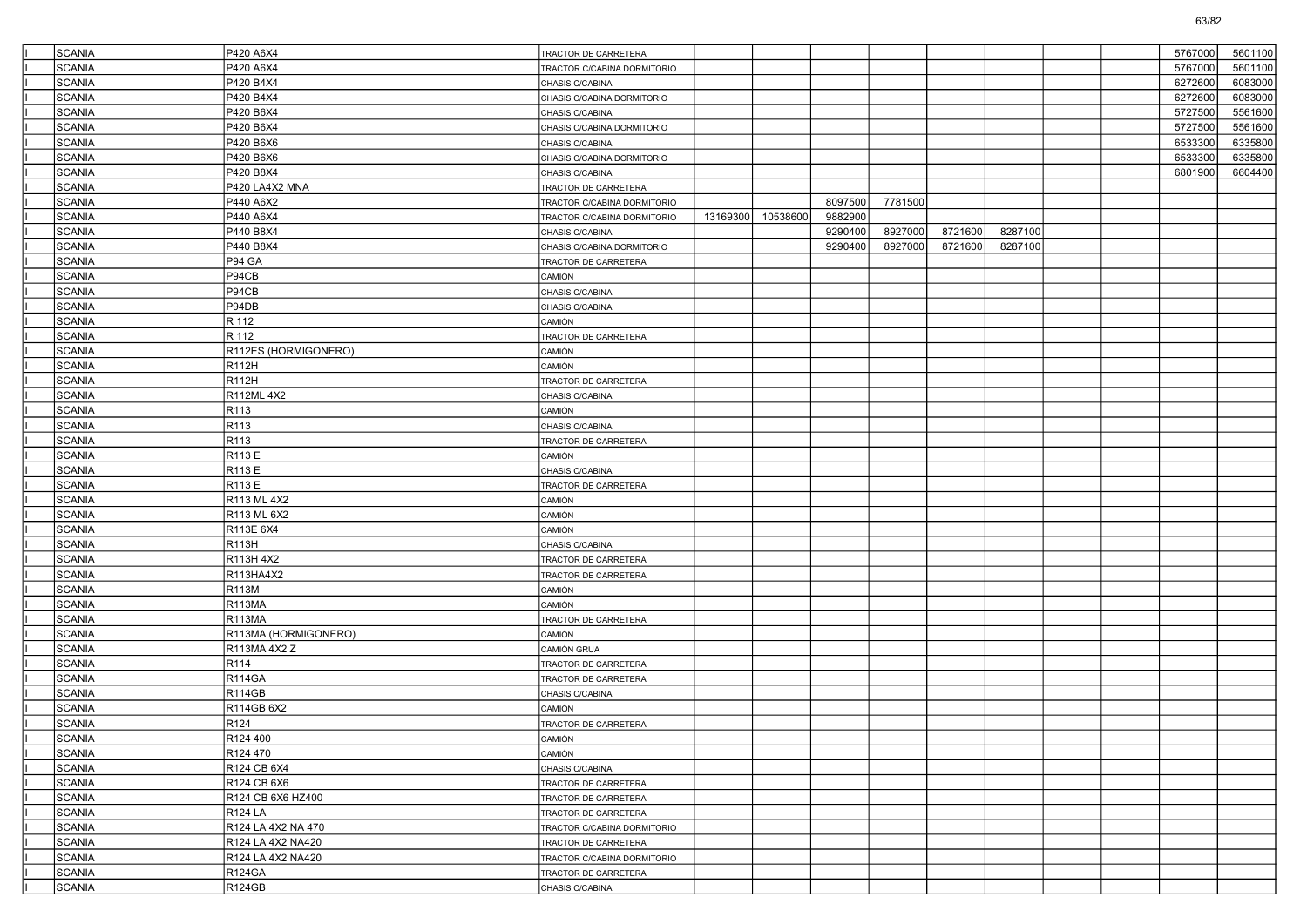| <b>SCANIA</b> | R124LBX2               | CAMIÓN                                                     |          |                            |                    |                    |                    |                    |         |         |         |         |
|---------------|------------------------|------------------------------------------------------------|----------|----------------------------|--------------------|--------------------|--------------------|--------------------|---------|---------|---------|---------|
| <b>SCANIA</b> | R124LBX2               | CHASIS C/CABINA                                            |          |                            |                    |                    |                    |                    |         |         |         |         |
| <b>SCANIA</b> | R142H                  | CHASIS C/CABINA                                            |          |                            |                    |                    |                    |                    |         |         |         |         |
| <b>SCANIA</b> | R142HS                 | TRACTOR DE CARRETERA                                       |          |                            |                    |                    |                    |                    |         |         |         |         |
| <b>SCANIA</b> | R142MA 4X2             | CAMIÓN                                                     |          |                            |                    |                    |                    |                    |         |         |         |         |
| <b>SCANIA</b> | R142MA 4X2             | TRACTOR DE CARRETERA                                       |          |                            |                    |                    |                    |                    |         |         |         |         |
| <b>SCANIA</b> | R142ML 6X4             | CAMIÓN                                                     |          |                            |                    |                    |                    |                    |         |         |         |         |
| <b>SCANIA</b> | R144 LB 4X2            | CAMIÓN                                                     |          |                            |                    |                    |                    |                    |         |         |         |         |
| <b>SCANIA</b> | R144LA4X2NA530         | TRACTOR C/CABINA DORMITORIO                                |          |                            |                    |                    |                    |                    |         |         |         |         |
| <b>SCANIA</b> | R340 4X2               | CHASIS C/CABINA                                            |          |                            |                    |                    |                    |                    |         |         |         |         |
| <b>SCANIA</b> | R340 4X2               | TRACTOR DE CARRETERA                                       |          |                            |                    |                    |                    |                    |         |         |         |         |
| SCANIA        | R360 A6X2              | TRACTOR C/CABINA DORMITORIO                                |          |                            |                    |                    |                    | 6928300            | 6596500 | 6272600 | 6083000 |         |
| <b>SCANIA</b> | R380 4X2               | CHASIS C/CABINA                                            |          |                            |                    |                    |                    |                    |         |         |         |         |
| <b>SCANIA</b> | R380 4X2               | TRACTOR DE CARRETERA                                       |          |                            |                    |                    |                    |                    |         |         |         |         |
| <b>SCANIA</b> | R380 6X2               | TRACTOR DE CARRETERA                                       |          |                            |                    |                    |                    |                    |         |         |         |         |
| <b>SCANIA</b> | R380 6X4               | TRACTOR DE CARRETERA                                       |          |                            |                    |                    |                    |                    |         |         |         |         |
| SCANIA        | R380 A4X2              | TRACTOR DE CARRETERA                                       |          |                            |                    |                    |                    |                    |         |         | 5743300 | 5569500 |
| <b>SCANIA</b> | R380 A4X2              | TRACTOR C/CABINA DORMITORIO                                |          |                            |                    |                    |                    |                    |         |         | 5474700 | 5316700 |
| <b>SCANIA</b> | R380 A6X2              | TRACTOR DE CARRETERA                                       |          |                            |                    |                    |                    |                    |         |         | 6098800 | 5917100 |
| <b>SCANIA</b> | R380 B4X2              | CHASIS C/CABINA                                            |          |                            |                    |                    |                    |                    |         |         | 5743300 | 5569500 |
| <b>SCANIA</b> | R380 B4X2              | CHASIS C/CABINA DORMITORIO                                 |          |                            |                    |                    |                    |                    |         |         | 5435200 | 5277200 |
| SCANIA        | R400 A4X2              | TRACTOR C/CABINA DORMITORIO                                |          |                            | 7639300            | 7339100            | 7078400            | 6722900            |         |         |         |         |
| <b>SCANIA</b> | R400 A6X2              | TRACTOR C/CABINA DORMITORIO                                |          |                            | 8310800            | 7986900            | 7702500            | 7323300            |         |         |         |         |
| <b>SCANIA</b> | R400 B4X2              | CHASIS C/CABINA DORMITORIO                                 |          |                            | 7576100            | 7283800            | 7031000            | 6683400            |         |         |         |         |
| <b>SCANIA</b> | R400 B4X4              | CHASIS C/CABINA DORMITORIO                                 |          |                            | 8563600            | 8239700            | 7955300            | 7552400            |         |         |         |         |
| <b>SCANIA</b> | R410 B4X4              | CHASIS C/CABINA DORMITORIO                                 |          |                            |                    |                    |                    | 6557000            | 6233100 | 5925000 | 5585300 |         |
| SCANIA        | R420 4X2               | CHASIS C/CABINA                                            |          |                            |                    |                    |                    |                    |         |         |         |         |
| <b>SCANIA</b> | R420 4X2               | TRACTOR DE CARRETERA                                       |          |                            |                    |                    |                    |                    |         |         |         |         |
| <b>SCANIA</b> | R420 6X2               | TRACTOR DE CARRETERA                                       |          |                            |                    |                    |                    |                    |         |         |         |         |
| <b>SCANIA</b> | R420 6X4               | CHASIS C/CABINA                                            |          |                            |                    |                    |                    |                    |         |         |         |         |
| <b>SCANIA</b> | R420 6X4               | TRACTOR DE CARRETERA                                       |          |                            |                    |                    |                    |                    |         |         |         |         |
| SCANIA        | R420 6X6               | CHASIS C/CABINA                                            |          |                            |                    |                    |                    |                    |         |         |         |         |
| <b>SCANIA</b> | R420 8X4               | CAMIÓN                                                     |          |                            |                    |                    |                    |                    |         |         |         |         |
| <b>SCANIA</b> | R420 8X4               | CHASIS C/CABINA                                            |          |                            |                    |                    |                    |                    |         |         |         |         |
| <b>SCANIA</b> | R420 A4X2              | TRACTOR DE CARRETERA                                       |          |                            |                    |                    |                    |                    |         |         |         |         |
| <b>SCANIA</b> | R420 A4X2              | TRACTOR C/CABINA DORMITORIO                                |          |                            |                    |                    |                    |                    |         |         | 5656400 | 5498400 |
| SCANIA        | R420 A6X2              | TRACTOR DE CARRETERA                                       |          |                            |                    |                    |                    |                    |         |         | 6288400 | 6090900 |
| <b>SCANIA</b> | R420 A6X4              | TRACTOR DE CARRETERA                                       |          |                            |                    |                    |                    |                    |         |         | 6762400 | 6564900 |
| <b>SCANIA</b> | R420 B4X2              |                                                            |          |                            |                    |                    |                    |                    |         |         | 5885500 | 5711700 |
| <b>SCANIA</b> | R420 B4X2              | CHASIS C/CABINA                                            |          |                            |                    |                    |                    |                    |         |         | 5616900 | 5443100 |
| <b>SCANIA</b> | R420 LA 4X2 MNA        | CHASIS C/CABINA DORMITORIO<br>TRACTOR C/CABINA DORMITORIO  |          |                            |                    |                    |                    |                    |         |         |         |         |
| SCANIA        |                        |                                                            |          |                            |                    |                    |                    |                    |         |         |         |         |
| <b>SCANIA</b> | R440 A4X2<br>R440 A6X2 | TRACTOR C/CABINA DORMITORIO<br>TRACTOR C/CABINA DORMITORIO |          |                            | 7892100<br>8389800 | 7584000<br>8065900 | 7283800<br>7718300 | 6920400<br>7323300 |         |         |         |         |
|               |                        |                                                            |          |                            |                    |                    |                    |                    |         |         |         |         |
| <b>SCANIA</b> | R440 B4X2              | CHASIS C/CABINA DORMITORIO                                 |          |                            | 8065900            | 7749900            | 7473400            | 7110000            |         |         |         |         |
| <b>SCANIA</b> | R450 A4X2              | TRACTOR C/CABINA DORMITORIO                                | 12466200 | 9977700                    | 9353600            |                    |                    |                    |         |         |         |         |
| <b>SCANIA</b> | R450 A6X2              | TRACTOR C/CABINA DORMITORIO                                | 13232500 | 10586000                   | 9930300            |                    |                    |                    |         |         |         |         |
| SCANIA        | R450 A6X4              | TRACTOR C/CABINA DORMITORIO                                |          | 14133100 11312800 10609700 |                    |                    |                    |                    |         |         |         |         |
| SCANIA        | R450 B4X2              | CHASIS C/CABINA DORMITORIO                                 | 12466200 | 9977700                    | 9353600            |                    |                    |                    |         |         |         |         |
| SCANIA        | R470 A4X2              | TRACTOR DE CARRETERA                                       |          |                            |                    |                    |                    |                    |         |         | 6217300 | 6043500 |
| SCANIA        | R470 A4X2              | TRACTOR C/CABINA DORMITORIO                                |          |                            |                    |                    |                    |                    |         |         | 5956600 | 5790700 |
| SCANIA        | R470 A6X2              | TRACTOR DE CARRETERA                                       |          |                            |                    |                    |                    |                    |         |         | 7291700 | 7078400 |
| SCANIA        | R470 A6X4              | TRACTOR DE CARRETERA                                       |          |                            |                    |                    |                    |                    |         |         |         |         |
| SCANIA        | R470 B4X2              | CHASIS C/CABINA                                            |          |                            |                    |                    |                    |                    |         |         | 6185700 | 6004000 |
| SCANIA        | R470 B4X2              | CHASIS C/CABINA DORMITORIO                                 |          |                            |                    |                    |                    |                    |         |         | 5917100 | 5743300 |
| SCANIA        | R480 4X2               | TRACTOR DE CARRETERA                                       |          |                            |                    |                    |                    |                    |         |         |         |         |
| SCANIA        | R480 4X2               | TRACTOR C/CABINA DORMITORIO                                |          |                            |                    |                    |                    |                    |         |         |         |         |
| SCANIA        | R480 6X4               | TRACTOR DE CARRETERA                                       |          |                            |                    |                    |                    |                    |         |         | 7489200 | 7268000 |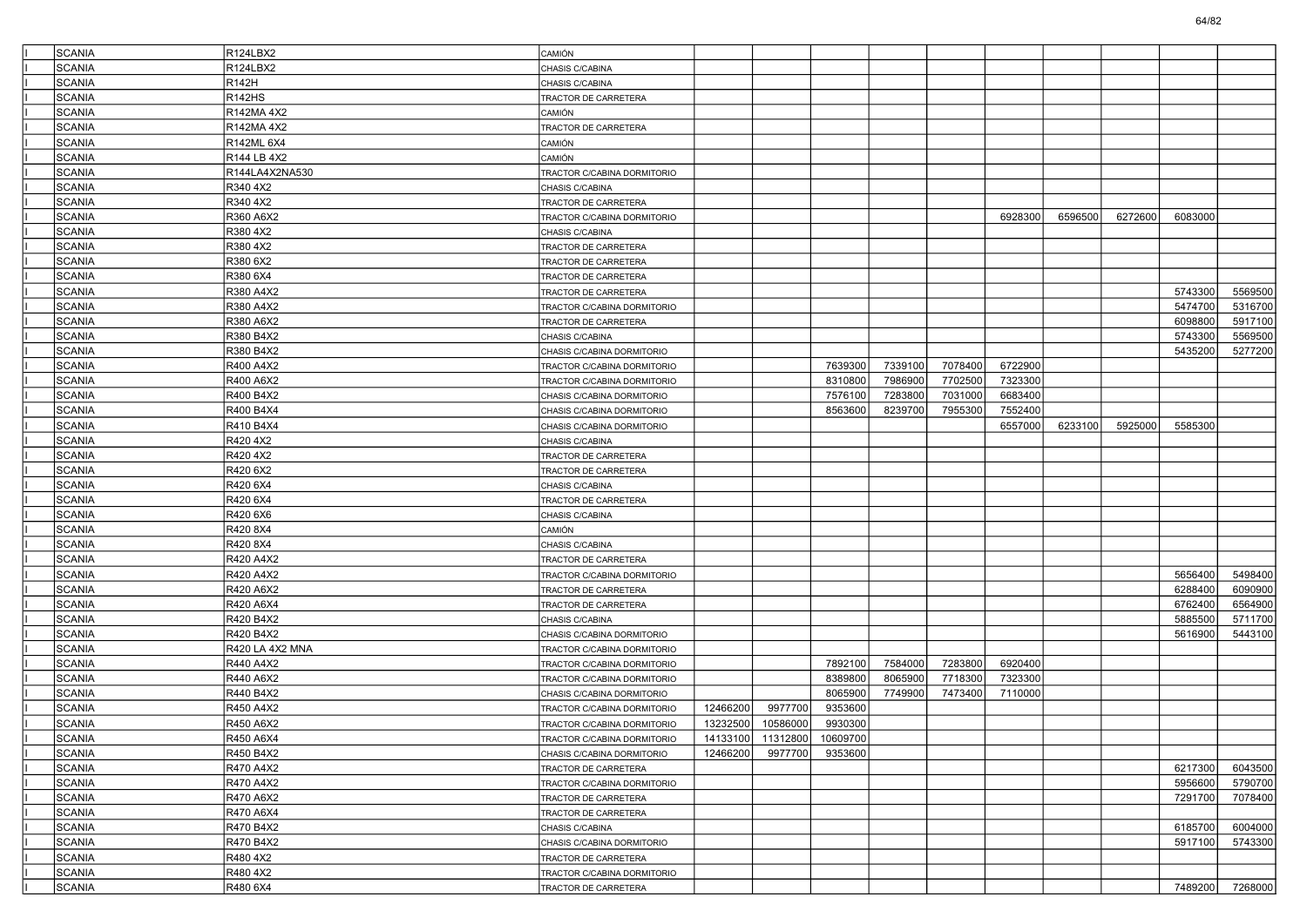| <b>SCANIA</b>                  | R480 A4X2              | TRACTOR C/CABINA DORMITORIO                                |          |          | 7994800            | 7686700            | 7433900            | 7062600            |                    |                    |                    |         |
|--------------------------------|------------------------|------------------------------------------------------------|----------|----------|--------------------|--------------------|--------------------|--------------------|--------------------|--------------------|--------------------|---------|
| <b>SCANIA</b>                  | R480 A6X2              | TRACTOR C/CABINA DORMITORIO                                |          |          | 8547800            | 8216000            | 7955300            | 7536600            |                    |                    |                    |         |
| <b>SCANIA</b>                  | R480 A6X4              | TRACTOR C/CABINA DORMITORIO                                |          |          | 9053400            | 8705800            | 7986900            | 7560300            |                    |                    |                    |         |
| <b>SCANIA</b>                  | R500 A4X2              | TRACTOR C/CABINA DORMITORIO                                | 13351000 | 10680800 | 10017200           |                    |                    |                    |                    |                    |                    |         |
| <b>SCANIA</b>                  | R500 A6X2              | TRACTOR C/CABINA DORMITORIO                                | 13469500 | 11376000 | 10902000           |                    |                    |                    |                    |                    |                    |         |
| <b>SCANIA</b>                  | R500 A6X4              | TRACTOR DE CARRETERA                                       | 14464900 | 11573500 | 10862500           |                    |                    |                    |                    |                    |                    |         |
| <b>SCANIA</b>                  | R500 A6X4              | TRACTOR C/CABINA DORMITORIO                                | 14464900 | 11573500 | 10862500           |                    |                    |                    |                    |                    |                    |         |
| <b>SCANIA</b>                  | R500 B4X2              | CHASIS C/CABINA DORMITORIO                                 |          |          |                    |                    |                    |                    |                    |                    | 6596500            | 6391100 |
| <b>SCANIA</b>                  | R500 B6X2              | CHASIS C/CABINA DORMITORIO                                 | 16539000 | 13968000 | 13386000           |                    |                    |                    |                    |                    |                    |         |
| <b>SCANIA</b>                  | R540 A4X2              | TRACTOR C/CABINA DORMITORIO                                | 12466200 | 9977700  | 9353600            |                    |                    |                    |                    |                    |                    |         |
| <b>SCANIA</b>                  | R540 A6X2              | TRACTOR C/CABINA DORMITORIO                                | 14630800 | 11707800 | 11028400           |                    |                    |                    |                    |                    |                    |         |
| <b>SCANIA</b>                  | R540 A6X4              | TRACTOR C/CABINA DORMITORIO                                | 14630800 | 11707800 | 11028400           |                    |                    |                    |                    |                    |                    |         |
| <b>SCANIA</b>                  | R560 A4X2              | TRACTOR C/CABINA DORMITORIO                                |          |          | 9645900            | 9274600            | 9085000            | 8626800            |                    |                    |                    |         |
| <b>SCANIA</b>                  | R560 A6X4              | TRACTOR C/CABINA DORMITORIO                                |          |          | 9796000            | 9416800            | 9179800            | 8729500            |                    |                    |                    |         |
| <b>SCANIA</b>                  | R580 A6X4              | TRACTOR C/CABINA DORMITORIO                                |          |          |                    |                    |                    | 8927000            | 8508300            | 8231800            | 7749900            |         |
| <b>SCANIA</b>                  | R620 A4X2              | TRACTOR C/CABINA DORMITORIO                                |          |          | 9930300            | 9551100            | 8745300            | 8302900            |                    |                    |                    |         |
| <b>SCANIA</b>                  | R620 A6X2              | TRACTOR C/CABINA DORMITORIO                                |          |          | 10823000           | 10404300           | 9559000            | 9092900            |                    |                    |                    |         |
| <b>SCANIA</b>                  | R620 A6X4              | TRACTOR C/CABINA DORMITORIO                                |          |          | 10823000           | 10404300           | 9559000            | 9092900            |                    |                    |                    |         |
| <b>SCANIA</b>                  | RH 112                 | <b>CAMIÓN</b>                                              |          |          |                    |                    |                    |                    |                    |                    |                    |         |
| <b>SCANIA</b>                  | S450 A4X2              | TRACTOR C/CABINA DORMITORIO                                | 12466200 | 9977700  | 9353600            |                    |                    |                    |                    |                    |                    |         |
| <b>SCANIA</b>                  | S500 A4X2              | TRACTOR C/CABINA DORMITORIO                                | 15033700 | 12031700 | 11281200           |                    |                    |                    |                    |                    |                    |         |
| <b>SCANIA</b>                  | S500 A6X2              | TRACTOR C/CABINA DORMITORIO                                | 15033700 | 12031700 | 11281200           |                    |                    |                    |                    |                    |                    |         |
| <b>SCANIA</b>                  | T113E                  | <b>CAMIÓN</b>                                              |          |          |                    |                    |                    |                    |                    |                    |                    |         |
| <b>SCANIA</b>                  | T113E                  | TRACTOR DE CARRETERA                                       |          |          |                    |                    |                    |                    |                    |                    |                    |         |
| <b>SCANIA</b>                  | T113H                  | <b>CAMIÓN</b>                                              |          |          |                    |                    |                    |                    |                    |                    |                    |         |
| <b>SCANIA</b>                  | T113H                  | CHASIS C/CABINA                                            |          |          |                    |                    |                    |                    |                    |                    |                    |         |
| <b>SCANIA</b>                  | <b>T114GA</b>          | TRACTOR DE CARRETERA                                       |          |          |                    |                    |                    |                    |                    |                    |                    |         |
| <b>SCANIA</b>                  | <b>T114GB</b>          | CHASIS C/CABINA                                            |          |          |                    |                    |                    |                    |                    |                    |                    |         |
| <b>SCANIA</b>                  | T124GA                 | TRACTOR DE CARRETERA                                       |          |          |                    |                    |                    |                    |                    |                    |                    |         |
| <b>SCANIA</b>                  | <b>T124GB</b>          | CHASIS C/CABINA                                            |          |          |                    |                    |                    |                    |                    |                    |                    |         |
| <b>SCANIA</b>                  | <b>T124LA</b>          | TRACTOR DE CARRETERA                                       |          |          |                    |                    |                    |                    |                    |                    |                    |         |
| <b>SCANIA</b>                  | R580 A6X2              | TRACTOR C/CABINA DORMITORIO                                |          |          |                    |                    |                    | 8555700            | 8137000            | 7876300            | 7418100            |         |
| <b>SCANIA</b>                  | 164L V8 480            | TRACTOR C/CABINA DORMITORIO                                |          |          |                    |                    |                    |                    |                    |                    |                    |         |
| <b>SCANIA</b>                  | G310 A4X2              | TRACTOR C/CABINA DORMITORIO                                |          |          | 6359500            | 6114600            | 5774900            | 5332500            | 5214000            | 5056000            | 4819000            |         |
| <b>SCANIA</b><br><b>SCANIA</b> | G310 B4X2              | CHASIS C/CABINA DORMITORIO                                 | 10317400 | 8255500  | 6304200<br>7742000 | 6059300<br>6604400 | 5727500<br>6375300 | 5269300<br>6059300 | 5214000<br>5877600 | 5056000<br>5561600 | 4819000<br>5237700 |         |
| <b>SCANIA</b>                  | G360 A4X2<br>G360 A6X2 | TRACTOR C/CABINA DORMITORIO                                |          |          | 7655100            | 7354900            | 7094200            | 6746600            | 6557000            | 6162000            | 5846000            |         |
| <b>SCANIA</b>                  | G360 A6X4              | TRACTOR C/CABINA DORMITORIO<br>TRACTOR C/CABINA DORMITORIO |          |          |                    |                    |                    | 7141600            | 6809800            | 6470100            |                    |         |
| <b>SCANIA</b>                  | G360 B4X2              | CHASIS C/CABINA DORMITORIO                                 | 10317400 | 8255500  | 7742000            | 6604400            | 6375300            | 6059300            | 5877600            | 5561600            | 5237700            |         |
| <b>SCANIA</b>                  | G360 B6X2              | CHASIS C/CABINA DORMITORIO                                 |          |          | 7497100            | 7204800            | 6959900            | 6596500            | 6478000            | 6083000            | 5688000            |         |
| <b>SCANIA</b>                  | G410 A4X2              | TRACTOR C/CABINA DORMITORIO                                | 10767700 | 8618900  | 8081700            |                    |                    | 6928300            | 6596500            | 6256800            | 5877600            |         |
| <b>SCANIA</b>                  | G410 A6X2              | TRACTOR C/CABINA DORMITORIO                                | 11889500 | 9511600  | 9029700            |                    |                    | 7749900            | 7394400            | 7038900            | 6612300            |         |
| <b>SCANIA</b>                  | G410 A6X4              | TRACTOR C/CABINA DORMITORIO                                | 12260800 | 9811800  | 9203500            |                    |                    | 8176500            | 7805200            | 7370700            | 6928300            |         |
| <b>SCANIA</b>                  | G410 B4X2              | CHASIS C/CABINA DORMITORIO                                 | 10767700 | 8618900  | 8081700            |                    |                    | 6928300            | 6596500            | 6256800            | 5877600            |         |
| <b>SCANIA</b>                  | G410 B6X2              | CHASIS C/CABINA DORMITORIO                                 | 11620900 | 9298300  | 8721600            |                    |                    |                    |                    |                    |                    |         |
| <b>SCANIA</b>                  | G460 A4X2              | TRACTOR C/CABINA DORMITORIO                                |          |          |                    |                    |                    | 6857200            | 6541200            | 6162000            | 5814400            |         |
| SCANIA                         | G460 A6X2              | TRACTOR C/CABINA DORMITORIO                                |          |          |                    |                    |                    | 7299600            | 6952000            | 6564900            | 6162000            |         |
| <b>SCANIA</b>                  | G460 B4X2              | CHASIS C/CABINA DORMITORIO                                 |          |          |                    |                    |                    | 6817700            | 6485900            | 6138300            | 5767000            |         |
| <b>SCANIA</b>                  | G460 B6X4              | CHASIS C/CABINA DORMITORIO                                 |          |          |                    |                    |                    | 8026400            | 7647200            | 7220600            | 6801900            |         |
| <b>SCANIA</b>                  | G460 B8X4              | CHASIS C/CABINA                                            |          |          |                    |                    |                    | 9029700            | 8587300            | 8105400            | 7591900            |         |
| <b>SCANIA</b>                  | P124 LB 4X2 NB         | CAMIÓN                                                     |          |          |                    |                    |                    |                    |                    |                    |                    |         |
| <b>SCANIA</b>                  | P250 B4X2              | CHASIS C/CABINA DORMITORIO                                 |          |          | 5182400            | 4977000            | 4653100            | 4408200            | 4384500            | 4029000            | 3713000            |         |
| <b>SCANIA</b>                  | P250 B6X2              | CHASIS C/CABINA DORMITORIO                                 |          |          | 6359500            | 6114600            | 5711700            | 5427300            | 5198200            | 4866400            | 4589900            |         |
| SCANIA                         | P310 A6X2              | TRACTOR C/CABINA DORMITORIO                                |          |          | 6817700            | 6557000            | 6106700            | 5585300            | 5293000            | 5056000            | 4819000            |         |
| <b>SCANIA</b>                  | P340 B6X2              | CHASIS C/CABINA DORMITORIO                                 |          |          |                    |                    |                    | 4945400            | 4700500            | 4400300            | 4147500            |         |
| <b>SCANIA</b>                  | P360 A4X2              | TRACTOR C/CABINA DORMITORIO                                | 11020500 | 8753200  | 8468800            | 8184400            | 7900000            | 5893400            | 5609000            | 5293000            | 4984900            |         |
| SCANIA                         | P360 A6X2              | CHASIS C/CABINA DORMITORIO                                 | 11344400 | 9077100  |                    | 6999400            | 6683400            | 6233100            | 5988200            | 5656400            | 5324600            |         |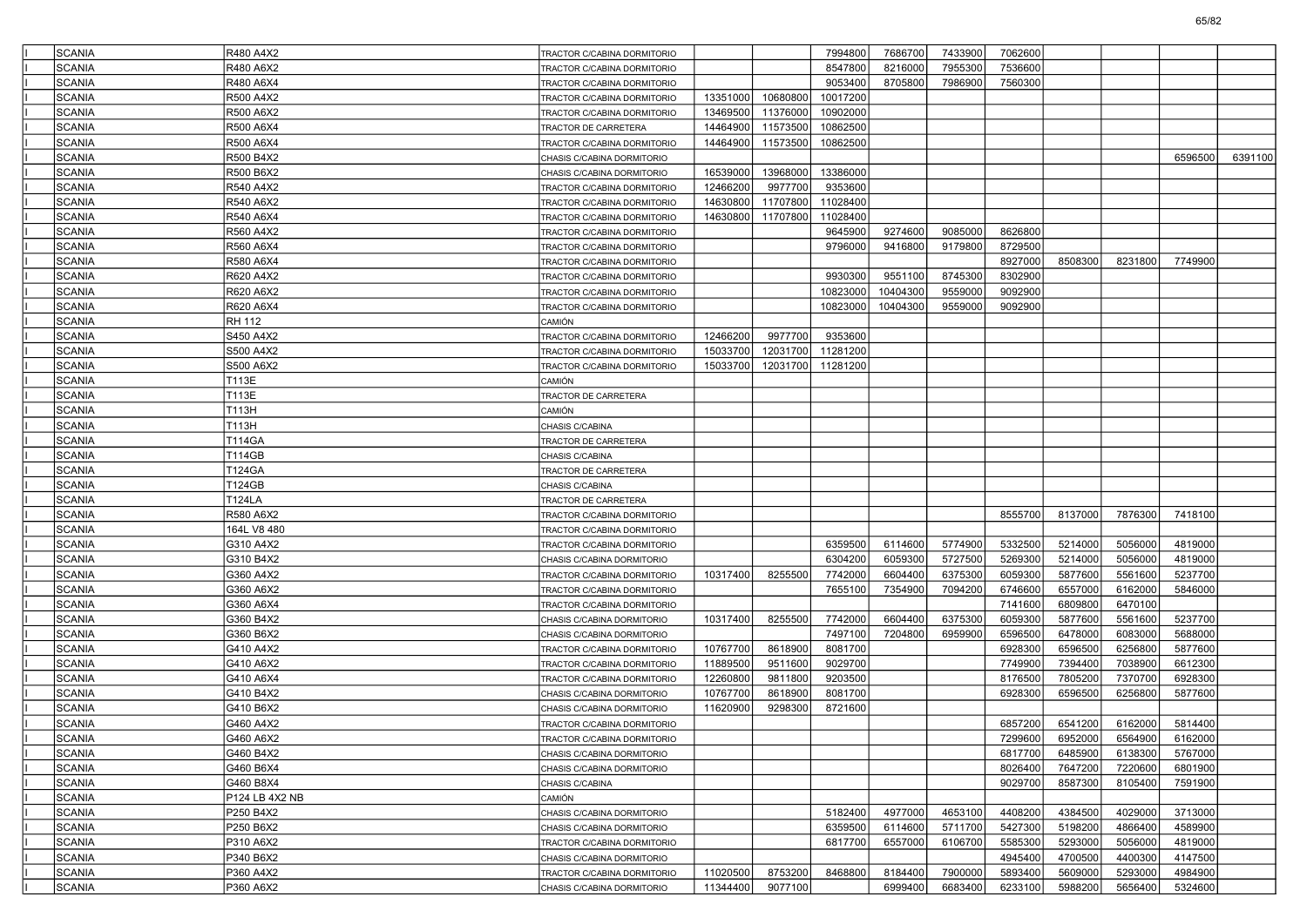|     | <b>SCANIA</b>    | P360 A6X2                        | TRACTOR C/CABINA DORMITORIO | 11344400 | 9077100  |         | 6999400 | 6683400 | 6233100 | 5988200 | 5656400 | 5324600 |         |
|-----|------------------|----------------------------------|-----------------------------|----------|----------|---------|---------|---------|---------|---------|---------|---------|---------|
|     | <b>SCANIA</b>    | P360 A6X4                        | TRACTOR C/CABINA DORMITORIO |          |          |         |         |         | 7062600 | 6683400 | 6359500 | 6035600 |         |
|     | <b>SCANIA</b>    | P360 B4X2                        | CHASIS C/CABINA DORMITORIO  | 9914500  | 7931600  | 7441800 | 6146200 | 5853900 | 5688000 | 5372000 | 5056000 |         |         |
|     | <b>SCANIA</b>    | P360 B4X4                        | CHASIS C/CABINA             |          |          |         |         |         | 6904600 | 6580700 | 6256800 |         |         |
|     | <b>SCANIA</b>    | P360 B6X2                        | CHASIS C/CABINA DORMITORIO  | 11344400 | 9077100  |         | 6999400 | 6683400 | 6233100 | 5988200 | 5656400 | 5324600 |         |
|     | <b>SCANIA</b>    | P360 B6X4                        | CHASIS C/CABINA             |          |          | 8152800 | 7836800 | 7465500 | 7062600 | 6952000 | 6636000 | 6320000 |         |
|     | <b>SCANIA</b>    | P410 A6X4                        | TRACTOR C/CABINA DORMITORIO | 12260800 | 9811800  | 9203500 |         |         | 8176500 | 7805200 | 7370700 | 6928300 |         |
|     | <b>SCANIA</b>    | P410 B6X4                        | CHASIS C/CABINA             |          |          |         |         |         | 7149500 | 6809800 | 6438500 | 6051400 |         |
|     | <b>SCANIA</b>    | P410 B8X4                        | CHASIS C/CABINA             |          |          |         |         |         | 7963200 | 7576100 | 7133700 | 6912500 |         |
|     | <b>SCANIA</b>    | R360 A4X2                        | TRACTOR C/CABINA DORMITORIO |          |          |         | 7062600 | 6707100 | 6335800 | 6162000 | 5925000 | 5688000 |         |
|     | <b>SCANIA</b>    | R360 B4X2                        | CHASIS C/CABINA DORMITORIO  |          |          |         |         |         | 6288400 | 5988200 | 5688000 | 5364100 |         |
|     | <b>SCANIA</b>    | R410 A4X2                        | TRACTOR C/CABINA DORMITORIO | 10992376 | 8927000  | 7900000 |         |         | 6596500 | 6280500 | 5972400 | 5609000 |         |
|     | <b>SCANIA</b>    | R410 A6X2                        | TRACTOR C/CABINA DORMITORIO | 12790100 | 10238400 | 9598500 |         |         | 7568200 | 7204800 | 6849300 | 6493800 |         |
|     | <b>SCANIA</b>    | R410 B4X2                        | CHASIS C/CABINA DORMITORIO  | 11407600 | 9132400  | 8563600 |         |         | 6896700 | 6557000 | 6233100 | 5877600 |         |
|     | <b>SCANIA</b>    | R410 B6X2                        | CHASIS C/CABINA DORMITORIO  |          |          |         |         |         | 7149500 | 6809800 | 6470100 |         |         |
|     | <b>SCANIA</b>    | R460 A4X2                        | TRACTOR C/CABINA DORMITORIO |          |          |         |         |         | 7133700 | 6786100 | 6557000 | 6162000 |         |
|     | <b>SCANIA</b>    | R460 A6X2                        | TRACTOR C/CABINA DORMITORIO |          |          |         |         |         | 7560300 | 7204800 | 6809800 | 6414800 |         |
|     | <b>SCANIA</b>    | R460 B4X2                        | CHASIS C/CABINA DORMITORIO  |          |          |         |         |         | 7078400 | 6746600 | 6517500 | 6138300 |         |
|     | <b>SCANIA</b>    | R580 A4X2                        | TRACTOR C/CABINA DORMITORIO |          |          |         |         |         | 7473400 | 7133700 | 6715000 | 6399000 | 6083000 |
|     | <b>SCANIA</b>    | R580 B4X2                        | CHASIS C/CABINA DORMITORIO  |          |          |         |         |         | 8121200 | 7742000 | 7497100 | 7054700 |         |
|     | SCANIA           | R580 B6X2                        | CHASIS C/CABINA DORMITORIO  |          |          |         |         |         | 8555700 | 8137000 | 7876300 | 7418100 |         |
| IN. | SEAT             | INCA 1.6 991                     | <b>FURGÓN</b>               |          |          |         |         |         |         |         |         |         |         |
|     | <b>SEAT</b>      | INCA 1.6I                        | <b>FURGONETA</b>            |          |          |         |         |         |         |         |         |         |         |
| IN. | <b>SEAT</b>      | INCA 1.9 SD 991                  | <b>FURGÓN</b>               |          |          |         |         |         |         |         |         |         |         |
| M,  | SEAT             | INCA 1.9 SD 99A                  | PICK-UP                     |          |          |         |         |         |         |         |         |         |         |
| N   | <b>SEAT</b>      | INCA 1.9 SD 99B                  | <b>FURGONETA</b>            |          |          |         |         |         |         |         |         |         |         |
|     | <b>SEAT</b>      | INCA 1.9 SDI                     | <b>FURGONETA</b>            |          |          |         |         |         |         |         |         |         |         |
|     | <b>SEAT</b>      | INCA 1.9D                        | <b>FURGONETA</b>            |          |          |         |         |         |         |         |         |         |         |
|     | <b>SHINERAY</b>  | T30                              | PICK-UP CABINA SIMPLE       | 1943000  | 1289000  | 1228000 | 1117000 |         |         |         |         |         |         |
|     | <b>SHINERAY</b>  | T32                              | PICK-UP CABINA DOBLE        | 1650000  | 1155000  | 1100000 | 1000000 |         |         |         |         |         |         |
|     | SHINERAY         | X30                              | FURGÓN                      | 1516000  | 840000   | 800000  | 740000  |         |         |         |         |         |         |
|     | <b>SPACE</b>     | GHT1047                          | CAMIÓN                      |          |          |         |         |         |         |         |         |         |         |
|     | <b>SPACE</b>     | GHT1055                          | CAMIÓN                      |          |          |         |         |         |         |         |         |         |         |
|     | <b>SSANGYONG</b> | ISTANA 6 VAN                     | <b>FURGÓN</b>               |          |          |         |         |         |         |         |         |         |         |
|     | SSANGYONG        | <b>ISTANA ECONOMY</b>            | <b>FURGÓN</b>               |          |          |         |         |         |         |         |         |         |         |
|     | <b>SSANGYONG</b> | <b>ISTANA STD</b>                | <b>FURGÓN</b>               |          |          |         |         |         |         |         |         |         |         |
|     | <b>SUNEQUIP</b>  | RANCHER 150                      | UTILITARIO                  |          | 192000   | 187000  | 182000  | 177000  | 174000  | 170000  |         |         |         |
|     | <b>SUZUKI</b>    | SAMURAI                          | PICK-UP                     |          |          |         |         |         |         |         |         |         |         |
|     | <b>SUZUKI</b>    | <b>SAMURAI</b>                   | <b>FURGONETA</b>            |          |          |         |         |         |         |         |         |         |         |
|     | <b>TATA</b>      | 207                              | PICK-UP                     |          |          |         |         |         |         |         |         |         |         |
|     | <b>TATA</b>      | 407 4X4                          | CAMIÓN                      |          |          |         |         |         |         |         |         |         |         |
|     | <b>TATA</b>      | 608                              | CHASIS C/CABINA             |          |          |         |         |         |         |         |         |         |         |
|     | <b>TATA</b>      | 609/38                           | CAMIÓN                      |          |          |         |         |         |         |         |         |         |         |
|     | <b>TATA</b>      | 609/38                           | CHASIS C/CABINA             |          |          |         |         |         |         |         |         |         |         |
|     | <b>TATA</b>      | <b>SFC 709</b>                   | CHASIS C/CABINA             |          |          |         |         |         |         |         |         |         |         |
|     | <b>TATA</b>      | <b>TELCOLINE</b>                 | PICK-UP                     |          |          |         |         |         |         |         |         |         |         |
|     | <b>TATA</b>      | TELCOLINE (DOBLE CABINA)         | PICK-UP                     |          |          |         |         |         |         |         |         |         |         |
|     | <b>TATA</b>      | TELCOLINE TDI (CABINA DOBLE)     | PICK-UP                     |          |          |         |         |         |         |         |         |         |         |
|     | <b>TATA</b>      | TELCOLINE TDI (CABINA SIMPLE)    | PICK-UP                     |          |          |         |         |         |         |         |         |         |         |
|     | <b>TATA</b>      | TELCOLINE TDI 4X4 (CABINA DOBLE) | PICK-UP                     |          |          |         |         |         |         |         |         |         |         |
|     | <b>TATA</b>      | TELCOLINE TDI 4X4-CABINA SIMPLE  | PICK-UP                     |          |          |         |         |         |         |         |         |         |         |
|     | <b>TOYOTA</b>    | 4 RUNNER                         | PICK-UP                     |          |          |         |         |         |         |         |         |         |         |
|     | <b>TOYOTA</b>    | 4 RUNNER EFI SR5                 | PICK-UP                     |          |          |         |         |         |         |         |         |         |         |
|     | <b>TOYOTA</b>    | 4WD CABINA SIMPLE                | PICK-UP                     |          |          |         |         |         |         |         |         |         |         |
|     | <b>TOYOTA</b>    | EXTRACAB                         | PICK-UP                     |          |          |         |         |         |         |         |         |         |         |
|     | <b>TOYOTA</b>    | HIACE                            | FURGÓN                      |          |          |         |         |         |         |         |         |         |         |
|     | <b>TOYOTA</b>    | HIACE L1H1 2.8 TDI 6AT 3A        | FURGÓN                      | 4074000  | 3585000  | 3259000 |         |         |         |         |         |         |         |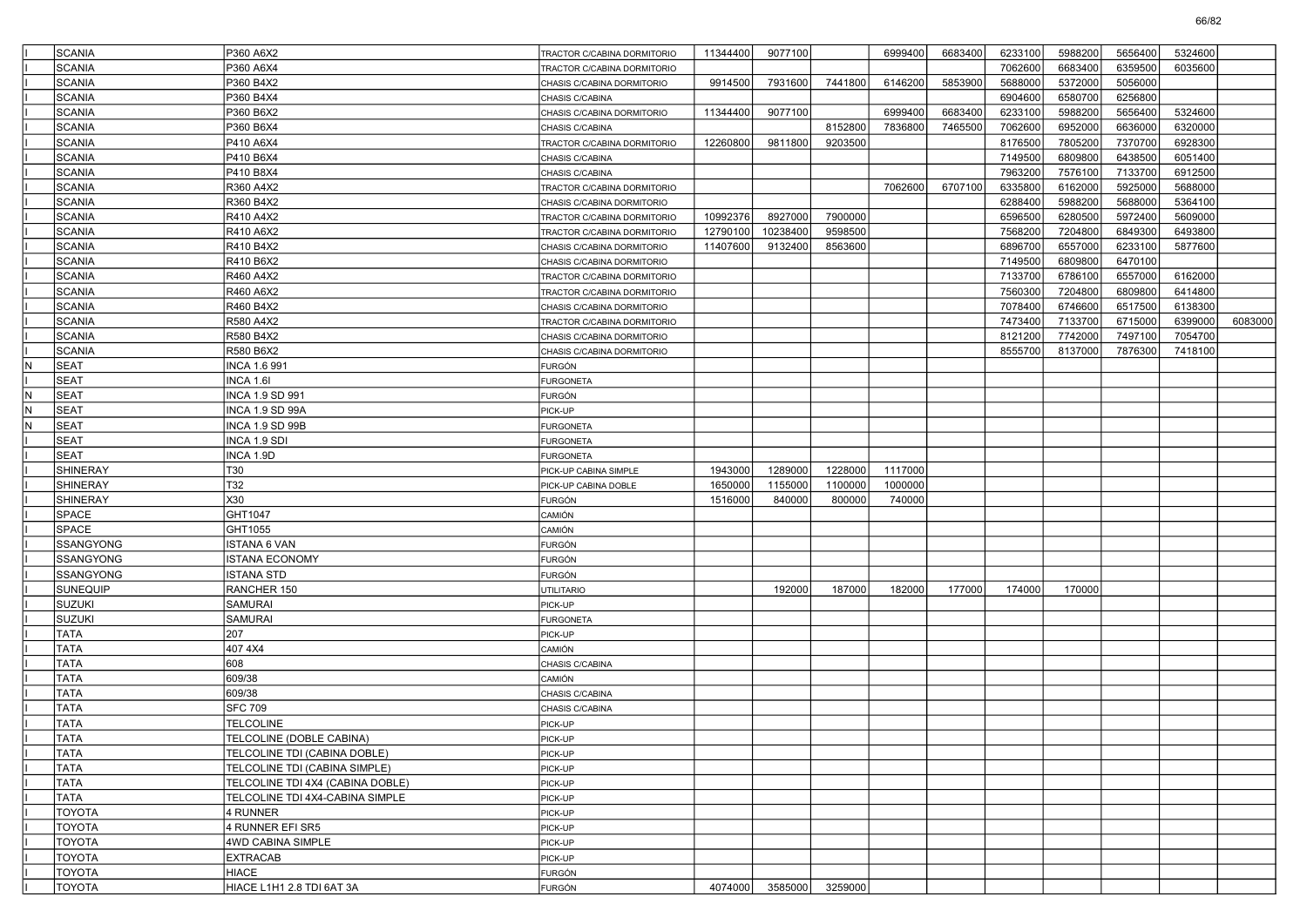|     | <b>TOYOTA</b> | HIACE L2H2 2.8 TDI 6AT 3A                                               | <b>FURGÓN</b>        | 3586600 | 3156200 | 2869300 |         |         |         |         |         |         |         |
|-----|---------------|-------------------------------------------------------------------------|----------------------|---------|---------|---------|---------|---------|---------|---------|---------|---------|---------|
|     | <b>TOYOTA</b> | HILUX                                                                   | PICK-UP              |         |         |         |         |         |         |         |         |         |         |
|     | <b>TOYOTA</b> | HILUX (DOBLE CABINA)                                                    | PICK-UP              |         |         |         |         |         |         |         |         |         |         |
|     | <b>TOYOTA</b> | HILUX 2.4                                                               | PICK-UP              |         |         |         |         |         |         |         |         |         |         |
|     | <b>TOYOTA</b> | HILUX 2.4 (CABINA DOBLE)                                                | PICK-UP              |         |         |         |         |         |         |         |         |         |         |
|     | <b>TOYOTA</b> | HILUX 2.4 CABINA Y MEDIA                                                | PICK-UP              |         |         |         |         |         |         |         |         |         |         |
|     | <b>TOYOTA</b> | HILUX 2.4 D CABINA DOBLE                                                | PICK-UP              |         |         |         |         |         |         |         |         |         |         |
|     | <b>TOYOTA</b> | HILUX 2.4 D CABINA SIMPLE                                               | PICK-UP              |         |         |         |         |         |         |         |         |         |         |
|     | <b>TOYOTA</b> | HILUX 2.4 TD 4WD (CABINA DOBLE)                                         | PICK-UP              |         |         |         |         |         |         |         |         |         |         |
|     | <b>TOYOTA</b> | HILUX 2.8 D 4X4 (CABINA DOBLE)                                          | PICK-UP              |         |         |         |         |         |         |         |         |         |         |
|     | <b>TOYOTA</b> | HILUX 2.8 D CABINA DOBLE                                                | PICK-UP              |         |         |         |         |         |         |         |         |         |         |
|     | <b>TOYOTA</b> | HILUX 2.8 D CABINA SIMPLE                                               | PICK-UP              |         |         |         |         |         |         |         |         |         |         |
|     | <b>TOYOTA</b> | HILUX 2700 EFI                                                          | PICK-UP CABINA DOBLE |         |         |         |         |         |         |         |         |         |         |
|     | <b>TOYOTA</b> | HILUX 4WD                                                               | PICK-UP              |         |         |         |         |         |         |         |         |         |         |
|     | <b>TOYOTA</b> | HILUX 4WD DOBLE CABINA 2.4                                              | PICK-UP              |         |         |         |         |         |         |         |         |         |         |
|     | <b>TOYOTA</b> | HILUX 4X2 (CABINA DOBLE)                                                | PICK-UP              |         |         |         |         |         |         |         |         |         |         |
|     | <b>TOYOTA</b> | HILUX 4X2 (CABINA SIMPLE)                                               | PICK-UP              |         |         |         |         |         |         |         |         |         |         |
| IN. | <b>TOYOTA</b> | HILUX 4X2 C/D DX PACK ELECTRICO 2.5 TDI - H3                            | PICK-UP              |         |         |         |         |         | 1056000 | 1020800 | 979200  | 910400  | 865600  |
| IN. | <b>TOYOTA</b> | HILUX 4X2 C/D SR 3.0 TDI - B3                                           | PICK-UP              |         |         |         |         |         |         | 1700000 | 1615000 | 1530000 | 1430000 |
| N   | <b>TOYOTA</b> | HILUX 4X2 C/D SRV 2.7 VVTI - A3                                         | PICK-UP              |         |         |         |         |         |         | 1650000 | 1550000 | 1450000 | 1350000 |
| IN. | <b>TOYOTA</b> | HILUX 4X2 C/D SRV 2.7 VVTI CUERO - B4                                   | PICK-UP              |         |         |         |         |         |         | 1700000 | 1600000 | 1500000 |         |
| IN. | <b>TOYOTA</b> | HILUX 4X2 C/D SRV 3.0 TDI - B3                                          | PICK-UP              |         |         |         |         |         |         | 1800000 | 1710000 | 1625000 | 1540000 |
| IN. | <b>TOYOTA</b> | HILUX 4X2 C/D SRV 3.0 TDI CUERO - E4                                    | PICK-UP              |         |         |         |         |         |         | 1850000 | 1740000 | 1660000 | 1575000 |
| IN. | <b>TOYOTA</b> | HILUX 4X2 C/S DX 2.4 TDI 6 M/T                                          | PICK-UP              | 2022300 | 1661000 | 1510000 | 1480000 | 1405000 | 1335000 | 1295000 |         |         |         |
| IN. | <b>TOYOTA</b> | HILUX 4X2 C/S DX PACK 2.5 TDI - D3                                      | PICK-UP              |         |         |         |         |         | 1400000 | 1250000 | 1190000 | 1130000 | 950000  |
| IN. | <b>TOYOTA</b> | HILUX 4X2 CABINA DOBLE DLX                                              | PICK-UP              |         |         |         |         |         |         |         |         |         |         |
| IN. | <b>TOYOTA</b> | HILUX 4X2 CABINA DOBLE DX 2.5 TD                                        | PICK-UP              |         |         |         |         |         |         |         |         |         | 810000  |
| IN. | <b>TOYOTA</b> | HILUX 4X2 CABINA DOBLE DX 2.7                                           | PICK-UP              |         |         |         |         |         |         |         |         |         |         |
| IN. | <b>TOYOTA</b> | HILUX 4X2 CABINA DOBLE DX 2.7 VVT-i                                     | PICK-UP              |         |         |         |         |         |         |         |         |         |         |
| IN. | <b>TOYOTA</b> | HILUX 4X2 CABINA DOBLE DX 3.0                                           | PICK-UP              |         |         |         |         |         |         |         |         |         |         |
| IN. | <b>TOYOTA</b> | HILUX 4x2 CABINA DOBLE DX PACK 2.5 TD                                   | PICK-UP              |         |         |         |         |         | 1056000 | 1020800 | 979200  | 910400  | 865600  |
| IN. | <b>TOYOTA</b> | HILUX 4X2 CABINA DOBLE DX PACK 2.5 TDI                                  | PICK-UP              |         |         |         |         |         | 1056000 | 1020800 | 979200  | 910400  | 865600  |
| IN. | <b>TOYOTA</b> | HILUX 4X2 CABINA DOBLE DX PACK II 2.5 TDI                               | PICK-UP              |         |         |         |         |         | 1056000 | 1020800 | 979200  | 910400  | 865600  |
| IN. | <b>TOYOTA</b> | HILUX 4X2 CABINA DOBLE SR 3.0 TDi                                       | PICK-UP              |         |         |         |         |         |         | 1700000 | 1615000 | 1530000 | 1430000 |
| IN. | <b>TOYOTA</b> | HILUX 4X2 CABINA DOBLE SR C/AB 3.0 TDI                                  | PICK-UP              |         |         |         |         |         |         | 1700000 | 1615000 | 1530000 | 1430000 |
| IN. | <b>TOYOTA</b> | HILUX 4X2 CABINA DOBLE SRV 2.7                                          | PICK-UP              |         |         |         |         |         |         | 1700000 | 1615000 | 1530000 | 1430000 |
| IN. | <b>TOYOTA</b> | HILUX 4X2 CABINA DOBLE SRV 2.7 VVT-I                                    | PICK-UP              |         |         |         |         |         |         | 1650000 | 1550000 | 1450000 | 1350000 |
| IN. | <b>TOYOTA</b> | HILUX 4X2 CABINA DOBLE SRV 2.7 VVT-I C/CUERO                            | PICK-UP              |         |         |         |         |         |         | 1700000 | 1600000 | 1500000 |         |
| IN. | <b>TOYOTA</b> | HILUX 4X2 CABINA DOBLE SRV 3.0                                          | PICK-UP              |         |         |         |         |         |         |         |         |         |         |
| IN. | <b>TOYOTA</b> | HILUX 4X2 CABINA DOBLE SRV 3.0 TDI                                      | PICK-UP              |         |         |         |         |         |         | 1800000 | 1710000 | 1625000 | 1540000 |
| IN. | <b>TOYOTA</b> | HILUX 4X2 CABINA DOBLE SRV 3.0 TDI C/CUERO                              | PICK-UP              |         |         |         |         |         |         | 1850000 | 1740000 | 1660000 | 1575000 |
| IN. | <b>TOYOTA</b> |                                                                         |                      |         |         |         |         |         |         |         |         |         | 810000  |
| IN. | <b>TOYOTA</b> | HILUX 4X2 CABINA DOBLE STD 2.5 TD<br>HILUX 4X2 CABINA DOBLE STD 2.5 TDI | PICK-UP<br>PICK-UP   |         |         |         |         |         |         |         |         |         | 810000  |
| IN. | <b>TOYOTA</b> | HILUX 4X2 CABINA SIMPLE DX 2.5 TD                                       | PICK-UP              |         |         |         |         |         |         |         |         | 1045000 | 990000  |
| N   | <b>TOYOTA</b> |                                                                         |                      |         |         |         |         |         |         |         |         | 1045000 | 990000  |
| IN. | <b>TOYOTA</b> | HILUX 4X2 CABINA SIMPLE DX 2.5 TDI<br>HILUX 4X2 CABINA SIMPLE DX 2.7    | PICK-UP              |         |         |         |         |         |         |         |         |         |         |
|     | <b>TOYOTA</b> |                                                                         | PICK-UP              |         |         |         |         |         |         |         |         |         |         |
| IN. |               | HILUX 4X2 CABINA SIMPLE DX 2.7 VVT-i                                    | PICK-UP              |         |         |         |         |         |         |         |         |         |         |
| N.  | <b>TOYOTA</b> | HILUX 4X2 CABINA SIMPLE DX PACK 2.5 TDI                                 | PICK-UP              |         |         |         |         |         | 1400000 | 1250000 | 1190000 | 1130000 | 950000  |
| IN. | <b>TOYOTA</b> | HILUX 4X2 CABINA SIMPLE SRV 2.                                          | PICK-UP              |         |         |         |         |         |         |         |         |         |         |
| N.  | <b>TOYOTA</b> | HILUX 4x2 Cabina Simple STD                                             | PICK-UP              |         |         |         |         |         |         |         |         |         |         |
| IN. | <b>TOYOTA</b> | HILUX 4X2 CABINA SIMPLE STD 3.                                          | PICK-UP              |         |         |         |         |         |         |         |         |         |         |
| IN. | <b>TOYOTA</b> | HILUX 4X2 CC DX 2.4 TDI 6 MT                                            | CHASIS CON CABINA    | 2398500 | 1847200 |         |         |         |         |         |         |         |         |
| N.  | <b>TOYOTA</b> | HILUX 4X2 COVER DX PACK 2.5 TDI - 13                                    | PICK-UP              |         |         |         |         |         |         |         |         | 1010000 | 957000  |
| IN. | <b>TOYOTA</b> | HILUX 4X2 COVER DX PACK 2.5 TDI CON VENTANAS                            | PICK-UP              |         |         |         |         |         |         | 1280000 | 1220000 | 1160000 | 980000  |
| N.  | <b>TOYOTA</b> | HILUX 4X2 CS DX 2.4 TDI 6 MT                                            | PICK-UP              | 2528800 | 1947200 |         |         |         |         |         |         |         |         |
| IN. | <b>TOYOTA</b> | HILUX 4X2 D/C DX 2.4 TDI 6 M/T                                          | PICK-UP              | 2251200 | 1936000 | 1760000 | 1680000 | 1650000 | 1570000 | 1522900 |         |         |         |
| N,  | <b>TOYOTA</b> | HILUX 4X2 D/C SR 2.4 TDI 6 M/T                                          | PICK-UP              | 2580100 | 2200000 | 2000000 | 1930000 | 1835000 | 1740000 | 1687800 |         |         |         |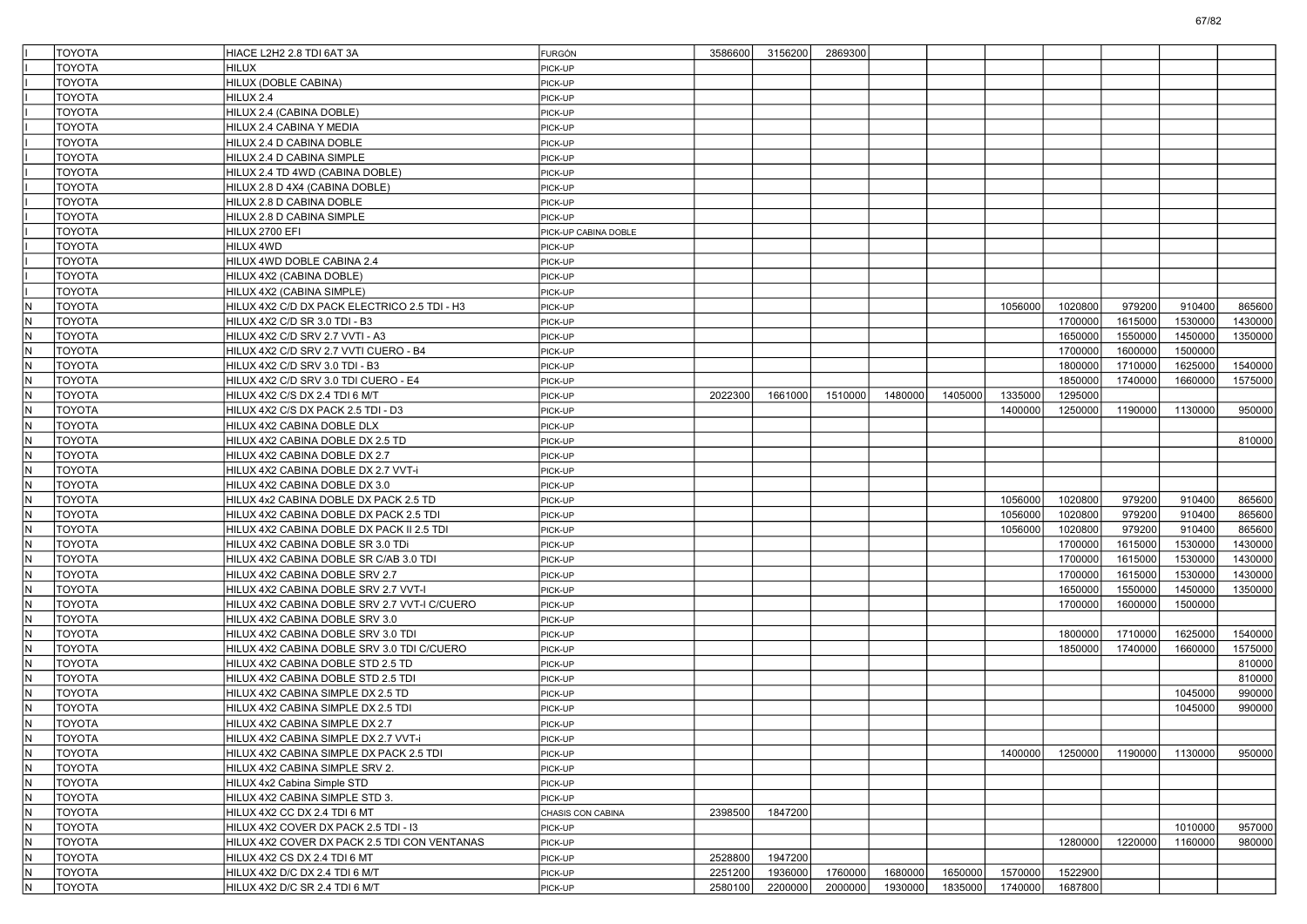| IN.          | <b>TOYOTA</b> | HILUX 4X2 D/C SR 2.8 TDI 6 M/T                   | PICK-UP           | 2580100 | 2200000 | 2000000 | 1930000 | 1835000 | 1740000 | 1687800 |         |         |         |
|--------------|---------------|--------------------------------------------------|-------------------|---------|---------|---------|---------|---------|---------|---------|---------|---------|---------|
| IN.          | <b>TOYOTA</b> | HILUX 4X2 D/C SRV 2.8 TDI 6 A/T                  | PICK-UP           | 3163100 | 2629000 | 2390000 | 2280000 | 2170000 |         |         |         |         |         |
| N            | <b>TOYOTA</b> | HILUX 4X2 D/C SRV 2.8 TDI 6 M/T                  | PICK-UP           | 3010800 | 2464000 | 2240000 | 2180000 | 2075000 | 1970000 | 1910900 |         |         |         |
| IN.          | <b>TOYOTA</b> | HILUX 4X2 D/C SRV PACK 2.8 TDI 6 M/T             | PICK-UP           |         |         |         | 2200000 | 2095000 | 1990000 | 1930300 |         |         |         |
| IN.          | <b>TOYOTA</b> | HILUX 4X2 D/C SRX 2.8 TDI 6 A/T                  | PICK-UP           | 3579800 | 2942500 | 2675000 | 2570000 | 2450000 |         |         |         |         |         |
| IN.          | <b>TOYOTA</b> | HILUX 4X2 D/C SRX 2.8 TDI 6 M/T                  | PICK-UP           | 3427500 | 2777500 | 2525000 | 2440000 | 2340000 |         |         |         |         |         |
| IN.          | <b>TOYOTA</b> | HILUX 4X2 D/C STD 2.4 TDI 6 M/T                  | PICK-UP           |         |         |         | 1578300 | 1527000 | 1455100 | 1388200 |         |         |         |
| N            | <b>TOYOTA</b> | HILUX 4X2 DC DX 2.4 TDI 6 MT                     | PICK-UP           | 2815100 | 2168000 |         |         |         |         |         |         |         |         |
| IN.          | <b>TOYOTA</b> | HILUX 4X2 DC SR 2.4 TDI 6 MT                     | PICK-UP           | 3226200 | 2484600 |         |         |         |         |         |         |         |         |
| IN.          | <b>TOYOTA</b> | HILUX 4X2 DC SRV 2.8 TDI 6 AT                    | PICK-UP           | 3955200 | 3046100 |         |         |         |         |         |         |         |         |
| IN.          | <b>TOYOTA</b> | HILUX 4X2 DC SRV 2.8 TDI 6 MT                    | PICK-UP           | 3764900 | 2899400 |         |         |         |         |         |         |         |         |
| IN.          | <b>TOYOTA</b> | HILUX 4X2 DC SRX 2.8 TDI 6 AT                    | PICK-UP           | 4476300 | 2447400 |         |         |         |         |         |         |         |         |
| N            | <b>TOYOTA</b> | HILUX 4X2 DC SRX 2.8 TDI 6 MT                    | PICK-UP           | 3667500 | 3300800 |         |         |         |         |         |         |         |         |
| IN.          | <b>TOYOTA</b> | HILUX 4X2, CABINA DOBLE STD                      | PICK-UP           |         |         |         |         |         |         |         |         |         |         |
| N            | <b>TOYOTA</b> | HILUX 4X2, CABINA SIMPLE DLX                     | PICK-UP           |         |         |         |         |         |         |         |         |         |         |
|              | <b>TOYOTA</b> | HILUX 4X4                                        | PICK-UP           |         |         |         |         |         |         |         |         |         |         |
|              | <b>TOYOTA</b> | HILUX 4X4 (CABINA DOBLE)                         | PICK-UP           |         |         |         |         |         |         |         |         |         |         |
|              | <b>TOYOTA</b> | HILUX 4X4 2.8 D (CABINA Y MEDIA)                 | PICK-UP           |         |         |         |         |         |         |         |         |         |         |
| IN.          | <b>TOYOTA</b> | HILUX 4X4 C/D DX PACK ELECTRICO 2.5 TDI - C3     | PICK-UP           |         |         |         |         |         | 1056000 | 1020800 | 979200  | 910400  | 865600  |
| IN.          | <b>TOYOTA</b> |                                                  |                   |         |         |         |         |         |         |         | 1770000 | 1680000 |         |
|              |               | HILUX 4X4 C/D SR 3.0 TDI - C3                    | PICK-UP           |         |         |         |         |         |         | 1860000 |         |         | 1595000 |
| IN.          | <b>TOYOTA</b> | HILUX 4X4 C/D SRV 2.7 VVTI - A3                  | PICK-UP           |         |         |         |         |         |         | 1800000 | 1700000 | 1600000 |         |
| M,           | <b>TOYOTA</b> | HILUX 4X4 C/D SRV 2.7 VVTI CUERO - B4            | PICK-UP           |         |         |         |         |         |         | 1850000 | 1750000 | 1650000 | 1550000 |
| N            | <b>TOYOTA</b> | HILUX 4X4 C/D SRV 3.0 TDI - A3                   | PICK-UP           |         |         |         |         |         |         | 1950000 | 1860000 | 1765000 | 1680000 |
| IN.          | <b>TOYOTA</b> | HILUX 4X4 C/D SRV 3.0 TDI 5AT CUERO - A4         | PICK-UP           |         |         |         |         |         |         | 2050000 | 1950000 | 1850000 | 1760000 |
| IN.          | <b>TOYOTA</b> | HILUX 4X4 C/D SRV 3.0 TDI CUERO - E4             | PICK-UP           |         |         |         |         |         |         | 2000000 | 1900000 | 1805000 | 1710000 |
| M,           | <b>TOYOTA</b> | HILUX 4X4 C/S DX 2.4 TDI 6 M/T                   | PICK-UP           | 2399400 | 1991000 | 1810000 | 1730000 | 1710000 | 1620000 | 1571400 |         |         |         |
| M,           | <b>TOYOTA</b> | HILUX 4X4 C/S DX PACK 2.5 TDI - I3               | PICK-UP           |         |         |         |         |         |         | 1410000 | 1340000 | 1270000 | 1170000 |
| N            | <b>TOYOTA</b> | HILUX 4X4 CABINA DOBLE DLX                       | PICK-UP           |         |         |         |         |         |         |         |         |         |         |
| IN.          | <b>TOYOTA</b> | HILUX 4X4 CABINA DOBLE DX 2.5 TD                 | PICK-UP           |         |         |         |         |         |         |         |         |         |         |
| IN.          | <b>TOYOTA</b> | HILUX 4X4 CABINA DOBLE DX 3.0                    | PICK-UP           |         |         |         |         |         |         |         |         |         |         |
| M,           | <b>TOYOTA</b> | HILUX 4X4 CABINA DOBLE DX PACK 2.5 TD            | PICK-UP           |         |         |         |         |         |         | 1180800 | 1097600 | 1035200 | 979200  |
| IN.          | <b>TOYOTA</b> | HILUX 4X4 CABINA DOBLE DX PACK 2.5 TDI           | PICK-UP           |         |         |         |         |         |         | 1180800 | 1097600 | 1035200 | 979200  |
| N            | <b>TOYOTA</b> | HILUX 4X4 CABINA DOBLE DX PACK II 2.5 TDI        | PICK-UP           |         |         |         |         |         |         | 1180800 | 1097600 | 1035200 | 979200  |
| IN.          | <b>TOYOTA</b> | HILUX 4X4 CABINA DOBLE SR 3.0                    | PICK-UP           |         |         |         |         |         |         |         |         |         |         |
| IN.          | <b>TOYOTA</b> | HILUX 4X4 CABINA DOBLE SR 3.0                    | PICK-UP           |         |         |         |         |         |         |         |         |         |         |
| M,           | <b>TOYOTA</b> | HILUX 4X4 CABINA DOBLE SR 3.0 TDI                | PICK-UP           |         |         |         |         |         |         | 1860000 | 1770000 | 1680000 | 1595000 |
| IN.          | <b>TOYOTA</b> | HILUX 4X4 CABINA DOBLE SR C/AB 3.0 TDI           | PICK-UP           |         |         |         |         |         |         | 1860000 | 1770000 | 1680000 | 1595000 |
| N            | <b>TOYOTA</b> | HILUX 4X4 CABINA DOBLE SRV 2.7 VVT-I             | PICK-UP           |         |         |         |         |         |         | 1800000 | 1700000 | 1600000 |         |
| IN.          | <b>TOYOTA</b> | HILUX 4X4 CABINA DOBLE SRV 2.7 VVT-I C/CUERO     | PICK-UP           |         |         |         |         |         |         | 1850000 | 1750000 | 1650000 | 1550000 |
| $\mathsf{N}$ | <b>TOYOTA</b> | HILUX 4X4 CABINA DOBLE SRV 3.0                   | PICK-UP           |         |         |         |         |         |         |         |         |         |         |
| IN.          | <b>TOYOTA</b> | HILUX 4X4 CABINA DOBLE SRV 3.0 TDi               | PICK-UP           |         |         |         |         |         |         | 1950000 | 1860000 | 1765000 | 1680000 |
| IN.          | <b>TOYOTA</b> | HILUX 4X4 CABINA DOBLE SRV 3.0 TDI 5 A/T C/CUERO | PICK-UP           |         |         |         |         |         |         | 2050000 | 1950000 | 1850000 | 1760000 |
| N            | <b>TOYOTA</b> | HILUX 4X4 CABINA DOBLE SRV 3.0 TDI A/T           | PICK-UP           |         |         |         |         |         |         |         |         | 1620000 | 1520000 |
| IN.          | <b>TOYOTA</b> | HILUX 4X4 CABINA DOBLE SRV 3.0 TDI A/T C/CUERO   | PICK-UP           |         |         |         |         |         |         |         |         | 1620000 | 1520000 |
| $\mathsf{N}$ | <b>TOYOTA</b> | HILUX 4X4 CABINA DOBLE SRV 3.0 TDI C/CUERO       | PICK-UP           |         |         |         |         |         |         | 2000000 | 1900000 | 1805000 | 1710000 |
| $\mathsf{N}$ | <b>TOYOTA</b> | HILUX 4X4 CABINA SIMPLE DX 2.5 TD                | PICK-UP           |         |         |         |         |         |         |         |         | 1200000 | 1140000 |
| IN           | <b>TOYOTA</b> | HILUX 4X4 CABINA SIMPLE DX 2.5 TDI               | PICK-UP           |         |         |         |         |         |         |         |         | 1200000 | 1140000 |
| IN.          | <b>TOYOTA</b> | HILUX 4X4 CABINA SIMPLE DX 3.0                   | PICK-UP           |         |         |         |         |         |         |         |         |         |         |
| IN.          | <b>TOYOTA</b> | HILUX 4X4 CABINA SIMPLE DX PACK 2.5 TDI          | PICK-UP           |         |         |         |         |         |         | 1410000 | 1340000 | 1270000 | 1170000 |
| İN.          | <b>TOYOTA</b> | HILUX 4X4 CC DX 2.4 TDI 6 MT                     | CHASIS CON CABINA | 2870100 | 2210300 |         |         |         |         |         |         |         |         |
| IN.          | <b>TOYOTA</b> | HILUX 4X4 COVER DX PACK 2.5 TDI                  | PICK-UP           |         |         |         |         |         |         | 1420000 | 1360000 | 1280000 | 1180000 |
| IN.          | <b>TOYOTA</b> | HILUX 4X4 COVER DX PACK 2.5 TDI - L3             | PICK-UP           |         |         |         |         |         |         |         |         | 1120000 | 1065000 |
| İN.          | <b>TOYOTA</b> | HILUX 4X4 COVER DX PACK 2.5 TDI CON VENTANAS     | PICK-UP           |         |         |         |         |         |         | 1430000 | 1370000 | 1290000 | 1190000 |
| IN.          | <b>TOYOTA</b> | HILUX 4X4 CS DX 2.4 TDI 6 MT                     | PICK-UP           | 3000400 | 2310700 |         |         |         |         |         |         |         |         |
| IN.          | <b>TOYOTA</b> | HILUX 4X4 D/C DX 2.4 TDI 6 M/T                   | PICK-UP           | 2628300 | 2255000 | 2050000 | 1900000 | 1890000 | 1795000 | 1741200 |         |         |         |
| IN.          | <b>TOYOTA</b> | HILUX 4X4 D/C GR-S 2.8 TDI 6 A/T                 | PICK-UP           | 4406600 | 3575000 | 3250000 | 3090000 |         |         |         |         |         |         |
| N.           | TOYOTA        | HILUX 4X4 D/C GR-S 2.8 TDI 6 M/T                 | PICK-UP           | 4202000 | 3410000 | 3100000 | 2950000 |         |         |         |         |         |         |
|              |               |                                                  |                   |         |         |         |         |         |         |         |         |         |         |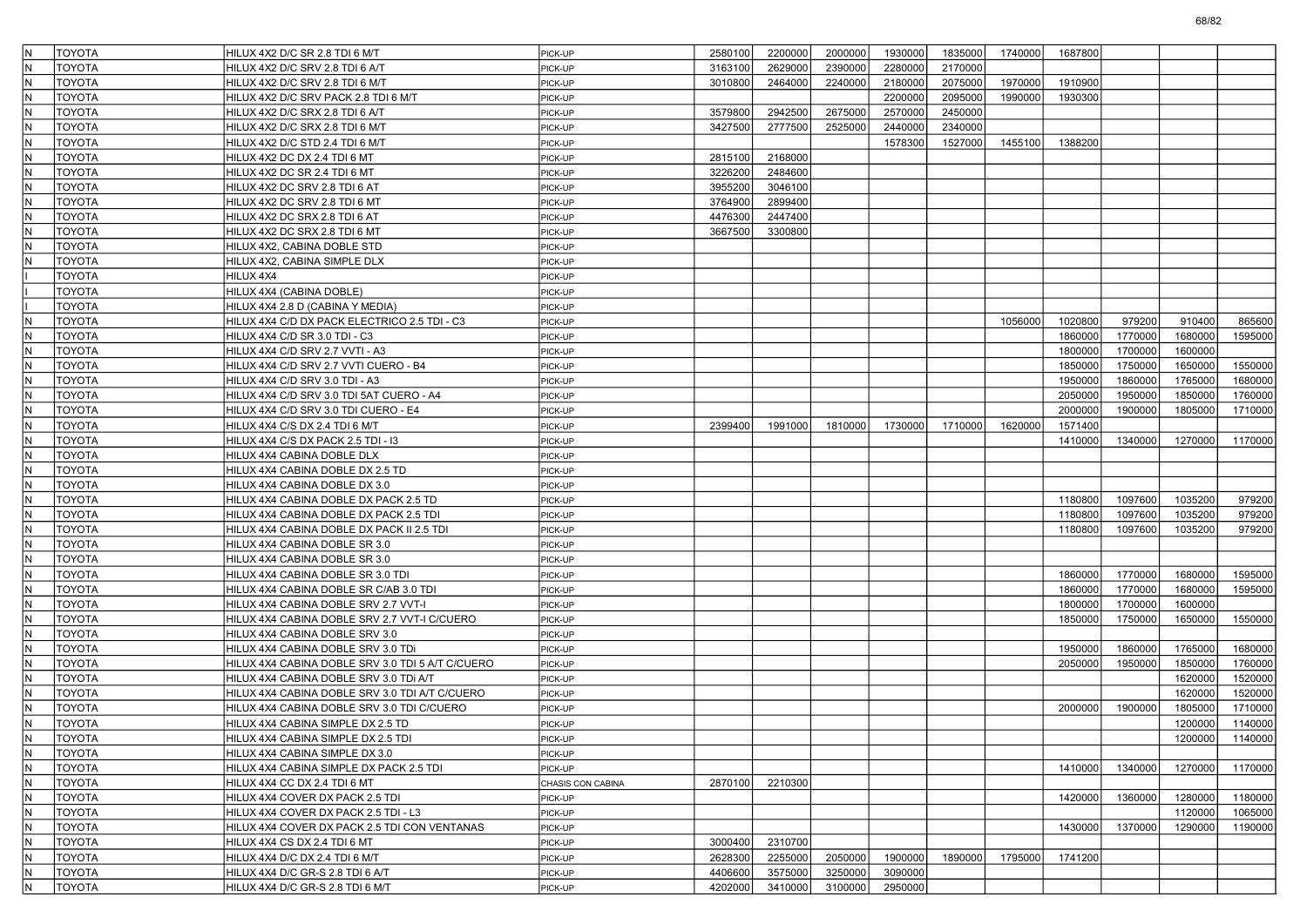| İN. | <b>TOYOTA</b>     | HILUX 4X4 D/C GR-S II 2.8 TDI 6 A/T       | PICK-UP               | 4406600 | 3575000 |         |         |         |         |         |                 |         |         |
|-----|-------------------|-------------------------------------------|-----------------------|---------|---------|---------|---------|---------|---------|---------|-----------------|---------|---------|
| IN. | <b>TOYOTA</b>     | HILUX 4X4 D/C GR-S II 2.8 TDI 6 M/T       | PICK-UP               | 4406600 | 3575000 |         |         |         |         |         |                 |         |         |
| N   | <b>TOYOTA</b>     | HILUX 4X4 D/C GR-S V6 VVTI 6 A/T          | PICK-UP               | 4406600 | 3575000 | 3250000 | 3090000 |         |         |         |                 |         |         |
| IN. | <b>TOYOTA</b>     | HILUX 4X4 D/C LIMITED 2.8 TDI 6 A/T       | PICK-UP               |         |         |         | 2650000 | 2520000 |         |         |                 |         |         |
| lN. | <b>TOYOTA</b>     | HILUX 4X4 D/C LIMITED 2.8 TDI 6 M/T       | PICK-UP               |         |         |         | 2550000 | 2430000 |         |         |                 |         |         |
| lN  | TOYOTA            | HILUX 4X4 D/C SR 2.8 TDI 6 M/T            | PICK-UP               | 3092000 | 2579500 | 2345000 | 2270000 | 2225000 | 2110000 | 2046700 |                 |         |         |
| IN. | TOYOTA            | HILUX 4X4 D/C SRV 2.8 TDI 6 A/T           | PICK-UP               | 3588900 | 2970000 | 2700000 | 2580000 | 2455000 | 2330000 | 2260100 |                 |         |         |
| N   | <b>TOYOTA</b>     | HILUX 4X4 D/C SRV 2.8 TDI 6 M/T           | PICK-UP               | 3387900 | 2805000 | 2550000 | 2460000 | 2375000 | 2255000 | 2187400 |                 |         |         |
| lN. | <b>TOYOTA</b>     | HILUX 4X4 D/C SRX 2.8 TDI 6 A/T           | PICK-UP               | 4005600 | 3289000 | 2990000 | 2770000 | 2630000 | 2495900 | 2451000 |                 |         |         |
| lN. | <b>TOYOTA</b>     | HILUX 4X4 D/C SRX 2.8 TDI 6 M/T           | PICK-UP               | 3804600 | 3124000 | 2840000 | 2680000 | 2555000 | 2448000 | 2374600 |                 |         |         |
| lN  | TOYOTA            | HILUX 4X4 DC DX 2.4 TDI 6 MT              | PICK-UP               | 3286700 | 2531100 |         |         |         |         |         |                 |         |         |
| IN. | TOYOTA            | HILUX 4X4 DC SR 2.8 TDI 6 MT              | PICK-UP               | 3866300 | 2977600 |         |         |         |         |         |                 |         |         |
| N   | <b>TOYOTA</b>     | HILUX 4X4 DC SRV 2.8 TDI 6 AT             | PICK-UP               | 4487700 | 3456100 |         |         |         |         |         |                 |         |         |
| lN. | <b>TOYOTA</b>     | HILUX 4X4 DC SRV 2.8 TDI 6 MT             | PICK-UP               | 4236500 | 3262200 |         |         |         |         |         |                 |         |         |
| lN. | <b>TOYOTA</b>     | HILUX 4X4 DC SRX 2.8 TDI 6 AT             | PICK-UP               | 5008800 | 3857400 |         |         |         |         |         |                 |         |         |
| lN  | TOYOTA            | HILUX 4X4 DC SRX 2.8 TDI 6 MT             | PICK-UP               | 4757600 | 3663900 |         |         |         |         |         |                 |         |         |
| IN. | TOYOTA            | HILUX 4X4 SRV LIMITED                     | PICK-UP               |         |         |         |         |         |         | 2100000 | 1995000         |         |         |
| N   | <b>TOYOTA</b>     | HILUX 4X4 SRV LIMITED AT                  | PICK-UP               |         |         |         |         |         |         | 2150000 | 2045000         |         |         |
| lN. | <b>TOYOTA</b>     | HILUX 4X4, CABINA DOBLE SR5               | PICK-UP               |         |         |         |         |         |         |         |                 |         |         |
| lΝ  | <b>TOYOTA</b>     | HILUX 4X4, CABINA SIMPLE SR5              | PICK-UP               |         |         |         |         |         |         |         |                 |         |         |
| lΝ  | TOYOTA            | HILUX 4X4, CABINA SIMPLE STD              | PICK-UP               |         |         |         |         |         |         |         |                 |         |         |
|     | TOYOTA            | HILUX DLX                                 | PICK-UP               |         |         |         |         |         |         |         |                 |         |         |
|     | <b>TOYOTA</b>     | HILUX RN106L-PRMRE                        | PICK-UP               |         |         |         |         |         |         |         |                 |         |         |
|     | <b>TOYOTA</b>     | HILUX SRV TDI 4X2                         | PICK-UP CABINA DOBLE  |         |         |         |         |         |         | 1800000 | 1710000         | 1625000 | 1540000 |
| lN  | <b>TOYOTA</b>     | HILUX SW4 4X2 SR 3.0 TDI                  |                       |         |         |         |         |         |         | 2550000 | 2400000         | 2250000 | 2100000 |
| lΝ  | TOYOTA            | HILUX SW4 4X4 SRV 3.0 TDI 5 A/T C/CUERO   | PICK-UP<br>PICK UP    |         |         |         |         |         |         | 2650000 | 2500000         | 2350000 | 2200000 |
|     | TOYOTA            | <b>LAND CRUISER</b>                       |                       |         |         |         |         |         |         |         |                 |         |         |
|     | <b>TOYOTA</b>     |                                           | PICK-UP               |         |         |         |         |         |         |         |                 |         |         |
|     | <b>TOYOTA</b>     | <b>LAND CRUISER J7</b><br>SR <sub>5</sub> | PICK-UP               |         |         |         |         |         |         |         |                 |         |         |
|     |                   |                                           | PICK-UP               |         |         |         |         |         |         |         |                 |         |         |
|     | <b>TOYOTA</b>     | SR5 (CABINA Y MEDIA)                      | PICK-UP               |         |         |         |         |         |         |         |                 |         |         |
|     | TOYOTA            | SR5 4WD CABINA Y MEDIA                    | PICK-UP               |         |         |         |         |         |         |         |                 |         |         |
|     | <b>TOYOTA</b>     | TACOMA 4X4 (CABINA Y MEDIA)               | PICK-UP               |         |         |         |         |         |         | 1410000 | 1340000         | 1270000 | 1170000 |
|     | <b>TOYOTA</b>     | TACOMA SR5 CABINA Y MEDIA                 | PICK-UP               |         |         |         |         |         |         |         |                 |         |         |
|     | <b>TOYOTA</b>     | TUNDRA SR5                                | PICK-UP CABINA SIMPLE |         |         |         |         |         |         |         |                 | 1200000 | 1140000 |
|     | <b>TOYOTA</b>     | <b>TUNDRA SR5</b>                         | PICK-UP CABINA DOBLE  |         |         |         |         |         |         | 1860000 | 1770000         | 1680000 | 1595000 |
|     | VOLKSWAGEN        | 10.150 E                                  | CHASIS C/CABINA       |         |         |         |         |         | 2449000 | 2291000 | 2133000         | 1975000 | 1817000 |
|     | VOLKSWAGEN        | 13.180                                    | CHASIS C/CABINA       |         |         |         |         |         | 2528000 | 2370000 | 2291000         | 2212000 | 2133000 |
|     | VOLKSWAGEN        | 13.180E                                   | CHASIS C/CABINA       |         |         |         |         |         | 2607000 | 2449000 | 2330500         | 2291000 | 2133000 |
|     | <b>VOLKSWAGEN</b> | 13180                                     | CHASIS C/CABINA       |         |         |         |         |         | 2528000 | 2370000 | 2291000         | 2212000 | 2133000 |
|     | VOLKSWAGEN        | 14150                                     | CAMIÓN                |         |         |         |         |         | 2528000 | 2370000 | 2291000         | 2212000 | 2133000 |
|     | VOLKSWAGEN        | 14150                                     | CHASIS C/CABINA       |         |         |         |         |         | 2528000 | 2370000 | 2291000         | 2212000 | 2133000 |
|     | VOLKSWAGEN        | 15.180                                    | CHASIS C/CABINA       |         |         |         |         |         | 2923000 | 2449000 | 2291000         | 2212000 | 2133000 |
|     | VOLKSWAGEN        | 15.180E                                   | CHASIS C/CABINA       |         |         |         |         |         | 3002000 | 2528000 | 2330500         | 2291000 | 2212000 |
|     | VOLKSWAGEN        | 15.190                                    | CHASIS C/CABINA       |         | 4479300 | 4147500 | 3792000 | 3476000 | 3160000 |         |                 |         |         |
|     | VOLKSWAGEN        | 15.190 EOD                                | CHASIS S/CABINA       | 5932268 |         |         |         |         |         |         |                 |         |         |
|     | VOLKSWAGEN        | 15.190 OD                                 | CHASIS S/CABINA       | 5932268 |         |         |         |         |         |         |                 |         |         |
|     | VOLKSWAGEN        | 15160                                     | CHASIS C/CABINA       |         |         |         |         |         |         |         |                 |         |         |
|     | VOLKSWAGEN        | 15170                                     | CHASIS C/CABINA       |         |         |         |         |         |         |         |                 |         |         |
|     | VOLKSWAGEN        | 15180                                     | CHASIS C/CABINA       |         |         |         |         |         | 2923000 | 2449000 | 2291000         | 2212000 | 2133000 |
|     | VOLKSWAGEN        | 17.190                                    | CHASIS C/CABINA       |         |         | 3840600 | 3657700 | 3318000 | 3002000 |         |                 |         |         |
|     | VOLKSWAGEN        | 17.190 DC V-TRONIC                        | CHASIS C/CABINA       |         |         |         |         | 3634000 | 3002000 |         |                 |         |         |
|     | VOLKSWAGEN        | 17.190DC                                  | CHASIS C/CABINA       |         |         | 3792000 | 3483900 | 3160000 | 2844000 |         |                 |         |         |
|     | VOLKSWAGEN        | 17.210 OD                                 | CHASIS S/CABINA       |         |         |         |         |         |         |         |                 |         |         |
|     | VOLKSWAGEN        | 17.230                                    | CHASIS C/CABINA       |         |         |         | 4025100 | 3989500 | 3476000 |         |                 |         |         |
|     | VOLKSWAGEN        | 17.230 EOD                                | CHASIS S/CABINA       | 7799433 |         |         |         |         |         |         |                 |         |         |
|     | VOLKSWAGEN        | 17.230 OD                                 | CHASIS S/CABINA       | 7799433 |         |         |         |         |         |         |                 |         |         |
|     | VOLKSWAGEN        | 17.250                                    | CHASIS C/CABINA       |         |         |         |         |         | 3476000 |         | 3160000 2765000 | 2686000 | 2528000 |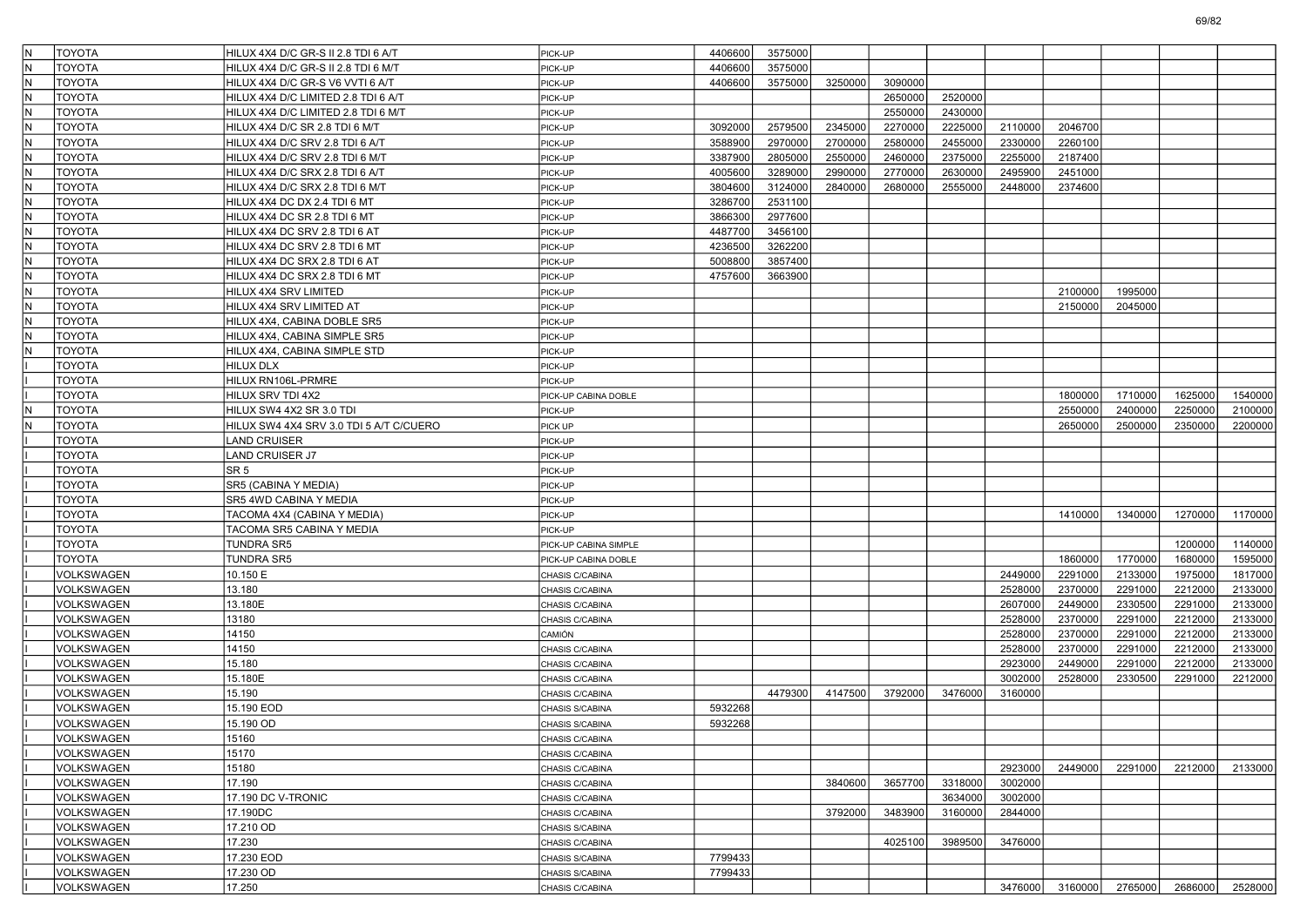|                         | VOLKSWAGEN        | 17.250 E                       | CHASIS C/CABINA             |          |         |         |         |         | 3476000 | 3160000 | 2765000 | 2686000 | 2528000 |
|-------------------------|-------------------|--------------------------------|-----------------------------|----------|---------|---------|---------|---------|---------|---------|---------|---------|---------|
|                         | VOLKSWAGEN        | 17.250 E                       | TRACTOR DE CARRETERA        |          |         |         |         |         | 3634000 | 3318000 | 2923000 | 2765000 | 2686000 |
|                         | VOLKSWAGEN        | 17.250 E                       | CHASIS C/CABINA DORMITORIO  |          |         |         |         |         | 3634000 | 3318000 | 2923000 | 2765000 | 2686000 |
|                         | VOLKSWAGEN        | 17.250 E                       | TRACTOR C/CABINA DORMITORIO |          |         |         |         |         | 3634000 | 3318000 | 2923000 | 2765000 | 2686000 |
|                         | VOLKSWAGEN        | 17.280                         | CHASIS C/CABINA             | 6192020  | 4615300 | 4313400 | 4108000 | 3871000 | 3713000 |         |         |         |         |
|                         | VOLKSWAGEN        | 17,280 DC                      | CHASIS C/CABINA             | 6002262  | 4482200 | 4189000 | 3989500 | 3713000 | 3555000 |         |         |         |         |
|                         | VOLKSWAGEN        | 17.280 LR                      | CHASIS C/CABINA DORMITORIO  | 6192020  | 4615300 | 4313400 | 4108000 | 3871000 | 3713000 |         |         |         |         |
|                         | VOLKSWAGEN        | 17.280 LR                      | TRACTOR C/CABINA DORMITORIO | 6409191  | 4908300 | 4587100 | 4368700 | 4108000 | 3950000 |         |         |         |         |
|                         | VOLKSWAGEN        | 17160                          | CHASIS C/CABINA             |          |         |         |         |         |         |         |         |         |         |
|                         | VOLKSWAGEN        | 17210                          | CHASIS C/CABINA             |          |         |         |         |         |         |         |         |         |         |
|                         | VOLKSWAGEN        | 17210                          | TRACTOR DE CARRETERA        |          |         |         |         |         |         |         |         |         |         |
|                         | VOLKSWAGEN        | 17220                          | CAMIÓN                      |          |         |         |         |         | 3081000 | 2923000 | 2765000 | 2607000 | 2528000 |
|                         | VOLKSWAGEN        | 17220                          | CHASIS C/CABINA             |          |         |         |         |         | 3081000 | 2923000 | 2765000 | 2607000 | 2528000 |
|                         | VOLKSWAGEN        | 17220                          | TRACTOR DE CARRETERA        |          |         |         |         |         | 3081000 | 2923000 | 2765000 | 2607000 | 2528000 |
|                         | VOLKSWAGEN        | 17300                          | CHASIS C/CABINA             |          |         |         |         |         |         |         |         |         |         |
|                         | VOLKSWAGEN        | 17300                          | TRACTOR DE CARRETERA        |          |         |         |         |         |         |         |         |         |         |
|                         | VOLKSWAGEN        | 17310                          | CHASIS C/CABINA             |          |         |         |         |         |         |         |         |         |         |
|                         | VOLKSWAGEN        | 17-310 TITAN                   | CAMIÓN                      |          |         |         |         |         |         |         |         |         |         |
|                         | VOLKSWAGEN        | 18.280 OT LE                   | CHASIS S/CABINA             | 7866267  |         |         |         |         |         |         |         |         |         |
|                         | VOLKSWAGEN        | 18.310 OT                      | CHASIS S/CABINA             |          |         |         |         |         |         |         |         |         |         |
|                         | VOLKSWAGEN        | 18.330 OT                      | CHASIS S/CABINA             | 8461769  |         |         |         |         |         |         |         |         |         |
|                         | VOLKSWAGEN        | 18310                          | TRACTOR DE CARRETERA        |          |         |         |         |         |         |         |         |         |         |
|                         | VOLKSWAGEN        | 19.320 E                       | CHASIS C/CABINA             |          |         |         |         |         | 4108000 | 3871000 | 3634000 | 3476000 | 3318000 |
|                         | VOLKSWAGEN        | 19.320 E                       | TRACTOR DE CARRETERA        |          |         |         |         |         | 4108000 | 3871000 | 3634000 | 3476000 | 3318000 |
|                         | VOLKSWAGEN        | 19.320 E                       | CHASIS C/CABINA DORMITORIO  |          |         |         |         |         | 4108000 | 3871000 | 3634000 | 3476000 | 3318000 |
|                         | VOLKSWAGEN        | 19.320 E                       | TRACTOR C/CABINA DORMITORIO |          |         |         |         |         | 4108000 | 3871000 | 3634000 | 3476000 | 3318000 |
|                         | VOLKSWAGEN        | 19.330 HR                      | CHASIS C/CABINA DORMITORIO  | 7391556  | 6467000 | 6159100 | 5865800 | 5135000 | 4582000 |         |         |         |         |
|                         | VOLKSWAGEN        | 19.330 HR                      | TRACTOR C/CABINA DORMITORIO |          |         |         | 6027700 | 5214000 | 4661000 |         |         |         |         |
|                         | VOLKSWAGEN        | 19.330 LR                      | TRACTOR C/CABINA DORMITORIO | 7391556  | 6467000 | 6159100 | 5865800 | 5135000 | 4582000 |         |         |         |         |
|                         | VOLKSWAGEN        | 19.360 HR                      | TRACTOR C/CABINA DORMITORIO | 7858446  | 6728400 | 6407900 | 6102800 | 5293000 | 4463500 |         |         |         |         |
|                         | VOLKSWAGEN        | 19.390                         | TRACTOR C/CABINA DORMITORIO |          |         |         |         |         | 4108000 | 3871000 | 3634000 | 3476000 | 3318000 |
|                         | VOLKSWAGEN        | 19.420 HR                      | TRACTOR C/CABINA DORMITORIO | 7395348  | 6828400 | 6503300 | 6193600 | 5372000 | 4108000 |         |         |         |         |
|                         | VOLKSWAGEN        | 25.320 E                       | TRACTOR DE CARRETERA        |          |         |         |         |         | 7979000 | 5451000 | 4582000 | 3950000 | 3792000 |
|                         | VOLKSWAGEN        | 25.320 E                       | TRACTOR C/CABINA DORMITORIO |          |         |         |         |         | 7979000 | 5451000 | 4582000 | 3950000 | 3792000 |
|                         | VOLKSWAGEN        | 25.420 HR                      | TRACTOR C/CABINA DORMITORIO |          |         | 8295000 | 7900000 | 6952000 | 6715000 |         |         |         |         |
|                         | VOLKSWAGEN        | 26.260 E                       | CHASIS C/CABINA             |          |         |         |         |         | 6162000 | 6016600 | 5846000 | 5451000 | 5293000 |
|                         | <b>VOLKSWAGEN</b> | 26.260 EC                      | CHASIS C/CABINA             |          |         |         |         |         | 6162000 | 6016600 | 5846000 | 5451000 | 5293000 |
|                         | VOLKSWAGEN        | 26.280 DC                      | CHASIS C/CABINA             | 8930002  | 7900000 | 7110000 | 6715000 | 6399000 | 6162000 |         |         |         |         |
|                         | VOLKSWAGEN        | 26.420 HR                      | TRACTOR C/CABINA DORMITORIO |          |         |         | 6952000 | 6478000 | 6162000 |         |         |         |         |
|                         | VOLKSWAGEN        | 26260                          | CHASIS C/CABINA             |          |         |         |         |         |         |         |         |         |         |
|                         | VOLKSWAGEN        | 26300                          | CHASIS C/CABINA             |          |         |         |         |         |         |         |         |         |         |
|                         | VOLKSWAGEN        | 26310                          | CHASIS C/CABINA             |          |         |         |         |         |         |         |         |         |         |
|                         | VOLKSWAGEN        | 31.280 DC                      | CHASIS C/CABINA             | 9383620  | 8295000 | 7505000 | 7110000 | 6715000 | 6320000 |         |         |         |         |
|                         | VOLKSWAGEN        | 31.320                         | CHASIS C/CABINA             |          |         |         |         |         | 6873000 | 6778200 | 6636000 | 6557000 | 6241000 |
|                         | VOLKSWAGEN        | 31.330 DC                      | CHASIS C/CABINA             | 10197794 | 8848000 | 8374000 | 7900000 | 7505000 | 7110000 |         |         |         |         |
|                         | VOLKSWAGEN        | 5.140 E                        | CHASIS C/CABINA             |          |         |         |         |         |         |         |         |         | 1422000 |
|                         | VOLKSWAGEN        | 7100                           | CHASIS C/CABINA             |          |         |         |         |         |         |         |         |         |         |
|                         | VOLKSWAGEN        | 8.150 E                        | CHASIS C/CABINA             |          |         |         |         |         | 2212000 | 1975000 | 1738000 | 1501000 | 1343000 |
|                         | VOLKSWAGEN        | 9.150                          | CHASIS C/CABINA             |          |         |         |         |         | 2528000 | 2212000 | 1896000 | 1738000 | 1580000 |
|                         | <b>VOLKSWAGEN</b> | 9.160                          | CHASIS C/CABINA             |          |         |         | 2765000 | 2528000 | 2370000 |         |         |         |         |
|                         | VOLKSWAGEN        | 9.160 OD                       | CHASIS S/CABINA             | 3990606  |         |         |         |         |         |         |         |         |         |
|                         | VOLKSWAGEN        | 9140                           | CHASIS C/CABINA             |          |         |         |         |         |         |         |         |         |         |
|                         | VOLKSWAGEN        | 9150 E                         | CHASIS C/CABINA             |          |         |         |         |         | 2528000 | 2212000 | 1896000 | 1738000 | 1580000 |
|                         | VOLKSWAGEN        | <b>AMAROK</b>                  | PICK-UP CABINA DOBLE        |          |         |         |         |         |         |         |         | 1500000 | 1380000 |
| lΝ                      | <b>VOLKSWAGEN</b> | AMAROK 122 CV CS 082           | PICK-UP                     |          |         |         |         |         |         |         |         | 1425000 | 1313000 |
| N                       | VOLKSWAGEN        | AMAROK 2.0L TDI 122 CV 4X2 949 | PICK-UP                     |          |         |         |         |         |         |         |         | 1500000 | 1380000 |
| $\overline{\mathsf{N}}$ | VOLKSWAGEN        | AMAROK 2.0L TDI 122 CV 4X2 S12 | PICK-UP                     |          |         |         |         |         |         |         |         | 1425000 | 1313000 |
|                         |                   |                                |                             |          |         |         |         |         |         |         |         |         |         |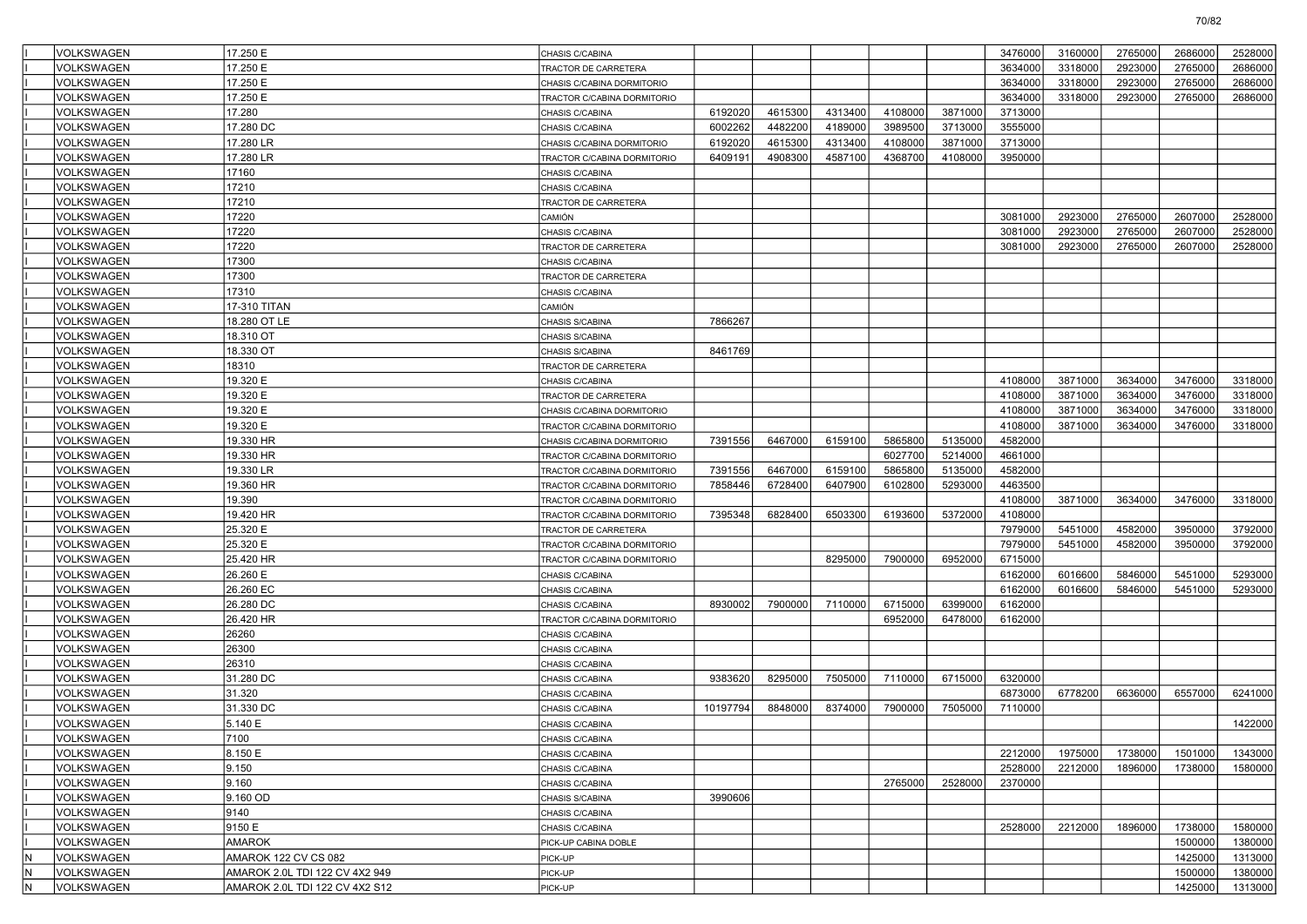| ١N<br>VOLKSWAGEN               | AMAROK 2.0L TDI 122 CV 4X2 S22                                   | PICK-UP            |  |         |                    |                    |                    | 1500000 | 1380000 |
|--------------------------------|------------------------------------------------------------------|--------------------|--|---------|--------------------|--------------------|--------------------|---------|---------|
| İΝ<br>VOLKSWAGEN               | AMAROK 2.0L TDI 122 CV 4X2 ST6                                   | PICK-UP            |  |         |                    |                    |                    | 1425000 | 1313000 |
| İN<br>VOLKSWAGEN               | AMAROK 2.0L TDI 122 CV 4X2 ST7                                   | PICK-UP            |  |         |                    |                    |                    | 1500000 | 1380000 |
| N)<br>VOLKSWAGEN               | AMAROK 2.0L TDI 122 CV 4X4 093                                   | PICK-UP            |  |         |                    |                    |                    | 1605000 | 1478000 |
| IN.<br>VOLKSWAGEN              | AMAROK 2.0L TDI 122 CV 4X4 S24                                   | PICK-UP            |  |         |                    |                    |                    | 1530000 | 1410000 |
| İΝ<br>VOLKSWAGEN               | AMAROK 2.0L TDI 122 CV 4X4 S34                                   | PICK-UP            |  |         |                    |                    |                    | 1605000 | 1478000 |
| İΝ<br>VOLKSWAGEN               | AMAROK 2.0L TDI 122 CV 4X4 ST8                                   | PICK-UP            |  |         |                    |                    |                    | 1530000 | 1410000 |
| İN<br>VOLKSWAGEN               | AMAROK 2.0L TDI 122 CV 4X4 ST9                                   | PICK-UP            |  |         |                    |                    |                    | 1605000 | 1478000 |
| N)<br>VOLKSWAGEN               | AMAROK 2.0L TDI 140 CV 4X2 066                                   | PICK-UP            |  | 1800000 | 1700000            | 1600000            | 1500000            | 1400000 | 1300000 |
| IN.<br>VOLKSWAGEN              | AMAROK 2.0L TDI 140 CV 4X2 202                                   | PICK-UP            |  | 1800000 | 1700000            | 1600000            | 1500000            | 1400000 | 1300000 |
| lΝ<br>VOLKSWAGEN               | AMAROK 2.0L TDI 140 CV 4X2 348                                   | PICK-UP            |  | 2350000 | 2250000            | 2150000            | 2050000            | 1950000 |         |
| lΝ<br>VOLKSWAGEN               | AMAROK 2.0L TDI 140 CV 4X2 427                                   | PICK-UP            |  | 2350000 | 2250000            | 2150000            | 2050000            | 1950000 |         |
| İN<br>VOLKSWAGEN               | AMAROK 2.0L TDI 140 CV 4X2 442                                   | PICK-UP            |  | 1800000 | 1700000            | 1600000            | 1500000            | 1400000 | 1300000 |
| N)<br>VOLKSWAGEN               | AMAROK 2.0L TDI 140 CV 4X2 469                                   | PICK-UP            |  | 1800000 | 1700000            | 1600000            | 1500000            | 1400000 | 1300000 |
| IN.<br>VOLKSWAGEN              | AMAROK 2.0L TDI 140 CV 4X2 760                                   | PICK-UP            |  | 1800000 | 1700000            | 1600000            | 1500000            | 1400000 | 1300000 |
| İΝ<br>VOLKSWAGEN               | AMAROK 2.0L TDI 140 CV 4X2 870                                   | PICK-UP            |  | 1800000 | 1700000            | 1600000            | 1500000            | 1400000 | 1300000 |
| İΝ<br>VOLKSWAGEN               | AMAROK 2.0L TDI 140 CV 4X4 158                                   | PICK-UP            |  | 2100000 | 2050000            | 1950000            | 1850000            | 1800000 | 1750000 |
| İN<br>VOLKSWAGEN               | AMAROK 2.0L TDI 140 CV 4X4 210                                   | PICK-UP            |  | 2450000 | 2350000            | 2250000            | 2150000            | 2050000 |         |
| N)<br>VOLKSWAGEN               | AMAROK 2.0L TDI 140 CV 4X4 613                                   | PICK-UP            |  | 2100000 | 2050000            | 1950000            | 1850000            | 1800000 | 1750000 |
| IN.<br>VOLKSWAGEN              | AMAROK 2.0L TDI 140 CV 4X4 636                                   | PICK-UP            |  | 2450000 | 2350000            | 2250000            | 2150000            | 2050000 |         |
| lΝ<br>VOLKSWAGEN               | AMAROK 2.0L TDI 140 CV 4X4 784                                   | PICK-UP            |  | 2450000 | 2350000            | 2250000            | 2150000            | 2050000 |         |
| N)<br>VOLKSWAGEN               | AMAROK 2.0L TDI 140 CV 4X4 874                                   | PICK-UP            |  | 2100000 | 2050000            | 1950000            | 1850000            | 1800000 | 1750000 |
| İN<br>VOLKSWAGEN               | AMAROK 2.0L TDI 140CV 4X2 082                                    | PICK-UP            |  | 1800000 | 1700000            | 1600000            | 1500000            | 1400000 | 1300000 |
| N)<br>VOLKSWAGEN               | AMAROK 2.0L TDI 140CV 4X4 107                                    | PICK-UP            |  | 2100000 | 2050000            | 1950000            | 1850000            | 1800000 | 1750000 |
| ١N<br>VOLKSWAGEN               | AMAROK 2.0L TDI 140CV 4X4 603                                    | PICK-UP            |  | 2450000 | 2350000            | 2250000            | 2150000            | 2050000 |         |
| lΝ<br><b>VOLKSWAGEN</b>        | AMAROK 2.0L TDI 180 CV 4X2 019                                   | PICK-UP            |  |         | 3000000            | 2900000            | 2800000            |         |         |
| İΝ<br>VOLKSWAGEN               | AMAROK 2.0L TDI 180 CV 4X2 067                                   | PICK-UP            |  |         |                    |                    | 2200000            | 2150000 | 2100000 |
| İN<br>VOLKSWAGEN               | AMAROK 2.0L TDI 180 CV 4X2 102                                   | PICK-UP            |  | 2850000 | 2750000            | 2650000            |                    |         |         |
| N)<br>VOLKSWAGEN               | AMAROK 2.0L TDI 180 CV 4X2 147                                   | PICK-UP            |  |         | 2700000            | 2600000            | 2500000            | 2400000 | 2300000 |
| ١N<br>VOLKSWAGEN               | AMAROK 2.0L TDI 180 CV 4X2 152                                   | PICK-UP            |  |         |                    |                    | 2200000            | 2150000 | 2100000 |
| lΝ<br>VOLKSWAGEN               | AMAROK 2.0L TDI 180 CV 4X2 212                                   | PICK-UP            |  | 3150000 | 3050000            | 2950000            |                    |         |         |
| N)<br>VOLKSWAGEN               | AMAROK 2.0L TDI 180 CV 4X2 217                                   | PICK-UP            |  |         | 2700000            | 2600000            | 2500000            | 2400000 | 2300000 |
| İN<br>VOLKSWAGEN               | AMAROK 2.0L TDI 180 CV 4X2 258                                   | PICK-UP            |  | 2550000 | 2450000            | 2350000            | 2250000            | 2150000 | 2050000 |
| N)<br>VOLKSWAGEN               | AMAROK 2.0L TDI 180 CV 4X2 270                                   | PICK-UP            |  |         |                    |                    | 2200000            | 2150000 | 2100000 |
| ١N<br>VOLKSWAGEN               |                                                                  |                    |  |         | 3000000            | 2900000            | 2800000            |         |         |
| lΝ<br>VOLKSWAGEN               | AMAROK 2.0L TDI 180 CV 4X2 353<br>AMAROK 2.0L TDI 180 CV 4X2 387 | PICK-UP<br>PICK-UP |  |         |                    |                    |                    | 1875000 | 1725000 |
| lΝ                             |                                                                  |                    |  |         |                    |                    |                    |         |         |
| VOLKSWAGEN<br>İN<br>VOLKSWAGEN | AMAROK 2.0L TDI 180 CV 4X2 404                                   | PICK-UP            |  |         | 2500000<br>2500000 | 2400000<br>2400000 | 2300000<br>2300000 |         |         |
| İΝ                             | AMAROK 2.0L TDI 180 CV 4X2 408                                   | PICK-UP            |  |         |                    |                    |                    |         |         |
| VOLKSWAGEN                     | AMAROK 2.0L TDI 180 CV 4X2 417                                   | PICK-UP            |  | 2550000 | 2450000            | 2350000            | 2250000            | 2150000 | 2050000 |
| ١N<br>VOLKSWAGEN<br>İΝ         | AMAROK 2.0L TDI 180 CV 4X2 433                                   | PICK-UP            |  |         | 2700000            | 2600000            | 2500000            | 2400000 | 2300000 |
| VOLKSWAGEN<br>lΝ               | AMAROK 2.0L TDI 180 CV 4X2 444                                   | PICK-UP            |  |         |                    |                    | 2200000            | 2150000 | 2100000 |
| VOLKSWAGEN                     | AMAROK 2.0L TDI 180 CV 4X2 464                                   | PICK-UP            |  |         | 2700000            | 2600000            | 2500000            | 2400000 | 2300000 |
| İN<br>VOLKSWAGEN               | AMAROK 2.0L TDI 180 CV 4X2 510                                   | PICK-UP            |  |         | 2600000            | 2500000            | 2400000            |         |         |
| İΝ<br>VOLKSWAGEN               | AMAROK 2.0L TDI 180 CV 4X2 518                                   | PICK-UP            |  |         | 2650000            | 2550000            | 2450000            |         |         |
| İΝ<br>VOLKSWAGEN               | AMAROK 2.0L TDI 180 CV 4X2 543                                   | PICK-UP            |  |         | 2700000            | 2600000            | 2500000            | 2400000 | 2300000 |
| İN.<br>VOLKSWAGEN              | AMAROK 2.0L TDI 180 CV 4X2 554                                   | PICK-UP            |  | 2550000 | 2450000            | 2350000            | 2250000            | 2150000 | 2050000 |
| ١N<br><b>VOLKSWAGEN</b>        | AMAROK 2.0L TDI 180 CV 4X2 569                                   | PICK-UP            |  |         | 2700000            | 2600000            | 2500000            | 2400000 | 2300000 |
| IN.<br>VOLKSWAGEN              | AMAROK 2.0L TDI 180 CV 4X2 648                                   | PICK-UP            |  | 2990000 | 2890000            | 2750000            | 2650000            |         |         |
| İΝ<br>VOLKSWAGEN               | AMAROK 2.0L TDI 180 CV 4X2 665                                   | PICK-UP            |  | 2550000 | 2450000            | 2350000            | 2250000            | 2150000 | 2050000 |
| ١N<br>VOLKSWAGEN               | AMAROK 2.0L TDI 180 CV 4X2 668                                   | PICK-UP            |  |         | 2600000            | 2500000            | 2400000            |         |         |
| İΝ<br>VOLKSWAGEN               | AMAROK 2.0L TDI 180 CV 4X2 683                                   | PICK-UP            |  |         | 2650000            | 2550000            | 2450000            |         |         |
| lΝ<br>VOLKSWAGEN               | AMAROK 2.0L TDI 180 CV 4X2 748                                   | PICK-UP            |  | 2550000 | 2450000            | 2350000            | 2250000            | 2150000 | 2050000 |
| İN<br>VOLKSWAGEN               | AMAROK 2.0L TDI 180 CV 4X2 760                                   | PICK-UP            |  |         |                    |                    | 2200000            | 2150000 | 2100000 |
| lΝ<br>VOLKSWAGEN               | AMAROK 2.0L TDI 180 CV 4X2 805                                   | PICK-UP            |  |         |                    |                    |                    | 1875000 | 1725000 |
| ١N<br>VOLKSWAGEN               | AMAROK 2.0L TDI 180 CV 4X2 909                                   | PICK-UP            |  |         | 2700000            | 2600000            | 2500000            | 2400000 | 2300000 |
| İΝ<br>VOLKSWAGEN               | AMAROK 2.0L TDI 180 CV 4X2 916                                   | PICK-UP            |  | 2550000 | 2450000            | 2350000            | 2250000            | 2150000 | 2050000 |
| N<br>VOLKSWAGEN                | AMAROK 2.0L TDI 180 CV 4X2 928                                   | PICK-UP            |  |         |                    |                    | 2200000            | 2150000 | 2100000 |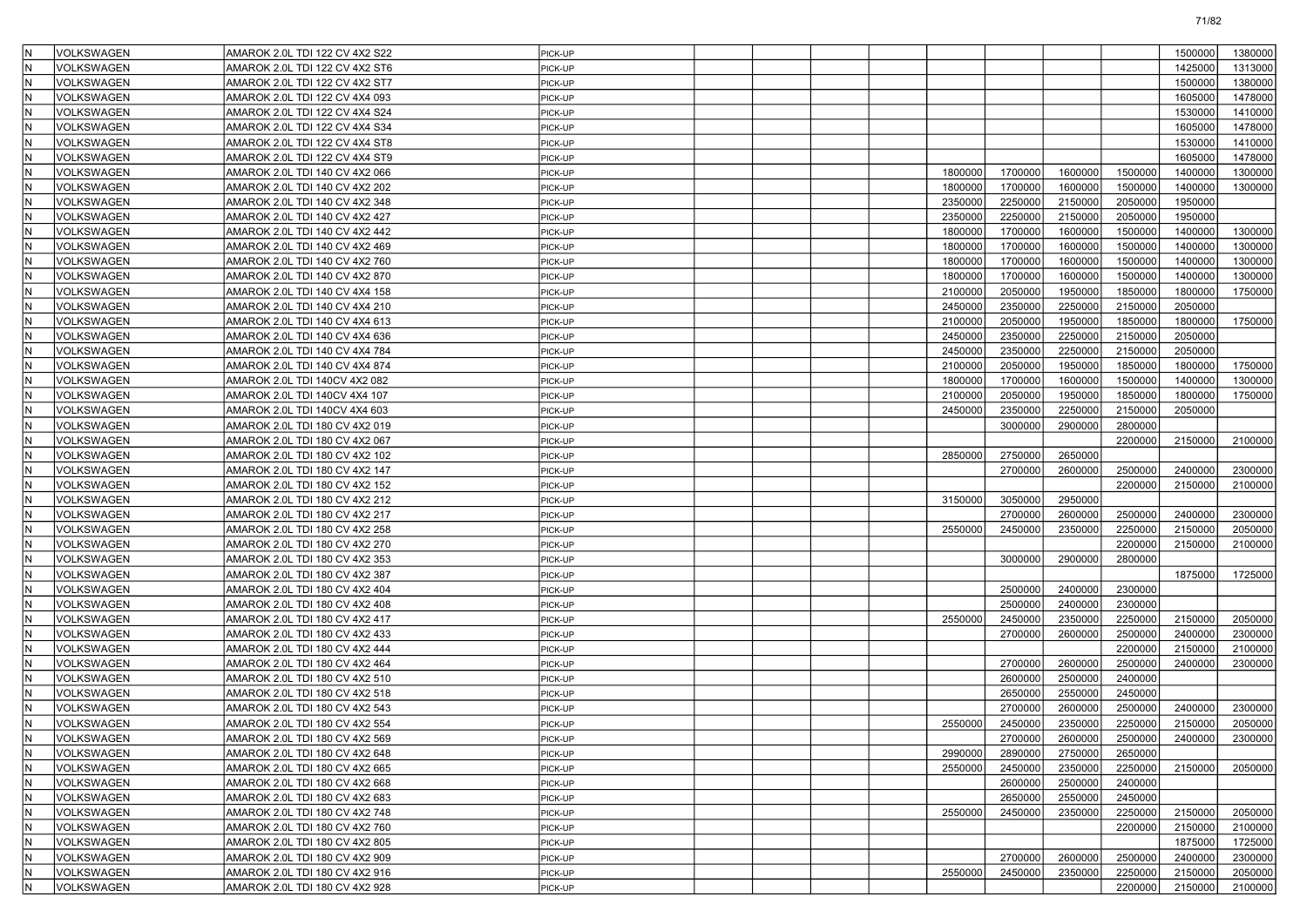| ١N       | <b>VOLKSWAGEN</b>               | AMAROK 2.0L TDI 180 CV 4X2 957    | PICK-UP            |         |         |         |         |                    |                    |                    | 2200000            | 2150000            | 2100000 |
|----------|---------------------------------|-----------------------------------|--------------------|---------|---------|---------|---------|--------------------|--------------------|--------------------|--------------------|--------------------|---------|
| ١N       | VOLKSWAGEN                      | AMAROK 2.0L TDI 180 CV 4X2 999    | PICK-UP            |         |         |         |         |                    |                    |                    |                    | 1875000            | 1725000 |
| lΝ       | <b>VOLKSWAGEN</b>               | AMAROK 2.0L TDI 180 CV 4X4 053    | PICK-UP            |         |         |         |         |                    | 3450000            | 3350000            | 3250000            | 3150000            | 3050000 |
| İΝ       | <b>VOLKSWAGEN</b>               | AMAROK 2.0L TDI 180 CV 4X4 060    | PICK-UP            |         |         |         |         | 2950000            | 2850000            | 2750000            | 2650000            | 2550000            | 2450000 |
| İ٨       | <b>VOLKSWAGEN</b>               | AMAROK 2.0L TDI 180 CV 4X4 072    | PICK-UP            |         |         |         |         |                    |                    | 2700000            | 2600000            | 2500000            | 2400000 |
| lΝ       | VOLKSWAGEN                      | AMAROK 2.0L TDI 180 CV 4X4 080    | PICK-UP            |         |         |         |         | 3550000            | 3450000            | 3350000            |                    |                    |         |
| N        | <b>VOLKSWAGEN</b>               | AMAROK 2.0L TDI 180 CV 4X4 101    | PICK-UP            |         |         |         |         |                    |                    | 2700000            | 2600000            | 2500000            | 2400000 |
| lΝ       | <b>VOLKSWAGEN</b>               | AMAROK 2.0L TDI 180 CV 4X4 125    | PICK-UP            |         |         |         |         |                    | 3450000            | 3350000            | 3250000            | 3150000            | 3050000 |
| lΝ       | <b>VOLKSWAGEN</b>               | AMAROK 2.0L TDI 180 CV 4X4 143    | PICK-UP            |         |         |         |         |                    |                    |                    |                    | 2070000            | 1920000 |
| İ٨       | VOLKSWAGEN                      | AMAROK 2.0L TDI 180 CV 4X4 195    | PICK-UP            |         |         |         |         |                    | 3450000            | 3350000            | 3250000            | 3150000            | 3050000 |
| lΝ       | VOLKSWAGEN                      | AMAROK 2.0L TDI 180 CV 4X4 211    | PICK-UP            |         |         |         |         | 3200000            | 3100000            | 3000000            | 2900000            | 2800000            | 2700000 |
| N        | VOLKSWAGEN                      | AMAROK 2.0L TDI 180 CV 4X4 221    | PICK-UP            |         |         |         |         |                    | 3450000            | 3350000            | 3250000            | 3150000            | 3050000 |
| lΝ       | <b>VOLKSWAGEN</b>               | AMAROK 2.0L TDI 180 CV 4X4 232    | PICK-UP            |         |         |         |         | 2950000            | 2850000            | 2750000            | 2650000            | 2550000            | 2450000 |
| IN.      | <b>VOLKSWAGEN</b>               | AMAROK 2.0L TDI 180 CV 4X4 246    | PICK-UP            |         |         |         |         | 3250000            | 3150000            | 3050000            |                    |                    |         |
| İ٨       | <b>VOLKSWAGEN</b>               | AMAROK 2.0L TDI 180 CV 4X4 268    | PICK-UP            |         |         |         |         | 3050000            | 2950000            | 2850000            | 2750000            | 2650000            |         |
| l٨       | VOLKSWAGEN                      | AMAROK 2.0L TDI 180 CV 4X4 291    | PICK-UP            |         |         |         |         | 3200000            | 3100000            | 3000000            | 2900000            | 2800000            | 2700000 |
| N        | VOLKSWAGEN                      | AMAROK 2.0L TDI 180 CV 4X4 343    | PICK-UP            |         |         |         |         | 3200000            | 3100000            | 3000000            | 2900000            | 2800000            | 2700000 |
| lΝ       | <b>VOLKSWAGEN</b>               | AMAROK 2.0L TDI 180 CV 4X4 350    | PICK-UP            |         |         |         |         | 3050000            | 2950000            | 2850000            | 2750000            | 2650000            |         |
| İΝ       | <b>VOLKSWAGEN</b>               | AMAROK 2.0L TDI 180 CV 4X4 361    | PICK-UP            |         |         |         |         | 3200000            | 3100000            | 3000000            | 2900000            | 2800000            | 2700000 |
| İ٨       | <b>VOLKSWAGEN</b>               | AMAROK 2.0L TDI 180 CV 4X4 386    | PICK-UP            |         |         |         |         |                    | 3450000            | 3350000            | 3250000            | 3150000            | 3050000 |
| l٨       | VOLKSWAGEN                      | AMAROK 2.0L TDI 180 CV 4X4 387    | PICK-UP            |         |         |         |         | 3050000            | 2950000            | 2850000            | 2750000            | 2650000            |         |
| N        | VOLKSWAGEN                      | AMAROK 2.0L TDI 180 CV 4X4 398    | PICK-UP            |         |         |         |         | 3050000            | 2950000            | 2850000            | 2750000            | 2650000            |         |
| lΝ       | <b>VOLKSWAGEN</b>               | AMAROK 2.0L TDI 180 CV 4X4 402    | PICK-UP            |         |         |         |         | 2950000            | 2850000            | 2750000            | 2650000            | 2550000            | 2450000 |
| İΝ       | <b>VOLKSWAGEN</b>               | AMAROK 2.0L TDI 180 CV 4X4 411    | PICK-UP            |         |         |         |         |                    | 3450000            | 3350000            | 3250000            | 3150000            | 3050000 |
| İΝ       | <b>VOLKSWAGEN</b>               | AMAROK 2.0L TDI 180 CV 4X4 414    | PICK-UP            |         |         |         |         |                    |                    | 2700000            | 2600000            | 2500000            | 2400000 |
| l٨       | VOLKSWAGEN                      | AMAROK 2.0L TDI 180 CV 4X4 516    | PICK-UP            |         |         |         |         | 2950000            | 2850000            | 2750000            | 2650000            | 2550000            | 2450000 |
| N        | VOLKSWAGEN                      | AMAROK 2.0L TDI 180 CV 4X4 521    | PICK-UP            |         |         |         |         |                    | 3450000            | 3350000            | 3250000            | 3150000            | 3050000 |
| lΝ       | <b>VOLKSWAGEN</b>               | AMAROK 2.0L TDI 180 CV 4X4 531    | PICK-UP            |         |         |         |         |                    |                    |                    |                    | 2070000            | 1920000 |
| N)       | <b>VOLKSWAGEN</b>               | AMAROK 2.0L TDI 180 CV 4X4 536    | PICK-UP            |         |         |         |         | 3050000            | 2950000            | 2850000            | 2750000            | 2650000            |         |
| İΝ       | VOLKSWAGEN                      | AMAROK 2.0L TDI 180 CV 4X4 548    |                    |         |         |         |         | 2990000            | 2890000            | 2750000            | 2650000            |                    |         |
| lΝ       |                                 |                                   | PICK-UP            |         |         |         |         |                    | 3000000            | 2900000            | 2800000            |                    |         |
| ١N       | VOLKSWAGEN                      | AMAROK 2.0L TDI 180 CV 4X4 551    | PICK-UP            |         |         |         |         | 3200000            | 3100000            | 3000000            | 2900000            | 2800000            | 2700000 |
| lΝ       | VOLKSWAGEN<br><b>VOLKSWAGEN</b> | AMAROK 2.0L TDI 180 CV 4X4 552    | PICK-UP<br>PICK-UP |         |         |         |         | 2950000            | 2850000            | 2750000            | 2650000            | 2550000            | 2450000 |
| lΝ       | <b>VOLKSWAGEN</b>               | AMAROK 2.0L TDI 180 CV 4X4 561    |                    |         |         |         |         |                    | 3100000            | 3000000            | 2900000            | 2800000            | 2700000 |
| İΝ       |                                 | AMAROK 2.0L TDI 180 CV 4X4 577    | PICK-UP            |         |         |         |         | 3200000            |                    |                    |                    |                    |         |
| lΝ       | VOLKSWAGEN                      | AMAROK 2.0L TDI 180 CV 4X4 588    | PICK-UP            |         |         |         |         | 2950000            | 2850000            | 2750000<br>2700000 | 2650000<br>2600000 | 2550000<br>2500000 | 2450000 |
|          | VOLKSWAGEN                      | AMAROK 2.0L TDI 180 CV 4X4 596    | PICK-UP            |         |         |         |         |                    |                    |                    |                    |                    | 2400000 |
| ١N<br>lΝ | VOLKSWAGEN<br><b>VOLKSWAGEN</b> | AMAROK 2.0L TDI 180 CV 4X4 608    | PICK-UP            |         |         |         |         | 3050000<br>2950000 | 2950000<br>2850000 | 2850000<br>2750000 | 2750000<br>2650000 | 2650000<br>2550000 | 2450000 |
| IN.      |                                 | AMAROK 2.0L TDI 180 CV 4X4 612    | PICK-UP            |         |         |         |         |                    |                    |                    |                    |                    |         |
|          | <b>VOLKSWAGEN</b>               | AMAROK 2.0L TDI 180 CV 4X4 647    | PICK-UP            |         |         |         |         | 3050000            | 2950000            | 2850000            | 2750000            | 2650000            |         |
| İΝ<br>lΝ | VOLKSWAGEN                      | AMAROK 2.0L TDI 180 CV 4X4 678    | PICK-UP            |         |         |         |         | 2990000            | 2890000            | 2750000            | 2650000            |                    |         |
|          | VOLKSWAGEN                      | AMAROK 2.0L TDI 180 CV 4X4 698    | PICK-UP            |         |         |         |         | 2950000            | 2850000            | 2750000            | 2650000            | 2550000            | 2450000 |
| ١N<br>lΝ | VOLKSWAGEN                      | AMAROK 2.0L TDI 180 CV 4X4 713    | PICK-UP            |         |         |         |         | 2990000            | 2890000            | 2750000            | 2650000            |                    |         |
| lΝ       | VOLKSWAGEN                      | AMAROK 2.0L TDI 180 CV 4X4 809    | PICK-UP            |         |         |         |         | 2950000            | 2850000            | 2750000            | 2650000            | 2550000            | 2450000 |
|          | VOLKSWAGEN                      | AMAROK 2.0L TDI 180 CV 4X4 887    | PICK-UP            |         |         |         |         | 3200000            | 3100000            | 3000000            | 2900000            | 2800000            | 2700000 |
| İ٨       | VOLKSWAGEN                      | AMAROK 2.0L TDI 180 CV 4X4 892    | PICK-UP            |         |         |         |         | 2950000            | 2850000            | 2750000            | 2650000            | 2550000            | 2450000 |
| İ٨       | VOLKSWAGEN                      | AMAROK 2.0L TDI 180 CV 4X4 904    | PICK-UP            |         |         |         |         |                    |                    | 2700000            | 2600000            | 2500000            | 2400000 |
| ΙN       | VOLKSWAGEN                      | AMAROK 2.0L TDI 180 CV 4X4 949    | PICK-UP            |         |         |         |         | 2950000            | 2850000            | 2750000            | 2650000            | 2550000            | 2450000 |
| İΝ       | <b>VOLKSWAGEN</b>               | AMAROK 2.0L TDI 180 CV 4X4 CD 386 | PICK-UP            |         |         |         |         | 2990000            | 2890000            | 2750000            | 2650000            |                    |         |
| IN.      | VOLKSWAGEN                      | AMAROK 2.0L TDI 180 CV 4X4 CD 898 | PICK-UP            |         |         |         |         | 3050000            | 2950000            | 2850000            | 2750000            | 2650000            |         |
| İΝ       | VOLKSWAGEN                      | AMAROK 2.0L TDI 180CV 4X2 459     | PICK-UP            | 3882000 | 3300000 | 3190000 | 3050000 | 2900000            | 2800000            |                    |                    |                    |         |
| lΝ       | VOLKSWAGEN                      | AMAROK 2.0L TDI 180CV 4X4 056     | PICK-UP            |         |         |         |         | 3550000            | 3450000            | 3350000            |                    |                    |         |
| ١N       | VOLKSWAGEN                      | AMAROK 2.0L TDI 180CV 4X4 184     | PICK-UP            | 3734258 | 3400000 | 3290000 | 3150000 | 3000000            | 2890000            |                    |                    |                    |         |
| lΝ       | VOLKSWAGEN                      | AMAROK 2.0L TDI 180CV 4X4 222     | PICK-UP            |         |         |         |         |                    | 3150000            |                    |                    |                    |         |
| IN.      | VOLKSWAGEN                      | AMAROK 2.0L TDI 180CV 4X4 348     | PICK-UP            | 4599000 | 3850000 | 3700000 | 3550000 | 3400000            | 3250000            |                    |                    |                    |         |
| İΝ       | VOLKSWAGEN                      | AMAROK 2.0L TDI 180CV 4X4 651     | PICK-UP            | 3734258 | 3400000 | 3290000 | 3150000 | 3000000            | 2890000            |                    |                    |                    |         |
| İΝ       | VOLKSWAGEN                      | AMAROK 2.0L TDI 180CV 4X4 687     | PICK-UP            |         |         |         |         |                    | 3450000            | 3350000            | 3250000            | 3150000            | 3050000 |
| N        | VOLKSWAGEN                      | AMAROK 2.0L TDI 180CV 4X4 949     | PICK-UP            | 3734258 | 3400000 | 3290000 | 3150000 | 3000000            | 2890000            |                    |                    |                    |         |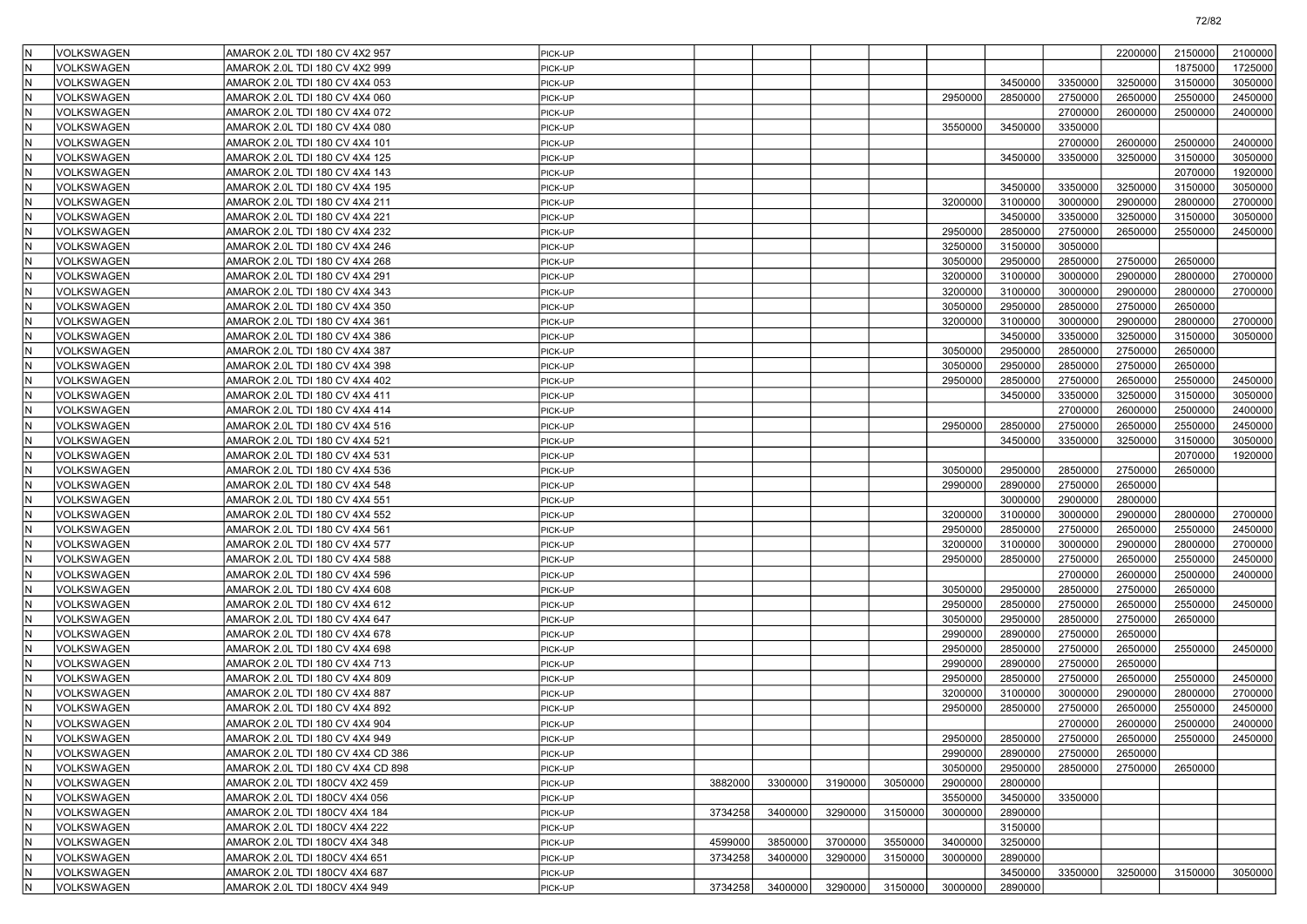|     | VOLKSWAGEN        | AMAROK 2.0L TDI 4X2 037                 | PICK-UP |         |         |         |         |         |         |  | 2175000 | 2025000 |
|-----|-------------------|-----------------------------------------|---------|---------|---------|---------|---------|---------|---------|--|---------|---------|
| İΝ  | VOLKSWAGEN        | AMAROK 2.0L TDI 4X2 163CV 969           | PICK-UP |         |         |         |         |         |         |  | 1800000 | 1650000 |
|     | VOLKSWAGEN        | AMAROK 2.0L TDI 4X2 1H2                 | PICK-UP |         |         |         |         |         |         |  | 2070000 | 1905000 |
| IN. | <b>VOLKSWAGEN</b> | AMAROK 2.0L TDI 4X2 1P2                 | PICK-UP |         |         |         |         |         |         |  | 2175000 | 2025000 |
|     | VOLKSWAGEN        | AMAROK 2.0L TDI 4X2 1T2                 | PICK-UP |         |         |         |         |         |         |  | 1875000 | 1725000 |
| lΝ  | VOLKSWAGEN        | AMAROK 2.0L TDI 4X2 1T8                 | PICK-UP |         |         |         |         |         |         |  | 1875000 | 1725000 |
| İΝ  | VOLKSWAGEN        | AMAROK 2.0L TDI 4X2 228                 | PICK-UP |         |         |         |         |         |         |  | 1875000 | 1725000 |
|     | <b>VOLKSWAGEN</b> | AMAROK 2.0L TDI 4X2 240                 | PICK-UP |         |         |         |         |         |         |  | 2070000 | 1905000 |
| lΝ  | <b>VOLKSWAGEN</b> | AMAROK 2.0L TDI 4X2 2H2                 | PICK-UP |         |         |         |         |         |         |  | 2070000 | 1905000 |
|     | <b>VOLKSWAGEN</b> | AMAROK 2.0L TDI 4X2 2N2                 | PICK-UP |         |         |         |         |         |         |  | 2070000 | 1905000 |
| lΝ  | VOLKSWAGEN        | AMAROK 2.0L TDI 4X2 2P2                 | PICK-UP |         |         |         |         |         |         |  | 2175000 | 2025000 |
| İΝ  | VOLKSWAGEN        | AMAROK 2.0L TDI 4X2 2T2                 | PICK-UP |         |         |         |         |         |         |  | 1875000 | 1725000 |
| lΝ  | VOLKSWAGEN        | AMAROK 2.0L TDI 4X2 2T7                 | PICK-UP |         |         |         |         |         |         |  | 1875000 | 1725000 |
| İΝ  | <b>VOLKSWAGEN</b> | AMAROK 2.0L TDI 4X2 387                 | PICK-UP |         |         |         |         |         |         |  | 1875000 | 1725000 |
|     | <b>VOLKSWAGEN</b> | AMAROK 2.0L TDI 4X2 CH2                 | PICK-UP |         |         |         |         |         |         |  | 2175000 | 2025000 |
| lΝ  | VOLKSWAGEN        | AMAROK 2.0L TDI 4X2 CN2                 | PICK-UP |         |         |         |         |         |         |  | 2175000 | 2025000 |
| İΝ  | VOLKSWAGEN        | AMAROK 2.0L TDI 4X2 HC2                 | PICK-UP |         |         |         |         |         |         |  | 2175000 | 2025000 |
| IN  | <b>VOLKSWAGEN</b> | AMAROK 2.0L TDI 4X2 S43                 | PICK-UP |         |         |         |         |         |         |  | 1800000 | 1650000 |
| lΝ  | <b>VOLKSWAGEN</b> | AMAROK 2.0L TDI 4X2 ST3                 | PICK-UP |         |         |         |         |         |         |  | 1800000 | 1650000 |
|     | <b>VOLKSWAGEN</b> | AMAROK 2.0L TDI 4X4 163CV 113           | PICK-UP |         |         |         |         |         |         |  | 2000000 | 1900000 |
| lΝ  | <b>VOLKSWAGEN</b> | AMAROK 2.0L TDI 4X4 181                 | PICK-UP |         |         |         |         |         |         |  | 2250000 | 2100000 |
| İΝ  | VOLKSWAGEN        | AMAROK 2.0L TDI 4X4 1H0                 | PICK-UP |         |         |         |         |         |         |  | 2150000 | 2050000 |
| IN  | VOLKSWAGEN        | AMAROK 2.0L TDI 4X4 1H4                 | PICK-UP |         |         |         |         |         |         |  | 2150000 | 2050000 |
| İΝ  | <b>VOLKSWAGEN</b> | AMAROK 2.0L TDI 4X4 1HC                 | PICK-UP |         |         |         |         |         |         |  | 2150000 | 2050000 |
|     |                   |                                         |         |         |         |         |         |         |         |  |         |         |
|     | VOLKSWAGEN        | AMAROK 2.0L TDI 4X4 1HP                 | PICK-UP |         |         |         |         |         |         |  | 2250000 | 2100000 |
| lΝ  | VOLKSWAGEN        | AMAROK 2.0L TDI 4X4 1N4                 | PICK-UP |         |         |         |         |         |         |  | 2150000 | 2050000 |
| İΝ  | VOLKSWAGEN        | AMAROK 2.0L TDI 4X4 1T0                 | PICK-UP |         |         |         |         |         |         |  | 2050000 | 1950000 |
| IN  | <b>VOLKSWAGEN</b> | AMAROK 2.0L TDI 4X4 1T7                 | PICK-UP |         |         |         |         |         |         |  | 2050000 | 1950000 |
| İΝ  | <b>VOLKSWAGEN</b> | AMAROK 2.0L TDI 4X4 372                 | PICK-UP |         |         |         |         |         |         |  | 2050000 | 1950000 |
|     | <b>VOLKSWAGEN</b> | AMAROK 2.0L TDI 4X4 384                 | PICK-UP |         |         |         |         |         |         |  | 2150000 | 2050000 |
| lΝ  | VOLKSWAGEN        | AMAROK 2.0L TDI 4X4 4T4                 | PICK-UP |         |         |         |         |         |         |  | 2050000 | 1950000 |
| İΝ  | VOLKSWAGEN        | AMAROK 2.0L TDI 4X4 4T7                 | PICK-UP |         |         |         |         |         |         |  | 2050000 | 1950000 |
| lΝ  | VOLKSWAGEN        | AMAROK 2.0L TDI 4X4 531                 | PICK-UP |         |         |         |         |         |         |  | 2050000 | 1950000 |
| İΝ  | <b>VOLKSWAGEN</b> | AMAROK 2.0L TDI 4X4 BH0                 | PICK-UP |         |         |         |         |         |         |  |         | 2175000 |
|     | VOLKSWAGEN        | AMAROK 2.0L TDI 4X4 BHP                 | PICK-UP |         |         |         |         |         |         |  |         | 2175000 |
| lΝ  | VOLKSWAGEN        | AMAROK 2.0L TDI 4X4 HC4                 | PICK-UP |         |         |         |         |         |         |  | 2150000 | 2050000 |
| İΝ  | VOLKSWAGEN        | AMAROK 2.0L TDI 4X4 HN4                 | PICK-UP |         |         |         |         |         |         |  | 2150000 | 2050000 |
| ΙN  | <b>VOLKSWAGEN</b> | AMAROK 2.0L TDI 4X4 HP4                 | PICK-UP |         |         |         |         |         |         |  | 2250000 | 2100000 |
| İΝ  | <b>VOLKSWAGEN</b> | AMAROK 2.0L TDI 4X4 S45                 | PICK-UP |         |         |         |         |         |         |  | 2000000 | 1900000 |
|     | VOLKSWAGEN        | AMAROK 2.0L TDI 4X4 ST4                 | PICK-UP |         |         |         |         |         |         |  | 1800000 | 1650000 |
| lΝ  | VOLKSWAGEN        | AMAROK 2.0L TDI 4X4 ST5                 | PICK-UP |         |         |         |         |         |         |  | 2000000 | 1900000 |
| İΝ  | VOLKSWAGEN        | AMAROK 2.0LTDI 140CV 4X2 254            | PICK-UP |         |         | 2000000 | 1900000 | 1830000 | 1750000 |  |         |         |
| IN  | VOLKSWAGEN        | AMAROK 2.0LTDI 140CV 4X2 387            | PICK-UP |         |         | 2000000 | 1900000 | 1830000 | 1750000 |  |         |         |
| İΝ  | VOLKSWAGEN        | AMAROK 2.0LTDI 140CV 4X2 626            | PICK-UP |         |         | 2000000 | 1900000 | 1830000 | 1750000 |  |         |         |
|     | VOLKSWAGEN        | AMAROK 2.0LTDI 140CV 4X4 542            | PICK-UP |         |         | 2350000 | 2270000 | 2190000 | 2100000 |  |         |         |
|     | VOLKSWAGEN        | AMAROK 2.0LTDI 140CV 4X4 914            | PICK-UP |         |         | 2750000 | 2630000 | 2530000 | 2450000 |  |         |         |
| IN  | VOLKSWAGEN        | AMAROK CONFOR 2.0L TDI 180CV 4X2 AT EU5 | PICK-UP | 3734000 | 3150000 | 3000000 | 2850000 | 2750000 | 2650000 |  |         |         |
| İΝ  | VOLKSWAGEN        | AMAROK CONFOR 2.0L TDI 180CV 4X2 EU5    | PICK-UP | 3410000 | 2900000 | 2800000 | 2700000 | 2600000 | 2500000 |  |         |         |
| IN. | VOLKSWAGEN        | AMAROK CONFOR 2.0L TDI 180CV 4X4 AT EU5 | PICK-UP | 3300059 | 3590000 | 3400000 | 3290000 | 3150000 | 3000000 |  |         |         |
| IN. | VOLKSWAGEN        | AMAROK CONFOR 2.0L TDI 180CV 4X4 EU5    | PICK-UP | 3734258 | 3400000 | 3290000 | 3150000 | 3000000 | 2890000 |  |         |         |
| IN. | VOLKSWAGEN        | AMAROK DC 2.0L TDI 140 CV 044           | PICK-UP |         |         |         | 2350000 | 2250000 | 2150000 |  |         |         |
| IN. | VOLKSWAGEN        | AMAROK DC 2.0L TDI 140 CV 476           | PICK-UP |         |         | 2350000 | 2270000 | 2190000 | 2100000 |  |         |         |
| İΝ  | VOLKSWAGEN        |                                         | PICK-UP |         |         |         | 2350000 | 2250000 | 2150000 |  |         |         |
| IN. | VOLKSWAGEN        | AMAROK DC 2.0L TDI 140 CV 4X2 083       | PICK-UP |         |         |         | 2630000 | 2530000 | 2450000 |  |         |         |
|     | <b>VOLKSWAGEN</b> | AMAROK DC 2.0L TDI 140 CV 4X4 371       |         |         |         | 2750000 |         |         | 2450000 |  |         |         |
|     |                   | AMAROK DC 2.0L TDI 140 CV 4X4 934       | PICK-UP |         |         | 2750000 | 2630000 | 2530000 |         |  |         |         |
| ١N  | VOLKSWAGEN        | AMAROK DC 2.0L TDI 140 CV 646           | PICK-UP |         |         |         | 2350000 | 2250000 | 2150000 |  |         |         |
| IN. | VOLKSWAGEN        | AMAROK DC 2.0L TDI 180 CV 4X2 064       | PICK-UP | 3882000 | 3300000 | 3190000 | 3050000 | 2900000 | 2800000 |  |         |         |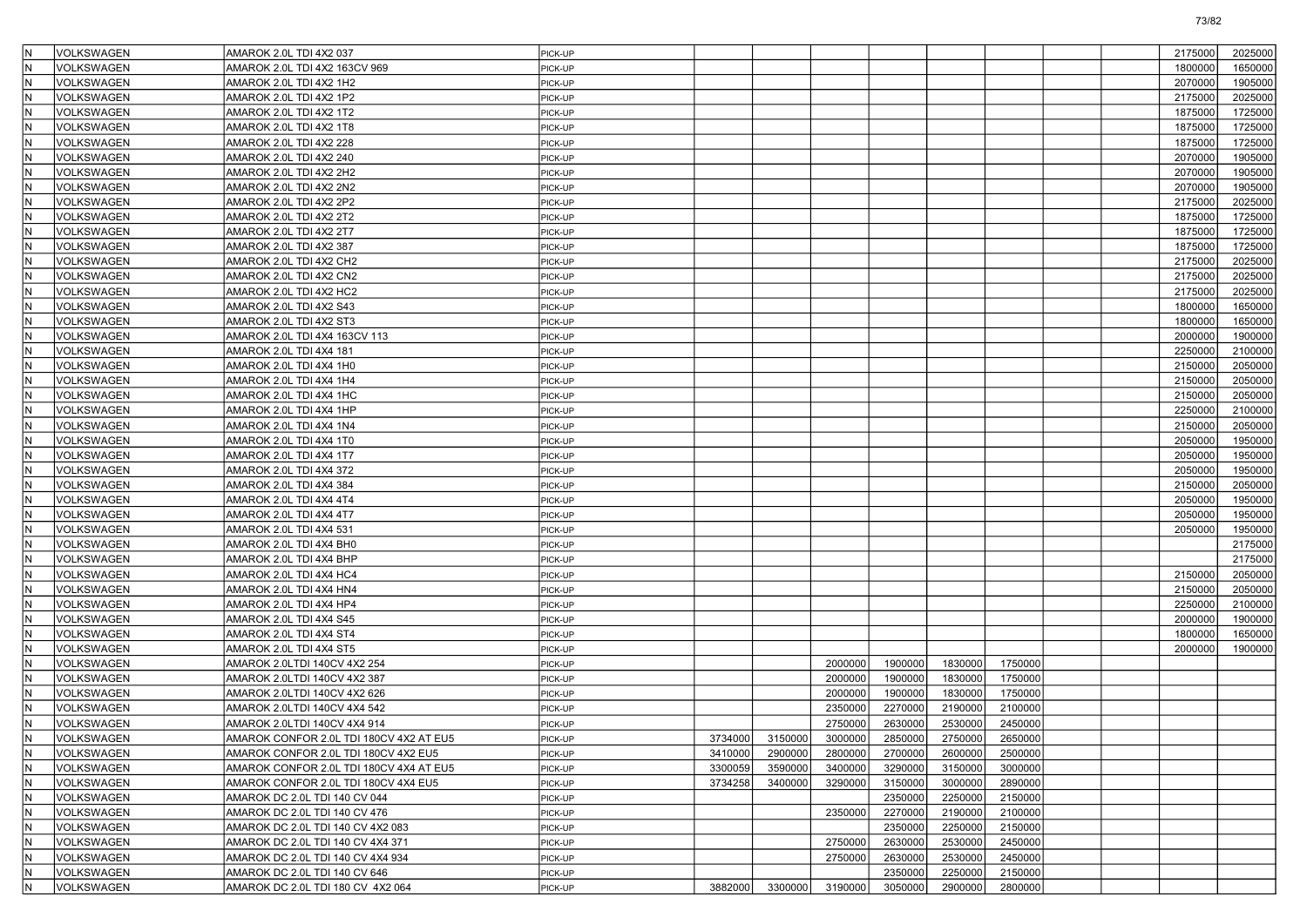| VOLKSWAGEN        | AMAROK DC 2.0L TDI 180 CV 007                    | PICK-UP | 3734000 | 3150000 | 3000000 | 2850000 | 2750000 | 2650000 |         |         |         |         |
|-------------------|--------------------------------------------------|---------|---------|---------|---------|---------|---------|---------|---------|---------|---------|---------|
| VOLKSWAGEN        | AMAROK DC 2.0L TDI 180 CV 439                    | PICK-UP | 3410000 | 2900000 | 2800000 | 2700000 | 2600000 | 2500000 |         |         |         |         |
| VOLKSWAGEN        | AMAROK DC 2.0L TDI 180 CV 4X2 009                | PICK-UP | 4336000 | 3650000 | 3450000 | 3300000 | 3190000 | 3050000 |         |         |         |         |
| VOLKSWAGEN<br>ΙN  | AMAROK DC 2.0L TDI 180 CV 4X2 109                | PICK-UP | 3734000 | 3150000 | 3000000 | 2850000 | 2750000 | 2650000 |         |         |         |         |
| VOLKSWAGEN        | AMAROK DC 2.0L TDI 180 CV 4X2 125                | PICK-UP | 3882000 | 3300000 | 3190000 | 3050000 | 2900000 | 2800000 |         |         |         |         |
| VOLKSWAGEN        | AMAROK DC 2.0L TDI 180 CV 4X2 174                | PICK-UP | 4336000 | 3650000 | 3450000 | 3300000 | 3190000 | 3050000 |         |         |         |         |
| VOLKSWAGEN        | AMAROK DC 2.0L TDI 180 CV 4X2 235                | PICK-UP | 4336000 | 3650000 | 3450000 | 3300000 | 3190000 | 3050000 |         |         |         |         |
| VOLKSWAGEN        | AMAROK DC 2.0L TDI 180 CV 4X2 290                | PICK-UP | 4336000 | 3650000 | 3450000 | 3300000 | 3190000 | 3050000 |         |         |         |         |
| VOLKSWAGEN<br>ΙN  | AMAROK DC 2.0L TDI 180 CV 4X2 303                | PICK-UP | 3410000 | 2900000 | 2800000 | 2700000 | 2600000 | 2500000 |         |         |         |         |
| VOLKSWAGEN        | AMAROK DC 2.0L TDI 180 CV 4X2 366                | PICK-UP | 3410000 | 2900000 | 2800000 | 2700000 | 2600000 | 2500000 |         |         |         |         |
| VOLKSWAGEN        | AMAROK DC 2.0L TDI 180 CV 4X2 400                | PICK-UP |         |         |         |         |         | 3000000 | 2900000 | 2800000 |         |         |
| VOLKSWAGEN        | AMAROK DC 2.0L TDI 180 CV 4X2 406                | PICK-UP | 3410000 | 2900000 | 2800000 | 2700000 | 2600000 | 2500000 |         |         |         |         |
| VOLKSWAGEN        | AMAROK DC 2.0L TDI 180 CV 4X2 430                | PICK-UP | 3410000 | 2900000 | 2800000 | 2700000 | 2600000 | 2500000 |         |         |         |         |
| VOLKSWAGEN<br>ΙN  | AMAROK DC 2.0L TDI 180 CV 4X2 484                | PICK-UP | 3734000 | 3150000 | 3000000 | 2850000 | 2750000 | 2650000 |         |         |         |         |
| VOLKSWAGEN        | AMAROK DC 2.0L TDI 180 CV 4X2 534                | PICK-UP |         |         |         |         |         | 2500000 | 2400000 | 2300000 |         |         |
| VOLKSWAGEN        | AMAROK DC 2.0L TDI 180 CV 4X2 697                | PICK-UP | 3410000 | 2900000 | 2800000 | 2700000 | 2600000 | 2500000 |         |         |         |         |
| VOLKSWAGEN        | AMAROK DC 2.0L TDI 180 CV 4X2 775                | PICK-UP | 3410000 | 2900000 | 2800000 | 2700000 | 2600000 | 2500000 |         |         |         |         |
| VOLKSWAGEN        | AMAROK DC 2.0L TDI 180 CV 4X2 779                | PICK-UP | 3410000 | 2900000 | 2800000 | 2700000 | 2600000 | 2500000 |         |         |         |         |
| VOLKSWAGEN<br>ΙN  | AMAROK DC 2.0L TDI 180 CV 4X2 890                | PICK-UP | 3882000 | 3300000 | 3190000 | 3050000 | 2900000 | 2800000 |         |         |         |         |
| VOLKSWAGEN        | AMAROK DC 2.0L TDI 180 CV 4X2 899                | PICK-UP | 3882000 | 3300000 | 3190000 | 3050000 | 2900000 | 2800000 |         |         |         |         |
| VOLKSWAGEN        | AMAROK DC 2.0L TDI 180 CV 4X2 938                | PICK-UP |         |         |         |         | 2850000 | 2750000 | 2650000 |         |         |         |
| VOLKSWAGEN        | AMAROK DC 2.0L TDI 180 CV 4X2 995                | PICK-UP | 3410000 | 2900000 | 2800000 | 2700000 | 2600000 | 2500000 |         |         |         |         |
| VOLKSWAGEN        | AMAROK DC 2.0L TDI 180 CV 4X4 042                | PICK-UP |         |         |         |         | 2950000 | 2850000 | 2750000 | 2650000 | 2550000 | 2450000 |
| VOLKSWAGEN<br>ΙN  | AMAROK DC 2.0L TDI 180 CV 4X4 043                | PICK-UP |         |         |         |         | 3250000 | 3150000 | 3050000 |         |         |         |
| VOLKSWAGEN        | AMAROK DC 2.0L TDI 180 CV 4X4 103                | PICK-UP | 5004000 | 4250000 | 4000000 | 3800000 | 3700000 | 3600000 |         |         |         |         |
| VOLKSWAGEN        | AMAROK DC 2.0L TDI 180 CV 4X4 127                | PICK-UP | 3300059 | 3590000 | 3400000 | 3290000 | 3150000 | 3000000 |         |         |         |         |
| VOLKSWAGEN        | AMAROK DC 2.0L TDI 180 CV 4X4 139                | PICK-UP | 3734258 | 3400000 | 3290000 | 3150000 | 3000000 | 2890000 |         |         |         |         |
| VOLKSWAGEN        | AMAROK DC 2.0L TDI 180 CV 4X4 208                | PICK-UP | 4599000 | 3850000 | 3700000 | 3550000 | 3400000 | 3250000 |         |         |         |         |
| ΙN<br>VOLKSWAGEN  | AMAROK DC 2.0L TDI 180 CV 4X4 268                | PICK-UP | 5004000 | 4250000 | 4000000 | 3800000 | 3700000 | 3600000 |         |         |         |         |
| VOLKSWAGEN        | AMAROK DC 2.0L TDI 180 CV 4X4 269                | PICK-UP | 4599000 | 3850000 | 3700000 | 3550000 | 3400000 | 3250000 |         |         |         |         |
| VOLKSWAGEN        | AMAROK DC 2.0L TDI 180 CV 4X4 298                | PICK-UP |         |         |         |         | 3250000 | 3150000 | 3050000 |         |         |         |
| VOLKSWAGEN        | AMAROK DC 2.0L TDI 180 CV 4X4 352                | PICK-UP | 3300059 | 3590000 | 3400000 | 3290000 | 3150000 | 3000000 |         |         |         |         |
| VOLKSWAGEN        | AMAROK DC 2.0L TDI 180 CV 4X4 434                | PICK-UP |         |         |         |         | 3250000 | 3150000 | 3050000 |         |         |         |
| ΙN<br>VOLKSWAGEN  | AMAROK DC 2.0L TDI 180 CV 4X4 447                | PICK-UP | 3300059 | 3590000 | 3400000 | 3290000 | 3150000 | 3000000 |         |         |         |         |
| VOLKSWAGEN        | AMAROK DC 2.0L TDI 180 CV 4X4 643                | PICK-UP | 3300059 | 3590000 | 3400000 | 3290000 | 3150000 | 3000000 |         |         |         |         |
| VOLKSWAGEN        | AMAROK DC 2.0L TDI 180 CV 4X4 664                | PICK-UP | 3300059 | 3590000 | 3400000 | 3290000 | 3150000 | 3000000 |         |         |         |         |
| VOLKSWAGEN        | AMAROK DC 2.0L TDI 180 CV 4X4 694                | PICK-UP | 3734258 | 3400000 | 3290000 | 3150000 | 3000000 | 2890000 |         |         |         |         |
| VOLKSWAGEN        | AMAROK DC 2.0L TDI 180 CV 4X4 758                | PICK-UP | 5004000 | 4250000 | 4000000 | 3800000 | 3700000 | 3600000 |         |         |         |         |
| VOLKSWAGEN<br>ΙN  | AMAROK DC 2.0L TDI 180 CV 4X4 826                | PICK-UP | 3734258 | 3400000 | 3290000 | 3150000 | 3000000 | 2890000 |         |         |         |         |
| VOLKSWAGEN        | AMAROK DC 2.0L TDI 180 CV 4X4 877                | PICK-UP | 4336000 | 3650000 | 3450000 | 3300000 | 3190000 | 3050000 |         |         |         |         |
| VOLKSWAGEN        | AMAROK DC 2.0L TDI 180 CV 4X4 919                | PICK-UP | 3734258 | 3400000 | 3290000 | 3150000 | 3000000 | 2890000 |         |         |         |         |
| VOLKSWAGEN        | AMAROK DC 2.0L TDI 180 CV 4X4 962                | PICK-UP | 3734258 | 3400000 | 3290000 | 3150000 | 3000000 | 2890000 |         |         |         |         |
| VOLKSWAGEN        | AMAROK DC 2.0L TDI 180 CV 4X4 977                | PICK-UP | 3300059 | 3590000 | 3400000 | 3290000 | 3150000 | 3000000 |         |         |         |         |
| VOLKSWAGEN<br>ΙN  | AMAROK DC 2.0L TDI 180 CV 4X4 985                | PICK-UP | 3734258 | 3400000 | 3290000 | 3150000 | 3000000 | 2890000 |         |         |         |         |
| VOLKSWAGEN        | AMAROK DC 2.0L TDI 180 CV 682                    | PICK-UP | 3410000 | 2900000 | 2800000 | 2700000 | 2600000 | 2500000 |         |         |         |         |
| VOLKSWAGEN        | AMAROK DC 2.0L TDI 180 CV 796                    | PICK-UP | 3410000 | 2900000 | 2800000 | 2700000 | 2600000 | 2500000 |         |         |         |         |
| VOLKSWAGEN        | AMAROK DC 2.0L TDI 180 CV 818                    | PICK-UP | 3882000 | 3300000 | 3190000 | 3050000 | 2900000 | 2800000 |         |         |         |         |
| VOLKSWAGEN<br>IN. | AMAROK DC 2.0L TDI 180 CV 920                    | PICK-UP | 3734000 | 3150000 | 3000000 | 2850000 | 2750000 | 2650000 |         |         |         |         |
| İΝ<br>VOLKSWAGEN  | AMAROK DC 2.0L TDI 180 CV 928                    | PICK-UP | 3734000 | 3150000 | 3000000 | 2850000 | 2750000 | 2650000 |         |         |         |         |
| VOLKSWAGEN<br>ΙN  | AMAROK DC 2.0L TDI 180CV COMFORTLINE 4X2 AUT EU5 | PICK-UP | 3300059 | 3590000 | 3400000 | 3290000 | 3150000 | 3000000 |         |         |         |         |
| İΝ<br>VOLKSWAGEN  | AMAROK DC 2.0L TDI 180CV COMFORTLINE 4X2 MAN EU5 | PICK-UP | 3410000 | 2900000 | 2800000 | 2700000 | 2600000 | 2500000 |         |         |         |         |
| VOLKSWAGEN<br>ΙN  | AMAROK DC 2.0L TDI 180CV COMFORTLINE 4X4 AUT EU5 | PICK-UP | 3300059 | 3590000 | 3400000 | 3290000 | 3150000 | 3000000 |         |         |         |         |
| VOLKSWAGEN<br>ΙN  | AMAROK DC 2.0L TDI 180CV COMFORTLINE 4X4 MAN EU5 | PICK-UP | 3734258 | 3400000 | 3290000 | 3150000 | 3000000 | 2890000 |         |         |         |         |
| VOLKSWAGEN<br>İΝ  | AMAROK DC 2.0L TDI 180CV CONFORLINE 4X2 AUT EU5  | PICK-UP | 3734000 | 3150000 | 3000000 | 2850000 | 2750000 | 2650000 |         |         |         |         |
| VOLKSWAGEN        | AMAROK DC 2.0L TDI 180CV CONFORLINE 4X2 MAN EU5  | PICK-UP | 3410000 | 2900000 | 2800000 | 2700000 | 2600000 | 2500000 |         |         |         |         |
| İΝ<br>VOLKSWAGEN  | AMAROK DC 2.0L TDI 180CV CONFORLINE 4X4 AUT EU5  | PICK-UP | 3734000 | 3150000 | 3000000 | 2850000 | 2750000 | 2650000 |         |         |         |         |
| VOLKSWAGEN<br>ΙN  | AMAROK DC 2.0L TDI 180CV CONFORLINE 4X4 MAN EU5  | PICK-UP | 3734258 | 3400000 | 3290000 | 3150000 | 3000000 | 2890000 |         |         |         |         |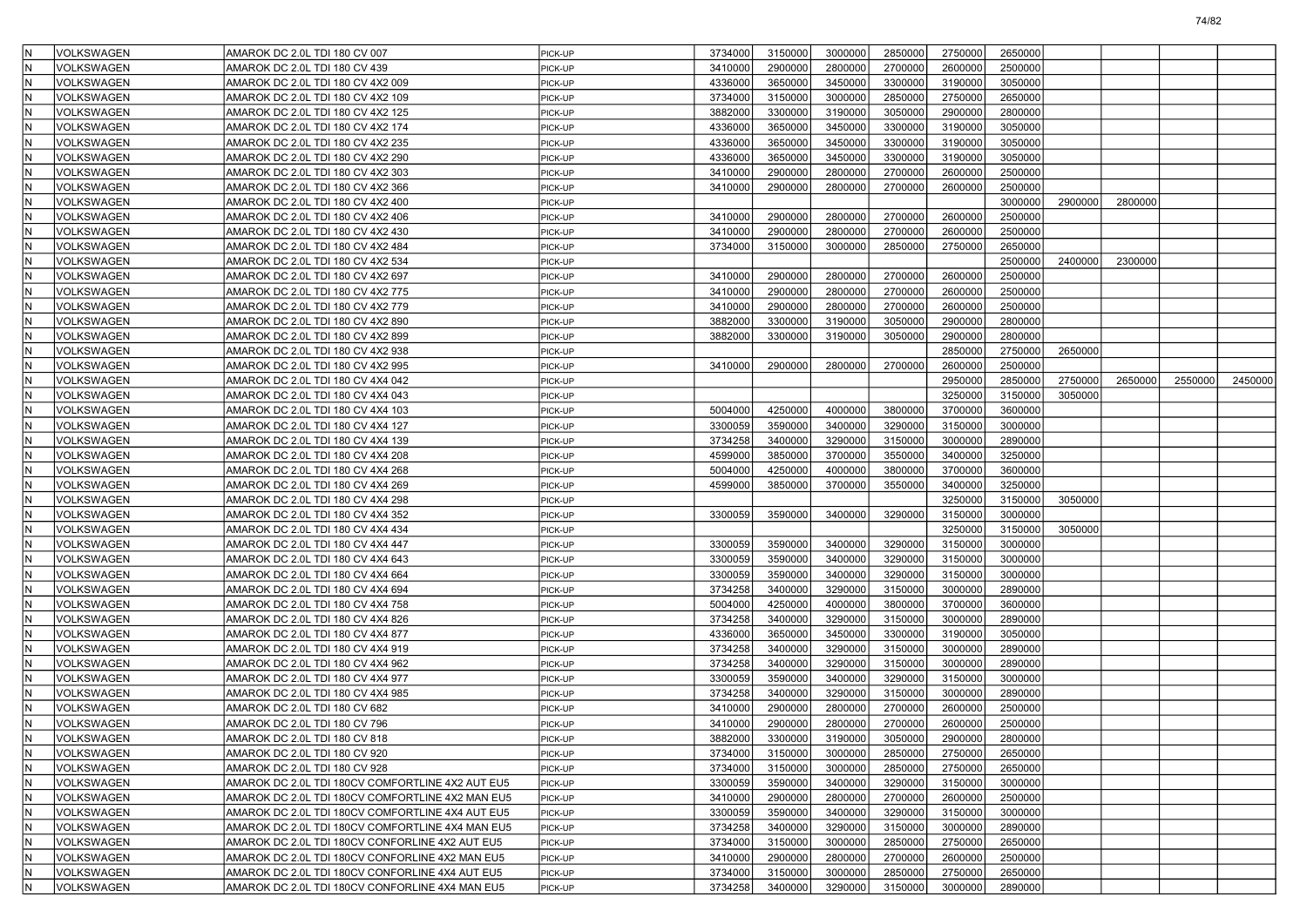|     | <b>VOLKSWAGEN</b>  | AMAROK DC 2.0L TDI 180CV HIGHLINE 4X2 AUT EU5   | PICK-UP                | 4336000 | 3650000 | 3450000 | 3300000 | 3190000 | 3050000 |  |  |
|-----|--------------------|-------------------------------------------------|------------------------|---------|---------|---------|---------|---------|---------|--|--|
|     | VOLKSWAGEN         | AMAROK DC 2.0L TDI 180CV HIGHLINE 4X2 MAN EU5   | PICK-UP                | 3882000 | 3300000 | 3190000 | 3050000 | 2900000 | 2800000 |  |  |
|     | VOLKSWAGEN         | AMAROK DC 2.0L TDI 180CV HIGHLINE 4X4 AUT EU5   | PICK-UP                | 5004000 | 4250000 | 4000000 | 3800000 | 3700000 | 3600000 |  |  |
|     | VOLKSWAGEN         | AMAROK DC 2.0L TDI 180CV HIGHLINE 4X4 MAN EU5   | PICK-UP                | 4599000 | 3850000 | 3700000 | 3550000 | 3400000 | 3250000 |  |  |
|     | <b>VOLKSWAGEN</b>  | AMAROK DC TDI 140 CV M 4X2 EU5                  | PICK-UP                | 3066000 | 2558000 | 2325000 | 2175000 | 2315000 |         |  |  |
|     | VOLKSWAGEN         | AMAROK DC TDI 140 CV M 4X4 EU5                  | PICK-UP                | 3472000 | 2945000 | 2815000 | 2700000 | 2600000 |         |  |  |
|     | VOLKSWAGEN         | AMAROK DC V6 3.0L 258 CV TDI 4X4 AT             | PICK-UP                | 5569000 | 4800000 |         |         |         |         |  |  |
|     | VOLKSWAGEN         | AMAROK DC V6 3.0L TDI 4X4 AT                    | PICK-UP                |         | 4750000 | 4550000 | 4350000 | 4150000 |         |  |  |
|     | VOLKSWAGEN         | AMAROK DC V6 BLACK STYLE 3.0L 258 CV TDI 4X4 AT | PICK-UP                | 5846000 | 5050000 |         |         |         |         |  |  |
|     | VOLKSWAGEN         | AMAROK DC V6 COMFORTLINE 3.0L 258 CV TDI 4X4 AT | PICK-UP                | 4574800 | 3950000 |         |         |         |         |  |  |
|     | <b>VOLKSWAGEN</b>  | AMAROK DC V6 COMFORTLINE 3.0L TDI 4X4 A         | PICK-UP                |         | 3900000 | 3700000 | 3500000 |         |         |  |  |
|     | VOLKSWAGEN         | AMAROK DC V6 CONFORT 3.0L TDI 4X4 A             | PICK-UP                |         | 3900000 | 3700000 | 3500000 |         |         |  |  |
|     | VOLKSWAGEN         | AMAROK DC V6 EXTREME 3.0L 258 CV TDI 4X4 AT     | PICK-UP                | 5818000 | 4990000 |         |         |         |         |  |  |
|     | VOLKSWAGEN         | AMAROK DC V6 EXTREME 3.0L TDI 4X4 A             | PICK-UP                |         | 4900000 | 4700000 | 4500000 | 4300000 |         |  |  |
|     | <b>VOLKSWAGEN</b>  | AMAROK SC 2.0L TDI 140 CV 106                   | PICK-UP                |         |         | 2000000 | 1900000 | 1830000 | 1750000 |  |  |
|     | VOLKSWAGEN         | AMAROK SC 2.0L TDI 140 CV 123                   | PICK-UP                |         |         | 2000000 | 1900000 | 1830000 | 1750000 |  |  |
|     | VOLKSWAGEN         | AMAROK SC 2.0L TDI 140 CV 4X2 031               | PICK-UP                |         |         | 2000000 | 1900000 | 1830000 | 1750000 |  |  |
|     | VOLKSWAGEN         | AMAROK SC 2.0L TDI 140 CV 4X4 175               | PICK-UP                |         |         | 2350000 | 2270000 | 2190000 | 2100000 |  |  |
|     | VOLKSWAGEN         | AMAROK SC 2.0L TDI 140 CV 4X4 250               | PICK-UP                |         |         | 2350000 | 2270000 | 2190000 | 2100000 |  |  |
|     | VOLKSWAGEN         | AMAROK SC 2.0L TDI 140 CV 919                   | PICK-UP                |         |         | 2000000 | 1900000 | 1830000 | 1750000 |  |  |
|     | VOLKSWAGEN         | AMAROK SC TDI 140 CV M 4X2 EU5                  | PICK-UP                |         |         | 2000000 | 1900000 | 1830000 | 1750000 |  |  |
|     | VOLKSWAGEN         | AMAROK SC TDI 140 CV M 4X4 EU5                  | PICK-UP                | 3472000 | 2945000 | 2815000 | 2700000 | 2600000 |         |  |  |
|     | VOLKSWAGEN         | CADDY                                           | <b>FURGONETA</b>       |         |         |         |         |         |         |  |  |
|     | VOLKSWAGEN         | CADDY 1.6                                       | FURGÓN                 |         |         |         |         |         |         |  |  |
|     | <b>VOLKSWAGEN</b>  | CADDY 1.6 (4510) 102                            | FURGÓN                 |         |         |         |         |         |         |  |  |
|     | VOLKSWAGEN         | CADDY 1.6 (4510) 301                            | <b>FURGONETA</b>       |         |         |         |         |         |         |  |  |
|     | VOLKSWAGEN         | CADDY 1.6 (4510) 30A                            | <b>URGONETA</b>        |         |         |         |         |         |         |  |  |
|     | VOLKSWAGEN         | CADDY 1.6 (4510) 3G1                            | <b>FURGONETA</b>       |         |         |         |         |         |         |  |  |
|     | VOLKSWAGEN         | CADDY 1.6 (4510) 3GA                            | <b>JTILITARIO</b>      |         |         |         |         |         |         |  |  |
|     | <b>VOLKSWAGEN</b>  | CADDY 1.6 (4510) 3GA                            | <b>FURGONETA</b>       |         |         |         |         |         |         |  |  |
|     | VOLKSWAGEN         | CADDY 1.6 (4510) 600                            | FURGONETA O UTILITARIO |         |         |         |         |         |         |  |  |
|     | VOLKSWAGEN         | CADDY 1.6 (4510) 601                            | FURGONETA O UTILITARIO |         |         |         |         |         |         |  |  |
|     | VOLKSWAGEN         | CADDY 1.6 (4510) 60A                            | FURGONETA O UTILITARIO |         |         |         |         |         |         |  |  |
|     | VOLKSWAGEN         | CADDY 1.6 500                                   | FURGÓN                 |         |         |         |         |         |         |  |  |
|     | VOLKSWAGEN         | CADDY 1.6 501                                   | FURGÓN                 |         |         |         |         |         |         |  |  |
|     | VOLKSWAGEN         | CADDY 1.6 5G0                                   | FURGÓN                 |         |         |         |         |         |         |  |  |
|     | VOLKSWAGEN         | CADDY 1.6 5G1                                   | FURGÓN                 |         |         |         |         |         |         |  |  |
|     | VOLKSWAGEN         | CADDY 1.6 5GA                                   | FURGÓN                 |         |         |         |         |         |         |  |  |
|     | VOLKSWAGEN         | CADDY 1.6 MI 102                                | FURGÓN                 |         |         |         |         |         |         |  |  |
|     | <b>VOLKSWAGEN</b>  | CADDY 1.6 MI 991                                | FURGÓN                 |         |         |         |         |         |         |  |  |
|     | VOLKSWAGEN         | CADDY 1.6 MI 992                                | <b>FURGONETA</b>       |         |         |         |         |         |         |  |  |
|     | VOLKSWAGEN         | CADDY 1.6 MI 99A                                | FURGÓN                 |         |         |         |         |         |         |  |  |
|     | VOLKSWAGEN         | CADDY 1.6L (5016) 102                           | FURGÓN                 |         |         |         |         |         |         |  |  |
|     | VOLKSWAGEN         | CADDY 1.8 (4090) E02                            | FURGÓN                 |         |         |         |         |         |         |  |  |
|     | <b>VOLKSWAGEN</b>  | CADDY 1.9 SD (4512) 102                         | FURGÓN                 |         |         |         |         |         |         |  |  |
|     | <b>VOLKSWAGEN</b>  | CADDY 1.9 SD (4512) 10A                         | FURGÓN                 |         |         |         |         |         |         |  |  |
|     | VOLKSWAGEN         | CADDY 1.9 SD (4512) 301                         | <b>FURGONETA</b>       |         |         |         |         |         |         |  |  |
|     | VOLKSWAGEN         | CADDY 1.9 SD (4512) 30A                         | <b>FURGONETA</b>       |         |         |         |         |         |         |  |  |
| İΝ  | VOLKSWAGEN         | CADDY 1.9 SD (4512) 601                         | <b>FURGONETA</b>       |         |         |         |         |         |         |  |  |
|     | VOLKSWAGEN         | CADDY 1.9 SD (4514) 001                         | <b>FURGÓN</b>          |         |         |         |         |         |         |  |  |
| IN. | VOLKSWAGEN         | CADDY 1.9 SD (4514) 00A                         | FURGÓN                 |         |         |         |         |         |         |  |  |
|     | VOLKSWAGEN         | CADDY 1.9 SD (4514) 102                         | FURGÓN                 |         |         |         |         |         |         |  |  |
|     | <b>IVOLKSWAGEN</b> | CADDY 1.9 SD (4514) 10A                         | FURGÓN                 |         |         |         |         |         |         |  |  |
| İΝ  | VOLKSWAGEN         | CADDY 1.9 SD (4514) 301                         | <b>FURGONETA</b>       |         |         |         |         |         |         |  |  |
|     | VOLKSWAGEN         | CADDY 1.9 SD (4514) 30A                         | <b>FURGONETA</b>       |         |         |         |         |         |         |  |  |
| IN. | VOLKSWAGEN         | CADDY 1.9 SD (4612) 60A                         | FURGONETA O UTILITARIO |         |         |         |         |         |         |  |  |
| IN. | VOLKSWAGEN         | CADDY 1.9 SD 001                                | <b>FURGÓN</b>          |         |         |         |         |         |         |  |  |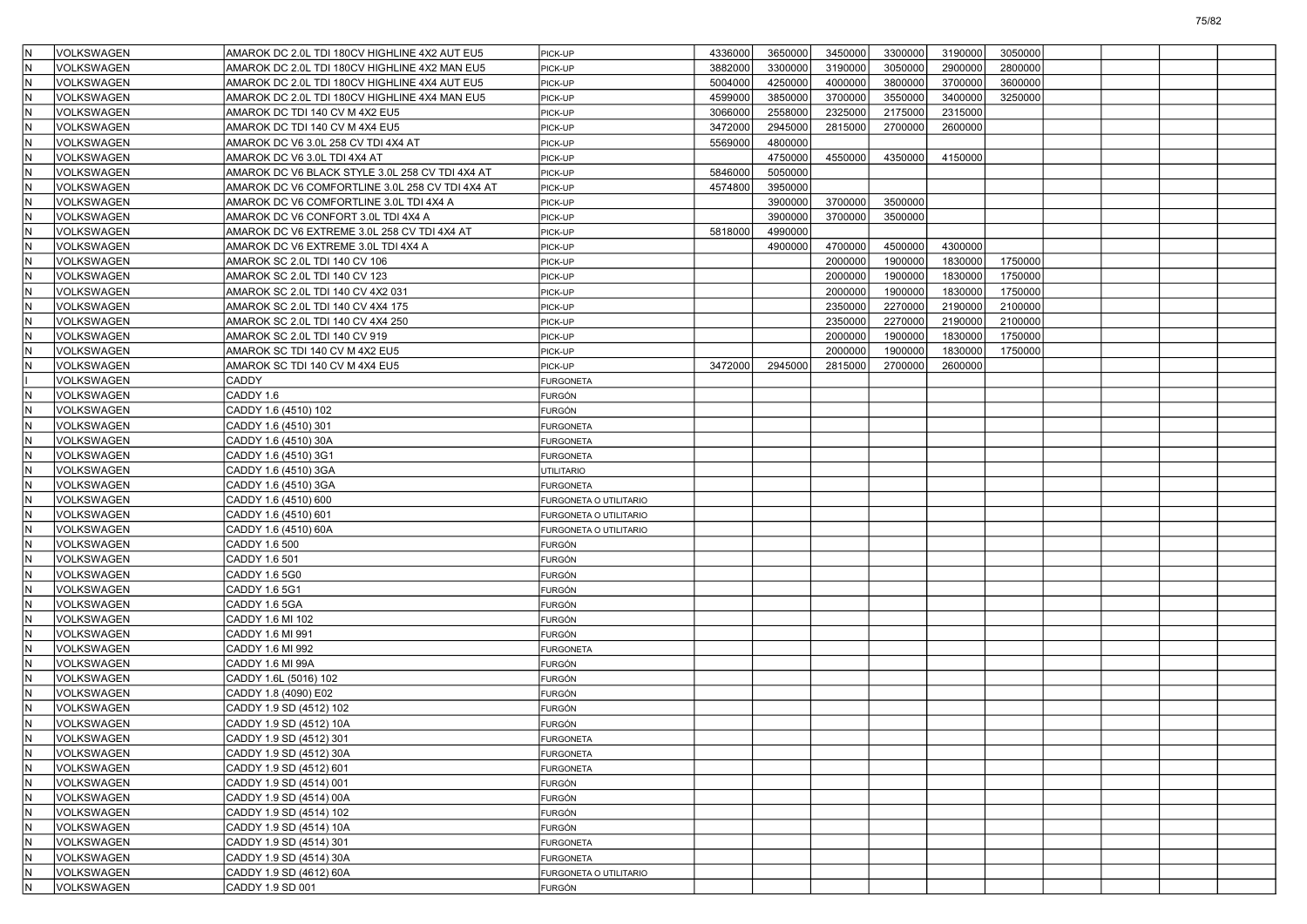|    | VOLKSWAGEN               | CADDY 1.9 SD 00A                           | <b>FURGÓN</b>               |          |         |         |         |         |         |         |         |        |         |
|----|--------------------------|--------------------------------------------|-----------------------------|----------|---------|---------|---------|---------|---------|---------|---------|--------|---------|
|    | VOLKSWAGEN               | CADDY 1.9 SD 102                           | FURGÓN                      |          |         |         |         |         |         |         |         |        |         |
|    | VOLKSWAGEN               | CADDY 1.9 SD 102                           | FURGONETA O UTILITARIO      |          |         |         |         |         |         |         |         |        |         |
| ΙN | VOLKSWAGEN               | CADDY 1.9 SD 10A                           | <b>FURGÓN</b>               |          |         |         |         |         |         |         |         |        |         |
| ΙN | VOLKSWAGEN               | CADDY 1.9 SD 992                           | UTILITARIO                  |          |         |         |         |         |         |         |         |        |         |
| ΙN | VOLKSWAGEN               | CADDY 1.9 SD 992                           | <b>FURGÓN</b>               |          |         |         |         |         |         |         |         |        |         |
|    | VOLKSWAGEN               | CADDY 1.9 SD 99A                           | <b>JTILITARIO</b>           |          |         |         |         |         |         |         |         |        |         |
|    | VOLKSWAGEN               | CADDY 1.9 SD 99A                           | FURGÓN                      |          |         |         |         |         |         |         |         |        |         |
| ΙN | VOLKSWAGEN               | CADDY 1.9 SD T02                           | <b>FURGÓN</b>               |          |         |         |         |         |         |         |         |        |         |
| ΙN | VOLKSWAGEN               | CADDY 1.9 SD T0A                           | <b>FURGÓN</b>               |          |         |         |         |         |         |         |         |        |         |
| ΙN | VOLKSWAGEN               | CADDY 1.9 SD VD 102                        | <b>FURGÓN</b>               |          |         |         |         |         |         |         |         |        |         |
|    | VOLKSWAGEN               | CADDY 1.9 SD VD 10A                        | FURGÓN                      |          |         |         |         |         |         |         |         |        |         |
|    | VOLKSWAGEN               | CADDY 1.9L (4514) 501                      | FURGÓN                      |          |         |         |         |         |         |         |         |        |         |
| ΙN | VOLKSWAGEN               | CADDY 1.9L (4514) 50A                      | FURGÓN                      |          |         |         |         |         |         |         |         |        |         |
| ΙN | VOLKSWAGEN               | CADDY 1.9L 500                             | <b>FURGÓN</b>               |          |         |         |         |         |         |         |         |        |         |
|    | VOLKSWAGEN               | CADDY 1.9L 501                             | <b>FURGÓN</b>               |          |         |         |         |         |         |         |         |        |         |
|    | VOLKSWAGEN               | CADDY 1.9L 50A                             | <b>FURGÓN</b>               |          |         |         |         |         |         |         |         |        |         |
|    | VOLKSWAGEN               | CONSTELLATION 14.190 ROBUST                | CHASIS C/CABINA             | 5415845  | 4842700 |         |         |         |         |         |         |        |         |
|    | VOLKSWAGEN               | CONSTELLATION 15.190 ROBUST                | CHASIS C/CABINA             |          | 4479300 | 4147500 | 3792000 | 3476000 | 3160000 |         |         |        |         |
|    | VOLKSWAGEN               | CONSTELLATION 17.230 ROBUST                | CHASIS C/CABINA             | 5657032  | 4863900 | 4545700 | 4329200 |         |         |         |         |        |         |
|    | VOLKSWAGEN               | CONSTELLATION 19.330                       | CHASIS C/CABINA DORMITORIO  | 7391556  | 6467000 | 6159100 | 5865800 | 5135000 | 4582000 |         |         |        |         |
|    | VOLKSWAGEN               | CONSTELLATION 24.280                       | CHASIS C/CABINA DORMITORIO  | 7025786  | 6320000 |         |         |         |         |         |         |        |         |
|    | VOLKSWAGEN               | CONSTELLATION 25.360                       | TRACTOR C/CABINA DORMITORIO | 8306218  | 7505000 | 7584000 | 7268000 |         |         |         |         |        |         |
|    | VOLKSWAGEN               | CONSTELLATION 25.360 V-TRONIC              | TRACTOR C/CABINA DORMITORIO | 9069279  | 8058000 |         |         |         |         |         |         |        |         |
|    | VOLKSWAGEN               | CONSTELLATION 32.360 V-TRONIC              | CHASIS C/CABINA             | 10563643 | 9085000 |         |         |         |         |         |         |        |         |
|    | VOLKSWAGEN               | DELIVERY 11.180                            | CHASIS C/CABINA             | 4029474  | 3846000 | 3561100 | 3391500 |         |         |         |         |        |         |
|    | VOLKSWAGEN               | DELIVERY 11.180 V-TRONIC                   | CHASIS C/CABINA             | 4399194  | 4147500 |         |         |         |         |         |         |        |         |
|    | VOLKSWAGEN               | DELIVERY 6.160                             | CHASIS C/CABINA             | 3613776  | 3117600 | 2886700 | 2749200 |         |         |         |         |        |         |
|    | VOLKSWAGEN               | DELIVERY 9.170                             | CHASIS C/CABINA             | 3742862  | 3602400 | 3335500 | 3176700 |         |         |         |         |        |         |
|    | VOLKSWAGEN               | DELIVERY 9.170 V-TRONIC                    | CHASIS C/CABINA             | 4112582  | 3989500 |         |         |         |         |         |         |        |         |
|    | VOLKSWAGEN               | <b>SAVEIRO</b>                             | PICK-UP CABINA SIMPLE       |          |         |         |         |         |         |         |         |        |         |
|    | VOLKSWAGEN               | SAVEIRO 1.6                                | PICK-UP                     |          |         | 1300000 | 1200000 | 1150000 | 1100000 | 772400  | 718300  | 668000 | 621300  |
|    | VOLKSWAGEN               | SAVEIRO 1.6                                | PICK-UP CABINA SIMPLE       |          |         | 1300000 | 1200000 | 1150000 | 1100000 | 772400  | 718300  | 668000 | 621300  |
|    | VOLKSWAGEN               | SAVEIRO 1.6                                | PICK-UP CABINA Y MEDIA      |          |         | 1350000 | 1300000 | 1250000 | 1200000 | 797900  | 742100  | 690100 | 641800  |
|    | VOLKSWAGEN               | SAVEIRO 1.6                                | PICK-UP CABINA DOBLE        |          |         | 1350000 | 1320000 | 1270000 | 1220000 |         |         |        |         |
|    | VOLKSWAGEN               | SAVEIRO 1.6L GP                            | PICK-UP CABINA SIMPLE       |          |         |         |         |         | 1050000 | 1000000 | 900000  | 850000 | 800000  |
|    | VOLKSWAGEN               | SAVEIRO 1.6L GP                            | PICK-UP CABINA Y MEDIA      |          |         |         |         |         | 1200000 | 1150000 | 1050000 | 930000 | 880000  |
|    | VOLKSWAGEN               | SAVEIRO 1.6L GP                            | PICK-UP CABINA DOBLE        |          |         |         |         | 1250000 | 1200000 | 1150000 | 950000  |        |         |
|    | VOLKSWAGEN               | SAVEIRO 1.9SD                              | PICK-UP                     |          |         |         |         |         |         |         |         |        |         |
|    | VOLKSWAGEN               | <b>SAVEIRO CL</b>                          | PICK-UP                     |          |         |         |         |         |         |         |         |        |         |
|    | VOLKSWAGEN               | SAVEIRO CL 1.6D                            | PICK-UP                     |          |         |         |         |         |         |         |         |        |         |
|    |                          |                                            |                             |          |         |         |         |         |         |         |         |        |         |
|    | VOLKSWAGEN<br>VOLKSWAGEN | SAVEIRO CL 1.6MI<br>SAVEIRO CL 1.9SD       | PICK-UP<br>PICK-UP          |          |         |         |         |         |         |         |         |        |         |
|    |                          |                                            |                             |          |         |         |         |         |         |         |         |        |         |
|    | VOLKSWAGEN               | <b>SAVEIRO CLI</b>                         | PICK-UP                     |          |         |         |         |         |         |         |         |        |         |
|    | VOLKSWAGEN               | SAVEIRO CROSS 1.6<br>SAVEIRO CROSS 1.6L GP | PICK-UP CABINA DOBLE        |          | 1700000 | 1650000 | 1600000 | 1550000 | 1500000 |         |         |        |         |
|    | VOLKSWAGEN               |                                            | PICK-UP CABINA DOBLE        |          |         |         |         |         | 1400000 | 1300000 |         |        |         |
|    | VOLKSWAGEN               | SAVEIRO D                                  | PICK-UP                     |          |         |         |         |         |         |         |         |        |         |
|    | VOLKSWAGEN               | SAVEIRO DC 1.6 CONFORTLINE MQ 101 CV       | PICK-UP CABINA DOBLE        | 1753400  | 1500000 |         |         |         |         |         |         |        |         |
|    | VOLKSWAGEN               | SAVEIRO DC 1.6 CROSS MQ 110 CV             | PICK-UP CABINA DOBLE        | 2106300  | 1800000 | 1482800 | 1408700 |         |         |         |         |        |         |
|    | VOLKSWAGEN               | SAVEIRO DC 1.6 HIGHLINE MQ 101 CV          | PICK-UP CABINA DOBLE        | 1901150  | 1600000 | 1338400 | 1271500 |         |         |         |         |        |         |
|    | VOLKSWAGEN               | SAVEIRO EC 1.6 COMFORTLINE MQ 101 CV       | PICK-UP CABINA Y MEDIA      |          | 1450000 | 1400000 | 1350000 |         |         |         |         |        |         |
|    | VOLKSWAGEN               | SAVEIRO GL 1.9 SD                          | PICK-UP                     |          |         |         |         |         |         |         |         |        |         |
|    | VOLKSWAGEN               | SAVEIRO SC 1.6 TRENDLINE MQ 101 CV         | PICK-UP CABINA SIMPLE       | 1634100  | 1400000 | 1150400 | 1092900 |         |         |         |         |        |         |
|    | VOLKSWAGEN               | <b>TRANSPORTER</b>                         | PICK-UP                     |          |         |         |         |         |         |         |         |        |         |
|    | VOLKSWAGEN               | TRANSPORTER                                | <b>FURGÓN</b>               |          |         |         |         |         |         |         |         |        |         |
|    | VOLKSWAGEN               | TRANSPORTER 1.9 TDI                        | <b>FURGÓN</b>               |          |         |         |         |         |         |         |         |        | 1300000 |
|    | VOLKSWAGEN               | TRANSPORTER 2.0 TDI                        | <b>FURGÓN</b>               |          |         |         |         |         |         |         |         |        | 1300000 |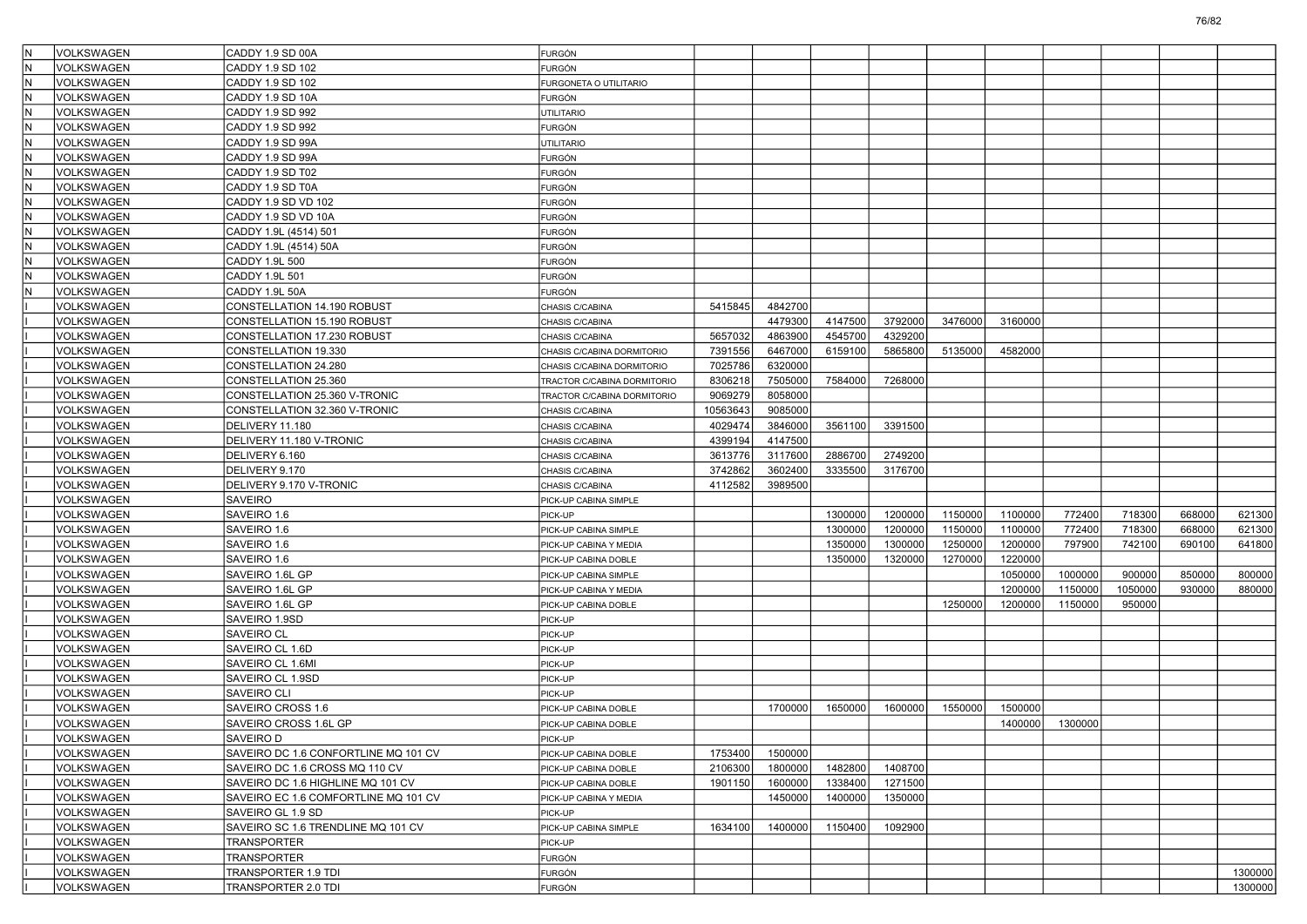| VOLKSWAGEN   | <b>TRANSPORTER T5</b> | FURGÓN                      |          |          |          |         |         |         |         |         |         | 1300000 |
|--------------|-----------------------|-----------------------------|----------|----------|----------|---------|---------|---------|---------|---------|---------|---------|
| VOLKSWAGEN   | 13.190                | CHASIS C/CABINA             |          |          |          | 2923000 | 2765000 | 2607000 |         |         |         |         |
| <b>VOLVO</b> | B 290 R 4X2           | CHASIS S/CABINA             | 13289000 |          |          |         |         |         |         |         |         |         |
| <b>VOLVO</b> | B380R 4X2             | CHASIS S/CABINA             | 13774000 |          |          |         |         |         |         |         |         |         |
| VOLVO        | B450R 6X2             | CHASIS S/CABINA             | 16005000 |          |          |         |         |         |         |         |         |         |
| VOLVO        | FH 12                 | CHASIS C/CABINA             |          |          |          |         |         |         |         |         |         |         |
| VOLVO        | FH 12                 | TRACTOR DE CARRETERA        |          |          |          |         |         |         |         |         |         |         |
| <b>VOLVO</b> | FH 400 4X2 R          | CHASIS C/CABINA             |          |          |          |         |         | 5123500 | 4657800 | 4329200 | 4000600 | 3754100 |
| VOLVO        | FH 400 4X2 R          | CHASIS C/CABINA DORMITORIO  |          |          |          |         |         | 5123500 | 4657800 | 4329200 | 4000600 | 3754100 |
| VOLVO        | FH 400 4X2 T          | TRACTOR DE CARRETERA        |          |          |          |         |         | 5123500 | 4657800 | 4329200 | 4000600 | 3754100 |
| VOLVO        | FH 400 4X2 T          | TRACTOR C/CABINA DORMITORIO |          |          |          |         |         | 5123500 | 4657800 | 4329200 | 4000600 | 3754100 |
| VOLVO        | FH 400 6X4 R          | CHASIS C/CABINA             |          |          |          |         |         | 5647300 | 5068600 | 4822200 | 4575700 | 4329200 |
| <b>VOLVO</b> | FH 400 6X4 R          | CHASIS C/CABINA DORMITORIO  |          |          |          |         |         | 5647300 | 5068600 | 4822200 | 4575700 | 4329200 |
| VOLVO        | FH 400 6X4 T          | TRACTOR DE CARRETERA        |          |          |          |         |         | 5647300 | 5068600 | 4822200 | 4575700 | 4329200 |
| VOLVO        | FH 400 6X4 T          | TRACTOR C/CABINA DORMITORIO |          |          |          |         |         | 5647300 | 5068600 | 4822200 | 4575700 | 4329200 |
| VOLVO        | FH 420 4X2 R          | CHASIS C/CABINA             | 13658000 | 8147000  | 7406000  | 7054000 | 5439200 | 5002700 |         |         |         |         |
| VOLVO        | FH 420 4X2 R          | CHASIS C/CABINA DORMITORIO  | 13658000 | 8147000  | 7406000  | 7054000 | 5439200 | 5002700 |         |         |         |         |
| <b>VOLVO</b> | FH 420 4X2 T          | TRACTOR DE CARRETERA        | 13658000 | 8147000  | 7406000  | 7054000 | 5439200 | 5002700 |         |         |         |         |
| <b>VOLVO</b> | FH 420 4X2 T          | TRACTOR C/CABINA DORMITORIO | 13658000 | 8147000  | 7406000  | 7054000 | 5439200 | 5002700 |         |         |         |         |
| VOLVO        | FH 420 6X2 R          | CHASIS C/CABINA DORMITORIO  | 13658000 | 8147000  | 7406000  | 7054000 | 5439200 | 5002700 |         |         |         |         |
| VOLVO        | FH 420 6X2 T          | TRACTOR DE CARRETERA        | 15239000 | 8633000  | 8233000  | 7841000 | 6050200 | 5613700 |         |         |         |         |
| VOLVO        | FH 420 6X2 T          | TRACTOR C/CABINA DORMITORIO | 15239000 | 8633000  | 8233000  | 7841000 | 6050200 | 5613700 |         |         |         |         |
| <b>VOLVO</b> | FH 420 6X4T           | TRACTOR C/CABINA DORMITORIO | 15239000 | 8633000  | 8233000  | 7841000 | 6050200 | 5613700 |         |         |         |         |
| <b>VOLVO</b> | FH 440 4X2 T          | TRACTOR DE CARRETERA        |          |          |          |         |         | 5298100 | 4822200 | 4493500 | 4329200 | 4000600 |
| <b>VOLVO</b> | FH 440 4X2 T          | TRACTOR C/CABINA DORMITORIO |          |          |          |         |         | 5298100 | 4822200 | 4493500 | 4329200 | 4000600 |
| VOLVO        | FH 440 6X4 T          | TRACTOR DE CARRETERA        |          |          |          |         |         | 6856000 | 6256800 | 6010300 | 5677900 | 5467400 |
| VOLVO        | FH 440 6X4 T          | TRACTOR C/CABINA DORMITORIO |          |          |          |         |         | 6856000 | 6256800 | 6010300 | 5677900 | 5467400 |
| <b>VOLVO</b> | FH 460 4X2 R          | CHASIS C/CABINA             | 14977000 | 8277000  | 7524000  | 7166000 | 5526400 | 5090000 |         |         |         |         |
| <b>VOLVO</b> | FH 460 4X2 R          | CHASIS C/CABINA DORMITORIO  | 14977000 | 8277000  | 7524000  | 7166000 | 5526400 | 5090000 |         |         |         |         |
| <b>VOLVO</b> | FH 460 4X2 T          | TRACTOR DE CARRETERA        | 14977000 | 8277000  | 7524000  | 7166000 | 5526400 | 5090000 |         |         |         |         |
| VOLVO        | FH 460 4X2 T          | TRACTOR C/CABINA DORMITORIO | 14977000 | 8277000  | 7524000  | 7166000 | 5526400 | 5090000 |         |         |         |         |
| VOLVO        | FH 460 6X2T           | TRACTOR C/CABINA DORMITORIO | 16160000 | 9317000  | 8470000  | 8066000 | 6224800 | 5788300 |         |         |         |         |
| <b>VOLVO</b> | FH 460 6X4 T          | TRACTOR DE CARRETERA        | 16024000 | 9886000  | 9415000  | 8967000 | 6923200 | 6486700 |         |         |         |         |
| <b>VOLVO</b> | FH 460 6X4 T          | TRACTOR C/CABINA DORMITORIO | 16024000 | 9886000  | 9415000  | 8967000 | 6923200 | 6486700 |         |         |         |         |
| <b>VOLVO</b> | FH 480 4X2 R          | CHASIS C/CABINA             |          |          |          |         |         | 5385400 | 4904300 | 4657800 | 4411400 | 4082700 |
| VOLVO        | FH 480 4X2 R          | CHASIS C/CABINA DORMITORIO  |          |          |          |         |         | 5385400 | 4904300 | 4657800 | 4411400 | 4082700 |
| VOLVO        | FH 480 4X2 T          | TRACTOR DE CARRETERA        |          |          |          |         |         | 5385400 | 4904300 | 4657800 | 4411400 | 4082700 |
| <b>VOLVO</b> | FH 480 4X2 T          | TRACTOR C/CABINA DORMITORIO |          |          |          |         |         | 5385400 | 4904300 | 4657800 | 4411400 | 4082700 |
| <b>VOLVO</b> | FH 500 4X2T           | TRACTOR DE CARRETERA        |          |          | 7879000  | 7504000 | 5788300 | 5351900 |         |         |         |         |
| <b>VOLVO</b> | FH 500 4X2T           | TRACTOR C/CABINA DORMITORIO |          |          | 7879000  | 7504000 | 5788300 | 5351900 |         |         |         |         |
| VOLVO        | FH 500 6X2T           | TRACTOR C/CABINA DORMITORIO | 16577000 | 9700000  | 8585000  |         |         |         |         |         |         |         |
| <b>VOLVO</b> | FH 520 4X2 T          | TRACTOR DE CARRETERA        |          |          |          |         |         | 5560000 | 4986500 | 4740000 | 4493500 | 4247000 |
| <b>VOLVO</b> | FH 520 4X2 T          | TRACTOR C/CABINA DORMITORIO |          |          |          |         |         | 5560000 | 4986500 | 4740000 | 4493500 | 4247000 |
| <b>VOLVO</b> | FH 520 6X4 T          | TRACTOR DE CARRETERA        |          |          |          |         |         | 5560000 | 4986500 | 4740000 | 4493500 | 4247000 |
| VOLVO        | FH 520 6X4 T          | TRACTOR C/CABINA DORMITORIO |          |          |          |         |         | 5560000 | 4986500 | 4740000 | 4493500 | 4247000 |
| VOLVO        | FH 540 4X2 R          | CHASIS C/CABINA             |          |          | 7997000  | 7616000 | 5875600 | 5439200 |         |         |         |         |
| VOLVO        | FH 540 4X2 R          | CHASIS C/CABINA DORMITORIO  |          |          | 7997000  | 7616000 | 5875600 | 5439200 |         |         |         |         |
| <b>VOLVO</b> | FH 540 4X2 T          | TRACTOR DE CARRETERA        |          |          | 7997000  | 7616000 | 5875600 | 5439200 |         |         |         |         |
| VOLVO        | FH 540 4X2 T          | TRACTOR C/CABINA DORMITORIO |          |          | 7997000  | 7616000 | 5875600 | 5439200 |         |         |         |         |
| <b>VOLVO</b> | FH 540 6X2 T          | TRACTOR C/CABINA DORMITORIO |          |          | 8824000  | 8404000 | 6486700 | 6050200 |         |         |         |         |
| <b>VOLVO</b> | FH 540 6X4 T          | TRACTOR DE CARRETERA        | 16451000 | 10630000 | 10124000 | 9642000 | 7446900 | 6835900 |         |         |         |         |
| <b>VOLVO</b> | FH 540 6X4 T          | TRACTOR C/CABINA DORMITORIO | 16451000 | 10630000 | 10124000 | 9642000 | 7446900 | 6835900 |         |         |         |         |
| <b>VOLVO</b> | FH12 340 4X2          | CAMIÓN                      |          |          |          |         |         |         |         |         |         |         |
| <b>VOLVO</b> | FH12 380 4X2          | CAMIÓN                      |          |          |          |         |         |         |         |         |         |         |
| <b>VOLVO</b> | FH12 380 4X2          | CHASIS C/CABINA             |          |          |          |         |         |         |         |         |         |         |
| <b>VOLVO</b> | FH12 380 4X2          | TRACTOR DE CARRETERA        |          |          |          |         |         |         |         |         |         |         |
| VOLVO        | FH12 380 6X2          | CAMIÓN                      |          |          |          |         |         |         |         |         |         |         |

77/82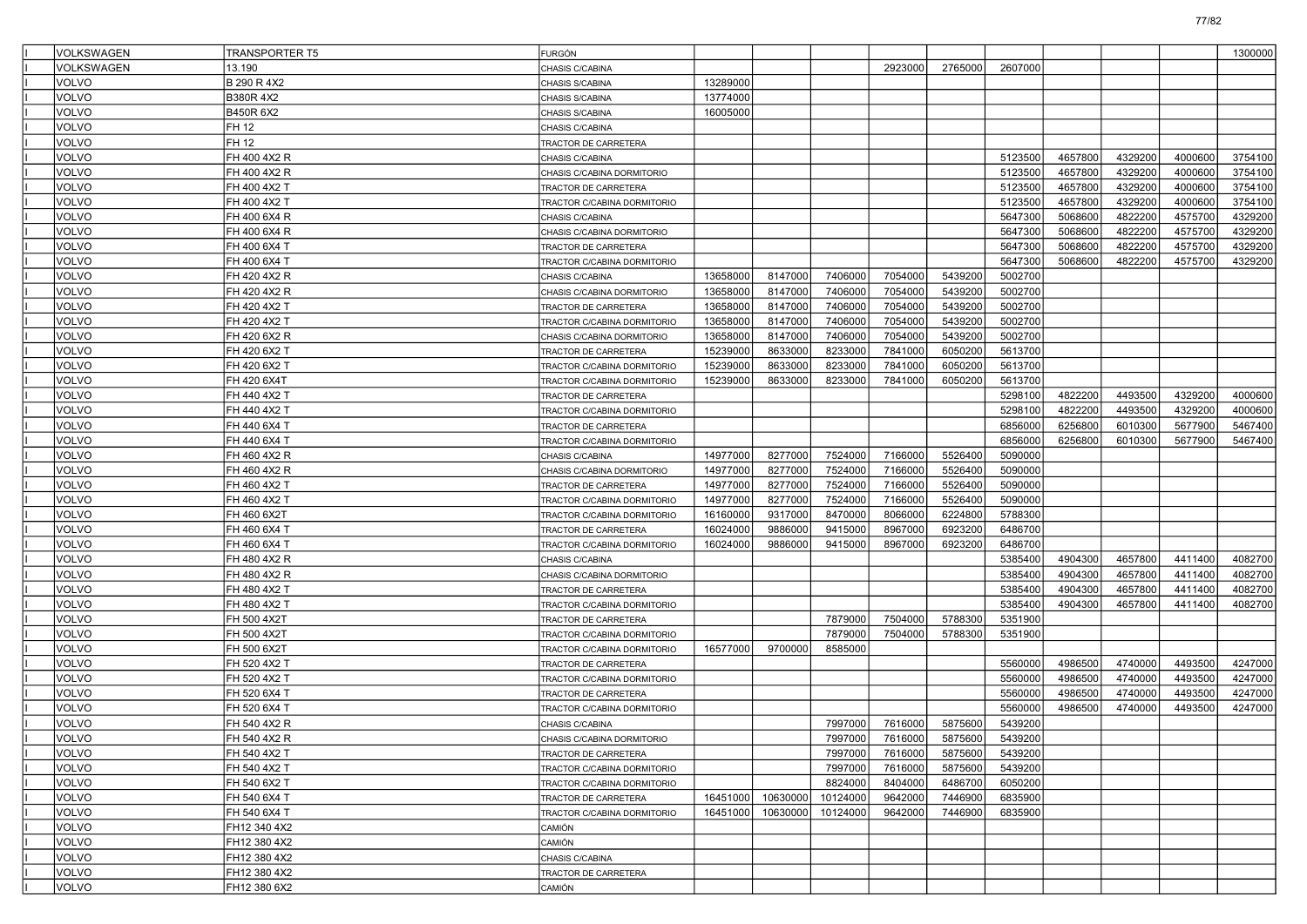| <b>VOLVO</b> | FH12 380 6X4                    | CHASIS C/CABINA             |          |          |         |         |         |         |         |         |         |         |
|--------------|---------------------------------|-----------------------------|----------|----------|---------|---------|---------|---------|---------|---------|---------|---------|
| VOLVO        | FH12 380 6X4                    | <b>FRACTOR DE CARRETERA</b> |          |          |         |         |         |         |         |         |         |         |
| VOLVO        | FH12 380/3700                   | TRACTOR DE CARRETERA        |          |          |         |         |         |         |         |         |         |         |
| VOLVO        | FH12 380/3700 GLOBETROTTER      | TRACTOR DE CARRETERA        |          |          |         |         |         |         |         |         |         |         |
| VOLVO        | FH12 420 4X2                    | CHASIS C/CABINA             |          |          |         |         |         |         |         |         |         |         |
| VOLVO        | FH12 420 4X2                    | TRACTOR DE CARRETERA        |          |          |         |         |         |         |         |         |         |         |
| VOLVO        | FH12 420 4X2                    | TRACTOR C/CABINA DORMITORIO |          |          |         |         |         |         |         |         |         |         |
| VOLVO        | FH12 420 6X4                    | CHASIS C/CABINA             |          |          |         |         |         |         |         |         |         |         |
| VOLVO        | FH12 420 6X4                    | TRACTOR DE CARRETERA        |          |          |         |         |         |         |         |         |         |         |
| VOLVO        | FH12 460 4X2                    | CHASIS C/CABINA             |          |          |         |         |         |         |         |         |         |         |
| VOLVO        | FH12 460 4X2                    | TRACTOR DE CARRETERA        |          |          |         |         |         |         |         |         |         |         |
| VOLVO        | FH12 460 6X4                    | CHASIS C/CABINA             |          |          |         |         |         |         |         |         |         |         |
| VOLVO        | FH12 460 6X4                    | TRACTOR DE CARRETERA        |          |          |         |         |         |         |         |         |         |         |
| VOLVO        | FH12-380/4600 4X2               | CHASIS C/CABINA             |          |          |         |         |         |         |         |         |         |         |
| VOLVO        | FH12-420/3700-GLOBETROTTER-4X2T | TRACTOR DE CARRETERA        |          |          |         |         |         |         |         |         |         |         |
| VOLVO        | FH400 6X2 T                     | TRACTOR DE CARRETERA        |          |          |         |         |         | 5472700 | 4904300 | 4657800 | 4411400 | 4164900 |
| VOLVO        | FH400 6X2 T                     | TRACTOR C/CABINA DORMITORIO |          |          |         |         |         | 5472700 | 4904300 | 4657800 | 4411400 | 4164900 |
| VOLVO        | FH440 4X2R                      | CHASIS C/CABINA             |          |          |         |         |         | 5298100 | 4822200 | 4493500 | 4329200 | 4000600 |
| VOLVO        | FH440 4X2R                      | CHASIS C/CABINA DORMITORIO  |          |          |         |         |         | 5298100 | 4822200 | 4493500 | 4329200 | 4000600 |
| VOLVO        | FH440 6X2 T                     | TRACTOR DE CARRETERA        |          |          |         |         |         | 5647300 | 5068600 | 4822200 | 4575700 | 4329200 |
| VOLVO        | FH440 6X2 T                     | CHASIS C/CABINA DORMITORIO  |          |          |         |         |         | 5647300 | 5068600 | 4822200 | 4575700 | 4329200 |
| VOLVO        | FH440 6X2 T                     | TRACTOR C/CABINA DORMITORIO |          |          |         |         |         | 5647300 | 5068600 | 4822200 | 4575700 | 4329200 |
| VOLVO        | FH520 4X2 R                     | CHASIS C/CABINA             |          |          |         |         |         | 5560000 | 4986500 | 4740000 | 4493500 | 4247000 |
| VOLVO        | FH520 4X2 R                     | CHASIS C/CABINA DORMITORIO  |          |          |         |         |         | 6171100 | 5479400 |         |         |         |
| VOLVO        | FM 11 4X2 T                     | TRACTOR DE CARRETERA        |          |          |         |         |         | 4465500 | 4057400 | 3894200 | 3723700 | 3507900 |
| VOLVO        | FM 11 6X2 T                     | TRACTOR DE CARRETERA        | 13405000 | 10088000 |         |         |         | 5076500 | 4506200 | 4349500 | 3938000 | 3788600 |
| VOLVO        | FM 330 6X2T                     | TRACTOR C/CABINA DORMITORIO | 12610000 | 9458000  | 6493000 | 6184000 |         |         |         |         |         |         |
| VOLVO        | FM 330 6X4 R                    | CHASIS C/CABINA             | 15006000 | 11254000 | 8730000 |         |         |         |         |         |         |         |
| VOLVO        | FM 330 6X4 R                    | CHASIS C/CABINA DORMITORIO  | 15006000 | 11254000 | 8730000 |         |         |         |         |         |         |         |
| VOLVO        | FM 370 4X2 R                    | CHASIS C/CABINA DORMITORIO  | 11873000 | 8905000  |         |         |         | 4629400 | 4131700 | 3973700 | 3792000 | 3586600 |
| VOLVO        | FM 370 4X2 T                    | TRACTOR DE CARRETERA        |          |          |         |         |         | 4465500 | 4057400 | 3894200 | 3723700 | 3507900 |
| VOLVO        | FM 370 4X2 T                    | CAMIÓN C/CABINA DORMITORIO  |          |          |         |         |         | 4465500 | 4057400 | 3894200 | 3723700 | 3507900 |
| VOLVO        | FM 370 4X2 T                    | TRACTOR C/CABINA DORMITORIO |          |          |         |         |         | 4465500 | 4057400 | 3894200 | 3723700 | 3507900 |
| VOLVO        | FM 370 6X2 T                    | TRACTOR DE CARRETERA        | 13405000 | 10088000 |         |         |         | 5076500 | 4506200 | 4349500 | 3938000 | 3788600 |
| VOLVO        | FM 370 6X2 T                    | TRACTOR C/CABINA DORMITORIO | 13405000 | 10088000 |         |         |         | 5076500 | 4506200 | 4349500 | 3938000 | 3788600 |
| VOLVO        | FM 370 6X4R                     | CHASIS C/CABINA DORMITORIO  | 13405000 | 10054000 |         |         |         |         |         |         |         |         |
| VOLVO        | FM 380 4X2 R                    | CHASIS C/CABINA             |          |          | 6752000 | 6430000 | 4955700 | 4740800 |         |         |         |         |
| VOLVO        | FM 380 4X2 R                    | CHASIS C/CABINA DORMITORIO  |          |          | 6752000 | 6430000 | 4955700 | 4740800 |         |         |         |         |
| VOLVO        | FM 380 4X2 T                    | TRACTOR DE CARRETERA        |          |          | 6752000 | 6430000 | 4955700 | 4740800 |         |         |         |         |
| VOLVO        | FM 380 4X2 T                    | TRACTOR C/CABINA DORMITORIO |          |          | 6752000 | 6430000 | 4955700 | 4740800 |         |         |         |         |
| VOLVO        | FM 380 6X2 T                    | TRACTOR DE CARRETERA        |          |          | 7006000 | 6673000 | 5143700 | 5029500 |         |         |         |         |
| VOLVO        | FM 380 6X2 T                    | TRACTOR C/CABINA DORMITORIO |          |          | 7006000 | 6673000 | 5143700 | 5029500 |         |         |         |         |
| VOLVO        | FM 380 6X4R                     | CHASIS C/CABINA             |          |          | 8978000 | 8550000 |         |         |         |         |         |         |
| VOLVO        | FM 380 6X4T                     | TRACTOR C/CABINA DORMITORIO |          |          | 8978000 | 8550000 |         |         |         |         |         |         |
| VOLVO        | FM 400                          | <b>CAMIÓN</b>               |          |          |         |         |         | 5748000 | 4569400 |         |         |         |
| VOLVO        | FM 400 4X2 R                    | CHASIS C/CABINA             |          |          |         |         |         | 5748000 | 4569400 |         |         |         |
| <b>VOLVO</b> | FM 400 4X2 R                    | CHASIS C/CABINA DORMITORIO  |          |          |         |         |         | 5748000 | 4569400 |         |         |         |
| VOLVO        | FM 400 4X2 T                    | TRACTOR DE CARRETERA        |          |          |         |         |         | 5748000 | 4569400 |         |         |         |
| VOLVO        | FM 400 4X2 T                    | TRACTOR C/CABINA DORMITORIO |          |          |         |         |         | 5748000 | 4569400 |         |         |         |
| VOLVO        | FM 400 6X2 T                    | TRACTOR C/CABINA DORMITORIO |          |          |         |         |         | 6688100 | 5447800 |         |         |         |
| <b>VOLVO</b> | FM 400 6X4 R                    | CAMIÓN                      |          |          |         |         |         | 6607600 | 6041900 | 5778700 | 5546400 | 5428900 |
| VOLVO        | FM 400 6X4 R                    | CHASIS C/CABINA             |          |          |         |         |         | 6607600 | 6041900 | 5778700 | 5546400 | 5428900 |
| VOLVO        | FM 400 6X4 R                    | CAMIÓN C/CABINA DORMITORIO  |          |          |         |         |         | 6607600 | 6041900 | 5778700 | 5546400 | 5428900 |
| VOLVO        | FM 400 6X4 R                    | CHASIS C/CABINA DORMITORIO  |          |          |         |         |         | 6607600 | 6041900 | 5778700 | 5546400 | 5428900 |
| VOLVO        | FM 400 6X4 T                    | TRACTOR DE CARRETERA        |          |          |         |         |         | 6607600 | 6041900 | 5778700 | 5546400 | 5428900 |
| VOLVO        | FM 400 6X4 T                    | TRACTOR C/CABINA DORMITORIO |          |          |         |         |         | 6607600 | 6041900 | 5778700 | 5546400 | 5428900 |
| VOLVO        | FM 420 4X2 R                    | CHASIS C/CABINA             | 12595000 | 9447000  | 7079000 | 6742000 | 5197400 | 5049700 |         |         |         |         |
|              |                                 |                             |          |          |         |         |         |         |         |         |         |         |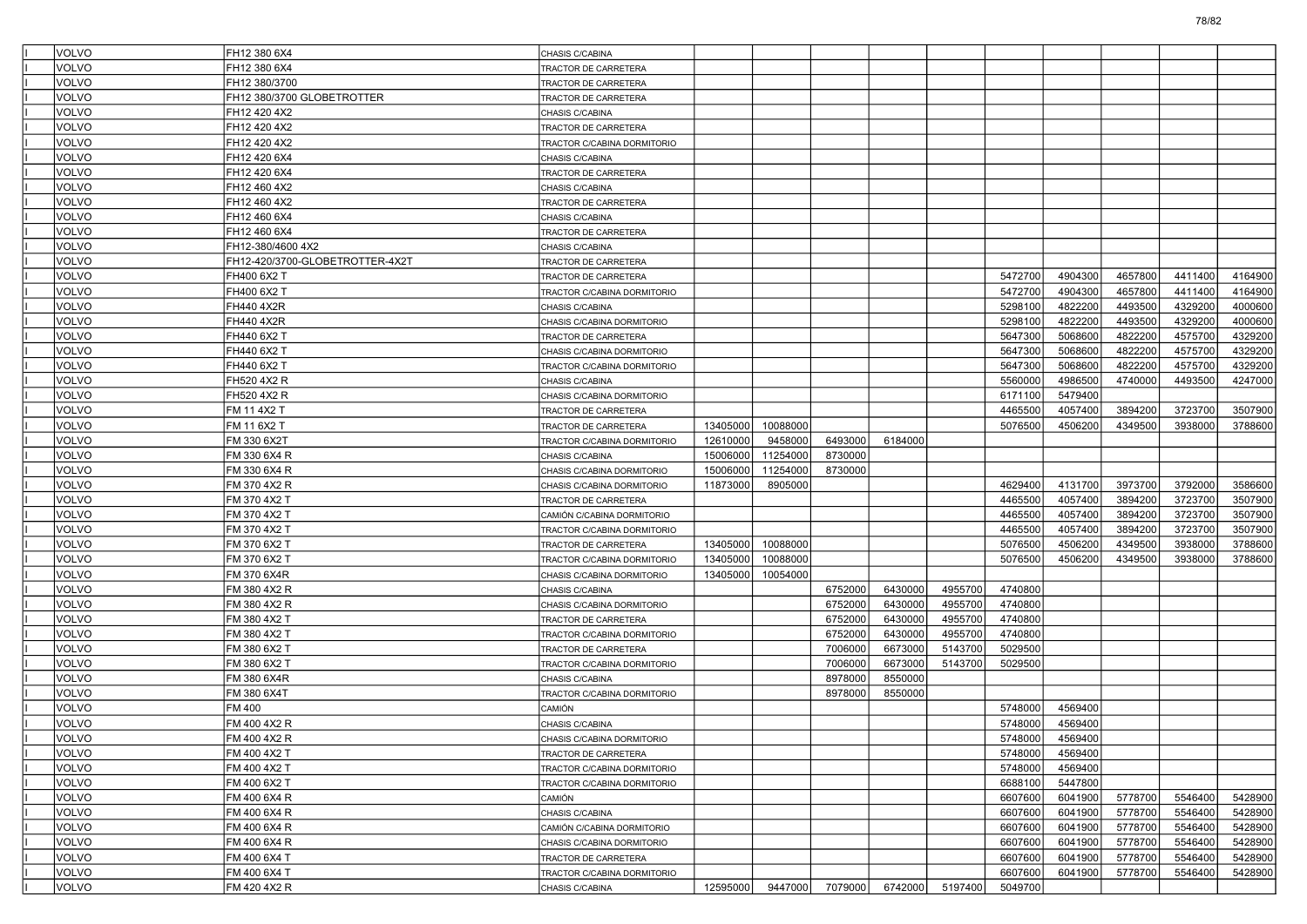| <b>VOLVO</b> | FM 420 4X2 R                    | CHASIS C/CABINA DORMITORIO  | 12595000 | 9447000  | 7079000  | 6742000  | 5197400 | 5049700 |         |         |         |         |
|--------------|---------------------------------|-----------------------------|----------|----------|----------|----------|---------|---------|---------|---------|---------|---------|
| VOLVO        | FM 420 4X2 T                    | TRACTOR DE CARRETERA        | 12595000 | 9447000  | 7079000  | 6742000  | 5197400 | 5049700 |         |         |         |         |
| <b>VOLVO</b> | FM 420 4X2 T                    | TRACTOR C/CABINA DORMITORIO | 12595000 | 9447000  | 7079000  | 6742000  | 5197400 | 5049700 |         |         |         |         |
| <b>VOLVO</b> | FM 420 6X2 T                    | TRACTOR DE CARRETERA        | 15239000 | 8633000  | 8233000  | 7841000  | 6050200 | 5613700 |         |         |         |         |
| <b>VOLVO</b> | FM 420 6X2 T                    | TRACTOR C/CABINA DORMITORIO | 15239000 | 8633000  | 8233000  | 7841000  | 6050200 | 5613700 |         |         |         |         |
| VOLVO        | FM 420 6X4T                     | TRACTOR DE CARRETERA        |          |          | 9133000  | 8698000  | 6715000 |         |         |         |         |         |
| VOLVO        | FM 440 6X4 R                    | CAMIÓN                      |          |          |          |          |         | 6856000 | 6256800 | 6010300 | 5677900 | 5467400 |
| <b>VOLVO</b> | FM 440 6X4 R                    | CHASIS C/CABINA             |          |          |          |          |         | 6856000 | 6256800 | 6010300 | 5677900 | 5467400 |
| <b>VOLVO</b> | FM 440 6X4 R                    | CAMIÓN C/CABINA DORMITORIO  |          |          |          |          |         | 6856000 | 6256800 | 6010300 | 5677900 | 5467400 |
| <b>VOLVO</b> | FM 440 6X4 R                    | CHASIS C/CABINA DORMITORIO  |          |          |          |          |         | 6856000 | 6256800 | 6010300 | 5677900 | 5467400 |
| VOLVO        | FM 440 6X4 T                    | TRACTOR DE CARRETERA        |          |          |          |          |         | 6856000 | 6256800 | 6010300 | 5677900 | 5467400 |
| VOLVO        | FM 440 6X4 T                    | TRACTOR C/CABINA DORMITORIO |          |          |          |          |         | 6856000 | 6256800 | 6010300 | 5677900 | 5467400 |
| <b>VOLVO</b> | FM 440 8X4 R                    | CAMIÓN                      |          |          |          |          |         | 7500700 | 6844600 | 6673600 | 6484000 | 6381300 |
| <b>VOLVO</b> | FM 440 8X4 R                    | CHASIS C/CABINA             |          |          |          |          |         | 7500700 | 6844600 | 6673600 | 6484000 | 6381300 |
| <b>VOLVO</b> | FM 440 8X4 R                    | CAMIÓN C/CABINA DORMITORIO  |          |          |          |          |         | 7500700 | 6844600 | 6673600 | 6484000 | 6381300 |
| <b>VOLVO</b> | FM 440 8X4 R                    | CHASIS C/CABINA DORMITORIO  |          |          |          |          |         | 7500700 | 6844600 | 6673600 | 6484000 | 6381300 |
| VOLVO        | FM 460 6X4 R                    | CHASIS C/CABINA             | 16752000 | 10487000 | 9533000  | 9079000  | 7010500 | 6553800 |         |         |         |         |
| <b>VOLVO</b> | FM 460 6X4 R                    | CHASIS C/CABINA DORMITORIO  | 16752000 | 10487000 | 9533000  | 9079000  | 7010500 | 6553800 |         |         |         |         |
| <b>VOLVO</b> | FM 460 6X4 T                    | TRACTOR C/CABINA DORMITORIO | 16752000 | 10487000 | 9533000  | 9079000  | 7010500 | 6553800 |         |         |         |         |
| <b>VOLVO</b> | FM 460 8X4 R                    | CHASIS C/CABINA             | 18294000 | 11558000 | 10507000 | 10006000 | 7729700 | 7050800 |         |         |         |         |
| <b>VOLVO</b> | FM 460 8X4 R                    | CHASIS C/CABINA DORMITORIO  | 18294000 | 11558000 | 10507000 | 10006000 | 7729700 | 7050800 |         |         |         |         |
| VOLVO        | FM 480 6X4 R                    | CAMIÓN                      |          |          |          |          |         | 6856000 | 6256800 | 6010300 | 5677900 | 5467400 |
| <b>VOLVO</b> | FM 480 6X4 R                    | CHASIS C/CABINA             |          |          |          |          |         | 6856000 | 6256800 | 6010300 | 5677900 | 5467400 |
| <b>VOLVO</b> | FM 480 8X4 R                    | CAMIÓN                      |          |          |          |          |         | 7729000 | 7116300 | 6936800 | 6651800 | 6457800 |
| <b>VOLVO</b> | FM 480 8X4 R                    | CHASIS C/CABINA             |          |          |          |          |         | 7729000 | 7116300 | 6936800 | 6651800 | 6457800 |
| <b>VOLVO</b> | FM 480 8X4 R                    | CAMIÓN C/CABINA DORMITORIO  |          |          |          |          |         | 7729000 | 7116300 | 6936800 | 6651800 | 6457800 |
| VOLVO        | FM 480 8X4 R                    | CHASIS C/CABINA DORMITORIO  |          |          |          |          |         | 7729000 | 7116300 | 6936800 | 6651800 | 6457800 |
| <b>VOLVO</b> | FM12 340 4X2                    | CHASIS C/CABINA             |          |          |          |          |         |         |         |         |         |         |
| <b>VOLVO</b> | FM12 340 4X2                    | TRACTOR DE CARRETERA        |          |          |          |          |         |         |         |         |         |         |
| <b>VOLVO</b> | FM12 420 6X4                    | CAMIÓN                      |          |          |          |          |         | 6607600 | 6041900 | 5778700 | 5546400 | 5428900 |
| <b>VOLVO</b> | FM12 420 6X4                    | CHASIS C/CABINA             |          |          |          |          |         |         |         |         |         |         |
| VOLVO        | FM12 420 6X4                    | TRACTOR DE CARRETERA        |          |          |          |          |         |         |         |         |         |         |
| <b>VOLVO</b> | FM370 6X4R                      | CHASIS C/CABINA             |          |          |          | 6964500  | 6600800 |         |         |         |         |         |
| <b>VOLVO</b> | FM370 6X4R                      | CHASIS C/CABINA DORMITORIO  |          |          |          | 8551000  | 6600800 |         |         |         |         |         |
| <b>VOLVO</b> | FM370 6X4T                      | TRACTOR DE CARRETERA        |          |          |          | 6964500  | 6600800 |         |         |         |         |         |
| <b>VOLVO</b> | FM370 6X4T                      | TRACTOR C/CABINA DORMITORIO |          |          |          | 8551000  | 6600800 |         |         |         |         |         |
| VOLVO        | FM9 300                         | CHASIS C/CABINA             |          |          |          |          |         | 6211400 | 5624800 | 5416200 | 5233600 | 5102100 |
| <b>VOLVO</b> | NH12 380 4X2                    | CHASIS C/CABINA             |          |          |          |          |         |         |         |         |         |         |
| <b>VOLVO</b> | NH12 380 4X2                    | TRACTOR DE CARRETERA        |          |          |          |          |         |         |         |         |         |         |
| <b>VOLVO</b> | NH12 420 4X2                    | CHASIS C/CABINA             |          |          |          |          |         |         |         |         |         |         |
| <b>VOLVO</b> | NH12 420 4X2                    | TRACTOR DE CARRETERA        |          |          |          |          |         |         |         |         |         |         |
| VOLVO        | NH12 460 4X2                    | CHASIS C/CABINA             |          |          |          |          |         |         |         |         |         |         |
| <b>VOLVO</b> | NH12 460 4X2                    | TRACTOR DE CARRETERA        |          |          |          |          |         |         |         |         |         |         |
| <b>VOLVO</b> | NH12 460 6X4                    | CHASIS C/CABINA             |          |          |          |          |         |         |         |         |         |         |
| <b>VOLVO</b> | NH12 460 6X4                    | TRACTOR DE CARRETERA        |          |          |          |          |         |         |         |         |         |         |
| <b>VOLVO</b> | NH12-380/4300 (4X2T)            | TRACTOR DE CARRETERA        |          |          |          |          |         |         |         |         |         |         |
| <b>VOLVO</b> | NH12-380/4300 GLOBETROTTER 4X2T | TRACTOR DE CARRETERA        |          |          |          |          |         |         |         |         |         |         |
| <b>VOLVO</b> | NH12-380/5600-4X2R              | CHASIS C/CABINA             |          |          |          |          |         |         |         |         |         |         |
| <b>VOLVO</b> | NH12-420/5600 GLOBETROTTER 4X2R | CHASIS C/CABINA             |          |          |          |          |         |         |         |         |         |         |
| <b>VOLVO</b> | NL 10 320                       | TRACTOR DE CARRETERA        |          |          |          |          |         |         |         |         |         |         |
| VOLVO        | NL 12 360                       | TRACTOR DE CARRETERA        |          |          |          |          |         |         |         |         |         |         |
| <b>VOLVO</b> | NL10-320/4200 EDC               | CAMIÓN                      |          |          |          |          |         |         |         |         |         |         |
| VOLVO        | NL10-320/4200 EDC               | CHASIS C/CABINA             |          |          |          |          |         |         |         |         |         |         |
| VOLVO        | NL10-320/4200 EDC               | TRACTOR DE CARRETERA        |          |          |          |          |         |         |         |         |         |         |
| VOLVO        | NL10-320/4250 EDC               | TRACTOR DE CARRETERA        |          |          |          |          |         |         |         |         |         |         |
| VOLVO        | NL10-320/4600 EDC               | CAMIÓN                      |          |          |          |          |         |         |         |         |         |         |
| VOLVO        | NL10-320/4600 EDC               | CHASIS C/CABINA             |          |          |          |          |         |         |         |         |         |         |

79/82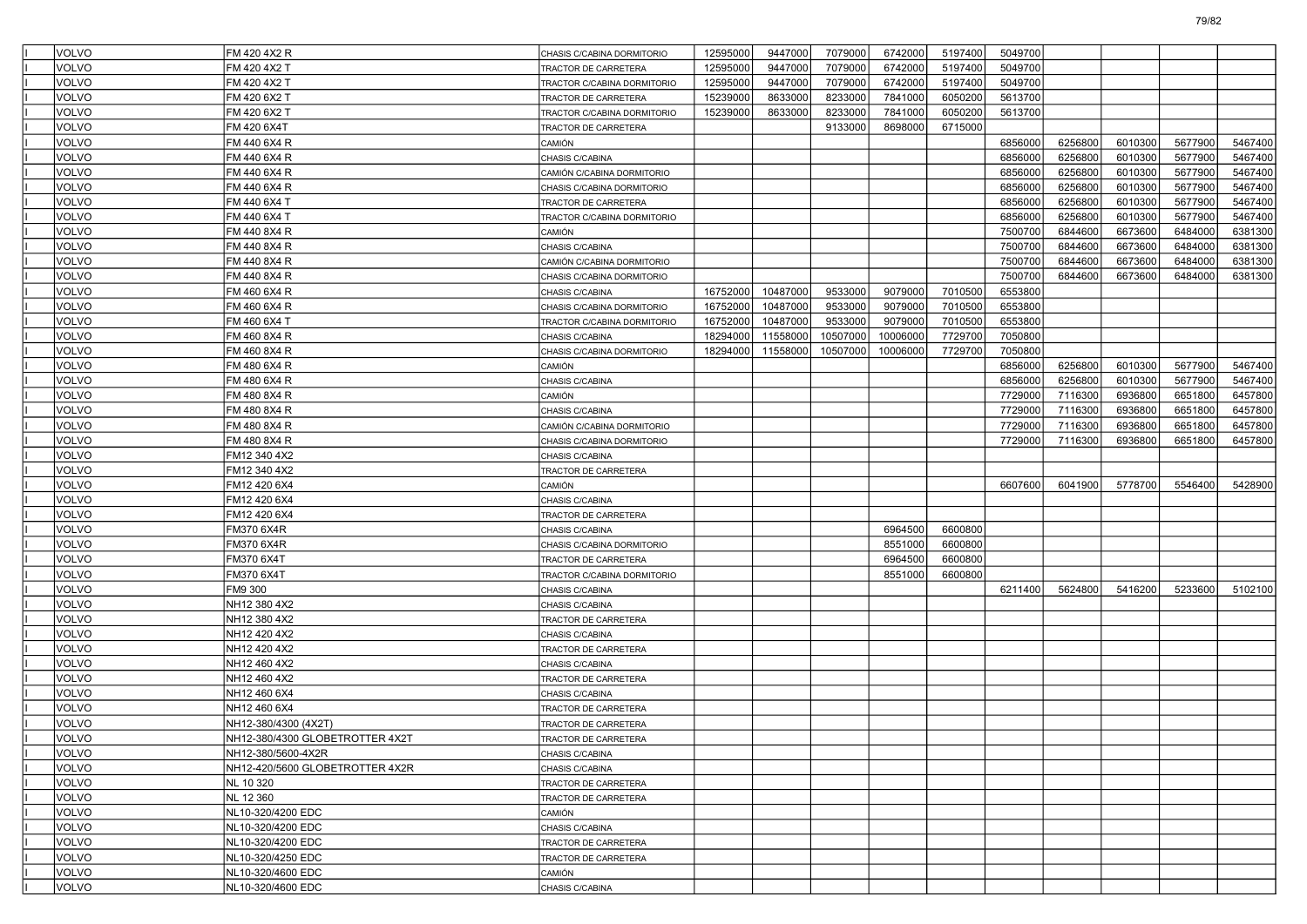| <b>VOLVO</b> | NL10-320/4600 EDC        | TRACTOR DE CARRETERA        |          |         |         |         |         |         |         |                 |         |         |
|--------------|--------------------------|-----------------------------|----------|---------|---------|---------|---------|---------|---------|-----------------|---------|---------|
| <b>VOLVO</b> | NL10-320/5400 EDC        | CAMIÓN                      |          |         |         |         |         |         |         |                 |         |         |
| <b>VOLVO</b> | NL10-320/5400 EDC        | CHASIS C/CABINA             |          |         |         |         |         |         |         |                 |         |         |
| <b>VOLVO</b> | NL10-320/5800 EDC        | CHASIS C/CABINA             |          |         |         |         |         |         |         |                 |         |         |
| <b>VOLVO</b> | NL10-320/5800 EDC        | TRACTOR DE CARRETERA        |          |         |         |         |         |         |         |                 |         |         |
| <b>VOLVO</b> | NL12-360 / 4600 EDC 4X2T | TRACTOR DE CARRETERA        |          |         |         |         |         |         |         |                 |         |         |
| <b>VOLVO</b> | NL12-360/4200 EDC        | CAMIÓN                      |          |         |         |         |         |         |         |                 |         |         |
| <b>VOLVO</b> | NL12-360/4200 EDC        | CHASIS C/CABINA             |          |         |         |         |         |         |         |                 |         |         |
| <b>VOLVO</b> | NL12-360/4200 EDC        | TRACTOR DE CARRETERA        |          |         |         |         |         |         |         |                 |         |         |
| <b>VOLVO</b> | NL12-360/4250 EDC        | TRACTOR DE CARRETERA        |          |         |         |         |         |         |         |                 |         |         |
| <b>VOLVO</b> | NL12-360/4600 EDC        | <b>CAMIÓN</b>               |          |         |         |         |         |         |         |                 |         |         |
| <b>VOLVO</b> | NL12-360/4600 EDC        | CHASIS C/CABINA             |          |         |         |         |         |         |         |                 |         |         |
| <b>VOLVO</b> | NL12-360/5400 EDC        | CHASIS C/CABINA             |          |         |         |         |         |         |         |                 |         |         |
| <b>VOLVO</b> | NL12-410/4200 EDC        | CAMIÓN                      |          |         |         |         |         |         |         |                 |         |         |
| <b>VOLVO</b> | NL12-410/4200 EDC        | CHASIS C/CABINA             |          |         |         |         |         |         |         |                 |         |         |
| <b>VOLVO</b> | NL12-410/4200 EDC        | TRACTOR DE CARRETERA        |          |         |         |         |         |         |         |                 |         |         |
| <b>VOLVO</b> | NL12-410/4250 EDC        | TRACTOR DE CARRETERA        |          |         |         |         |         |         |         |                 |         |         |
| <b>VOLVO</b> | NL12-410/4600 EDC        | <b>CAMIÓN</b>               |          |         |         |         |         |         |         |                 |         |         |
| <b>VOLVO</b> | NL12-410/4600 EDC        | CHASIS C/CABINA             |          |         |         |         |         |         |         |                 |         |         |
| <b>VOLVO</b> | NL12-410/5400 EDC        | CAMIÓN                      |          |         |         |         |         |         |         |                 |         |         |
| <b>VOLVO</b> | NL12-410/5400 EDC        | CHASIS C/CABINA             |          |         |         |         |         |         |         |                 |         |         |
| <b>VOLVO</b> | VM 220 4X2 R             | CHASIS C/CABINA             | 7585000  | 4198000 | 3817000 | 3470000 | 2659100 | 2518100 |         |                 |         |         |
| <b>VOLVO</b> | VM 220 4X2 R             | CHASIS C/CABINA DORMITORIO  | 7585000  | 4198000 | 3817000 | 3470000 | 2659100 | 2518100 |         |                 |         |         |
| <b>VOLVO</b> | VM 220 6X2 R             | CHASIS C/CABINA             | 8449000  | 4837000 | 4397000 | 3998000 | 3068800 | 2941200 |         |                 |         |         |
| <b>VOLVO</b> | VM 220 6X2 R             | CHASIS C/CABINA DORMITORIO  | 8449000  | 4837000 | 4397000 | 3998000 | 3068800 | 2941200 |         |                 |         |         |
| <b>VOLVO</b> | VM 270 4X2 R             | CHASIS C/CABINA             | 9574000  | 5455000 | 4959000 | 4508000 | 3464900 | 3317200 |         |                 |         |         |
| <b>VOLVO</b> | VM 270 4X2 R             | CHASIS C/CABINA DORMITORIO  | 9574000  | 5455000 | 4959000 | 4508000 | 3464900 | 3317200 |         |                 |         |         |
| <b>VOLVO</b> | VM 270 6X2 R             | CHASIS C/CABINA             | 9574000  | 5455000 | 4959000 | 4508000 | 3464900 | 3317200 |         |                 |         |         |
| <b>VOLVO</b> | VM 270 6X2 R             | CHASIS C/CABINA DORMITORIO  | 9574000  | 5455000 | 4959000 | 4508000 | 3464900 | 3317200 |         |                 |         |         |
| <b>VOLVO</b> | VM 270 6X4 R             | CHASIS C/CABINA             | 11291000 | 6063000 | 5512000 | 5010000 | 3854400 | 3733500 | 3223200 |                 |         |         |
| <b>VOLVO</b> | VM 270 6X4 R             | CHASIS C/CABINA DORMITORIO  | 11291000 | 6063000 | 5512000 | 5010000 | 3854400 | 3733500 | 3223200 |                 |         |         |
| <b>VOLVO</b> | VM 270 8X4 R             | CHASIS C/CABINA             | 12649000 | 6922000 | 6292000 | 5720000 | 4405000 | 4358000 |         |                 |         |         |
| <b>VOLVO</b> | VM 270 8X4 R             | CHASIS C/CABINA DORMITORIO  | 12649000 | 6922000 | 6292000 | 5720000 | 4405000 | 4358000 |         |                 |         |         |
| <b>VOLVO</b> | VM 330 4X2 R             | CHASIS C/CABINA             | 9428000  | 5885000 | 5350000 | 4863000 | 3740300 | 3599200 |         |                 |         |         |
| <b>VOLVO</b> | VM 330 4X2 R             | CHASIS C/CABINA DORMITORIO  | 9428000  | 5885000 | 5350000 | 4863000 | 3740300 | 3599200 |         |                 |         |         |
| <b>VOLVO</b> | VM 330 4X2 T             | TRACTOR DE CARRETERA        | 9428000  | 5885000 | 5350000 | 4863000 | 3740300 | 3599200 |         |                 |         |         |
| <b>VOLVO</b> | VM 330 4X2 T             | TRACTOR C/CABINA DORMITORIO | 9428000  | 5885000 | 5350000 | 4863000 | 3740300 | 3599200 |         |                 |         |         |
| <b>VOLVO</b> | VM 330 6X4 R             | CHASIS C/CABINA             | 11873000 | 6429000 | 5845000 | 5314000 | 4089400 | 3914800 |         |                 |         |         |
| <b>VOLVO</b> | VM 330 6X4 R             | CHASIS C/CABINA DORMITORIO  | 11873000 | 6429000 | 5845000 | 5314000 | 4089400 | 3914800 |         |                 |         |         |
| <b>VOLVO</b> | VM 330 8X2 R             | CHASIS C/CABINA DORMITORIO  | 11155000 | 7152000 | 6502000 | 5911000 | 4552800 |         |         |                 |         |         |
| <b>VOLVO</b> | VM 330 8X4 R             | CHASIS C/CABINA             | 13231000 | 7286000 | 6624000 | 6022000 | 4638700 | 4485600 |         |                 |         |         |
| <b>VOLVO</b> | VM 330 8X4 R             | CHASIS C/CABINA DORMITORIO  | 13231000 | 7286000 | 6624000 | 6022000 | 4638700 | 4485600 |         |                 |         |         |
| <b>VOLVO</b> | VM17 210 4X2             | <b>CAMIÓN</b>               |          |         |         |         |         | 2960100 | 2593100 | 2516800         | 2398600 | 2245000 |
| <b>VOLVO</b> | VM17 210 4X2             | CHASIS C/CABINA             |          |         |         |         |         | 2960100 | 2593100 | 2516800         | 2398600 | 2245000 |
| <b>VOLVO</b> | VM17 240 4X2             | CHASIS C/CABINA             |          |         |         |         |         |         |         |                 |         |         |
| <b>VOLVO</b> | VM17 4X2                 | CHASIS C/CABINA             |          |         |         |         |         |         |         |                 |         |         |
| VOLVO        | VM210 4X2 R              | CHASIS C/CABINA             |          |         |         |         |         | 2960100 |         | 2593100 2516800 | 2398600 | 2245000 |
| <b>VOLVO</b> | VM210 4X2 R              | CHASIS C/CABINA DORMITORIO  |          |         |         |         |         | 2960100 | 2593100 | 2516800         | 2398600 | 2245000 |
| VOLVO        | VM210 6X2 R              | CHASIS C/CABINA             |          |         |         |         |         | 4183800 | 3720100 | 3688400         | 3543200 | 3424700 |
| VOLVO        | VM210 6X2 R              | CHASIS C/CABINA DORMITORIO  |          |         |         |         |         | 4183800 | 3720100 | 3688400         | 3543200 | 3424700 |
| <b>VOLVO</b> | VM210 6X4R               | CHASIS C/CABINA             |          |         |         |         |         | 5628500 | 5015100 | 4936600         | 4466000 | 4309100 |
| VOLVO        | VM23 210 6X2             | CHASIS C/CABINA             |          |         |         |         |         |         |         |                 |         |         |
| <b>VOLVO</b> | VM23 240 6X2             | CHASIS C/CABINA             |          |         |         |         |         |         |         |                 |         |         |
| <b>VOLVO</b> | VM23 6X2 R               | CHASIS C/CABINA             |          |         |         |         |         |         |         |                 |         |         |
| VOLVO        | VM260 4X2 R              | CHASIS C/CABINA             |          |         |         |         |         | 2960100 | 2593100 | 2516800         | 2398600 | 2245000 |
| <b>VOLVO</b> | VM260 4X2 R              | CHASIS C/CABINA DORMITORIO  |          |         |         |         |         | 4534800 | 4034700 | 3995400         | 3642500 | 3524800 |
| VOLVO        | VM260 6X2 R              | CHASIS C/CABINA             |          |         |         |         |         | 4534800 | 4034700 | 3995400         | 3642500 | 3524800 |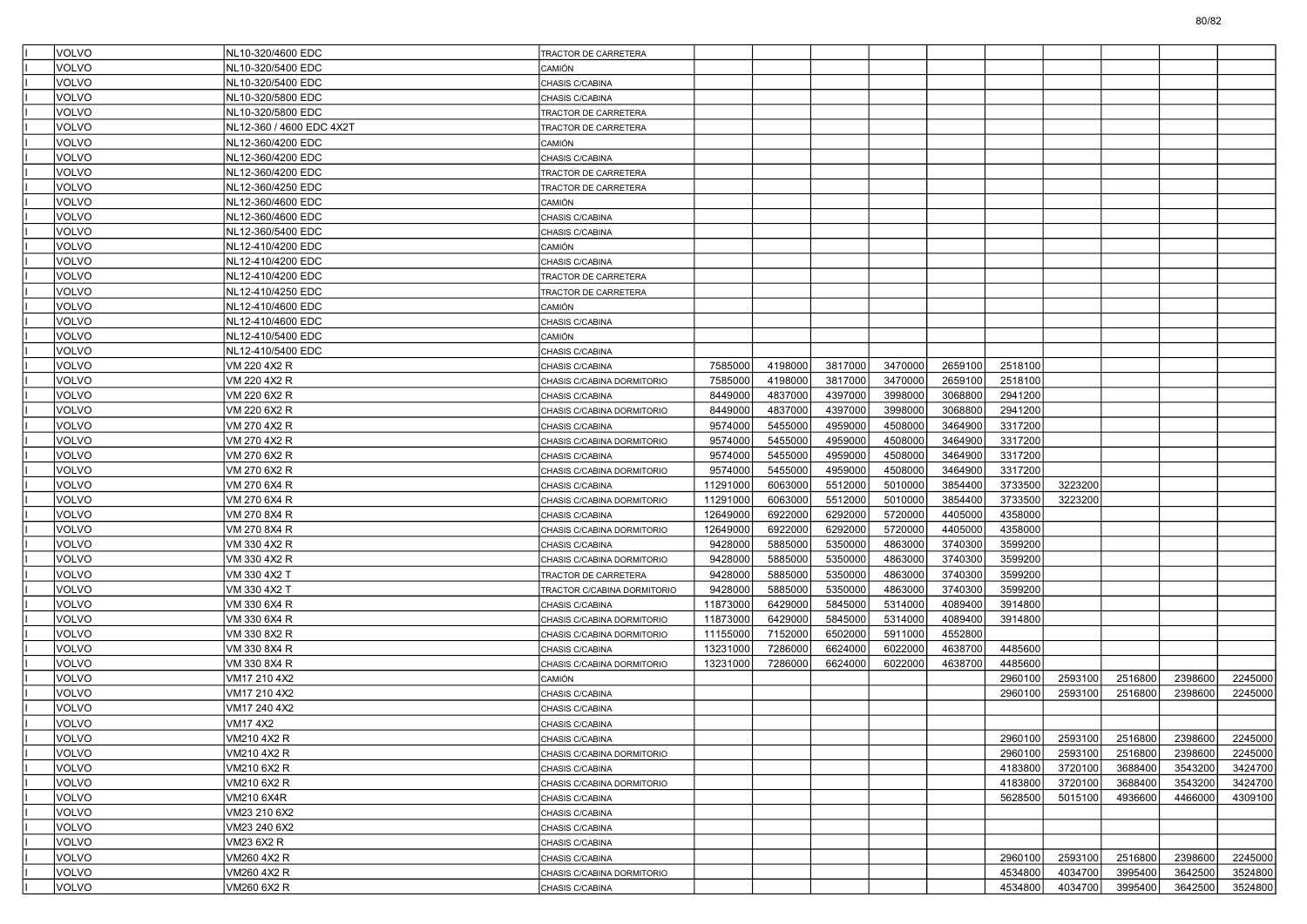| <b>VOLVO</b>  | VM260 6X2 R                            | CHASIS C/CABINA DORMITORIO       |          |         |         |         |         | 4534800 | 4034700 | 3995400 | 3642500 | 3524800 |
|---------------|----------------------------------------|----------------------------------|----------|---------|---------|---------|---------|---------|---------|---------|---------|---------|
| VOLVO         | VM260 6X4 R                            | CHASIS C/CABINA                  |          |         |         |         |         | 5322200 | 4740600 | 4662100 | 4230800 | 4073900 |
| VOLVO         | VM260 6X4 R                            | CHASIS C/CABINA DORMITORIO       |          |         |         |         |         | 5322200 | 4740600 | 4662100 | 4230800 | 4073900 |
| <b>VOLVO</b>  | VM310 4X2 T                            | TRACTOR DE CARRETERA             |          |         |         |         |         | 4666000 | 4152300 | 4113100 | 3721000 | 3564100 |
| <b>VOLVO</b>  | VM310 4X2 T                            | TRACTOR C/CABINA DORMITORIO      |          |         |         |         |         | 4666000 | 4152300 | 4113100 | 3721000 | 3564100 |
| <b>VOLVO</b>  | VM310 6X4 R                            | CAMIÓN                           |          |         |         |         |         | 5628500 | 5015100 | 4936600 | 4466000 | 4309100 |
| <b>VOLVO</b>  | VM310 6X4 R                            | CHASIS C/CABINA                  |          |         |         |         |         | 5628500 | 5015100 | 4936600 | 4466000 | 4309100 |
| VOLVO         | VM310 6X4 R                            | CAMIÓN C/CABINA DORMITORIO       |          |         |         |         |         | 5628500 | 5015100 | 4936600 | 4466000 | 4309100 |
| VOLVO         | VM310 6X4 R                            | CHASIS C/CABINA DORMITORIO       |          |         |         |         |         | 5628500 | 5015100 | 4936600 | 4466000 | 4309100 |
| <b>VOLVO</b>  | VM330 6X2 R                            | CHASIS C/CABINA                  | 10292000 | 6513000 | 5921000 | 5383000 | 4143200 | 3995400 |         |         |         |         |
| <b>VOLVO</b>  | VM330 6X2 R                            | CHASIS C/CABINA DORMITORIO       | 10292000 | 6513000 | 5921000 | 5383000 | 4143200 | 3995400 |         |         |         |         |
| <b>VOLVO</b>  | <b>VNL</b>                             | TRACTOR C/CABINA DORMITORIO      |          |         |         |         |         |         |         |         |         |         |
| VOLVO         | VNL 610                                | CAMIÓN                           |          |         |         |         |         |         |         |         |         |         |
| <b>VOLVO</b>  | VNL 610                                | TRACTOR DE CARRETERA             |          |         |         |         |         |         |         |         |         |         |
| <b>VOLVO</b>  | VNL 610                                | TRACTOR C/CABINA DORMITORIO      |          |         |         |         |         |         |         |         |         |         |
| <b>VOLVO</b>  | <b>VNL 630</b>                         | TRACTOR C/CABINA DORMITORIO      |          |         |         |         |         |         |         |         |         |         |
| <b>VOLVO</b>  | VNL 64T                                | CAMIÓN                           |          |         |         |         |         |         |         |         |         |         |
| VOLVO         | VNL 64T                                | TRACTOR DE CARRETERA             |          |         |         |         |         |         |         |         |         |         |
| <b>VOLVO</b>  | VNL 64T                                | TRACTOR C/CABINA DORMITORIO      |          |         |         |         |         |         |         |         |         |         |
| <b>VOLVO</b>  | VNL 64T610 8X4                         | TRACTOR C/CABINA DORMITORIO      |          |         |         |         |         |         |         |         |         |         |
| <b>VOLVO</b>  | VNL 64T670 8X4                         | TRACTOR C/CABINA DORMITORIO      |          |         |         |         |         | 7729000 | 7116300 | 6936800 | 6651800 | 6457800 |
| <b>VOLVO</b>  | VNL 64T780 8X4                         | TRACTOR C/CABINA DORMITORIO      |          |         |         |         |         |         |         |         |         |         |
| VOLVO         | VNL 670                                | TRACTOR DE CARRETERA             |          |         |         |         |         |         |         |         |         |         |
| <b>VOLVO</b>  | VNL 670                                | TRACTOR C/CABINA DORMITORIO      |          |         |         |         |         |         |         |         |         |         |
| <b>VOLVO</b>  | <b>VNL 780</b>                         | TRACTOR C/CABINA DORMITORIO      |          |         |         |         |         |         |         |         |         |         |
| <b>VOLVO</b>  | VNL660                                 | TRACTOR DE CARRETERA             |          |         |         |         |         |         |         |         |         |         |
| <b>VOLVO</b>  | FM370 6X4 R                            | CHASIS C/CABINA                  |          |         |         | 8551000 | 6600800 |         |         |         |         |         |
| <b>VOLVO</b>  | B270 F 4X2                             | CHASIS S/CABINA                  | 9894000  |         |         |         |         |         |         |         |         |         |
| VOLVO         | FM 440 4X2R                            | CHASIS C/CABINA DORMITORIO       |          |         |         |         |         | 6607600 | 6041900 | 5778700 | 5546400 | 5428900 |
| <b>VOLVO</b>  | FM370 6X4 R                            | CHASIS C/CABINA DORMITORIO       |          |         |         | 8551000 | 6600800 |         |         |         |         |         |
| <b>WULING</b> | LZW1010PL                              | PICK-UP                          |          |         |         |         |         |         |         |         |         |         |
| <b>WULING</b> | LZW1010VHW                             | <b>FURGÓN</b>                    |          |         |         |         |         |         |         |         |         |         |
| YAMAHA        | YXR700F RHINO                          | <b>UTILITARIO</b>                | 2341000  | 2192000 | 2088000 | 1984000 | 1534700 | 1458000 | 1385100 | 1315800 | 1250000 | 1187500 |
| YAMAHA        | YXR700F RHINO                          | <b>UTILITARIO</b>                |          |         |         |         |         |         |         | 1440000 | 1368000 | 1296000 |
| <b>YUEJIN</b> | HQ1608                                 | PICK-UP                          |          |         |         |         |         |         |         |         |         |         |
| <b>YUEJIN</b> | NJ 1041 DER                            | CAMIÓN                           |          |         |         |         |         |         |         |         |         |         |
| <b>YUEJIN</b> | NJ1026 DS (CABINA Y DOBLE)             | CAMIÓN                           |          |         |         |         |         |         |         |         |         |         |
| <b>YUEJIN</b> | NJ1026 DS (CABINA Y DOBLE)             | CHASIS C/CABINA                  |          |         |         |         |         |         |         |         |         |         |
| <b>YUEJIN</b> |                                        | CAMIÓN                           |          |         |         |         |         |         |         |         |         |         |
| <b>YUEJIN</b> | NJ1026 DW (CABINA Y MEDIA)             |                                  |          |         |         |         |         |         |         |         |         |         |
| <b>YUEJIN</b> | NJ1026 DW (CABINA Y MEDIA)<br>NJ1030DA | CHASIS C/CABINA<br><b>CAMIÓN</b> |          |         |         |         |         |         |         |         |         |         |
| <b>YUEJIN</b> | NJ1030DAS (CABINA DOBLE)               | CAMIÓN                           |          |         |         |         |         |         |         |         |         |         |
| <b>YUEJIN</b> | <b>NJ1035DER</b>                       | CAMIÓN                           |          |         |         |         |         |         |         |         |         |         |
|               |                                        |                                  |          |         |         |         |         |         |         |         |         |         |
| <b>YUEJIN</b> | NJ1041 DE                              | CAMIÓN                           |          |         |         |         |         |         |         |         |         |         |
| <b>YUEJIN</b> | NJ1041 DERS                            | CAMIÓN                           |          |         |         |         |         |         |         |         |         |         |
| <b>YUEJIN</b> | <b>NJ1061 DER</b>                      | CAMIÓN                           |          |         |         |         |         |         |         |         |         |         |
| <b>YUEJIN</b> | <b>NJ1062 DC</b>                       | CAMIÓN                           |          |         |         |         |         |         |         |         |         |         |
| YUEJIN        | <b>NJ1062 DCW</b>                      | CAMIÓN                           |          |         |         |         |         |         |         |         |         |         |
| <b>YUEJIN</b> | NJ1062 DE                              | CAMIÓN                           |          |         |         |         |         |         |         |         |         |         |
| <b>YUEJIN</b> | NJ1062 DE                              | CHASIS C/CABINA                  |          |         |         |         |         |         |         |         |         |         |
| <b>YUEJIN</b> | NJ1062DC (CABINA SIMPLE)               | CHASIS C/CABINA                  |          |         |         |         |         |         |         |         |         |         |
| <b>YUEJIN</b> | NJ1062DCW (CABINA Y MEDIA)             | CHASIS C/CABINA                  |          |         |         |         |         |         |         |         |         |         |
| <b>YUEJIN</b> | <b>NJ1062DEW</b>                       | CAMIÓN                           |          |         |         |         |         |         |         |         |         |         |
| <b>YUEJIN</b> | NJ3061 DE                              | CAMIÓN                           |          |         |         |         |         |         |         |         |         |         |
| <b>YUEJIN</b> | <b>NJ3062 DCW</b>                      | CAMIÓN                           |          |         |         |         |         |         |         |         |         |         |
| YUEJIN        | <b>NJ3062 DEW</b>                      | CAMIÓN                           |          |         |         |         |         |         |         |         |         |         |
| YUEJIN        | NJ3062DE                               | <b>CAMIÓN</b>                    |          |         |         |         |         |         |         |         |         |         |